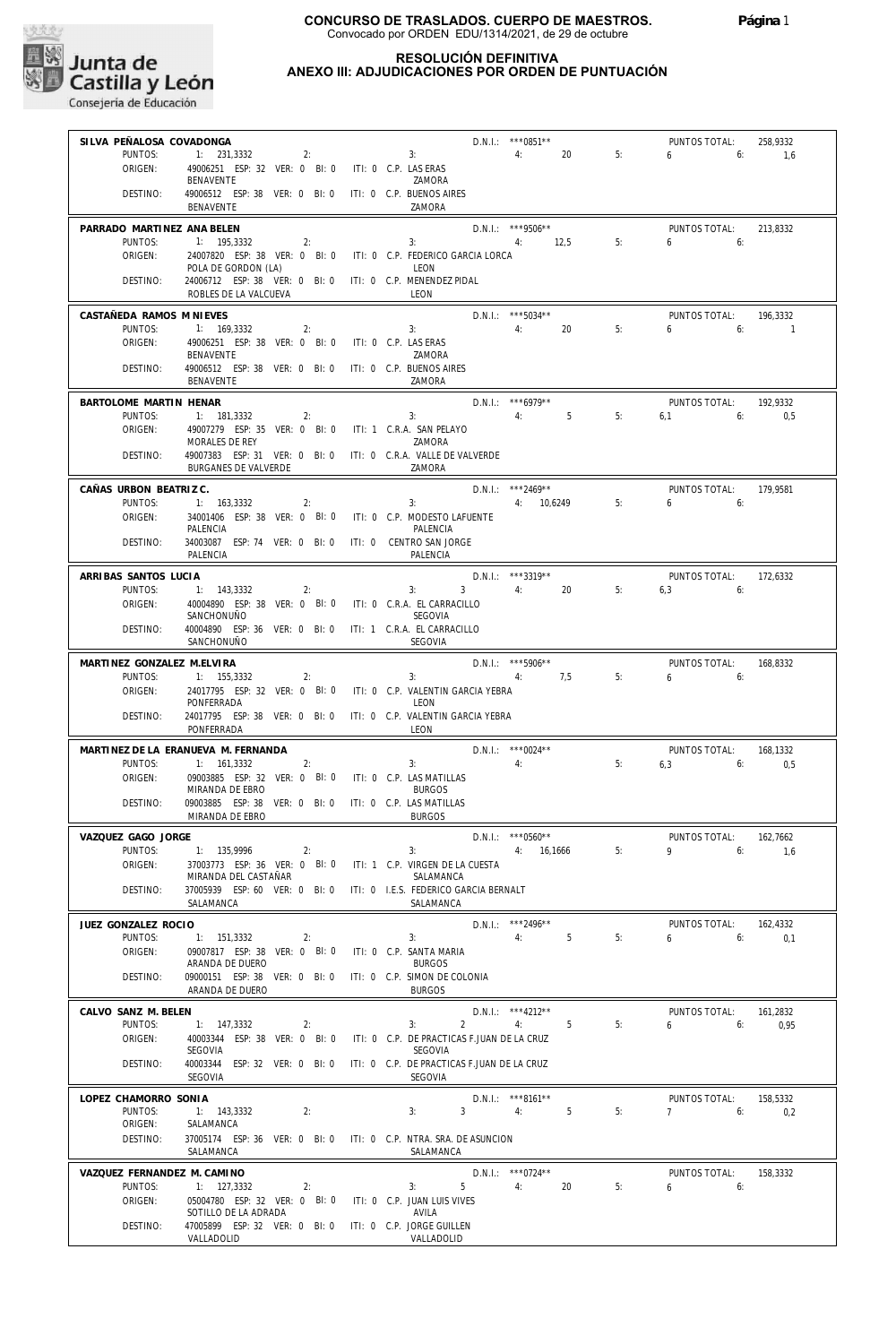

**RESOLUCIÓN DEFINITIVA**

### **ANEXO III: ADJUDICACIONES POR ORDEN DE PUNTUACIÓN**

| CADIÑANOS CERECEDA LAURA      |                                                                         |                                                                      | D.N.I.: ***0733**                               |    | PUNTOS TOTAL:          | 156,3332 |
|-------------------------------|-------------------------------------------------------------------------|----------------------------------------------------------------------|-------------------------------------------------|----|------------------------|----------|
| PUNTOS:                       | 1: 127,3332                                                             | 2: 3: 3: 4:                                                          | 20                                              | 5: | $6\qquad 6$            |          |
| ORIGEN:                       | 09003551 ESP: 38 VER: 0 BI: 0 ITI: 0 C.P. SAN ISIDRO                    |                                                                      |                                                 |    |                        |          |
| DESTINO:                      | MEDINA DE POMAR<br>09003551 ESP: 99 VER: 0 BI: 0 ITI: 0 C.P. SAN ISIDRO | <b>BURGOS</b>                                                        |                                                 |    |                        |          |
|                               | MEDINA DE POMAR                                                         | <b>BURGOS</b>                                                        |                                                 |    |                        |          |
| ILLERA SANCHEZ MARIA BEGOÑA   |                                                                         |                                                                      | $D.N.1.:$ *** 4134**                            |    | PUNTOS TOTAL:          | 155,9332 |
| PUNTOS:                       | 1: 137.3332<br>2:                                                       | $3: 7 \t 4: 5$                                                       |                                                 | 5: | $6\qquad 6:$           | 0,6      |
| ORIGEN:                       |                                                                         | 47006843 ESP: 35 VER: 0 BI: 0 ITI: 0 C.P. MARIA TERESA IÑIGO DE TORO |                                                 |    |                        |          |
| DESTINO:                      | VALLADOLID<br>47007392 ESP: 74 VER: 0 BI: 0 ITI: 0 CENTRO LA VICTORIA   | VALLADOLID                                                           |                                                 |    |                        |          |
|                               | VALLADOLID                                                              | VALLADOLID                                                           |                                                 |    |                        |          |
| LOBATO RODRIGUEZ ROSA         |                                                                         |                                                                      |                                                 |    | PUNTOS TOTAL:          | 154,666  |
| PUNTOS:                       | 1: 146,4994<br>2:                                                       | 3:                                                                   | D.N.I.: $***2917$ <sup>--</sup><br>4: 2,1666 5: |    | $6\qquad 6$            |          |
| ORIGEN:                       | 05005942 ESP: 32 VER: 0 BI: 0 ITI: 1 C.R.A. LA SIERRA                   |                                                                      |                                                 |    |                        |          |
| DESTINO:                      | CILLAN<br>05005383 ESP: 38 VER: 0 BI: 0 ITI: 0 C.P. EL PRADILLO         | AVILA                                                                |                                                 |    |                        |          |
|                               | AVILA                                                                   | AVILA                                                                |                                                 |    |                        |          |
| EMPERADOR BENDITO M. JULIA    |                                                                         |                                                                      | $D.N.1.:$ ***5330**                             |    | PUNTOS TOTAL:          | 153,9332 |
| PUNTOS:                       | 1: 125,3332<br>2:                                                       | 3:                                                                   | 5 4: 17.5 5:                                    |    | $6.1$ $6:$             |          |
| ORIGEN:                       |                                                                         | 34001406 ESP: 38 VER: 0 BI: 0 ITI: 0 C.P. MODESTO LAFUENTE           |                                                 |    |                        |          |
| DESTINO:                      | PALENCIA<br>34003087 ESP: 74 VER: 0 BI: 0 ITI: 0 CENTRO SAN JORGE       | PALENCIA                                                             |                                                 |    |                        |          |
|                               | PAI FNCIA                                                               | PALENCIA                                                             |                                                 |    |                        |          |
| GONZALEZ GONZALEZ M. GLORIA   |                                                                         |                                                                      | $D.N.1.:$ ***5031**                             |    | <b>PUNTOS TOTAL:</b>   | 152,7394 |
| PUNTOS:                       | 1: 122,4994<br>2:                                                       | 3:                                                                   | 4: 20 5:                                        |    | $7.2$ 6:               | 3.04     |
| ORIGEN:                       |                                                                         | 24016274 ESP: 37 VER: 0 BI: 0 ITI: 0 C.P. ANTONIO DE VALBUENA        |                                                 |    |                        |          |
| DESTINO:                      | LEON<br>24017904 ESP: 60 VER: 0 BI: 0 ITI: 0 I.E.S. ERAS DE RENUEVA     | LEON                                                                 |                                                 |    |                        |          |
|                               | LEON                                                                    | LEON                                                                 |                                                 |    |                        |          |
| VILLORIA CASTRO MIGUEL ANGEL  |                                                                         |                                                                      | $D.N.1.:$ ***5683**                             |    | PUNTOS TOTAL:          | 150.5162 |
| PUNTOS:                       | $\frac{1}{2}$<br>1: 133.3332                                            | 3: 3 4: 8,083 5:                                                     |                                                 |    | $6,1$ 6:               |          |
| ORIGEN:                       |                                                                         | 37009428 ESP: 32 VER: 0 BI: 0 ITI: 1 C.R.A. CAMPO DE SALAMANCA       |                                                 |    |                        |          |
| DESTINO:                      | BARBADILLO<br>37009489 ESP: 38 VER: 0 BI: 0 ITI: 0 C.R.A. LOS ARAPILES  | SALAMANCA                                                            |                                                 |    |                        |          |
|                               | ALDEATEJADA                                                             | SALAMANCA                                                            |                                                 |    |                        |          |
| PEÑA HURTADO LUIS             |                                                                         |                                                                      | D.N.I.: ***1782**                               |    | PUNTOS TOTAL:          | 146,0332 |
| PUNTOS:                       | 1: 119,3332<br>2:                                                       | 3: 3: 4: 20                                                          |                                                 | 5: | $3.7$ 6:               |          |
| ORIGEN:                       | 47007574 ESP: 38 VER: 0 BI: 0 ITI: 0 C.P. PARQUE ALAMEDA<br>VALLADOLID  | VALLADOLID                                                           |                                                 |    |                        |          |
| DESTINO:                      |                                                                         | 47006582 ESP: 38 VER: 0 BI: 0 ITI: 0 C.P. PROFESOR TIERNO GALVAN     |                                                 |    |                        |          |
|                               | VALLADOLID                                                              | VALLADOLID                                                           |                                                 |    |                        |          |
| ORTEGA TORRES MARIA MAR       |                                                                         |                                                                      | D.N.I.: ***7592**                               |    | PUNTOS TOTAL: 145,5682 |          |
| PUNTOS:                       | 1: 115,3332<br>2:                                                       | $3: 3 \t 4: 20$                                                      |                                                 | 5: | $6 \t\t 6: \t\t 1.235$ |          |
| ORIGEN:                       | 05000671 ESP: 34 VER: 0 BI: 0 ITI: 0 C.P. ARTURO DUPERIER<br>AVILA      | AVILA                                                                |                                                 |    |                        |          |
| DESTINO:                      | 05000671 ESP: 38 VER: 0 BI: 0 ITI: 0 C.P. ARTURO DUPERIER               |                                                                      |                                                 |    |                        |          |
|                               | <b>AVILA</b>                                                            | AVILA                                                                |                                                 |    |                        |          |
| LOPEZ HERNANDEZ M. DEL CARMEN |                                                                         |                                                                      | D.N.I.: ***7880**                               |    | PUNTOS TOTAL: 144,8994 |          |
|                               | PUNTOS: 1: 108,4994<br>2:                                               | $9 \t 4$<br>3:                                                       | 20                                              | 5: | $6 \t\t 6: \t\t 1.4$   |          |
| ORIGEN:                       | 37005988 ESP: 36 VER: 0 BI: 0<br>SALAMANCA                              | ITI: 0 C.E.E. REINA SOFIA<br>SALAMANCA                               |                                                 |    |                        |          |
| DESTINO:                      | 37005241 ESP: 36 VER: 0 BI: 0                                           | ITI: 0 C.P. FILIBERTO VILLALOBOS                                     |                                                 |    |                        |          |
|                               | SALAMANCA                                                               | SALAMANCA                                                            |                                                 |    |                        |          |
| MERINO TRIANA LUZ MARIA       |                                                                         |                                                                      | $D.N.1::$ ***3712**                             |    | PUNTOS TOTAL:          | 144,7494 |
| PUNTOS:                       | 1: 119,6664<br>2:                                                       | 3:                                                                   | 4:<br>19,083                                    | 5: | 6<br>6:                |          |
| ORIGEN:                       | 34002563 ESP: 38 VER: 0 BI: 0<br>TORQUEMADA                             | ITI: 0 C.P. HEROES DE LA INDEPENDENCIA<br>PALENCIA                   |                                                 |    |                        |          |
| DESTINO:                      | 34001406 ESP: 38 VER: 0 BI: 0                                           | ITI: 0 C.P. MODESTO LAFUENTE                                         |                                                 |    |                        |          |
|                               | PALENCIA                                                                | PAI FNCIA                                                            |                                                 |    |                        |          |
| SAN SEGUNDO LOPEZ BEATRIZ     |                                                                         |                                                                      | D.N.I.: ***7942**                               |    | PUNTOS TOTAL:          | 144,3332 |
| PUNTOS:<br>ORIGEN:            | 1: 127,3332<br>2:<br>05003751 ESP: 37 VER: 0 BI: 0                      | 5<br>3:<br>ITI: 1 C.P. GRAN DUQUE DE ALBA                            | 5<br>4:                                         | 5: | 6<br>6:                | $-1$     |
|                               | PIEDRAHITA                                                              | AVILA                                                                |                                                 |    |                        |          |
| DESTINO:                      |                                                                         | 05009571 ESP: 60 VER: 0 BI: 0 ITI: 0 I.E.S. JOSE LUIS L. ARANGUREN   |                                                 |    |                        |          |
|                               | AVILA                                                                   | AVILA                                                                |                                                 |    |                        |          |
| SANCHEZ MONTES ARACELI        |                                                                         |                                                                      | D.N.I.: ***7405**                               |    | PUNTOS TOTAL:          | 142,6664 |
| PUNTOS:<br>ORIGEN:            | 1: 131,6664<br>2:<br>05003431 ESP: 32 VER: 0 BI: 0                      | $\overline{2}$<br>3:<br>ITI: 0 C.P. VICENTE ALEIXANDRE               | 4:<br>$\overline{3}$                            | 5: | 6<br>6:                |          |
|                               | NAVAS DEL MARQUES (LAS)                                                 | AVILA                                                                |                                                 |    |                        |          |
| DESTINO:                      | 05005383 ESP: 40 VER: 0 BI: 0                                           | ITI: 1 C.P. EL PRADILLO                                              |                                                 |    |                        |          |
|                               | AVILA                                                                   | AVILA                                                                |                                                 |    |                        |          |
| GOMEZ GONZALEZ OLVIDO         |                                                                         |                                                                      | D.N.I.: ***5446**                               |    | PUNTOS TOTAL:          | 142,3764 |
| PUNTOS:<br>ORIGEN:            | 1: 117,6664<br>2:<br>05005371 ESP: 37 VER: 0 BI: 0                      | 3:<br>6<br>ITI: 1 E.E.I. LA ENCARNACION                              | 4:<br>12,5                                      | 5: | 6<br>6:                | 0,21     |
|                               | AVILA                                                                   | AVILA                                                                |                                                 |    |                        |          |
| DESTINO:                      | 05000701 ESP: 60 VER: 0 BI: 0                                           | ITI: 0 I.E.S. ALONSO DE MADRIGAL                                     |                                                 |    |                        |          |
|                               | AVILA                                                                   | AVILA                                                                |                                                 |    |                        |          |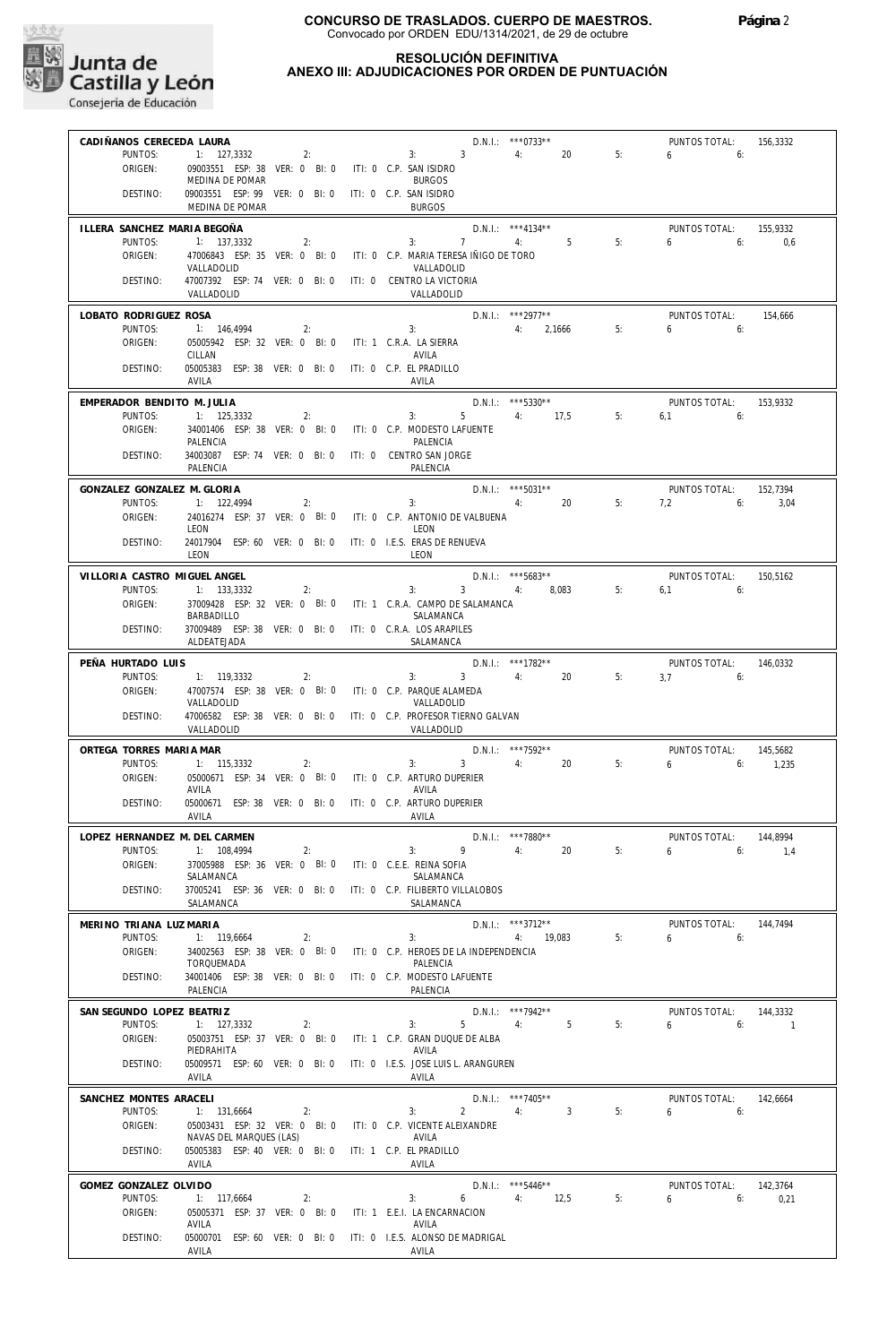

#### **RESOLUCIÓN DEFINITIVA ANEXO III: ADJUDICACIONES POR ORDEN DE PUNTUACIÓN**

| MARTINEZ FERNANDEZ MONTSERRAT                                                                            | D.N.I.: *** 9061**                                                                                 | PUNTOS TOTAL:<br>142,3332       |
|----------------------------------------------------------------------------------------------------------|----------------------------------------------------------------------------------------------------|---------------------------------|
| PUNTOS:<br>1: 115,3332<br>2:<br>ORIGEN:<br>24021981 ESP: 38 VER: 0 BI: 0 ITI: 0 C.P. CAMINO DEL NORTE    | 4:<br>20<br>3:<br>$\overline{1}$                                                                   | 5:<br>6<br>6:                   |
| LEON                                                                                                     | LEON                                                                                               |                                 |
| DESTINO:<br>LEON                                                                                         | 24018799 ESP: 74 VER: 0 BI: 0 ITI: 0 CENTRO FAUSTINA ÁLVAREZ GARCÍA<br>LEON                        |                                 |
| ANDRES CASAS JESUS                                                                                       | $D.N.1::$ ***3616**                                                                                | PUNTOS TOTAL:<br>142,0332       |
| PUNTOS:<br>1: 115,3332<br>2:                                                                             | 3:<br>4:<br>20                                                                                     | 5:<br>$6.2$ 6:<br>0.5           |
| ORIGEN:<br>49007243 ESP: 34 VER: 0 BI: 0 ITI: 0 C.R.A. GEMA<br><b>GEMA</b>                               | ZAMORA                                                                                             |                                 |
| 49005477 ESP: 40 VER: 0 BI: 0<br>DESTINO:<br>ZAMORA                                                      | ITI: 1 C.P. JACINTO BENAVENTE<br>ZAMORA                                                            |                                 |
| SANCHEZ ALAEJOS RICARDO RAFAEL                                                                           | $D.N.1.:$ *** 6582**                                                                               | PUNTOS TOTAL:<br>140.5332       |
| PUNTOS:<br>1: 111,3332<br>2:<br>ORIGEN:                                                                  | 20<br>3:<br>$3 \sim 3$<br>4:<br>37009854 ESP: 38 VER: 0 BI: 0 ITI: 0 C.R.A. FUENTEGUINALDO-AZABA   | 5:<br>$6 \qquad$<br>6:<br>0,2   |
| FUENTEGUINALDO                                                                                           | SALAMANCA                                                                                          |                                 |
| 37002112 ESP: 38 VER: 0 BI: 0 ITI: 0 C.P. SAN FRANCISCO<br>DESTINO:<br>CIUDAD-RODRIGO                    | SALAMANCA                                                                                          |                                 |
| CIRIA BOROBIO FRANCISCO J.                                                                               | D.N.I.: ***9851**                                                                                  | PUNTOS TOTAL:<br>139,8332       |
| PUNTOS:<br>1: 113,3332<br>2:                                                                             | 3:<br>4:<br>20                                                                                     | 5:<br>6<br>6:<br>0,5            |
| ORIGEN:<br>SORIA                                                                                         | 42002562 ESP: 38 VER: 0 BI: 0 ITI: 0 C.P. DE PRACTICAS NUMANCIA<br>SORIA                           |                                 |
| 42002562 ESP: 40 VER: 0 BI: 0<br>DESTINO:<br>SORIA                                                       | ITI: 1 C.P. DE PRACTICAS NUMANCIA<br>SORIA                                                         |                                 |
| DIAZ LOPEZ MIGUEL ANGEL                                                                                  | $D.N.1::$ ***5214**                                                                                | PUNTOS TOTAL:<br>139.3332       |
| PUNTOS:<br>1: 127,3332<br>2:                                                                             | 3: 3: 4:<br>$\overline{\phantom{a}}$                                                               | 5:<br>6<br>6:<br>$\overline{1}$ |
| ORIGEN:<br>24015403 ESP: 60 VER: 0 BI: 0<br>VEGUELLINA DE ORBIGO                                         | ITI: 0 I.E.S. RIO ORBIGO<br>LEON                                                                   |                                 |
| DESTINO:<br>LEON                                                                                         | 24017734 ESP: 60 VER: 0 BI: 0 ITI: 0 I.E.S. CLAUDIO SANCHEZ ALBORNOZ<br>LEON                       |                                 |
| MANJON PALOMERO M. CELESTE                                                                               | $D.N.1::$ ***5692**                                                                                | PUNTOS TOTAL:<br>138,8332       |
| PUNTOS:<br>1: 109,3332<br>2:<br>ORIGEN:                                                                  | $3 \qquad \qquad 4$ :<br>20<br>3:<br>37013535 ESP: 31 VER: 0 BI: 0 ITI: 0 C.P. CIUDAD DE L@S NIÑ@S | 5:<br>6<br>6:<br>0,5            |
| VILLAMAYOR                                                                                               | SALAMANCA                                                                                          |                                 |
| 37013535 ESP: 38 VER: 0 BI: 0<br>DESTINO:<br>VILLAMAYOR                                                  | ITI: 0 C.P. CIUDAD DE L@S NIÑ@S<br>SALAMANCA                                                       |                                 |
| GARCIA ANGULO M.JESUS                                                                                    | $D.N.1::$ ***6316**                                                                                | PUNTOS TOTAL:<br>136,5332       |
| PUNTOS:<br>1: 109,3332<br>2:                                                                             | 4: 20<br>3:                                                                                        | 5:<br>6.4<br>6:<br>0.8          |
| ORIGEN:<br>24016547 ESP: 31 VER: 0 BI: 0 ITI: 0 C.P. LA PALOMERA<br>LEON                                 | LEON                                                                                               |                                 |
| DESTINO:<br>24016547 ESP: 99 VER: 0 BI: 0 ITI: 0 C.P. LA PALOMERA<br>LEON                                | LEON                                                                                               |                                 |
| MARIN ALCALDE ANA ISABEL                                                                                 | D.N.I.: ***1239**                                                                                  | PUNTOS TOTAL:<br>135,7332       |
| PUNTOS:<br>1: 125.3332<br>2:<br>ORIGEN:<br>09000914 ESP: 31 VER: 0 BI: 0                                 | 4:<br>5 <sub>5</sub><br>3:<br>ITI: 0 C.P. FRANCISCO DE VITORIA                                     | 5:<br>4.9<br>6:<br>0,5          |
| <b>BURGOS</b>                                                                                            | <b>BURGOS</b>                                                                                      |                                 |
| DESTINO:<br>09000914 ESP: 38 VER: 0 BI: 0<br><b>BURGOS</b>                                               | ITI: 0 C.P. FRANCISCO DE VITORIA<br><b>BURGOS</b>                                                  |                                 |
| PELAYO MARTIN M. BEGOÑA                                                                                  | D.N.I.: *** 5791**                                                                                 | PUNTOS TOTAL:<br>135.4332       |
| PUNTOS:<br>1: 107,3332<br>2:<br>49007310 ESP: 32 VER: 0 BI: 0 ITI: 1 C.R.A. MORALEJA DEL VINO<br>ORIGEN: | 3:<br>20<br>1<br>4:                                                                                | 5:<br>6:<br>6<br>1.1            |
| MORALEJA DEL VINO                                                                                        | ZAMORA                                                                                             |                                 |
| 49005431 ESP: 32 VER: 0 BI: 0 ITI: 0 C.P. JUAN XXIII<br>DESTINO:<br>ZAMORA                               | ZAMORA                                                                                             |                                 |
| HERNANDEZ SAEZ FRANCISCO JOSE                                                                            | $D.N.1::$ ***5567**                                                                                | PUNTOS TOTAL:<br>135,2796       |
| PUNTOS:<br>1: 111.3332<br>2:<br>ORIGEN:<br>40003861 ESP: 38 VER: 0 BI: 0                                 | 4: 14,1664<br>3:<br>1,5<br>ITI: 0 C.P. MARQUES DE LOZOYA                                           | 5:<br>6,8<br>6:<br>1,48         |
| TORRECABALLEROS                                                                                          | SEGOVIA                                                                                            |                                 |
| DESTINO:<br>40004415 ESP: 74 VER: 0 BI: 0<br>SEGOVIA                                                     | ITI: 0 CENTRO ANTONIO MACHADO<br><b>SEGOVIA</b>                                                    |                                 |
| PEDREGAL GONZALEZ PAMELA                                                                                 | D.N.I.: ***1882**                                                                                  | PUNTOS TOTAL:<br>135.2498       |
| PUNTOS:<br>1: 107,3332<br>2:                                                                             | 5<br>3:<br>4: 17,9166<br>ITI: 1 C.R.A. VALLE DEL BOEZA                                             | 5:<br>$5-1$<br>6:               |
| ORIGEN:<br>24018040 ESP: 32 VER: 0 BI: 0<br>VENTAS DE ALBARES (LAS)                                      | LEON                                                                                               |                                 |
| DESTINO:<br>24018040 ESP: 38 VER: 0 BI: 0 ITI: 0 C.R.A. VALLE DEL BOEZA<br>VENTAS DE ALBARES (LAS)       | LEON                                                                                               |                                 |
| BLAZQUEZ MATEOS CRISTINA                                                                                 | D.N.I.: *** 0325**                                                                                 | PUNTOS TOTAL:<br>134,8332       |
| PUNTOS:<br>1: 127,3332<br>2:                                                                             | 3:<br>4:<br>$\sim$ 1                                                                               | 5:<br>6<br>6:<br>0.5            |
| ORIGEN:<br>AVILA<br>DESTINO:<br>05000749 ESP: 37 VER: 0 BI: 0 ITI: 1 C.P. CERVANTES                      |                                                                                                    |                                 |
| AVILA                                                                                                    | AVILA                                                                                              |                                 |
| RECIO FERNANDEZ M. DEL HENAR                                                                             | $D.N.I.:$ *** 0318**                                                                               | PUNTOS TOTAL:<br>134,2332       |
| PUNTOS:<br>1: 103,3332<br>2:<br>ORIGEN:<br>47011607 ESP: 38 VER: 0 BI: 0                                 | 3 <sup>7</sup><br>4:<br>20<br>3:<br>ITI: 0 C.E.O. BOECILLO                                         | 5:<br>7,4<br>6:<br>0,5          |
| BOECILLO<br>47006089 ESP: 38 VER: 0 BI: 0 ITI: 0 C.P. ALONSO BERRUGUETE<br>DESTINO:                      | VALLADOLID                                                                                         |                                 |
| VALLADOLID                                                                                               | VALLADOLID                                                                                         |                                 |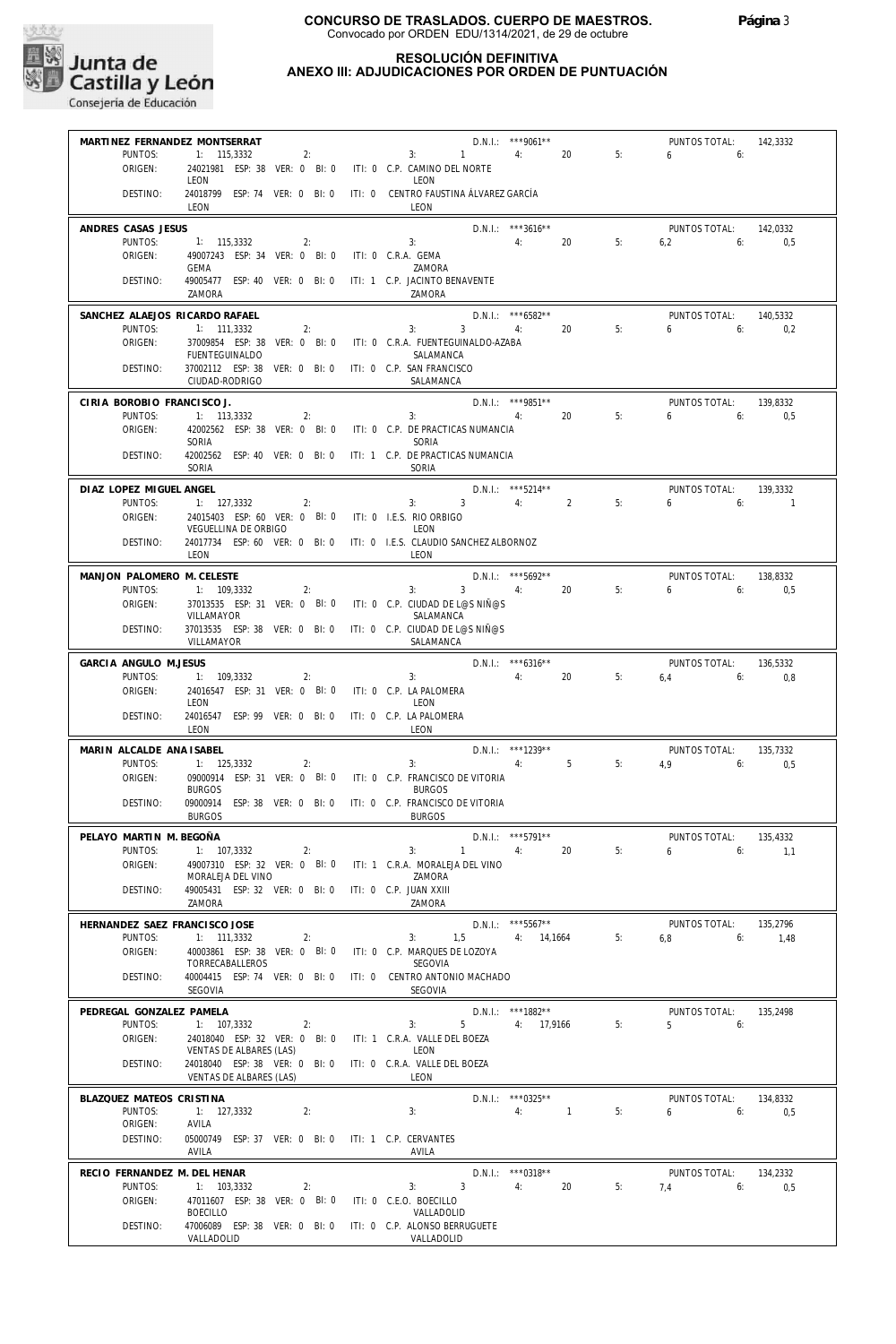

**RESOLUCIÓN DEFINITIVA**

#### **ANEXO III: ADJUDICACIONES POR ORDEN DE PUNTUACIÓN**

| JIMENEZ LLORENTE M. YOLANDA          |                                                                         |                                           | $D.N.1::$ *** 0009**                |                      | PUNTOS TOTAL:                        | 134,0832        |
|--------------------------------------|-------------------------------------------------------------------------|-------------------------------------------|-------------------------------------|----------------------|--------------------------------------|-----------------|
| PUNTOS:                              | 1: 115,3332<br>2:                                                       |                                           | 3: 4: 4:                            | 5 <sup>5</sup><br>5: | $9 \t\t 6$                           | 0,75            |
| ORIGEN:                              | 42003244 ESP: 38 VER: 0 BI: 2 ITI: 0 C.P. LA ARBOLEDA                   |                                           |                                     |                      |                                      |                 |
|                                      | SORIA                                                                   | SORIA                                     |                                     |                      |                                      |                 |
| DESTINO:                             | 42002562 ESP: 38 VER: 0 BI: 0 ITI: 0 C.P. DE PRACTICAS NUMANCIA         |                                           |                                     |                      |                                      |                 |
|                                      | SORIA                                                                   | SORIA                                     |                                     |                      |                                      |                 |
| BARRIOS MARTIN JOAQUIN               |                                                                         |                                           | D.N.I.: *** 3647**                  |                      | PUNTOS TOTAL:                        | 132,3832        |
| PUNTOS:                              | 1: 111,3332<br>2:                                                       |                                           | 3: 4: 15                            | 5:                   | 6:<br>6                              | 0,05            |
| ORIGEN:                              | 40004907 ESP: 34 VER: 0 BI: 0 ITI: 1 C.R.A. EL PIZARRAL                 |                                           |                                     |                      |                                      |                 |
|                                      | SANTA MARIA LA REAL DE NIEVA                                            | SEGOVIA                                   |                                     |                      |                                      |                 |
| DESTINO:                             | 40004774 ESP: 34 VER: 0 BI: 0 ITI: 0 C.P. NUEVA SEGOVIA                 |                                           |                                     |                      |                                      |                 |
|                                      | SEGOVIA                                                                 | SEGOVIA                                   |                                     |                      |                                      |                 |
|                                      |                                                                         |                                           |                                     |                      |                                      |                 |
| GONZALEZ SANZ JESUS ANGEL<br>PUNTOS: | 1: 99.6664                                                              |                                           | D.N.I.: ***8085**<br>$3: 1$ 4:      | 20<br>5:             | PUNTOS TOTAL:<br>$9 \t\t 6$          | 131,9164        |
| ORIGEN:                              | 2:                                                                      |                                           |                                     |                      |                                      | 2,25            |
|                                      | 47001122 ESP: 38 VER: 0 BI: 0 ITI: 0 C.P. ALVAR FAÑEZ<br><b>ISCAR</b>   | VALLADOLID                                |                                     |                      |                                      |                 |
| DESTINO:                             | 47001122 ESP: 34 VER: 0 BI: 0 ITI: 0 C.P. ALVAR FAÑEZ                   |                                           |                                     |                      |                                      |                 |
|                                      | <b>ISCAR</b>                                                            | VALLADOLID                                |                                     |                      |                                      |                 |
|                                      |                                                                         |                                           |                                     |                      |                                      |                 |
| FERNANDEZ DE PAZ JOSE ANTONIO        |                                                                         |                                           | $D.N.1.:$ ***7596**<br>3: 5 4:      |                      | PUNTOS TOTAL:                        | 130,8332        |
| PUNTOS:                              | 1: 99,3332<br>2:                                                        |                                           |                                     | 20<br>5:             | 6 <sub>6</sub>                       | 0.5             |
| ORIGEN:                              | 24018039 ESP: 38 VER: 0 BI: 0 ITI: 0 C.R.A. ARMELLADA                   |                                           |                                     |                      |                                      |                 |
|                                      | ARMELLADA                                                               | LEON                                      |                                     |                      |                                      |                 |
| DESTINO:                             | 24015403 ESP: 60 VER: 0 BI: 0 ITI: 0 I.E.S. RIO ORBIGO                  |                                           |                                     |                      |                                      |                 |
|                                      | VEGUELLINA DE ORBIGO                                                    | LEON                                      |                                     |                      |                                      |                 |
| DIAZ GARCIA M. ISABEL                |                                                                         |                                           | $D.N.1::$ ***6768**                 |                      | PUNTOS TOTAL:                        | 130,7664        |
| PUNTOS:                              | 1: 101,6664<br>2:                                                       | 3:                                        | $3 \t 4$                            | 20<br>5:             | 6.6                                  | 0,1             |
| ORIGEN:                              | 37005988 ESP: 36 VER: 0 BI: 0 ITI: 0 C.E.E. REINA SOFIA                 |                                           |                                     |                      |                                      |                 |
|                                      | SALAMANCA                                                               | SALAMANCA                                 |                                     |                      |                                      |                 |
| DESTINO:                             | 37008643 ESP: 36 VER: 0 BI: 0 ITI: 0 C.P. SAN BLAS                      |                                           |                                     |                      |                                      |                 |
|                                      | SANTA MARTA DE TORMES                                                   | SALAMANCA                                 |                                     |                      |                                      |                 |
|                                      |                                                                         |                                           |                                     |                      |                                      |                 |
| NIETO MARTIN SILVIA<br>PUNTOS:       | 1: 98,4994<br>2:                                                        |                                           | $D.N.1.:$ ***2179**<br>$3: 5 \t 4:$ | 20<br>5:             | PUNTOS TOTAL: 130,0994<br>$6 \t\t 6$ | 0.6             |
| ORIGEN:                              |                                                                         |                                           |                                     |                      |                                      |                 |
|                                      | 05001237 ESP: 37 VER: 0 BI: 0 ITI: 1 C.P. EL ZAIRE<br><b>BURGOHONDO</b> | AVILA                                     |                                     |                      |                                      |                 |
| DESTINO:                             | 05000518 ESP: 37 VER: 0 BI: 0 ITI: 1 C.P. SANTA TERESA                  |                                           |                                     |                      |                                      |                 |
|                                      | AVILA                                                                   | AVILA                                     |                                     |                      |                                      |                 |
|                                      |                                                                         |                                           |                                     |                      |                                      |                 |
|                                      | MODORAN MODORAN IOANA LILIANA                                           |                                           | $D.N.1.:$ ***5786**                 |                      | PUNTOS TOTAL:                        | 129.9332        |
| PUNTOS:                              | 1: 95,3332<br>2:                                                        | 3:                                        | 8 4:                                | 20<br>5:             | $6.1$ $6:$                           | 0,5             |
| ORIGEN:                              | 40004804 ESP: 74 VER: 0 BI: 0 ITI: 1 CENTRO ANTONIO HERRERA             |                                           |                                     |                      |                                      |                 |
|                                      | CUELLAR                                                                 | <b>SEGOVIA</b>                            |                                     |                      |                                      |                 |
|                                      |                                                                         |                                           |                                     |                      |                                      |                 |
| DESTINO:                             | 47011152 ESP: 99 VER: 0 BI: 0 ITI: 0 C.P. MARGARITA SALAS               |                                           |                                     |                      |                                      |                 |
|                                      | ARROYO DE LA ENCOMIENDA                                                 | VALLADOLID                                |                                     |                      |                                      |                 |
| GARCIA GALLEGO M. CARMEN             |                                                                         |                                           | D.N.I.: ***7400**                   |                      | PUNTOS TOTAL:                        | 129,9032        |
| PUNTOS:                              | 1: 103,3332<br>2:                                                       | 3:                                        | 4:20                                | 5:                   | $6 \t\t 6$                           | 0,57            |
| ORIGEN:                              | 34001364 ESP: 38 VER: 0 BI: 0 ITI: 0 C.P. NTRA. SRA. DE RONTE           |                                           |                                     |                      |                                      |                 |
|                                      | OSORNO                                                                  | PALENCIA                                  |                                     |                      |                                      |                 |
| DESTINO:                             | 34001251 ESP: 38 VER: 0 BI: 0 ITI: 0 C.P. PADRE HONORATO DEL VAL        |                                           |                                     |                      |                                      |                 |
|                                      | MONZON DE CAMPOS                                                        | PALENCIA                                  |                                     |                      |                                      |                 |
|                                      |                                                                         |                                           |                                     |                      |                                      |                 |
| MELERO GONZALEZ M.DOLORES<br>PUNTOS: | 1: 105,3332<br>2:                                                       | 3:                                        | D.N.I.: ***4338**<br>3 4: 14,4166   | 5:                   | PUNTOS TOTAL:<br>$6\qquad 6:$        | 129,2498<br>0.5 |
|                                      |                                                                         |                                           |                                     |                      |                                      |                 |
| ORIGEN:                              | 34001443 ESP: 38 VER: 0 BI: 0<br>PALENCIA                               | ITI: 0 C.P. SOFIA TARTILAN<br>PALENCIA    |                                     |                      |                                      |                 |
| DESTINO:                             | 34003117 ESP: 38 VER: 0 BI: 0                                           | ITI: 0 C.P. RAMON CARANDE Y THOVAR        |                                     |                      |                                      |                 |
|                                      | PALENCIA                                                                | PALENCIA                                  |                                     |                      |                                      |                 |
|                                      |                                                                         |                                           |                                     |                      |                                      |                 |
| MINGUELA MERINO MARIA LUISA          |                                                                         |                                           | D.N.I.: ***3805**                   |                      | PUNTOS TOTAL:                        | 129,1862        |
| PUNTOS:                              | 95,3332<br>1:<br>2:                                                     | 3:                                        | 10<br>4:                            | 5<br>5:              | 9<br>6:                              | 9,853           |
| ORIGEN:                              | 47006582 ESP: 38 VER: 0 BI: 0                                           | ITI: 0 C.P. PROFESOR TIERNO GALVAN        |                                     |                      |                                      |                 |
|                                      | VALLADOLID                                                              | VALLADOLID                                |                                     |                      |                                      |                 |
| DESTINO:                             | 47006673 ESP: 60 VER: 0 BI: 0                                           | ITI: 0 I.E.S. JUAN DE JUNI                |                                     |                      |                                      |                 |
|                                      | VALLADOLID                                                              | VALLADOLID                                |                                     |                      |                                      |                 |
| MARTINEZ MAGAÑA M. CARMEN            |                                                                         |                                           | $D.N.1::$ *** 0471**                |                      | PUNTOS TOTAL:                        | 128,9232        |
| PUNTOS:                              | 1: 111,3332<br>2:                                                       | 3:                                        | $\overline{3}$<br>4:                | 5<br>5:              | 9<br>6:                              | 0,59            |
| ORIGEN:                              | 40004762 ESP: 37 VER: 0 BI: 0                                           | ITI: 1 C.R.A. EL ENCINAR                  |                                     |                      |                                      |                 |
|                                      | LOSA (LA)                                                               | SEGOVIA                                   |                                     |                      |                                      |                 |
| DESTINO:                             | 40003708 ESP: 60 VER: 0 BI: 0                                           | ITI: 0 I.E.S. FRANCISCO GINER DE LOS RIOS |                                     |                      |                                      |                 |
|                                      | SEGOVIA                                                                 | SEGOVIA                                   |                                     |                      |                                      |                 |
| BLAZQUEZ GARCIA OLGA                 |                                                                         |                                           | D.N.I.: ***5236**                   |                      | PUNTOS TOTAL:                        | 128,2664        |
| PUNTOS:                              | 1:<br>99,3332<br>2:                                                     | 3:                                        | 10<br>4: 10,8332                    | 5:                   | 8,1<br>6:                            |                 |
| ORIGEN:                              | 05005930 ESP: 32 VER: 0 BI: 0                                           | ITI: 1 C.R.A. FUENTEADAJA                 |                                     |                      |                                      |                 |
|                                      | MUÑANA                                                                  | AVILA                                     |                                     |                      |                                      |                 |
| DESTINO:                             | 05005383 ESP: 38 VER: 0 BI: 0                                           | ITI: 0 C.P. EL PRADILLO                   |                                     |                      |                                      |                 |
|                                      | AVILA                                                                   | AVILA                                     |                                     |                      |                                      |                 |
| JIMENEZ LOPEZ MARIA MERCEDES         |                                                                         |                                           | D.N.I.: *** 4773**                  |                      | PUNTOS TOTAL:                        | 128,1664        |
| PUNTOS:                              | 1: 101,6664<br>2:                                                       | 3:                                        | 4:                                  | 20<br>5:             | 6<br>6:                              | 0,5             |
| ORIGEN:                              | 05005498 ESP: 38 VER: 0 BI: 0                                           | ITI: 0 C.P. SANTO TOMAS                   |                                     |                      |                                      |                 |
|                                      | AVILA                                                                   | AVILA                                     |                                     |                      |                                      |                 |
| DESTINO:                             | 05005371 ESP: 37 VER: 0 BI: 0<br>AVILA                                  | ITI: 1 E.E.I. LA ENCARNACION<br>AVILA     |                                     |                      |                                      |                 |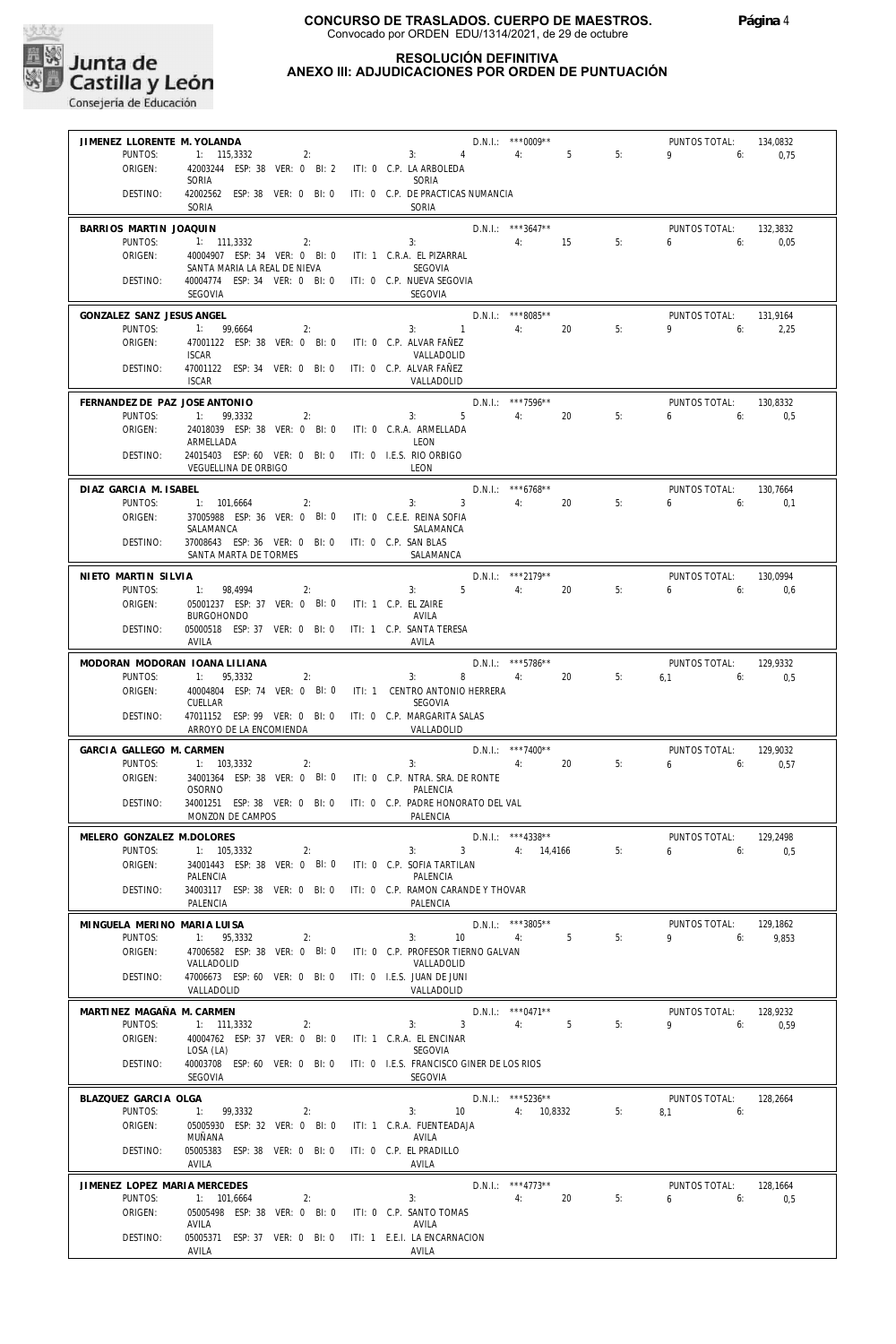

#### **RESOLUCIÓN DEFINITIVA ANEXO III: ADJUDICACIONES POR ORDEN DE PUNTUACIÓN**

| RAMOS SEVILLANO M. NIEVES         |                                                                                     |  |                                    |                                      |             |                              |                 |
|-----------------------------------|-------------------------------------------------------------------------------------|--|------------------------------------|--------------------------------------|-------------|------------------------------|-----------------|
|                                   |                                                                                     |  |                                    | $D.N.1::$ ***6696**                  |             | PUNTOS TOTAL:                | 128.1165        |
| PUNTOS:                           | 1: 109,3332<br>2:                                                                   |  | 3: 4: 16,5833                      |                                      |             | 5:<br>$2,2$ 6:               |                 |
| ORIGEN:                           | 37013511 ESP: 99 VER: 0 BI: 0 ITI: 0 C.P. PABLO PICASSO<br>CARBAJOSA DE LA SAGRADA  |  | SALAMANCA                          |                                      |             |                              |                 |
| DESTINO:                          | 37013511 ESP: 38 VER: 0 BI: 0 ITI: 0 C.P. PABLO PICASSO                             |  |                                    |                                      |             |                              |                 |
|                                   | CARBAJOSA DE LA SAGRADA                                                             |  | SALAMANCA                          |                                      |             |                              |                 |
| SASTRE DIAZ LAURA                 |                                                                                     |  |                                    | D.N.I.: ***7950**                    |             | PUNTOS TOTAL:                | 127,8332        |
| PUNTOS:<br>ORIGEN:                | 1: 111,3332<br>2:<br>AVILA                                                          |  | 3:<br>$5 \qquad \qquad 4:$         |                                      | $5 -$<br>5: | $6\qquad 6:$                 | 0,5             |
| DESTINO:                          | 05000518 ESP: 38 VER: 0 BI: 0 ITI: 0 C.P. SANTA TERESA                              |  |                                    |                                      |             |                              |                 |
|                                   | AVILA                                                                               |  | AVILA                              |                                      |             |                              |                 |
| TEJEDOR BODA M. NIEVES            |                                                                                     |  |                                    | $D.N.1::$ ***9879**                  |             | PUNTOS TOTAL:                | 127,4332        |
| PUNTOS:                           | 1: 121,3332<br>2:                                                                   |  | 4:<br>3:                           |                                      | 5:          | $6 \t\t 6$                   | 0.1             |
| ORIGEN:                           | 40004488 ESP: 32 VER: 0 BI: 0 ITI: 0 C.P. CARLOS DE LECEA<br>SEGOVIA                |  | SEGOVIA                            |                                      |             |                              |                 |
| DESTINO:                          | 40004415 ESP: 74 VER: 0 BI: 0 ITI: 0 CENTRO ANTONIO MACHADO                         |  |                                    |                                      |             |                              |                 |
|                                   | SEGOVIA                                                                             |  | SEGOVIA                            |                                      |             |                              |                 |
| GARRIDO GUZMAN NOEMI              |                                                                                     |  |                                    | $D.N.1.:$ ***0148**                  |             | PUNTOS TOTAL:                | 127.3998        |
| PUNTOS:<br>ORIGEN:                | 1: 103,3332<br>2:<br>24018003 ESP: 38 VER: 0 BI: 0 ITI: 0 C.R.A. VALLE DEL DUERNA   |  | 3:                                 | 5 4: 12,9166 5:                      |             | $6\qquad 6:$                 | 0,15            |
|                                   | <b>DESTRIANA</b>                                                                    |  | LEON                               |                                      |             |                              |                 |
| DESTINO:                          | 24018441 ESP: 35 VER: 0 BI: 0 ITI: 1 C.R.A. VEGACEMAR                               |  |                                    |                                      |             |                              |                 |
|                                   | SAN JUSTO DE LA VEGA                                                                |  | LEON                               |                                      |             |                              |                 |
| ESPESO RENEDO IRENE               |                                                                                     |  | $3: 7 \t 4: 20$                    | D.N.I.: ***3815**                    |             | PUNTOS TOTAL:                | 127.1664        |
| PUNTOS:<br>ORIGEN:                | 1: 93,6664<br>2:<br>47005577 ESP: 36 VER: 0 BI: 0 ITI: 0 C.E.E. NUMERO 1            |  |                                    |                                      | 5:          | $6\qquad 6$                  | 0,5             |
|                                   | VALLADOLID                                                                          |  | VALLADOLID                         |                                      |             |                              |                 |
| DESTINO:                          | 47006089 ESP: 38 VER: 0 BI: 0 ITI: 0 C.P. ALONSO BERRUGUETE<br>VALLADOLID           |  |                                    |                                      |             |                              |                 |
|                                   |                                                                                     |  | VALLADOLID                         |                                      |             |                              |                 |
| MIGUEL CARBAJO LIDIA<br>PUNTOS:   | 1: 103,3332<br>2:                                                                   |  | $3: 10$ 4:                         | $D.N.1::***1961**$<br>5 <sub>5</sub> | 5:          | PUNTOS TOTAL:<br>$6 -$<br>6: | 126,7332<br>2,4 |
| ORIGEN:                           | 49000960 ESP: 35 VER: 0 BI: 0 ITI: 1 C.P. LUIS CASADO                               |  |                                    |                                      |             |                              |                 |
|                                   | CORRALES                                                                            |  | ZAMORA                             |                                      |             |                              |                 |
| DESTINO:                          | 49005404 ESP: 35 VER: 0 BI: 0 ITI: 1 C.P. SAN JOSE DE CALASANZ<br>ZAMORA            |  | ZAMORA                             |                                      |             |                              |                 |
| FUENTES DE LA CALLE M. ELENA DE   |                                                                                     |  |                                    | D.N.I.: *** 2234**                   |             | PUNTOS TOTAL:                | 126,6664        |
| PUNTOS:                           | 1: 103,3332<br>2:                                                                   |  | $3: 2 \t 4: 14,3332$               |                                      | 5:          | 6<br>6:                      | $\sim$ 1        |
| ORIGEN:                           | 40000926 ESP: 32 VER: 0 BI: 0 ITI: 0 C.P. LA VILLA<br>CUELLAR                       |  | SEGOVIA                            |                                      |             |                              |                 |
| DESTINO:                          | 47000075 ESP: 38 VER: 0 BI: 0 ITI: 0 C.P. MIGUEL DELIBES                            |  |                                    |                                      |             |                              |                 |
|                                   | ALDEAMAYOR DE SAN MARTIN                                                            |  | VALLADOLID                         |                                      |             |                              |                 |
| HERNANDEZ GONZALEZ GEMMA          |                                                                                     |  |                                    | D.N.I.: ***8250**                    |             | PUNTOS TOTAL:                | 126,3332        |
| PUNTOS:<br>ORIGEN:                | 1: 95,3332<br>2:<br>05009583 ESP: 38 VER: 0 BI: 0 ITI: 0 C.R.A. ALTO ALBERCHE       |  | 3:                                 | 5 4: 20                              | 5:          | $6\qquad 6$                  |                 |
|                                   | NAVALOSA                                                                            |  | AVILA                              |                                      |             |                              |                 |
| DESTINO:                          | 05000491 ESP: 38 VER: 0 BI: 0 ITI: 0 C.P. SAN PEDRO BAUTISTA                        |  |                                    |                                      |             |                              |                 |
|                                   | AVILA                                                                               |  | AVILA                              |                                      |             |                              |                 |
| CID GARCIA JESUS                  |                                                                                     |  |                                    |                                      |             |                              |                 |
| PUNTOS:                           |                                                                                     |  |                                    | $D.N.1::$ ***7335**                  |             | PUNTOS TOTAL:                | 125,8492        |
|                                   | 1: 112,666<br>2:                                                                    |  | 3:                                 | 4: 6,3332                            | 5:          | $6.1$ 6:                     | 0,75            |
| ORIGEN:                           | 05005942 ESP: 35 VER: 0 BI: 0 ITI: 1 C.R.A. LA SIERRA<br>CILLAN                     |  | AVILA                              |                                      |             |                              |                 |
| DESTINO:                          | 05005449 ESP: 38 VER: 0 BI: 0 ITI: 0 C.P. SANTA ANA                                 |  |                                    |                                      |             |                              |                 |
|                                   | AVILA                                                                               |  | AVILA                              |                                      |             |                              |                 |
| FERNANDEZ GAGO MARIA              |                                                                                     |  |                                    | $D.N.1.:$ ***1953**                  |             | PUNTOS TOTAL:                | 125,2992        |
| PUNTOS:<br>ORIGEN:                | 1: 89,3332<br>2:<br>47001158 ESP: 38 VER: 0 BI: 0 ITI: 0 C.P. NTRA. SRA. DEL VILLAR |  | 3:<br>$4,5$ $4:$                   |                                      | 5:<br>20    | 8,2<br>6:                    | 3,266           |
|                                   | LAGUNA DE DUERO                                                                     |  | VALLADOLID                         |                                      |             |                              |                 |
| DESTINO:                          | 47004871 ESP: 38 VER: 0 BI: 0 ITI: 0 C.P. MIGUEL DELIBES                            |  |                                    |                                      |             |                              |                 |
|                                   | VALLADOLID                                                                          |  | VALLADOLID                         |                                      |             |                              |                 |
| CRUZ ROBLEDO ANA BELEN<br>PUNTOS: | 1: 111,3332<br>2:                                                                   |  | 3:                                 | D.N.I.: ***7779**<br>4:              | 5<br>5:     | PUNTOS TOTAL:<br>$6 \t\t 6$  | 124,8332<br>2.5 |
| ORIGEN:                           | 40004932 ESP: 38 VER: 0 BI: 0 ITI: 0 C.E.O. EL MIRADOR DE LA SIERRA                 |  |                                    |                                      |             |                              |                 |
|                                   | VILLACASTIN                                                                         |  | SEGOVIA                            |                                      |             |                              |                 |
| DESTINO:                          | 05005632 ESP: 38 VER: 0 BI: 0<br>AVILA                                              |  | ITI: 0 C.P. JUAN DE YEPES<br>AVILA |                                      |             |                              |                 |
| FLOREZ CASTRO M.PALOMA            |                                                                                     |  |                                    | D.N.I.: ***3932**                    |             | PUNTOS TOTAL:                | 124,6332        |
| PUNTOS:                           | 1: 101,3332<br>2:                                                                   |  | 3 <sup>7</sup><br>3:               | 4:<br>13                             | 5:          | $6.7$ 6:                     | 0,6             |
| ORIGEN:                           | 24008253 ESP: 38 VER: 0 BI: 0<br>PONFERRADA                                         |  | ITI: 0 C.P. LUIS DEL OLMO<br>LEON  |                                      |             |                              |                 |
| DESTINO:                          | 24008411 ESP: 60 VER: 0 BI: 0 ITI: 0 I.E.S. VIRGEN DE LA ENCINA                     |  |                                    |                                      |             |                              |                 |
|                                   | PONFERRADA                                                                          |  | LEON                               |                                      |             |                              |                 |
| CASTAÑO FALAGAN MARTA             |                                                                                     |  | 3:                                 | $D.N.1::$ *** 0477**                 |             | PUNTOS TOTAL:                | 123,8332        |
| PUNTOS:<br>ORIGEN:                | 1: 95,3332<br>2:<br>47004871 ESP: 38 VER: 0 BI: 0 ITI: 0 C.P. MIGUEL DELIBES        |  | $2^{\circ}$                        | 4:                                   | 20<br>5:    | $6 \t\t 6$                   | 0.5             |
| DESTINO:                          | VALLADOLID<br>37005381 ESP: 99 VER: 0 BI: 2 ITI: 0 C.P. SAN MATEO                   |  | VALLADOLID                         |                                      |             |                              |                 |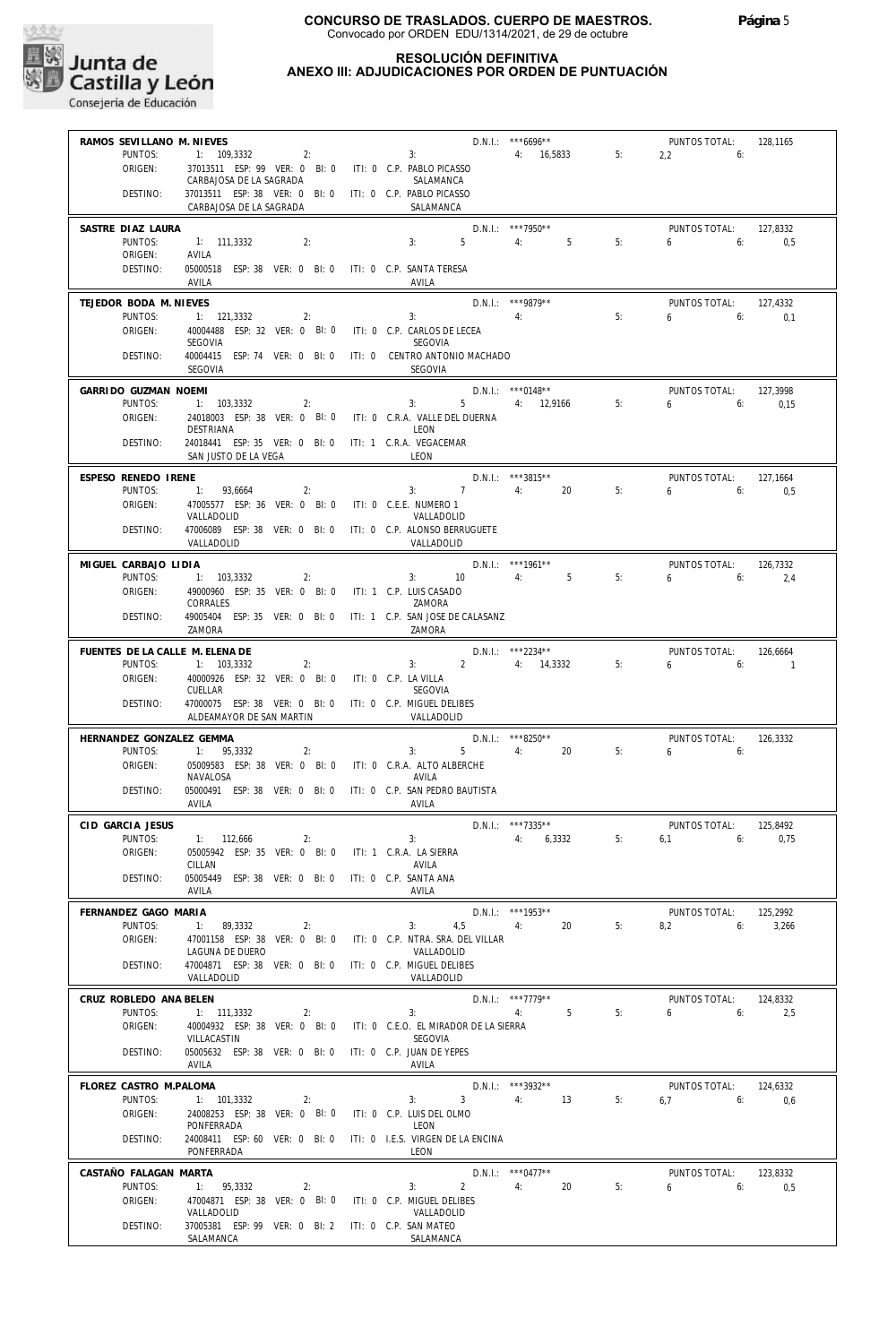

#### **RESOLUCIÓN DEFINITIVA ANEXO III: ADJUDICACIONES POR ORDEN DE PUNTUACIÓN**

| GARCIA INFANTE MARIA                  |                                                                                        |                                                                                    | $D.N.1::$ ***8056**                |    | PUNTOS TOTAL:                          | 123,656                    |
|---------------------------------------|----------------------------------------------------------------------------------------|------------------------------------------------------------------------------------|------------------------------------|----|----------------------------------------|----------------------------|
| PUNTOS:                               | 1: 99.3332<br>2:                                                                       | 3:                                                                                 | 4:7.0828                           | 5: | 9<br>6:                                | 8,24                       |
| ORIGEN:                               | 47011152 ESP: 34 VER: 0 BI: 0 ITI: 0 C.P. MARGARITA SALAS<br>ARROYO DE LA ENCOMIENDA   | VALLADOLID                                                                         |                                    |    |                                        |                            |
| DESTINO:                              | 47010937 ESP: 38 VER: 0 BI: 0 ITI: 0 C.P. FRANCISCO PINO                               |                                                                                    |                                    |    |                                        |                            |
|                                       | VALLADOLID                                                                             | VALLADOLID                                                                         |                                    |    |                                        |                            |
|                                       | CALZADA CABALLERO MARTA ISABEL                                                         |                                                                                    | D.N.I.: ***5562**                  |    | PUNTOS TOTAL:                          | 123.6332                   |
| PUNTOS:<br>ORIGEN:                    | 1: 91,3332<br>2:<br>47011267 ESP: 38 VER: 0 BI: 0 ITI: 0 C.P. KANTIC@ARROYO            | 3:<br>$3^{\circ}$                                                                  | 4:<br>20                           | 5: | 7<br>6:                                | 2,3                        |
|                                       | ARROYO DE LA ENCOMIENDA                                                                | VALLADOLID                                                                         |                                    |    |                                        |                            |
| DESTINO:                              | ARROYO DE LA ENCOMIENDA                                                                | 47011413 ESP: 38 VER: 0 BI: 0 ITI: 0 C.P. ELVIRA LINDO GARRIDO                     |                                    |    |                                        |                            |
|                                       |                                                                                        | VALLADOLID                                                                         |                                    |    |                                        |                            |
| VAILLO GASTELUT M. ELOISA<br>PUNTOS:  | 1: 104,3328<br>2:                                                                      | 8<br>3:                                                                            | D.N.I.: ***9229**<br>$5 - 5$<br>4: | 5: | PUNTOS TOTAL:<br>6:<br>6               | 123,4328<br>0,1            |
| ORIGEN:                               | 05009583 ESP: 38 VER: 0 BI: 0                                                          | ITI: 0 C.R.A. ALTO ALBERCHE                                                        |                                    |    |                                        |                            |
|                                       | NAVALOSA                                                                               | AVILA                                                                              |                                    |    |                                        |                            |
| DESTINO:                              | 05005632 ESP: 36 VER: 0 BI: 0 ITI: 0 C.P. JUAN DE YEPES<br>AVILA                       | AVILA                                                                              |                                    |    |                                        |                            |
| SAN CIPRIANO SANTOS ALEJANDRO         |                                                                                        |                                                                                    | D.N.I.: ***8345**                  |    | PUNTOS TOTAL:                          | 122.9162                   |
| PUNTOS:                               | 1: 107,3332<br>2:                                                                      | 3:                                                                                 | 3 4: 7,083                         | 5: | 5.3<br>6:                              | 0.2                        |
| ORIGEN:                               | 49007358 ESP: 38 VER: 0 BI: 0 ITI: 0 C.R.A. BAJO DUERO<br>CUBO DE TIERRA DEL VINO (EL) |                                                                                    |                                    |    |                                        |                            |
| DESTINO:                              | 49007231 ESP: 36 VER: 0 BI: 0 ITI: 1 C.R.A. TIERRA DEL PAN                             | ZAMORA                                                                             |                                    |    |                                        |                            |
|                                       | MONFARRACINOS                                                                          | ZAMORA                                                                             |                                    |    |                                        |                            |
| GUTIERREZ LOPEZ INMACULADA            |                                                                                        |                                                                                    | D.N.I.: *** 0329**                 |    | PUNTOS TOTAL:                          | 122,4332                   |
| PUNTOS:                               | 1: 91,3332<br>2:                                                                       | 3:5                                                                                | 4:<br>20                           | 5: | 6,1<br>6:                              |                            |
| ORIGEN:                               | 24018441 ESP: 37 VER: 0 BI: 0 ITI: 1 C.R.A. VEGACEMAR<br>SAN JUSTO DE LA VEGA          | LEON                                                                               |                                    |    |                                        |                            |
| DESTINO:                              |                                                                                        | 24016331 ESP: 37 VER: 0 BI: 0 ITI: 1 C.P. ANEJAS / DE PRACTICAS                    |                                    |    |                                        |                            |
|                                       | LEON                                                                                   | LEON                                                                               |                                    |    |                                        |                            |
| BENITO GALLEGO EVA MARIA              |                                                                                        |                                                                                    | $D.N.1.:$ ***5160**                |    | PUNTOS TOTAL:                          | 122,3332                   |
| PUNTOS:<br>ORIGEN:                    | 1: 107,3332<br>2:                                                                      | 3:<br>$4 \quad$<br>05000831 ESP: 31 VER: 0 BI: 0 ITI: 0 C.P. SANTA TERESA DE JESUS | 4:5                                | 5: | 6<br>6:                                |                            |
|                                       | <b>BARRACO</b>                                                                         | AVILA                                                                              |                                    |    |                                        |                            |
| DESTINO:                              | 05000749 ESP: 38 VER: 0 BI: 0<br>AVILA                                                 | ITI: 0 C.P. CERVANTES<br>AVILA                                                     |                                    |    |                                        |                            |
|                                       |                                                                                        |                                                                                    |                                    |    |                                        |                            |
| SANCHEZ CUBINO MAITE<br>PUNTOS:       | 1: 91,3332<br>2:                                                                       | 3:                                                                                 | $D.N.1::$ *** 0679**<br>4:<br>20   | 5: | PUNTOS TOTAL:<br>10 <sup>°</sup><br>6: | 122,3332<br>$\overline{1}$ |
| ORIGEN:                               | 37006026 ESP: 38 VER: 0 BI: 0 ITI: 0 C.P. GRAN CAPITAN                                 |                                                                                    |                                    |    |                                        |                            |
| DESTINO:                              | SALAMANCA<br>37005277 ESP: 38 VER: 0 BI: 0 ITI: 0 C.P. JUAN JAEN                       | SALAMANCA                                                                          |                                    |    |                                        |                            |
|                                       | SALAMANCA                                                                              | SALAMANCA                                                                          |                                    |    |                                        |                            |
| GILSANZ CARTUJO ROSA MARIA            |                                                                                        |                                                                                    | D.N.I.: ***7950**                  |    | PUNTOS TOTAL:                          | 122,0332                   |
| PUNTOS:                               | 1: 91,3332<br>2:                                                                       | 3:<br>$\overline{3}$                                                               | 4:<br>20                           | 5: | $7.2$ 6:                               | 0,5                        |
| ORIGEN:                               | 47011176 ESP: 36 VER: 0 BI: 0 ITI: 0 C.P. JOAQUIN DIAZ<br><b>CISTERNIGA</b>            | VALLADOLID                                                                         |                                    |    |                                        |                            |
| DESTINO:                              | 47003350 ESP: 38 VER: 0 BI: 0 ITI: 0 C.P. MACIAS PICAVEA                               |                                                                                    |                                    |    |                                        |                            |
|                                       | VALLADOLID                                                                             | VALLADOLID                                                                         |                                    |    |                                        |                            |
| GONZALEZ PEREZ CRISTINA               |                                                                                        |                                                                                    | $D.N.1::$ ***4615**                |    | PUNTOS TOTAL:                          | 121,4332                   |
| PUNTOS:<br>ORIGEN:                    | 1: 87,3332<br>2:<br>05001237 ESP: 32 VER: 0 BI: 0                                      | 8<br>3:<br>ITI: 0 C.P. EL ZAIRE                                                    | 20<br>4:                           | 5: | $6\overline{a}$<br>6:                  | 0.1                        |
|                                       | <b>BURGOHONDO</b>                                                                      | AVILA                                                                              |                                    |    |                                        |                            |
| DESTINO:                              | 05005632 ESP: 38 VER: 0 BI: 0                                                          | ITI: 0 C.P. JUAN DE YEPES                                                          |                                    |    |                                        |                            |
|                                       | AVILA                                                                                  | AVILA                                                                              |                                    |    |                                        |                            |
| PUNTOS:                               | SAN SEGUNDO LOPEZ FELIPA ANGELA<br>1: 103,3332<br>2:                                   | 3:<br>6                                                                            | D.N.I.: *** 6499**<br>5<br>4:      | 5: | PUNTOS TOTAL:<br>6<br>6:               | 121,0382<br>0,705          |
| ORIGEN:                               | 05005954 ESP: 31 VER: 0 BI: 0                                                          | ITI: 0 C.R.A. LAS COGOTAS                                                          |                                    |    |                                        |                            |
|                                       | CARDEÑOSA                                                                              | AVILA                                                                              |                                    |    |                                        |                            |
| DESTINO:                              | 05005383 ESP: 38 VER: 0 BI: 0<br>AVILA                                                 | ITI: 0 C.P. EL PRADILLO<br>AVILA                                                   |                                    |    |                                        |                            |
| RIO SANCHEZ SONIA DEL                 |                                                                                        |                                                                                    | D.N.I.: ***8201**                  |    | PUNTOS TOTAL:                          | 118,8712                   |
| PUNTOS:                               | 1:<br>95,3332<br>2:                                                                    | 3:                                                                                 | 17,083<br>4:                       | 5: | 6<br>6:                                | 0,455                      |
| ORIGEN:                               | 05006065 ESP: 31 VER: 0 BI: 0<br>SAN PEDRO DEL ARROYO                                  | ITI: 1 C.R.A. LLANOS DE MORAÑA<br>AVILA                                            |                                    |    |                                        |                            |
| DESTINO:                              | 05000488 ESP: 38 VER: 0 BI: 0                                                          | ITI: 0 C.P. CLAUDIO SANCHEZ ALBORNOZ                                               |                                    |    |                                        |                            |
|                                       | AVILA                                                                                  | AVILA                                                                              |                                    |    |                                        |                            |
| HERAS VALDEGRAMA M. ANGELES DE        |                                                                                        |                                                                                    | D.N.I.: *** 6733**                 |    | PUNTOS TOTAL:                          | 118,6332                   |
| PUNTOS:<br>ORIGEN:                    | 1: 107,3332<br>2:<br>49007310 ESP: 31 VER: 0 BI: 0                                     | 3:<br>ITI: 0 C.R.A. MORALEJA DEL VINO                                              | 5<br>4:                            | 5: | 6<br>6:                                | 0,3                        |
|                                       | MORALEJA DEL VINO                                                                      | ZAMORA                                                                             |                                    |    |                                        |                            |
| DESTINO:                              | 49007310 ESP: 38 VER: 0 BI: 0                                                          | ITI: 0 C.R.A. MORALEJA DEL VINO                                                    |                                    |    |                                        |                            |
|                                       | MORALEJA DEL VINO                                                                      | ZAMORA                                                                             |                                    |    |                                        |                            |
| LOZANO GONZALEZ JUAN PEDRO<br>PUNTOS: | 1: 91,3332<br>2:                                                                       | 3:                                                                                 | D.N.I.: *** 5865**<br>4:<br>20     | 5: | PUNTOS TOTAL:<br>6:<br>6,7             | 118,5332<br>0,5            |
| ORIGEN:                               | 09003401 ESP: 35 VER: 0 BI: 0                                                          | ITI: 1 C.P. PONS SOROLLA                                                           |                                    |    |                                        |                            |
|                                       | LERMA                                                                                  | <b>BURGOS</b>                                                                      |                                    |    |                                        |                            |
| DESTINO:                              | 09008822 ESP: 35 VER: 0 BI: 0<br><b>BURGOS</b>                                         | ITI: 0 C.P. FERNANDO DE ROJAS<br><b>BURGOS</b>                                     |                                    |    |                                        |                            |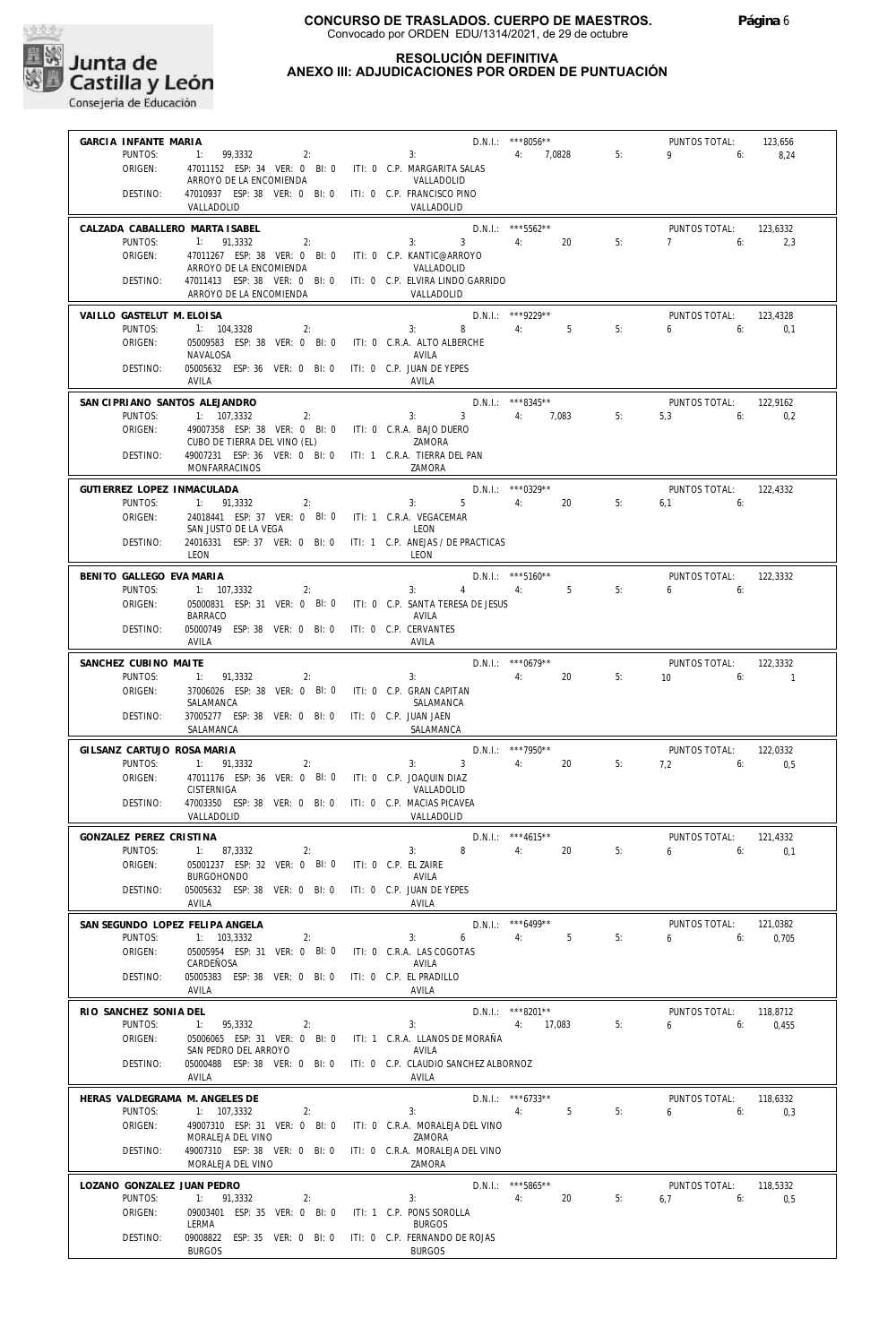

#### **RESOLUCIÓN DEFINITIVA ANEXO III: ADJUDICACIONES POR ORDEN DE PUNTUACIÓN**

**CONSEJERIA DE CONSEJERIA DE EDUCACIÓN**<br>Consejería de Educación

| ENCABO JIMENEZ SILVIA              |                                                                               |                                                                                                                                       |                                  |    | PUNTOS TOTAL:                | 118,4664        |
|------------------------------------|-------------------------------------------------------------------------------|---------------------------------------------------------------------------------------------------------------------------------------|----------------------------------|----|------------------------------|-----------------|
| PUNTOS:<br>ORIGEN:                 | 1: 103,6664<br>2:                                                             | D.N.I.: ***7985**<br>3: 3 4: 5 5:<br>ITI: 0 C.E.E. PRINCIPE DOM: HAM<br>05009741 ESP: 36 VER: 0 BI: 0 ITI: 0 C.E.E. PRINCIPE DON JUAN |                                  | 5: | $6\qquad 6$                  | 0,8             |
| DESTINO:                           | AVILA<br>05000749 ESP: 38 VER: 0 BI: 0                                        | AVILA<br>ITI: 0 C.P. CERVANTES                                                                                                        |                                  |    |                              |                 |
|                                    | AVILA                                                                         | AVILA                                                                                                                                 |                                  |    |                              |                 |
| AGUADO GOMEZ VIRGINIA<br>PUNTOS:   |                                                                               | $3: 7 \t 4: 5$                                                                                                                        | D.N.I.: ***9512**                |    | PUNTOS TOTAL:<br>$6\qquad 6$ | 118,2332        |
| ORIGEN:                            | 1: 99,3332<br>2:<br>47006053 ESP: 34 VER: 0 BI: 0 ITI: 0 C.P. MARIA DE MOLINA |                                                                                                                                       |                                  | 5: |                              | 0.9             |
| DESTINO:                           | VALLADOLID                                                                    | VALLADOLID<br>47006879 ESP: 36 VER: 0 BI: 0 ITI: 0 C.P. PEDRO GOMEZ BOSQUE                                                            |                                  |    |                              |                 |
|                                    | VALLADOLID                                                                    | VALLADOLID                                                                                                                            |                                  |    |                              |                 |
| REDONDO PACHECO SONIA              |                                                                               |                                                                                                                                       | D.N.I.: *** 0221**               |    | PUNTOS TOTAL:                | 118,1832        |
| PUNTOS:<br>ORIGEN:                 | 1: 103.3332<br>2:                                                             | 3: 3: 4: 5<br>47011450 ESP: 38 VER: 0 BI: 0 ITI: 0 C.P. MARIA MONTESSORI                                                              |                                  | 5: | $6\qquad 6$                  | 0,85            |
|                                    | RENEDO DE ESGUEVA                                                             | VALLADOLID                                                                                                                            |                                  |    |                              |                 |
| DESTINO:                           | 47006442 ESP: 38 VER: 0 BI: 0 ITI: 0 C.P. LA LAGUNA<br>LAGUNA DE DUERO        | VALLADOLID                                                                                                                            |                                  |    |                              |                 |
| CASADO MALFAZ JOSE LUIS            |                                                                               |                                                                                                                                       | $D.N.1.:$ ***0046**              |    | PUNTOS TOTAL:                | 117,5832        |
| PUNTOS:<br>ORIGEN:                 | 1: 87,3332<br>2:                                                              | $3 + 4$ : 20<br>3:<br>40003307 ESP: 34 VER: 0 BI: 0 ITI: 0 C.P. DOMINGO DE SOTO                                                       |                                  | 5: | $6\qquad 6:$                 | 1,25            |
|                                    | SEGOVIA                                                                       | SEGOVIA                                                                                                                               |                                  |    |                              |                 |
| DESTINO:                           | 40003290 ESP: 38 VER: 0 BI: 0 ITI: 0 C.P. EL PEÑASCAL<br>SEGOVIA              | <b>SEGOVIA</b>                                                                                                                        |                                  |    |                              |                 |
| CALABUIG APARICI MARINA            |                                                                               |                                                                                                                                       | $D.N.1.:$ ***9113**              |    | PUNTOS TOTAL:                | 117.4577        |
| PUNTOS:                            | 1: 79,6664<br>2:                                                              | 3:                                                                                                                                    | 10 4: 19,2913 5:                 |    | $8.4$ 6:                     | 0,1             |
| ORIGEN:                            | ZAMORA                                                                        | 49006691 ESP: 36 VER: 0 BI: 0 ITI: 0 C.E.E. VIRGEN DEL CASTILLO<br>ZAMORA                                                             |                                  |    |                              |                 |
| DESTINO:                           | ZAMORA                                                                        | 49006691 ESP: 37 VER: 0 BI: 0 ITI: 0 C.E.E. VIRGEN DEL CASTILLO<br>ZAMORA                                                             |                                  |    |                              |                 |
|                                    | GONZALEZ GUTIERREZ M.CONCEPCION                                               |                                                                                                                                       | $D.N.1.:$ ***7351**              |    | PUNTOS TOTAL: 117,3882       |                 |
| PUNTOS:                            | 1: 103,3332<br>2:                                                             | $3: 2 \t 4: 5$                                                                                                                        |                                  | 5: | $6\qquad 6$                  | 1,055           |
| ORIGEN:                            | 05005632 ESP: 31 VER: 0 BI: 0 ITI: 0 C.P. JUAN DE YEPES<br>AVILA              | AVILA                                                                                                                                 |                                  |    |                              |                 |
| DESTINO:                           | 05005632 ESP: 38 VER: 0 BI: 0<br>AVILA                                        | ITI: 0 C.P. JUAN DE YEPES<br>AVILA                                                                                                    |                                  |    |                              |                 |
| CANTERA ANTOLIN LAURA              |                                                                               |                                                                                                                                       | D.N.I.: ***2904**                |    | PUNTOS TOTAL:                | 117.3332        |
| PUNTOS:                            | 1: 91,3332<br>2:                                                              | 4:20<br>3:                                                                                                                            |                                  | 5: | 6.6                          |                 |
| ORIGEN:                            | 34000876 ESP: 34 VER: 0 BI: 0 ITI: 0 C.P. REYES CATOLICOS<br>DUEÑAS           | PALENCIA                                                                                                                              |                                  |    |                              |                 |
| DESTINO:                           | 34000876 ESP: 38 VER: 0 BI: 0 ITI: 0 C.P. REYES CATOLICOS<br>DUEÑAS           | PALENCIA                                                                                                                              |                                  |    |                              |                 |
| FERNANDEZ FOLGADO M. JOSE          |                                                                               |                                                                                                                                       | D.N.I.: ***4729**                |    | PUNTOS TOTAL: 117,1832       |                 |
| PUNTOS:                            | 1: 103,3332<br>2:                                                             | 3:                                                                                                                                    | $3 \qquad 4: \qquad 5$           | 5: | $4.7$ 6:                     | 1,15            |
| ORIGEN:                            | <b>TORO</b>                                                                   | 49006214 ESP: 40 VER: 0 BI: 0 ITI: 1 C.P. HOSPITAL DE LA CRUZ<br>7AMORA                                                               |                                  |    |                              |                 |
| DESTINO:                           | 49006378 ESP: 60 VER: 0 BI: 0 ITI: 0 I.E.S. LA VAGUADA<br>ZAMORA              | ZAMORA                                                                                                                                |                                  |    |                              |                 |
| CASTRO LOPEZ GABRIEL               |                                                                               |                                                                                                                                       | $D.N.1::$ *** 0401**             |    | PUNTOS TOTAL:                | 117,1332        |
|                                    | PUNTOS: 1: 103,3332<br>2:                                                     | $7 \t\t 4$<br>3:                                                                                                                      |                                  | 5: | $6,8$ 6:                     |                 |
| ORIGEN:<br>DESTINO:                | VALLADOLID<br>09000963 ESP: 38 VER: 0 BI: 0 ITI: 0 C.P. LOS VADILLOS          |                                                                                                                                       |                                  |    |                              |                 |
|                                    | <b>BURGOS</b>                                                                 | <b>BURGOS</b>                                                                                                                         |                                  |    |                              |                 |
| SIGUENZA AYUSO MILAGROS<br>PUNTOS: | 1: 89,3332<br>2:                                                              | 3:<br>$\overline{1}$                                                                                                                  | $D.N.1::$ *** 6644**<br>4:<br>20 | 5: | PUNTOS TOTAL:<br>6<br>6:     | 117.0332<br>0,7 |
| ORIGEN:                            | 47006624 ESP: 38 VER: 0 BI: 0                                                 | ITI: 0 C.P. ANTONIO GARCIA QUINTANA                                                                                                   |                                  |    |                              |                 |
| DESTINO:                           | VALLADOLID<br>47011796 ESP: 36 VER: 0 BI: 0                                   | VALLADOLID<br>ITI: 0 C.E.O. ATENEA                                                                                                    |                                  |    |                              |                 |
|                                    | ARROYO DE LA ENCOMIENDA                                                       | VALLADOLID                                                                                                                            |                                  |    |                              |                 |
| GARCIA ALVAREZ JOSE PABLO          |                                                                               |                                                                                                                                       | $D.N.1::$ *** 0427**             |    | PUNTOS TOTAL:                | 116,9996        |
| PUNTOS:<br>ORIGEN:                 | 1: 99,9996<br>2:<br>SALAMANCA                                                 | $5-1$<br>3:                                                                                                                           | 4:<br>6                          | 5: | 6:<br>6                      |                 |
| DESTINO:                           | SANTA MARTA DE TORMES                                                         | 37009295 ESP: 36 VER: 0 BI: 0 ITI: 1 C.P. CARMEN MARTIN GAITE<br>SALAMANCA                                                            |                                  |    |                              |                 |
| JIMENEZ SANCHEZ M. JESUS           |                                                                               |                                                                                                                                       | $D.N.1::$ *** 0980**             |    | PUNTOS TOTAL:                | 116,8832        |
| PUNTOS:                            | 1: 95,3332<br>2:                                                              | 3:<br>10                                                                                                                              | 4:<br>5                          | 5: | 6<br>6:                      | 0,55            |
| ORIGEN:                            | ESPINAR (EL)                                                                  | 40001141 ESP: 99 VER: 0 BI: 0 ITI: 0 C.P. ARCIPRESTE DE HITA<br>SEGOVIA                                                               |                                  |    |                              |                 |
| DESTINO:                           | AVILA                                                                         | 05005565 ESP: 99 VER: 0 BI: 2 ITI: 0 C.P. COMUNEROS DE CASTILLA<br>AVILA                                                              |                                  |    |                              |                 |
|                                    | ECHEVARRIA MARTINEZ MONTSERRAT                                                |                                                                                                                                       | D.N.I.: *** 5903**               |    | PUNTOS TOTAL:                | 116,7432        |
| PUNTOS:                            | 1: 89,3332<br>2:                                                              | 3:                                                                                                                                    | 4:<br>20                         | 5: | 6<br>6:                      | 1,41            |
| ORIGEN:                            | 05006065 ESP: 38 VER: 0 BI: 0<br>SAN PEDRO DEL ARROYO                         | ITI: 0 C.R.A. LLANOS DE MORAÑA<br>AVILA                                                                                               |                                  |    |                              |                 |
| DESTINO:                           | 05005632 ESP: 38 VER: 0 BI: 0 ITI: 0 C.P. JUAN DE YEPES<br>AVILA              | AVILA                                                                                                                                 |                                  |    |                              |                 |

**Página** 7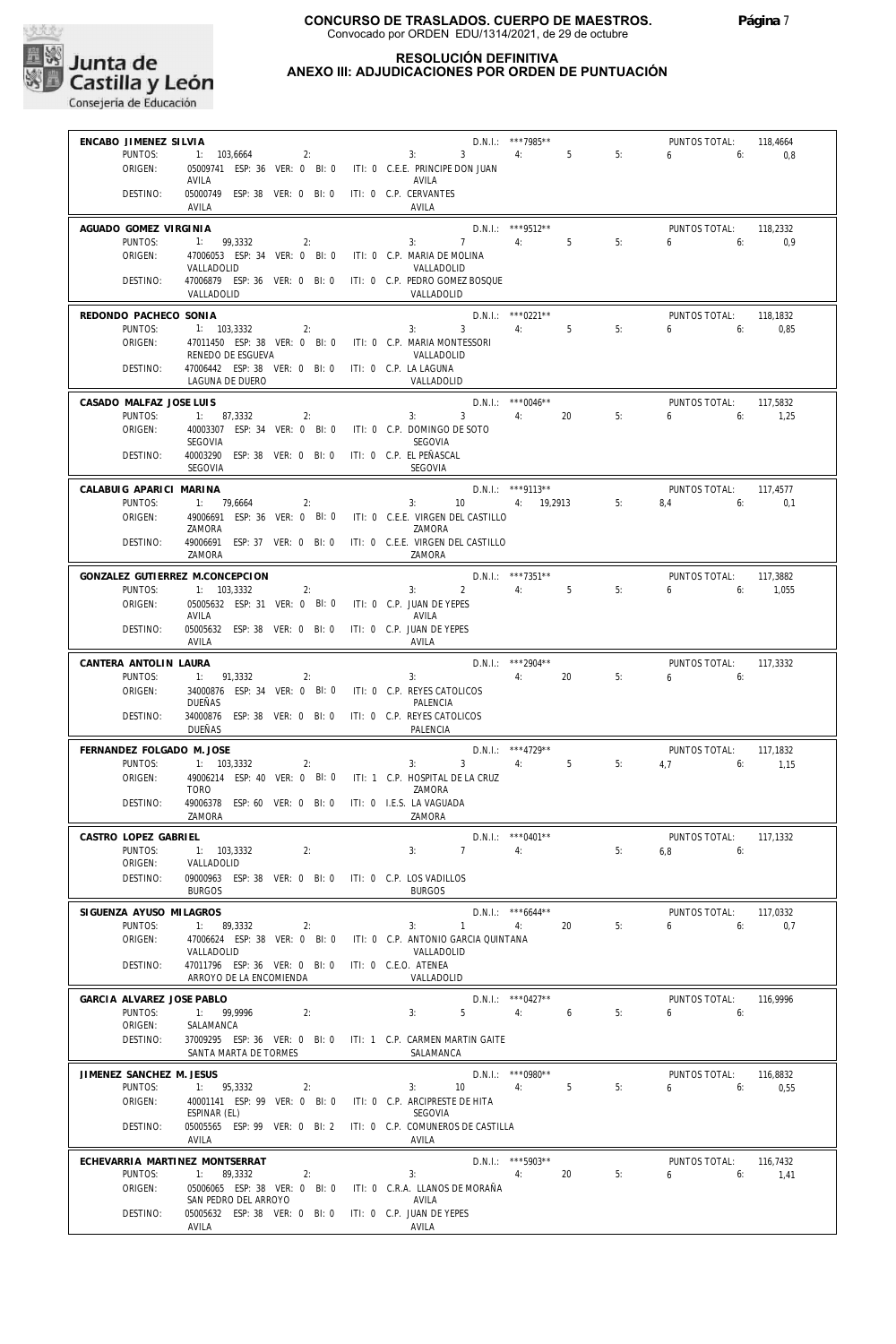

**RESOLUCIÓN DEFINITIVA**

#### **ANEXO III: ADJUDICACIONES POR ORDEN DE PUNTUACIÓN**

| LOPEZ RANDO EDUARDO         |                                                                        |                                            | D.N.I.: ***1309**    |    | PUNTOS TOTAL:          | 115.9329 |
|-----------------------------|------------------------------------------------------------------------|--------------------------------------------|----------------------|----|------------------------|----------|
| PUNTOS:                     | 1: 95,3332<br>2:                                                       | 3:3:4:9,4997                               |                      | 5: | $6\qquad 6$            | 2,1      |
| ORIGEN:                     | 05006090 ESP: 32 VER: 0 BI: 0 ITI: 1 C.R.A. MORAÑA BAJA                |                                            |                      |    |                        |          |
|                             | MAMBLAS                                                                | AVILA                                      |                      |    |                        |          |
| DESTINO:                    | 05000521 ESP: 99 VER: 0 BI: 0 ITI: 0 C.P. REINA FABIOLA DE BELGICA     |                                            |                      |    |                        |          |
|                             |                                                                        |                                            |                      |    |                        |          |
|                             | AVILA                                                                  | AVILA                                      |                      |    |                        |          |
| ANTOLIN DE LA FUENTE ANGEL  |                                                                        |                                            | $D.N.1.:$ ***0651**  |    | PUNTOS TOTAL:          | 115,8994 |
| PUNTOS:                     | 1: 95.6664<br>2:                                                       | 3:                                         | 8 4: 5               | 5: | $6.5$ 6:               |          |
|                             |                                                                        |                                            |                      |    |                        | 0,733    |
| ORIGEN:                     | 05001535 ESP: 34 VER: 0 BI: 0 ITI: 0 C.P. MORENO ESPINOSA              |                                            |                      |    |                        |          |
|                             | <b>CEBREROS</b>                                                        | AVILA                                      |                      |    |                        |          |
| DESTINO:                    | 05000671 ESP: 34 VER: 0 BI: 0 ITI: 0 C.P. ARTURO DUPERIER              |                                            |                      |    |                        |          |
|                             | AVILA                                                                  | AVILA                                      |                      |    |                        |          |
|                             |                                                                        |                                            |                      |    |                        |          |
| BOYERO RUBIO RAQUEL M.      |                                                                        |                                            | D.N.I.: ***7670**    |    | PUNTOS TOTAL:          | 115,6332 |
| PUNTOS:                     | $1: 103,3332$ 2:                                                       | $3: 6 \t 4:$                               |                      | 5: | $6,2$ 6:               | 0,1      |
| ORIGEN:                     | 37002793 ESP: 36 VER: 0 BI: 0 ITI: 1 C.P. NTRA. SRA. DE LOS REMEDIOS   |                                            |                      |    |                        |          |
|                             | FUENTE DE SAN ESTEBAN (LA)                                             | SALAMANCA                                  |                      |    |                        |          |
| DESTINO:                    | 37006038 ESP: 36 VER: 0 BI: 0 ITI: 0 C.P. FELIX RODRIGUEZ DE LA FUENTE |                                            |                      |    |                        |          |
|                             | SALAMANCA                                                              | SALAMANCA                                  |                      |    |                        |          |
|                             |                                                                        |                                            |                      |    |                        |          |
| GARCIA FERNANDEZ M.YOLANDA  |                                                                        |                                            | D.N.I.: ***7057**    |    | PUNTOS TOTAL:          | 114,8332 |
| PUNTOS:                     | 1: 103,3332<br>2:                                                      | 3:                                         | $-$ 4: 5             | 5: | $6\qquad 6$            | 0.5      |
| ORIGEN:                     | 24008204 ESP: 38 VER: 0 BI: 0 ITI: 0 C.P. NAVALIEGOS                   |                                            |                      |    |                        |          |
|                             | PONFERRADA                                                             | LEON                                       |                      |    |                        |          |
| DESTINO:                    | 24008265 ESP: 38 VER: 0 BI: 0 ITI: 0 C.P. CAMPO DE LA CRUZ             |                                            |                      |    |                        |          |
|                             | PONFERRADA                                                             | LEON                                       |                      |    |                        |          |
|                             |                                                                        |                                            |                      |    |                        |          |
| CENALMOR SANCHIDRIAN MARTA  |                                                                        |                                            | $D.N.1::$ ***0656**  |    | PUNTOS TOTAL:          | 114,8332 |
| PUNTOS:                     | 1: 95,3332<br>2:                                                       | 3:                                         | 8 4: 5               | 5: | 6.6                    | 0,5      |
| ORIGEN:                     | 05006031 ESP: 32 VER: 0 BI: 0 ITI: 1 C.R.A. LOS REGAJALES              |                                            |                      |    |                        |          |
|                             | NAVA DE AREVALO                                                        | AVILA                                      |                      |    |                        |          |
|                             |                                                                        |                                            |                      |    |                        |          |
| DESTINO:                    | 05000488 ESP: 38 VER: 0 BI: 0 ITI: 0 C.P. CLAUDIO SANCHEZ ALBORNOZ     |                                            |                      |    |                        |          |
|                             | AVILA                                                                  | AVILA                                      |                      |    |                        |          |
| FERNANDEZ ARCONADA SONIA    |                                                                        |                                            | $D.N.1::$ ***2362**  |    | PUNTOS TOTAL: 114,7664 |          |
| PUNTOS:                     | 1: 97,3332<br>2:                                                       | 3:                                         | 4: 10,8332           | 5: | $6.1$ $6:$             | 0,5      |
| ORIGEN:                     | 47011590 ESP: 38 VER: 0 BI: 0 ITI: 0 C.P. VIOLETA MONREAL              |                                            |                      |    |                        |          |
|                             | ZARATAN                                                                | VALLADOLID                                 |                      |    |                        |          |
|                             |                                                                        |                                            |                      |    |                        |          |
| DESTINO:                    | 47005826 ESP: 38 VER: 0 BI: 0 ITI: 0 C.P. RAIMUNDO DE BLAS SAZ         |                                            |                      |    |                        |          |
|                             | ARROYO DE LA ENCOMIENDA                                                | VALLADOLID                                 |                      |    |                        |          |
| NIETO MARTIN LUIS ALEJANDRO |                                                                        |                                            | $D.N.1::$ ***3255**  |    | PUNTOS TOTAL:          | 114,3332 |
| PUNTOS:                     | 1: 79,3332<br>2:                                                       |                                            | 3: 8 4: 20           | 5: | 6.6.1                  |          |
| ORIGEN:                     | 37007298 ESP: 38 VER: 0 BI: 2 ITI: 0 C.P. PIEDRA DE ARTE               |                                            |                      |    |                        |          |
|                             | VILLAMAYOR                                                             | SALAMANCA                                  |                      |    |                        |          |
| DESTINO:                    | 37005253 ESP: 38 VER: 0 BI: 0 ITI: 0 C.P. FRANCISCO VITORIA            |                                            |                      |    |                        |          |
|                             |                                                                        |                                            |                      |    |                        |          |
|                             |                                                                        |                                            |                      |    |                        |          |
|                             | SALAMANCA                                                              | SALAMANCA                                  |                      |    |                        |          |
|                             |                                                                        |                                            |                      |    |                        |          |
| SAEZ RODRIGUEZ MARIA ISABEL |                                                                        |                                            | $D.N.1.:$ ***0776**  |    | PUNTOS TOTAL:          | 114,1164 |
| PUNTOS:                     | 1: 85,6664<br>2:                                                       | 3:                                         | $3 \qquad \qquad 4$  | 5: | $5.3$ 6:               | 0,15     |
| ORIGEN:                     | 05009741 ESP: 36 VER: 0 BI: 0 ITI: 0 C.E.E. PRINCIPE DON JUAN          |                                            |                      |    |                        |          |
|                             | AVILA                                                                  | AVILA                                      |                      |    |                        |          |
| DESTINO:                    | 05005498 ESP: 38 VER: 0 BI: 0 ITI: 0 C.P. SANTO TOMAS                  |                                            |                      |    |                        |          |
|                             | AVILA                                                                  | AVILA                                      |                      |    |                        |          |
|                             | VALDEGRAMA BALLESTEROS LEANDRO                                         |                                            | $D.N.1::***6623**$   |    | PUNTOS TOTAL:          | 113.8332 |
|                             |                                                                        |                                            |                      |    |                        |          |
|                             | PUNTOS: 1: 83,3332<br>2:                                               | 3:                                         | $3 \t 4: \t 20$      | 5: | $7 \t\t\t 6$           | 0,5      |
| ORIGEN:                     | 49006093 ESP: 34 VER: 0 BI: 0                                          | ITI: 0 C.P. SANCHO II                      |                      |    |                        |          |
|                             | ZAMORA                                                                 | ZAMORA                                     |                      |    |                        |          |
| DESTINO:                    | 49006093 ESP: 38 VER: 0 BI: 0                                          | ITI: 0 C.P. SANCHO II                      |                      |    |                        |          |
|                             | ZAMORA                                                                 | ZAMORA                                     |                      |    |                        |          |
| PEINADOR SANCHEZ ALICIA     |                                                                        |                                            | $D.N.1::$ ***6785**  |    | PUNTOS TOTAL:          | 113,3082 |
| PUNTOS:                     | 1: 83,3332<br>2:                                                       | 3<br>3:                                    | 4:<br>20             | 5: | 6:                     |          |
|                             |                                                                        |                                            |                      |    | 6,3                    | 0,675    |
| ORIGEN:                     | 34001421 ESP: 31 VER: 0 BI: 0                                          | ITI: 0 C.P. MARQUES DE SANTILLANA          |                      |    |                        |          |
|                             | PALENCIA                                                               | PALENCIA                                   |                      |    |                        |          |
| DESTINO:                    | 34001421 ESP: 38 VER: 0 BI: 0                                          | ITI: 0 C.P. MARQUES DE SANTILLANA          |                      |    |                        |          |
|                             | PALENCIA                                                               | PALENCIA                                   |                      |    |                        |          |
| ESPINAL MORAN SILVIA        |                                                                        |                                            | D.N.I.: *** 0508**   |    | PUNTOS TOTAL:          | 112,5332 |
| PUNTOS:                     | 1: 95,3332<br>2:                                                       | 5<br>3:                                    | 4:<br>$5 -$          | 5: | 6:<br>6,7              | 0,5      |
|                             |                                                                        |                                            |                      |    |                        |          |
| ORIGEN:                     | 24012785 ESP: 37 VER: 0 BI: 0<br>VALDERAS                              | ITI: 1 C.P. NTRA. SRA. DEL SOCORRO<br>LEON |                      |    |                        |          |
|                             |                                                                        |                                            |                      |    |                        |          |
| DESTINO:                    | 24005811 ESP: 36 VER: 0 BI: 0                                          | ITI: 0 C.P. QUEVEDO                        |                      |    |                        |          |
|                             | LEON                                                                   | LEON                                       |                      |    |                        |          |
| BURGOS GARCIA VANESSA       |                                                                        |                                            | $D.N.1::$ *** 0600** |    | PUNTOS TOTAL:          | 111,8332 |
| PUNTOS:                     | 1: 85,3332<br>2:                                                       | 3:                                         | 4:<br>20             | 5: | 6<br>6:                | 0,5      |
| ORIGEN:                     | 40001189 ESP: 38 VER: 0 BI: 0                                          | ITI: 0 C.R.A. SAN RAFAEL                   |                      |    |                        |          |
|                             | SAN RAFAEL                                                             | SEGOVIA                                    |                      |    |                        |          |
|                             |                                                                        |                                            |                      |    |                        |          |
| DESTINO:                    | 05000749 ESP: 38 VER: 0 BI: 0                                          | ITI: 0 C.P. CERVANTES                      |                      |    |                        |          |
|                             | AVILA                                                                  | AVILA                                      |                      |    |                        |          |
| ANDRES MOLPECERES AITOR     |                                                                        |                                            | D.N.I.: *** 6691**   |    | PUNTOS TOTAL:          | 111,4664 |
| PUNTOS:                     | 1: 97,6664<br>2:                                                       | $\overline{2}$<br>3:                       | 5<br>4:              | 5: | 6<br>6:                | 0,8      |
| ORIGEN:                     | 34001364 ESP: 34 VER: 0 BI: 0                                          | ITI: 0 C.P. NTRA. SRA. DE RONTE            |                      |    |                        |          |
|                             | <b>OSORNO</b>                                                          | PALENCIA                                   |                      |    |                        |          |
| DESTINO:                    | 34003038 ESP: 60 VER: 0 BI: 0                                          | ITI: 0 I.E.S. VICTORIO MACHO               |                      |    |                        |          |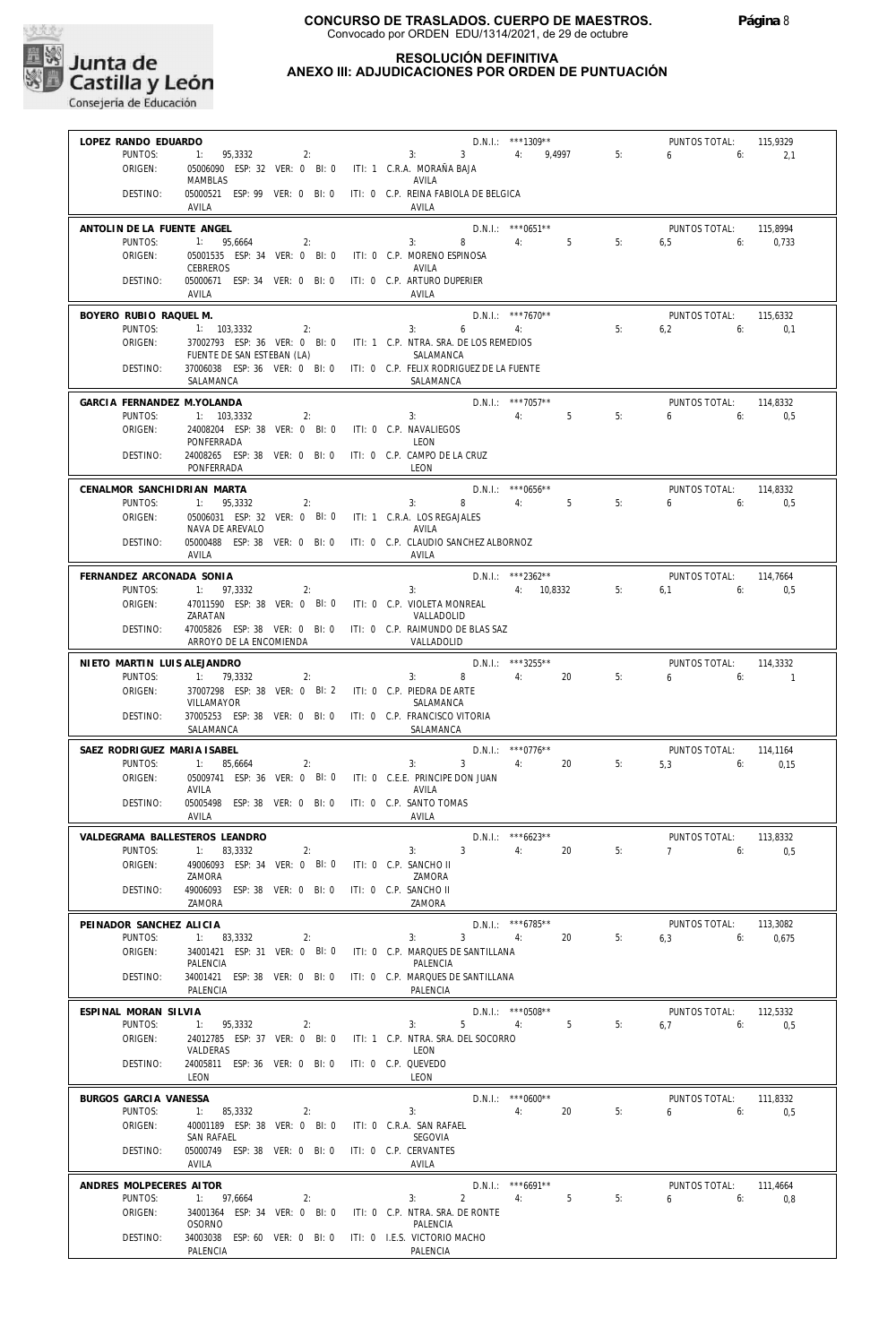

#### **RESOLUCIÓN DEFINITIVA ANEXO III: ADJUDICACIONES POR ORDEN DE PUNTUACIÓN**

| RAMOS RODRIGUEZ ROSA MARIA               |                                                                                       |                                                  | D.N.I.: *** 5561**            |    | PUNTOS TOTAL:                        | 111,3332        |
|------------------------------------------|---------------------------------------------------------------------------------------|--------------------------------------------------|-------------------------------|----|--------------------------------------|-----------------|
| PUNTOS:                                  | 1: $97,3332$ 2: 3: 3 4: 5                                                             |                                                  |                               | 5: | $6 \t\t 6$                           |                 |
| ORIGEN:                                  | 37009507 ESP: 31 VER: 0 BI: 0 ITI: 0 C.R.A. LOS GIRASOLES<br>CALVARRASA DE ABAJO      | SALAMANCA                                        |                               |    |                                      |                 |
| DESTINO:                                 | 37005368 ESP: 38 VER: 0 BI: 0 ITI: 0 C.P. VILLAR Y MACIAS                             |                                                  |                               |    |                                      |                 |
|                                          | SALAMANCA                                                                             | SALAMANCA                                        |                               |    |                                      |                 |
|                                          | TORRECILLA RAMOS OSCAR MARIANO                                                        | $D.N.1.:$ ***1333**                              |                               |    | PUNTOS TOTAL: 111,0682               |                 |
| PUNTOS:                                  | 1: 71,3332<br>2:                                                                      | $3: 10 \t 4: 20$                                 |                               | 5: | $8.7$ 6:                             | 1.035           |
| ORIGEN:                                  | 37009908 ESP: 32 VER: 0 BI: 0 ITI: 1 C.R.A. LA SENARA<br>CUBO DE DON SANCHO (EL)      | SALAMANCA                                        |                               |    |                                      |                 |
| DESTINO:                                 | 37006038 ESP: 40 VER: 0 BI: 0 ITI: 1 C.P. FELIX RODRIGUEZ DE LA FUENTE                |                                                  |                               |    |                                      |                 |
|                                          | SALAMANCA                                                                             | SALAMANCA                                        |                               |    |                                      |                 |
|                                          | FERNANDEZ FUERTES ISABEL CAMINO                                                       |                                                  | $D.N.1.:$ ***6149**           |    | PUNTOS TOTAL:                        | 110.8332        |
| PUNTOS:                                  | 2:<br>1: 89,3332                                                                      | $3: 10 \t 4: 5$                                  |                               | 5: | $6 \t\t 6$                           | 0,5             |
| ORIGEN:                                  | 49007371 ESP: 38 VER: 0 BI: 0 ITI: 0 C.R.A. VIA DE LA PLATA                           |                                                  |                               |    |                                      |                 |
| DESTINO:                                 | SAN CRISTOBAL DE ENTREVIÑAS<br>49006263 ESP: 37 VER: 0 BI: 0 ITI: 1 C.P. FERNANDO II  | ZAMORA                                           |                               |    |                                      |                 |
|                                          | BENAVENTE                                                                             | ZAMORA                                           |                               |    |                                      |                 |
| RELLAN BARREIRO MELINA                   |                                                                                       |                                                  | $D.N.1.:$ ***4173**           |    | PUNTOS TOTAL:                        | 110,8332        |
| PUNTOS:                                  | 1: 75,3332<br>2:                                                                      | $3: 9 \t 4: 15$                                  |                               | 5: | $9 \t\t 6$                           | 2,5             |
| ORIGEN:                                  | 47003234 ESP: 38 VER: 0 BI: 2 ITI: 0 C.P. FRAY LUIS DE LEON                           |                                                  |                               |    |                                      |                 |
|                                          | VALLADOLID                                                                            | VALLADOLID                                       |                               |    |                                      |                 |
| DESTINO:                                 | 47001158 ESP: 38 VER: 0 BI: 2 ITI: 0 C.P. NTRA. SRA. DEL VILLAR<br>LAGUNA DE DUERO    |                                                  |                               |    |                                      |                 |
|                                          |                                                                                       | VALLADOLID                                       |                               |    |                                      |                 |
| HERNANDEZ GOMEZ M. MONTSERRAT<br>PUNTOS: |                                                                                       | 3: 6                                             | $D.N.1:$ ***7001**            |    | PUNTOS TOTAL:<br>6.6                 | 110,6332        |
| ORIGEN:                                  | 1: 77,3332<br>2:<br>37005277 ESP: 31 VER: 0 BI: 0 ITI: 0 C.P. JUAN JAEN               |                                                  | 4: 20                         | 5: |                                      | 1,3             |
|                                          | SALAMANCA                                                                             | SALAMANCA                                        |                               |    |                                      |                 |
| DESTINO:                                 | 37005277 ESP: 38 VER: 0 BI: 0 ITI: 0 C.P. JUAN JAEN                                   |                                                  |                               |    |                                      |                 |
|                                          | SALAMANCA                                                                             | SALAMANCA                                        |                               |    |                                      |                 |
| ALONSO GARRIDO ARANZAZU                  |                                                                                       |                                                  | $D.N.1.:$ ***4267**           |    | PUNTOS TOTAL:                        | 109.8332        |
| PUNTOS:                                  | 1: 91,3332<br>2:                                                                      | 3: $4,5$ 4: 7,5                                  |                               | 5: | $6 \qquad 6$                         | 0,5             |
| ORIGEN:                                  | 47011449 ESP: 35 VER: 0 BI: 0 ITI: 0 C.P. ANA DE AUSTRIA<br><b>CIGALES</b>            | VALLADOLID                                       |                               |    |                                      |                 |
| DESTINO:                                 | 47006843 ESP: 35 VER: 0 BI: 0 ITI: 0 C.P. MARIA TERESA IÑIGO DE TORO                  |                                                  |                               |    |                                      |                 |
|                                          | VALLADOLID                                                                            | VALLADOLID                                       |                               |    |                                      |                 |
| CASAS PASCUAL REMEDIOS                   |                                                                                       |                                                  | $D.N.1::$ ***3603**           |    | PUNTOS TOTAL:                        | 109,7664        |
| PUNTOS:                                  | 1: 91,6664<br>2:                                                                      | 3: 3: 4: 5                                       |                               | 5: | 8.1 6: 2                             |                 |
|                                          |                                                                                       |                                                  |                               |    |                                      |                 |
| ORIGEN:                                  | 49005428 ESP: 31 VER: 0 BI: 0 ITI: 0 C.P. LA HISPANIDAD                               |                                                  |                               |    |                                      |                 |
| DESTINO:                                 | ZAMORA                                                                                | ZAMORA                                           |                               |    |                                      |                 |
|                                          | 49005428 ESP: 38 VER: 0 BI: 0 ITI: 0 C.P. LA HISPANIDAD<br>ZAMORA                     | ZAMORA                                           |                               |    |                                      |                 |
|                                          |                                                                                       |                                                  |                               |    |                                      |                 |
| GIL CALVO M. ANGELES<br>PUNTOS:          | 1: 73.3332<br>2:                                                                      | 3: 3 4: 19,9997 5:                               | D.N.I.: ***7105**             |    | PUNTOS TOTAL: 109,3329<br>$9 \t\t 6$ | $\overline{4}$  |
| ORIGEN:                                  | 37009829 ESP: 36 VER: 0 BI: 0 ITI: 1 C.R.A. RIBERA DE CAÑEDO                          |                                                  |                               |    |                                      |                 |
|                                          | CALZADA DE VALDUNCIEL                                                                 | SALAMANCA                                        |                               |    |                                      |                 |
| DESTINO:                                 | 37009829 ESP: 38 VER: 0 BI: 0 ITI: 0 C.R.A. RIBERA DE CAÑEDO<br>CALZADA DE VALDUNCIEL | SALAMANCA                                        |                               |    |                                      |                 |
|                                          |                                                                                       |                                                  |                               |    |                                      |                 |
| IGLESIAS DOMINGUEZ JOSEFA M.<br>PUNTOS:  | 1: 79.3332<br>2:                                                                      | 3:<br>$3 \t 4$                                   | $D.N.1::$ ***5609**<br>20     | 5: | PUNTOS TOTAL:<br>$6\qquad 6:$        | 109,2332<br>0.9 |
| ORIGEN:                                  | 37009805 ESP: 34 VER: 0 BI: 0                                                         | ITI: 1 C.R.A. LOPE DE VEGA                       |                               |    |                                      |                 |
|                                          | GARCIHERNANDEZ                                                                        | SALAMANCA                                        |                               |    |                                      |                 |
| DESTINO:                                 | 37000140 ESP: 38 VER: 0 BI: 0<br>ALBA DE TORMES                                       | ITI: 0 C.P. SANTA TERESA<br>SALAMANCA            |                               |    |                                      |                 |
|                                          |                                                                                       |                                                  |                               |    |                                      |                 |
| MARTINEZ LABAJOS M.ANTONIA<br>PUNTOS:    | 1:<br>89.3332<br>2:                                                                   | 3:<br>7,5                                        | D.N.I.: *** 6737**<br>4:<br>5 | 5: | PUNTOS TOTAL:<br>6<br>6:             | 109,0832        |
| ORIGEN:                                  | 24022171 ESP: 38 VER: 0 BI: 0                                                         | ITI: 0 C.P. LOS ADILES                           |                               |    |                                      | 1,25            |
|                                          | VILLAOBISPO DE LAS REGUERAS                                                           | LEON                                             |                               |    |                                      |                 |
| DESTINO:                                 | 24022171 ESP: 35 VER: 0 BI: 0                                                         | ITI: 0 C.P. LOS ADILES                           |                               |    |                                      |                 |
|                                          | VILLAOBISPO DE LAS REGUERAS                                                           | LEON                                             |                               |    |                                      |                 |
| VAZQUEZ SANCHEZ M. ESTHER                |                                                                                       |                                                  | $D.N.1::$ ***3834**           |    | PUNTOS TOTAL:                        | 108,4332        |
| PUNTOS:<br>ORIGEN:                       | 1:<br>87,3332<br>2:                                                                   | 3:<br>10                                         | 4:<br>5                       | 5: | 6<br>6:                              | 0,1             |
|                                          | 49007371 ESP: 38 VER: 0 BI: 0<br>SAN CRISTOBAL DE ENTREVIÑAS                          | ITI: 0 C.R.A. VIA DE LA PLATA<br>ZAMORA          |                               |    |                                      |                 |
| DESTINO:                                 | 49006251 ESP: 38 VER: 0 BI: 0                                                         | ITI: 0 C.P. LAS ERAS                             |                               |    |                                      |                 |
|                                          | BENAVENTE                                                                             | ZAMORA                                           |                               |    |                                      |                 |
| SANZ BAYON EVA MARIA                     |                                                                                       |                                                  | $D.N.1.:$ ***6508**           |    | PUNTOS TOTAL:                        | 108,2162        |
| PUNTOS:                                  | 1:<br>59,3332<br>2:                                                                   | 10<br>3:                                         | 4:<br>18,083                  | 5: | 8.8<br>6:                            | 12              |
| ORIGEN:                                  | 47007343 ESP: 38 VER: 0 BI: 0                                                         | ITI: 0 C.P. MARINA ESCOBAR                       |                               |    |                                      |                 |
| DESTINO:                                 | VALLADOLID<br>47006582 ESP: 38 VER: 0 BI: 0                                           | VALLADOLID<br>ITI: 0 C.P. PROFESOR TIERNO GALVAN |                               |    |                                      |                 |
|                                          | VALLADOLID                                                                            | VALLADOLID                                       |                               |    |                                      |                 |
| DIAZ SANCHEZ M. INMACULADA               |                                                                                       |                                                  | D.N.I.: *** 1519**            |    | PUNTOS TOTAL:                        | 107,9332        |
| PUNTOS:                                  | 95,3332<br>1:<br>2:                                                                   | $\mathbf{1}$<br>3:                               | 5<br>4:                       | 5: | 6<br>6:                              | 0,6             |
| ORIGEN:                                  | 37008631 ESP: 38 VER: 0 BI: 0                                                         | ITI: 0 C.P. MIGUEL DE CERVANTES                  |                               |    |                                      |                 |
| DESTINO:                                 | GUIJUELO<br>37007298 ESP: 38 VER: 0 BI: 0                                             | SALAMANCA<br>ITI: 0 C.P. PIEDRA DE ARTE          |                               |    |                                      |                 |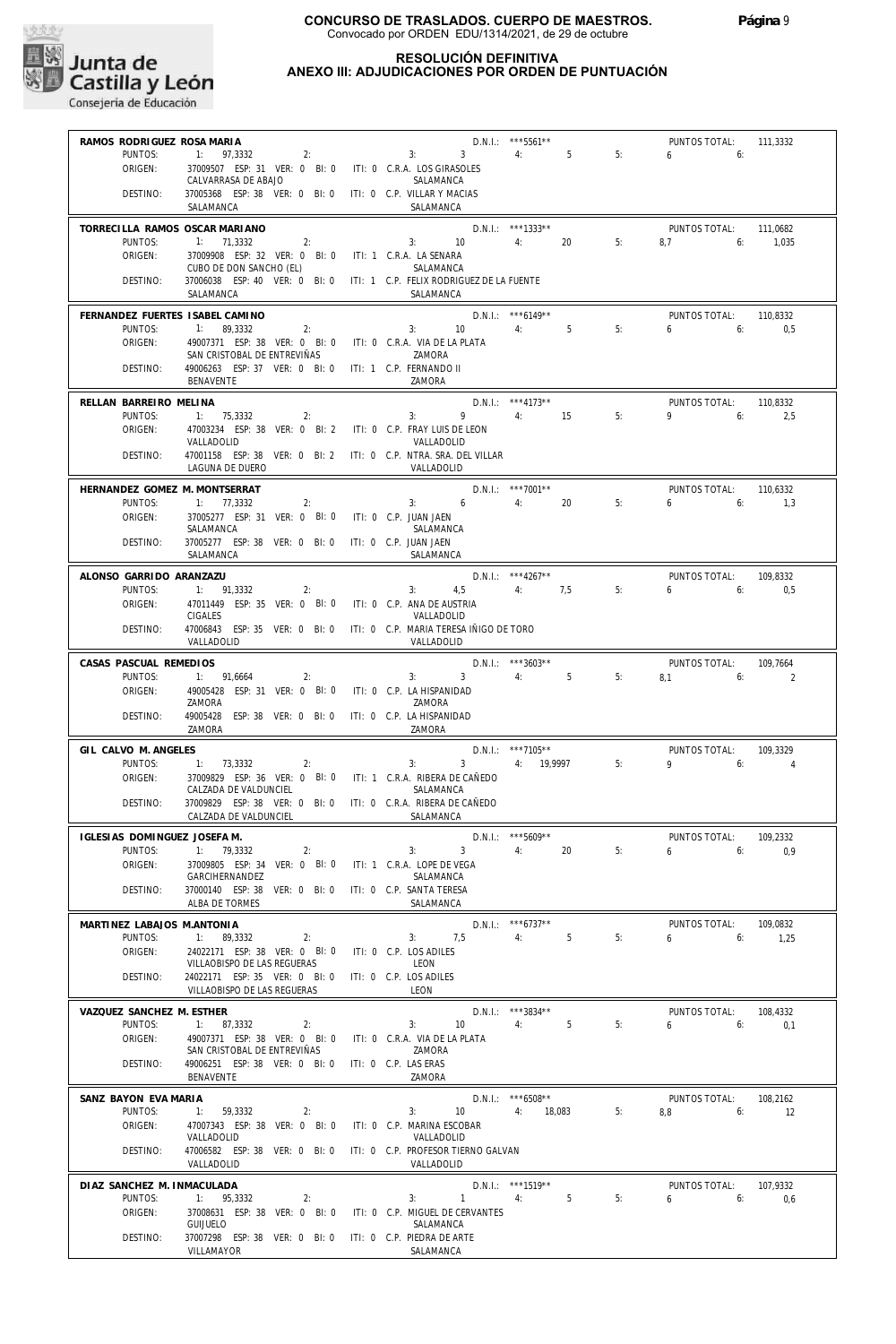

**RESOLUCIÓN DEFINITIVA**

#### **ANEXO III: ADJUDICACIONES POR ORDEN DE PUNTUACIÓN**

| GIL GOMEZ ANA MARIA               |                                                                                   |                                          | D.N.I.: ***8572**                 |                      | PUNTOS TOTAL:            | 107,8664        |
|-----------------------------------|-----------------------------------------------------------------------------------|------------------------------------------|-----------------------------------|----------------------|--------------------------|-----------------|
| PUNTOS:                           | 1: 93,6664                                                                        | 2:<br>3:                                 | $3 \sim 3$<br>$4:$ $\blacksquare$ | $5 -$<br>5:          | 6<br>6:                  | 0,2             |
| ORIGEN:                           | 42003712 ESP: 31 VER: 0 BI: 0 ITI: 0 C.R.A. ARCOS DE JALON                        | SORIA                                    |                                   |                      |                          |                 |
| DESTINO:                          | ARCOS DE JALON<br>42000280 ESP: 31 VER: 0 BI: 0 ITI: 0 C.P. DIEGO LAINEZ          |                                          |                                   |                      |                          |                 |
|                                   | ALMAZAN                                                                           | SORIA                                    |                                   |                      |                          |                 |
| SANCHEZ BARTOLOME ANTONIO         |                                                                                   |                                          | D.N.I.: ***9979**                 |                      | PUNTOS TOTAL:            | 107,3498        |
| PUNTOS:                           | 1: 79,3332<br>2:                                                                  | 3:                                       | 4 <sup>1</sup><br>4: 17,9166      | 5:                   | 6.1<br>6:                |                 |
| ORIGEN:                           | 47002680 ESP: 38 VER: 0 BI: 0 ITI: 0 C.P. PEDRO I                                 |                                          |                                   |                      |                          |                 |
| DESTINO:                          | <b>TORDESILLAS</b><br>47011267 ESP: 38 VER: 0 BI: 0 ITI: 0 C.P. KANTIC@ARROYO     |                                          | VALLADOLID                        |                      |                          |                 |
|                                   | ARROYO DE LA ENCOMIENDA                                                           | VALLADOLID                               |                                   |                      |                          |                 |
| ALEGRE MAYO M. CARMEN             |                                                                                   |                                          | $D.N.1::$ ***8863**               |                      | PUNTOS TOTAL:            | 107.3332        |
| PUNTOS:                           | 1: 87,3332<br>2:                                                                  | 3:                                       | 8                                 | 4: 5<br>5:           | 6<br>6:                  | $\overline{1}$  |
| ORIGEN:                           | 47005917 ESP: 31 VER: 0 BI: 0 ITI: 0 C.P. NARCISO ALONSO CORTES                   |                                          |                                   |                      |                          |                 |
|                                   | VALLADOLID<br>47011401 ESP: 31 VER: 0 BI: 0 ITI: 0 C.P. EL PERAL                  | VALLADOLID                               |                                   |                      |                          |                 |
| DESTINO:                          | VALLADOLID                                                                        | VALLADOLID                               |                                   |                      |                          |                 |
| CASQUERO NAVARRO BLANCA ROSA      |                                                                                   |                                          | D.N.I.: ***1357**                 |                      | PUNTOS TOTAL:            | 107,0664        |
| PUNTOS:                           | 1: 95,6664<br>2:                                                                  | 3:                                       | 4:                                | $5^{\circ}$<br>5:    | 6<br>6:                  | 0.4             |
| ORIGEN:                           | 37005988 ESP: 36 VER: 0 BI: 0 ITI: 0 C.E.E. REINA SOFIA                           |                                          |                                   |                      |                          |                 |
|                                   | SALAMANCA                                                                         | SALAMANCA                                |                                   |                      |                          |                 |
| DESTINO:                          | 37006041 ESP: 36 VER: 0 BI: 0 ITI: 0 C.P. JOSE HERRERO<br>SALAMANCA               | SALAMANCA                                |                                   |                      |                          |                 |
|                                   |                                                                                   |                                          |                                   |                      |                          |                 |
| MARTIN ARMAND IGUACEL<br>PUNTOS:  | 1: 85,3332<br>2:                                                                  | 3:                                       | $D.N.1::$ *** 6123**<br>10<br>4:  | 5 <sup>5</sup><br>5: | PUNTOS TOTAL:<br>6<br>6: | 107.0332<br>0,7 |
| ORIGEN:                           | 37005241 ESP: 38 VER: 0 BI: 2 ITI: 0 C.P. FILIBERTO VILLALOBOS                    |                                          |                                   |                      |                          |                 |
|                                   | SALAMANCA                                                                         | SALAMANCA                                |                                   |                      |                          |                 |
| DESTINO:                          | 37005371 ESP: 38 VER: 0 BI: 0 ITI: 0 C.P. RUFINO BLANCO                           |                                          |                                   |                      |                          |                 |
|                                   | SALAMANCA                                                                         | SALAMANCA                                |                                   |                      |                          |                 |
| MARTINEZ NAVAS M. JOSE<br>PUNTOS: | 1: 75.3332                                                                        |                                          | D.N.I.: ***0825**<br>4: 20        | 5:                   | PUNTOS TOTAL:<br>6:      | 106,8332        |
| ORIGEN:                           | 2:<br>42003839 ESP: 38 VER: 0 BI: 0 ITI: 0 C.R.A. TIERRAS DE BERLANGA             | 3:                                       | $5 -$                             |                      | 6                        | 0,5             |
|                                   | BERLANGA DE DUERO                                                                 | SORIA                                    |                                   |                      |                          |                 |
| DESTINO:                          | 24005446 ESP: 38 VER: 0 BI: 0 ITI: 0 C.P. PONCE DE LEON                           |                                          |                                   |                      |                          |                 |
|                                   | LEON                                                                              | LEON                                     |                                   |                      |                          |                 |
| ROMAN GIL SANDRA                  |                                                                                   |                                          | $D.N.1.:$ ***8194**               |                      | PUNTOS TOTAL:            | 106,7495        |
| PUNTOS:<br>ORIGEN:                | 1: 95,3332<br>2:<br>37002112 ESP: 36 VER: 0 BI: 0 ITI: 0 C.P. SAN FRANCISCO       | 3:                                       | 4:                                | 5:<br>5,4163         | 6<br>6:                  |                 |
|                                   | CIUDAD-RODRIGO                                                                    | SALAMANCA                                |                                   |                      |                          |                 |
| DESTINO:                          | 37002112 ESP: 38 VER: 0 BI: 0 ITI: 0 C.P. SAN FRANCISCO                           |                                          |                                   |                      |                          |                 |
|                                   | CIUDAD-RODRIGO                                                                    | SALAMANCA                                |                                   |                      |                          |                 |
| RIGÜELA GONZALEZ MARTA ISABEL     |                                                                                   |                                          | $D.N.1.:$ ***2840**               |                      | PUNTOS TOTAL:            | 106,4332        |
| PUNTOS:<br>ORIGEN:                | 1: 79,3332<br>2:<br>37009520 ESP: 32 VER: 0 BI: 0 ITI: 1 C.R.A. DOMINGO DE GUZMAN | 3:                                       | 4:                                | 20<br>5:             | $4,6$ 6:                 | 2,5             |
|                                   | DOÑINOS DE SALAMANCA                                                              | SALAMANCA                                |                                   |                      |                          |                 |
| DESTINO:                          | 37013641 ESP: 38 VER: 0 BI: 0 ITI: 0 C.P. VILLARES DE LA REINA                    |                                          |                                   |                      |                          |                 |
|                                   | VILLARES DE LA REINA                                                              | SALAMANCA                                |                                   |                      |                          |                 |
| MARTIN NAVAZO OLGA MARIA          |                                                                                   |                                          | D.N.I.: ***8168**                 |                      | PUNTOS TOTAL:            | 106,3332        |
| PUNTOS:                           | 1: 75,3332<br>2:                                                                  | 3:                                       | 5<br>4:                           | 20<br>5:             | $6\qquad 6:$             |                 |
| ORIGEN:                           | 05002722 ESP: 36 VER: 0 BI: 0<br><b>MINGORRIA</b>                                 | ITI: 1 C.R.A. MIGUEL DELIBES<br>AVILA    |                                   |                      |                          |                 |
| DESTINO:                          | 05002722 ESP: 31 VER: 0 BI: 0                                                     | ITI: 0 C.R.A. MIGUEL DELIBES             |                                   |                      |                          |                 |
|                                   | <b>MINGORRIA</b>                                                                  | AVILA                                    |                                   |                      |                          |                 |
| ALVAREZ SANCHEZ LUIS MARIA        |                                                                                   |                                          | D.N.I.: ***8690**                 |                      | PUNTOS TOTAL:            | 106,2332        |
| PUNTOS:                           | 1: 67,3332<br>2:                                                                  | 3:                                       | 9<br>4:                           | 20<br>5:             | 8,8<br>6:                | 1,1             |
| ORIGEN:                           | 37005277 ESP: 34 VER: 0 BI: 0<br>SALAMANCA                                        | ITI: 0 C.P. JUAN JAEN<br>SALAMANCA       |                                   |                      |                          |                 |
| DESTINO:                          | 37005277 ESP: 38 VER: 0 BI: 0                                                     | ITI: 0 C.P. JUAN JAEN                    |                                   |                      |                          |                 |
|                                   | SALAMANCA                                                                         | SALAMANCA                                |                                   |                      |                          |                 |
| RIZZO DELGADO M. JESUS            |                                                                                   |                                          | D.N.I.: *** 4698**                |                      | PUNTOS TOTAL:            | 105,9332        |
| PUNTOS:                           | 1:<br>95,3332<br>2:                                                               | 3:                                       | 4:                                | 5<br>5:              | 5,3<br>6:                | 0,3             |
| ORIGEN:                           | 40002881 ESP: 38 VER: 0 BI: 0<br>SAN ILDEFONSO O LA GRANJA                        | ITI: 0 C.P. AGAPITO MARAZUELA<br>SEGOVIA |                                   |                      |                          |                 |
| DESTINO:                          | 40004488 ESP: 38 VER: 0 BI: 0 ITI: 0 C.P. CARLOS DE LECEA                         |                                          |                                   |                      |                          |                 |
|                                   | SEGOVIA                                                                           | SEGOVIA                                  |                                   |                      |                          |                 |
| ARIAS ORDOÑEZ Mª AIDA             |                                                                                   |                                          | $D.N.1::$ ***7790**               |                      | PUNTOS TOTAL:            | 105,9332        |
| PUNTOS:                           | 1:<br>91,3332<br>2:                                                               | 3:                                       | 3 <sup>1</sup><br>4:              | 5 <sup>5</sup><br>5: | 6<br>6:                  | 0,6             |
| ORIGEN:                           | 24001106 ESP: 36 VER: 0 BI: 0                                                     | ITI: 1 C.E.O. SAN JUAN                   |                                   |                      |                          |                 |
| DESTINO:                          | BENAVIDES DE ORBIGO<br>24005446 ESP: 38 VER: 0 BI: 0                              | LEON<br>ITI: 0 C.P. PONCE DE LEON        |                                   |                      |                          |                 |
|                                   | LEON                                                                              | LEON                                     |                                   |                      |                          |                 |
| ENRIQUEZ GALLEGO ANA MARIA        |                                                                                   |                                          | $D.N.1::$ ***7266**               |                      | PUNTOS TOTAL:            | 105,8498        |
| PUNTOS:                           | 1: 79,3332<br>2:                                                                  | 3:                                       | 4: 17,9166                        | 5:                   | 6<br>6:                  | 2,6             |
| ORIGEN:                           | 05001535 ESP: 31 VER: 0 BI: 0                                                     | ITI: 0 C.P. MORENO ESPINOSA              |                                   |                      |                          |                 |
| DESTINO:                          | CEBREROS<br>05005632 ESP: 31 VER: 0 BI: 0                                         | AVILA<br>ITI: 0 C.P. JUAN DE YEPES       |                                   |                      |                          |                 |
|                                   | AVILA                                                                             | AVILA                                    |                                   |                      |                          |                 |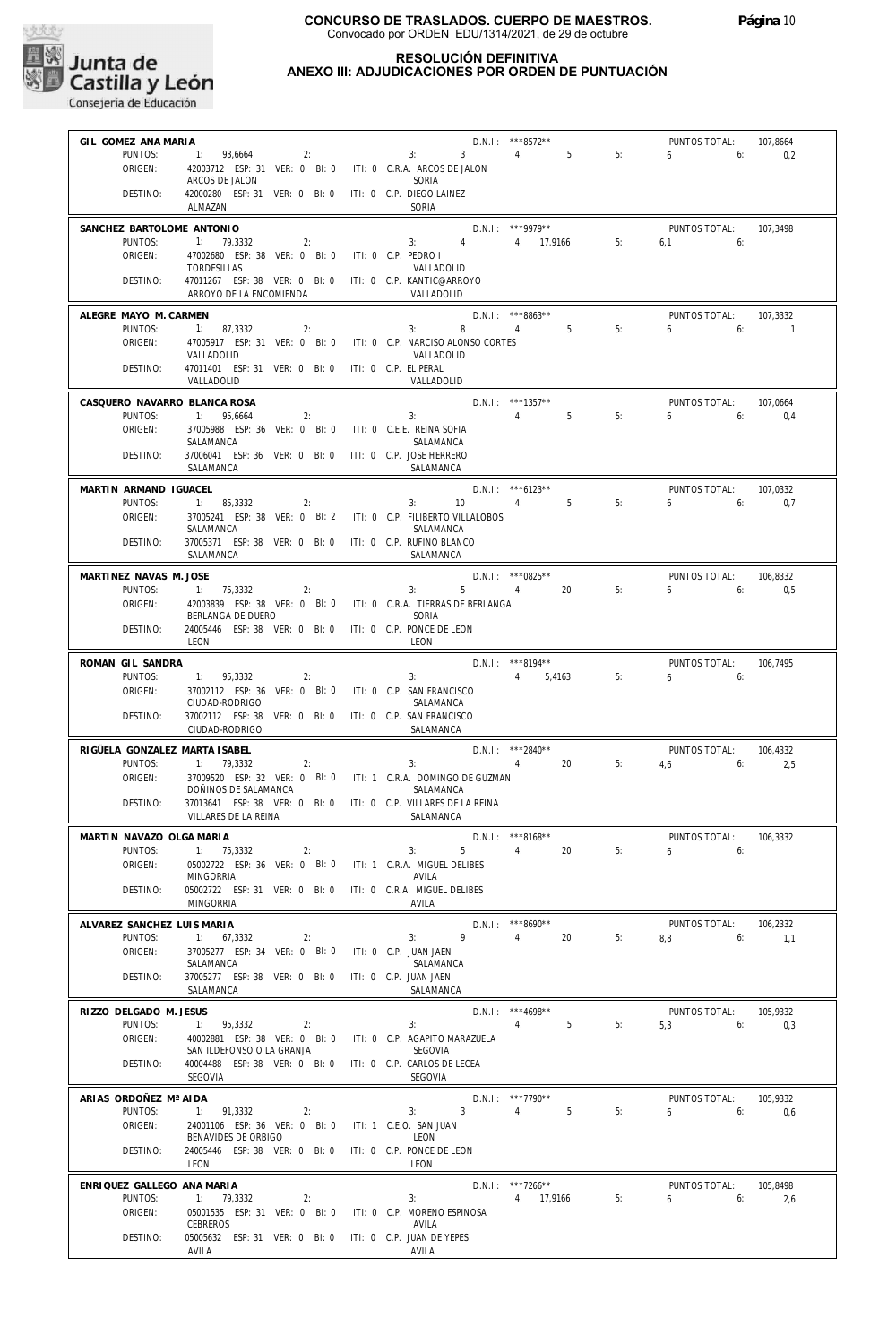

#### **RESOLUCIÓN DEFINITIVA ANEXO III: ADJUDICACIONES POR ORDEN DE PUNTUACIÓN**

| RODRIGUEZ GIMENO PILAR         |                                                                                     |                                               |                      |                   |                     |                  |
|--------------------------------|-------------------------------------------------------------------------------------|-----------------------------------------------|----------------------|-------------------|---------------------|------------------|
|                                |                                                                                     |                                               | $D.N.1::$ ***8320**  |                   | PUNTOS TOTAL:       | 105,6332         |
| PUNTOS:                        | $1: 83,3332$ 2:                                                                     | 3: 10                                         | 4:                   | $5 - 1$<br>5:     | 6<br>6:             | 1,3              |
| ORIGEN:                        | 49007221 ESP: 36 VER: 0 BI: 0 ITI: 1 C.R.A. GUAREÑA                                 |                                               |                      |                   |                     |                  |
|                                | GUARRATE                                                                            | 7AMORA                                        |                      |                   |                     |                  |
| DESTINO:                       | 37006038 ESP: 37 VER: 0 BI: 0 ITI: 1 C.P. FELIX RODRIGUEZ DE LA FUENTE<br>SALAMANCA | SALAMANCA                                     |                      |                   |                     |                  |
|                                |                                                                                     |                                               |                      |                   |                     |                  |
| CALDERON MARCOS VERONICA       |                                                                                     |                                               | $D.N.1::$ ***3994**  |                   | PUNTOS TOTAL:       | 105,483          |
| PUNTOS:                        | 1: 77,6664<br>2:                                                                    |                                               | 3: 3: 4: 17,9166     | 5:                | 6.6                 | 0.9              |
| ORIGEN:                        | 47005577 ESP: 36 VER: 0 BI: 0 ITI: 0 C.E.E. NUMERO 1                                |                                               |                      |                   |                     |                  |
|                                | VALLADOLID                                                                          | VALLADOLID                                    |                      |                   |                     |                  |
| DESTINO:                       | 47006090 ESP: 38 VER: 0 BI: 0 ITI: 0 C.P. LEON FELIPE<br>VALLADOLID                 | VALLADOLID                                    |                      |                   |                     |                  |
|                                |                                                                                     |                                               |                      |                   |                     |                  |
| GABRIEL BERROCAL NURIA         |                                                                                     |                                               | $D.N.1::$ ***5764**  |                   | PUNTOS TOTAL:       | 105.4332         |
| PUNTOS:                        | 1: 93,3332<br>2:                                                                    | 3:                                            | 4:                   | 5<br>5:           | 6<br>6:             | 1,1              |
| ORIGEN:                        | 37009908 ESP: 31 VER: 0 BI: 0 ITI: 0 C.R.A. LA SENARA                               |                                               |                      |                   |                     |                  |
|                                | CUBO DE DON SANCHO (EL)                                                             | SALAMANCA                                     |                      |                   |                     |                  |
| DESTINO:                       | 37006041 ESP: 38 VER: 0 BI: 0 ITI: 0 C.P. JOSE HERRERO<br>SALAMANCA                 | SALAMANCA                                     |                      |                   |                     |                  |
|                                |                                                                                     |                                               |                      |                   |                     |                  |
| BARTULOS MATEOS M. ANGELES     |                                                                                     |                                               | $D.N.1::$ ***4603**  |                   | PUNTOS TOTAL:       | 105,4332         |
| PUNTOS:                        | 1: 91,3332<br>2:                                                                    | 3:                                            | 4:5<br>$3^{\circ}$   | 5:                | $6\qquad 6$         | 0.1              |
| ORIGEN:                        | 49007231 ESP: 31 VER: 0 BI: 0 ITI: 0 C.R.A. TIERRA DEL PAN                          |                                               |                      |                   |                     |                  |
|                                | MONFARRACINOS                                                                       | ZAMORA                                        |                      |                   |                     |                  |
| DESTINO:                       | 49005441 ESP: 38 VER: 0 BI: 0 ITI: 0 C.P. NTRA. SRA. DE LA CANDELARIA<br>ZAMORA     | ZAMORA                                        |                      |                   |                     |                  |
|                                |                                                                                     |                                               |                      |                   |                     |                  |
| GARCIA BELLIDO M. CARMEN       |                                                                                     |                                               | D.N.I.: ***9385**    |                   | PUNTOS TOTAL:       | 105,3732         |
| PUNTOS:                        | 1: 71,3332<br>2:                                                                    | 3:                                            | $\overline{6}$<br>4: | 20<br>5:          | $7.6$ 6:            | 0,44             |
| ORIGEN:                        | 37003426 ESP: 31 VER: 0 BI: 0 ITI: 0 C.P. LIMINARES                                 |                                               |                      |                   |                     |                  |
|                                | LUMBRALES                                                                           | SALAMANCA                                     |                      |                   |                     |                  |
| DESTINO:                       | 37013511 ESP: 38 VER: 0 BI: 0 ITI: 0 C.P. PABLO PICASSO<br>CARBAJOSA DE LA SAGRADA  | SALAMANCA                                     |                      |                   |                     |                  |
|                                |                                                                                     |                                               |                      |                   |                     |                  |
| GUTIERREZ GUTIERREZ LEONOR     |                                                                                     |                                               | $D.N.1.:$ ***5784**  |                   | PUNTOS TOTAL:       | 105,3332         |
| PUNTOS:                        | 1: 91,3332<br>2:                                                                    | 3:                                            | 4:5<br>$3^{\circ}$   | 5:                | $6 \t\t\t 6$        |                  |
| ORIGEN:                        | 49006469 ESP: 31 VER: 0 BI: 0 ITI: 0 C.P. VIRGEN DEL CANTO                          |                                               |                      |                   |                     |                  |
|                                | <b>TORO</b>                                                                         | ZAMORA                                        |                      |                   |                     |                  |
| DESTINO:                       | 49005441 ESP: 38 VER: 0 BI: 0 ITI: 0 C.P. NTRA. SRA. DE LA CANDELARIA<br>ZAMORA     | ZAMORA                                        |                      |                   |                     |                  |
|                                |                                                                                     |                                               |                      |                   |                     |                  |
| MUCIENTES PEREZ DAVID          |                                                                                     |                                               | $D.N.1.:$ ***0108**  |                   | PUNTOS TOTAL:       | 105,3332         |
| PUNTOS:                        | 1: 79,3332<br>2:                                                                    | 3:                                            | 4:                   | 20<br>5:          | 6.6                 |                  |
| ORIGEN:                        | 34003804 ESP: 34 VER: 0 BI: 0 ITI: 1 C.R.A. CAMPOS DE CASTILLA                      |                                               |                      |                   |                     |                  |
|                                |                                                                                     |                                               |                      |                   |                     |                  |
|                                | BECERRIL DE CAMPOS                                                                  | PALENCIA                                      |                      |                   |                     |                  |
| DESTINO:                       | 34001431 ESP: 38 VER: 0 BI: 0 ITI: 0 C.P. JORGE MANRIQUE                            |                                               |                      |                   |                     |                  |
|                                | PALENCIA                                                                            | PALENCIA                                      |                      |                   |                     |                  |
| AMOR GARCIA MARIA MAR          |                                                                                     |                                               | $D.N.1::$ ***1441**  |                   | PUNTOS TOTAL:       | 104.8664         |
| PUNTOS:                        | 1: 69,6664<br>2:                                                                    | 3:                                            | $5^{\circ}$<br>4: 20 | 5:                | $9 \t\t 6$          | 1,2              |
| ORIGEN:                        | 37005320 ESP: 38 VER: 0 BI: 0 ITI: 0 C.P. NICOLAS RODRIGUEZ ANICETO                 |                                               |                      |                   |                     |                  |
|                                | SALAMANCA                                                                           | SALAMANCA                                     |                      |                   |                     |                  |
| DESTINO:                       | 37008621 ESP: 38 VER: 0 BI: 0 ITI: 0 C.P. CAMPO CHARRO                              |                                               |                      |                   |                     |                  |
|                                | SALAMANCA                                                                           | SALAMANCA                                     |                      |                   |                     |                  |
| GOMEZ RODRIGUEZ M.CONCEPCION   |                                                                                     |                                               | D.N.I.: ***8716**    |                   | PUNTOS TOTAL:       | 104,7332         |
| PUNTOS:                        | 1: 83.3332<br>2:                                                                    | 3:                                            | 4:<br>10             | $5^{\circ}$<br>5: | 6,4<br>6:           |                  |
| ORIGEN:                        | 24021981 ESP: 38 VER: 0 BI: 2                                                       | ITI: 0 C.P. CAMINO DEL NORTE                  |                      |                   |                     |                  |
|                                | LEON                                                                                | LEON                                          |                      |                   |                     |                  |
| DESTINO:                       | 24021981 ESP: 38 VER: 0 BI: 0<br>LEON                                               | ITI: 0 C.P. CAMINO DEL NORTE<br>LEON          |                      |                   |                     |                  |
|                                |                                                                                     |                                               |                      |                   |                     |                  |
|                                | FERNANDEZ MANZANO M. ADORACION                                                      |                                               | D.N.I.: ***7529**    |                   | PUNTOS TOTAL:       | 104,4332         |
| PUNTOS:                        | 1: 85,3332<br>2:                                                                    | 3:                                            | 6<br>4:              | $5^{\circ}$<br>5: | 6<br>6:             | 2,1              |
| ORIGEN:                        | 37013641 ESP: 38 VER: 0 BI: 0                                                       | ITI: 0 C.P. VILLARES DE LA REINA<br>SALAMANCA |                      |                   |                     |                  |
| DESTINO:                       | VILLARES DE LA REINA<br>37005253 ESP: 38 VER: 0 BI: 0                               | ITI: 0 C.P. FRANCISCO VITORIA                 |                      |                   |                     |                  |
|                                | SALAMANCA                                                                           | SALAMANCA                                     |                      |                   |                     |                  |
|                                |                                                                                     |                                               |                      |                   |                     |                  |
| CORREA COLMENAR M. LOURDES     |                                                                                     |                                               | D.N.I.: ***7850**    |                   | PUNTOS TOTAL:       | 104,3332         |
| PUNTOS:                        | 1: 71,3332<br>2:                                                                    | 3:                                            | 3 <sup>1</sup><br>4: | 20<br>5:          | 9<br>6:             | $\blacksquare$ 1 |
| ORIGEN:                        | 37008631 ESP: 31 VER: 0 BI: 0<br><b>GUIJUELO</b>                                    | ITI: 0 C.P. MIGUEL DE CERVANTES<br>SALAMANCA  |                      |                   |                     |                  |
| DESTINO:                       | 37005393 ESP: 38 VER: 0 BI: 0                                                       | ITI: 0 C.P. SANTA TERESA                      |                      |                   |                     |                  |
|                                | SALAMANCA                                                                           | SALAMANCA                                     |                      |                   |                     |                  |
|                                |                                                                                     |                                               |                      |                   |                     |                  |
| MARTIN BARBA DAVID JESUS       |                                                                                     |                                               | D.N.I.: ***7476**    |                   | PUNTOS TOTAL:       | 104,1664         |
| PUNTOS:                        | 1: 83,6664<br>2:                                                                    | 3:                                            | 8<br>4:              | 5<br>5:           | 6<br>6:             | 1,5              |
| ORIGEN:                        | 37000917 ESP: 31 VER: 0 BI: 0<br><b>BEJAR</b>                                       | ITI: 0 C.P. FILIBERTO VILLALOBOS<br>SALAMANCA |                      |                   |                     |                  |
| DESTINO:                       | 37006026 ESP: 38 VER: 0 BI: 0                                                       | ITI: 0 C.P. GRAN CAPITAN                      |                      |                   |                     |                  |
|                                | SALAMANCA                                                                           | SALAMANCA                                     |                      |                   |                     |                  |
|                                |                                                                                     |                                               |                      |                   |                     |                  |
| DIAZ RUIZ GUADALUPE<br>PUNTOS: | 2:                                                                                  | 3:                                            | $D.N.1::$ ***5092**  | 5:                | PUNTOS TOTAL:<br>6: | 104,0332         |
| ORIGEN:                        | 1: 101,3332<br>49005431 ESP: 31 VER: 0 BI: 0                                        | ITI: 0 C.P. JUAN XXIII                        | 4:                   |                   | 1,7                 | $-1$             |
|                                | ZAMORA                                                                              | ZAMORA                                        |                      |                   |                     |                  |
| DESTINO:                       | 49006093 ESP: 31 VER: 0 BI: 0                                                       | ITI: 0 C.P. SANCHO II                         |                      |                   |                     |                  |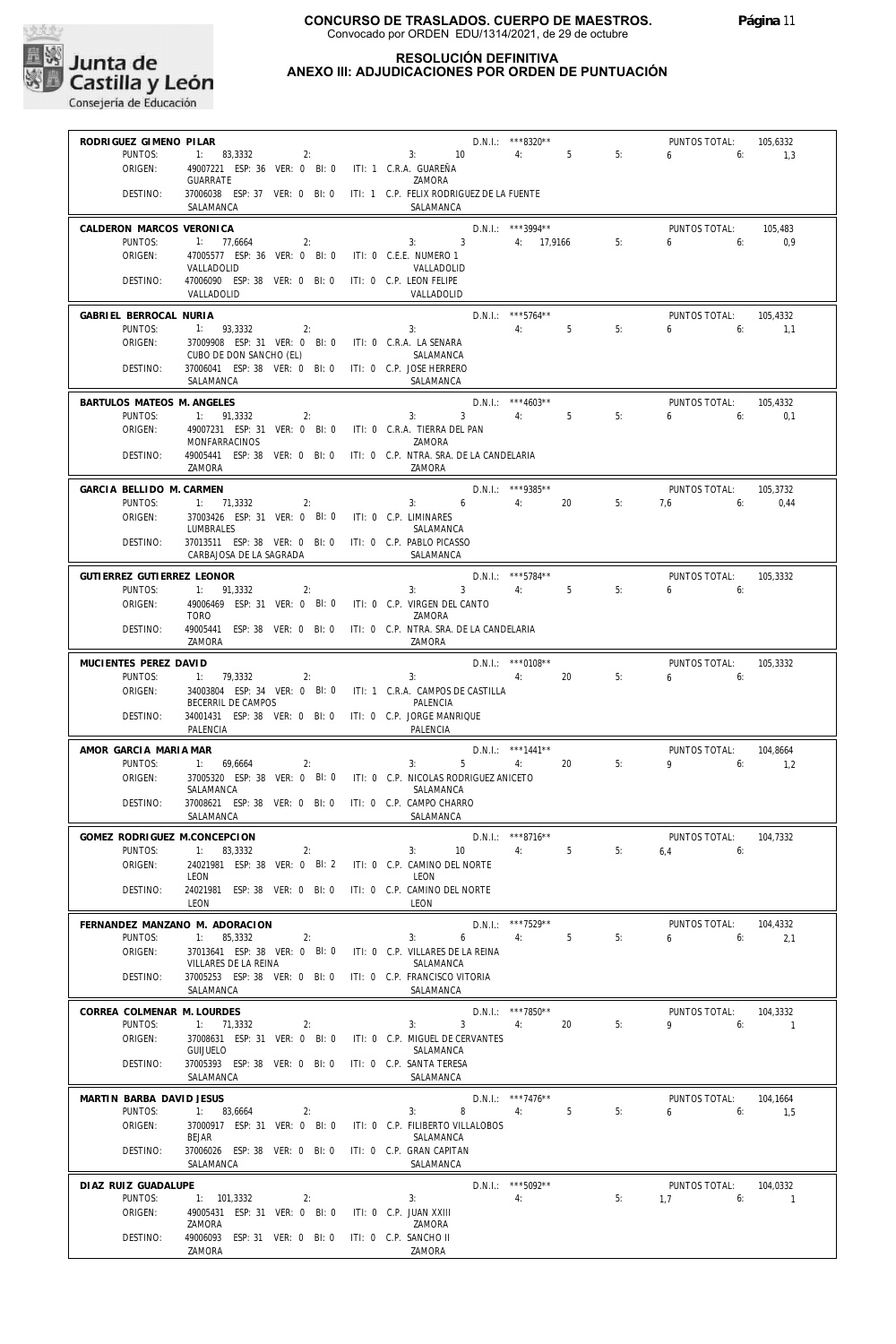

#### **RESOLUCIÓN DEFINITIVA ANEXO III: ADJUDICACIONES POR ORDEN DE PUNTUACIÓN**

| HERNANDEZ HERNANDEZ M. JESUS          |                                                                                                |                                                      | $D.N.1.:$ ***5557**                                            |    | PUNTOS TOTAL:                | 103,8532 |
|---------------------------------------|------------------------------------------------------------------------------------------------|------------------------------------------------------|----------------------------------------------------------------|----|------------------------------|----------|
| PUNTOS:                               | 2:<br>1: 79.3332                                                                               | 3:                                                   | 4: 17.5                                                        | 5: | $6 \qquad$<br>6:             | 1,02     |
| ORIGEN:                               | 37008771 ESP: 31 VER: 0 BI: 0 ITI: 0 C.P. SEVERIANO MONTERO SANCHEZ<br>PEÑARANDA DE BRACAMONTE | SALAMANCA                                            |                                                                |    |                              |          |
| DESTINO:                              | 37005332 ESP: 31 VER: 0 BI: 0 ITI: 0 C.P. PADRE MANJON<br>SALAMANCA                            | SALAMANCA                                            |                                                                |    |                              |          |
| LOPEZ FERNANDEZ GUSTAVO ADOLFO        |                                                                                                |                                                      | D.N.I.: ***6279**                                              |    | PUNTOS TOTAL:                | 103,6704 |
| PUNTOS:                               | 1: 85,6664<br>2:                                                                               | 3:                                                   | $3 \qquad \qquad 4: \qquad \qquad 5$                           | 5: | 6.9<br>6:                    | 3,104    |
| ORIGEN:                               | 49006691 ESP: 36 VER: 0 BI: 0<br>ZAMORA                                                        | ITI: 0 C.E.E. VIRGEN DEL CASTILLO<br>ZAMORA          |                                                                |    |                              |          |
| DESTINO:                              | 49006007 ESP: 60 VER: 0 BI: 0<br>ZAMORA                                                        | ITI: 0 I.E.S. MARIA DE MOLINA<br>ZAMORA              |                                                                |    |                              |          |
| SAEZ LAGUNA JUAN                      |                                                                                                |                                                      | $D.N.1.:$ ***4302**                                            |    | PUNTOS TOTAL:                | 103,4998 |
| PUNTOS:                               | 1: 87,3332<br>2:                                                                               | 3: 3                                                 | 4: 5,4166 5:                                                   |    | $7.1$ 6:                     | 0,65     |
| ORIGEN:                               | 40004464 ESP: 38 VER: 0 BI: 0                                                                  | ITI: 0 C.P. ERESMA                                   |                                                                |    |                              |          |
| DESTINO:                              | SEGOVIA<br>40003356 ESP: 38 VER: 0 BI: 0 ITI: 0 C.P. DIEGO DE COLMENARES<br>SEGOVIA            | SEGOVIA<br>SEGOVIA                                   |                                                                |    |                              |          |
|                                       |                                                                                                |                                                      |                                                                |    |                              |          |
| RODRIGUEZ RAMOS LARA MARIA<br>PUNTOS: | 1: 87,3332<br>2:                                                                               | 3:                                                   | $D.N.1::$ ***1633**<br>$6 \qquad \qquad 4:$<br>$4\overline{4}$ | 5: | PUNTOS TOTAL:<br>$6\qquad 6$ | 103,3332 |
| ORIGEN:                               | 49007231 ESP: 36 VER: 0 BI: 0                                                                  | ITI: 1 C.R.A. TIERRA DEL PAN                         |                                                                |    |                              |          |
|                                       | MONFARRACINOS<br>49006391 ESP: 74 VER: 0 BI: 0                                                 | ZAMORA<br>ITI: 0 CENTRO VIRIATO DE ZAMORA            |                                                                |    |                              |          |
| DESTINO:                              | ZAMORA                                                                                         | ZAMORA                                               |                                                                |    |                              |          |
| GARCIA BARRIO NATALIA                 |                                                                                                |                                                      | $D.N.1.:$ ***4360**                                            |    | PUNTOS TOTAL:                | 103,2332 |
| PUNTOS:                               | 1: 71,3332<br>2:                                                                               |                                                      | 3: 7,5 4: 17,5                                                 | 5: | 6,4<br>6:                    | 0,5      |
| ORIGEN:                               | 24018167 ESP: 35 VER: 0 BI: 0<br>VILLANUEVA DE CARRIZO                                         | ITI: 1 C.R.A. TRES RIOS<br>LEON                      |                                                                |    |                              |          |
| DESTINO:                              | 24022171 ESP: 38 VER: 0 BI: 0 ITI: 0 C.P. LOS ADILES                                           |                                                      |                                                                |    |                              |          |
|                                       | VILLAOBISPO DE LAS REGUERAS                                                                    | LEON                                                 |                                                                |    |                              |          |
| SANCHEZ MARTIN M.PURIFICACION         |                                                                                                |                                                      | $D.N.1.:$ ***7178**                                            |    | <b>PUNTOS TOTAL:</b>         | 103,1162 |
| PUNTOS:<br>ORIGEN:                    | 1: 85,3332<br>2:<br>37002793 ESP: 38 VER: 0 BI: 0 ITI: 0 C.P. NTRA. SRA. DE LOS REMEDIOS       | 3:<br>$4 \quad$                                      | 4: 7,083                                                       | 5: | $6.6$ 6:                     | 0,1      |
|                                       | FUENTE DE SAN ESTEBAN (LA)                                                                     | SALAMANCA                                            |                                                                |    |                              |          |
| DESTINO:                              | 37013523 ESP: 38 VER: 0 BI: 0 ITI: 0 C.P. LA LADERA                                            |                                                      |                                                                |    |                              |          |
|                                       | CARBAJOSA DE LA SAGRADA                                                                        | SALAMANCA                                            |                                                                |    |                              |          |
| DOMINGUEZ MARTIN VIRGINIA             |                                                                                                |                                                      | $D.N.1::$ ***1510**                                            |    | PUNTOS TOTAL:                | 102,6332 |
| PUNTOS:<br>ORIGEN:                    | 1: 67,3332<br>2:<br>47011401 ESP: 31 VER: 0 BI: 0                                              | 9<br>3:<br>ITI: 0 C.P. EL PERAL                      | 4:<br>20                                                       | 5: | 6<br>6:                      | 0,3      |
|                                       | VALLADOLID                                                                                     | VALLADOLID                                           |                                                                |    |                              |          |
| DESTINO:                              | 47011401 ESP: 36 VER: 0 BI: 0<br>VALLADOLID                                                    | ITI: 0 C.P. EL PERAL<br>VALLADOLID                   |                                                                |    |                              |          |
| CARRO PEREZ RITA                      |                                                                                                |                                                      | $D.N.1::$ ***3665**                                            |    | PUNTOS TOTAL:                | 102,2332 |
| PUNTOS:                               | 1: 79,3332<br>2:                                                                               | 3:<br>10                                             | 4: 4                                                           | 5: | $8.9$ 6:                     |          |
| ORIGEN:                               | 24016547 ESP: 38 VER: 0 BI: 2 ITI: 0 C.P. LA PALOMERA<br>LEON                                  | LEON                                                 |                                                                |    |                              |          |
| DESTINO:                              | 24018623 ESP: 74 VER: 0 BI: 0 ITI: 1 AULA DE LA ROBLA                                          |                                                      |                                                                |    |                              |          |
|                                       | ROBLA (LA)                                                                                     | LEON                                                 |                                                                |    |                              |          |
| MARTINEZ FERNANDEZ ESTRELLA C.        |                                                                                                |                                                      | D.N.I.: ***2874**                                              |    | PUNTOS TOTAL:                | 102,2158 |
| PUNTOS:<br>ORIGEN:                    | 1: 84,3328<br>2:<br>37008291 ESP: 31 VER: 0 BI: 0                                              | 3 <sup>1</sup><br>3:<br>ITI: 0 C.P. MIGUEL HERNANDEZ | 4: 7,083                                                       | 5: | $7$ 6:                       | 0.8      |
|                                       | SANTA MARTA DE TORMES                                                                          | SALAMANCA                                            |                                                                |    |                              |          |
| DESTINO:                              | 37005381 ESP: 31 VER: 0 BI: 0<br>SALAMANCA                                                     | ITI: 0 C.P. SAN MATEO<br>SALAMANCA                   |                                                                |    |                              |          |
| MERINO MAÑUECO SUSANA                 |                                                                                                |                                                      | D.N.I.: ***2197**                                              |    | PUNTOS TOTAL:                | 102,1967 |
| PUNTOS:                               | 1: 79.3332<br>2:                                                                               | 3:<br>10                                             | 5<br>4:                                                        | 5: | 7<br>6:                      | 0,8635   |
| ORIGEN:                               | 47010937 ESP: 38 VER: 0 Bl: 2<br>VALLADOLID                                                    | ITI: 0 C.P. FRANCISCO PINO<br>VALLADOLID             |                                                                |    |                              |          |
| DESTINO:                              | 47006624 ESP: 38 VER: 0 BI: 0                                                                  | ITI: 0 C.P. ANTONIO GARCIA QUINTANA                  |                                                                |    |                              |          |
|                                       | VALLADOLID                                                                                     | VALLADOLID                                           |                                                                |    |                              |          |
| NAVARRO MARTIN IVAN                   |                                                                                                |                                                      | D.N.I.: *** 0731**                                             |    | PUNTOS TOTAL:                | 101,4332 |
| PUNTOS:                               | 1:<br>87,3332<br>2:                                                                            | 3 <sup>1</sup><br>3:                                 | 4:<br>5                                                        | 5: | 6<br>6:                      | 0,1      |
| ORIGEN:                               | 47000075 ESP: 31 VER: 0 BI: 0<br>ALDEAMAYOR DE SAN MARTIN                                      | ITI: 0 C.P. MIGUEL DELIBES<br>VALLADOLID             |                                                                |    |                              |          |
| DESTINO:                              | 47006442 ESP: 38 VER: 0 BI: 0                                                                  | ITI: 0 C.P. LA LAGUNA                                |                                                                |    |                              |          |
|                                       | LAGUNA DE DUERO                                                                                | VALLADOLID                                           |                                                                |    |                              |          |
| FERNANDEZ NUEVO CRISTINA              |                                                                                                |                                                      | D.N.I.: ***1262**                                              |    | PUNTOS TOTAL:                | 101,3664 |
| PUNTOS:<br>ORIGEN:                    | 1: 69,6664<br>2:<br>37005216 ESP: 38 VER: 0 BI: 0                                              | 3:<br>5<br>ITI: 0 C.P. ALFONSO X EL SABIO            | 20<br>4:                                                       | 5: | 6:<br>6,1                    | 0,6      |
|                                       | SALAMANCA                                                                                      | SALAMANCA                                            |                                                                |    |                              |          |
| DESTINO:                              | 37005368 ESP: 32 VER: 0 BI: 0<br>SALAMANCA                                                     | ITI: 0 C.P. VILLAR Y MACIAS<br>SALAMANCA             |                                                                |    |                              |          |
| PIÑAN VALLADARES ALVARO               |                                                                                                |                                                      | D.N.I.: *** 0284**                                             |    | PUNTOS TOTAL:                | 101,3332 |
| PUNTOS:                               | 1: 75,3332<br>2:                                                                               | 3:                                                   | 4:<br>20                                                       | 5: | 6<br>6:                      |          |
| ORIGEN:                               | 24018453 ESP: 38 VER: 0 BI: 0<br>SANTA MARINA DEL REY                                          | ITI: 0 C.R.A. SANTA MARINA DEL REY<br>LEON           |                                                                |    |                              |          |
| DESTINO:                              | 24005434 ESP: 38 VER: 0 BI: 0                                                                  | ITI: 0 C.P. LUIS VIVES                               |                                                                |    |                              |          |
|                                       | LEON                                                                                           | LEON                                                 |                                                                |    |                              |          |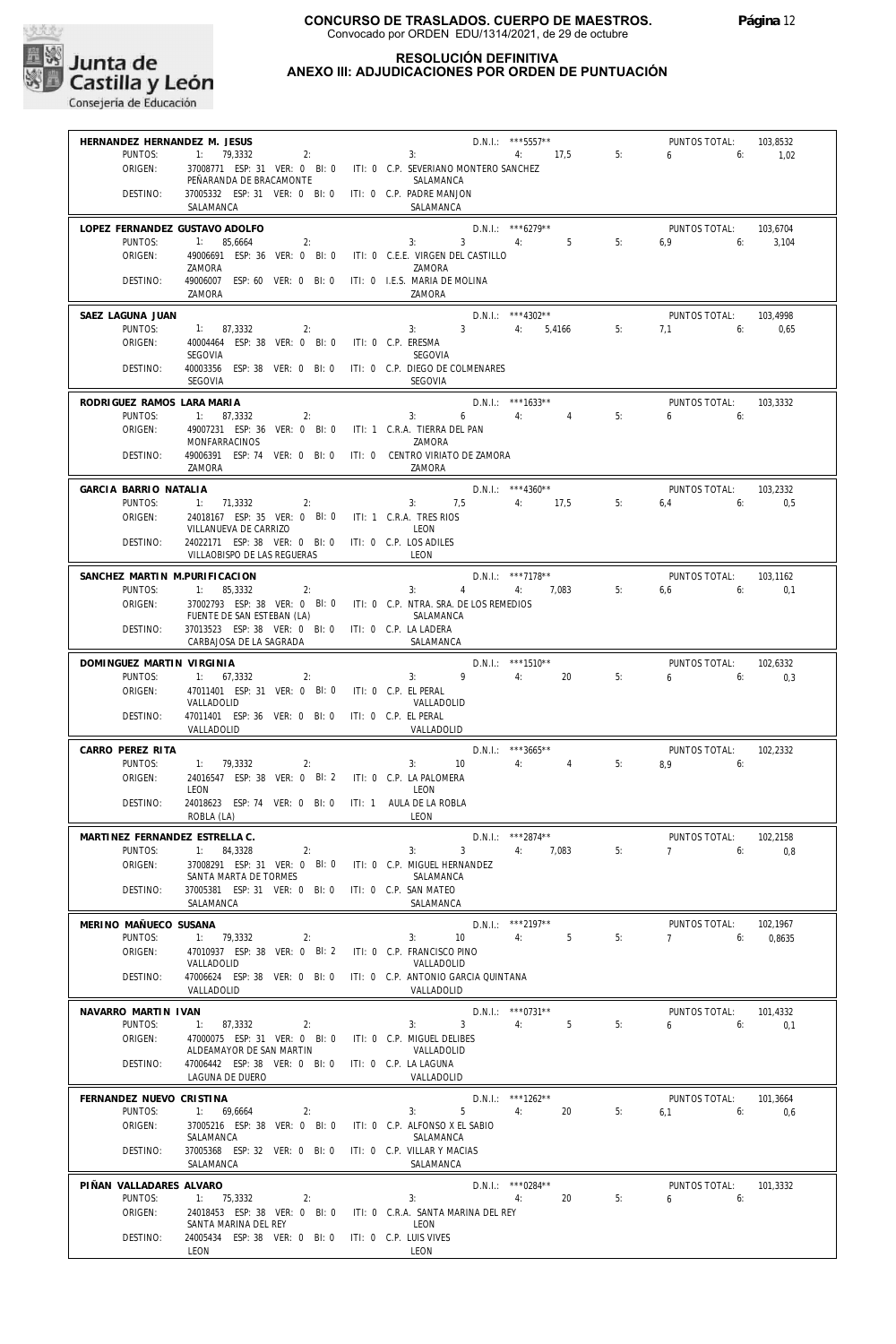

**RESOLUCIÓN DEFINITIVA**

### **ANEXO III: ADJUDICACIONES POR ORDEN DE PUNTUACIÓN**

| CABERO DOMINGUEZ ZARA                 |                                                                            | $D.N.1::$ ***1285**<br>PUNTOS TOTAL:                                            | 101,0498        |
|---------------------------------------|----------------------------------------------------------------------------|---------------------------------------------------------------------------------|-----------------|
| PUNTOS:                               | 1: 71,3332                                                                 | 2: 3: 6 4: 15,4166 5: 7,8 6:                                                    | 0,5             |
| ORIGEN:                               |                                                                            | 49007309 ESP: 34 VER: 0 BI: 0 ITI: 1 C.R.A. VILLARRIN DE CAMPOS                 |                 |
| DESTINO:                              | VILLARRIN DE CAMPOS                                                        | ZAMORA<br>49005441 ESP: 40 VER: 0 BI: 0 ITI: 1 C.P. NTRA. SRA. DE LA CANDELARIA |                 |
|                                       | ZAMORA                                                                     | ZAMORA                                                                          |                 |
| GONZALEZ RODRIGUEZ PABLO              |                                                                            | $D.N.1.:$ ***0248**<br>PUNTOS TOTAL:                                            | 100.8332        |
| PUNTOS:                               | 1: 79.3332<br>2:                                                           | 3:<br>4: 15<br>5:<br>$6 \t\t 6$                                                 | 0,5             |
| ORIGEN:                               | 37000140 ESP: 34 VER: 0 BI: 0 ITI: 0 C.P. SANTA TERESA                     |                                                                                 |                 |
|                                       | ALBA DE TORMES                                                             | SALAMANCA                                                                       |                 |
| DESTINO:                              | 24016250 ESP: 34 VER: 0 BI: 0 ITI: 0 C.P. SAN ANTONIO                      |                                                                                 |                 |
|                                       | PONFERRADA                                                                 | LEON                                                                            |                 |
| VELAYOS GARCIA VIRGILIA               |                                                                            | D.N.I.: ***7504**<br>PUNTOS TOTAL:                                              | 100,6332        |
| PUNTOS:<br>ORIGEN:                    | 1: 83,3332<br>2:<br>37008643 ESP: 38 VER: 0 BI: 0 ITI: 0 C.P. SAN BLAS     | $3: 6 \t 4:$<br>$5 -$<br>5:<br>$6 \t\t 6$                                       | 0,3             |
|                                       | SANTA MARTA DE TORMES                                                      | SALAMANCA                                                                       |                 |
| DESTINO:                              | 37008461 ESP: 38 VER: 0 BI: 0 ITI: 0 C.P. CAJA DE AHORROS                  |                                                                                 |                 |
|                                       | SALAMANCA                                                                  | SALAMANCA                                                                       |                 |
| RODRIGUEZ PRIETO ROSA BLANCA          |                                                                            | D.N.I.: ***7956**<br>PUNTOS TOTAL:                                              | 100,4332        |
| PUNTOS:                               | 1: 89,3332<br>2:                                                           | $6\qquad 6$<br>4:5<br>5:<br>3:                                                  | 0.1             |
| ORIGEN:                               | 37009817 ESP: 34 VER: 0 BI: 0 ITI: 1 C.R.A. LA FLECHA                      |                                                                                 |                 |
| DESTINO:                              | <b>CABRERIZOS</b><br>37009817 ESP: 38 VER: 0 BI: 0 ITI: 0 C.R.A. LA FLECHA | SALAMANCA                                                                       |                 |
|                                       | CABRERIZOS                                                                 | SALAMANCA                                                                       |                 |
|                                       |                                                                            |                                                                                 |                 |
| OLIVA RIVAS ELENA VICTORIA<br>PUNTOS: | 1: 71,3332<br>2:                                                           | D.N.I.: ***7078**<br>PUNTOS TOTAL:<br>4: 15<br>5:<br>6.6<br>3:                  | 100.4332<br>0,1 |
| ORIGEN:                               | 05002497 ESP: 31 VER: 0 BI: 0 ITI: 0 C.P. REYES CATOLICOS                  |                                                                                 |                 |
|                                       | MADRIGAL DE LAS ALTAS TORRES                                               | AVILA                                                                           |                 |
| DESTINO:                              | 37005332 ESP: 38 VER: 0 BI: 0 ITI: 0 C.P. PADRE MANJON                     |                                                                                 |                 |
|                                       | SALAMANCA                                                                  | SALAMANCA                                                                       |                 |
| VALLE MONTERO ANA ISABEL DEL          |                                                                            | $D.N.1.:$ ***5902**<br>PUNTOS TOTAL:                                            | 100.4182        |
| PUNTOS:                               | 1: 89,3332<br>2:                                                           | $\overline{\mathbf{3}}$<br>4:2<br>5:<br>$5 \t\t 6$<br>3:                        | 1,085           |
| ORIGEN:                               | 24008204 ESP: 32 VER: 0 BI: 0 ITI: 0 C.P. NAVALIEGOS<br>PONFERRADA         | LEON                                                                            |                 |
| DESTINO:                              | 24002238 ESP: 32 VER: 0 BI: 0 ITI: 0 C.P. SAN ILDEFONSO                    |                                                                                 |                 |
|                                       | CAMPONARAYA                                                                | LEON                                                                            |                 |
| MARTIN LOPEZ MARIA VICTORIA           |                                                                            | $D.N.1.:$ ***1507**<br>PUNTOS TOTAL:                                            | 100,3682        |
| PUNTOS:                               | 1: 79,3332<br>2:                                                           | $10 \t\t 4: \t\t 5$<br>5:<br>$6\qquad 6$<br>3:                                  | 0,035           |
| ORIGEN:                               | 05004780 ESP: 31 VER: 0 BI: 0 ITI: 0 C.P. JUAN LUIS VIVES                  |                                                                                 |                 |
|                                       | SOTILLO DE LA ADRADA                                                       | AVILA                                                                           |                 |
| DESTINO:                              | 05005383 ESP: 31 VER: 0 BI: 0 ITI: 0 C.P. EL PRADILLO<br>AVILA             | AVILA                                                                           |                 |
|                                       |                                                                            |                                                                                 |                 |
| HERNANDEZ SANCHEZ JOSE Mª             | 2:                                                                         | D.N.I.: ***7541**<br>PUNTOS TOTAL:<br>$6 \qquad \qquad 4: \qquad \qquad 5$      | 100,2332        |
| PUNTOS:<br>ORIGEN:                    | 1: 83.3332<br>47006107 ESP: 38 VER: 0 BI: 0 ITI: 0 C.P. VICENTE ALEIXANDRE | $3:$ $\sim$ $\sim$<br>5:<br>$5.2$ 6:                                            | 0,7             |
|                                       | VALLADOLID                                                                 | VALLADOLID                                                                      |                 |
| DESTINO:                              | 47011796 ESP: 38 VER: 0 BI: 0 ITI: 0 C.E.O. ATENEA                         |                                                                                 |                 |
|                                       | ARROYO DE LA ENCOMIENDA                                                    | VALLADOLID                                                                      |                 |
| MANSO RODRIGUEZ MYRIAM                |                                                                            | $D.N.1::$ ***1660**<br>PUNTOS TOTAL:                                            | 99,9664         |
| PUNTOS:                               | 1: 85,6664<br>2:                                                           | $3 \qquad \qquad 4: \qquad \qquad 5$<br>$6\qquad 6$<br>3:<br>5:                 | 0.3             |
| ORIGEN:                               | 09008548 ESP: 60 VER: 0 BI: 0<br>SALAS DE LOS INFANTES                     | ITI: 0 I.E.S. ALFOZ DE LARA<br><b>BURGOS</b>                                    |                 |
| DESTINO:                              | 09007741 ESP: 60 VER: 0 BI: 0                                              | ITI: 0 I.E.S. COMUNEROS DE CASTILLA                                             |                 |
|                                       | <b>BURGOS</b>                                                              | <b>BURGOS</b>                                                                   |                 |
| HERRERO VILLARON ESTHER               |                                                                            | $D.N.1::$ ***6814**<br>PUNTOS TOTAL:                                            | 99.8162         |
| PUNTOS:                               | 1: 71,3332<br>2:                                                           | 5<br>5:<br>3:<br>4:<br>17,083<br>6,4<br>6:                                      |                 |
| ORIGEN:                               | 05003751 ESP: 38 VER: 0 BI: 0                                              | ITI: 0 C.P. GRAN DUQUE DE ALBA                                                  |                 |
|                                       | PIEDRAHITA                                                                 | AVILA                                                                           |                 |
| DESTINO:                              | 37005277 ESP: 38 VER: 0 BI: 0                                              | ITI: 0 C.P. JUAN JAEN                                                           |                 |
|                                       | SALAMANCA                                                                  | SALAMANCA                                                                       |                 |
| MARTINEZ AGUADO M. PILAR              |                                                                            | D.N.I.: ***2989**<br>PUNTOS TOTAL:                                              | 99,6664         |
| PUNTOS:<br>ORIGEN:                    | 1: 71,3332<br>2:<br>34001251 ESP: 36 VER: 0 BI: 0                          | 5:<br>6<br>4: 15,8332<br>6<br>6:<br>3:<br>ITI: 1 C.P. PADRE HONORATO DEL VAL    | 0,5             |
|                                       | MONZON DE CAMPOS                                                           | PALENCIA                                                                        |                 |
| DESTINO:                              | 34001421 ESP: 36 VER: 0 BI: 0                                              | ITI: 0 C.P. MARQUES DE SANTILLANA                                               |                 |
|                                       | PALENCIA                                                                   | PALENCIA                                                                        |                 |
| VAL MARTINEZ NEREA                    |                                                                            | D.N.I.: ***3046**<br>PUNTOS TOTAL:                                              | 99,5332         |
| PUNTOS:                               | 1:<br>2:<br>87,3332                                                        | $\overline{3}$<br>4:<br>5<br>5:<br>3:<br>3,7<br>6:                              | 0,5             |
| ORIGEN:                               | 09008664 ESP: 31 VER: 0 BI: 0                                              | ITI: 0 C.P. Mª TERESA LEON<br><b>BURGOS</b>                                     |                 |
| DESTINO:                              | <b>IBEAS DE JUARROS</b><br>09007970 ESP: 38 VER: 0 BI: 0                   | ITI: 0 C.P. MIGUEL DELIBES                                                      |                 |
|                                       | <b>BURGOS</b>                                                              | <b>BURGOS</b>                                                                   |                 |
|                                       |                                                                            | D.N.I.: ***8598**                                                               |                 |
| PESCADOR GARCIA LAURA                 |                                                                            | PUNTOS TOTAL:                                                                   | 99,4998         |
| PUNTOS:                               |                                                                            | 9<br>5:                                                                         |                 |
| ORIGEN:                               | 1: 81,3332<br>2:<br>42000772 ESP: 36 VER: 0 BI: 0                          | 3:<br>4:<br>3,1666<br>6<br>6:<br>ITI: 0 C.P. MANUEL RUIZ ZORRILLA               |                 |
|                                       | BURGO DE OSMA (EL)                                                         | SORIA                                                                           |                 |
| DESTINO:                              | 42003414 ESP: 40 VER: 0 BI: 0 ITI: 1 C.P. FUENTE DEL REY<br>SORIA          | SORIA                                                                           |                 |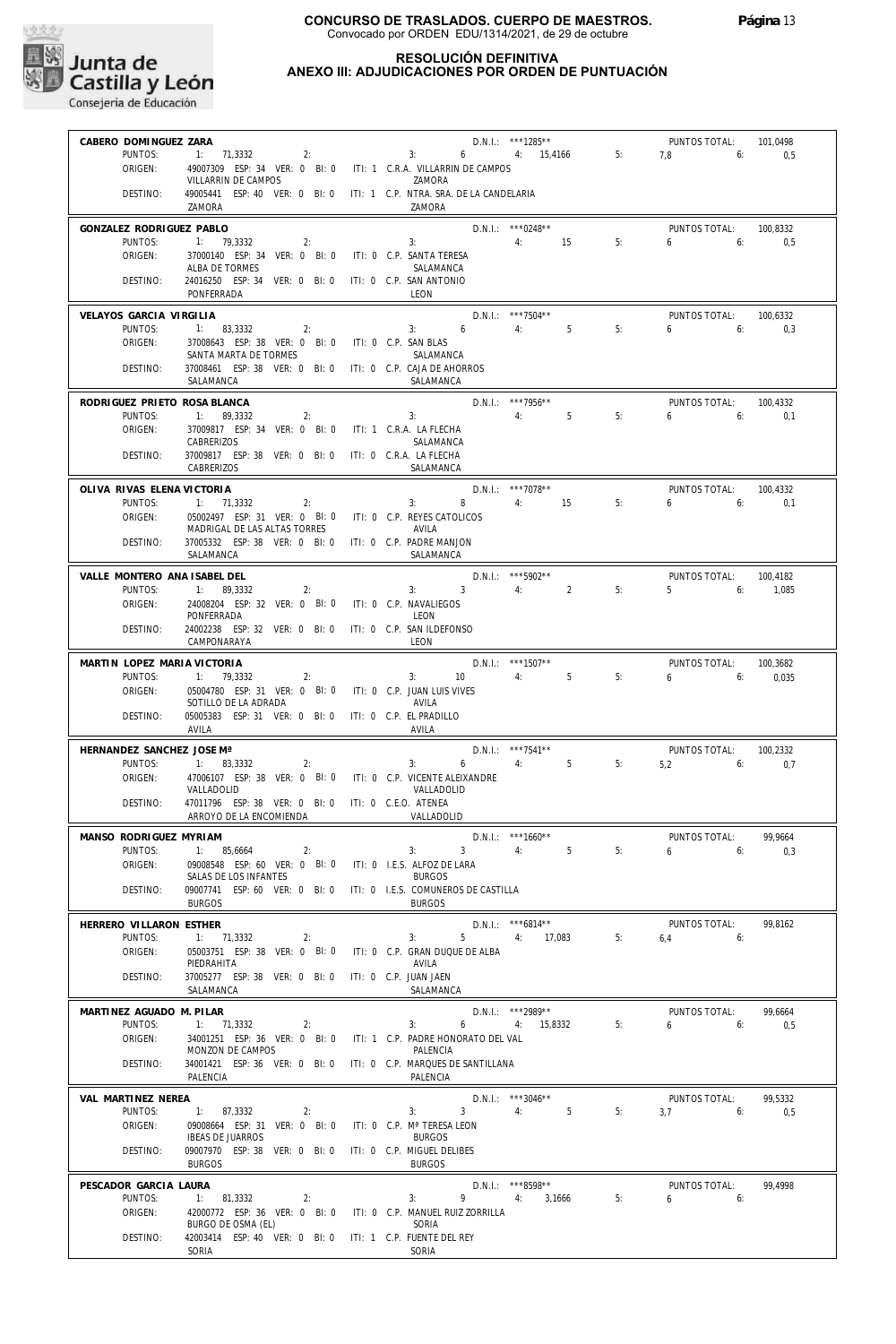

#### **RESOLUCIÓN DEFINITIVA ANEXO III: ADJUDICACIONES POR ORDEN DE PUNTUACIÓN**

| GARCIA PEREZ ENRIQUE               |                                                                               |                                                | D.N.I.: ***3979**                          |    | PUNTOS TOTAL:               | 99,4332         |
|------------------------------------|-------------------------------------------------------------------------------|------------------------------------------------|--------------------------------------------|----|-----------------------------|-----------------|
| PUNTOS:                            | 1: 73,3332<br>2:                                                              | 3:                                             | 20<br>4:                                   | 5: | 6.1<br>6:                   |                 |
| ORIGEN:                            | 40004774 ESP: 34 VER: 0 BI: 0<br>SEGOVIA                                      | ITI: 0 C.P. NUEVA SEGOVIA<br>SEGOVIA           |                                            |    |                             |                 |
| DESTINO:                           | 40004488 ESP: 38 VER: 0 BI: 0                                                 | ITI: 0 C.P. CARLOS DE LECEA                    |                                            |    |                             |                 |
|                                    | SEGOVIA                                                                       | SEGOVIA                                        |                                            |    |                             |                 |
| DOMINGUEZ BOLAÑOS JAVIER           |                                                                               |                                                | $D.N.1::$ ***2152**                        |    | PUNTOS TOTAL:               | 99,3662         |
| PUNTOS:                            | 1: 71.3332<br>2:                                                              | 3:                                             | 8<br>4: 8.333                              | 5: | 9<br>6:                     | 2,7             |
| ORIGEN:                            | 24017953 ESP: 38 VER: 0 BI: 0                                                 | ITI: 0 C.P. SAN MIGUEL                         |                                            |    |                             |                 |
| DESTINO:                           | VILLABLINO<br>24018519 ESP: 34 VER: 0 BI: 0                                   | LEON<br>ITI: 1 C.R.A. VILLACEDRE               |                                            |    |                             |                 |
|                                    | VILLACEDRE                                                                    | LEON                                           |                                            |    |                             |                 |
| AVILERO CAMPOS ISABEL MARIA        |                                                                               |                                                | $D.N.1::$ ***1459**                        |    | PUNTOS TOTAL:               | 99,3332         |
| PUNTOS:                            | 1:<br>87,3332<br>2:                                                           | 3:                                             | $5^{\circ}$<br>4:                          | 5: | 6<br>6:                     | $\mathbf{1}$    |
| ORIGEN:                            | 05005930 ESP: 38 VER: 0 BI: 0                                                 | ITI: 0 C.R.A. FUENTEADAJA                      |                                            |    |                             |                 |
| DESTINO:                           | MUÑANA<br>05005966 ESP: 38 VER: 0 BI: 0 ITI: 0 C.R.A. LOS FRESNOS             | AVILA                                          |                                            |    |                             |                 |
|                                    | FRESNO (EL)                                                                   | AVILA                                          |                                            |    |                             |                 |
| VARA ARAGON MANUEL FCO.            |                                                                               |                                                | D.N.I.: ***8787**                          |    | PUNTOS TOTAL:               | 99,3332         |
| PUNTOS:                            | 1: 75,3332<br>2:                                                              | 3:                                             | $3^{\circ}$<br>4:<br>15                    | 5: | 6<br>6:                     |                 |
| ORIGEN:                            | 37009465 ESP: 38 VER: 0 BI: 0                                                 | ITI: 0 C.R.A. EUSEBIA PALOMINO                 |                                            |    |                             |                 |
| DESTINO:                           | CANTALPINO<br>37005253 ESP: 38 VER: 0 BI: 0                                   | SALAMANCA<br>ITI: 0 C.P. FRANCISCO VITORIA     |                                            |    |                             |                 |
|                                    | SALAMANCA                                                                     | SALAMANCA                                      |                                            |    |                             |                 |
| GOMEZ ARNAIZ RAQUEL                |                                                                               |                                                | $D.N.I.:$ ***2863**                        |    | PUNTOS TOTAL:               | 99,2848         |
| PUNTOS:                            | 1: 75,3332<br>2:                                                              | 3:                                             | 4: 17,9166                                 | 5: | 6<br>6:                     | 0,035           |
| ORIGEN:                            | 34000256 ESP: 31 VER: 0 BI: 0                                                 | ITI: 0 C.P. ANGEL ABIA                         |                                            |    |                             |                 |
|                                    | <b>VENTA DE BAÑOS</b>                                                         | PALENCIA                                       |                                            |    |                             |                 |
| DESTINO:                           | 34003117 ESP: 31 VER: 0 BI: 0<br>PALENCIA                                     | ITI: 0 C.P. RAMON CARANDE Y THOVAR<br>PALENCIA |                                            |    |                             |                 |
|                                    |                                                                               |                                                |                                            |    |                             |                 |
| ESCUREDO RODRIGUEZ OLGA<br>PUNTOS: | 1: 71,3332<br>2:                                                              | 1,5<br>3:                                      | D.N.I.: *** 5789**<br>4:<br>20             | 5: | PUNTOS TOTAL:<br>6,2<br>6:  | 99,0332         |
| ORIGEN:                            | 24016407 ESP: 38 VER: 0 BI: 0                                                 | ITI: 0 C.P. PEÑALBA                            |                                            |    |                             |                 |
|                                    | PONFERRADA                                                                    | LEON                                           |                                            |    |                             |                 |
| DESTINO:                           | 24017278 ESP: 38 VER: 0 BI: 0<br>PONFERRADA                                   | ITI: 0 C.P. COMPOSTILLA<br>LEON                |                                            |    |                             |                 |
|                                    |                                                                               |                                                |                                            |    |                             |                 |
| RIVAS PEREZ M. ISABEL<br>PUNTOS:   | 1: 79,3332<br>2:                                                              | 3:                                             | $D.N.1::$ *** 6469**<br>4: 12,083          | 5: | PUNTOS TOTAL:<br>6<br>6:    | 98,9762<br>1,56 |
| ORIGEN:                            | 37009829 ESP: 38 VER: 0 BI: 0                                                 | ITI: 0 C.R.A. RIBERA DE CAÑEDO                 |                                            |    |                             |                 |
|                                    | CALZADA DE VALDUNCIEL                                                         | SALAMANCA                                      |                                            |    |                             |                 |
| DESTINO:                           | 37005174 ESP: 38 VER: 0 BI: 0 ITI: 0 C.P. NTRA. SRA. DE ASUNCION<br>SALAMANCA |                                                |                                            |    |                             |                 |
|                                    |                                                                               | SALAMANCA                                      |                                            |    |                             |                 |
| PUNTOS:                            | DONCEL RODRIGUEZ JULIO MARCIANO<br>1:<br>85,3332<br>2:                        | 3:                                             | D.N.I.: *** 5565**<br>$\overline{7}$<br>4: | 5: | PUNTOS TOTAL:<br>$6.1$ $6:$ | 98,9332<br>0,5  |
| ORIGEN:                            | 49005431 ESP: 32 VER: 0 BI: 0                                                 | ITI: 0 C.P. JUAN XXIII                         |                                            |    |                             |                 |
|                                    | ZAMORA                                                                        | 7AMORA                                         |                                            |    |                             |                 |
| DESTINO:                           | 49006068 ESP: 38 VER: 0 BI: 0<br>ZAMORA                                       | ITI: 0 C.P. GONZALO DE BERCEO<br>ZAMORA        |                                            |    |                             |                 |
|                                    |                                                                               |                                                |                                            |    |                             |                 |
| ALVAREZ NISTAL MARINA<br>PUNTOS:   | $-1:$<br>85,3332                                                              |                                                | D.N.I.: ***7633**<br>$\overline{2}$<br>5   | 5: | PUNTOS TOTAL:               | 98,8332         |
| ORIGEN:                            | 2:<br>24022171 ESP: 31 VER: 0 BI: 0                                           | 3:<br>ITI: 0 C.P. LOS ADILES                   | 4:                                         |    | 6<br>6:                     | 0,5             |
|                                    | VILLAOBISPO DE LAS REGUERAS                                                   | LEON                                           |                                            |    |                             |                 |
| DESTINO:                           | 24022171 ESP: 38 VER: 0 BI: 0                                                 | ITI: 0 C.P. LOS ADILES                         |                                            |    |                             |                 |
|                                    | VILLAOBISPO DE LAS REGUERAS                                                   | LEON                                           |                                            |    |                             |                 |
| MIÑAMBRES MATEOS M. FATIMA         | 1: 79.3332                                                                    | 3:                                             | D.N.I.: ***8036**                          |    | PUNTOS TOTAL:               | 98,5332         |
| PUNTOS:<br>ORIGEN:                 | 2:<br>37009465 ESP: 38 VER: 0 BI: 0                                           | ITI: 0 C.R.A. EUSEBIA PALOMINO                 | 5<br>8<br>4:                               | 5: | 6<br>6:                     | 0,2             |
|                                    | CANTALPINO                                                                    | SALAMANCA                                      |                                            |    |                             |                 |
| DESTINO:                           | 37013523 ESP: 36 VER: 0 BI: 0                                                 | ITI: 1 C.P. LA LADERA                          |                                            |    |                             |                 |
|                                    | CARBAJOSA DE LA SAGRADA                                                       | SALAMANCA                                      |                                            |    |                             |                 |
| ACEBES ALVAREZ JOSE ANTONIO        |                                                                               |                                                | D.N.I.: ***9782**                          |    | PUNTOS TOTAL:               | 98,4998         |
| PUNTOS:<br>ORIGEN:                 | 1:<br>91,3332<br>2:<br>24018684 ESP: 74 VER: 0 BI: 0                          | 3:<br>ITI: 1 AULA OLLEROS DE SABERO            | 4: 1,1666                                  | 5: | 6<br>6:                     |                 |
|                                    | OLLEROS DE SABERO                                                             | LEON                                           |                                            |    |                             |                 |
| DESTINO:                           | 24016331 ESP: 34 VER: 0 BI: 0                                                 | ITI: 0 C.P. ANEJAS / DE PRACTICAS              |                                            |    |                             |                 |
|                                    | LEON                                                                          | LEON                                           |                                            |    |                             |                 |
| LOPEZ HERNANDEZ M.ROSA             |                                                                               |                                                | $D.N.1.:$ ***6064**                        |    | PUNTOS TOTAL:               | 98,3332         |
| PUNTOS:<br>ORIGEN:                 | 1:<br>87,3332<br>2:<br>47005310 ESP: 40 VER: 0 BI: 0                          | 3:<br>ITI: 1 C.P. TIERRA DE CAMPOS             | 5<br>4:                                    | 5: | 6<br>6:                     |                 |
|                                    | VILLALON DE CAMPOS                                                            | VALLADOLID                                     |                                            |    |                             |                 |
| DESTINO:                           | 34003257 ESP: 36 VER: 0 BI: 0                                                 | ITI: 1 C.P. PAN Y GUINDAS                      |                                            |    |                             |                 |
|                                    | PALENCIA                                                                      | PALENCIA                                       |                                            |    |                             |                 |
| PEÑA GONZALEZ ROBERTO              |                                                                               |                                                | D.N.I.: ***1072**                          |    | PUNTOS TOTAL:               | 98,3332         |
| PUNTOS:                            | 1: 87,3332<br>2:                                                              | 3:                                             | 5<br>4:                                    | 5: | 6<br>6:                     |                 |
| ORIGEN:                            | 49000157 ESP: 34 VER: 0 BI: 0<br>ALMEIDA                                      | ITI: 0 C.P. MATILDE LEDESMA MARTIN<br>ZAMORA   |                                            |    |                             |                 |
|                                    |                                                                               |                                                |                                            |    |                             |                 |
| DESTINO:                           | 49001630 ESP: 34 VER: 0 BI: 0                                                 | ITI: 0 C.P. MONTE GANDARA                      |                                            |    |                             |                 |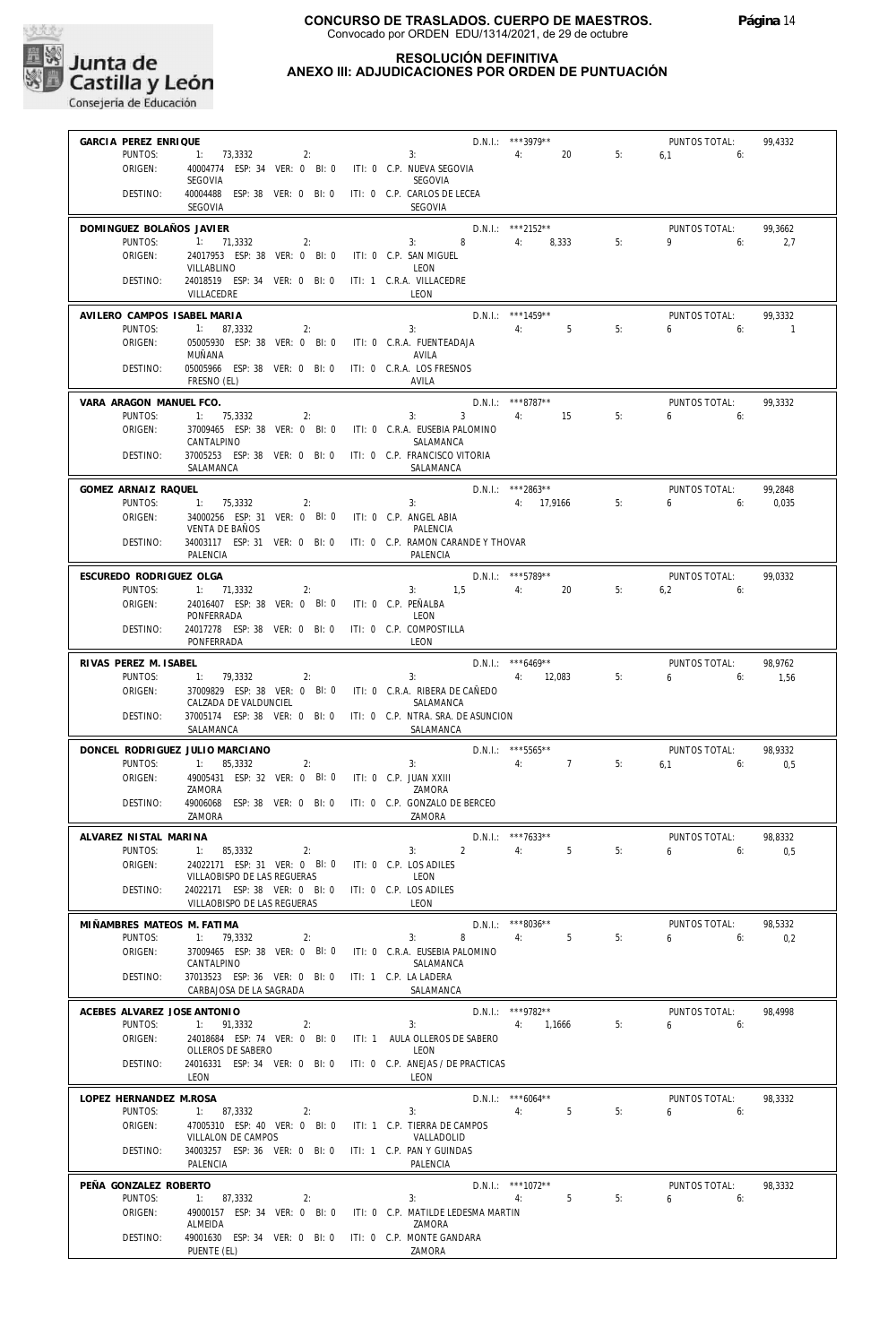

#### **RESOLUCIÓN DEFINITIVA ANEXO III: ADJUDICACIONES POR ORDEN DE PUNTUACIÓN**

| COLLAZOS LORENZO SONIA                  |                                                                                         | $D.N.1::$ ***9609**                                                                   |                                   |    | PUNTOS TOTAL:            | 98,3332        |
|-----------------------------------------|-----------------------------------------------------------------------------------------|---------------------------------------------------------------------------------------|-----------------------------------|----|--------------------------|----------------|
| PUNTOS:<br>ORIGEN:                      | 1: 87,3332<br>2:                                                                        | 3:<br>47007173 ESP: 38 VER: 0 BI: 0 ITI: 0 C.R.A. VILLAS DEL SEQUILLO                 | 4:5                               | 5: | 6<br>6:                  |                |
|                                         | VILLABRAGIMA                                                                            | VALLADOLID                                                                            |                                   |    |                          |                |
| DESTINO:                                | 47006090 ESP: 38 VER: 0 BI: 0 ITI: 0 C.P. LEON FELIPE<br>VALLADOLID                     | VALLADOLID                                                                            |                                   |    |                          |                |
| RODRIGUEZ GOMEZ SERGIO MANUEL           |                                                                                         | D.N.I.: *** 0909**                                                                    |                                   |    | PUNTOS TOTAL:            | 98,3332        |
| PUNTOS:<br>ORIGEN:                      | 1: 79,3332<br>2:                                                                        | 3:<br>10 <sup>°</sup><br>05003431 ESP: 32 VER: 0 BI: 0 ITI: 0 C.P. VICENTE ALEIXANDRE | $\overline{\mathbf{3}}$<br>4:     | 5: | 6<br>6:                  |                |
| DESTINO:                                | NAVAS DEL MARQUES (LAS)<br>47001559 ESP: 36 VER: 0 BI: 0 ITI: 0 C.P. TIERRA DE PINARES  | AVILA                                                                                 |                                   |    |                          |                |
|                                         | <b>MOJADOS</b>                                                                          | VALLADOLID                                                                            |                                   |    |                          |                |
| PUNTOS:                                 | GONZALEZ GONZALEZ M. CONCEPCION<br>1: 79,3332<br>2:                                     | 3:                                                                                    | $D.N.1::$ ***8320**<br>4: 12,9166 | 5: | PUNTOS TOTAL:<br>6<br>6: | 98,2498        |
| ORIGEN:                                 |                                                                                         | 24018064 ESP: 31 VER: 0 BI: 0 ITI: 0 C.R.A. RUTA DE LA PLATA                          |                                   |    |                          |                |
| DESTINO:                                | VILLAQUEJIDA<br>24005446 ESP: 31 VER: 0 BI: 0 ITI: 0 C.P. PONCE DE LEON<br>LEON         | LEON                                                                                  |                                   |    |                          |                |
| LAGUNA DIAZ GEMA                        |                                                                                         | LEON                                                                                  | $D.N.1::$ ***0348**               |    | PUNTOS TOTAL:            | 98,133         |
| PUNTOS:                                 | 1: 77,6664<br>2:                                                                        | 3:                                                                                    | 8 4: 6,6666                       | 5: | $5.1$ 6:                 | 0,7            |
| ORIGEN:                                 | 37005988 ESP: 37 VER: 0 BI: 0<br>SALAMANCA                                              | ITI: 0 C.E.E. REINA SOFIA<br>SALAMANCA                                                |                                   |    |                          |                |
| DESTINO:                                | 37005769 ESP: 37 VER: 0 BI: 0 ITI: 1 C.P. SANTA CATALINA<br>SALAMANCA                   | SALAMANCA                                                                             |                                   |    |                          |                |
| SANCHEZ LOPEZ ANA ISABEL                |                                                                                         | $D.N.1::$ *** 0397**                                                                  |                                   |    | PUNTOS TOTAL:            | 98.0829        |
| PUNTOS:                                 | 1: 87,3332<br>2:                                                                        | 3 <sup>7</sup><br>3:                                                                  | 4: 1,7497                         | 5: | 6<br>6:                  |                |
| ORIGEN:                                 | PUEBLA DE SANABRIA                                                                      | 49003390 ESP: 36 VER: 0 BI: 0 ITI: 1 C.P. FRAY LUIS DE GRANADA<br>ZAMORA              |                                   |    |                          |                |
| DESTINO:                                | 47007343 ESP: 36 VER: 0 BI: 0 ITI: 0 C.P. MARINA ESCOBAR<br>VALLADOLID                  | VALLADOLID                                                                            |                                   |    |                          |                |
| MOÑITA IZQUIERDO JOSE MANUEL            |                                                                                         | $D.N.1::$ ***7048**                                                                   |                                   |    | PUNTOS TOTAL:            | 98,0332        |
| PUNTOS:<br>ORIGEN:                      | 1: 71,3332<br>2:<br>37013471 ESP: 31 VER: 0 BI: 0 ITI: 0 C.P. MELENDEZ VALDES           | 3:                                                                                    | 4:<br>20                          | 5: | $6 \t\t\t 6$             | 0,7            |
|                                         | SALAMANCA                                                                               | SALAMANCA                                                                             |                                   |    |                          |                |
| DESTINO:                                | 37013471 ESP: 38 VER: 0 BI: 0<br>SALAMANCA                                              | ITI: 0 C.P. MELENDEZ VALDES<br>SALAMANCA                                              |                                   |    |                          |                |
| MARCOS PEREZ MANUEL                     |                                                                                         | $D.N.1::$ *** 6457**                                                                  |                                   |    | PUNTOS TOTAL:            | 97,8678        |
| PUNTOS:<br>ORIGEN:                      | 1: 72,3328<br>2:<br>37005332 ESP: 34 VER: 0 BI: 0 ITI: 0 C.P. PADRE MANJON              | 3:<br>6                                                                               | 4:<br>9                           | 5: | 10 <sup>10</sup><br>6:   | 0,535          |
|                                         | SALAMANCA                                                                               | SALAMANCA                                                                             |                                   |    |                          |                |
| DESTINO:                                | 37005381 ESP: 34 VER: 0 BI: 0<br>SALAMANCA                                              | ITI: 0 C.P. SAN MATEO<br>SALAMANCA                                                    |                                   |    |                          |                |
| ALVAREZ GERALDES CRISTINA               |                                                                                         | $D.N.1::$ *** 6267**                                                                  |                                   |    | PUNTOS TOTAL:            | 97,8332        |
| PUNTOS:<br>ORIGEN:                      | 1: 71,3332<br>2:<br>ZAMORA                                                              | 3:<br>10                                                                              | 4: 10                             | 5: | $6\qquad 6$              | 0,5            |
| DESTINO:                                | 49005490 ESP: 31 VER: 0 BI: 0 ITI: 0 C.P. OBISPO NIETO<br>ZAMORA                        | ZAMORA                                                                                |                                   |    |                          |                |
| NAVARRO PASCUAL ANA BELEN               |                                                                                         | $D.N.1::$ *** 6249**                                                                  |                                   |    | PUNTOS TOTAL:            | 97,8332        |
| PUNTOS:<br>ORIGEN:                      | 1: 67,3332<br>2:                                                                        | 3:<br>4<br>49006482 ESP: 31 VER: 0 BI: 0 ITI: 0 C.P. ALEJANDRO CASONA                 | 4:<br>20                          | 5: | 6<br>6:                  | 0,5            |
|                                         | ZAMORA                                                                                  | ZAMORA                                                                                |                                   |    |                          |                |
| DESTINO:                                | 49006871 ESP: 38 VER: 0 BI: 0 ITI: 0 C.P. LA VIÑA<br>ZAMORA                             | ZAMORA                                                                                |                                   |    |                          |                |
|                                         | GONZALEZ RODRIGUEZ M.MONTSERRAT                                                         | D.N.I.: *** 5700**                                                                    |                                   |    | PUNTOS TOTAL:            | 97,7332        |
| PUNTOS:<br>ORIGEN:                      | 1: 75,3332<br>2:<br>09008822 ESP: 31 VER: 0 BI: 0                                       | 8<br>3:<br>ITI: 0 C.P. FERNANDO DE ROJAS                                              | $-5$<br>4:                        | 5: | 8.5<br>6:                | 0,9            |
|                                         | <b>BURGOS</b>                                                                           | <b>BURGOS</b>                                                                         |                                   |    |                          |                |
| DESTINO:                                | 09008822 ESP: 38 VER: 0 BI: 0<br><b>BURGOS</b>                                          | ITI: 0 C.P. FERNANDO DE ROJAS<br><b>BURGOS</b>                                        |                                   |    |                          |                |
| GUTIERREZ ALONSO ANA                    |                                                                                         | D.N.I.: ***6912**                                                                     |                                   |    | PUNTOS TOTAL:            | 97,5414        |
| PUNTOS:<br>ORIGEN:                      | 1: 61,3332<br>2:<br>37009908 ESP: 31 VER: 0 BI: 0                                       | 3:<br>10<br>ITI: 0 C.R.A. LA SENARA                                                   | 4: 18.7082                        | 5: | 6<br>6:                  | 1,5            |
| DESTINO:                                | CUBO DE DON SANCHO (EL)<br>37009465 ESP: 38 VER: 0 BI: 0 ITI: 0 C.R.A. EUSEBIA PALOMINO | SALAMANCA                                                                             |                                   |    |                          |                |
|                                         | CANTALPINO                                                                              | SALAMANCA                                                                             |                                   |    |                          |                |
| CAMARA GONZALEZ MARIA ISABEL<br>PUNTOS: |                                                                                         | $D.N.1::$ *** 5304**                                                                  |                                   |    | PUNTOS TOTAL:            | 97,0332        |
| ORIGEN:                                 | 1: 85,3332<br>2:<br>09008664 ESP: 31 VER: 0 BI: 0                                       | 3:<br>ITI: 0 C.P. Mª TERESA LEON                                                      | 5<br>4:                           | 5: | 6<br>6:                  | 0,7            |
| DESTINO:                                | <b>IBEAS DE JUARROS</b><br>09008202 ESP: 38 VER: 0 BI: 0                                | <b>BURGOS</b><br>ITI: 0 C.P. CLAUDIO SANCHEZ ALBORNOZ                                 |                                   |    |                          |                |
|                                         | <b>BURGOS</b>                                                                           | <b>BURGOS</b>                                                                         |                                   |    |                          |                |
| LOPEZ MATUTE MARIA<br>PUNTOS:           | 1: 59,3332<br>2:                                                                        | D.N.I.: ***3334**<br>8<br>3:                                                          | 20<br>4:                          | 5: | PUNTOS TOTAL:<br>9<br>6: | 96,9332<br>0,6 |
| ORIGEN:                                 | 47005917 ESP: 99 VER: 0 BI: 2                                                           | ITI: 0 C.P. NARCISO ALONSO CORTES                                                     |                                   |    |                          |                |
| DESTINO:                                | VALLADOLID<br>47005917 ESP: 38 VER: 0 BI: 0                                             | VALLADOLID<br>ITI: 0 C.P. NARCISO ALONSO CORTES                                       |                                   |    |                          |                |
|                                         | VALLADOLID                                                                              | VALLADOLID                                                                            |                                   |    |                          |                |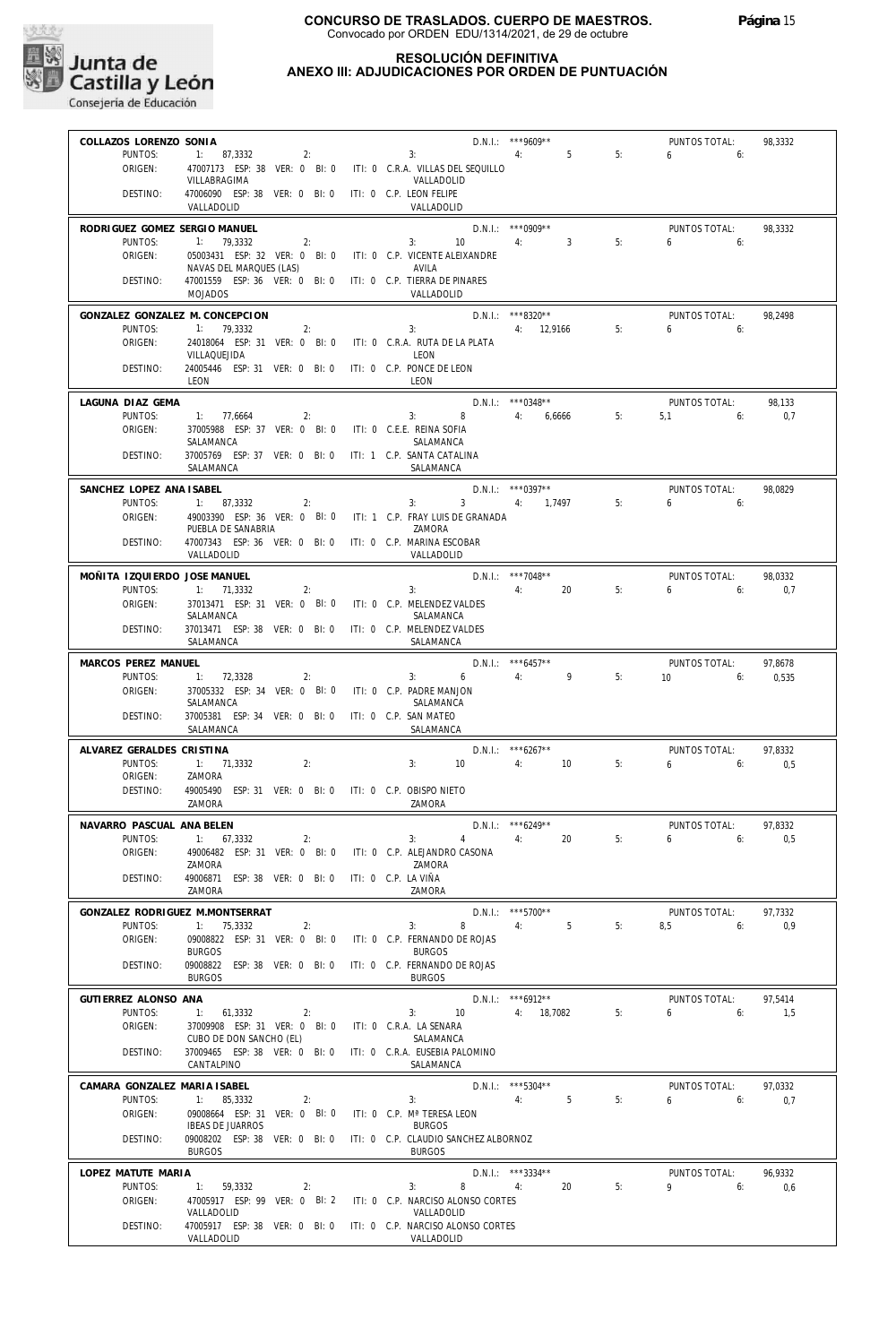

#### **RESOLUCIÓN DEFINITIVA ANEXO III: ADJUDICACIONES POR ORDEN DE PUNTUACIÓN**

| $D.N.1::$ ***9129**<br>RIVA GARCIA ELISA DE LA<br>5<br>PUNTOS:<br>1: 85.3332<br>$\overline{4}$ :<br>5:<br>2:<br>3:<br>24013315 ESP: 31 VER: 0 BI: 0 ITI: 0 C.E.O. CAMINO DE SANTIAGO<br>ORIGEN: |                             |                 |
|-------------------------------------------------------------------------------------------------------------------------------------------------------------------------------------------------|-----------------------------|-----------------|
|                                                                                                                                                                                                 | PUNTOS TOTAL:               | 96,8332         |
|                                                                                                                                                                                                 | 6<br>6:                     | 0,5             |
| LEON                                                                                                                                                                                            |                             |                 |
| VIRGEN DEL CAMINO (LA)<br>24016274 ESP: 36 VER: 0 BI: 0 ITI: 0 C.P. ANTONIO DE VALBUENA<br>DESTINO:                                                                                             |                             |                 |
| LEON<br>LEON                                                                                                                                                                                    |                             |                 |
| $D.N.1.:$ ***9076**<br>CLAVERO MEDIAVILLA JAVIER                                                                                                                                                | PUNTOS TOTAL:               | 96.7498         |
| PUNTOS:<br>1: 71,3332<br>2:<br>10 4: 5,4166<br>5:<br>3:                                                                                                                                         | 9<br>6:                     | $\blacksquare$  |
| ORIGEN:<br>37000255 ESP: 38 VER: 0 BI: 0 ITI: 0 C.P. SIERRA DE FRANCIA                                                                                                                          |                             |                 |
| ALBERCA (LA)<br>SALAMANCA<br>DESTINO:<br>37005393 ESP: 38 VER: 0 BI: 0 ITI: 0 C.P. SANTA TERESA                                                                                                 |                             |                 |
| SAI AMANCA<br>SALAMANCA                                                                                                                                                                         |                             |                 |
| $D.N.I.:$ ***1269**<br>DIAZ RODRIGUEZ ANA BELEN                                                                                                                                                 | PUNTOS TOTAL:               |                 |
| $3: 6 \t 4: 12,9166$<br>PUNTOS:<br>5:<br>1: 71,3332<br>2:                                                                                                                                       | $6 \t\t\t 6$                | 96,7498<br>0,5  |
| ORIGEN:<br>05000816 ESP: 38 VER: 0 BI: 0 ITI: 0 C.P. JUAN ARRABAL                                                                                                                               |                             |                 |
| BARCO DE AVILA (EL)<br>AVILA                                                                                                                                                                    |                             |                 |
| DESTINO:<br>37009520 ESP: 38 VER: 0 BI: 0 ITI: 0 C.R.A. DOMINGO DE GUZMAN<br>DOÑINOS DE SALAMANCA<br>SALAMANCA                                                                                  |                             |                 |
|                                                                                                                                                                                                 |                             |                 |
| $D.N.1.:$ ***3794**<br>GONZALEZ SANCHEZ MARIANA<br>3 4: 17,5832<br>PUNTOS:<br>5:<br>1: 65,3332<br>2:<br>3:                                                                                      | PUNTOS TOTAL:<br>$9 \t\t 6$ | 96,6364<br>1,72 |
| 37000942 ESP: 36 VER: 0 BI: 0 ITI: 0 C.P. MARQUES DE VALERO<br>ORIGEN:                                                                                                                          |                             |                 |
| <b>BEJAR</b><br>SALAMANCA                                                                                                                                                                       |                             |                 |
| 37008783 ESP: 36 VER: 0 BI: 0 ITI: 1 C.P. BUENOS AIRES.GABRIEL MARTIN<br>DESTINO:                                                                                                               |                             |                 |
| SALAMANCA<br>SALAMANCA                                                                                                                                                                          |                             |                 |
| $D.N.1::$ ***8073**<br>SANCHEZ TAPIA JUAN ANTONIO                                                                                                                                               | PUNTOS TOTAL:               | 96,5332         |
| PUNTOS:<br>1: 59.3332<br>$8 - 1$<br>4:<br>20<br>5:<br>3:<br>2:<br>ORIGEN:<br>37009544 ESP: 38 VER: 0 BI: 0 ITI: 0 C.R.A. ALHANDIGA                                                              | $9 \t\t 6$                  | 0,2             |
| <b>MONTEJO</b><br>SALAMANCA                                                                                                                                                                     |                             |                 |
| DESTINO:<br>37005769 ESP: 38 VER: 0 BI: 0 ITI: 0 C.P. SANTA CATALINA                                                                                                                            |                             |                 |
| SALAMANCA<br>SALAMANCA                                                                                                                                                                          |                             |                 |
| $D.N.1.:$ ***3691**<br>NIETO MARTIN M. TERESA                                                                                                                                                   | PUNTOS TOTAL:               | 96.4332         |
| $\sim$ $\sim$ 1<br>4:5<br>PUNTOS:<br>5:<br>1: 83,3332<br>2:<br>3:                                                                                                                               | $6\qquad 6$                 | 1,1             |
| ORIGEN:<br>37008761 ESP: 99 VER: 0 BI: 2 ITI: 0 C.P. MIROBRIGA                                                                                                                                  |                             |                 |
| CIUDAD-RODRIGO<br>SALAMANCA<br>37013641 ESP: 38 VER: 0 BI: 0 ITI: 0 C.P. VILLARES DE LA REINA<br>DESTINO:                                                                                       |                             |                 |
| VILLARES DE LA REINA<br>SALAMANCA                                                                                                                                                               |                             |                 |
| $D.N.1::$ ***5467**<br>PEREZ GARCIA M.CARMEN                                                                                                                                                    | PUNTOS TOTAL:               | 96,4332         |
| PUNTOS:<br>$6\qquad \qquad$<br>4:<br>5<br>5:<br>1: 79,3332<br>2:<br>3:                                                                                                                          | $6 \t\t\t 6$                | 0,1             |
| ORIGEN:<br>37009842 ESP: 34 VER: 0 BI: 0 ITI: 0 C.R.A. CAMPO DE ARGAÑAN                                                                                                                         |                             |                 |
| FUENTES DE OÑORO<br>SALAMANCA                                                                                                                                                                   |                             |                 |
| DESTINO:<br>37005371 ESP: 31 VER: 0 BI: 0 ITI: 0 C.P. RUFINO BLANCO<br>SALAMANCA<br>SALAMANCA                                                                                                   |                             |                 |
| D.N.I.: ***7292**<br>MARTIN MARTIN ANDRES                                                                                                                                                       | PUNTOS TOTAL:               | 96,3662         |
| $3: 3 \t 4: 3,833$<br>PUNTOS:<br>5:<br>1: 83,3332<br>2:                                                                                                                                         | $6 \qquad$<br>6:            | 0,2             |
| ORIGEN:<br>37002112 ESP: 34 VER: 0 BI: 0 ITI: 0 C.P. SAN FRANCISCO                                                                                                                              |                             |                 |
| CIUDAD-RODRIGO<br>SALAMANCA                                                                                                                                                                     |                             |                 |
|                                                                                                                                                                                                 |                             |                 |
| 37005277 ESP: 34 VER: 0 BI: 0 ITI: 0 C.P. JUAN JAEN<br>DESTINO:                                                                                                                                 |                             |                 |
| SALAMANCA<br>SALAMANCA                                                                                                                                                                          |                             |                 |
| D.N.I.: ***7784**<br>TAPIA GONZALEZ ANA                                                                                                                                                         | PUNTOS TOTAL:               | 96,3332         |
| PUNTOS:<br>1: 87,3332<br>3:<br>$3^{\circ}$<br>5:<br>2:<br>4:                                                                                                                                    | 6<br>6:                     |                 |
| ORIGEN:<br>05001791 ESP: 36 VER: 0 BI: 0<br>ITI: 1 C.P. JUAN XXIII<br><b>FONTIVEROS</b><br>AVILA                                                                                                |                             |                 |
| ITI: 1 C.R.A. LOS ARAPILES<br>DESTINO:<br>37009489 ESP: 36 VER: 0 BI: 0                                                                                                                         |                             |                 |
| ALDEATEJADA<br>SALAMANCA                                                                                                                                                                        |                             |                 |
| D.N.I.: *** 4872**<br>ALVAREZ LOPEZ ROBERTO                                                                                                                                                     | PUNTOS TOTAL:               | 96,3332         |
| PUNTOS:<br>5<br>5:<br>1:<br>85,3332<br>2:<br>3:<br>4:                                                                                                                                           | 6<br>6:                     |                 |
| ORIGEN:<br>24016547 ESP: 34 VER: 0 BI: 0<br>ITI: 0 C.P. LA PALOMERA<br>LEON<br>LEON                                                                                                             |                             |                 |
| DESTINO:<br>24022171 ESP: 38 VER: 0 BI: 0<br>ITI: 0 C.P. LOS ADILES                                                                                                                             |                             |                 |
| VILLAOBISPO DE LAS REGUERAS<br>LEON                                                                                                                                                             |                             |                 |
| D.N.I.: ***2000**<br>DIEZ HERNANDEZ ANA BEATRIZ                                                                                                                                                 | PUNTOS TOTAL:               | 96,1664         |
| PUNTOS:<br>5<br>5:<br>1:<br>71,3332<br>2:<br>4: 13,3332<br>3:                                                                                                                                   | 6<br>6:                     | 0,5             |
| ORIGEN:<br>47003052 ESP: 31 VER: 0 BI: 0<br>ITI: 0 C.P. EL PRADO                                                                                                                                |                             |                 |
| VALDESTILLAS<br>VALLADOLID<br>47006557 ESP: 38 VER: 0 BI: 0<br>DESTINO:<br>ITI: 0 C.P. PONCE DE LEON                                                                                            |                             |                 |
| VALLADOLID<br>VALLADOLID                                                                                                                                                                        |                             |                 |
| D.N.I.: *** 1554**<br>MARTIN GONZALEZ JUAN PABLO                                                                                                                                                | PUNTOS TOTAL:               | 96,0232         |
| PUNTOS:<br>3:<br>3<br>4:<br>9<br>5:<br>1:<br>71,3332<br>2:                                                                                                                                      | 9<br>6:                     | 3,69            |
| ORIGEN:<br>49007280 ESP: 34 VER: 0 BI: 0<br>ITI: 0 C.R.A. TABARA                                                                                                                                |                             |                 |
| TABARA<br>ZAMORA                                                                                                                                                                                |                             |                 |
| DESTINO:<br>49006093 ESP: 34 VER: 0 BI: 0<br>ITI: 0 C.P. SANCHO II<br>ZAMORA<br>ZAMORA                                                                                                          |                             |                 |
|                                                                                                                                                                                                 |                             |                 |
| MUÑOZ PEREZ SONIA<br>D.N.I.: *** 6251**<br>PUNTOS:<br>3<br>5:<br>1: 67,3332<br>2:<br>3:<br>4:<br>18                                                                                             | PUNTOS TOTAL:<br>6<br>6:    | 95,9332<br>1,6  |
| ORIGEN:<br>37013641 ESP: 31 VER: 0 BI: 0<br>ITI: 0 C.P. VILLARES DE LA REINA                                                                                                                    |                             |                 |
| VILLARES DE LA REINA<br>SALAMANCA<br>DESTINO:<br>ITI: 0 C.P. RUFINO BLANCO<br>37005371 ESP: 31 VER: 0 BI: 0                                                                                     |                             |                 |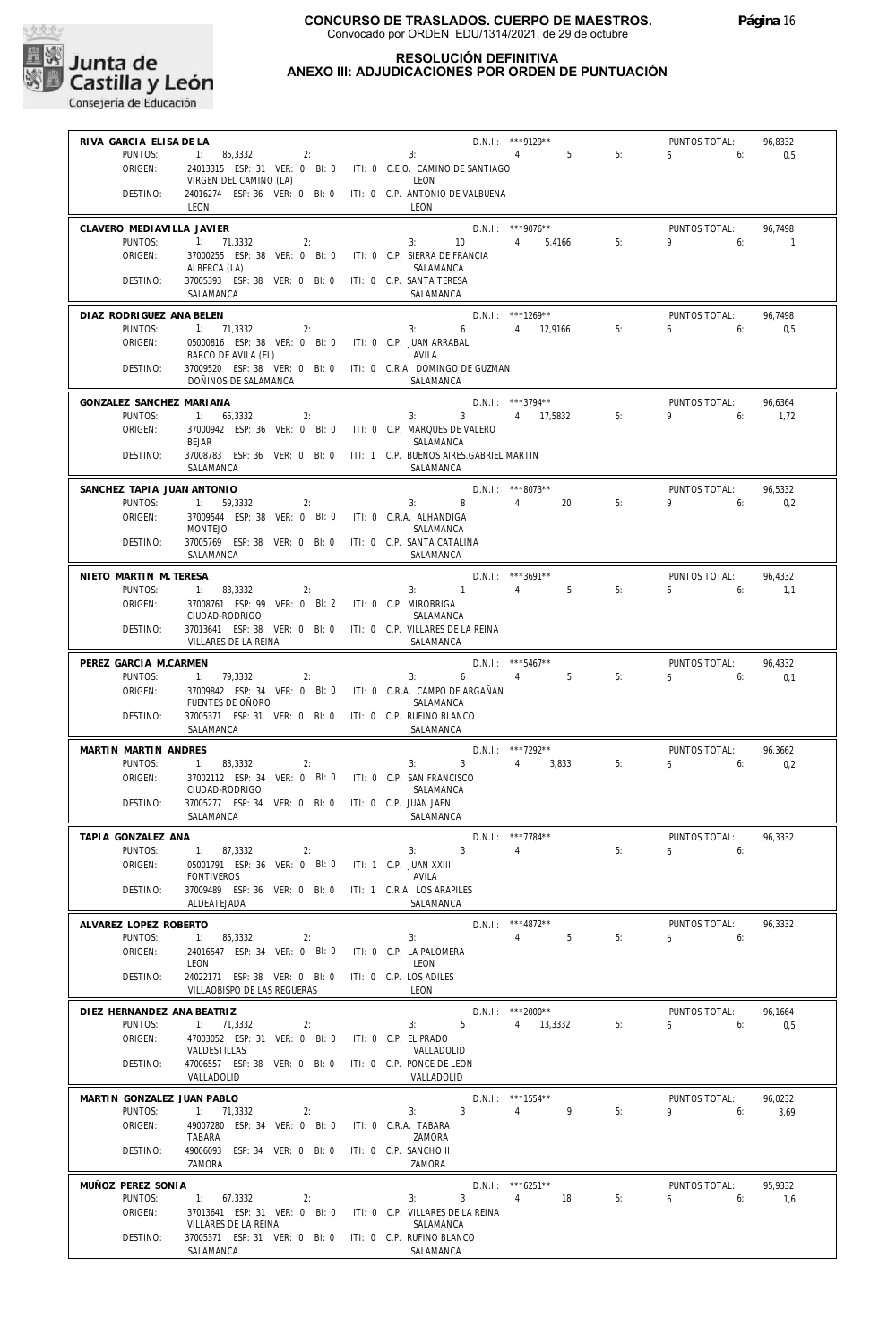

**RESOLUCIÓN DEFINITIVA**

#### **ANEXO III: ADJUDICACIONES POR ORDEN DE PUNTUACIÓN**

| ZAZO ARROYO BEATRIZ                        |                                                                                    |                                         |                                         |    |                             |                           |
|--------------------------------------------|------------------------------------------------------------------------------------|-----------------------------------------|-----------------------------------------|----|-----------------------------|---------------------------|
|                                            |                                                                                    |                                         | D.N.I.: ***1939**                       |    | PUNTOS TOTAL:               | 95,8332                   |
| PUNTOS:                                    | $1: 79.3332$ 2:                                                                    | 3:<br>5 <sub>5</sub>                    | 4: 5                                    | 5: | $6 \t\t 6$                  | 0,5                       |
| ORIGEN:                                    | 40004932 ESP: 31 VER: 0 BI: 0 ITI: 0 C.E.O. EL MIRADOR DE LA SIERRA<br>VILLACASTIN | SEGOVIA                                 |                                         |    |                             |                           |
| DESTINO:                                   | 05005383 ESP: 31 VER: 0 BI: 0 ITI: 0 C.P. EL PRADILLO                              |                                         |                                         |    |                             |                           |
|                                            | AVILA                                                                              | AVILA                                   |                                         |    |                             |                           |
| LOPEZ MARTIN ANGELA                        |                                                                                    |                                         | D.N.I.: ***5114**                       |    | PUNTOS TOTAL:               | 95,8332                   |
| PUNTOS:<br>ORIGEN:                         | 1: 71,3332<br>2:<br>37009891 ESP: 38 VER: 0 BI: 2 ITI: 1 C.R.A. LAS DEHESAS        | $3:$ $3:$                               | $9 \qquad \qquad 4: \qquad \qquad 5$    | 5: | 6:<br>9                     | 1.5                       |
|                                            | <b>TAMAMES</b>                                                                     | SALAMANCA                               |                                         |    |                             |                           |
| DESTINO:                                   | 37013511 ESP: 99 VER: 0 BI: 0 ITI: 0 C.P. PABLO PICASSO                            |                                         |                                         |    |                             |                           |
|                                            | CARBAJOSA DE LA SAGRADA                                                            | SALAMANCA                               |                                         |    |                             |                           |
| MARCOS MARTINEZ M ARANZAZU                 |                                                                                    |                                         | $D.N.1::$ ***1704**                     |    | PUNTOS TOTAL:               | 95.8332                   |
| PUNTOS:<br>ORIGEN:                         | 1: 67.3332<br>2:<br>24018337 ESP: 34 VER: 0 BI: 0 ITI: 1 C.R.A. SANTA BARBARA      | $3: 2 \t 4:$                            | 20                                      | 5: | 6:<br>6                     | 0,5                       |
|                                            | OLLEROS DE SABERO                                                                  | LEON                                    |                                         |    |                             |                           |
| DESTINO:                                   | 24022171 ESP: 38 VER: 0 BI: 0 ITI: 0 C.P. LOS ADILES                               |                                         |                                         |    |                             |                           |
|                                            | VILLAOBISPO DE LAS REGUERAS                                                        | LEON                                    |                                         |    |                             |                           |
| GOMEZ SANCHEZ FATIMA                       |                                                                                    |                                         | D.N.I.: ***6828**                       |    | PUNTOS TOTAL:               | 95,6664                   |
| PUNTOS:<br>ORIGEN:                         | 1: 55,3332<br>2:<br>37009611 ESP: 31 VER: 0 BI: 0 ITI: 0 C.R.A. LOS CEREZOS        | $3: 10 \t 4: 18.3332$                   |                                         | 5: | $9 \t\t 6$                  | 3                         |
|                                            | SOTOSERRANO                                                                        | SALAMANCA                               |                                         |    |                             |                           |
| DESTINO:                                   | 37008291 ESP: 31 VER: 0 BI: 0 ITI: 0 C.P. MIGUEL HERNANDEZ                         |                                         |                                         |    |                             |                           |
|                                            | SANTA MARTA DE TORMES                                                              | SALAMANCA                               |                                         |    |                             |                           |
| PABLOS GONZALEZ LAURA                      |                                                                                    | $3: 10 \t 4: 8.0827$                    | $D.N.1.:$ ***2745**                     |    | PUNTOS TOTAL:               | 95,5209                   |
| PUNTOS:<br>ORIGEN:                         | 1: 63,3332<br>2:<br>24005604 ESP: 38 VER: 0 BI: 3 ITI: 0 C.P. SAN CLAUDIO          |                                         |                                         | 5: | $10 \t\t\t 6$               | 4,105                     |
|                                            | LEON                                                                               | <b>IFON</b>                             |                                         |    |                             |                           |
| DESTINO:                                   | 24016274 ESP: 37 VER: 0 BI: 0 ITI: 0 C.P. ANTONIO DE VALBUENA                      |                                         |                                         |    |                             |                           |
|                                            | LEON                                                                               | LEON                                    |                                         |    |                             |                           |
| ALVAREZ DIEZ IRENE<br>PUNTOS:              |                                                                                    |                                         | $D.N.1::$ ***3433**                     | 5: | PUNTOS TOTAL:               | 95.4332                   |
| ORIGEN:                                    | 1: 79,3332<br>2:<br>24018064 ESP: 38 VER: 0 BI: 0 ITI: 0 C.R.A. RUTA DE LA PLATA   | 3:                                      | $5 \qquad \qquad 4: \qquad \qquad 5$    |    | $6\qquad 6:$                | 0,1                       |
|                                            | VILLAQUEJIDA                                                                       | LEON                                    |                                         |    |                             |                           |
| DESTINO:                                   | 24013315 ESP: 36 VER: 0 BI: 0 ITI: 1 C.E.O. CAMINO DE SANTIAGO                     |                                         |                                         |    |                             |                           |
|                                            | VIRGEN DEL CAMINO (LA)                                                             | LEON                                    |                                         |    |                             |                           |
| DIEZ BLAZQUEZ MONICA                       |                                                                                    | $10 \t 4: \t 5$                         | $D.N.1.:$ ***1043**                     |    | PUNTOS TOTAL:               | 95,4332                   |
| PUNTOS:<br>ORIGEN:                         | 1: 71,3332<br>2:<br>37008761 ESP: 31 VER: 0 BI: 0 ITI: 0 C.P. MIROBRIGA            | 3:                                      |                                         | 5: | $9^{\circ}$<br>6:           | 0.1                       |
|                                            | CIUDAD-RODRIGO                                                                     | SALAMANCA                               |                                         |    |                             |                           |
| DESTINO:                                   | 37005277 ESP: 31 VER: 0 BI: 0 ITI: 0 C.P. JUAN JAEN<br>SALAMANCA                   | SALAMANCA                               |                                         |    |                             |                           |
|                                            |                                                                                    |                                         |                                         |    |                             |                           |
| MARTIN CARRO MONTSERRAT<br>PUNTOS:         | 1: 71,3332<br>2:                                                                   | 10 4: 7,2913<br>3:                      | $D.N.1.:$ ***8139**                     | 5: | PUNTOS TOTAL:<br>$6 \t\t 6$ | 95,2245<br>0,6            |
| ORIGEN:                                    | 49007371 ESP: 31 VER: 0 BI: 0 ITI: 1 C.R.A. VIA DE LA PLATA                        |                                         |                                         |    |                             |                           |
|                                            |                                                                                    |                                         |                                         |    |                             |                           |
|                                            | SAN CRISTOBAL DE ENTREVIÑAS                                                        | ZAMORA                                  |                                         |    |                             |                           |
| DESTINO:                                   | 49000339 ESP: 37 VER: 0 BI: 0 ITI: 0 C.P. LOS SALADOS                              |                                         |                                         |    |                             |                           |
|                                            | BENAVENTE                                                                          | ZAMORA                                  |                                         |    |                             |                           |
| BLANCO CADENAS EVA MARIA                   |                                                                                    |                                         | D.N.I.: *** 9999**                      |    | PUNTOS TOTAL:               | 95,1664                   |
| PUNTOS:<br>ORIGEN:                         | 1: 71.3332<br>2:<br>24009683 ESP: 38 VER: 0 BI: 0                                  | 3:<br>ITI: 0 C.P. SANTA MARIA DE ARBAS  | 3 4: 14.3332                            | 5: | 6 <sub>6</sub>              | 0.5                       |
|                                            | VILLAMANIN DE LA TERCIA                                                            | LEON                                    |                                         |    |                             |                           |
| DESTINO:                                   | 24005604 ESP: 38 VER: 0 BI: 0<br>LEON                                              | ITI: 0 C.P. SAN CLAUDIO<br>LEON         |                                         |    |                             |                           |
|                                            |                                                                                    |                                         |                                         |    |                             |                           |
| LAVADO MORALES LUIS MANUEL<br>PUNTOS:      | 1: 61,6664<br>2:                                                                   | 9<br>3:                                 | D.N.I.: ***8497**<br>4: 15,1662         | 5: | PUNTOS TOTAL:<br>9<br>6:    | 94,8326                   |
| ORIGEN:                                    | 37006452 ESP: 32 VER: 0 BI: 0                                                      | ITI: 0 C.P. ALVAREZ MORATO              |                                         |    |                             |                           |
|                                            | SANTOS (LOS)                                                                       | SALAMANCA                               |                                         |    |                             |                           |
| DESTINO:                                   | 37005381 ESP: 99 VER: 0 BI: 2 ITI: 0 C.P. SAN MATEO<br>SALAMANCA                   | SALAMANCA                               |                                         |    |                             |                           |
|                                            |                                                                                    |                                         |                                         |    |                             |                           |
| TARANILLA BARROSO M. DEL CARMEN<br>PUNTOS: | 1: 71,6664<br>2:                                                                   | $\overline{3}$<br>3:                    | $D.N.1::$ ***5198**<br>4:<br>12,5       | 5: | PUNTOS TOTAL:<br>6,2<br>6:  | 94,3664<br>$\overline{1}$ |
| ORIGEN:                                    | 49005428 ESP: 36 VER: 0 BI: 0                                                      | ITI: 0 C.P. LA HISPANIDAD               |                                         |    |                             |                           |
|                                            | ZAMORA                                                                             | ZAMORA                                  |                                         |    |                             |                           |
| DESTINO:                                   | 49006068 ESP: 38 VER: 0 BI: 0<br>ZAMORA                                            | ITI: 0 C.P. GONZALO DE BERCEO<br>ZAMORA |                                         |    |                             |                           |
|                                            |                                                                                    |                                         |                                         |    |                             |                           |
| RODRIGUEZ DIEZ SONIA<br>PUNTOS:            | 1: 81,3332<br>2:                                                                   | $\overline{2}$<br>3:                    | D.N.I.: *** 6819**<br>4:<br>$5^{\circ}$ | 5: | PUNTOS TOTAL:<br>6<br>6:    | 94,3332                   |
| ORIGEN:                                    | 34000219 ESP: 38 VER: 0 BI: 0                                                      | ITI: 0 C.P. SAN PEDRO                   |                                         |    |                             |                           |
|                                            | <b>BALTANAS</b>                                                                    | PALENCIA                                |                                         |    |                             |                           |
| DESTINO:                                   | 34001431 ESP: 38 VER: 0 BI: 0<br>PALENCIA                                          | ITI: 0 C.P. JORGE MANRIQUE<br>PALENCIA  |                                         |    |                             |                           |
|                                            |                                                                                    |                                         |                                         |    |                             |                           |
| BERNAL CALVO M. TERESA<br>PUNTOS:          | 1: 65,3332<br>2:                                                                   | $5 -$<br>3:                             | D.N.I.: ***7256**<br>4: 16,1666         | 5: | PUNTOS TOTAL:<br>6:<br>6,6  | 94.2998<br>1,2            |
| ORIGEN:                                    | 37009891 ESP: 37 VER: 0 BI: 0                                                      | ITI: 1 C.R.A. LAS DEHESAS               |                                         |    |                             |                           |
| DESTINO:                                   | TAMAMES<br>37009295 ESP: 38 VER: 0 BI: 0 ITI: 0 C.P. CARMEN MARTIN GAITE           | SALAMANCA                               |                                         |    |                             |                           |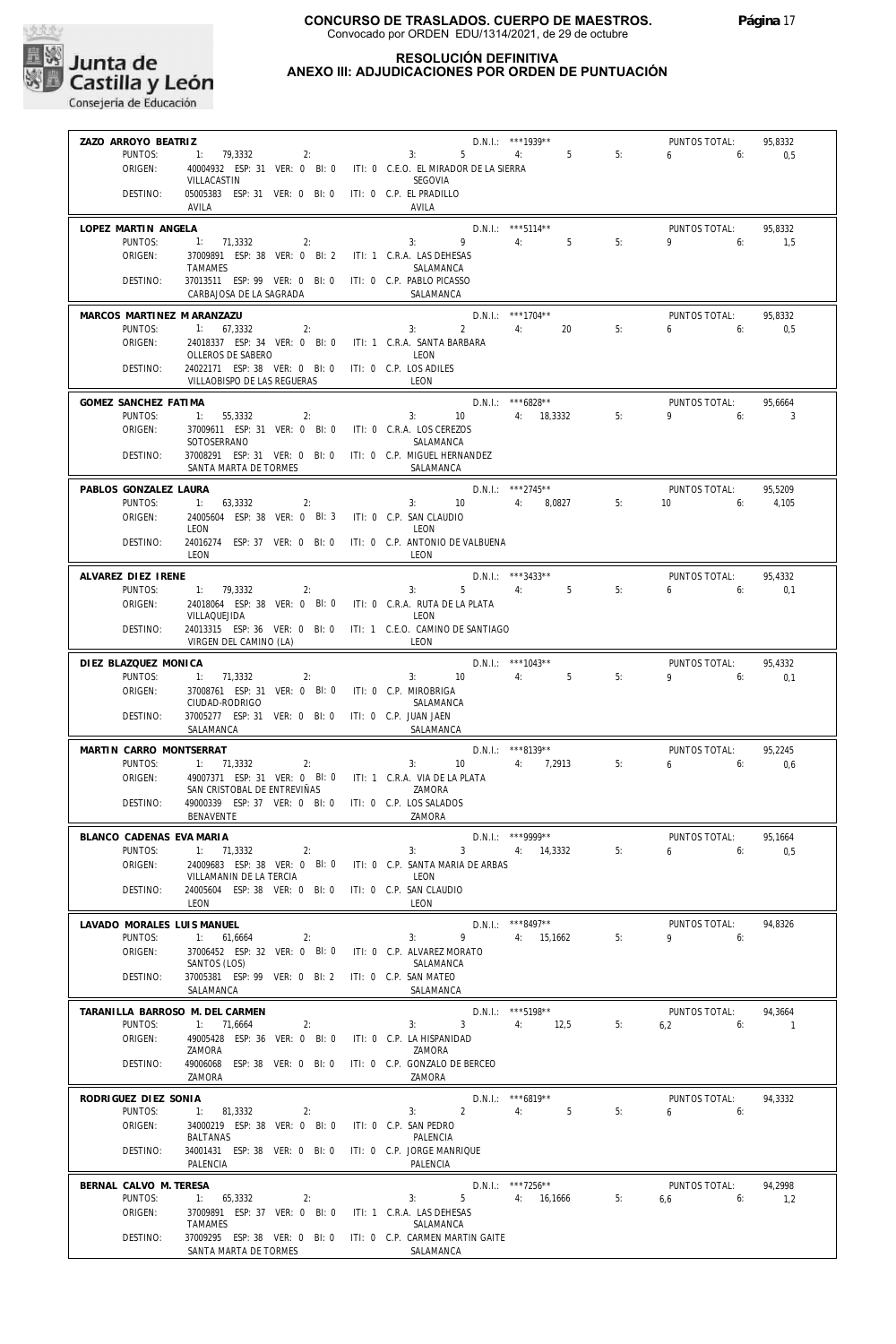

#### **RESOLUCIÓN DEFINITIVA**

# **ANEXO III: ADJUDICACIONES POR ORDEN DE PUNTUACIÓN**

| IZQUIERDO HERNANDEZ MIRIAM            |                                                                                            |                                                                                                                                                                                                                                                                                                       | D.N.I.: ***8187**                                            |    | PUNTOS TOTAL:                | 94,1832                   |
|---------------------------------------|--------------------------------------------------------------------------------------------|-------------------------------------------------------------------------------------------------------------------------------------------------------------------------------------------------------------------------------------------------------------------------------------------------------|--------------------------------------------------------------|----|------------------------------|---------------------------|
| PUNTOS:<br>ORIGEN:                    | 1: 79,3332<br>2:<br>40003307 ESP: 31 VER: 0 BI: 0 ITI: 0 C.P. DOMINGO DE SOTO              | 3: 3: 4: 5                                                                                                                                                                                                                                                                                            |                                                              | 5: | $6\qquad 6:$                 | 0,85                      |
| DESTINO:                              | SEGOVIA<br>40005262 ESP: 31 VER: 0 BI: 0 ITI: 0 C.P. ELENA FORTUN                          | SEGOVIA                                                                                                                                                                                                                                                                                               |                                                              |    |                              |                           |
|                                       | SEGOVIA                                                                                    | SEGOVIA                                                                                                                                                                                                                                                                                               |                                                              |    |                              |                           |
| CABERO JAMBRINA DIEGO                 |                                                                                            | $\frac{5.18111}{2}$ = $\frac{1}{2}$ = $\frac{1}{2}$ = $\frac{1}{2}$ = $\frac{1}{2}$ = $\frac{1}{2}$ = $\frac{1}{2}$ = $\frac{1}{2}$ = $\frac{1}{2}$ = $\frac{1}{2}$ = $\frac{1}{2}$ = $\frac{1}{2}$ = $\frac{1}{2}$ = $\frac{1}{2}$ = $\frac{1}{2}$ = $\frac{1}{2}$ = $\frac{1}{2}$ = $\frac{1}{2}$ = | $D.N.I.:$ ***5510**                                          |    | PUNTOS TOTAL:                | 94,0413                   |
| PUNTOS:<br>ORIGEN:                    | 1: 65,3332<br>2:<br>24001106 ESP: 35 VER: 0 BI: 0 ITI: 0 C.E.O. SAN JUAN                   |                                                                                                                                                                                                                                                                                                       |                                                              | 5: | $6\qquad 6$                  | 2,5                       |
| DESTINO:                              | BENAVIDES DE ORBIGO<br>24018179 ESP: 38 VER: 0 BI: 0 ITI: 0 C.R.A. MAESTRO EMILIO A.       | LEON                                                                                                                                                                                                                                                                                                  |                                                              |    |                              |                           |
|                                       | LORENZANA                                                                                  | LEON                                                                                                                                                                                                                                                                                                  |                                                              |    |                              |                           |
| HERRERO FERNANDEZ MARIA<br>PUNTOS:    | 1: 75,6664                                                                                 | $3: 7 \t 4: 5$                                                                                                                                                                                                                                                                                        | $D.N.1::$ *** 6950**                                         | 5: | PUNTOS TOTAL:<br>$6\qquad 6$ | 93,8664                   |
| ORIGEN:                               | 2:<br>49007413 ESP: 38 VER: 0 BI: 0 ITI: 0 C.R.A. VILLAFAFILA                              |                                                                                                                                                                                                                                                                                                       |                                                              |    |                              | 0,2                       |
| DESTINO:                              | VILLAFAFILA<br>49006585 ESP: 38 VER: 0 BI: 0 ITI: 0 C.P. D. JOSE GALERA MORENO             | ZAMORA                                                                                                                                                                                                                                                                                                |                                                              |    |                              |                           |
|                                       | ZAMORA                                                                                     | ZAMORA                                                                                                                                                                                                                                                                                                |                                                              |    |                              |                           |
| CALVO ACEÑA ANA<br>PUNTOS:            | 1: 75,3332<br>2:                                                                           | 3: 7                                                                                                                                                                                                                                                                                                  | $D.N.1.:$ ***8235**<br>4:5                                   | 5: | PUNTOS TOTAL:<br>$6\qquad 6$ | 93,8332<br>0,5            |
| ORIGEN:                               | 42001089 ESP: 34 VER: 0 BI: 0 ITI: 0 C.P. MANUELA PEÑA                                     |                                                                                                                                                                                                                                                                                                       |                                                              |    |                              |                           |
| DESTINO:                              | COVALEDA<br>42003414 ESP: 38 VER: 0 BI: 0 ITI: 0 C.P. FUENTE DEL REY                       | SORIA                                                                                                                                                                                                                                                                                                 |                                                              |    |                              |                           |
|                                       | SORIA                                                                                      | SORIA                                                                                                                                                                                                                                                                                                 |                                                              |    |                              |                           |
| CRUZ CEINOS SONIA DELA<br>PUNTOS:     | 1: 71,3332<br>2:                                                                           | 3:                                                                                                                                                                                                                                                                                                    | $D.N.1.:$ ***5556**<br>$10 \qquad \qquad 4: \qquad \qquad 5$ | 5: | PUNTOS TOTAL:<br>$6,5$ 6:    | 93,8332<br>$\sim$ 1       |
| ORIGEN:                               | 34002231 ESP: 31 VER: 0 BI: 0 ITI: 0 C.P. VILLA Y TIERRA                                   |                                                                                                                                                                                                                                                                                                       |                                                              |    |                              |                           |
| DESTINO:                              | SALDAÑA<br>34003737 ESP: 31 VER: 0 BI: 0 ITI: 0 C.R.A. DEL CERRATO                         | PALENCIA                                                                                                                                                                                                                                                                                              |                                                              |    |                              |                           |
|                                       | TARIEGO                                                                                    | PALENCIA                                                                                                                                                                                                                                                                                              |                                                              |    |                              |                           |
| COCO PRIETO M. ASCENSION<br>PUNTOS:   | 1: 73,3332<br>2:                                                                           | 3:                                                                                                                                                                                                                                                                                                    | $D.N.1.:$ ***6471**<br>8 4: 5                                | 5: | PUNTOS TOTAL:<br>6.6         | 93,5332<br>1,2            |
| ORIGEN:                               |                                                                                            | 37003359 ESP: 31 VER: 0 BI: 0 ITI: 0 C.P. NTRA. SRA. DEL CARMEN                                                                                                                                                                                                                                       |                                                              |    |                              |                           |
| DESTINO:                              | LEDESMA<br>37006026 ESP: 31 VER: 0 BI: 0 ITI: 0 C.P. GRAN CAPITAN                          | SALAMANCA                                                                                                                                                                                                                                                                                             |                                                              |    |                              |                           |
|                                       | SALAMANCA                                                                                  | SALAMANCA                                                                                                                                                                                                                                                                                             |                                                              |    |                              |                           |
| DIEZ LIQUETE ANA<br>PUNTOS:           | 1: 79,3332<br>2:                                                                           | 3: 3: 4:                                                                                                                                                                                                                                                                                              | $D.N.I.:$ ***2626**<br>$5^{\circ}$                           | 5: | PUNTOS TOTAL:<br>$6\qquad 6$ | 93,4332<br>0,1            |
| ORIGEN:                               |                                                                                            | 34000529 ESP: 38 VER: 0 BI: 0 ITI: 0 C.P. MARQUES DE SANTILLANA                                                                                                                                                                                                                                       |                                                              |    |                              |                           |
| DESTINO:                              | CARRION DE LOS CONDES<br>34001455 ESP: 38 VER: 0 BI: 0 ITI: 0 C.P. TELLO TELLEZ DE MENESES | PALENCIA                                                                                                                                                                                                                                                                                              |                                                              |    |                              |                           |
|                                       | PALENCIA                                                                                   | PALENCIA                                                                                                                                                                                                                                                                                              |                                                              |    |                              |                           |
| INFANTE SALDAÑA ROSA MARIA<br>PUNTOS: | 2:<br>1: 81,3332                                                                           | $3: 1 \t 4: 5$                                                                                                                                                                                                                                                                                        | $D.N.1.:$ ***5647**                                          | 5: | PUNTOS TOTAL:<br>$6\qquad 6$ | 93,3332                   |
| ORIGEN:                               | VILLAMURIEL DE CERRATO                                                                     | 34003154 ESP: 38 VER: 0 BI: 0 ITI: 0 C.P. PRADERA DE LA AGUILERA                                                                                                                                                                                                                                      |                                                              |    |                              |                           |
| DESTINO:                              | 34001431 ESP: 38 VER: 0 BI: 0 ITI: 0 C.P. JORGE MANRIQUE                                   | PALENCIA                                                                                                                                                                                                                                                                                              |                                                              |    |                              |                           |
|                                       | PALENCIA                                                                                   | PALENCIA                                                                                                                                                                                                                                                                                              |                                                              |    |                              |                           |
| BLAZQUEZ MARTIN LETICIA<br>PUNTOS:    | 1: 81,3332<br>2:                                                                           | 3:                                                                                                                                                                                                                                                                                                    | $D.N.I.:$ ***1349**<br>4:<br>5                               | 5: | PUNTOS TOTAL:<br>$6\qquad 6$ | 93,3332<br>$\overline{1}$ |
| ORIGEN:                               | 05002345 ESP: 38 VER: 0 BI: 0<br>HOYOS DEL ESPINO                                          | ITI: 0 C.R.A. ALTO GREDOS<br>AVILA                                                                                                                                                                                                                                                                    |                                                              |    |                              |                           |
| DESTINO:                              | 05003571 ESP: 38 VER: 0 BI: 0                                                              | ITI: 0 C.R.A. VALLE AMBLES                                                                                                                                                                                                                                                                            |                                                              |    |                              |                           |
|                                       | MUÑOGALINDO                                                                                | AVILA                                                                                                                                                                                                                                                                                                 |                                                              |    |                              |                           |
| MARTIN REMESAL VERONICA<br>PUNTOS:    | 1: 71,3332<br>2:                                                                           | 8<br>3:                                                                                                                                                                                                                                                                                               | D.N.I.: ***1869**<br>5<br>4:                                 | 5: | PUNTOS TOTAL:<br>9<br>6:     | 93.3332                   |
| ORIGEN:                               | 49000339 ESP: 99 VER: 0 BI: 0<br>BENAVENTE                                                 | ITI: 0 C.P. LOS SALADOS<br>ZAMORA                                                                                                                                                                                                                                                                     |                                                              |    |                              |                           |
| DESTINO:                              | 49005431 ESP: 32 VER: 0 BI: 0                                                              | ITI: 0 C.P. JUAN XXIII                                                                                                                                                                                                                                                                                |                                                              |    |                              |                           |
|                                       | ZAMORA                                                                                     | ZAMORA                                                                                                                                                                                                                                                                                                | $D.N.1::$ *** 6147**                                         |    |                              |                           |
| CARRASCO ESTEBANEZ ESTHER<br>PUNTOS:  | 1: 67,3332<br>2:                                                                           | 3:                                                                                                                                                                                                                                                                                                    | 20<br>4:                                                     | 5: | PUNTOS TOTAL:<br>6<br>6:     | 93,3332                   |
| ORIGEN:                               | 05001316 ESP: 31 VER: 0 BI: 0<br>CANDELEDA                                                 | ITI: 0 C.P. ALMANZOR<br>AVILA                                                                                                                                                                                                                                                                         |                                                              |    |                              |                           |
| DESTINO:                              | 05005887 ESP: 38 VER: 0 BI: 0                                                              | ITI: 0 C.R.A. EL BARRANCO                                                                                                                                                                                                                                                                             |                                                              |    |                              |                           |
| SANZ PEÑA ADRIANA                     | SAN ESTEBAN DEL VALLE                                                                      | AVILA                                                                                                                                                                                                                                                                                                 | D.N.I.: ***8398**                                            |    | PUNTOS TOTAL:                | 93,1996                   |
| PUNTOS:                               | 1: 67,6664<br>2:                                                                           | 5<br>3:                                                                                                                                                                                                                                                                                               | 4: 14,3332                                                   | 5: | 6<br>6:                      | 0,2                       |
| ORIGEN:                               | 42003712 ESP: 38 VER: 0 BI: 0<br>ARCOS DE JALON                                            | ITI: 0 C.R.A. ARCOS DE JALON<br>SORIA                                                                                                                                                                                                                                                                 |                                                              |    |                              |                           |
| DESTINO:                              | 42002562 ESP: 38 VER: 0 BI: 0<br>SORIA                                                     | ITI: 0 C.P. DE PRACTICAS NUMANCIA<br>SORIA                                                                                                                                                                                                                                                            |                                                              |    |                              |                           |
| ALONSO GARZON GLORIA                  |                                                                                            |                                                                                                                                                                                                                                                                                                       | $D.N.1::$ *** 0568**                                         |    | PUNTOS TOTAL:                | 93,1264                   |
| PUNTOS:                               | 1: 61,6664<br>2:                                                                           | 3:                                                                                                                                                                                                                                                                                                    | 20<br>4:                                                     | 5: | 6<br>6:                      | 5,46                      |
| ORIGEN:                               | 34003804 ESP: 34 VER: 0 BI: 0<br>BECERRIL DE CAMPOS                                        | ITI: 0 C.R.A. CAMPOS DE CASTILLA<br>PALENCIA                                                                                                                                                                                                                                                          |                                                              |    |                              |                           |
| DESTINO:                              | 47006107 ESP: 38 VER: 0 BI: 0 ITI: 0 C.P. VICENTE ALEIXANDRE<br>VALLADOLID                 | VALLADOLID                                                                                                                                                                                                                                                                                            |                                                              |    |                              |                           |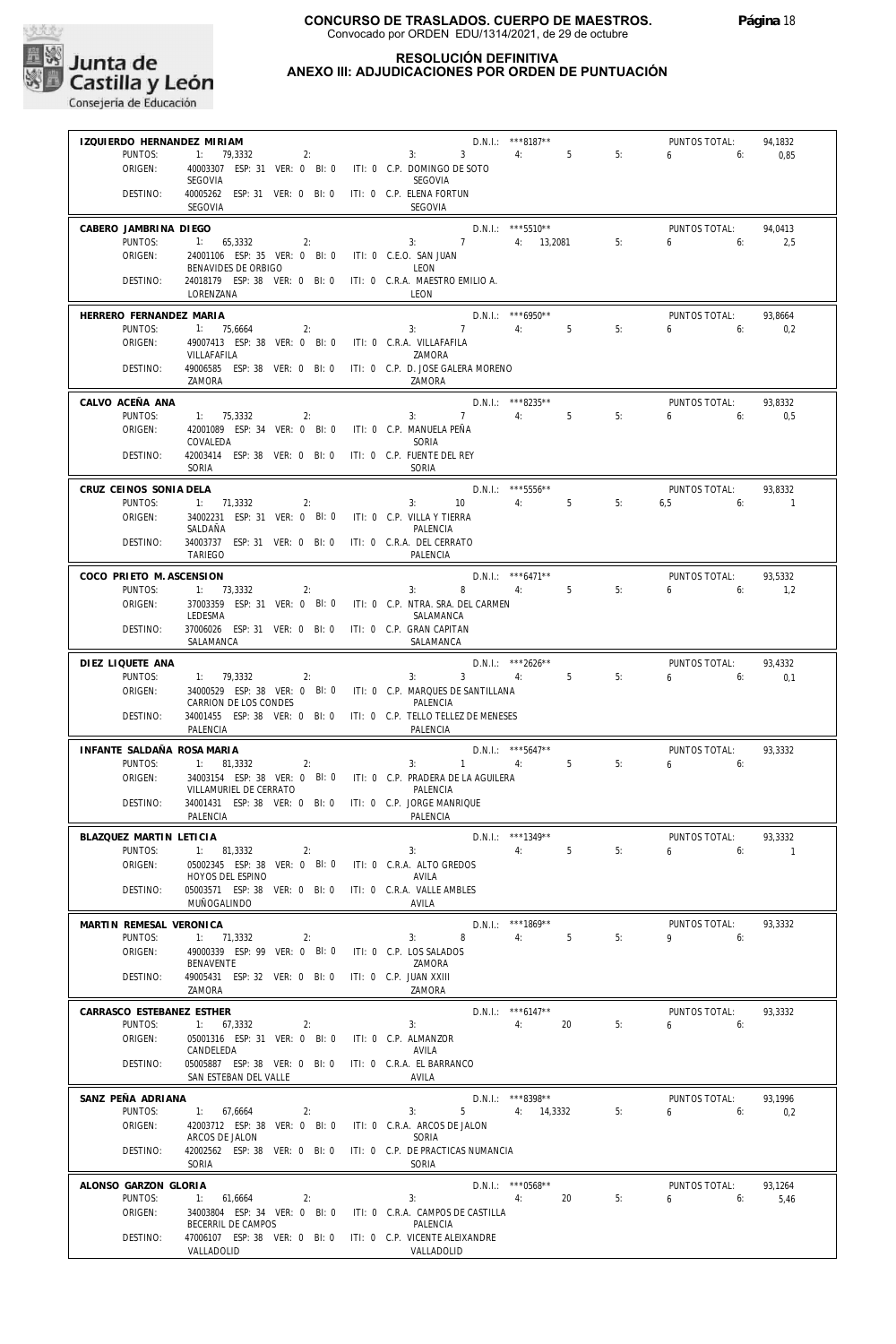

#### **RESOLUCIÓN DEFINITIVA ANEXO III: ADJUDICACIONES POR ORDEN DE PUNTUACIÓN**

| MARCOS GARRUDO ROSA MARIA           |                                                                                     |                                                                | $D.N.1::$ ***2140** |    | PUNTOS TOTAL:                | 93.0664        |
|-------------------------------------|-------------------------------------------------------------------------------------|----------------------------------------------------------------|---------------------|----|------------------------------|----------------|
| PUNTOS:                             | $1: 71,6664$ 2:                                                                     | $3: 6 \t 4: 5$                                                 |                     | 5: | 9<br>6:                      | 1,4            |
| ORIGEN:                             | 37009805 ESP: 31 VER: 0 BI: 0 ITI: 0 C.R.A. LOPE DE VEGA<br>GARCIHERNANDEZ          | SALAMANCA                                                      |                     |    |                              |                |
| DESTINO:                            |                                                                                     | 37005241 ESP: 38 VER: 0 BI: 0 ITI: 0 C.P. FILIBERTO VILLALOBOS |                     |    |                              |                |
|                                     | SALAMANCA                                                                           | SALAMANCA                                                      |                     |    |                              |                |
| PALACIOS ZORRILLA LAURA             |                                                                                     |                                                                | $D.N.1::$ ***5702** |    | <b>PUNTOS TOTAL:</b>         | 92.9332        |
| PUNTOS:                             | 1: 71,3332<br>2:                                                                    | 3: 10                                                          | 4:<br>$5^{\circ}$   | 5: | 6,1<br>6:                    | 0,5            |
| ORIGEN:                             | 34002964 ESP: 38 VER: 0 BI: 2                                                       | ITI: 0 C.P. PADRE CLARET                                       |                     |    |                              |                |
| DESTINO:                            | PALENCIA<br>34002964 ESP: 38 VER: 0 BI: 0                                           | PALENCIA<br>ITI: 0 C.P. PADRE CLARET                           |                     |    |                              |                |
|                                     | PALENCIA                                                                            | PAI FNCIA                                                      |                     |    |                              |                |
| MIGUEL ANGULO MARTA                 |                                                                                     |                                                                | $D.N.I.:$ ***7187** |    | PUNTOS TOTAL:                | 92,8332        |
| PUNTOS:                             | 1: 71,3332<br>2:                                                                    | 3: 10                                                          | 4:<br>$5 - 5$       | 5: | 6<br>6:                      | 0,5            |
| ORIGEN:                             | 37009635 ESP: 32 VER: 0 BI: 0                                                       | ITI: 1 C.R.A. CAMPOPETRE                                       |                     |    |                              |                |
| DESTINO:                            | CANTALAPIEDRA<br>37005381 ESP: 99 VER: 0 BI: 2 ITI: 0 C.P. SAN MATEO                | SALAMANCA                                                      |                     |    |                              |                |
|                                     | SALAMANCA                                                                           | SALAMANCA                                                      |                     |    |                              |                |
| GONZALEZ PRIETO PAULA               |                                                                                     |                                                                | D.N.I.: ***7393**   |    | PUNTOS TOTAL:                | 92,8332        |
| PUNTOS:                             | 1: 71,3332<br>2:                                                                    | 3:                                                             | $7 \t 4 \t 5$       | 5: | 6:<br>6                      | 3.5            |
| ORIGEN:                             |                                                                                     | 49007206 ESP: 31 VER: 0 BI: 0 ITI: 0 C.R.A. TIERRAS DE SAYAGO  |                     |    |                              |                |
|                                     | MUGA DE SAYAGO<br>49005477 ESP: 31 VER: 0 BI: 0 ITI: 0 C.P. JACINTO BENAVENTE       | ZAMORA                                                         |                     |    |                              |                |
| DESTINO:                            | ZAMORA                                                                              | ZAMORA                                                         |                     |    |                              |                |
|                                     |                                                                                     |                                                                | D.N.I.: ***7089**   |    |                              |                |
| RIVAS DIEZ YOLANDA JULIA<br>PUNTOS: | 1: 71,3332<br>2:                                                                    | 3: 10                                                          | 4:<br>$5 -$         | 5: | PUNTOS TOTAL:<br>6<br>6:     | 92,7332<br>0,4 |
| ORIGEN:                             | 37008761 ESP: 31 VER: 0 BI: 0 ITI: 0 C.P. MIROBRIGA                                 |                                                                |                     |    |                              |                |
|                                     | CIUDAD-RODRIGO                                                                      | SALAMANCA                                                      |                     |    |                              |                |
| DESTINO:                            | 37008291 ESP: 37 VER: 0 BI: 0 ITI: 1 C.P. MIGUEL HERNANDEZ<br>SANTA MARTA DE TORMES | SALAMANCA                                                      |                     |    |                              |                |
|                                     |                                                                                     |                                                                |                     |    |                              |                |
| ESCALANTE ESPERON MIRIAM<br>PUNTOS: | 1: 85,3332<br>2:                                                                    | 4:<br>3:                                                       | $D.N.1::$ ***1355** | 5: | PUNTOS TOTAL:<br>$6\qquad 6$ | 92,5332<br>1,2 |
| ORIGEN:                             | 47007574 ESP: 31 VER: 0 BI: 0 ITI: 0 C.P. PARQUE ALAMEDA                            |                                                                |                     |    |                              |                |
|                                     | VALLADOLID                                                                          | VALLADOLID                                                     |                     |    |                              |                |
| DESTINO:                            |                                                                                     | 47006879 ESP: 38 VER: 0 BI: 0 ITI: 0 C.P. PEDRO GOMEZ BOSQUE   |                     |    |                              |                |
|                                     | VALLADOLID                                                                          | VALLADOLID                                                     |                     |    |                              |                |
| CASTAÑO CASANUEVA NATIVIDAD         |                                                                                     | 10                                                             | $D.N.1.:$ ***1985** |    | PUNTOS TOTAL:                | 92.4998        |
| PUNTOS:<br>ORIGEN:                  | 1: 71,3332<br>2:<br>37009908 ESP: 32 VER: 0 BI: 0 ITI: 1 C.R.A. LA SENARA           | 3:                                                             | 4: 4,1666           | 5: | 6<br>6:                      | $\overline{1}$ |
|                                     | CUBO DE DON SANCHO (EL)                                                             | SALAMANCA                                                      |                     |    |                              |                |
| DESTINO:                            | 37009908 ESP: 38 VER: 0 BI: 0 ITI: 0 C.R.A. LA SENARA                               |                                                                |                     |    |                              |                |
|                                     | CUBO DE DON SANCHO (EL)                                                             | SALAMANCA                                                      |                     |    |                              |                |
| GUTIERREZ PRIETO ERNESTO M.         |                                                                                     |                                                                | $D.N.1::$ ***5964** |    | PUNTOS TOTAL:                | 92,4162        |
| PUNTOS:<br>ORIGEN:                  | 1: 71.3332<br>2:<br>49000571 ESP: 34 VER: 0 BI: 0 ITI: 0 C.P. EL TERA               | 3:                                                             | 4: 14,583           | 5: | $6.4$ 6:                     | 0,1            |
|                                     | CAMARZANA DE TERA                                                                   | ZAMORA                                                         |                     |    |                              |                |
| DESTINO:                            | 49005477 ESP: 38 VER: 0 BI: 0 ITI: 0 C.P. JACINTO BENAVENTE                         |                                                                |                     |    |                              |                |
|                                     | ZAMORA                                                                              | 7AMORA                                                         |                     |    |                              |                |
| LUDEÑA FERNANDEZ M. TERESA          |                                                                                     |                                                                | D.N.I.: ***1730**   |    | PUNTOS TOTAL:                | 92,3332        |
| PUNTOS:                             | 1: 79.3332<br>2:                                                                    | $\overline{2}$<br>3:                                           | 5<br>4:             | 5: |                              |                |
| ORIGEN:                             | 24010958 ESP: 38 VER: 0 BI: 0<br>SANTA MARIA DEL PARAMO                             | ITI: 0 C.P. BENITO LEON<br>LEON                                |                     |    |                              |                |
| DESTINO:                            | 24005641 ESP: 36 VER: 0 BI: 0                                                       | ITI: 1 C.P. JAVIER                                             |                     |    |                              |                |
|                                     | LEON                                                                                | LEON                                                           |                     |    |                              |                |
| MOLINERO PEREZ SARA                 |                                                                                     |                                                                | D.N.I.: ***1250**   |    | PUNTOS TOTAL:                | 92,1662        |
| PUNTOS:                             | 1: 71.3332<br>2:                                                                    | 3:<br>6,5                                                      | 7,083<br>4:         | 5: | 6<br>6:                      | 1,25           |
| ORIGEN:                             | 47007203 ESP: 35 VER: 0 BI: 0<br>CASTRONUÑO                                         | ITI: 1 C.R.A. FLORIDA DEL DUERO<br>VALLADOLID                  |                     |    |                              |                |
| DESTINO:                            | 49000960 ESP: 35 VER: 0 BI: 0                                                       | ITI: 1 C.P. LUIS CASADO                                        |                     |    |                              |                |
|                                     | CORRALES                                                                            | ZAMORA                                                         |                     |    |                              |                |
| RECIO GONZALEZ EULALIA              |                                                                                     |                                                                | $D.N.1::$ ***2846** |    | PUNTOS TOTAL:                | 91,9332        |
| PUNTOS:                             | 1: 71.3332<br>2:                                                                    | 3:<br>6                                                        | 4:<br>5             | 5: | 9<br>6:                      | 0,6            |
| ORIGEN:                             | 49001526 ESP: 35 VER: 0 BI: 0<br><b>FUENTESAUCO</b>                                 | ITI: 1 C.P. VALLE DEL GUAREÑA<br>ZAMORA                        |                     |    |                              |                |
| DESTINO:                            | 37013641 ESP: 38 VER: 0 BI: 0                                                       | ITI: 0 C.P. VILLARES DE LA REINA                               |                     |    |                              |                |
|                                     | VILLARES DE LA REINA                                                                | SALAMANCA                                                      |                     |    |                              |                |
| REYES MATEOS M.SORAYA DE LO         |                                                                                     |                                                                | D.N.I.: ***7528**   |    | PUNTOS TOTAL:                | 91,7664        |
| PUNTOS:                             | 1: 75,6664<br>2:                                                                    | 3:<br>5                                                        | 4:<br>5             | 5: | 6<br>6:                      | 0,1            |
| ORIGEN:                             | 37008761 ESP: 31 VER: 0 BI: 0<br>CIUDAD-RODRIGO                                     | ITI: 0 C.P. MIROBRIGA<br>SALAMANCA                             |                     |    |                              |                |
| DESTINO:                            | 37008643 ESP: 38 VER: 0 BI: 0                                                       | ITI: 0 C.P. SAN BLAS                                           |                     |    |                              |                |
|                                     | SANTA MARTA DE TORMES                                                               | SALAMANCA                                                      |                     |    |                              |                |
| SUAREZ GUINARTE NATALIA             |                                                                                     |                                                                | D.N.I.: *** 5924**  |    | PUNTOS TOTAL:                | 91,7363        |
| PUNTOS:                             | 1: 71,3332<br>2:                                                                    | 9<br>3:                                                        | 4:<br>5             | 5: | 6<br>6:                      | 0,4031         |
|                                     |                                                                                     |                                                                |                     |    |                              |                |
| ORIGEN:                             | 49006263 ESP: 38 VER: 0 BI: 2                                                       | ITI: 0 C.P. FERNANDO II                                        |                     |    |                              |                |
| DESTINO:                            | BENAVENTE<br>24021981 ESP: 38 VER: 0 BI: 2                                          | ZAMORA<br>ITI: 0 C.P. CAMINO DEL NORTE                         |                     |    |                              |                |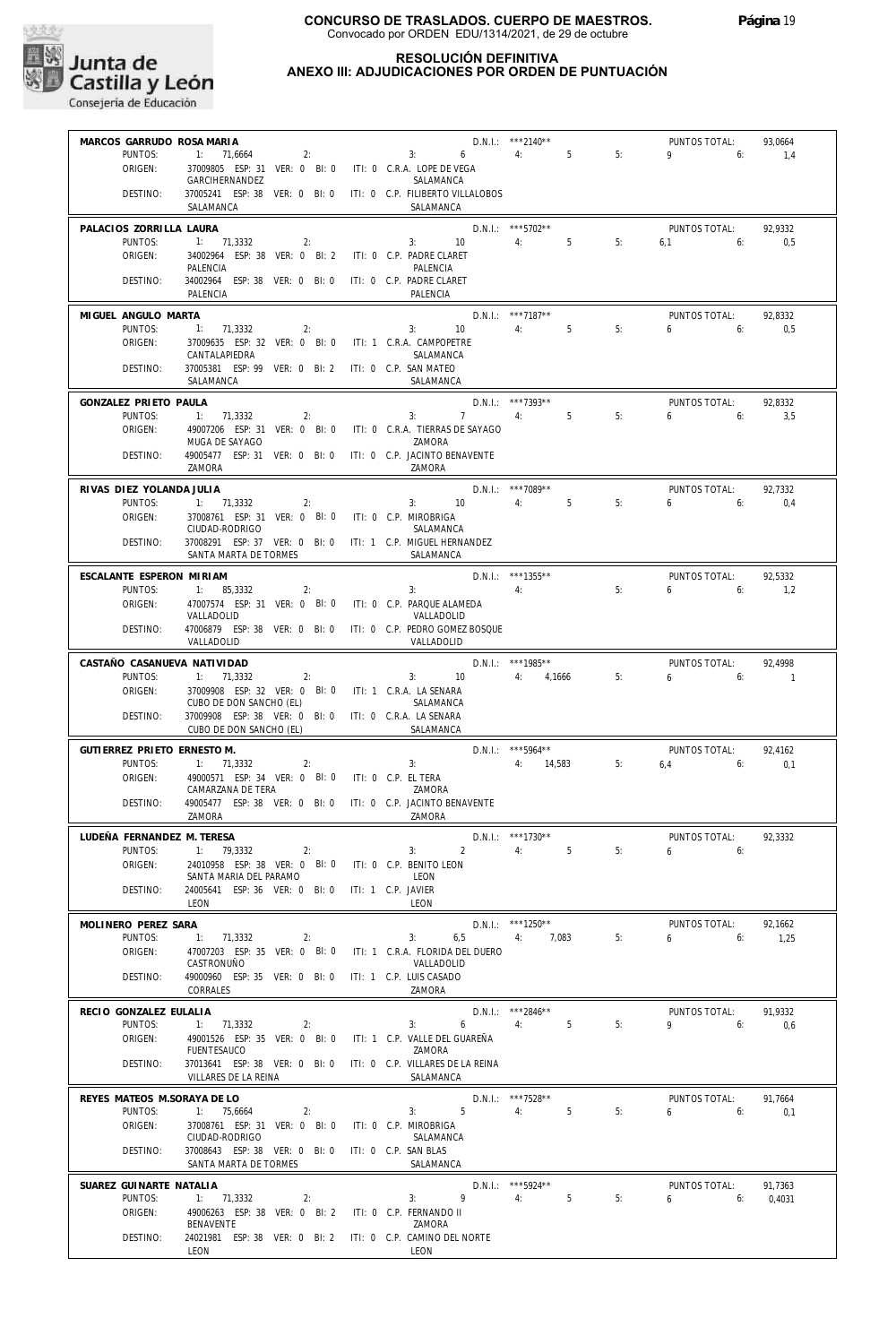

#### **RESOLUCIÓN DEFINITIVA ANEXO III: ADJUDICACIONES POR ORDEN DE PUNTUACIÓN**

|                             | RUIZ GONZALEZ FRANCISCO                                            |                                                                       | $D.N.1.:$ ***5446**          |    | PUNTOS TOTAL:         | 91,6664 |
|-----------------------------|--------------------------------------------------------------------|-----------------------------------------------------------------------|------------------------------|----|-----------------------|---------|
| PUNTOS:                     | 1: 79,3332<br>2:                                                   | 3:                                                                    | 4: 6.3332 5:                 |    | $6\qquad 6:$          |         |
| ORIGEN:                     | 09007143 ESP: 38 VER: 0 BI: 0 ITI: 0 C.P. PRINCESA DE ESPAÑA       |                                                                       |                              |    |                       |         |
|                             | VILLARCAYO                                                         | <b>BURGOS</b>                                                         |                              |    |                       |         |
| DESTINO:                    | 09003551 ESP: 38 VER: 0 BI: 0 ITI: 0 C.P. SAN ISIDRO               |                                                                       |                              |    |                       |         |
|                             | MEDINA DE POMAR                                                    | <b>BURGOS</b>                                                         |                              |    |                       |         |
|                             |                                                                    |                                                                       |                              |    |                       |         |
| MARTIN MELO MARIA VANESA    |                                                                    |                                                                       | $D.N.1.:$ ***6440**          |    | PUNTOS TOTAL:         | 91,3332 |
| PUNTOS:                     | 1: 77,3332<br>2:                                                   | 3: 3: 4: 5                                                            |                              | 5: | $6\qquad 6$           |         |
| ORIGEN:                     |                                                                    | 47006971 ESP: 31 VER: 0 BI: 0 ITI: 0 C.R.A. TIERRAS DE MEDINA         |                              |    |                       |         |
|                             | BOBADILLA DEL CAMPO                                                | VALLADOLID                                                            |                              |    |                       |         |
| DESTINO:                    | 37008291 ESP: 31 VER: 0 BI: 0 ITI: 0 C.P. MIGUEL HERNANDEZ         |                                                                       |                              |    |                       |         |
|                             | SANTA MARTA DE TORMES                                              | SALAMANCA                                                             |                              |    |                       |         |
| GUTIERREZ BENDOIRO VERONICA |                                                                    |                                                                       | D.N.I.: ***3615**            |    | PUNTOS TOTAL:         | 91,3332 |
| PUNTOS:                     | $\overline{2}$ :<br>1: 71,3332                                     | 3:                                                                    | $5 \qquad \qquad 4$ :<br>9   | 5: | 650                   |         |
| ORIGEN:                     | 24002482 ESP: 31 VER: 0 BI: 0 ITI: 0 C.P. ORBIGO                   |                                                                       |                              |    |                       |         |
|                             | CARRIZO DE LA RIBERA                                               | LEON                                                                  |                              |    |                       |         |
| DESTINO:                    | 24010016 ESP: 31 VER: 0 BI: 0 ITI: 0 C.P. TEODORO MARTINEZ GADAÑON |                                                                       |                              |    |                       |         |
|                             | SAN ANDRES DEL RABANEDO                                            | LEON                                                                  |                              |    |                       |         |
|                             |                                                                    |                                                                       |                              |    |                       |         |
| ALONSO GONZALEZ ISABEL      |                                                                    |                                                                       | $D.N.1.:$ ***5067**          |    | PUNTOS TOTAL:         | 91.3332 |
| PUNTOS:                     | 1: 55,3332<br>2:                                                   | 3:                                                                    | 10 4: 20                     | 5: | $6\qquad 6$           |         |
| ORIGEN:                     | 24018465 ESP: 38 VER: 0 BI: 2 ITI: 1 C.R.A. RIBERA DE PORMA        |                                                                       |                              |    |                       |         |
|                             | SANTIBAÑEZ DE PORMA                                                | LEON                                                                  |                              |    |                       |         |
| DESTINO:                    | 24005434 ESP: 99 VER: 0 BI: 0 ITI: 0 C.P. LUIS VIVES               |                                                                       |                              |    |                       |         |
|                             | LEON                                                               | LEON                                                                  |                              |    |                       |         |
| GALLEGO MUÑOZ M. JESUS      |                                                                    |                                                                       | $D.N.1.:$ ***4241**          |    | PUNTOS TOTAL:         | 91,3162 |
| PUNTOS:                     | 1: 75,3332<br>2:                                                   | 3:                                                                    | 3 4: 7,083 5:                |    | $5.9$ 6:              |         |
| ORIGEN:                     | 49010722 ESP: 36 VER: 0 BI: 0 ITI: 0 C.P. MORALES DEL VINO         |                                                                       |                              |    |                       |         |
|                             | MORALES DEL VINO                                                   | ZAMORA                                                                |                              |    |                       |         |
| DESTINO:                    | 49010722 ESP: 38 VER: 0 BI: 0 ITI: 0 C.P. MORALES DEL VINO         |                                                                       |                              |    |                       |         |
|                             | MORALES DEL VINO                                                   | ZAMORA                                                                |                              |    |                       |         |
|                             |                                                                    |                                                                       |                              |    |                       |         |
| HERRERO GONZALEZ YOLANDA    |                                                                    |                                                                       | $D.N.1::$ ***6843**          |    | PUNTOS TOTAL:         | 90.9332 |
| PUNTOS:                     | 1: 79,3332<br>2:                                                   | 3:                                                                    | 4: 5                         | 5: | 6.6                   | 0,6     |
| ORIGEN:                     |                                                                    | 40002881 ESP: 38 VER: 0 BI: 0 ITI: 0 C.P. AGAPITO MARAZUELA           |                              |    |                       |         |
|                             | SAN ILDEFONSO O LA GRANJA                                          | SEGOVIA                                                               |                              |    |                       |         |
| DESTINO:                    | 40002443 ESP: 38 VER: 0 BI: 0 ITI: 0 C.P. MARQUES DEL ARCO         |                                                                       |                              |    |                       |         |
|                             | SAN CRISTOBAL DE SEGOVIA                                           | SEGOVIA                                                               |                              |    |                       |         |
| REGUILON RUBIO TAMARA       |                                                                    |                                                                       | $D.N.1.:$ ***6545**          |    | PUNTOS TOTAL:         | 90,9213 |
| PUNTOS:                     | 1: 71,3332<br>2:                                                   | $3: 2 \t 4: 11,4581 \t 5:$                                            |                              |    | $6\qquad 6$           | 0,13    |
| ORIGEN:                     |                                                                    | 49003390 ESP: 32 VER: 0 BI: 0 ITI: 0 C.P. FRAY LUIS DE GRANADA        |                              |    |                       |         |
|                             | PUEBLA DE SANABRIA                                                 | ZAMORA                                                                |                              |    |                       |         |
|                             |                                                                    | 49005441 ESP: 38 VER: 0 BI: 0 ITI: 0 C.P. NTRA. SRA. DE LA CANDELARIA |                              |    |                       |         |
| DESTINO:                    |                                                                    |                                                                       |                              |    |                       |         |
|                             | ZAMORA                                                             | ZAMORA                                                                |                              |    |                       |         |
|                             |                                                                    |                                                                       |                              |    |                       |         |
| RODRIGUEZ MARTINEZ M. CRUZ  |                                                                    |                                                                       | $D.N.1.:$ ***5257**          |    | PUNTOS TOTAL:         | 90,8332 |
| PUNTOS:                     | 1: 77,3332<br>2:                                                   | 3:                                                                    | 4: 7.5                       | 5: | $6\qquad 6$           |         |
| ORIGEN:                     |                                                                    | 24016031 ESP: 38 VER: 0 BI: 0 ITI: 0 C.P. PEDRO ARAGONESES ALONSO     |                              |    |                       |         |
|                             | MANSILLA DE LAS MULAS                                              | LEON                                                                  |                              |    |                       |         |
| DESTINO:                    | 24005604 ESP: 38 VER: 0 BI: 0 ITI: 0 C.P. SAN CLAUDIO              |                                                                       |                              |    |                       |         |
|                             | LEON                                                               | LEON                                                                  |                              |    |                       |         |
| GARCIA TORRES M. CONSUELO   |                                                                    |                                                                       | $D.N.I.:$ ***7710**          |    | PUNTOS TOTAL:         | 90.8332 |
|                             | PUNTOS: 1: 71,3332<br>2:                                           | 3:                                                                    | $3 \t 4: \t 10$              | 5: | $6\overline{6}$<br>6: | 0.5     |
| ORIGEN:                     | 37009647 ESP: 38 VER: 0 BI: 0                                      | ITI: 0 C.R.A. EL TOMILLAR                                             |                              |    |                       |         |
|                             | VILLASECO DE LOS GAMITOS                                           | SALAMANCA                                                             |                              |    |                       |         |
| DESTINO:                    | 37009520 ESP: 31 VER: 0 BI: 0                                      | ITI: 0 C.R.A. DOMINGO DE GUZMAN                                       |                              |    |                       |         |
|                             | DOÑINOS DE SALAMANCA                                               | SALAMANCA                                                             |                              |    |                       |         |
| RUANO SANCHEZ ALMUDENA      |                                                                    |                                                                       |                              |    | PUNTOS TOTAL:         | 90,8326 |
| PUNTOS:                     | 1: 76,8326<br>2:                                                   | 3<br>3:                                                               | D.N.I.: ***1221**<br>5<br>4: | 5: | 6<br>6:               |         |
|                             | 49006731 ESP: 38 VER: 0 BI: 0                                      |                                                                       |                              |    |                       |         |
| ORIGEN:                     | <b>BENAVENTE</b>                                                   | ITI: 0 C.P. SAN ISIDRO<br>ZAMORA                                      |                              |    |                       |         |
| DESTINO:                    | 49006627 ESP: 38 VER: 0 BI: 0                                      | ITI: 0 C.P. RIOMANZANAS                                               |                              |    |                       |         |
|                             | ZAMORA                                                             | ZAMORA                                                                |                              |    |                       |         |
|                             |                                                                    |                                                                       |                              |    |                       |         |
| RECIO MARTIN M. TERESA      |                                                                    |                                                                       | D.N.I.: ***4755**            |    | PUNTOS TOTAL:         | 90,5682 |
| PUNTOS:                     | 1: 79,3332<br>2:                                                   | 3:                                                                    | 5<br>4:                      | 5: | 6<br>6:               | 0,235   |
| ORIGEN:                     | 05006089 ESP: 34 VER: 0 BI: 0                                      | ITI: 1 C.R.A. TOMAS LUIS DE VICTORIA                                  |                              |    |                       |         |
|                             | SANCHIDRIAN                                                        | AVILA                                                                 |                              |    |                       |         |
| DESTINO:                    | 05002722 ESP: 34 VER: 0 BI: 0                                      | ITI: 1 C.R.A. MIGUEL DELIBES                                          |                              |    |                       |         |
|                             | <b>MINGORRIA</b>                                                   | AVILA                                                                 |                              |    |                       |         |
| CARREÑO CANAL ELENA MARIA   |                                                                    |                                                                       | D.N.I.: *** 9914**           |    | PUNTOS TOTAL:         | 90,5664 |
| PUNTOS:                     | 1: 79,6664<br>2:                                                   | 3:                                                                    | 5<br>4:                      | 5: | 4,8<br>6:             | 1,1     |
| ORIGEN:                     | 24016080 ESP: 36 VER: 0 BI: 0                                      | ITI: 0 C.P. LA CORTINA                                                |                              |    |                       |         |
|                             | FABERO                                                             | LEON                                                                  |                              |    |                       |         |
| DESTINO:                    | 24005410 ESP: 36 VER: 0 BI: 0                                      | ITI: 0 C.E.E. NTRA.SRA.DEL SAGRADO CORAZON                            |                              |    |                       |         |
|                             | LEON                                                               | LEON                                                                  |                              |    |                       |         |
|                             |                                                                    |                                                                       |                              |    |                       |         |
| TORRES OLEA RUTH            |                                                                    |                                                                       | D.N.I.: *** 0008**           |    | PUNTOS TOTAL:         | 90,5332 |
| PUNTOS:                     | 1: 73,3332<br>2:                                                   | 8<br>3:                                                               | $\overline{2}$<br>4:         | 5: | 6<br>6:               | 1,2     |
| ORIGEN:                     | 47003210 ESP: 36 VER: 0 BI: 0                                      | ITI: 0 C.P. CRISTOBAL COLON                                           |                              |    |                       |         |
| DESTINO:                    | VALLADOLID<br>47006624 ESP: 37 VER: 0 BI: 0                        | VALLADOLID<br>ITI: 0 C.P. ANTONIO GARCIA QUINTANA                     |                              |    |                       |         |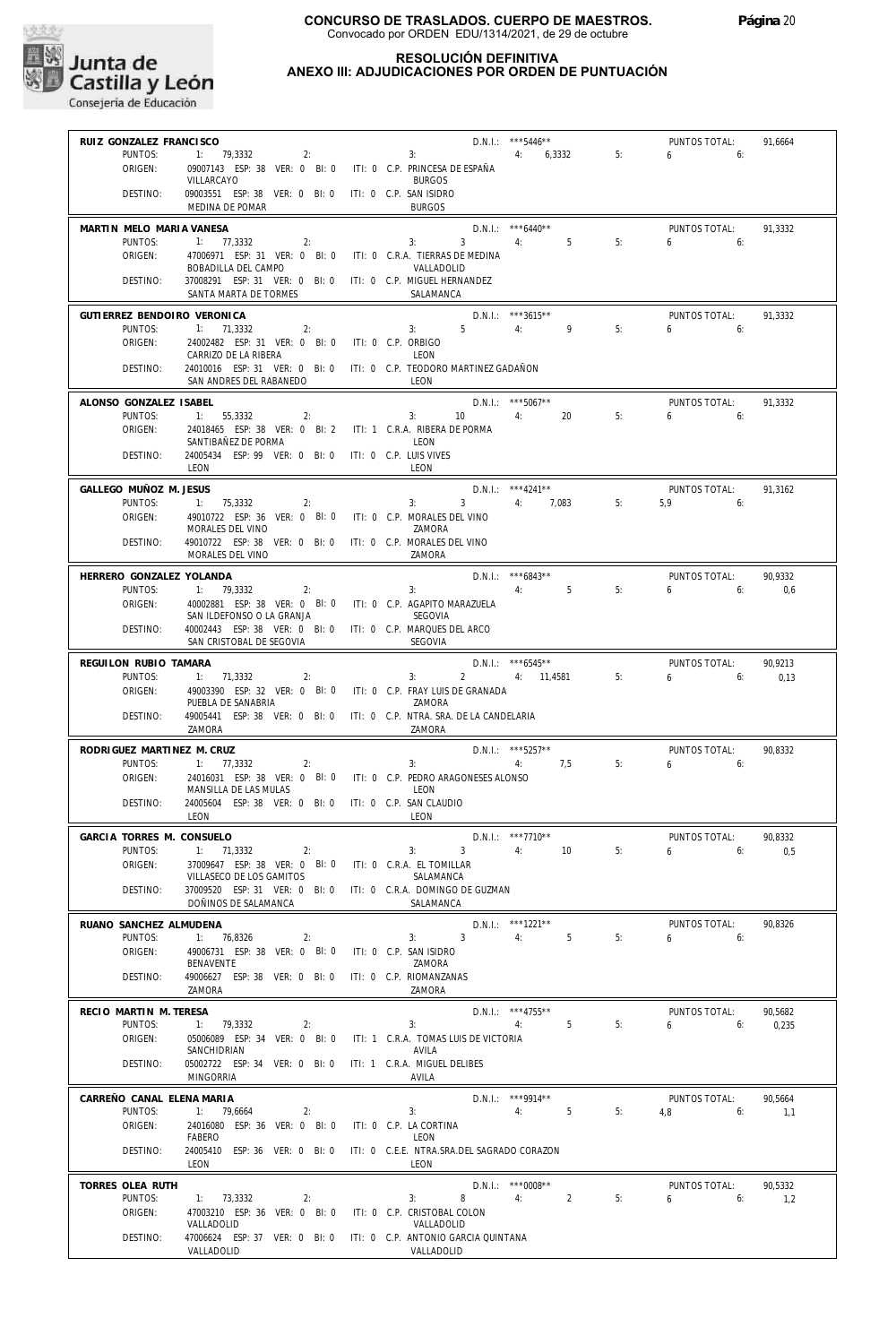

#### **RESOLUCIÓN DEFINITIVA ANEXO III: ADJUDICACIONES POR ORDEN DE PUNTUACIÓN**

| CANELAS FERNANDO ANA BELEN            |                                                                                          |                                                      | $D.N.I.:$ ***1749**                  |    | PUNTOS TOTAL:               | 90,3332         |
|---------------------------------------|------------------------------------------------------------------------------------------|------------------------------------------------------|--------------------------------------|----|-----------------------------|-----------------|
| PUNTOS:<br>ORIGEN:                    | 1: 63,3332<br>49007498 ESP: 38 VER: 0 BI: 0 ITI: 0 C.R.A. LOS ALMENDROS                  | 2: 3: 1 4:                                           | 20                                   | 5: | $6\qquad 6:$                |                 |
|                                       | BOVEDA DE TORO (LA)                                                                      | ZAMORA                                               |                                      |    |                             |                 |
| DESTINO:                              | 49006093 ESP: 38 VER: 0 BI: 0 ITI: 0 C.P. SANCHO II<br>ZAMORA                            | ZAMORA                                               |                                      |    |                             |                 |
| GONZALEZ ROZA SANTIAGO                |                                                                                          |                                                      | $D.N.1.:$ ***6607**                  |    | PUNTOS TOTAL:               | 90.1994         |
| PUNTOS:                               | 1: 67,3332<br>2:                                                                         | 3:                                                   | 4: 16.1662                           | 5: | $6,2$ 6:                    | 0,5             |
| ORIGEN:                               | 49007310 ESP: 38 VER: 0 BI: 0 ITI: 0 C.R.A. MORALEJA DEL VINO<br>MORALEJA DEL VINO       | ZAMORA                                               |                                      |    |                             |                 |
| DESTINO:                              | 49006093 ESP: 38 VER: 0 BI: 0 ITI: 0 C.P. SANCHO II                                      |                                                      |                                      |    |                             |                 |
|                                       | ZAMORA                                                                                   | 7AMORA                                               |                                      |    |                             |                 |
| PUNTOS:                               | RODRIGUEZ MONTERO KATIE ALEXANDR<br>$1: 63,3332$ 2:                                      | $3: 6 \t 4: 13,3332$                                 | $D.N.1.:$ ***9778**                  | 5: | PUNTOS TOTAL:<br>$7$ 6:     | 90,1664<br>0,5  |
| ORIGEN:                               | 37009866 ESP: 32 VER: 0 BI: 0 ITI: 1 C.R.A. ABADENGO                                     |                                                      |                                      |    |                             |                 |
|                                       | HINOJOSA DE DUERO                                                                        | SALAMANCA                                            |                                      |    |                             |                 |
| DESTINO:                              | 37009891 ESP: 99 VER: 0 BI: 0 ITI: 1 C.R.A. LAS DEHESAS<br><b>TAMAMES</b>                | SALAMANCA                                            |                                      |    |                             |                 |
| BLANCO DELGADO ESPERANZA              |                                                                                          |                                                      | $D.N.1.:$ ***4265**                  |    | PUNTOS TOTAL:               | 90.0332         |
| PUNTOS:                               | 1: 75,3332<br>2:                                                                         | $3 \qquad \qquad 4: \qquad \qquad 5$<br>3:           |                                      | 5: | $6\qquad 6$                 | 0,7             |
| ORIGEN:                               | 37009465 ESP: 31 VER: 0 BI: 0 ITI: 0 C.R.A. EUSEBIA PALOMINO<br>CANTALPINO               | SALAMANCA                                            |                                      |    |                             |                 |
| DESTINO:                              | 37005241 ESP: 31 VER: 0 BI: 0 ITI: 0 C.P. FILIBERTO VILLALOBOS                           |                                                      |                                      |    |                             |                 |
|                                       | SALAMANCA                                                                                | SALAMANCA                                            |                                      |    |                             |                 |
| GUTIERREZ PABLOS ANA BELEN<br>PUNTOS: | 1: 71,3332<br>2:                                                                         | $\sim$ $\sim$ $\sim$ $\sim$ $\sim$ $\sim$<br>3:      | $D.N.1::$ ***7067**<br>4: 10,8332    | 5: | PUNTOS TOTAL:<br>$6 - 6$    | 89,5364<br>0,37 |
| ORIGEN:                               | 05006065 ESP: 38 VER: 0 BI: 0 ITI: 0 C.R.A. LLANOS DE MORAÑA                             |                                                      |                                      |    |                             |                 |
| DESTINO:                              | SAN PEDRO DEL ARROYO                                                                     | AVILA                                                |                                      |    |                             |                 |
|                                       | 37013471 ESP: 31 VER: 0 BI: 0 ITI: 0 C.P. MELENDEZ VALDES<br>SALAMANCA                   | SALAMANCA                                            |                                      |    |                             |                 |
| JIMENEZ GARCIA M. DOLORES             |                                                                                          |                                                      | $D.N.1.:$ ***6006**                  |    | PUNTOS TOTAL:               | 89,3332         |
| PUNTOS:                               | 1: 79,3332<br>2:                                                                         | $3: 3 \t 4: 1$                                       |                                      | 5: | $6\qquad 6$                 |                 |
| ORIGEN:                               | 37000140 ESP: 36 VER: 0 BI: 0 ITI: 1 C.P. SANTA TERESA<br>ALBA DE TORMES                 | SALAMANCA                                            |                                      |    |                             |                 |
| DESTINO:                              | 49005428 ESP: 36 VER: 0 BI: 0 ITI: 0 C.P. LA HISPANIDAD                                  |                                                      |                                      |    |                             |                 |
|                                       | ZAMORA                                                                                   | ZAMORA                                               |                                      |    |                             |                 |
| LOPEZ FERNANDEZ PATRICIA<br>PUNTOS:   | 2:<br>1: 59,3332                                                                         | 3: $7$ 4: 16,4578 5:                                 | D.N.I.: ***2282**                    |    | PUNTOS TOTAL:<br>$6.1$ $6:$ | 89,291<br>0,4   |
| ORIGEN:                               | 24013315 ESP: 38 VER: 0 BI: 2 ITI: 0 C.E.O. CAMINO DE SANTIAGO                           |                                                      |                                      |    |                             |                 |
| DESTINO:                              | VIRGEN DEL CAMINO (LA)<br>24013315 ESP: 99 VER: 0 BI: 0 ITI: 0 C.E.O. CAMINO DE SANTIAGO | LEON                                                 |                                      |    |                             |                 |
|                                       | VIRGEN DEL CAMINO (LA)                                                                   | LEON                                                 |                                      |    |                             |                 |
| LORENZO RODRIGUEZ ANA VANESA          |                                                                                          |                                                      | $D.N.1.:$ ***7675**                  |    | PUNTOS TOTAL:               | 89,2495         |
| PUNTOS:<br>ORIGEN:                    | 1: 75,3332<br>2:<br>37008631 ESP: 38 VER: 0 BI: 0 ITI: 0 C.P. MIGUEL DE CERVANTES        | 3:                                                   | 4: 4.9163                            | 5: | $9 \t\t 6$                  |                 |
|                                       | GUIJUELO                                                                                 | SALAMANCA                                            |                                      |    |                             |                 |
| DESTINO:                              | 37007298 ESP: 31 VER: 0 BI: 0 ITI: 0 C.P. PIEDRA DE ARTE<br>VILLAMAYOR                   | SALAMANCA                                            |                                      |    |                             |                 |
| RIPOLL ALONSO M.CARMEN M              |                                                                                          |                                                      | $D.N.1.:$ ***5853**                  |    | PUNTOS TOTAL:               | 88.9332         |
| PUNTOS:                               | 1: 73,3332<br>2:                                                                         | 3:                                                   | $6 \qquad \qquad 4$ :<br>$5^{\circ}$ | 5: | 4,3<br>6:                   | 0,3             |
| ORIGEN:                               | 37008291 ESP: 31 VER: 0 BI: 0<br>SANTA MARTA DE TORMES                                   | ITI: 0 C.P. MIGUEL HERNANDEZ<br>SALAMANCA            |                                      |    |                             |                 |
| DESTINO:                              | 37005231 ESP: 38 VER: 0 BI: 0                                                            | ITI: 0 C.P. BEATRIZ GALINDO                          |                                      |    |                             |                 |
|                                       | SALAMANCA                                                                                | SALAMANCA                                            |                                      |    |                             |                 |
| GARCIA GONZALEZ M. ROCIO<br>PUNTOS:   |                                                                                          |                                                      | $D.N.1::$ *** 6174**                 |    | PUNTOS TOTAL:               | 88,9332         |
| ORIGEN:                               | 1: 69,3332<br>2:<br>05000816 ESP: 38 VER: 0 BI: 0                                        | 8<br>3:<br>ITI: 0 C.P. JUAN ARRABAL                  | 5<br>4:                              | 5: | 6<br>6:                     | 0,6             |
|                                       | BARCO DE AVILA (EL)                                                                      | AVILA                                                |                                      |    |                             |                 |
| DESTINO:                              | 37003426 ESP: 38 VER: 0 BI: 0<br>LUMBRALES                                               | ITI: 0 C.P. LIMINARES<br>SALAMANCA                   |                                      |    |                             |                 |
| RONCERO BLANCO ESPERANZA              |                                                                                          |                                                      | $D.N.1::$ ***9004**                  |    | PUNTOS TOTAL:               | 88,5994         |
| PUNTOS:                               | 1: 55,3332<br>2:                                                                         | 3:<br>10                                             | 4: 15,1662                           | 5: | 8,1<br>6:                   |                 |
| ORIGEN:                               | 37000917 ESP: 34 VER: 0 BI: 0<br><b>BEJAR</b>                                            | ITI: 0 C.P. FILIBERTO VILLALOBOS<br>SALAMANCA        |                                      |    |                             |                 |
| DESTINO:                              | 37005423 ESP: 34 VER: 0 BI: 0                                                            | ITI: 0 C.P. VIRGEN DE LA VEGA                        |                                      |    |                             |                 |
|                                       | SALAMANCA                                                                                | SALAMANCA                                            |                                      |    |                             |                 |
| GONZALEZ COTADO LORENA<br>PUNTOS:     | 1:<br>59,6664<br>2:                                                                      | 3:                                                   | D.N.I.: *** 2993**<br>4:<br>20       | 5: | PUNTOS TOTAL:<br>6,2<br>6:  | 88,3664<br>2,5  |
| ORIGEN:                               | 24016201 ESP: 38 VER: 0 BI: 0                                                            | ITI: 0 C.P. LA BIESCA                                |                                      |    |                             |                 |
| DESTINO:                              | CANALES-LA MAGDALENA<br>24005604 ESP: 38 VER: 0 BI: 0                                    | LEON<br>ITI: 0 C.P. SAN CLAUDIO                      |                                      |    |                             |                 |
|                                       | LEON                                                                                     | LEON                                                 |                                      |    |                             |                 |
| MADROÑO RIVERO AROA MARIA             |                                                                                          |                                                      | D.N.I.: *** 4999**                   |    | PUNTOS TOTAL:               | 88,3332         |
| PUNTOS:<br>ORIGEN:                    | 1:<br>75,3332<br>2:<br>47006193 ESP: 38 VER: 0 BI: 0                                     | $\overline{2}$<br>3:<br>ITI: 0 C.P. MIGUEL HERNANDEZ | 5<br>4:                              | 5: | 6<br>6:                     |                 |
|                                       | VALLADOLID                                                                               | VALLADOLID                                           |                                      |    |                             |                 |
| DESTINO:                              | 47005887 ESP: 38 VER: 0 BI: 0<br>VALLADOLID                                              | ITI: 0 C.P. ANTONIO MACHADO<br>VALLADOLID            |                                      |    |                             |                 |
|                                       |                                                                                          |                                                      |                                      |    |                             |                 |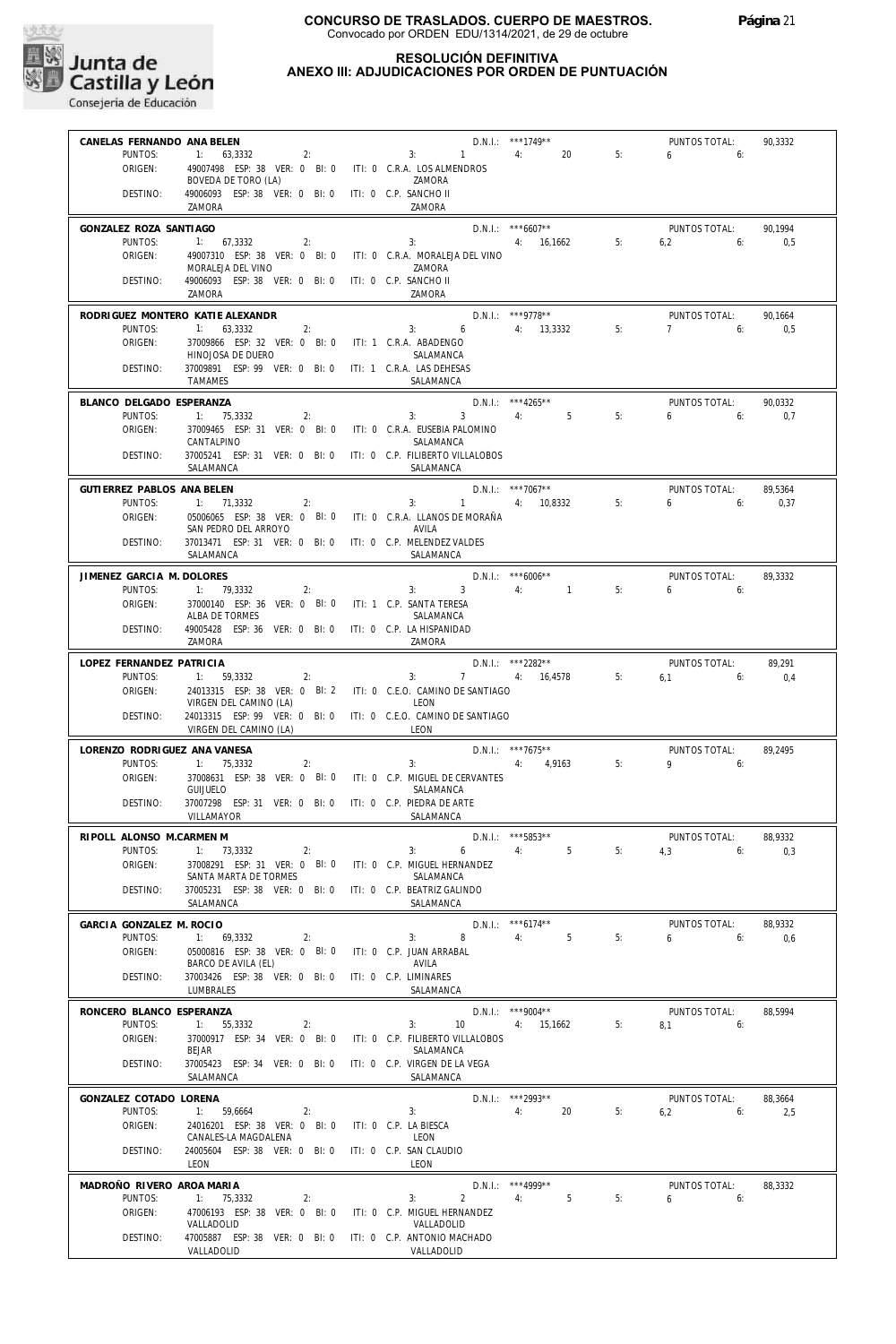

#### **RESOLUCIÓN DEFINITIVA ANEXO III: ADJUDICACIONES POR ORDEN DE PUNTUACIÓN**

| SANCHEZ GONZALEZ M. ELENA             |                                                                                   |                       |                                                                                                                                                                                                                                                                                                                                          | D.N.I.: ***7833**          |    | PUNTOS TOTAL:            | 88,3332        |
|---------------------------------------|-----------------------------------------------------------------------------------|-----------------------|------------------------------------------------------------------------------------------------------------------------------------------------------------------------------------------------------------------------------------------------------------------------------------------------------------------------------------------|----------------------------|----|--------------------------|----------------|
| PUNTOS:                               | 1: 71,3332<br>2:                                                                  |                       | $6\quad$<br>3:                                                                                                                                                                                                                                                                                                                           | 4:<br>5                    | 5: | 6<br>6:                  |                |
| ORIGEN:                               | 05006077 ESP: 31 VER: 0 BI: 0 ITI: 0 C.R.A. SANTA TERESA                          |                       |                                                                                                                                                                                                                                                                                                                                          |                            |    |                          |                |
| DESTINO:                              | <b>CRESPOS</b><br>37008643 ESP: 38 VER: 0 BI: 0 ITI: 0 C.P. SAN BLAS              |                       | AVILA                                                                                                                                                                                                                                                                                                                                    |                            |    |                          |                |
|                                       | SANTA MARTA DE TORMES                                                             |                       | SALAMANCA                                                                                                                                                                                                                                                                                                                                |                            |    |                          |                |
|                                       |                                                                                   |                       |                                                                                                                                                                                                                                                                                                                                          |                            |    |                          |                |
| SERNA APARICIO M. ASUNCIÓN<br>PUNTOS: | 1: 67,3332<br>2:                                                                  |                       | 3:<br>10                                                                                                                                                                                                                                                                                                                                 | $D.N.1.:$ ***2795**<br>4:5 | 5: | PUNTOS TOTAL:<br>6<br>6: | 88.3332        |
| ORIGEN:                               | 34003154 ESP: 38 VER: 0 BI: 0                                                     |                       | ITI: 0 C.P. PRADERA DE LA AGUILERA                                                                                                                                                                                                                                                                                                       |                            |    |                          |                |
|                                       | VILLAMURIEL DE CERRATO                                                            |                       | PALENCIA                                                                                                                                                                                                                                                                                                                                 |                            |    |                          |                |
| DESTINO:                              | 34001391 ESP: 38 VER: 0 BI: 0 ITI: 0 C.P. BLAS SIERRA                             |                       |                                                                                                                                                                                                                                                                                                                                          |                            |    |                          |                |
|                                       | PALENCIA                                                                          |                       | PALENCIA                                                                                                                                                                                                                                                                                                                                 |                            |    |                          |                |
| SANTERO GARCIA REBECA                 |                                                                                   |                       |                                                                                                                                                                                                                                                                                                                                          | $D.N.1.:$ ***4665**        |    | PUNTOS TOTAL:            | 88,333         |
| PUNTOS:                               | 1: 69,6664<br>2:                                                                  |                       | 3:                                                                                                                                                                                                                                                                                                                                       | 4: 11,6666                 | 5: | 6<br>6:                  | $\overline{1}$ |
| ORIGEN:                               | 40004713 ESP: 36 VER: 0 BI: 0<br>SEGOVIA                                          |                       | ITI: 0 C.E.E. NTRA. SRA. DE LA ESPERANZA<br>SEGOVIA                                                                                                                                                                                                                                                                                      |                            |    |                          |                |
| DESTINO:                              | 05009741 ESP: 36 VER: 0 BI: 0                                                     |                       | ITI: 0 C.E.E. PRINCIPE DON JUAN                                                                                                                                                                                                                                                                                                          |                            |    |                          |                |
|                                       | AVILA                                                                             |                       | AVILA                                                                                                                                                                                                                                                                                                                                    |                            |    |                          |                |
| GARCIA NESTAR ELENA                   |                                                                                   |                       |                                                                                                                                                                                                                                                                                                                                          | D.N.I.: ***9745**          |    | PUNTOS TOTAL:            | 88,3032        |
| PUNTOS:                               | 1: 71,3332<br>2:                                                                  |                       | $5 -$<br>3:                                                                                                                                                                                                                                                                                                                              | 4:<br>5                    | 5: | 6<br>6:                  | 0,97           |
| ORIGEN:                               | 34002231 ESP: 38 VER: 0 BI: 0                                                     |                       | ITI: 0 C.P. VILLA Y TIERRA                                                                                                                                                                                                                                                                                                               |                            |    |                          |                |
|                                       | SALDAÑA                                                                           |                       | PALENCIA                                                                                                                                                                                                                                                                                                                                 |                            |    |                          |                |
| DESTINO:                              | 34001728 ESP: 38 VER: 0 BI: 0<br>PALENCIA                                         | ITI: 0 C.P. AVE MARIA | PALENCIA                                                                                                                                                                                                                                                                                                                                 |                            |    |                          |                |
|                                       |                                                                                   |                       |                                                                                                                                                                                                                                                                                                                                          |                            |    |                          |                |
| GOMEZ REDONDO M. PILAR                |                                                                                   |                       |                                                                                                                                                                                                                                                                                                                                          | D.N.I.: *** 5954**         |    | PUNTOS TOTAL:            | 88,1832        |
| PUNTOS:<br>ORIGEN:                    | 1: 61.3332<br>2:<br>40003307 ESP: 31 VER: 0 BI: 0                                 |                       | 3:<br>ITI: 0 C.P. DOMINGO DE SOTO                                                                                                                                                                                                                                                                                                        | 4:<br>20                   | 5: | 6<br>6:                  | 0,85           |
|                                       | SEGOVIA                                                                           |                       | SEGOVIA                                                                                                                                                                                                                                                                                                                                  |                            |    |                          |                |
| DESTINO:                              | 40003344 ESP: 38 VER: 0 BI: 0                                                     |                       | ITI: 0 C.P. DE PRACTICAS F.JUAN DE LA CRUZ                                                                                                                                                                                                                                                                                               |                            |    |                          |                |
|                                       | SEGOVIA                                                                           |                       | SEGOVIA                                                                                                                                                                                                                                                                                                                                  |                            |    |                          |                |
| ALVARO BERMEJO ANA MARIA DE           |                                                                                   |                       |                                                                                                                                                                                                                                                                                                                                          | D.N.I.: *** 4230**         |    | PUNTOS TOTAL:            | 87,9332        |
| PUNTOS:                               | 1: 79.3332<br>2:                                                                  |                       | 3:                                                                                                                                                                                                                                                                                                                                       | 4:<br>5                    | 5: | 3,5<br>6:                | 0,1            |
| ORIGEN:                               | 40002431 ESP: 31 VER: 0 BI: 0 ITI: 0 C.P. ATALAYA                                 |                       |                                                                                                                                                                                                                                                                                                                                          |                            |    |                          |                |
| DESTINO:                              | PALAZUELOS DE ERESMA<br>40002431 ESP: 38 VER: 0 BI: 0 ITI: 0 C.P. ATALAYA         |                       | <b>SEGOVIA</b>                                                                                                                                                                                                                                                                                                                           |                            |    |                          |                |
|                                       | PALAZUELOS DE ERESMA                                                              |                       | <b>SEGOVIA</b>                                                                                                                                                                                                                                                                                                                           |                            |    |                          |                |
| LIEBANA ARAGON CRISTINA               |                                                                                   |                       |                                                                                                                                                                                                                                                                                                                                          | D.N.I.: ***2947**          |    | PUNTOS TOTAL:            | 87,6192        |
| PUNTOS:                               | 1: 65,3332<br>2:                                                                  |                       | 3:<br>10 <sup>°</sup>                                                                                                                                                                                                                                                                                                                    | 5<br>4:                    | 5: | 6,5<br>6:                | 0,786          |
| ORIGEN:                               | 47001559 ESP: 38 VER: 0 BI: 0 ITI: 0 C.P. TIERRA DE PINARES                       |                       |                                                                                                                                                                                                                                                                                                                                          |                            |    |                          |                |
|                                       | <b>MOJADOS</b>                                                                    |                       | VALLADOLID                                                                                                                                                                                                                                                                                                                               |                            |    |                          |                |
| DESTINO:                              | 47007574 ESP: 38 VER: 0 BI: 0<br>VALLADOLID                                       |                       | ITI: 0 C.P. PARQUE ALAMEDA<br>VALLADOLID                                                                                                                                                                                                                                                                                                 |                            |    |                          |                |
|                                       |                                                                                   |                       |                                                                                                                                                                                                                                                                                                                                          |                            |    |                          |                |
| FERNANDEZ MATA M.CARMEN               |                                                                                   |                       |                                                                                                                                                                                                                                                                                                                                          | $D.N.1.:$ ***4942**        |    | PUNTOS TOTAL:            | 87,4664        |
| PUNTOS:<br>ORIGEN:                    | 1: 69,3332<br>2:<br>24016274 ESP: 38 VER: 0 BI: 0 ITI: 0 C.P. ANTONIO DE VALBUENA |                       | 3:                                                                                                                                                                                                                                                                                                                                       | 4: 10,8332                 | 5: | 6.6                      | 1,3            |
|                                       | LEON                                                                              |                       | LEON                                                                                                                                                                                                                                                                                                                                     |                            |    |                          |                |
| DESTINO:                              | 24021981 ESP: 38 VER: 0 BI: 0                                                     |                       | ITI: 0 C.P. CAMINO DEL NORTE                                                                                                                                                                                                                                                                                                             |                            |    |                          |                |
|                                       | LEON                                                                              |                       | <b>LEON</b>                                                                                                                                                                                                                                                                                                                              |                            |    |                          |                |
| CALLES PORRAS M. CARMEN               |                                                                                   |                       |                                                                                                                                                                                                                                                                                                                                          | $D.N.1::$ *** 6668**       |    | PUNTOS TOTAL:            | 87,4332        |
| PUNTOS:                               | 1: 51,3332<br>2:                                                                  |                       | $\overline{q}$ and $\overline{q}$ and $\overline{q}$ and $\overline{q}$ and $\overline{q}$ and $\overline{q}$ and $\overline{q}$ and $\overline{q}$ and $\overline{q}$ and $\overline{q}$ and $\overline{q}$ and $\overline{q}$ and $\overline{q}$ and $\overline{q}$ and $\overline{q}$ and $\overline{q}$ and $\overline{q}$ and<br>3: | 4:<br>20                   | 5: | $6,6$ 6:                 | 0.5            |
| ORIGEN:                               | 40003411 ESP: 31 VER: 0 BI: 0                                                     |                       | ITI: 0 C.P. VILLALPANDO                                                                                                                                                                                                                                                                                                                  |                            |    |                          |                |
| DESTINO:                              | SEGOVIA<br>40003411 ESP: 38 VER: 0 BI: 0                                          |                       | SEGOVIA<br>ITI: 0 C.P. VILLALPANDO                                                                                                                                                                                                                                                                                                       |                            |    |                          |                |
|                                       | SEGOVIA                                                                           |                       | SEGOVIA                                                                                                                                                                                                                                                                                                                                  |                            |    |                          |                |
| RODRIGUEZ MUÑOZ OLIVIA                |                                                                                   |                       |                                                                                                                                                                                                                                                                                                                                          | D.N.I.: ***2413**          |    | PUNTOS TOTAL:            | 87,3764        |
| PUNTOS:                               | 1:<br>65,3332<br>2:                                                               |                       | 3:<br>3                                                                                                                                                                                                                                                                                                                                  | 4: 10,8332                 | 5: | 6,8<br>6:                | 1,41           |
| ORIGEN:                               | 47001870 ESP: 38 VER: 0 BI: 0                                                     |                       | ITI: 0 C.P. VIRGEN DE SACEDON                                                                                                                                                                                                                                                                                                            |                            |    |                          |                |
|                                       | PEDRAJAS DE SAN ESTEBAN                                                           |                       | VALLADOLID                                                                                                                                                                                                                                                                                                                               |                            |    |                          |                |
| DESTINO:                              | 47011401 ESP: 38 VER: 0 BI: 0                                                     | ITI: 0 C.P. EL PERAL  |                                                                                                                                                                                                                                                                                                                                          |                            |    |                          |                |
|                                       | VALLADOLID                                                                        |                       | VALLADOLID                                                                                                                                                                                                                                                                                                                               |                            |    |                          |                |
| GONZALEZ FRANCO MARIA ANGELES         |                                                                                   |                       |                                                                                                                                                                                                                                                                                                                                          | $D.N.1::$ ***5067**        |    | PUNTOS TOTAL:            | 87,3332        |
| PUNTOS:                               | 1: 71,3332<br>2:                                                                  |                       | 5<br>3:                                                                                                                                                                                                                                                                                                                                  | 4:<br>5 <sub>5</sub>       | 5: | 6<br>6:                  |                |
| ORIGEN:                               | 05002497 ESP: 36 VER: 0 BI: 0<br>MADRIGAL DE LAS ALTAS TORRES                     |                       | ITI: 1 C.P. REYES CATOLICOS<br>AVILA                                                                                                                                                                                                                                                                                                     |                            |    |                          |                |
| DESTINO:                              | 37005216 ESP: 38 VER: 0 BI: 0                                                     |                       | ITI: 0 C.P. ALFONSO X EL SABIO                                                                                                                                                                                                                                                                                                           |                            |    |                          |                |
|                                       | SALAMANCA                                                                         |                       | SALAMANCA                                                                                                                                                                                                                                                                                                                                |                            |    |                          |                |
| VICENTE HERNANDEZ M. ROSA             |                                                                                   |                       |                                                                                                                                                                                                                                                                                                                                          | $D.N.1::$ ***8374**        |    | PUNTOS TOTAL:            | 87,2664        |
| PUNTOS:                               | 1: 75,3332<br>2:                                                                  |                       | 3:                                                                                                                                                                                                                                                                                                                                       | 4:<br>5,8332               | 5: | 6<br>6:                  | 0.1            |
| ORIGEN:                               | 37009532 ESP: 31 VER: 0 BI: 0                                                     |                       | ITI: 0 C.E.O. MIGUEL DELIBES                                                                                                                                                                                                                                                                                                             |                            |    |                          |                |
|                                       | MACOTERA                                                                          |                       | SALAMANCA                                                                                                                                                                                                                                                                                                                                |                            |    |                          |                |
| DESTINO:                              | 37004662 ESP: 38 VER: 0 BI: 0<br>PEÑARANDA DE BRACAMONTE                          |                       | ITI: 0 C.P. MIGUEL DE UNAMUNO<br>SALAMANCA                                                                                                                                                                                                                                                                                               |                            |    |                          |                |
|                                       |                                                                                   |                       |                                                                                                                                                                                                                                                                                                                                          |                            |    |                          |                |
| PASCUAL CASTILLO ALBERTO              |                                                                                   |                       | 5                                                                                                                                                                                                                                                                                                                                        | D.N.I.: *** 9897**         |    | PUNTOS TOTAL:            | 87,0332        |
| PUNTOS:<br>ORIGEN:                    | 1: 69,3332<br>2:<br>47010949 ESP: 34 VER: 0 BI: 0                                 |                       | 3:<br>ITI: 0 C.P. GLORIA FUERTES                                                                                                                                                                                                                                                                                                         | 4:<br>5                    | 5: | 6,5<br>6:                | 1,2            |
|                                       | TUDELA DE DUERO                                                                   |                       | VALLADOLID                                                                                                                                                                                                                                                                                                                               |                            |    |                          |                |
| DESTINO:                              | 47006454 ESP: 34 VER: 0 BI: 0                                                     |                       | ITI: 0 C.P. GONZALO DE BERCEO                                                                                                                                                                                                                                                                                                            |                            |    |                          |                |
|                                       |                                                                                   |                       |                                                                                                                                                                                                                                                                                                                                          |                            |    |                          |                |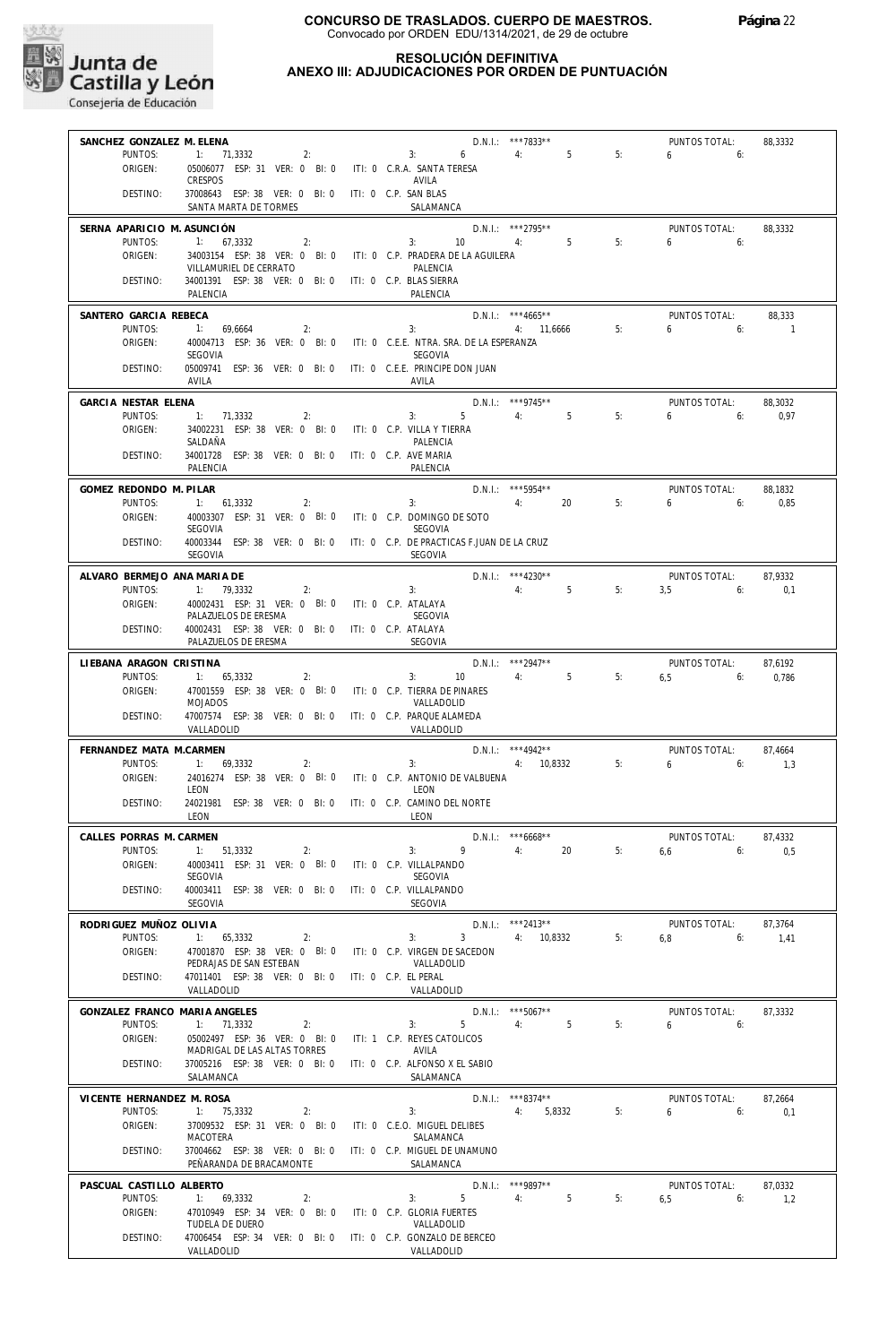

#### **RESOLUCIÓN DEFINITIVA**

#### **ANEXO III: ADJUDICACIONES POR ORDEN DE PUNTUACIÓN**

| GARRIDO CAMARA MONICA        |                                                                |                     | D.N.I.: ***2730**                          |                |    | PUNTOS TOTAL: | 86,9664 |
|------------------------------|----------------------------------------------------------------|---------------------|--------------------------------------------|----------------|----|---------------|---------|
| PUNTOS:                      | 1: 65,6664<br>2:                                               |                     | 10<br>3:                                   | 4:5            | 5: | 6<br>6:       | 0,3     |
| ORIGEN:                      | 34003026 ESP: 38 VER: 0 BI: 0                                  |                     | ITI: 0 C.P. CIUDAD DE BUENOS AIRES         |                |    |               |         |
|                              | PALENCIA                                                       |                     | PALENCIA                                   |                |    |               |         |
|                              |                                                                |                     |                                            |                |    |               |         |
| DESTINO:                     | 34001443 ESP: 31 VER: 0 BI: 0 ITI: 0 C.P. SOFIA TARTILAN       |                     |                                            |                |    |               |         |
|                              | PALENCIA                                                       |                     | PALENCIA                                   |                |    |               |         |
| FUENTES MATEOS M. TERESA     |                                                                |                     | $D.N.1.:$ ***4305**                        |                |    | PUNTOS TOTAL: | 86,9332 |
|                              |                                                                |                     |                                            |                |    |               |         |
| PUNTOS:                      | 1: 75,3332<br>2:                                               |                     | 3:                                         | 4:5            | 5: | 6:<br>6       | 0.6     |
| ORIGEN:                      | 49007255 ESP: 31 VER: 0 BI: 0                                  |                     | ITI: 0 C.E.O. CORESES                      |                |    |               |         |
|                              | CORESES                                                        |                     | ZAMORA                                     |                |    |               |         |
| DESTINO:                     | 49005490 ESP: 31 VER: 0 BI: 0                                  |                     | ITI: 0 C.P. OBISPO NIETO                   |                |    |               |         |
|                              | ZAMORA                                                         |                     | ZAMORA                                     |                |    |               |         |
|                              |                                                                |                     |                                            |                |    |               |         |
| ESTEBANEZ GARCIA SUSANA      |                                                                |                     | $D.N.1::$ *** 6162**                       |                |    | PUNTOS TOTAL: | 86.8332 |
| PUNTOS:                      | 1: 47,3332<br>2:                                               |                     | 3: 10<br>4:                                | 20             | 5: | 7<br>6:       | 2,5     |
| ORIGEN:                      | 49002737 ESP: 34 VER: 0 BI: 0                                  | ITI: 1 C.P. VIRIATO |                                            |                |    |               |         |
|                              | MUELAS DEL PAN                                                 |                     | 7AMORA                                     |                |    |               |         |
| DESTINO:                     | 49006627 ESP: 35 VER: 0 BI: 0 ITI: 1 C.P. RIOMANZANAS          |                     |                                            |                |    |               |         |
|                              | ZAMORA                                                         |                     | ZAMORA                                     |                |    |               |         |
|                              |                                                                |                     |                                            |                |    |               |         |
| RANGIL ANDRES ELENA ZENAIDA  |                                                                |                     | D.N.I.: ***8182**                          |                |    | PUNTOS TOTAL: | 86,3682 |
| PUNTOS:                      | 1: 65,3332<br>2:                                               |                     | 4:<br>3:<br>10 <sup>°</sup>                | 5              | 5: | 6<br>6:       | 0,035   |
| ORIGEN:                      | 42003712 ESP: 34 VER: 0 BI: 0                                  |                     | ITI: 1 C.R.A. ARCOS DE JALON               |                |    |               |         |
|                              | ARCOS DE JALON                                                 |                     | SORIA                                      |                |    |               |         |
| DESTINO:                     | 42002562 ESP: 38 VER: 0 BI: 0                                  |                     | ITI: 0 C.P. DE PRACTICAS NUMANCIA          |                |    |               |         |
|                              | SORIA                                                          |                     | SORIA                                      |                |    |               |         |
|                              |                                                                |                     |                                            |                |    |               |         |
| GOMEZ CONCEPCION M. JESUS    |                                                                |                     | $D.N.1::$ ***4544**                        |                |    | PUNTOS TOTAL: | 86,3332 |
| PUNTOS:                      | 1: 75,3332<br>2:                                               |                     | 4:<br>3:                                   | 5              | 5: | 6<br>6:       |         |
| ORIGEN:                      | 40002881 ESP: 31 VER: 0 BI: 0 ITI: 0 C.P. AGAPITO MARAZUELA    |                     |                                            |                |    |               |         |
|                              | SAN ILDEFONSO O LA GRANJA                                      |                     | <b>SEGOVIA</b>                             |                |    |               |         |
| DESTINO:                     | 40004981 ESP: 31 VER: 0 BI: 0 ITI: 0 C.P. LAS CAÑADAS          |                     |                                            |                |    |               |         |
|                              | TRESCASAS                                                      |                     | SEGOVIA                                    |                |    |               |         |
|                              |                                                                |                     |                                            |                |    |               |         |
| DIEGUEZ BLANCO NATALIA       |                                                                |                     | D.N.I.: ***7902**                          |                |    | PUNTOS TOTAL: | 86,3332 |
| PUNTOS:                      | 1: 75,3332<br>2:                                               |                     | 4:<br>3:                                   | 5              | 5: | $6 \t\t 6$    |         |
| ORIGEN:                      | 24002238 ESP: 31 VER: 0 BI: 0                                  |                     | ITI: 0 C.P. SAN ILDEFONSO                  |                |    |               |         |
|                              | CAMPONARAYA                                                    |                     | LEON                                       |                |    |               |         |
| DESTINO:                     | 24022183 ESP: 38 VER: 0 BI: 0                                  |                     | ITI: 0 C.P. FLORES DEL SIL                 |                |    |               |         |
|                              | PONFERRADA                                                     |                     | LEON                                       |                |    |               |         |
|                              |                                                                |                     |                                            |                |    |               |         |
| SANCHEZ SANCHEZ FRANCISCO J. |                                                                |                     | $D.N.1::$ ***3463**                        |                |    | PUNTOS TOTAL: | 86,3332 |
| PUNTOS:                      | 1: 71,3332<br>2:                                               |                     | $3^{\circ}$<br>4:<br>3:                    | $5^{\circ}$    | 5: | 6.2<br>6:     | 0.8     |
| ORIGEN:                      | 37000255 ESP: 34 VER: 0 BI: 0 ITI: 0 C.P. SIERRA DE FRANCIA    |                     |                                            |                |    |               |         |
|                              | ALBERCA (LA)                                                   |                     | SALAMANCA                                  |                |    |               |         |
|                              |                                                                |                     |                                            |                |    |               |         |
| DESTINO:                     | 37005290 ESP: 38 VER: 0 BI: 0 ITI: 0 C.P. LAZARILLO DE TORMES  |                     |                                            |                |    |               |         |
|                              | SALAMANCA                                                      |                     | SALAMANCA                                  |                |    |               |         |
|                              |                                                                |                     |                                            |                |    |               |         |
| CELA PUERTO JOSE RICARDO     |                                                                |                     | $D.N.1.:$ ***8862**                        |                |    | PUNTOS TOTAL: | 86,1732 |
| PUNTOS:                      | 1: 69,3332<br>2:                                               |                     | 3:<br>$3 \t 4: \t 7.5$                     |                | 5: | 6<br>6:       | 0,34    |
| ORIGEN:                      | 24013315 ESP: 38 VER: 0 BI: 0 ITI: 0 C.E.O. CAMINO DE SANTIAGO |                     |                                            |                |    |               |         |
|                              | VIRGEN DEL CAMINO (LA)                                         |                     | LEON                                       |                |    |               |         |
| DESTINO:                     | 24021981 ESP: 38 VER: 0 BI: 0 ITI: 0 C.P. CAMINO DEL NORTE     |                     |                                            |                |    |               |         |
|                              | LEON                                                           |                     | LEON                                       |                |    |               |         |
|                              |                                                                |                     |                                            |                |    |               |         |
| CABAÑAS PALACIOS RAQUEL      |                                                                |                     | D.N.I.: *** 4698**                         |                |    | PUNTOS TOTAL: | 86,1332 |
| PUNTOS:                      | 1: 71.3332<br>2:                                               |                     | 3:<br>$3 \sim$<br>4:                       | 5              | 5: | 6,2<br>6:     | 0.6     |
| ORIGEN:                      | 49007310 ESP: 31 VER: 0 BI: 0                                  |                     | ITI: 0 C.R.A. MORALEJA DEL VINO            |                |    |               |         |
|                              | MORALEJA DEL VINO                                              |                     | ZAMORA                                     |                |    |               |         |
| DESTINO:                     | 49007310 ESP: 38 VER: 0 BI: 0                                  |                     | ITI: 0 C.R.A. MORALEJA DEL VINO            |                |    |               |         |
|                              | MORALEJA DEL VINO                                              |                     | ZAMORA                                     |                |    |               |         |
|                              |                                                                |                     |                                            |                |    |               |         |
| GONZALEZ MARTIN JAVIER       |                                                                |                     | $D.N.1::$ *** 0307**                       |                |    | PUNTOS TOTAL: | 86,1232 |
| PUNTOS:                      | 1: 65,3332<br>2:                                               |                     | 10 <sup>°</sup><br>4:<br>3:                | $\overline{4}$ | 5: | 6<br>6:       | 0,79    |
| ORIGEN:                      | 05000361 ESP: 34 VER: 0 BI: 0                                  |                     | ITI: 0 C.P. LA MORAÑA                      |                |    |               |         |
|                              | AREVALO                                                        |                     | AVILA                                      |                |    |               |         |
| DESTINO:                     | 05009741 ESP: 36 VER: 0 BI: 0                                  |                     | ITI: 0 C.E.E. PRINCIPE DON JUAN            |                |    |               |         |
|                              | AVILA                                                          |                     | AVILA                                      |                |    |               |         |
|                              |                                                                |                     |                                            |                |    |               |         |
| SANCHEZ RODRIGUEZ YOLANDA    |                                                                |                     | D.N.I.: ***7148**                          |                |    | PUNTOS TOTAL: | 86,0332 |
| PUNTOS:                      | 1: 71.3332<br>2:                                               |                     | $\overline{3}$<br>3:<br>4:                 | 5              | 5: | 6<br>6:       | 0,7     |
| ORIGEN:                      | 37009842 ESP: 31 VER: 0 BI: 0                                  |                     | ITI: 0 C.R.A. CAMPO DE ARGAÑAN             |                |    |               |         |
|                              | FUENTES DE OÑORO                                               |                     | SALAMANCA                                  |                |    |               |         |
| DESTINO:                     | 37005332 ESP: 34 VER: 0 BI: 0                                  |                     | ITI: 0 C.P. PADRE MANJON                   |                |    |               |         |
|                              | SALAMANCA                                                      |                     | SALAMANCA                                  |                |    |               |         |
|                              |                                                                |                     |                                            |                |    |               |         |
| MACIAS INGELMO ISABEL C.     |                                                                |                     | D.N.I.: ***7669**                          |                |    | PUNTOS TOTAL: | 85,8832 |
| PUNTOS:                      | 1: 63,3332<br>2:                                               |                     | 3:<br>8<br>4:                              | $5^{\circ}$    | 5: | 9<br>6:       | 0,55    |
| ORIGEN:                      | 37009866 ESP: 38 VER: 0 BI: 0                                  |                     | ITI: 0 C.R.A. ABADENGO                     |                |    |               |         |
|                              | HINOJOSA DE DUERO                                              |                     | SALAMANCA                                  |                |    |               |         |
| DESTINO:                     | 37005216 ESP: 38 VER: 0 BI: 0                                  |                     | ITI: 0 C.P. ALFONSO X EL SABIO             |                |    |               |         |
|                              | SALAMANCA                                                      |                     | SALAMANCA                                  |                |    |               |         |
| FERRERAS RODRIGUEZ SILVIA    |                                                                |                     | D.N.I.: ***1260**                          |                |    | PUNTOS TOTAL: | 85,6664 |
| PUNTOS:                      | 1: 69,6664<br>2:                                               |                     | 5<br>4:<br>3:                              | 5              | 5: | 6<br>6:       |         |
|                              |                                                                |                     |                                            |                |    |               |         |
| ORIGEN:                      | 49007191 ESP: 31 VER: 0 BI: 0                                  |                     | ITI: 0 C.R.A. ALFOZ DE TORO<br>ZAMORA      |                |    |               |         |
|                              | MORALES DE TORO                                                |                     |                                            |                |    |               |         |
| DESTINO:                     | 49005404 ESP: 31 VER: 0 BI: 0<br>ZAMORA                        |                     | ITI: 0 C.P. SAN JOSE DE CALASANZ<br>ZAMORA |                |    |               |         |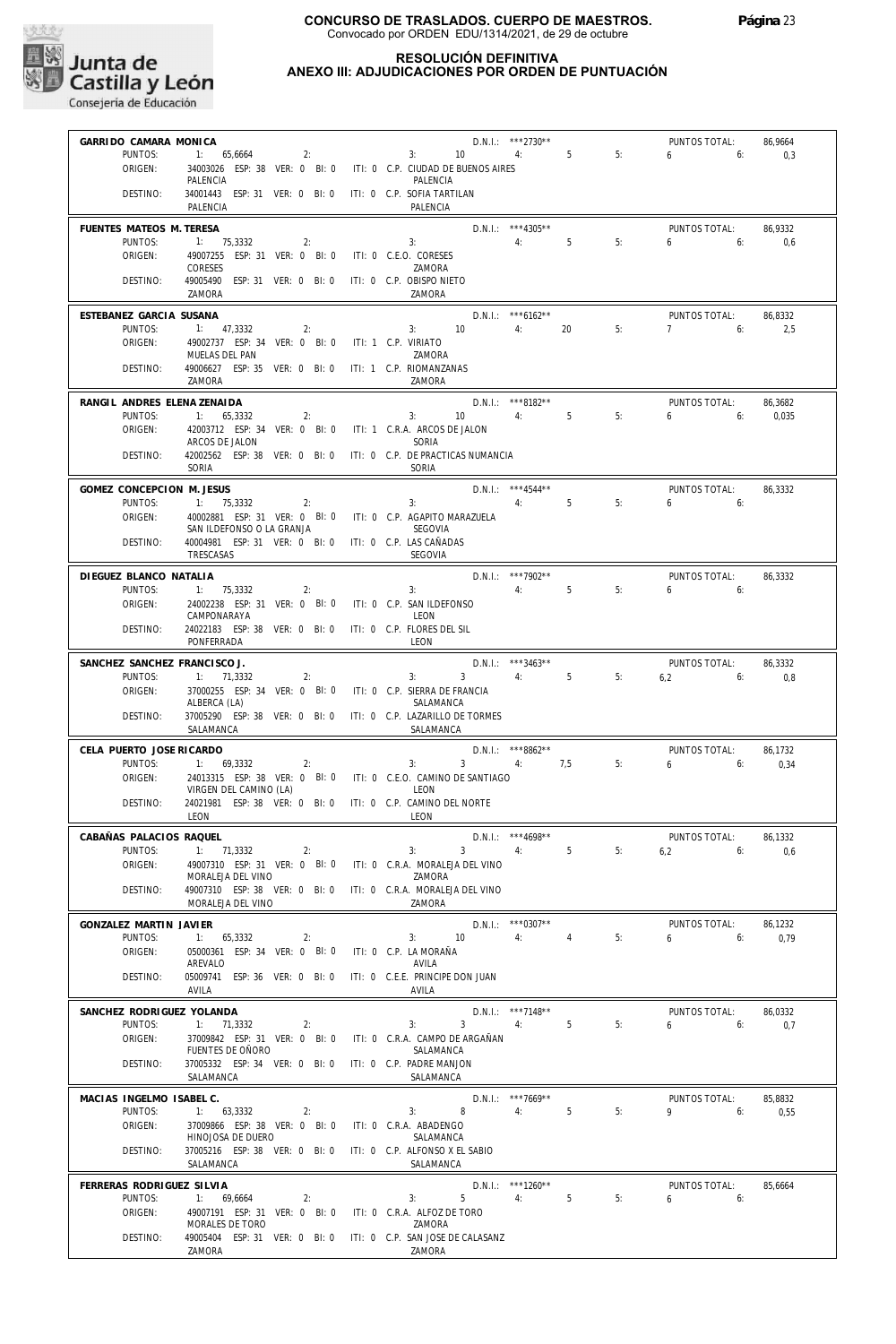

#### **RESOLUCIÓN DEFINITIVA ANEXO III: ADJUDICACIONES POR ORDEN DE PUNTUACIÓN**

| CAMPO BLANCO BEATRIZ DEL             |                                                                                               |                                                           | $D.N.1::$ ***3533**               |    | PUNTOS TOTAL:                | 85,4664     |
|--------------------------------------|-----------------------------------------------------------------------------------------------|-----------------------------------------------------------|-----------------------------------|----|------------------------------|-------------|
| PUNTOS:                              | $1: 56,9998$ 2:                                                                               | 3: 3: 4: 18,6666                                          |                                   | 5: | $6.8$ 6:                     |             |
| ORIGEN:                              | 09007635 ESP: 38 VER: 0 BI: 0 ITI: 0 C.P. JUAN DE VALLEJO                                     |                                                           |                                   |    |                              |             |
| DESTINO:                             | <b>BURGOS</b><br>34000712 ESP: 38 VER: 0 BI: 0 ITI: 0 C.P. MODESTO LAFUENTE                   | <b>BURGOS</b>                                             |                                   |    |                              |             |
|                                      | CERVERA DE PISUERGA                                                                           | PALENCIA                                                  |                                   |    |                              |             |
|                                      |                                                                                               |                                                           |                                   |    |                              |             |
| VAQUERO PEREZ SORAYA<br>PUNTOS:      | $1: 71,3332$ 2:                                                                               | 3: 3: 4: 5                                                | $D.N.1.:$ ***8581**               | 5: | PUNTOS TOTAL:<br>655         | 85,3332     |
| ORIGEN:                              | 49007206 ESP: 31 VER: 0 BI: 0 ITI: 0 C.R.A. TIERRAS DE SAYAGO                                 |                                                           |                                   |    |                              |             |
|                                      | MUGA DE SAYAGO                                                                                | ZAMORA                                                    |                                   |    |                              |             |
| DESTINO:                             | 49005490 ESP: 31 VER: 0 BI: 0 ITI: 0 C.P. OBISPO NIETO                                        |                                                           |                                   |    |                              |             |
|                                      | ZAMORA                                                                                        | ZAMORA                                                    |                                   |    |                              |             |
| LEAL GONZALEZ NATALIA                |                                                                                               |                                                           | D.N.I.: ***7768**                 |    | PUNTOS TOTAL:                | 85,3332     |
| PUNTOS:                              | 1: 71,3332<br>2:                                                                              | $3: 3 \t 4: 5$                                            |                                   | 5: | $6\qquad 6$                  |             |
| ORIGEN:                              | 24016456 ESP: 99 VER: 0 BI: 0 ITI: 0 C.P. SANTA BARBARA                                       |                                                           |                                   |    |                              |             |
| DESTINO:                             | BEMBIBRE<br>24016456 ESP: 38 VER: 0 BI: 0 ITI: 0 C.P. SANTA BARBARA                           | LEON                                                      |                                   |    |                              |             |
|                                      | BEMBIBRE                                                                                      | LEON                                                      |                                   |    |                              |             |
|                                      |                                                                                               |                                                           |                                   |    |                              |             |
| ALVAREZ CARRERA ALBA<br>PUNTOS:      | $1: 55,3332$ 2:                                                                               | 3: $4 \t 4$ : 20                                          | $D.N.1.:$ ***9364**               | 5: | PUNTOS TOTAL:<br>$6\qquad 6$ | 85,3332     |
| ORIGEN:                              | 24011811 ESP: 99 VER: 0 BI: 0 ITI: 0 C.P. SANTA BARBARA                                       |                                                           |                                   |    |                              |             |
|                                      | MATARROSA DEL SIL                                                                             | LEON                                                      |                                   |    |                              |             |
| DESTINO:                             | 24016407 ESP: 38 VER: 0 BI: 0 ITI: 0 C.P. PEÑALBA                                             |                                                           |                                   |    |                              |             |
|                                      | PONFERRADA                                                                                    | LEON                                                      |                                   |    |                              |             |
| PASCUAL ORTEGA CATALINA              |                                                                                               |                                                           |                                   |    | PUNTOS TOTAL:                | 85,1332     |
| PUNTOS:                              | 1: 55,3332<br>2:                                                                              | $D.N.L.:$ $\frac{1}{2}$ $\frac{1}{4}$ $\frac{1}{4}$<br>3: | 20                                | 5: | $8,8$ 6:                     | $\sim$ $-1$ |
| ORIGEN:                              | 09000987 ESP: 31 VER: 0 BI: 0 ITI: 0 C.P. PADRE MANJON                                        |                                                           |                                   |    |                              |             |
|                                      | <b>BURGOS</b>                                                                                 | <b>BURGOS</b>                                             |                                   |    |                              |             |
| DESTINO:                             | 09001001 ESP: 38 VER: 0 BI: 0 ITI: 0 C.P. VENERABLES<br><b>BURGOS</b>                         | <b>BURGOS</b>                                             |                                   |    |                              |             |
|                                      |                                                                                               |                                                           |                                   |    |                              |             |
| ALLER GUTIERREZ ANA BELEN<br>PUNTOS: | $1: 67,3332$ 2:                                                                               | $\frac{3}{2}$                                             | $D.N.1.:$ ***1558**<br>4: 10,8332 | 5: | PUNTOS TOTAL:<br>$6\qquad 6$ | 84,8664     |
| ORIGEN:                              | 24010077 ESP: 31 VER: 0 BI: 0 ITI: 0 C.P. TREPALIO                                            |                                                           |                                   |    |                              | 0,7         |
|                                      | TROBAJO DEL CAMINO                                                                            | LEON                                                      |                                   |    |                              |             |
| DESTINO:                             | 24010077 ESP: 38 VER: 0 BI: 0 ITI: 0 C.P. TREPALIO                                            |                                                           |                                   |    |                              |             |
|                                      | TROBAJO DEL CAMINO                                                                            | LEON                                                      |                                   |    |                              |             |
| REGODON MORA NURIA                   |                                                                                               |                                                           | $D.N.1.:$ ***5008**               |    | PUNTOS TOTAL:                | 84,8332     |
| PUNTOS:                              | 1: 67,3332<br>2:                                                                              | $3: 2 \t 4: 10$                                           |                                   | 5: | $2.5$ 6: 3                   |             |
| ORIGEN:                              | 37005381 ESP: 99 VER: 0 BI: 2 ITI: 0 C.P. SAN MATEO                                           |                                                           |                                   |    |                              |             |
|                                      |                                                                                               |                                                           |                                   |    |                              |             |
|                                      | SALAMANCA                                                                                     | SALAMANCA                                                 |                                   |    |                              |             |
| DESTINO:                             | 37006041 ESP: 99 VER: 0 BI: 0 ITI: 0 C.P. JOSE HERRERO                                        |                                                           |                                   |    |                              |             |
|                                      | SALAMANCA                                                                                     | SALAMANCA                                                 |                                   |    |                              |             |
| ALVAREZ GARCIA JOSE MARIA            |                                                                                               |                                                           | $D.N.1.:$ ***8990**               |    | PUNTOS TOTAL:                | 84.8332     |
| PUNTOS:                              | 2:<br>1: 51,3332                                                                              | $3: 7$ 4: 20                                              |                                   | 5: | $6 \t\t\t 6$                 | 0,5         |
| ORIGEN:                              | 24018623 ESP: 74 VER: 0 BI: 0 ITI: 1 AULA DE LA ROBLA<br>ROBLA (LA)                           | LEON                                                      |                                   |    |                              |             |
| DESTINO:                             | 24016547 ESP: 34 VER: 0 BI: 0 ITI: 0 C.P. LA PALOMERA                                         |                                                           |                                   |    |                              |             |
|                                      | LEON                                                                                          | LEON                                                      |                                   |    |                              |             |
| ROMERA GONZALO M.LUISA               |                                                                                               |                                                           |                                   |    | PUNTOS TOTAL:                | 84,6664     |
|                                      | PUNTOS: 1: 73.6664<br>2:                                                                      | 3:                                                        | D.N.I.: ***8009**<br>4:5          | 5: | $6\qquad 6$                  |             |
| ORIGEN:                              | 47001122 ESP: 31 VER: 0 BI: 0                                                                 | ITI: 0 C.P. ALVAR FAÑEZ                                   |                                   |    |                              |             |
|                                      | <b>ISCAR</b>                                                                                  | VALLADOLID                                                |                                   |    |                              |             |
| DESTINO:                             | 47007574 ESP: 31 VER: 0 BI: 0                                                                 | ITI: 0 C.P. PARQUE ALAMEDA                                |                                   |    |                              |             |
|                                      | VALLADOLID                                                                                    | VALLADOLID                                                |                                   |    |                              |             |
| RAMOS FERNANDEZ ANA BELEN            |                                                                                               |                                                           | D.N.I.: *** 0922**                |    | PUNTOS TOTAL:                | 84,6664     |
| PUNTOS:                              | 1:<br>63,6664<br>2:                                                                           | 10<br>3:                                                  | 4:<br>5                           | 5: | 6<br>6:                      |             |
| ORIGEN:                              | 24018131 ESP: 31 VER: 0 BI: 0<br>COLUMBRIANOS                                                 | ITI: 0 C.R.A. ALBORADA<br>LEON                            |                                   |    |                              |             |
| DESTINO:                             | 37005988 ESP: 37 VER: 0 BI: 0                                                                 | ITI: 0 C.E.E. REINA SOFIA                                 |                                   |    |                              |             |
|                                      | SALAMANCA                                                                                     | SALAMANCA                                                 |                                   |    |                              |             |
| VALDEON CANAL M. MONTSERRAT          |                                                                                               |                                                           | D.N.I.: ***7329**                 |    | PUNTOS TOTAL:                | 83,8332     |
| PUNTOS:                              | 1: 71,3332<br>2:                                                                              | 3:                                                        | 5<br>4:                           | 5: | 6:<br>6                      | 1,5         |
| ORIGEN:                              | 24013315 ESP: 38 VER: 0 BI: 0                                                                 | ITI: 0 C.E.O. CAMINO DE SANTIAGO                          |                                   |    |                              |             |
|                                      | VIRGEN DEL CAMINO (LA)                                                                        | LEON                                                      |                                   |    |                              |             |
| DESTINO:                             | 24010016 ESP: 34 VER: 0 BI: 0 ITI: 0 C.P. TEODORO MARTINEZ GADAÑON<br>SAN ANDRES DEL RABANEDO | LEON                                                      |                                   |    |                              |             |
|                                      |                                                                                               |                                                           |                                   |    |                              |             |
| ZARCO MERINO MARIA                   |                                                                                               |                                                           | D.N.I.: ***3884**                 |    | PUNTOS TOTAL:                | 83,6332     |
| PUNTOS:                              | 1: 71,3332<br>2:                                                                              | $\mathbf{1}$<br>3:                                        | 4:<br>$5^{\circ}$                 | 5: | 6.1<br>6:                    | 0,2         |
| ORIGEN:                              | 40004865 ESP: 32 VER: 0 BI: 0<br>OLOMBRADA                                                    | ITI: 0 C.R.A. EL OLMAR<br>SEGOVIA                         |                                   |    |                              |             |
| DESTINO:                             | 47004871 ESP: 38 VER: 0 BI: 0                                                                 | ITI: 0 C.P. MIGUEL DELIBES                                |                                   |    |                              |             |
|                                      | VALLADOLID                                                                                    | VALLADOLID                                                |                                   |    |                              |             |
| MARTINEZ SAN JUAN EVA Mª             |                                                                                               |                                                           | D.N.I.: ***2483**                 |    | PUNTOS TOTAL:                | 83,4332     |
| PUNTOS:                              | 1: 71,3332<br>2:                                                                              | 3:                                                        | 5<br>4:                           | 5: | 6<br>6:                      | 1,1         |
| ORIGEN:                              | 34002231 ESP: 31 VER: 0 BI: 0                                                                 | ITI: 0 C.P. VILLA Y TIERRA                                |                                   |    |                              |             |
| DESTINO:                             | SALDAÑA<br>34001421 ESP: 31 VER: 0 BI: 0                                                      | PALENCIA<br>ITI: 0 C.P. MARQUES DE SANTILLANA             |                                   |    |                              |             |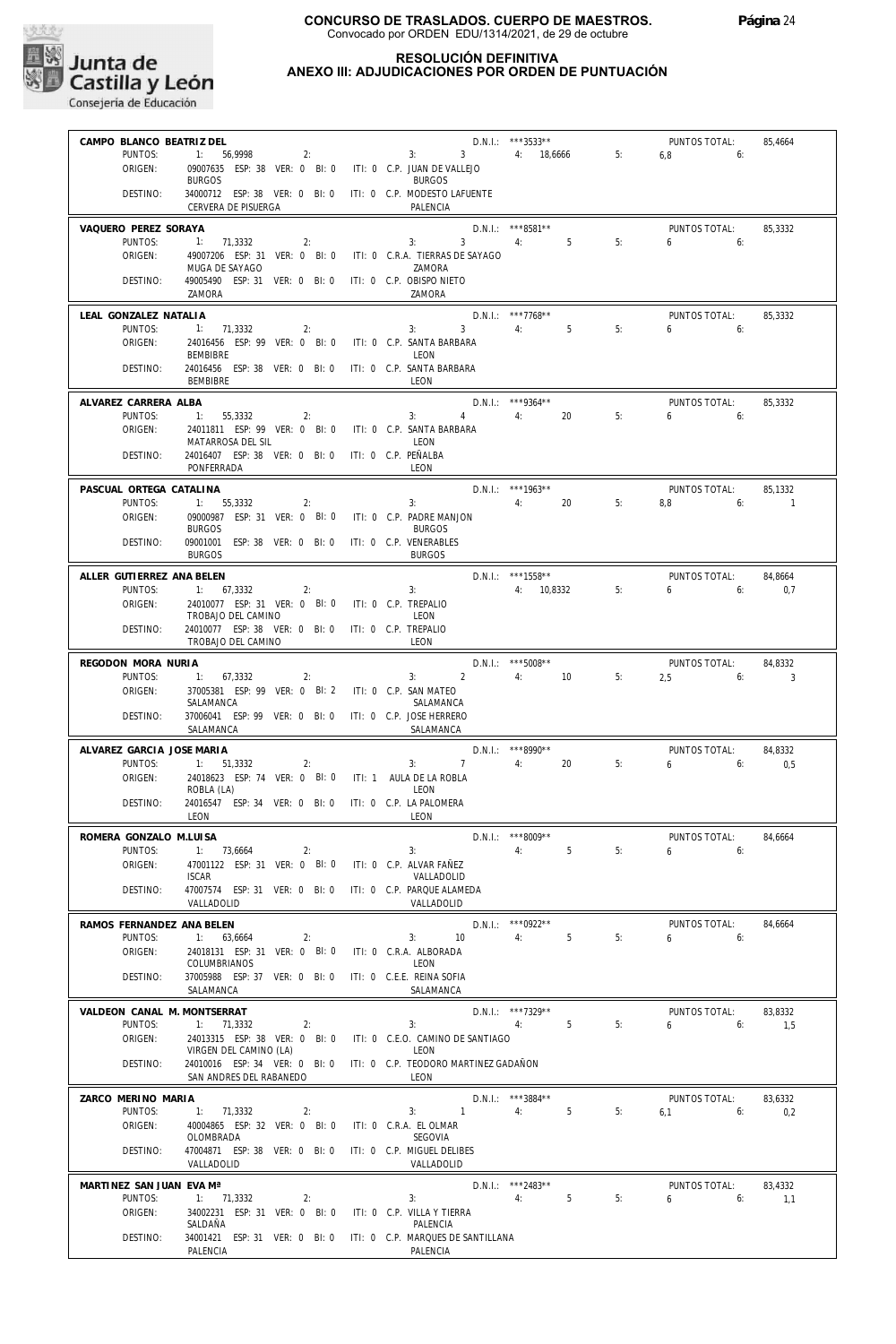

#### **RESOLUCIÓN DEFINITIVA ANEXO III: ADJUDICACIONES POR ORDEN DE PUNTUACIÓN**

| JIMENEZ RODRIGUEZ M.ANGELES           |                                                                                     |                                                                                                                   | $D.N.1::$ *** 0537**                      |    | PUNTOS TOTAL:               | 83,3332          |
|---------------------------------------|-------------------------------------------------------------------------------------|-------------------------------------------------------------------------------------------------------------------|-------------------------------------------|----|-----------------------------|------------------|
| PUNTOS:                               | 1: 63,3332<br>2:                                                                    | $3: 8 \t 4: 5$                                                                                                    |                                           | 5: | $6\qquad 6:$                | $\sim$ 1         |
| ORIGEN:                               | 47005887 ESP: 36 VER: 0 BI: 0 ITI: 1 C.P. ANTONIO MACHADO                           |                                                                                                                   |                                           |    |                             |                  |
| DESTINO:                              | VALLADOLID<br>47007574 ESP: 36 VER: 0 BI: 0 ITI: 0 C.P. PARQUE ALAMEDA              | VALLADOLID                                                                                                        |                                           |    |                             |                  |
|                                       | VALLADOLID                                                                          | VALLADOLID                                                                                                        |                                           |    |                             |                  |
|                                       |                                                                                     |                                                                                                                   |                                           |    |                             |                  |
| LAZARO GALILEA LAURA<br>PUNTOS:       | 1: 51.3332<br>2:                                                                    | $3: 10 \t 4: 12,083$                                                                                              | $D.N.1.:$ ***8281**                       | 5: | PUNTOS TOTAL:<br>$6.7$ 6:   | 83,2632<br>3,147 |
| ORIGEN:                               | 42000280 ESP: 38 VER: 0 BI: 0 ITI: 0 C.P. DIEGO LAINEZ                              |                                                                                                                   |                                           |    |                             |                  |
|                                       | ALMAZAN                                                                             | SORIA                                                                                                             |                                           |    |                             |                  |
| DESTINO:                              | 42002562 ESP: 38 VER: 0 BI: 0 ITI: 0 C.P. DE PRACTICAS NUMANCIA                     |                                                                                                                   |                                           |    |                             |                  |
|                                       | SORIA                                                                               | SORIA                                                                                                             |                                           |    |                             |                  |
| ALVAREZ LOPEZ ROSA MARIA              |                                                                                     |                                                                                                                   | D.N.I.: *** 5111**                        |    | PUNTOS TOTAL:               | 83,1332          |
| PUNTOS:                               | 1: 71,3332<br>2:                                                                    | 3:                                                                                                                | 4: 5                                      | 5: | $6\qquad 6$                 | 0,8              |
| ORIGEN:                               | 49007221 ESP: 32 VER: 0 BI: 0 ITI: 0 C.R.A. GUAREÑA<br>GUARRATE                     | ZAMORA                                                                                                            |                                           |    |                             |                  |
| DESTINO:                              | 49007231 ESP: 38 VER: 0 BI: 0 ITI: 0 C.R.A. TIERRA DEL PAN                          |                                                                                                                   |                                           |    |                             |                  |
|                                       | MONFARRACINOS                                                                       | ZAMORA                                                                                                            |                                           |    |                             |                  |
| VICARIO RODRIGUEZ ANA ISABEL          |                                                                                     |                                                                                                                   | $D.N.1.:$ ***4064**                       |    | PUNTOS TOTAL:               | 82,8664          |
| PUNTOS:                               | 1: 73,6664<br>2:                                                                    | 3: 3: 4:                                                                                                          |                                           | 5: | $6\qquad 6$                 | 0,2              |
| ORIGEN:                               | 47005899 ESP: 38 VER: 0 BI: 0 ITI: 0 C.P. JORGE GUILLEN                             |                                                                                                                   |                                           |    |                             |                  |
|                                       | VALLADOLID                                                                          | VALLADOLID                                                                                                        |                                           |    |                             |                  |
| DESTINO:                              | 47011176 ESP: 36 VER: 0 BI: 0 ITI: 0 C.P. JOAQUIN DIAZ                              |                                                                                                                   |                                           |    |                             |                  |
|                                       | CISTERNIGA                                                                          | VALLADOLID                                                                                                        |                                           |    |                             |                  |
| OSORIO CABEZAS ANA ISABEL             |                                                                                     |                                                                                                                   | D.N.I.: ***0011**                         |    | PUNTOS TOTAL:               | 82,8332          |
| PUNTOS:                               | 1: 59,3332<br>2:                                                                    | $5 \t 4: \t 12.5$<br>3:                                                                                           |                                           | 5: | $6\qquad 6$                 |                  |
| ORIGEN:                               | 24012025 ESP: 34 VER: 0 BI: 0 ITI: 0 C.R.A. SANTA BARBARA<br>TORRE DEL BIERZO       | LEON                                                                                                              |                                           |    |                             |                  |
| DESTINO:                              | 24014344 ESP: 38 VER: 0 BI: 0 ITI: 0 C.P. SANTIAGO APOSTOL                          |                                                                                                                   |                                           |    |                             |                  |
|                                       | VILLADANGOS DEL PARAMO                                                              | LEON                                                                                                              |                                           |    |                             |                  |
| REVILLA DEL RIO ESTEBAN G.            |                                                                                     |                                                                                                                   |                                           |    | PUNTOS TOTAL:               | 82,8162          |
| PUNTOS:                               | 1: 59,3332<br>2:                                                                    | $\begin{array}{rr} \text{D.N.I.:} & \begin{array}{r} * * * * 5312^{**} \\ 4: & 17,083 \end{array} \end{array}$ 3: |                                           | 5: | $6\qquad 6:$                | 0,4              |
| ORIGEN:                               | 34001728 ESP: 38 VER: 0 BI: 0 ITI: 0 C.P. AVE MARIA                                 |                                                                                                                   |                                           |    |                             |                  |
| DESTINO:                              | PALENCIA<br>34002964 ESP: 38 VER: 0 BI: 0 ITI: 0 C.P. PADRE CLARET                  | PALENCIA                                                                                                          |                                           |    |                             |                  |
|                                       | PALENCIA                                                                            | PALENCIA                                                                                                          |                                           |    |                             |                  |
|                                       |                                                                                     |                                                                                                                   |                                           |    |                             |                  |
| MARTIN JIMENEZ ANA TERESA<br>PUNTOS:  | 1: 55,3332<br>2:                                                                    | 3:                                                                                                                | D.N.I.: *** 5964**<br>$10 \t\t 4: \t\t 5$ | 5: | PUNTOS TOTAL:<br>$9 \t\t 6$ | 82,6332<br>3,3   |
| ORIGEN:                               | SALAMANCA                                                                           |                                                                                                                   |                                           |    |                             |                  |
|                                       |                                                                                     |                                                                                                                   |                                           |    |                             |                  |
| DESTINO:                              | 37005332 ESP: 35 VER: 0 BI: 0 ITI: 0 C.P. PADRE MANJON                              |                                                                                                                   |                                           |    |                             |                  |
|                                       | SALAMANCA                                                                           | SALAMANCA                                                                                                         |                                           |    |                             |                  |
|                                       | FERNANDEZ CARBALLARES M. CRISTINA                                                   | $D.N.1.:$ ***7983**                                                                                               |                                           |    | PUNTOS TOTAL:               | 82,4332          |
| PUNTOS:                               | $1: 63,3332$ 2:                                                                     | $3: 5 \t 4: 7.5$                                                                                                  |                                           | 5: | $6\qquad 6$                 | 0.6              |
| ORIGEN:                               | 37001739 ESP: 38 VER: 0 BI: 0 ITI: 0 C.R.A. LOS CARRASCALES                         |                                                                                                                   |                                           |    |                             |                  |
|                                       | MATILLA DE LOS CAÑOS DEL RIO                                                        | SALAMANCA                                                                                                         |                                           |    |                             |                  |
| DESTINO:                              | 37008783 ESP: 38 VER: 0 BI: 0 ITI: 0 C.P. BUENOS AIRES.GABRIEL MARTIN<br>SALAMANCA  | SALAMANCA                                                                                                         |                                           |    |                             |                  |
|                                       |                                                                                     |                                                                                                                   |                                           |    |                             |                  |
| CASTRO GONZALEZ NOELIA                |                                                                                     |                                                                                                                   | $D.N.I.:$ ***1789**                       |    | PUNTOS TOTAL:               | 82,3332          |
| ORIGEN:                               | PUNTOS: 1: 69,3332<br>24016201 ESP: 38 VER: 0 BI: 0 ITI: 0 C.P. LA BIESCA           | $3: 1 \t 4:$                                                                                                      | 5                                         | 5: | 6:<br>6                     | $\sim$ 1         |
|                                       | CANALES-LA MAGDALENA                                                                | LEON                                                                                                              |                                           |    |                             |                  |
| DESTINO:                              | 24005252 ESP: 38 VER: 0 BI: 0 ITI: 0 C.P. PADRE MANJON                              |                                                                                                                   |                                           |    |                             |                  |
|                                       | ARMUNIA                                                                             | LEON                                                                                                              |                                           |    |                             |                  |
| SANTOS SANZ MARIA HENAR               |                                                                                     |                                                                                                                   | $D.N.I.:$ ***8368**                       |    | PUNTOS TOTAL:               | 82,3332          |
| PUNTOS:                               | 1: 63,3332<br>2:                                                                    | 3:<br>8                                                                                                           | 5<br>4:                                   | 5: | 6<br>6:                     |                  |
| ORIGEN:                               | 09007908 ESP: 40 VER: 0 BI: 0                                                       | ITI: 1 C.P. SANTA CATALINA                                                                                        |                                           |    |                             |                  |
| DESTINO:                              | ARANDA DE DUERO<br>09001013 ESP: 38 VER: 0 BI: 0 ITI: 0 C.P. SIERRA DE ATAPUERCA    | <b>BURGOS</b>                                                                                                     |                                           |    |                             |                  |
|                                       | <b>BURGOS</b>                                                                       | <b>BURGOS</b>                                                                                                     |                                           |    |                             |                  |
|                                       |                                                                                     |                                                                                                                   |                                           |    |                             |                  |
| HERNANDEZ GUIJO PEDRO JOSE<br>PUNTOS: | 1: 49,3332<br>2:                                                                    | 10<br>3:                                                                                                          | $D.N.1::$ ***7742**<br>4: 12.6666         | 5: | PUNTOS TOTAL:<br>$9 \t\t 6$ | 82,0348<br>1.035 |
| ORIGEN:                               | 49001526 ESP: 40 VER: 0 BI: 0 ITI: 1 C.P. VALLE DEL GUAREÑA                         |                                                                                                                   |                                           |    |                             |                  |
|                                       | <b>FUENTESAUCO</b>                                                                  | ZAMORA                                                                                                            |                                           |    |                             |                  |
| DESTINO:                              | 37009817 ESP: 34 VER: 0 BI: 0                                                       | ITI: 1 C.R.A. LA FLECHA                                                                                           |                                           |    |                             |                  |
|                                       | CABRERIZOS                                                                          | SALAMANCA                                                                                                         |                                           |    |                             |                  |
| SAEZ LOPEZ CLAUDIO                    |                                                                                     |                                                                                                                   | D.N.I.: *** 5539**                        |    | PUNTOS TOTAL:               | 81,8332          |
| PUNTOS:                               | 1: 69,3332<br>2:                                                                    | $5 - 5$<br>3:                                                                                                     | 4:                                        | 5: | 5,9<br>6:                   | 1,6              |
| ORIGEN:                               | 09000975 ESP: 36 VER: 0 BI: 0<br><b>BURGOS</b>                                      | ITI: 0 C.P. ALEJANDRO RGUEZ. DE VALCARCEL<br><b>BURGOS</b>                                                        |                                           |    |                             |                  |
| DESTINO:                              | 09000963 ESP: 36 VER: 0 BI: 0 ITI: 0 C.P. LOS VADILLOS                              |                                                                                                                   |                                           |    |                             |                  |
|                                       | <b>BURGOS</b>                                                                       | <b>BURGOS</b>                                                                                                     |                                           |    |                             |                  |
| GONZALEZ MORALEJO JORGE               |                                                                                     |                                                                                                                   | D.N.I.: ***2909**                         |    | PUNTOS TOTAL:               | 81,8332          |
| PUNTOS:                               | 1: 67,3332<br>2:                                                                    | $3^{\circ}$<br>3:                                                                                                 | 4:<br>5                                   | 5: | $6\qquad 6$                 | 0,5              |
| ORIGEN:                               | 09003630 ESP: 31 VER: 0 BI: 0 ITI: 0 C.P. DOMINGO VIEJO                             |                                                                                                                   |                                           |    |                             |                  |
| DESTINO:                              | MELGAR DE FERNAMENTAL<br>34001406 ESP: 38 VER: 0 BI: 0 ITI: 0 C.P. MODESTO LAFUENTE | <b>BURGOS</b>                                                                                                     |                                           |    |                             |                  |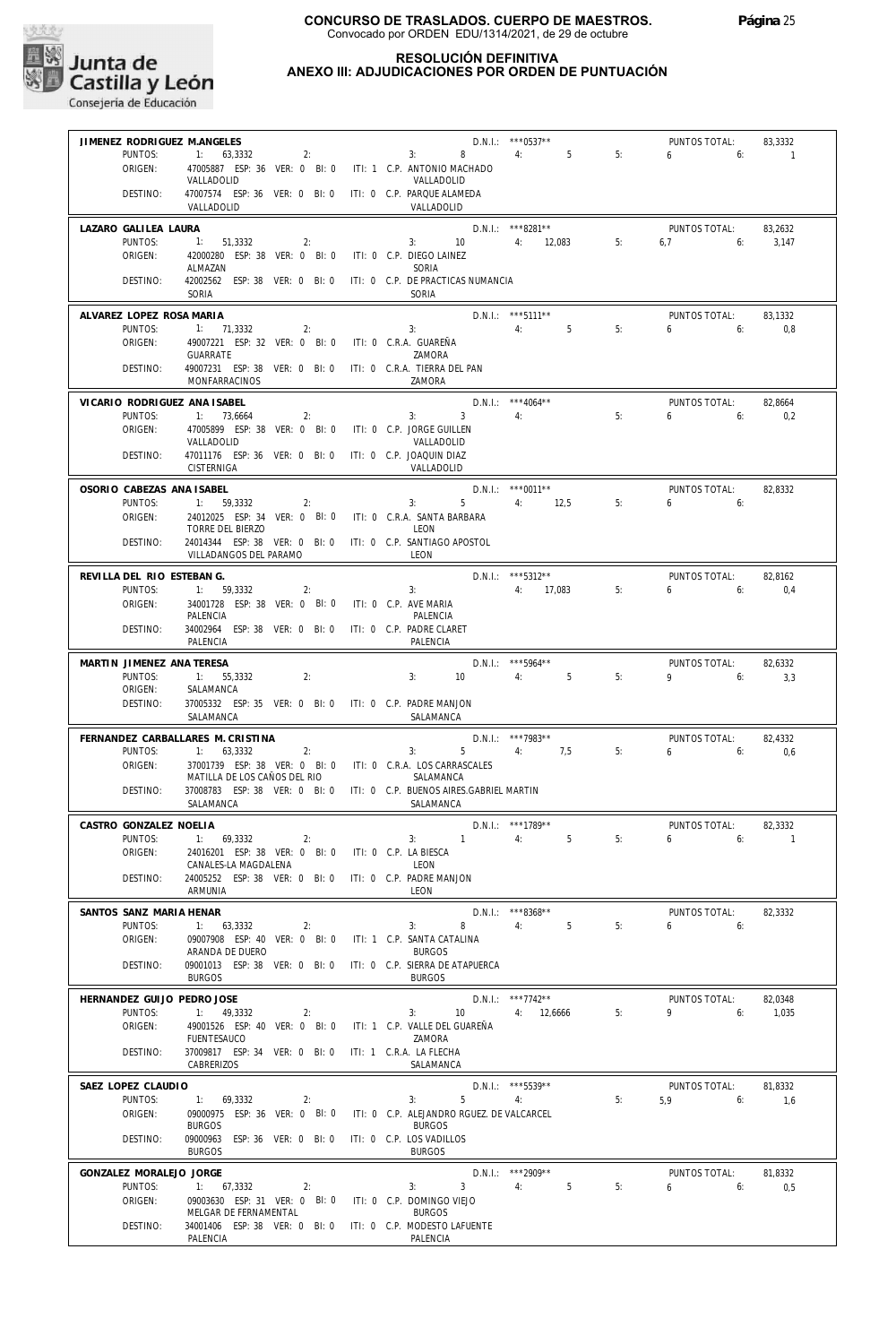

#### **RESOLUCIÓN DEFINITIVA ANEXO III: ADJUDICACIONES POR ORDEN DE PUNTUACIÓN**

| OLIVA ALONSO DAVID                       |                                                                                  |                                                                               | D.N.I.: ***3218**                               |    | PUNTOS TOTAL:                      | 81,7332              |
|------------------------------------------|----------------------------------------------------------------------------------|-------------------------------------------------------------------------------|-------------------------------------------------|----|------------------------------------|----------------------|
| PUNTOS:                                  | 1: 55,3332<br>2:                                                                 | 4:<br>3:                                                                      | 20                                              | 5: | $6.4$ $6:$                         |                      |
| ORIGEN:                                  | 47007321 ESP: 34 VER: 0 BI: 0 ITI: 1 C.R.A. RIO ERESMA                           |                                                                               |                                                 |    |                                    |                      |
| DESTINO:                                 | <b>MATAPOZUELOS</b>                                                              | VALLADOLID<br>47001158 ESP: 38 VER: 0 BI: 0 ITI: 0 C.P. NTRA. SRA. DEL VILLAR |                                                 |    |                                    |                      |
|                                          | LAGUNA DE DUERO                                                                  | VALLADOLID                                                                    |                                                 |    |                                    |                      |
| GUTIERREZ CILLERO BERTA                  |                                                                                  |                                                                               | $D.N.1.:$ ***7027**                             |    | PUNTOS TOTAL:                      | 81,4162              |
| PUNTOS:                                  | 1: 57,3332<br>2:                                                                 | $3 \t 4: \t 14.583$<br>3:                                                     |                                                 | 5: | 655                                | 0.5                  |
| ORIGEN:                                  | 09000987 ESP: 38 VER: 0 BI: 0 ITI: 0 C.P. PADRE MANJON                           |                                                                               |                                                 |    |                                    |                      |
| DESTINO:                                 | <b>BURGOS</b><br>09000987 ESP: 37 VER: 0 BI: 0 ITI: 0 C.P. PADRE MANJON          | <b>BURGOS</b>                                                                 |                                                 |    |                                    |                      |
|                                          | <b>BURGOS</b>                                                                    | <b>BURGOS</b>                                                                 |                                                 |    |                                    |                      |
| RODRIGUEZ JUNQUERA M. PILAR              |                                                                                  |                                                                               | $D.N.1::$ *** 6484**                            |    | PUNTOS TOTAL:                      | 81.3332              |
| PUNTOS:                                  | 1: 67,3332<br>2:                                                                 | 3: 3: 4: 5                                                                    |                                                 | 5: | $6\qquad 6$                        |                      |
| ORIGEN:                                  | 49006238 ESP: 31 VER: 0 BI: 0 ITI: 0 C.P. FERMOSELLE                             |                                                                               |                                                 |    |                                    |                      |
| DESTINO:                                 | <b>FERMOSELLE</b><br>49006068 ESP: 31 VER: 0 BI: 0 ITI: 0 C.P. GONZALO DE BERCEO | ZAMORA                                                                        |                                                 |    |                                    |                      |
|                                          | ZAMORA                                                                           | ZAMORA                                                                        |                                                 |    |                                    |                      |
|                                          | TORRECILLA GARCIA-RIPOLL M. BELEN                                                |                                                                               | D.N.I.: ***9151**                               |    | PUNTOS TOTAL:                      | 81,2662              |
| PUNTOS:                                  | 1: 67.3332<br>2:                                                                 | 3:                                                                            | 4: 8,333                                        | 5: | $5.1$ 6:                           | 0.5                  |
| ORIGEN:                                  | 47011280 ESP: 38 VER: 0 BI: 0 ITI: 0 C.P. CAÑO DORADO                            |                                                                               |                                                 |    |                                    |                      |
| DESTINO:                                 | ZARATAN<br>47010937 ESP: 38 VER: 0 BI: 0 ITI: 0 C.P. FRANCISCO PINO              | VALLADOLID                                                                    |                                                 |    |                                    |                      |
|                                          | VALLADOLID                                                                       | VALLADOLID                                                                    |                                                 |    |                                    |                      |
| MOGROVEJO SERRANO LAURA                  |                                                                                  |                                                                               | $D.N.1.:$ ***5083**                             |    | PUNTOS TOTAL:                      | 80.9998              |
| PUNTOS:                                  | 1: 55,3332<br>2:                                                                 | 2 4: 17,6666 5:<br>3:                                                         |                                                 |    | 6.6                                |                      |
| ORIGEN:                                  |                                                                                  | 34003804 ESP: 32 VER: 0 BI: 0 ITI: 0 C.R.A. CAMPOS DE CASTILLA                |                                                 |    |                                    |                      |
|                                          | BECERRIL DE CAMPOS                                                               | PALENCIA                                                                      |                                                 |    |                                    |                      |
| DESTINO:                                 | 34002964 ESP: 38 VER: 0 BI: 2 ITI: 0 C.P. PADRE CLARET<br>PALENCIA               | PAI FNCIA                                                                     |                                                 |    |                                    |                      |
|                                          |                                                                                  |                                                                               |                                                 |    |                                    |                      |
| MONTERO RAMOS M. TERESA<br>PUNTOS:       | 1: 67,3332<br>2:                                                                 | 3:                                                                            | D.N.I.: *** 0928**<br>4:5                       | 5: | PUNTOS TOTAL:<br>$6.4$ $6.3$       | 80,8832<br>2,15      |
| ORIGEN:                                  |                                                                                  | 49005210 ESP: 31 VER: 0 BI: 0 ITI: 0 C.P. NTRA. SRA. DE LA PAZ                |                                                 |    |                                    |                      |
|                                          | VILLARALBO                                                                       | ZAMORA                                                                        |                                                 |    |                                    |                      |
| DESTINO:                                 | 49006871 ESP: 31 VER: 0 BI: 0 ITI: 0 C.P. LA VIÑA<br>ZAMORA                      | ZAMORA                                                                        |                                                 |    |                                    |                      |
|                                          |                                                                                  |                                                                               |                                                 |    |                                    |                      |
| VILLALBA MERINO JUAN<br>PUNTOS:          | 1: 49,3332<br>2:                                                                 | $6 \qquad \qquad 4$<br>3:                                                     | D.N.I.: ***9352**<br>19                         | 5: | PUNTOS TOTAL:<br>6.1<br>6:         | 80,5082<br>0.075     |
| ORIGEN:                                  |                                                                                  | 47006454 ESP: 34 VER: 0 BI: 0 ITI: 0 C.P. GONZALO DE BERCEO                   |                                                 |    |                                    |                      |
|                                          | VALLADOLID                                                                       | VALLADOLID                                                                    |                                                 |    |                                    |                      |
| DESTINO:                                 | <b>TORDESILLAS</b>                                                               | 47007446 ESP: 74 VER: 0 BI: 0 ITI: 1 CENTRO VILLA DEL DUERO<br>VALLADOLID     |                                                 |    |                                    |                      |
|                                          |                                                                                  |                                                                               |                                                 |    |                                    |                      |
| RODRIGO MEZQUITA SARA<br>PUNTOS:         | 1: 67,3332<br>2:                                                                 | $4 \quad$<br>3:                                                               | $D.N.1.:$ ***8621**<br>4:3                      | 5: | PUNTOS TOTAL:<br>6<br>6:           | 80.3332              |
| ORIGEN:                                  |                                                                                  | 49007486 ESP: 60 VER: 0 BI: 0 ITI: 0 I.E.S. ARRIBES DE SAYAGO                 |                                                 |    |                                    |                      |
|                                          | BERMILLO DE SAYAGO                                                               | 7AMORA                                                                        |                                                 |    |                                    |                      |
| DESTINO:                                 | 49006482 ESP: 36 VER: 0 BI: 0 ITI: 0 C.P. ALEJANDRO CASONA<br>ZAMORA             | ZAMORA                                                                        |                                                 |    |                                    |                      |
|                                          |                                                                                  |                                                                               |                                                 |    |                                    |                      |
|                                          | VEGANZONES PEQUEÑO Mª DEL CARMEN<br>PUNTOS: 1: 63,3332<br>2:                     | 3:                                                                            | D.N.I.: ***8978**<br>$6 \qquad \qquad 4$ :<br>5 | 5: | PUNTOS TOTAL:<br>$6\qquad 6$       | 80,3332              |
| ORIGEN:                                  | 47011449 ESP: 38 VER: 0 BI: 0                                                    | ITI: 0 C.P. ANA DE AUSTRIA                                                    |                                                 |    |                                    |                      |
|                                          | <b>CIGALES</b>                                                                   | VALLADOLID                                                                    |                                                 |    |                                    |                      |
| DESTINO:                                 | 47010937 ESP: 38 VER: 0 BI: 0<br>VALLADOLID                                      | ITI: 0 C.P. FRANCISCO PINO<br>VALLADOLID                                      |                                                 |    |                                    |                      |
|                                          |                                                                                  |                                                                               |                                                 |    |                                    |                      |
| BODELON MACIAS RAQUEL<br>PUNTOS:         | 1: 43,3332<br>2:                                                                 | 8<br>3:                                                                       | D.N.I.: ***7090**<br>4:<br>20                   | 5: | PUNTOS TOTAL:<br>$7^{\circ}$<br>6: | 80,3332<br>2         |
| ORIGEN:                                  | 24005719 ESP: 31 VER: 0 BI: 0                                                    | ITI: 0 C.P. CERVANTES                                                         |                                                 |    |                                    |                      |
|                                          | LEON                                                                             | LEON                                                                          |                                                 |    |                                    |                      |
| DESTINO:                                 | 24005495 ESP: 31 VER: 0 BI: 0<br>LEON                                            | ITI: 0 C.P. SAN ISIDORO<br>LEON                                               |                                                 |    |                                    |                      |
|                                          |                                                                                  |                                                                               |                                                 |    |                                    |                      |
| ESCUDERO ZUMEL MARIA ISABEL<br>PUNTOS:   | 1: 49,3332<br>2:                                                                 | $\overline{3}$<br>3:                                                          | D.N.I.: ***8315**<br>4:<br>18                   | 5: | PUNTOS TOTAL:<br>9<br>6:           | 80,0332<br>0,7       |
| ORIGEN:                                  | 47003362 ESP: 31 VER: 0 BI: 0                                                    | ITI: 0 C.P. MIGUEL DE CERVANTES                                               |                                                 |    |                                    |                      |
|                                          | VALLADOLID                                                                       | VALLADOLID                                                                    |                                                 |    |                                    |                      |
| DESTINO:                                 | 47005917 ESP: 31 VER: 0 BI: 0<br>VALLADOLID                                      | ITI: 0 C.P. NARCISO ALONSO CORTES<br>VALLADOLID                               |                                                 |    |                                    |                      |
|                                          |                                                                                  |                                                                               |                                                 |    |                                    |                      |
| RODRIGUEZ DUQUE MARIA EUGENIA<br>PUNTOS: | 1:<br>2:<br>64                                                                   | 5<br>3:                                                                       | D.N.I.: ***2049**<br>4:<br>4                    | 5: | PUNTOS TOTAL:<br>6<br>6:           | 80<br>$\overline{1}$ |
| ORIGEN:                                  | VALLADOLID                                                                       |                                                                               |                                                 |    |                                    |                      |
| DESTINO:                                 | 47003325 ESP: 38 VER: 0 BI: 0                                                    | ITI: 0 C.P. JOSE ZORRILLA                                                     |                                                 |    |                                    |                      |
|                                          | VALLADOLID                                                                       | VALLADOLID                                                                    |                                                 |    |                                    |                      |
| MARTINEZ SAL IRENE                       |                                                                                  |                                                                               | D.N.I.: ***7690**                               |    | PUNTOS TOTAL:                      | 79,9332              |
| PUNTOS:                                  | 1: 65,3332<br>2:                                                                 | 3:<br>$\overline{4}$                                                          | 4:<br>4                                         | 5: | 6<br>6:                            | 0,6                  |
| ORIGEN:                                  | 47007239 ESP: 38 VER: 0 BI: 0<br>MEDINA DE RIOSECO                               | ITI: 0 C.R.A. CAMPOS GOTICOS<br>VALLADOLID                                    |                                                 |    |                                    |                      |
| DESTINO:                                 | 47006582 ESP: 38 VER: 0 BI: 0                                                    | ITI: 0 C.P. PROFESOR TIERNO GALVAN                                            |                                                 |    |                                    |                      |
|                                          | VALLADOLID                                                                       | VALLADOLID                                                                    |                                                 |    |                                    |                      |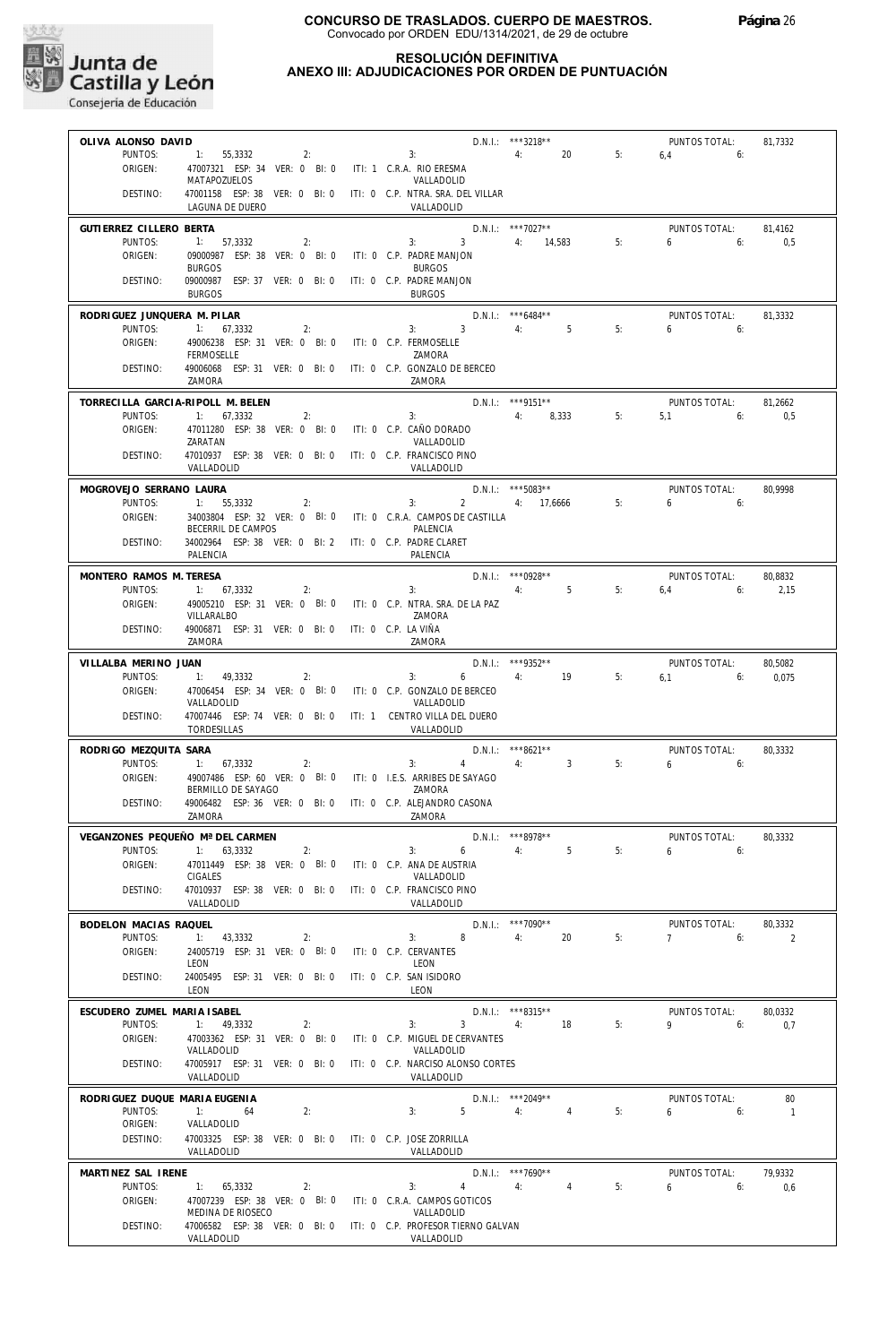

#### **RESOLUCIÓN DEFINITIVA ANEXO III: ADJUDICACIONES POR ORDEN DE PUNTUACIÓN**

|                                     |                                                                                        | $D.N.1::$ *** 6152**                                                     |                      | PUNTOS TOTAL:             | 79,8332         |
|-------------------------------------|----------------------------------------------------------------------------------------|--------------------------------------------------------------------------|----------------------|---------------------------|-----------------|
| MANRIQUE DIEZ M.SILVIA<br>PUNTOS:   |                                                                                        | 1: $61,3332$ 2: 3: 4: 10                                                 | 5:                   | $6,3$ 6:                  | 2,2             |
| ORIGEN:                             |                                                                                        | 09012278 ESP: 38 VER: 0 BI: 0 ITI: 0 C.P. VILLAGONZALO-PEDERNALES        |                      |                           |                 |
|                                     | VILLAGONZALO-PEDERNALES                                                                | <b>BURGOS</b>                                                            |                      |                           |                 |
| DESTINO:                            |                                                                                        | 09008202 ESP: 38 VER: 0 BI: 0 ITI: 0 C.P. CLAUDIO SANCHEZ ALBORNOZ       |                      |                           |                 |
|                                     | <b>BURGOS</b>                                                                          | <b>BURGOS</b>                                                            |                      |                           |                 |
|                                     | DOMINGO CANTALAPIEDRA MARIA PILAR                                                      | $D.N.1.:$ ***0275**                                                      |                      | PUNTOS TOTAL:             | 79,8162         |
| PUNTOS:                             | $1: 55,3332$ 2:                                                                        | 3: 3: 4: 15,083                                                          | 5:                   | $6\qquad 6:$              | 0,4             |
| ORIGEN:                             |                                                                                        | 47001158 ESP: 40 VER: 0 BI: 0 ITI: 1 C.P. NTRA. SRA. DEL VILLAR          |                      |                           |                 |
|                                     | LAGUNA DE DUERO                                                                        | VALLADOLID                                                               |                      |                           |                 |
| DESTINO:                            | 47001158 ESP: 37 VER: 0 BI: 0 ITI: 0 C.P. NTRA. SRA. DEL VILLAR<br>LAGUNA DE DUERO     | VALLADOLID                                                               |                      |                           |                 |
|                                     |                                                                                        |                                                                          |                      |                           |                 |
| MORAL ANEL RUTH                     |                                                                                        | $D.N.1::$ *** 0297**                                                     |                      | PUNTOS TOTAL:             | 79,7664         |
| PUNTOS:                             | 1: 65,6664<br>2:                                                                       | $3: 3 \t 4: 5$                                                           | 5:                   | $6\qquad 6$               | 0,1             |
| ORIGEN:                             | 47005899 ESP: 31 VER: 0 BI: 0 ITI: 0 C.P. JORGE GUILLEN<br>VALLADOLID                  | VALLADOLID                                                               |                      |                           |                 |
| DESTINO:                            | 47005577 ESP: 36 VER: 0 BI: 0 ITI: 0 C.E.E. NUMERO 1                                   |                                                                          |                      |                           |                 |
|                                     | VALLADOLID                                                                             | VALLADOLID                                                               |                      |                           |                 |
|                                     |                                                                                        |                                                                          |                      |                           |                 |
| GIL LUNA BEATRIZ<br>PUNTOS:         | 1: 55,3332                                                                             | $D.N.1.:$ ***2515**<br>3: D.N.I.: 2515<br>3: 3 4: 9,1666<br>2:           | 5:                   | PUNTOS TOTAL:<br>$6,3$ 6: | 79,7198<br>5,92 |
| ORIGEN:                             |                                                                                        | 49007309 ESP: 38 VER: 0 BI: 0 ITI: 0 C.R.A. VILLARRIN DE CAMPOS          |                      |                           |                 |
|                                     | VILLARRIN DE CAMPOS                                                                    | ZAMORA                                                                   |                      |                           |                 |
| DESTINO:                            | 24008204 ESP: 38 VER: 0 BI: 0 ITI: 0 C.P. NAVALIEGOS                                   |                                                                          |                      |                           |                 |
|                                     | PONFFRRADA                                                                             | LEON                                                                     |                      |                           |                 |
| FERNANDEZ FERNANDEZ ERICA           |                                                                                        | $D.N.1::$ ***5288**                                                      |                      | PUNTOS TOTAL:             | 78,7332         |
| PUNTOS:                             | 1: 59,3332<br>2:                                                                       | $3: 8 \t 4: 5$                                                           | 5:                   | 6.6                       | 0,4             |
| ORIGEN:                             | 24010077 ESP: 31 VER: 0 BI: 0 ITI: 0 C.P. TREPALIO                                     |                                                                          |                      |                           |                 |
|                                     | TROBAJO DEL CAMINO                                                                     | LEON                                                                     |                      |                           |                 |
| DESTINO:                            | 24016547 ESP: 31 VER: 0 BI: 0 ITI: 0 C.P. LA PALOMERA                                  |                                                                          |                      |                           |                 |
|                                     | LEON                                                                                   | LEON                                                                     |                      |                           |                 |
| GARCIA CUBILLO BERTA                |                                                                                        | D.N.I.: ***5252**                                                        |                      | PUNTOS TOTAL:             | 78,6332         |
| PUNTOS:                             | 1: 63,3332                                                                             | 2:<br>3: $4 \t 4$ : 5                                                    | 5:                   | $6\qquad 6$               | 0,3             |
| ORIGEN:                             | 40004828 ESP: 31 VER: 0 BI: 0 ITI: 0 C.R.A. LAS CAÑADAS                                |                                                                          |                      |                           |                 |
|                                     | AGUILAFUENTE                                                                           | SEGOVIA                                                                  |                      |                           |                 |
| DESTINO:                            | 40003861 ESP: 38 VER: 0 BI: 0 ITI: 0 C.P. MARQUES DE LOZOYA                            |                                                                          |                      |                           |                 |
|                                     | TORRECABALLEROS                                                                        | SEGOVIA                                                                  |                      |                           |                 |
| FERNANDEZ HERRERO REBECA            |                                                                                        | D.N.I.: ***5532**                                                        |                      | PUNTOS TOTAL:             | 78,4164         |
| PUNTOS:                             | $1: 55,3332$ 2:                                                                        | 3: 4: 16,5832 5:                                                         |                      | $6 \t\t 6$                | 0.5             |
| ORIGEN:                             |                                                                                        | 24018155 ESP: 38 VER: 0 BI: 0 ITI: 0 C.R.A. ALIJA DEL INFANTADO          |                      |                           |                 |
| DESTINO:                            | ALIJA DEL INFANTADO                                                                    | LEON<br>24000451 ESP: 38 VER: 0 BI: 0 ITI: 0 C.P. ANGEL GONZALEZ ALVAREZ |                      |                           |                 |
|                                     | ASTORGA                                                                                | LEON                                                                     |                      |                           |                 |
|                                     |                                                                                        |                                                                          |                      |                           |                 |
| CARPIZO GONZALEZ M. BEATRIZ         |                                                                                        | 3 <sup>2</sup><br>D.N.I.: ***3884**                                      |                      | PUNTOS TOTAL:             | 78,3332         |
|                                     |                                                                                        |                                                                          | 5:                   | $6\qquad 6$               |                 |
| PUNTOS:                             | $1: 67,3332$ 2:                                                                        | 4:5                                                                      |                      |                           |                 |
| ORIGEN:                             | 40008706 ESP: 38 VER: 0 BI: 0 ITI: 0 C.R.A. SANGARCIA                                  |                                                                          |                      |                           |                 |
|                                     | SANGARCIA                                                                              | <b>SEGOVIA</b>                                                           |                      |                           |                 |
| DESTINO:                            | 40004920 ESP: 38 VER: 0 BI: 0 ITI: 0 C.R.A. LOS LLANOS<br>VALVERDE DEL MAJANO          | <b>SEGOVIA</b>                                                           |                      |                           |                 |
|                                     |                                                                                        |                                                                          |                      |                           |                 |
| VAL FERNANDEZ M. YOLANDA DEL        |                                                                                        | $D.N.1.:$ ***5756**                                                      |                      | PUNTOS TOTAL:             | 78,3332         |
|                                     | PUNTOS: 1: 61,3332<br>2:                                                               | $6 \qquad \qquad 4: \qquad \qquad 5$<br>3:                               | 5:                   | $6\qquad 6$               |                 |
| ORIGEN:                             | 34001728 ESP: 32 VER: 0 BI: 0<br>PALENCIA                                              | ITI: 0 C.P. AVE MARIA<br>PALENCIA                                        |                      |                           |                 |
| DESTINO:                            | 34001455 ESP: 38 VER: 0 BI: 0                                                          | ITI: 0 C.P. TELLO TELLEZ DE MENESES                                      |                      |                           |                 |
|                                     | PALENCIA                                                                               | PALENCIA                                                                 |                      |                           |                 |
| ARANDA AVILA IRENE                  |                                                                                        | D.N.I.: *** 5372**                                                       |                      | PUNTOS TOTAL:             | 78,3332         |
| PUNTOS:                             | 1: 59,3332<br>2:                                                                       | 8<br>3:<br>4:                                                            | 5 <sup>5</sup><br>5: | 6<br>6:                   |                 |
| ORIGEN:                             | 47006235 ESP: 31 VER: 0 BI: 0                                                          | ITI: 0 C.P. MIGUEL HERNANDEZ                                             |                      |                           |                 |
|                                     | LAGUNA DE DUERO                                                                        | VALLADOLID                                                               |                      |                           |                 |
| DESTINO:                            | 47006065 ESP: 31 VER: 0 BI: 0                                                          | ITI: 0 C.P. FEDERICO GARCIA LORCA                                        |                      |                           |                 |
|                                     | VALLADOLID                                                                             | VALLADOLID                                                               |                      |                           |                 |
| <b>FSPINOSA TORIBIO JOSE LUIS</b>   |                                                                                        | D.N.I.: ***6751**                                                        |                      | PUNTOS TOTAL:             | 78,2332         |
| PUNTOS:                             | 1: 67,3332<br>2:                                                                       | 3:<br>4:                                                                 | 5 <sup>5</sup><br>5: | 5.9<br>6:                 |                 |
| ORIGEN:                             | 34000244 ESP: 38 VER: 0 BI: 0                                                          | ITI: 0 C.P. EL CRUCE DE CASTILLA                                         |                      |                           |                 |
|                                     | VENTA DE BAÑOS                                                                         | PAI FNCIA                                                                |                      |                           |                 |
| DESTINO:                            | 34001455 ESP: 38 VER: 0 BI: 0<br>PALENCIA                                              | ITI: 0 C.P. TELLO TELLEZ DE MENESES<br>PALENCIA                          |                      |                           |                 |
|                                     |                                                                                        |                                                                          |                      |                           |                 |
| FERRERO MARTIN CARLOS               |                                                                                        | D.N.I.: ***5760**                                                        |                      | PUNTOS TOTAL:             | 78,2163         |
| PUNTOS:                             | 1: 59,3332<br>2:                                                                       | 3:<br>8<br>4:                                                            | 3,5831<br>5:         | 7.3<br>6:                 |                 |
| ORIGEN:                             | 37004662 ESP: 38 VER: 0 BI: 2 ITI: 0 C.P. MIGUEL DE UNAMUNO<br>PEÑARANDA DE BRACAMONTE | SALAMANCA                                                                |                      |                           |                 |
| DESTINO:                            | 37005241 ESP: 38 VER: 0 BI: 2 ITI: 0 C.P. FILIBERTO VILLALOBOS                         |                                                                          |                      |                           |                 |
|                                     | SALAMANCA                                                                              | SALAMANCA                                                                |                      |                           |                 |
|                                     |                                                                                        |                                                                          |                      |                           |                 |
| GUTIERREZ BARRERO ISABEL<br>PUNTOS: | 1: 63,3332<br>2:                                                                       | D.N.I.: ***1833**<br>$\overline{3}$<br>4:<br>3:                          | 5<br>5:              | PUNTOS TOTAL:<br>6<br>6:  | 78,0332<br>0,7  |
| ORIGEN:                             |                                                                                        | 47001158 ESP: 38 VER: 0 BI: 2 ITI: 0 C.P. NTRA. SRA. DEL VILLAR          |                      |                           |                 |
|                                     | LAGUNA DE DUERO                                                                        | VALLADOLID                                                               |                      |                           |                 |
| DESTINO:                            | 47001158 ESP: 38 VER: 0 BI: 0 ITI: 0 C.P. NTRA. SRA. DEL VILLAR<br>LAGUNA DE DUERO     | VALLADOLID                                                               |                      |                           |                 |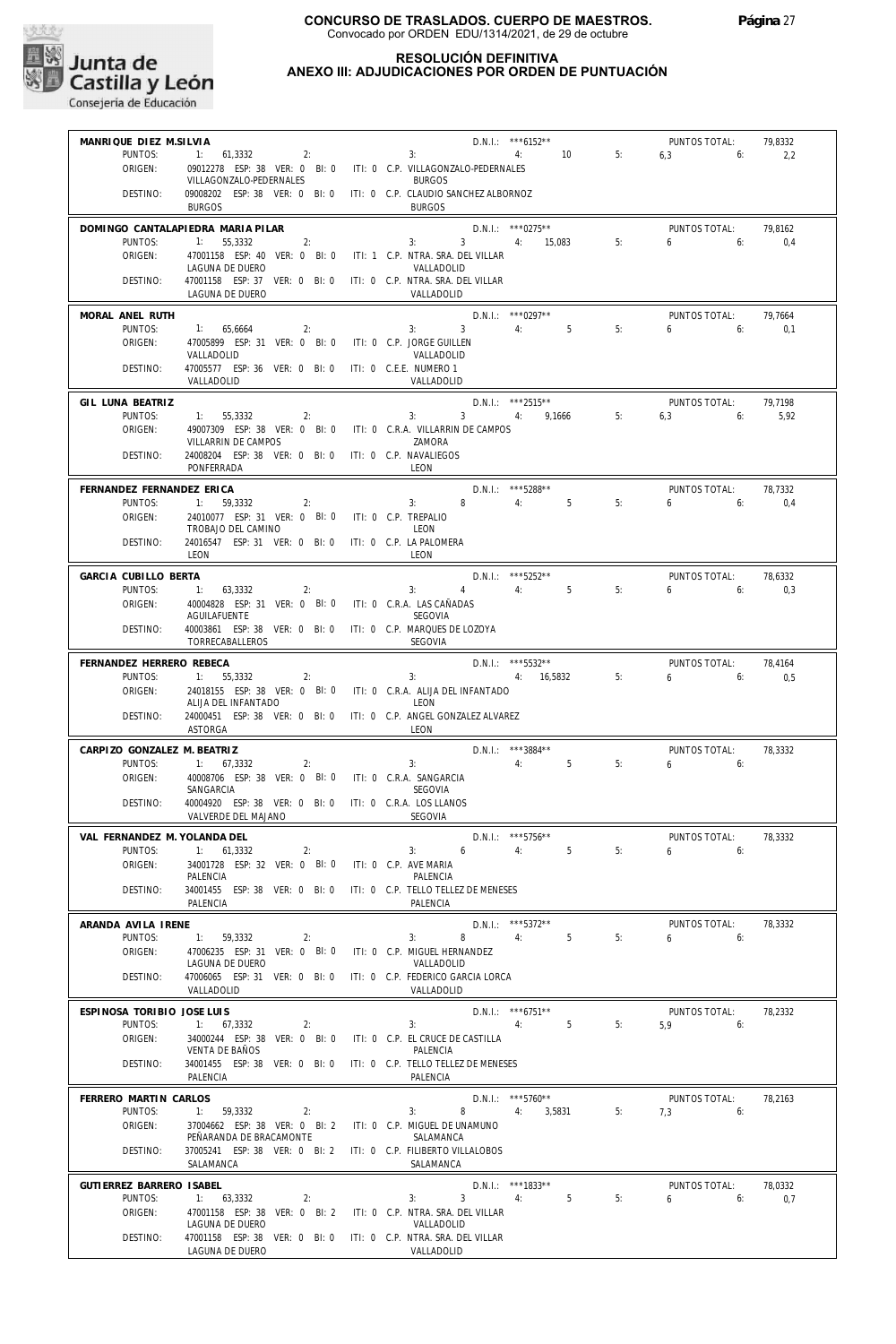

#### **RESOLUCIÓN DEFINITIVA ANEXO III: ADJUDICACIONES POR ORDEN DE PUNTUACIÓN**

| MADRID CENALMOR YOLANDA            |                                                                                    |                                                                               | D.N.I.: ***1452**              |    | PUNTOS TOTAL:                | 77,9332        |
|------------------------------------|------------------------------------------------------------------------------------|-------------------------------------------------------------------------------|--------------------------------|----|------------------------------|----------------|
| PUNTOS:                            |                                                                                    | 1: $63,3332$ 2: 3: 3 4: 5                                                     |                                | 5: | $6\qquad 6:$                 | 0,6            |
| ORIGEN:                            | MEDINA DEL CAMPO                                                                   | 47001328 ESP: 31 VER: 0 BI: 0 ITI: 0 C.P. NTRA. SRA. DE LAS MERCEDES          |                                |    |                              |                |
| DESTINO:                           | 47002680 ESP: 31 VER: 0 BI: 0 ITI: 0 C.P. PEDRO I                                  | VALLADOLID                                                                    |                                |    |                              |                |
|                                    | TORDESILLAS                                                                        | VALLADOLID                                                                    |                                |    |                              |                |
| MIGUEL RUBIO MARINA DE             |                                                                                    |                                                                               | $D.N.1.:$ ***8947**            |    | PUNTOS TOTAL:                | 77.9332        |
| PUNTOS:                            | 1: 55,3332<br>2:                                                                   | $3: 10 \t 4: 5$                                                               |                                | 5: | $7 \t\t\t 6:$                | 0,6            |
| ORIGEN:                            |                                                                                    | 42001909 ESP: 38 VER: 0 BI: 0 ITI: 0 C.P. VIRGEN DE OLMACEDO                  |                                |    |                              |                |
|                                    | OLVEGA                                                                             | SORIA                                                                         |                                |    |                              |                |
| DESTINO:                           | 42003244 ESP: 34 VER: 0 BI: 0 ITI: 0 C.P. LA ARBOLEDA<br>SORIA                     | SORIA                                                                         |                                |    |                              |                |
|                                    |                                                                                    |                                                                               |                                |    |                              |                |
| ROJO DIEZ RUTH<br>PUNTOS:          | 1: 51,3332<br>2:                                                                   | D.N.I.: $***0800***$<br>4:<br>3:                                              | $D.N.1::$ *** 0800**<br>20     | 5: | PUNTOS TOTAL:<br>$6.4$ $6:$  | 77,7332        |
| ORIGEN:                            | 47011152 ESP: 38 VER: 0 BI: 0 ITI: 0 C.P. MARGARITA SALAS                          |                                                                               |                                |    |                              |                |
|                                    | ARROYO DE LA ENCOMIENDA                                                            | VALLADOLID                                                                    |                                |    |                              |                |
| DESTINO:                           | 47011267 ESP: 38 VER: 0 BI: 0 ITI: 0 C.P. KANTIC@ARROYO<br>ARROYO DE LA ENCOMIENDA | VALLADOLID                                                                    |                                |    |                              |                |
|                                    |                                                                                    |                                                                               |                                |    |                              |                |
| ORTEGA CERECEDO MIGUEL ANGEL       |                                                                                    | $D.N.I.:$ ***0756**<br>3: 7 4: 13,3332                                        |                                |    | PUNTOS TOTAL:<br>650         | 77,6664        |
| PUNTOS:<br>ORIGEN:                 | 1: 51,3332<br>$\sim$ 2:<br>24013959 ESP: 38 VER: 0 BI: 0 ITI: 0 C.P. LA DEVESA     |                                                                               |                                | 5: |                              |                |
|                                    | CABOALLES DE ABAJO                                                                 | LEON                                                                          |                                |    |                              |                |
| DESTINO:                           |                                                                                    | 24016031 ESP: 34 VER: 0 BI: 0 ITI: 0 C.P. PEDRO ARAGONESES ALONSO             |                                |    |                              |                |
|                                    | MANSILLA DE LAS MULAS                                                              | LEON                                                                          |                                |    |                              |                |
| DIOSDADO HERNANDEZ M. CRISTINA     |                                                                                    |                                                                               | $D.N.1::$ ***8358**            |    | PUNTOS TOTAL:                | 77,4332        |
| PUNTOS:                            | 1: 63.3332<br>2:                                                                   | 3 4: 5<br>3:                                                                  |                                | 5: | $6\qquad 6$                  | 0,1            |
| ORIGEN:                            | <b>FUENTEGUINALDO</b>                                                              | 37009854 ESP: 31 VER: 0 BI: 0 ITI: 0 C.R.A. FUENTEGUINALDO-AZABA<br>SALAMANCA |                                |    |                              |                |
| DESTINO:                           | 37002112 ESP: 31 VER: 0 BI: 0 ITI: 0 C.P. SAN FRANCISCO                            |                                                                               |                                |    |                              |                |
|                                    | CIUDAD-RODRIGO                                                                     | SALAMANCA                                                                     |                                |    |                              |                |
| HERNANDEZ MERCHAN MARIA NIEVES     |                                                                                    | D.N.I.: ***0557**<br>4: 5                                                     |                                |    | PUNTOS TOTAL:                | 77,3664        |
| PUNTOS:                            | 1: 65,6664<br>2:                                                                   | 3:                                                                            |                                | 5: | $6.5$ 6:                     | 0.2            |
| ORIGEN:                            | 47002114 ESP: 31 VER: 0 BI: 0 ITI: 0 C.P. POZALDEZ                                 |                                                                               |                                |    |                              |                |
| DESTINO:                           | POZALDEZ<br>47003234 ESP: 31 VER: 0 BI: 0 ITI: 0 C.P. FRAY LUIS DE LEON            | VALLADOLID                                                                    |                                |    |                              |                |
|                                    | VALLADOLID                                                                         | VALLADOLID                                                                    |                                |    |                              |                |
| TORAL GARCIA GEMA MIRIAN           |                                                                                    |                                                                               | D.N.I.: *** 6987**             |    | PUNTOS TOTAL:                | 77.3332        |
| PUNTOS:                            | 1: 65,3332<br>2:                                                                   | $3: 1 \t 4: 5$                                                                |                                | 5: | 6.6                          |                |
| ORIGEN:                            | 34000219 ESP: 31 VER: 0 BI: 0 ITI: 0 C.P. SAN PEDRO                                |                                                                               |                                |    |                              |                |
|                                    | <b>BALTANAS</b>                                                                    | PALENCIA                                                                      |                                |    |                              |                |
| DESTINO:                           | 34001391 ESP: 38 VER: 0 BI: 0 ITI: 0 C.P. BLAS SIERRA<br>PALENCIA                  | PALENCIA                                                                      |                                |    |                              |                |
|                                    |                                                                                    |                                                                               |                                |    |                              |                |
| MANGAS MULAS M. LETICIA<br>PUNTOS: | 1: 63.3332                                                                         | $3: 3 \t 4: 5$<br>2:                                                          | $D.N.1.:$ ***6349**            | 5: | PUNTOS TOTAL:<br>$6\qquad 6$ | 77,3332        |
| ORIGEN:                            | 49006238 ESP: 38 VER: 0 BI: 0 ITI: 0 C.P. FERMOSELLE                               |                                                                               |                                |    |                              |                |
|                                    | <b>FERMOSELLE</b>                                                                  | ZAMORA                                                                        |                                |    |                              |                |
| DESTINO:                           | 49010722 ESP: 31 VER: 0 BI: 0 ITI: 0 C.P. MORALES DEL VINO                         |                                                                               |                                |    |                              |                |
|                                    | MORALES DEL VINO                                                                   | ZAMORA                                                                        |                                |    |                              |                |
| SASTRE SANCHO LETICIA              |                                                                                    |                                                                               | $D.N.1.:$ ***4569**            |    | PUNTOS TOTAL:                | 76,9332        |
| PUNTOS:<br>ORIGEN:                 | 1: 65,3332<br>2:<br>47003210 ESP: 31 VER: 0 BI: 0                                  | 3:<br>ITI: 0 C.P. CRISTOBAL COLON                                             | 5<br>4:                        | 5: | $6\qquad 6$                  | 0.6            |
|                                    | VALLADOLID                                                                         | VALLADOLID                                                                    |                                |    |                              |                |
| DESTINO:                           | 47006077 ESP: 31 VER: 0 BI: 0                                                      | ITI: 0 C.P. PABLO PICASSO                                                     |                                |    |                              |                |
|                                    | VALLADOLID                                                                         | VALLADOLID                                                                    |                                |    |                              |                |
| MACHO MELENDEZ LAURA VANESSA       |                                                                                    | D.N.I.: ***3639**                                                             |                                |    |                              |                |
|                                    |                                                                                    |                                                                               |                                |    | PUNTOS TOTAL:                | 76,9332        |
| PUNTOS:                            | 1: 59,3332<br>2:                                                                   | $\overline{7}$<br>3:                                                          | $\overline{4}$<br>4:           | 5: | 6<br>6:                      | 0,6            |
| ORIGEN:                            | 34003804 ESP: 32 VER: 0 BI: 0                                                      | ITI: 1 C.R.A. CAMPOS DE CASTILLA                                              |                                |    |                              |                |
| DESTINO:                           | BECERRIL DE CAMPOS<br>34001443 ESP: 38 VER: 0 BI: 0                                | PALENCIA<br>ITI: 0 C.P. SOFIA TARTILAN                                        |                                |    |                              |                |
|                                    | PALENCIA                                                                           | PALENCIA                                                                      |                                |    |                              |                |
| DIEGO DIEZ Mª ESTHER DE            |                                                                                    |                                                                               | $D.N.1::$ *** 6451**           |    | PUNTOS TOTAL:                | 76.8332        |
| PUNTOS:                            | 1: 65,3332<br>2:                                                                   | 3:                                                                            | 5<br>4:                        | 5: | 6<br>6:                      | 0,5            |
| ORIGEN:                            | 47006077 ESP: 31 VER: 0 BI: 0                                                      | ITI: 0 C.P. PABLO PICASSO                                                     |                                |    |                              |                |
| DESTINO:                           | VALLADOLID<br>47011450 ESP: 38 VER: 0 BI: 0                                        | VALLADOLID<br>ITI: 0 C.P. MARIA MONTESSORI                                    |                                |    |                              |                |
|                                    | RENEDO DE ESGUEVA                                                                  | VALLADOLID                                                                    |                                |    |                              |                |
| DIEZ ALVAREZ M. NIEVES             |                                                                                    |                                                                               | D.N.I.: ***2593**              |    | PUNTOS TOTAL:                | 76,8332        |
| PUNTOS:                            | 1:<br>63,3332<br>2:                                                                | 3:<br>$\overline{2}$                                                          | 4:<br>5                        | 5: | 6<br>6:                      | 0,5            |
| ORIGEN:                            | 24013224 ESP: 38 VER: 0 Bl: 2                                                      | ITI: 0 C.P. BERNARDINO PEREZ                                                  |                                |    |                              |                |
|                                    | VALENCIA DE DON JUAN                                                               | LEON                                                                          |                                |    |                              |                |
| DESTINO:                           | 24016547 ESP: 38 VER: 0 BI: 2<br>LEON                                              | ITI: 0 C.P. LA PALOMERA<br>LEON                                               |                                |    |                              |                |
|                                    |                                                                                    |                                                                               |                                |    |                              |                |
| ZAMORANO CRESPO JOSE<br>PUNTOS:    | 1: 47,3332<br>2:                                                                   | 3:<br>$\overline{1}$                                                          | D.N.I.: *** 5479**<br>20<br>4: | 5: | PUNTOS TOTAL:<br>6<br>6:     | 76,8332<br>2,5 |
| ORIGEN:                            | 49004187 ESP: 38 VER: 0 BI: 0                                                      | ITI: 0 C.P. SANSUEÑA                                                          |                                |    |                              |                |
| DESTINO:                           | SANTIBAÑEZ DE VIDRIALES<br>49006482 ESP: 38 VER: 0 BI: 0                           | ZAMORA<br>ITI: 0 C.P. ALEJANDRO CASONA                                        |                                |    |                              |                |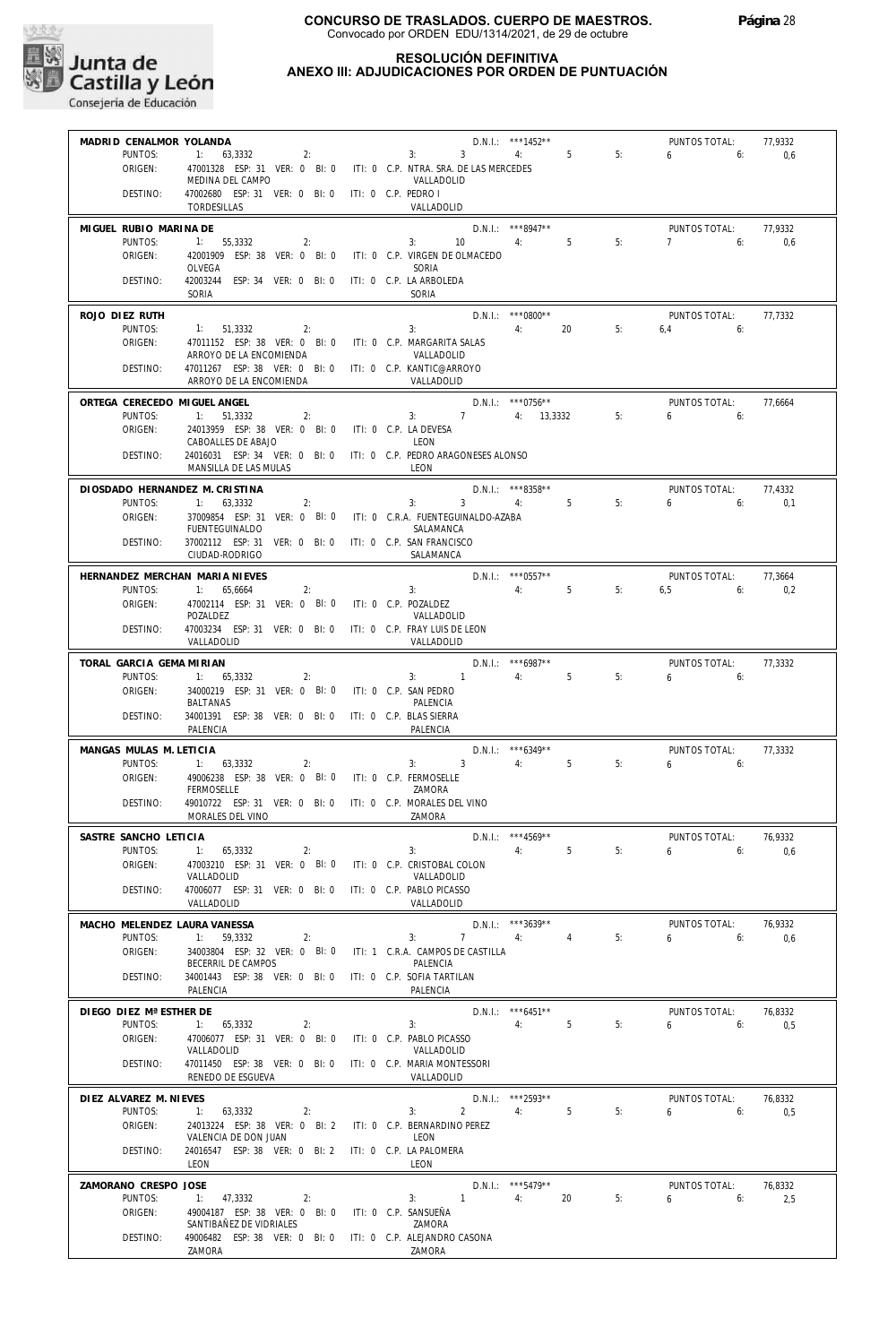

#### **RESOLUCIÓN DEFINITIVA ANEXO III: ADJUDICACIONES POR ORDEN DE PUNTUACIÓN**

| PEDRO PRIETO M. CARMEN DE            |                                                                           |                                                                                           | D.N.I.: ***4431**    |    | PUNTOS TOTAL: | 76,4998 |
|--------------------------------------|---------------------------------------------------------------------------|-------------------------------------------------------------------------------------------|----------------------|----|---------------|---------|
| PUNTOS:                              | 1: 64.9998<br>2:                                                          | 3:                                                                                        | 4:<br>$5 -$          | 5: | $6\qquad 6:$  | 0,5     |
| ORIGEN:                              | 49000571 ESP: 38 VER: 0 BI: 0 ITI: 0 C.P. EL TERA<br>CAMARZANA DE TERA    | ZAMORA                                                                                    |                      |    |               |         |
| DESTINO:                             | 49004497 ESP: 38 VER: 0 BI: 0 ITI: 0 C.P. MAGDALENA ULLOA                 |                                                                                           |                      |    |               |         |
|                                      | <b>TORO</b>                                                               | ZAMORA                                                                                    |                      |    |               |         |
| PRIETO SARDON SILVIA                 |                                                                           |                                                                                           | $D.N.1.:$ ***8750**  |    | PUNTOS TOTAL: | 76.4332 |
| PUNTOS:                              | 1: 63,3332<br>2:                                                          | 3: 3: 4:                                                                                  | $\overline{4}$       | 5: | $6\qquad 6$   | 0,1     |
| ORIGEN:                              | 47000427 ESP: 37 VER: 0 BI: 0 ITI: 1 C.P. SAN SEBASTIAN<br>CARPIO         | VALLADOLID                                                                                |                      |    |               |         |
| DESTINO:                             | 47011450 ESP: 38 VER: 0 BI: 0 ITI: 0 C.P. MARIA MONTESSORI                |                                                                                           |                      |    |               |         |
|                                      | RENEDO DE ESGUEVA                                                         | VALLADOLID                                                                                |                      |    |               |         |
| SANZ POZO SUSANA                     |                                                                           |                                                                                           | $D.N.1::$ *** 0534** |    | PUNTOS TOTAL: | 76,1664 |
| PUNTOS:                              | 1: 57,6664<br>2:                                                          | 3: $7$ 4: 5                                                                               |                      | 5: | $6\qquad 6$   | 0,5     |
| ORIGEN:                              | 47007161 ESP: 31 VER: 0 BI: 0 ITI: 0 C.R.A. LA BESANA<br>MOTA DEL MARQUES | VALLADOLID                                                                                |                      |    |               |         |
| DESTINO:                             | 47007574 ESP: 31 VER: 0 BI: 0 ITI: 0 C.P. PARQUE ALAMEDA                  |                                                                                           |                      |    |               |         |
|                                      | VALLADOLID                                                                | VALLADOLID                                                                                |                      |    |               |         |
| PATINO SIERRO CONCEPCION             |                                                                           |                                                                                           | $D.N.1.:$ ***7825**  |    | PUNTOS TOTAL: | 76,1328 |
| PUNTOS:                              | 1: 53,6664                                                                | 2:<br>3: $3 \t 3 \t 4$ : 12,6664                                                          |                      | 5: | $6\qquad 6:$  | 0.8     |
| ORIGEN:                              | FUENTES DE OÑORO                                                          | 37009842 ESP: 38 VER: 0 BI: 0 ITI: 0 C.R.A. CAMPO DE ARGAÑAN<br>SALAMANCA                 |                      |    |               |         |
| DESTINO:                             | 37005216 ESP: 38 VER: 0 BI: 0 ITI: 0 C.P. ALFONSO X EL SABIO              |                                                                                           |                      |    |               |         |
|                                      | SALAMANCA                                                                 | SALAMANCA                                                                                 |                      |    |               |         |
| <b>IGLESIA JURADO M. TRANSITO DE</b> |                                                                           |                                                                                           | $D.N.1.:$ ***8638**  |    | PUNTOS TOTAL: | 75.9332 |
| PUNTOS:                              | 1: 59,3332<br>2:                                                          | $3: 5 \t 4: 5$                                                                            |                      | 5: | $6\qquad 6$   | 0,6     |
| ORIGEN:                              | 47011176 ESP: 31 VER: 0 BI: 0 ITI: 0 C.P. JOAQUIN DIAZ<br>CISTERNIGA      | VALLADOLID                                                                                |                      |    |               |         |
| DESTINO:                             | 47010937 ESP: 31 VER: 0 BI: 0 ITI: 0 C.P. FRANCISCO PINO                  |                                                                                           |                      |    |               |         |
|                                      | VALLADOLID                                                                | VALLADOLID                                                                                |                      |    |               |         |
| VALLE ELVIRA MARIA DEL               |                                                                           |                                                                                           | D.N.I.: ***8385**    |    | PUNTOS TOTAL: | 75,9332 |
| PUNTOS:                              | 1: 51,3332<br>2:                                                          | $3: 8 \t 4: 10$                                                                           |                      | 5: | $6 = 6$       | 0,6     |
| ORIGEN:                              | OLVEGA                                                                    | 42001909 ESP: 38 VER: 0 BI: 0 ITI: 0 C.P. VIRGEN DE OLMACEDO<br>SORIA                     |                      |    |               |         |
| DESTINO:                             |                                                                           | 42002562 ESP: 31 VER: 0 BI: 0 ITI: 0 C.P. DE PRACTICAS NUMANCIA                           |                      |    |               |         |
|                                      | SORIA                                                                     | SORIA                                                                                     |                      |    |               |         |
| IGLESIAS GONZALEZ INES               |                                                                           |                                                                                           | D.N.I.: ***9259**    |    | PUNTOS TOTAL: | 75,6332 |
| PUNTOS:                              | 1: 55,3332<br>2:                                                          | $3: 9 \t 4: 5$                                                                            |                      | 5: | $6.3$ $6:$    |         |
| ORIGEN:                              | 37000929 ESP: 99 VER: 0 BI: 0 ITI: 0 C.P. LA ANTIGUA<br><b>BEJAR</b>      | SALAMANCA                                                                                 |                      |    |               |         |
| DESTINO:                             |                                                                           | 37009520 ESP: 32 VER: 0 BI: 0 ITI: 1 C.R.A. DOMINGO DE GUZMAN                             |                      |    |               |         |
|                                      | DOÑINOS DE SALAMANCA                                                      | SALAMANCA                                                                                 |                      |    |               |         |
| HORNILLOS GARCIA M. ANGELES          |                                                                           |                                                                                           | D.N.I.: ***2075**    |    | PUNTOS TOTAL: | 75,5662 |
| PUNTOS:                              | 1: 55,3332                                                                | 3: 3: 4: 10.833 5:<br>2:                                                                  |                      |    | $6\qquad 6$   | 0,4     |
| ORIGEN:                              | <b>GUMIEL DE HIZAN</b>                                                    | 09002753 ESP: 38 VER: 0 BI: 0 ITI: 0 C.P. MAXIMINO S.MIGUEL DE LA CAMARA<br><b>BURGOS</b> |                      |    |               |         |
| DESTINO:                             |                                                                           | 09008706 ESP: 38 VER: 0 BI: 0 ITI: 0 C.R.A. CARDENAL CISNEROS                             |                      |    |               |         |
|                                      | <b>ROA</b>                                                                | <b>BURGOS</b>                                                                             |                      |    |               |         |
| PARRA YUSTE M. JOSE                  |                                                                           |                                                                                           | D.N.I.: ***7064**    |    | PUNTOS TOTAL: | 74,9162 |
|                                      | PUNTOS: 1: 63,3332<br>2:                                                  | 3:                                                                                        | $3 \t 4: \t 2.083$   | 5: | $6\qquad 6$   | 0.5     |
| ORIGEN:                              | 37008631 ESP: 36 VER: 0 BI: 0<br><b>GUIJUELO</b>                          | ITI: 1 C.P. MIGUEL DE CERVANTES<br>SALAMANCA                                              |                      |    |               |         |
| DESTINO:                             | 37005241 ESP: 40 VER: 0 BI: 0                                             | ITI: 1 C.P. FILIBERTO VILLALOBOS                                                          |                      |    |               |         |
|                                      | SALAMANCA                                                                 | SALAMANCA                                                                                 |                      |    |               |         |
| PEREZ RAMOS CRISTINA                 |                                                                           |                                                                                           | $D.N.1::$ ***5670**  |    | PUNTOS TOTAL: | 74,8832 |
| PUNTOS:                              | 2:<br>1:<br>55,3332                                                       | 3:<br>5                                                                                   | 4:<br>5              | 5: | 9<br>6:       | 0,55    |
| ORIGEN:                              | 24018489 ESP: 31 VER: 0 BI: 0<br>SOTO DE LA VEGA                          | ITI: 0 C.R.A. SOTO DE LA VEGA<br>LEON                                                     |                      |    |               |         |
| DESTINO:                             | 24021981 ESP: 31 VER: 0 BI: 0                                             | ITI: 0 C.P. CAMINO DEL NORTE                                                              |                      |    |               |         |
|                                      | LEON                                                                      | LEON                                                                                      |                      |    |               |         |
| DIOS HERNANDEZ Mª PILAR DE           |                                                                           |                                                                                           | D.N.I.: *** 6272**   |    | PUNTOS TOTAL: | 74,8332 |
| PUNTOS:<br>ORIGEN:                   | 1:<br>63,3332<br>2:                                                       | 3:<br>ITI: 0 C.R.A. LA SIERRA                                                             | 5<br>4:              | 5: | 6:<br>6       | 0,5     |
|                                      |                                                                           |                                                                                           |                      |    |               |         |
|                                      | 05005942 ESP: 31 VER: 0 BI: 0<br>CILLAN                                   | AVILA                                                                                     |                      |    |               |         |
| DESTINO:                             | 05006065 ESP: 38 VER: 0 BI: 0                                             | ITI: 0 C.R.A. LLANOS DE MORAÑA                                                            |                      |    |               |         |
|                                      | SAN PEDRO DEL ARROYO                                                      | AVILA                                                                                     |                      |    |               |         |
| PEREZ GARCIA NATALIA                 |                                                                           |                                                                                           | D.N.I.: ***7715**    |    | PUNTOS TOTAL: | 74,8332 |
| PUNTOS:                              | 1:<br>55,3332<br>2:                                                       | 8<br>3:                                                                                   | 4:<br>5              | 5: | 6<br>6:       | 0,5     |
| ORIGEN:                              | 09000914 ESP: 31 VER: 0 BI: 0<br><b>BURGOS</b>                            | ITI: 0 C.P. FRANCISCO DE VITORIA<br><b>BURGOS</b>                                         |                      |    |               |         |
| DESTINO:                             | 09001025 ESP: 31 VER: 0 BI: 0                                             | ITI: 0 C.P. SOLAR DEL CID                                                                 |                      |    |               |         |
|                                      | <b>BURGOS</b>                                                             | <b>BURGOS</b>                                                                             |                      |    |               |         |
| GRACIA RUIZ ALICIA                   |                                                                           |                                                                                           | D.N.I.: *** 4239**   |    | PUNTOS TOTAL: | 74,6662 |
| PUNTOS:                              | 1: 59,3332<br>2:                                                          | 3:<br>4                                                                                   | 4:<br>4,833          | 5: | 6<br>6:       | 0,5     |
| ORIGEN:                              | 40008342 ESP: 31 VER: 0 BI: 0<br>LA LASTRILLA                             | ITI: 0 C.R.A. LOS ALMENDROS<br><b>SEGOVIA</b>                                             |                      |    |               |         |
| DESTINO:                             | 40008342 ESP: 38 VER: 0 BI: 0<br>LA LASTRILLA                             | ITI: 0 C.R.A. LOS ALMENDROS<br>SEGOVIA                                                    |                      |    |               |         |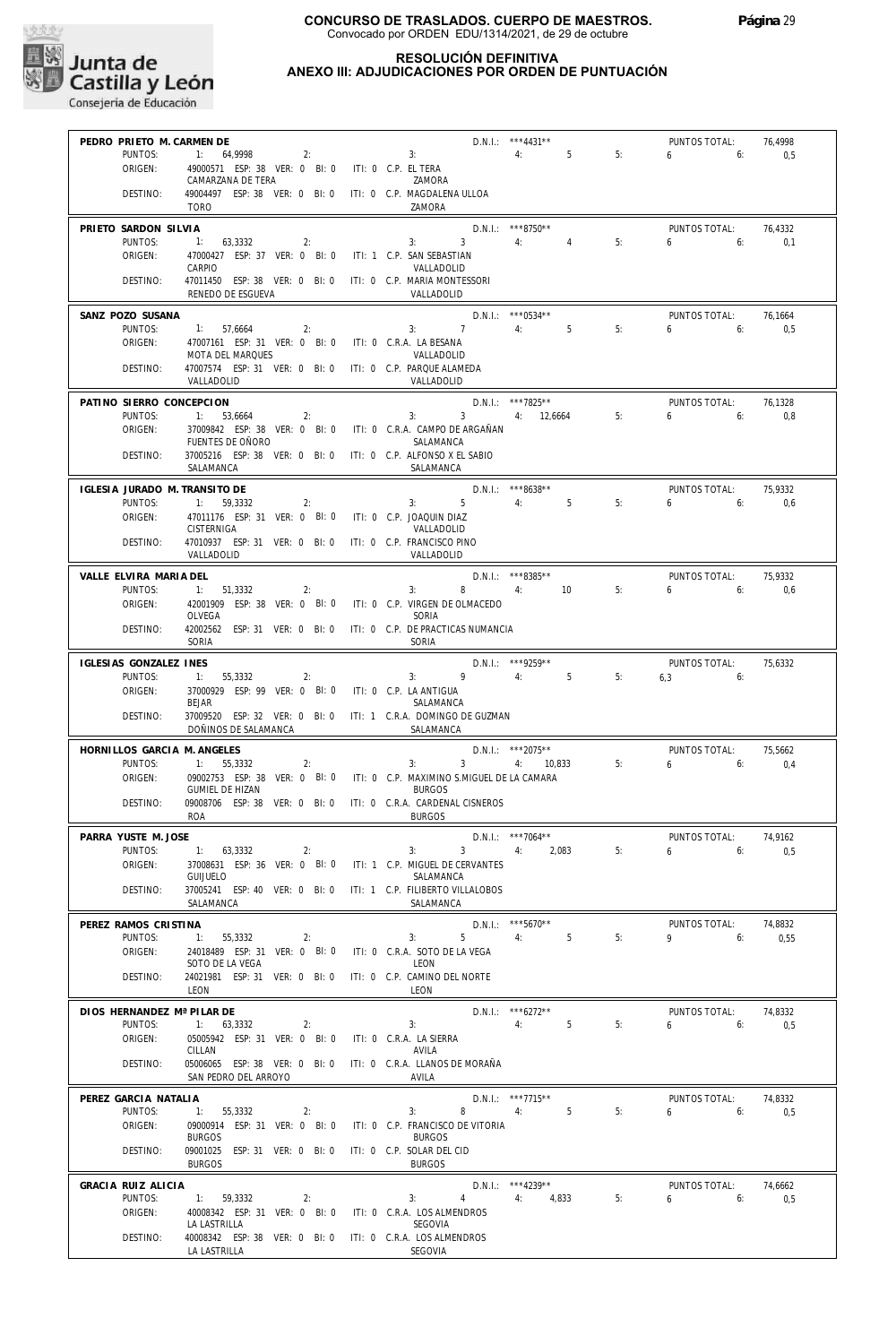

#### **RESOLUCIÓN DEFINITIVA ANEXO III: ADJUDICACIONES POR ORDEN DE PUNTUACIÓN**

| GANDARILLAS GRANDE JOSE MANUEL    |                                                                                 |                                                                              | $D.N.1::$ *** 0606**                  |    | PUNTOS TOTAL:                      | 74,3664        |
|-----------------------------------|---------------------------------------------------------------------------------|------------------------------------------------------------------------------|---------------------------------------|----|------------------------------------|----------------|
| PUNTOS:<br>ORIGEN:                | 1: 65.6664<br>2:<br>47003234 ESP: 31 VER: 0 BI: 0 ITI: 0 C.P. FRAY LUIS DE LEON | 3:                                                                           | $5 -$<br>4:                           | 5: | $3.2$ 6:                           | 0,5            |
|                                   | VALLADOLID                                                                      | VALLADOLID                                                                   |                                       |    |                                    |                |
| DESTINO:                          | 47006077 ESP: 31 VER: 0 BI: 0 ITI: 0 C.P. PABLO PICASSO<br>VALLADOLID           | VALLADOLID                                                                   |                                       |    |                                    |                |
| VELLOSILLO SANZ M. ANGELES        |                                                                                 |                                                                              | $D.N.I.:$ ***0300**                   |    | PUNTOS TOTAL:                      | 74.3332        |
| PUNTOS:<br>ORIGEN:                | 1: 55,3332<br>2:<br>42001909 ESP: 31 VER: 0 BI: 0                               | 8<br>3:<br>ITI: 0 C.P. VIRGEN DE OLMACEDO                                    | 4:<br>$5^{\circ}$                     | 5: | 6<br>6:                            |                |
|                                   | OLVEGA                                                                          | SORIA                                                                        |                                       |    |                                    |                |
| DESTINO:                          | 42003414 ESP: 31 VER: 0 BI: 0<br>SORIA                                          | ITI: 0 C.P. FUENTE DEL REY<br>SORIA                                          |                                       |    |                                    |                |
| MAESTRO FERNANDEZ NOEMI           |                                                                                 |                                                                              | $D.N.1::$ ***3054**                   |    | PUNTOS TOTAL:                      | 74.3332        |
| PUNTOS:<br>ORIGEN:                | 1: 53,3332<br>2:<br>47005310 ESP: 38 VER: 0 BI: 0 ITI: 0 C.P. TIERRA DE CAMPOS  | 3:<br>10                                                                     | $5^{\circ}$<br>4:                     | 5: | 6<br>6:                            |                |
|                                   | VILLALON DE CAMPOS                                                              | VALLADOLID                                                                   |                                       |    |                                    |                |
| DESTINO:                          | 34007101 ESP: 38 VER: 0 BI: 0 ITI: 0 C.P. CLARA CAMPOAMOR<br>VILLALOBON         | PALENCIA                                                                     |                                       |    |                                    |                |
| PINO CRIADO NOELIA                |                                                                                 |                                                                              | $D.N.1.:$ ***7985**                   |    | PUNTOS TOTAL:                      | 74,3332        |
| PUNTOS:<br>ORIGEN:                | 1: 53,3332<br>2:<br>37009881 ESP: 38 VER: 0 BI: 0 ITI: 0 C.E.O. ALTO ALAGON     | 3:                                                                           | $5 \t 4: \t 10$                       | 5: | 6:<br>6                            |                |
|                                   | LINARES DE RIOFRIO                                                              | SALAMANCA                                                                    |                                       |    |                                    |                |
| DESTINO:                          | 37008497 ESP: 38 VER: 0 BI: 0 ITI: 0 C.P. LEON FELIPE<br>SALAMANCA              | SALAMANCA                                                                    |                                       |    |                                    |                |
| LOPEZ MARTIN MARIA                |                                                                                 |                                                                              | D.N.I.: ***3298**                     |    | PUNTOS TOTAL:                      | 73,4332        |
| PUNTOS:                           | 1: 59,3332<br>2:                                                                | 3: 3: 4:                                                                     | 5 <sup>5</sup>                        | 5: | 6<br>6:                            | 0,1            |
| ORIGEN:                           | 47006193 ESP: 31 VER: 0 BI: 0<br>VALLADOLID                                     | ITI: 0 C.P. MIGUEL HERNANDEZ<br>VALLADOLID                                   |                                       |    |                                    |                |
| DESTINO:                          |                                                                                 | 47000300 ESP: 38 VER: 0 BI: 0 ITI: 0 C.P. MELQUIADES HIDALGO                 |                                       |    |                                    |                |
|                                   | CABEZON                                                                         | VALLADOLID                                                                   |                                       |    |                                    |                |
| RABADAN MARTIN VANESSA<br>PUNTOS: | 1: 43,3332<br>2:                                                                | 3:<br>$3^{\circ}$                                                            | D.N.I.: ***3710**<br>$4:$ $-4:$<br>20 | 5: | PUNTOS TOTAL:<br>6:<br>6.6         | 73.4332<br>0,5 |
| ORIGEN:                           |                                                                                 | 34000529 ESP: 31 VER: 0 BI: 0 ITI: 0 C.P. MARQUES DE SANTILLANA              |                                       |    |                                    |                |
| DESTINO:                          | CARRION DE LOS CONDES                                                           | PALENCIA<br>34000529 ESP: 38 VER: 0 BI: 0 ITI: 0 C.P. MARQUES DE SANTILLANA  |                                       |    |                                    |                |
|                                   | CARRION DE LOS CONDES                                                           | PALENCIA                                                                     |                                       |    |                                    |                |
| MATE CABEZUDO CLARA               |                                                                                 |                                                                              | $D.N.1::$ ***7043**                   |    | PUNTOS TOTAL:                      | 73,3032        |
| PUNTOS:<br>ORIGEN:                | 1: 53,3332<br>2:<br>34000256 ESP: 31 VER: 0 BI: 0 ITI: 0 C.P. ANGEL ABIA        | 8<br>3:                                                                      | 5 <sup>1</sup><br>4:                  | 5: | 6,5<br>6:                          | 0,47           |
|                                   | VENTA DE BAÑOS                                                                  | PALENCIA                                                                     |                                       |    |                                    |                |
| DESTINO:                          | 34000219 ESP: 31 VER: 0 BI: 0 ITI: 0 C.P. SAN PEDRO<br><b>BALTANAS</b>          | PALENCIA                                                                     |                                       |    |                                    |                |
| DOMINGUEZ TEJERINA ESTHER         |                                                                                 |                                                                              | $D.N.1::$ *** 6952**                  |    | PUNTOS TOTAL:                      | 73,1664        |
| PUNTOS:<br>ORIGEN:                | 1: 61,6664<br>2:                                                                | 3:<br>40004713 ESP: 36 VER: 0 BI: 0 ITI: 0 C.E.E. NTRA. SRA. DE LA ESPERANZA | 5<br>4:                               | 5: | $6\qquad 6$                        | 0,5            |
|                                   | SEGOVIA                                                                         | <b>SEGOVIA</b>                                                               |                                       |    |                                    |                |
| DESTINO:                          | 37005988 ESP: 36 VER: 0 BI: 0 ITI: 0 C.E.E. REINA SOFIA<br>SALAMANCA            | SALAMANCA                                                                    |                                       |    |                                    |                |
| GONZALEZ MATILLA M. ELENA         |                                                                                 |                                                                              | D.N.I.: ***8408**                     |    | PUNTOS TOTAL:                      | 72,8332        |
| PUNTOS:<br>ORIGEN:                | 1: 55.3332<br>2:<br>37008761 ESP: 99 VER: 0 BI: 2                               | 3:<br>6<br>ITI: 0 C.P. MIROBRIGA                                             | 5<br>4:                               | 5: |                                    | 0,5            |
|                                   | CIUDAD-RODRIGO                                                                  | SALAMANCA                                                                    |                                       |    |                                    |                |
| DESTINO:                          | 37008643 ESP: 99 VER: 0 BI: 0<br>SANTA MARTA DE TORMES                          | ITI: 0 C.P. SAN BLAS<br>SALAMANCA                                            |                                       |    |                                    |                |
| ALLER LOPEZ VERONICA              |                                                                                 |                                                                              | D.N.I.: *** 5413**                    |    | PUNTOS TOTAL:                      | 72,6914        |
| PUNTOS:                           | 1:<br>47,3332<br>2:                                                             | 3:<br>5                                                                      | 4: 13,4582                            | 5: | 6,2<br>6:                          | 0,7            |
| ORIGEN:                           | 49006603 ESP: 74 VER: 0 BI: 0<br>BENAVENTE                                      | ITI: 0 CENTRO DE BENAVENTE<br>ZAMORA                                         |                                       |    |                                    |                |
| DESTINO:                          | 24016031 ESP: 38 VER: 0 BI: 0<br>MANSILLA DE LAS MULAS                          | ITI: 0 C.P. PEDRO ARAGONESES ALONSO<br>LEON                                  |                                       |    |                                    |                |
|                                   |                                                                                 |                                                                              | D.N.I.: *** 5185**                    |    |                                    |                |
| BORREGO FRAILE M. MAR<br>PUNTOS:  | 2:<br>1:<br>55.3332                                                             | 3:                                                                           | 9,583<br>4:                           | 5: | PUNTOS TOTAL:<br>6<br>6:           | 72,6162<br>1,7 |
| ORIGEN:                           | 37009507 ESP: 31 VER: 0 BI: 0<br>CALVARRASA DE ABAJO                            | ITI: 0 C.R.A. LOS GIRASOLES<br>SALAMANCA                                     |                                       |    |                                    |                |
| DESTINO:                          | 37005228 ESP: 31 VER: 0 BI: 0                                                   | ITI: 0 C.P. JUAN DEL ENZINA                                                  |                                       |    |                                    |                |
|                                   | SALAMANCA                                                                       | SALAMANCA<br>DPL                                                             |                                       |    |                                    |                |
| FERRERO FERNANDEZ IVAN<br>PUNTOS: | 1:<br>57,6664<br>2:                                                             | 3:                                                                           | $D.N.1::$ *** 0414**<br>7,5<br>4:     | 5: | PUNTOS TOTAL:<br>$7^{\circ}$<br>6: | 72,1664        |
| ORIGEN:                           | 47005899 ESP: 34 VER: 0 BI: 0                                                   | ITI: 0 C.P. JORGE GUILLEN                                                    |                                       |    |                                    |                |
| DESTINO:                          | VALLADOLID<br>47011796 ESP: 34 VER: 0 BI: 0                                     | VALLADOLID<br>ITI: 0 C.E.O. ATENEA                                           |                                       |    |                                    |                |
|                                   | ARROYO DE LA ENCOMIENDA                                                         | VALLADOLID                                                                   |                                       |    |                                    |                |
| MARTIN RODRIGUEZ FCO. JAVIER      |                                                                                 |                                                                              | $D.N.1::$ *** 6907**                  |    | PUNTOS TOTAL:                      | 71,4014        |
| PUNTOS:<br>ORIGEN:                | 1:<br>51,6664<br>2:<br>09003401 ESP: 40 VER: 0 BI: 0                            | 8<br>3:<br>ITI: 1 C.P. PONS SOROLLA                                          | 4:<br>5                               | 5: | 6:<br>6                            | 0,735          |
|                                   | LERMA                                                                           | <b>BURGOS</b>                                                                |                                       |    |                                    |                |
| DESTINO:                          | 09005985 ESP: 38 VER: 0 BI: 0<br><b>TARDAJOS</b>                                | ITI: 0 C.P. PETRA LAFONT<br><b>BURGOS</b>                                    |                                       |    |                                    |                |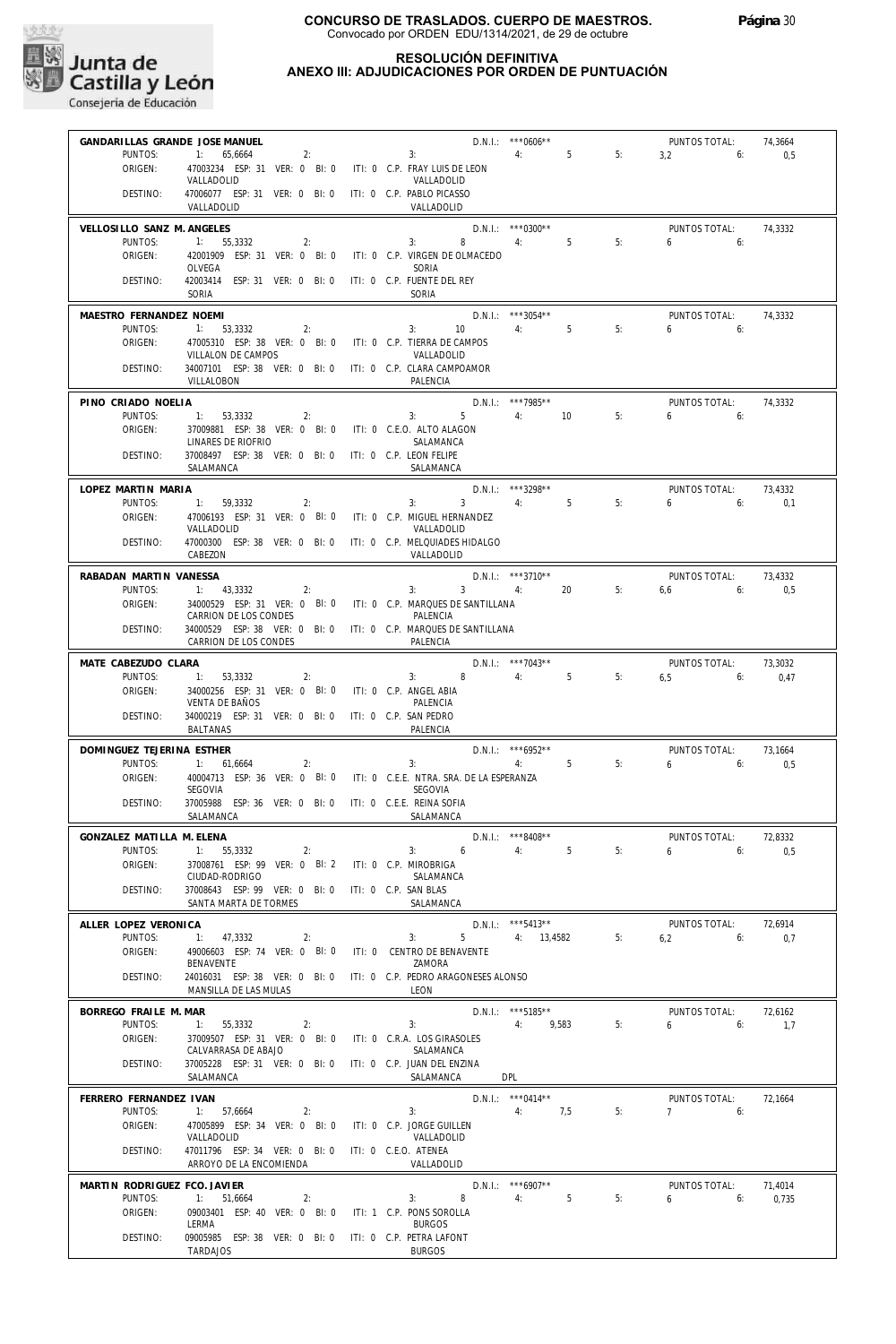

#### **RESOLUCIÓN DEFINITIVA ANEXO III: ADJUDICACIONES POR ORDEN DE PUNTUACIÓN**

| PEREZ BUENAPOSADA LUIS            |                                                                                 |                                           | D.N.I.: ***3381**                    |    | PUNTOS TOTAL:                | 71,3494        |
|-----------------------------------|---------------------------------------------------------------------------------|-------------------------------------------|--------------------------------------|----|------------------------------|----------------|
| PUNTOS:                           | $1: 51,3332$ 2:                                                                 |                                           | 3: 4: 13,4162                        | 5: | $6.1$ $6:$                   | 0,5            |
| ORIGEN:                           | 47007321 ESP: 38 VER: 0 BI: 0 ITI: 0 C.R.A. RIO ERESMA                          |                                           |                                      |    |                              |                |
|                                   | MATAPOZUELOS                                                                    | VALLADOLID                                |                                      |    |                              |                |
| DESTINO:                          | 47006600 ESP: 38 VER: 0 BI: 0 ITI: 0 C.P. CLEMENTE FDEZ. DE LA DEVESA           |                                           |                                      |    |                              |                |
|                                   | MEDINA DEL CAMPO                                                                | VALLADOLID                                |                                      |    |                              |                |
| MARCOS GARCIA MARIA AZUCENA       |                                                                                 |                                           | $D.N.1::$ ***9046**                  |    | PUNTOS TOTAL:                | 71,3332        |
| PUNTOS:                           | 1: 55,3332<br>2:                                                                |                                           | 3: 4.5 4:<br>5 <sub>5</sub>          | 5: | 6<br>6:                      | 0,5            |
| ORIGEN:                           | 47001781 ESP: 38 VER: 0 BI: 0 ITI: 0 C.P. VILLA DEL CABALLERO                   |                                           |                                      |    |                              |                |
|                                   | OLMEDO                                                                          | VALLADOLID                                |                                      |    |                              |                |
| DESTINO:                          | 47006077 ESP: 38 VER: 0 BI: 0 ITI: 0 C.P. PABLO PICASSO                         |                                           |                                      |    |                              |                |
|                                   | VALLADOLID                                                                      | VALLADOLID                                |                                      |    |                              |                |
| CAMPOS HERVADA ALICIA             |                                                                                 |                                           | $D.N.1::$ ***4704**                  |    | PUNTOS TOTAL:                | 71,1664        |
| PUNTOS:                           | 1: 55,6664<br>2:                                                                | 3:                                        | $3 \qquad \qquad 4: \qquad \qquad 5$ | 5: | 6<br>6:                      | 1,5            |
| ORIGEN:                           | 47003519 ESP: 31 VER: 0 BI: 0 ITI: 0 C.P. ANTONIO ALLUE MORER                   |                                           |                                      |    |                              |                |
| DESTINO:                          | VALLADOLID<br>47005577 ESP: 37 VER: 0 BI: 0 ITI: 0 C.E.E. NUMERO 1              | VALLADOLID                                |                                      |    |                              |                |
|                                   | VALLADOLID                                                                      | VALLADOLID                                |                                      |    |                              |                |
|                                   |                                                                                 |                                           |                                      |    |                              |                |
| BARRIO REY JORGE JUAN             |                                                                                 |                                           | $D.N.1.:$ ***2770**                  |    | PUNTOS TOTAL:                | 70,9998        |
| PUNTOS:                           | 1: 47,3332<br>2:                                                                |                                           | 3: 4: 17,6666                        | 5: | 6<br>6:                      |                |
| ORIGEN:                           | 24018601 ESP: 74 VER: 0 BI: 0 ITI: 1 MAESTRA SUSANA GONZÁLEZ<br><b>BEMBIBRE</b> | LEON                                      |                                      |    |                              |                |
| DESTINO:                          | 24016250 ESP: 38 VER: 0 BI: 0 ITI: 0 C.P. SAN ANTONIO                           |                                           |                                      |    |                              |                |
|                                   | PONFERRADA                                                                      | LEON                                      |                                      |    |                              |                |
|                                   |                                                                                 |                                           |                                      |    |                              |                |
| CASAS HERNANDEZ NOELIA<br>PUNTOS: | 1: 36,8326<br>2:                                                                | 3:                                        | $D.N.I.:$ ***8521**<br>8 4:<br>20    | 5: | PUNTOS TOTAL:<br>6.6         | 70,9576        |
| ORIGEN:                           | 37005216 ESP: 32 VER: 0 BI: 0 ITI: 0 C.P. ALFONSO X EL SABIO                    |                                           |                                      |    |                              | 0,125          |
|                                   | SALAMANCA                                                                       | SALAMANCA                                 |                                      |    |                              |                |
| DESTINO:                          | 37007298 ESP: 38 VER: 0 BI: 2 ITI: 0 C.P. PIEDRA DE ARTE                        |                                           |                                      |    |                              |                |
|                                   | VILLAMAYOR                                                                      | SALAMANCA                                 |                                      |    |                              |                |
|                                   |                                                                                 |                                           | $D.N.I.:$ ***0940**                  |    |                              |                |
| NEILA GOMEZ MARIA JOSE<br>PUNTOS: | 1: 57,3332<br>2:                                                                | 3:                                        | 4:<br>5                              | 5: | PUNTOS TOTAL:<br>$6\qquad 6$ | 70,7332<br>2,4 |
| ORIGEN:                           | 42003773 ESP: 31 VER: 0 BI: 0 ITI: 1 C.R.A. EL VALLE                            |                                           |                                      |    |                              |                |
|                                   | ALMARZA                                                                         | SORIA                                     |                                      |    |                              |                |
| DESTINO:                          | 42002719 ESP: 31 VER: 0 BI: 0                                                   | ITI: 0 C.P. LAS PEDRIZAS                  |                                      |    |                              |                |
|                                   | SORIA                                                                           | SORIA                                     |                                      |    |                              |                |
| MACIAS CUADRADO M. ISABEL         |                                                                                 |                                           | $D.N.1::$ ***3626**                  |    | PUNTOS TOTAL:                | 70.4998        |
| PUNTOS:                           | 1: 55,3332<br>2:                                                                | 3:                                        | $5 - 1$<br>4: 4,1666                 | 5: | 6.6                          |                |
| ORIGEN:                           | 47007252 ESP: 31 VER: 0 BI: 0 ITI: 0 C.R.A. PADRE HOYOS                         |                                           |                                      |    |                              |                |
|                                   | TORRELOBATON                                                                    | VALLADOLID                                |                                      |    |                              |                |
| DESTINO:                          | 47011152 ESP: 38 VER: 0 BI: 0 ITI: 0 C.P. MARGARITA SALAS                       |                                           |                                      |    |                              |                |
|                                   | ARROYO DE LA ENCOMIENDA                                                         | VALLADOLID                                |                                      |    |                              |                |
| MARTINEZ VILLAFAÑE JAIME          |                                                                                 |                                           | $D.N.1.:$ ***5662**                  |    | PUNTOS TOTAL:                | 70,4995        |
| PUNTOS:                           | 1: 55,3332<br>2:                                                                | 3:                                        | 8 4: 1.1663                          | 5: | $6\qquad 6$                  |                |
| ORIGEN:                           | 09001025 ESP: 34 VER: 0 BI: 0 ITI: 0 C.P. SOLAR DEL CID                         |                                           |                                      |    |                              |                |
|                                   | <b>BURGOS</b>                                                                   | <b>BURGOS</b>                             |                                      |    |                              |                |
| DESTINO:                          | 09001025 ESP: 38 VER: 0 BI: 0 ITI: 0 C.P. SOLAR DEL CID                         |                                           |                                      |    |                              |                |
|                                   | <b>BURGOS</b>                                                                   | <b>BURGOS</b>                             |                                      |    |                              |                |
| MORAGO DE LA CAL HENAR            |                                                                                 |                                           | $D.N.1.:$ ***3484**                  |    | PUNTOS TOTAL:                | 70,4494        |
| PUNTOS:                           | 1: 47,3332<br>2:                                                                | 3:                                        | $3 \sim 3$<br>4: 13,4162             | 5: | $6 \t\t 6$                   | 0.7            |
| ORIGEN:                           | 47000774 ESP: 34 VER: 0 BI: 0                                                   | ITI: 0 C.P. FELIX CUADRADO LOMAS          |                                      |    |                              |                |
|                                   | CISTERNIGA                                                                      | VALLADOLID                                |                                      |    |                              |                |
| DESTINO:                          | 47006077 ESP: 38 VER: 0 BI: 0<br>VALLADOLID                                     | ITI: 0 C.P. PABLO PICASSO<br>VALLADOLID   |                                      |    |                              |                |
|                                   |                                                                                 |                                           |                                      |    |                              |                |
| JUEZ PUENTE SANDRA                |                                                                                 |                                           | D.N.I.: ***1294**                    |    | PUNTOS TOTAL:                | 70,2164        |
| PUNTOS:                           | 1: 47.3332<br>2:                                                                | 3:                                        | 6<br>4:<br>8,3332                    | 5: | 6,7<br>6:                    | 1,85           |
| ORIGEN:                           | 47006193 ESP: 38 VER: 0 BI: 0                                                   | ITI: 0 C.P. MIGUEL HERNANDEZ              |                                      |    |                              |                |
| DESTINO:                          | VALLADOLID<br>47011152 ESP: 38 VER: 0 BI: 0                                     | VALLADOLID<br>ITI: 0 C.P. MARGARITA SALAS |                                      |    |                              |                |
|                                   | ARROYO DE LA ENCOMIENDA                                                         | VALLADOLID                                |                                      |    |                              |                |
|                                   |                                                                                 |                                           |                                      |    |                              |                |
| ALAS ARTEAGA CARMEN               |                                                                                 |                                           | D.N.I.: ***2232**                    |    | PUNTOS TOTAL:                | 69,9332        |
| PUNTOS:                           | 1: 43,3332<br>2:                                                                | 3:                                        | 4:<br>10<br>7,5                      | 5: | $\mathsf{Q}$<br>6:           | 0,1            |
| ORIGEN:                           | 24015397 ESP: 31 VER: 0 BI: 0<br>VEGUELLINA DE ORBIGO                           | ITI: 0 C.P. MARTIN MONREAL<br>LEON        |                                      |    |                              |                |
| DESTINO:                          | 24005719 ESP: 31 VER: 0 BI: 0                                                   | ITI: 0 C.P. CERVANTES                     |                                      |    |                              |                |
|                                   | LEON                                                                            | LEON                                      |                                      |    |                              |                |
|                                   |                                                                                 |                                           |                                      |    |                              |                |
| PUNTOS:                           | CALZADA GUTIERREZ FRANCISCO JAVI<br>1:<br>55,3332<br>2:                         | 3:                                        | D.N.I.: ***3566**<br>3<br>5<br>4:    | 5: | PUNTOS TOTAL:<br>6<br>6:     | 69,8332<br>0,5 |
| ORIGEN:                           | 24018489 ESP: 34 VER: 0 BI: 0                                                   | ITI: 1 C.R.A. SOTO DE LA VEGA             |                                      |    |                              |                |
|                                   | SOTO DE LA VEGA                                                                 | LEON                                      |                                      |    |                              |                |
| DESTINO:                          | 24017990 ESP: 34 VER: 0 BI: 0                                                   | ITI: 1 C.R.A. TROBAJO DEL CERECEDO        |                                      |    |                              |                |
|                                   | TROBAJO DEL CERECEDO                                                            | LEON                                      |                                      |    |                              |                |
| LEON SALVADOR PATRICIA            |                                                                                 |                                           | D.N.I.: ***3003**                    |    | PUNTOS TOTAL:                | 69,8332        |
| PUNTOS:                           | 1: 53,3332<br>2:                                                                | 3:                                        | 5,5<br>5<br>4:                       | 5: | 6<br>6:                      |                |
| ORIGEN:                           | 34000529 ESP: 38 VER: 0 BI: 0                                                   | ITI: 0 C.P. MARQUES DE SANTILLANA         |                                      |    |                              |                |
|                                   | CARRION DE LOS CONDES                                                           | PALENCIA                                  |                                      |    |                              |                |
| DESTINO:                          | 34001443 ESP: 38 VER: 0 BI: 0                                                   | ITI: 0 C.P. SOFIA TARTILAN                |                                      |    |                              |                |
|                                   | PALENCIA                                                                        | PALENCIA                                  |                                      |    |                              |                |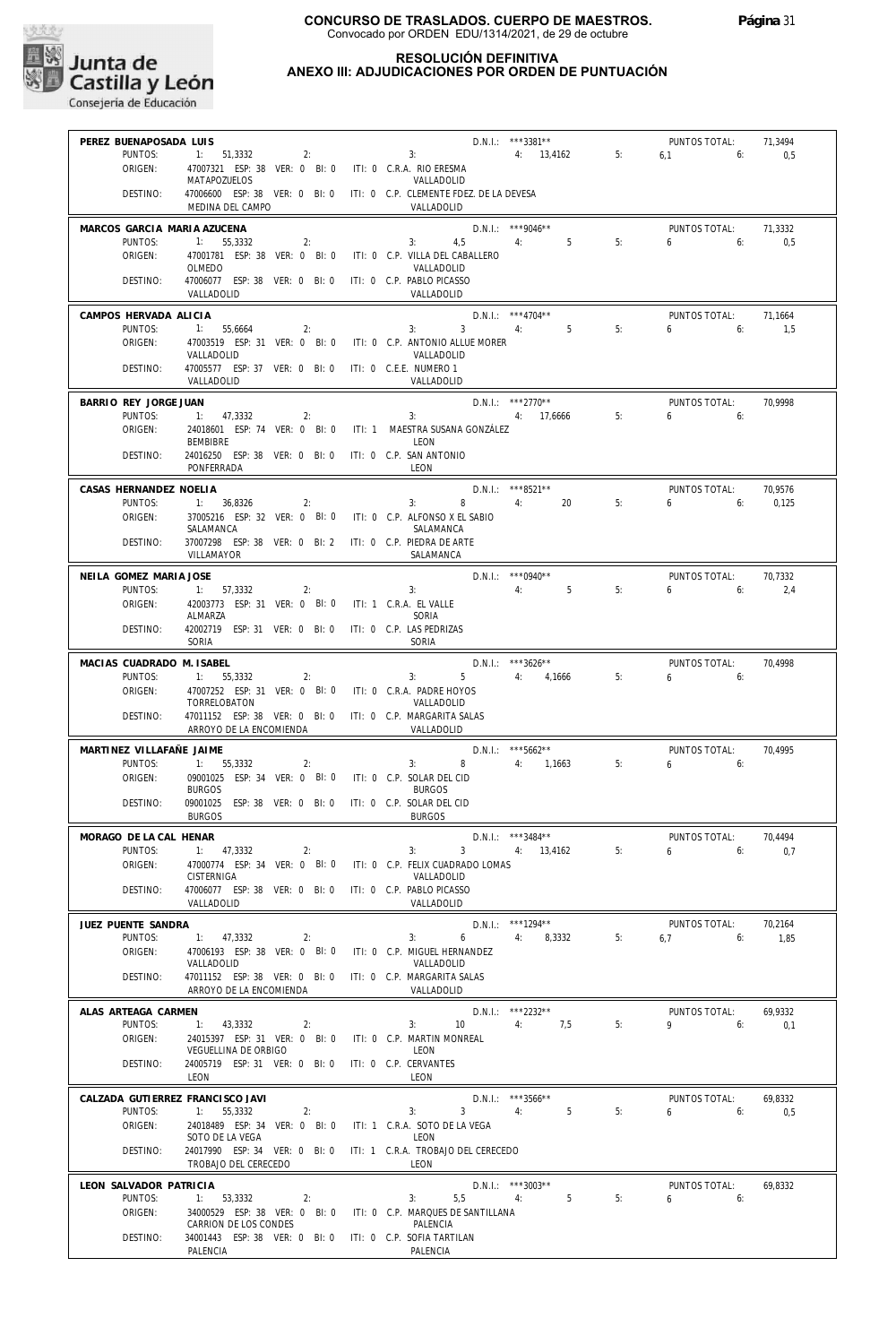

#### **RESOLUCIÓN DEFINITIVA ANEXO III: ADJUDICACIONES POR ORDEN DE PUNTUACIÓN**

| GARCIA APARICIO BLANCA                 |                                                                                          |                                         | D.N.I.: ***9521**             |         | PUNTOS TOTAL:            | 69,6332        |
|----------------------------------------|------------------------------------------------------------------------------------------|-----------------------------------------|-------------------------------|---------|--------------------------|----------------|
| PUNTOS:                                | 1: 65,3332<br>2:                                                                         | $\overline{4}$ :<br>3:                  |                               | 5:      | 4.3 6:                   |                |
| ORIGEN:                                | 24000618 ESP: 31 VER: 0 BI: 0 ITI: 0 C.P. SAN JOSE DE CALASANZ                           |                                         |                               |         |                          |                |
|                                        | BAÑEZA (LA)                                                                              | LEON                                    |                               |         |                          |                |
| DESTINO:                               | 24000618 ESP: 38 VER: 0 BI: 0 ITI: 0 C.P. SAN JOSE DE CALASANZ                           | LEON                                    |                               |         |                          |                |
|                                        | BAÑEZA (LA)                                                                              |                                         |                               |         |                          |                |
| VICENTE GUDINO JUDIT M.                |                                                                                          |                                         | $D.N.1.:$ ***8005**           |         | PUNTOS TOTAL:            | 69,4332        |
| PUNTOS:                                | 1: 55.3332<br>2:                                                                         | 3:                                      | $3 \qquad 4: \qquad 5$        | 5:      | 655                      | 0,1            |
| ORIGEN:                                | 37009842 ESP: 32 VER: 0 BI: 0 ITI: 1 C.R.A. CAMPO DE ARGAÑAN                             |                                         |                               |         |                          |                |
|                                        | FUENTES DE OÑORO                                                                         | SALAMANCA                               |                               |         |                          |                |
| DESTINO:                               | 37009635 ESP: 32 VER: 0 BI: 0 ITI: 1 C.R.A. CAMPOPETRE                                   |                                         |                               |         |                          |                |
|                                        | CANTALAPIEDRA                                                                            | SALAMANCA                               |                               |         |                          |                |
|                                        |                                                                                          |                                         | $D.N.1::$ ***2444**           |         | PUNTOS TOTAL:            |                |
| RODRIGUEZ MARTIN ANA JOSE<br>PUNTOS:   |                                                                                          | $3: 3 \t 4: 5$                          |                               | 5:      | $6\qquad 6$              | 69,3332        |
|                                        | 1: 55,3332<br>2:                                                                         |                                         |                               |         |                          |                |
| ORIGEN:                                | 49007267 ESP: 31 VER: 0 BI: 0 ITI: 0 C.R.A. PALACIOS DE SANABRIA<br>PALACIOS DE SANABRIA | ZAMORA                                  |                               |         |                          |                |
| DESTINO:                               | 49007310 ESP: 31 VER: 0 BI: 0 ITI: 0 C.R.A. MORALEJA DEL VINO                            |                                         |                               |         |                          |                |
|                                        | MORALEJA DEL VINO                                                                        | ZAMORA                                  |                               |         |                          |                |
|                                        |                                                                                          |                                         |                               |         |                          |                |
| FAGUNDEZ JUAN ANA BELEN                |                                                                                          |                                         | D.N.I.: ***1123**             |         | PUNTOS TOTAL:            | 69,3332        |
| PUNTOS:                                | 1: 55,3332<br>2:                                                                         | 3:                                      | $3 \qquad 4: \qquad 5$        | 5:      | $6\qquad 6$              |                |
| ORIGEN:                                | 49005106 ESP: 38 VER: 0 BI: 0 ITI: 0 C.P. LA INMACULADA                                  |                                         |                               |         |                          |                |
|                                        | VILLALPANDO                                                                              | ZAMORA                                  |                               |         |                          |                |
| DESTINO:                               | 49006214 ESP: 40 VER: 0 BI: 0 ITI: 1 C.P. HOSPITAL DE LA CRUZ                            |                                         |                               |         |                          |                |
|                                        | <b>TORO</b>                                                                              | ZAMORA                                  |                               |         |                          |                |
| GONZALEZ LORENZO MARINA                |                                                                                          |                                         | $D.N.1::$ ***4704**           |         | <b>PUNTOS TOTAL:</b>     | 68,9332        |
| PUNTOS:                                | 1: 47,3332<br>2:                                                                         | $10 \t 4:$<br>3:                        | 5 <sub>5</sub>                | 5:      | 6.6                      | 0,6            |
| ORIGEN:                                | 09008068 ESP: 99 VER: 0 BI: 2 ITI: 0 C.P. DOÑA MENCIA DE VELASCO                         |                                         |                               |         |                          |                |
|                                        | BRIVIESCA                                                                                | <b>BURGOS</b>                           |                               |         |                          |                |
| DESTINO:                               | 34003154 ESP: 38 VER: 0 BI: 0 ITI: 0 C.P. PRADERA DE LA AGUILERA                         |                                         |                               |         |                          |                |
|                                        | VILLAMURIEL DE CERRATO                                                                   | PALENCIA                                |                               |         |                          |                |
|                                        |                                                                                          |                                         |                               |         |                          |                |
| CASADO BERROCAL PABLO                  |                                                                                          |                                         | $D.N.1.:$ ***6186**           |         | PUNTOS TOTAL:            | 68,8332        |
| PUNTOS:                                | 1: 47,3332<br>2:                                                                         | $3: 5 \t 4: 5$                          |                               | 5:      | $9 \t\t 6$               | 2,5            |
| ORIGEN:                                | 34002231 ESP: 38 VER: 0 BI: 0 ITI: 0 C.P. VILLA Y TIERRA                                 |                                         |                               |         |                          |                |
|                                        | SALDAÑA                                                                                  | PALENCIA                                |                               |         |                          |                |
| DESTINO:                               | 24016031 ESP: 38 VER: 0 BI: 0 ITI: 0 C.P. PEDRO ARAGONESES ALONSO                        |                                         |                               |         |                          |                |
|                                        | MANSILLA DE LAS MULAS                                                                    | LEON                                    |                               |         |                          |                |
| CABALLERO LAGUNA NATALIA               |                                                                                          |                                         | $D.N.I.:$ ***4818**           |         | PUNTOS TOTAL:            | 68,4998        |
| PUNTOS:                                | 1: 59,3332<br>2:                                                                         | 4: 3,1666<br>3:                         |                               | 5:      | $6\qquad 6$              |                |
| ORIGEN:                                | 47007227 ESP: 32 VER: 0 BI: 0 ITI: 1 C.R.A. RIBERA DEL DUERO                             |                                         |                               |         |                          |                |
|                                        | QUINTANILLA DE ONESIMO                                                                   | VALLADOLID                              |                               |         |                          |                |
| DESTINO:                               | 47001158 ESP: 38 VER: 0 BI: 0 ITI: 0 C.P. NTRA. SRA. DEL VILLAR                          |                                         |                               |         |                          |                |
|                                        | LAGUNA DE DUERO                                                                          | VALLADOLID                              |                               |         |                          |                |
|                                        |                                                                                          |                                         |                               |         |                          |                |
|                                        |                                                                                          |                                         |                               |         |                          |                |
|                                        | CARRASCO FERNANDEZ DE LANDA M. ESTIBALIZ                                                 |                                         | $D.N.1.:$ ***1962**           |         | PUNTOS TOTAL:            | 68,3332        |
| PUNTOS:                                | 1: 47,3332<br>2:                                                                         | 3: 10                                   | 4: 5                          | 5:      | $6\qquad 6$              |                |
| ORIGEN:                                | 47001870 ESP: 38 VER: 0 BI: 0 ITI: 0 C.P. VIRGEN DE SACEDON                              |                                         |                               |         |                          |                |
|                                        | PEDRAJAS DE SAN ESTEBAN                                                                  | VALLADOLID                              |                               |         |                          |                |
| DESTINO:                               | 47006077 ESP: 38 VER: 0 BI: 0 ITI: 0 C.P. PABLO PICASSO                                  |                                         |                               |         |                          |                |
|                                        | VALLADOLID                                                                               | VALLADOLID                              |                               |         |                          |                |
| ARCE RODRIGUEZ NURIA                   |                                                                                          |                                         | $D.N.1.:$ ***0523**           |         | PUNTOS TOTAL:            | 68,3332        |
| PUNTOS:                                | 1: 47,3332<br>2:                                                                         | 3:                                      | 5 4: 10                       | 5:      | 650                      |                |
| ORIGEN:                                | 47007264 ESP: 31 VER: 0 BI: 0                                                            | ITI: 0 C.R.A. EL PARAMO                 |                               |         |                          |                |
|                                        | VILLANUBLA                                                                               | VALLADOLID                              |                               |         |                          |                |
| DESTINO:                               | 47004871 ESP: 31 VER: 0 BI: 0                                                            | ITI: 0 C.P. MIGUEL DELIBES              |                               |         |                          |                |
|                                        | VALLADOLID                                                                               | VALLADOLID                              |                               |         |                          |                |
| GUDINO GALLEGO M. ANGELES              |                                                                                          |                                         |                               |         |                          |                |
|                                        | 39.3332                                                                                  | $\overline{3}$<br>3:                    | $D.N.1.:$ ***3704**           |         | PUNTOS TOTAL:            | 68,3332        |
| PUNTOS:                                | 1:<br>2:                                                                                 |                                         | 4:<br>20                      | 5:      | 6<br>6:                  |                |
| ORIGEN:                                | 47000427 ESP: 31 VER: 0 BI: 0<br>CARPIO                                                  | ITI: 0 C.P. SAN SEBASTIAN<br>VALLADOLID |                               |         |                          |                |
| DESTINO:                               | 05006077 ESP: 38 VER: 0 BI: 0                                                            | ITI: 0 C.R.A. SANTA TERESA              |                               |         |                          |                |
|                                        | <b>CRESPOS</b>                                                                           | AVILA                                   |                               |         |                          |                |
|                                        |                                                                                          |                                         |                               |         |                          |                |
| BELLOSO SANZ NURIA                     |                                                                                          |                                         | $D.N.1::$ ***4320**           |         | PUNTOS TOTAL:            | 67.7664        |
| PUNTOS:                                | 1: 45,6664<br>2:                                                                         | 3:<br>10                                | 4:                            | 5<br>5: | 6<br>6:                  | 1,1            |
| ORIGEN:                                | 47001328 ESP: 36 VER: 0 BI: 0                                                            | ITI: 0 C.P. NTRA. SRA. DE LAS MERCEDES  |                               |         |                          |                |
|                                        | MEDINA DEL CAMPO                                                                         | VALLADOLID                              |                               |         |                          |                |
| DESTINO:                               | 47011413 ESP: 36 VER: 0 BI: 0 ITI: 1 C.P. ELVIRA LINDO GARRIDO                           |                                         |                               |         |                          |                |
|                                        | ARROYO DE LA ENCOMIENDA                                                                  | VALLADOLID                              |                               |         |                          |                |
| MIGUEL TEIJEIRO ESTHER                 |                                                                                          |                                         | D.N.I.: *** 0205**            |         | PUNTOS TOTAL:            | 67,5332        |
| PUNTOS:                                | 1:<br>55,3332<br>2:                                                                      | 3:                                      | 4:                            | 5<br>5: | 6,2<br>6:                | $\sim$ 1       |
| ORIGEN:                                | 47007331 ESP: 31 VER: 0 BI: 0                                                            | ITI: 0 C.R.A. LA VILLA                  |                               |         |                          |                |
|                                        | PEÑAFIEL                                                                                 | VALLADOLID                              |                               |         |                          |                |
| DESTINO:                               | 47003234 ESP: 31 VER: 0 BI: 0                                                            | ITI: 0 C.P. FRAY LUIS DE LEON           |                               |         |                          |                |
|                                        | VALLADOLID                                                                               | VALLADOLID                              |                               |         |                          |                |
|                                        |                                                                                          |                                         |                               |         |                          |                |
| LAVANDERA GONCALVES ARKAITZ<br>PUNTOS: | 1: 43,3332<br>2:                                                                         | 8<br>3:                                 | D.N.I.: ***8521**<br>4:<br>10 | 5:      | PUNTOS TOTAL:<br>6<br>6: | 67,5332<br>0,2 |
| ORIGEN:                                | 47002680 ESP: 38 VER: 0 BI: 0                                                            | ITI: 0 C.P. PEDRO I                     |                               |         |                          |                |
|                                        | TORDESILLAS                                                                              | VALLADOLID                              |                               |         |                          |                |
| DESTINO:                               | 47011152 ESP: 38 VER: 0 BI: 0                                                            | ITI: 0 C.P. MARGARITA SALAS             |                               |         |                          |                |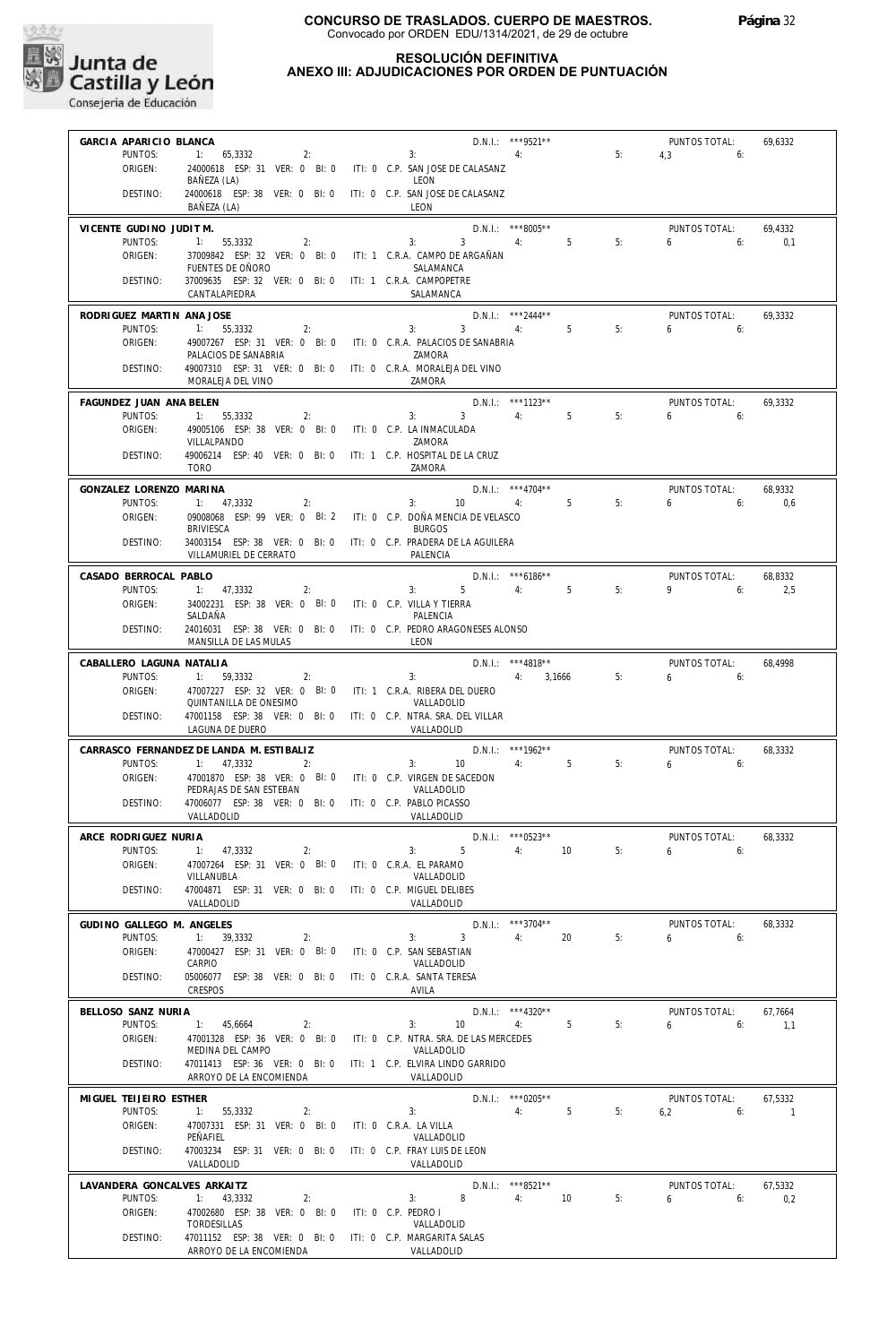

#### **RESOLUCIÓN DEFINITIVA ANEXO III: ADJUDICACIONES POR ORDEN DE PUNTUACIÓN**

| MARTIN MORAN BLANCA MARIA        |                                                                             |    |    |                                                                              | D.N.I.: ***8511**       |                             |    | PUNTOS TOTAL:                 |    | 67.3332                   |
|----------------------------------|-----------------------------------------------------------------------------|----|----|------------------------------------------------------------------------------|-------------------------|-----------------------------|----|-------------------------------|----|---------------------------|
| PUNTOS:                          | 1:<br>55,3332                                                               |    | 2: | $5 \qquad \qquad 4$<br>3:                                                    |                         | $\sim$ $\sim$ $\sim$ $\sim$ | 5: | 6                             | 6: |                           |
| ORIGEN:                          | 47007252 ESP: 37 VER: 0 BI: 0 ITI: 1 C.R.A. PADRE HOYOS                     |    |    |                                                                              |                         |                             |    |                               |    |                           |
| DESTINO:                         | TORRELOBATON<br>47001559 ESP: 37 VER: 0 BI: 0 ITI: 1 C.P. TIERRA DE PINARES |    |    | VALLADOLID                                                                   |                         |                             |    |                               |    |                           |
|                                  | <b>MOJADOS</b>                                                              |    |    | VALLADOLID                                                                   |                         |                             |    |                               |    |                           |
| GARCIA GONZALEZ BLANCA MAR       |                                                                             |    |    |                                                                              | $D.N.I.:$ ***7343**     |                             |    | PUNTOS TOTAL:                 |    | 67,3332                   |
| PUNTOS:                          | 1: 51.3332                                                                  | 2: |    | $5-1$<br>3:                                                                  | 4:                      | 5 <sup>5</sup>              | 5: | 6                             | 6: |                           |
| ORIGEN:                          | 24003322 ESP: 35 VER: 0 Bl: 0                                               |    |    | ITI: 0 C.P. MANUEL A. CANO POBLACION                                         |                         |                             |    |                               |    |                           |
|                                  | <b>CISTIERNA</b>                                                            |    |    | LEON                                                                         |                         |                             |    |                               |    |                           |
| DESTINO:                         | 24018519 ESP: 38 VER: 0 BI: 0<br>VILLACEDRE                                 |    |    | ITI: 1 C.R.A. VILLACEDRE<br>LEON                                             |                         |                             |    |                               |    |                           |
|                                  |                                                                             |    |    |                                                                              |                         |                             |    |                               |    |                           |
| AMOROS MENOR VIRGINIA<br>PUNTOS: |                                                                             |    |    |                                                                              | D.N.I.: *** 5435**      |                             |    | PUNTOS TOTAL:                 |    | 67,2332                   |
| ORIGEN:                          | 1: 55,3332<br>40004981 ESP: 31 VER: 0 BI: 0                                 | 2: |    | 3:<br>4<br>ITI: 0 C.P. LAS CAÑADAS                                           | 4:                      | $5 - 1$                     | 5: | 2.8                           | 6: | 0,1                       |
|                                  | TRESCASAS                                                                   |    |    | SEGOVIA                                                                      |                         |                             |    |                               |    |                           |
| DESTINO:                         | 40004981 ESP: 38 VER: 0 BI: 0 ITI: 0 C.P. LAS CAÑADAS                       |    |    |                                                                              |                         |                             |    |                               |    |                           |
|                                  | TRESCASAS                                                                   |    |    | SEGOVIA                                                                      |                         |                             |    |                               |    |                           |
| IBAÑEZ VILLAHOZ RAQUEL           |                                                                             |    |    |                                                                              | D.N.I.: *** 6929**      |                             |    | PUNTOS TOTAL:                 |    | 66,9332                   |
| PUNTOS:                          | 1: 55,3332                                                                  | 2: |    | 3:                                                                           | 4:                      | 5                           | 5: | 6                             | 6: | 0.6                       |
| ORIGEN:                          | QUINTANADUEÑAS                                                              |    |    | 09012266 ESP: 31 VER: 0 BI: 0 ITI: 0 C.P. SATURNINO CALLEJA<br><b>BURGOS</b> |                         |                             |    |                               |    |                           |
| DESTINO:                         |                                                                             |    |    | 09000926 ESP: 31 VER: 0 BI: 0 ITI: 0 C.P. MARCELIANO SANTAMARIA              |                         |                             |    |                               |    |                           |
|                                  | <b>BURGOS</b>                                                               |    |    | <b>BURGOS</b>                                                                |                         |                             |    |                               |    |                           |
| DELGADO GONZALEZ TAMARA          |                                                                             |    |    |                                                                              | $D.N.1::$ *** 6019**    |                             |    | PUNTOS TOTAL:                 |    | 66,6332                   |
| PUNTOS:                          | 1: 55.3332                                                                  | 2: |    | 3:                                                                           | 4:                      | 5 <sub>5</sub>              | 5: | 6,3<br>6:                     |    |                           |
| ORIGEN:                          | 40000975 ESP: 38 VER: 0 BI: 0                                               |    |    | ITI: 0 C.P. SANTA CLARA<br><b>SEGOVIA</b>                                    |                         |                             |    |                               |    |                           |
| DESTINO:                         | CUELLAR<br>47011152 ESP: 34 VER: 0 BI: 0 ITI: 0 C.P. MARGARITA SALAS        |    |    |                                                                              |                         |                             |    |                               |    |                           |
|                                  | ARROYO DE LA ENCOMIENDA                                                     |    |    | VALLADOLID                                                                   |                         |                             |    |                               |    |                           |
| PIRIS GARCIA NEREA               |                                                                             |    |    |                                                                              | $D.N.1::$ ***8007**     |                             |    | PUNTOS TOTAL:                 |    | 66.5332                   |
| PUNTOS:                          | 1: 47,3332                                                                  | 2: |    | 3:<br>8                                                                      | 4:                      | 5                           | 5: | 6<br>6:                       |    | 0,2                       |
| ORIGEN:                          | 37003128 ESP: 38 VER: 0 BI: 0                                               |    |    | ITI: 0 C.P. FILIBERTO VILLALOBOS                                             |                         |                             |    |                               |    |                           |
| DESTINO:                         | <b>GUIJUELO</b><br>37003128 ESP: 31 VER: 0 BI: 0                            |    |    | SALAMANCA<br>ITI: 0 C.P. FILIBERTO VILLALOBOS                                |                         |                             |    |                               |    |                           |
|                                  | <b>GUIJUELO</b>                                                             |    |    | SALAMANCA                                                                    |                         |                             |    |                               |    |                           |
| ANTOLIN TRECEÑO MARTA            |                                                                             |    |    |                                                                              | $D.N.1::$ ***7617**     |                             |    | PUNTOS TOTAL:                 |    | 66,3332                   |
| PUNTOS:                          | 1: 55,3332                                                                  | 2: |    | 3:                                                                           | 4:                      | 5                           | 5: | 6                             | 6: |                           |
| ORIGEN:                          | 24003322 ESP: 31 VER: 0 BI: 0                                               |    |    | ITI: 0 C.P. MANUEL A. CANO POBLACION                                         |                         |                             |    |                               |    |                           |
|                                  | <b>CISTIERNA</b>                                                            |    |    | LEON                                                                         |                         |                             |    |                               |    |                           |
| DESTINO:                         | 24021981 ESP: 31 VER: 0 BI: 0<br>LEON                                       |    |    | ITI: 0 C.P. CAMINO DEL NORTE<br>LEON                                         |                         |                             |    |                               |    |                           |
|                                  |                                                                             |    |    |                                                                              |                         |                             |    |                               |    |                           |
| ANDRES PEREZ M. PILAR<br>PUNTOS: | 1:<br>49,3332                                                               | 2: |    | $5 -$<br>3:                                                                  | D.N.I.: ***2113**<br>4: | 5                           | 5: | PUNTOS TOTAL:<br>$6 \t\t\t 6$ |    | 66,3332<br>$\blacksquare$ |
| ORIGEN:                          | 24013224 ESP: 31 VER: 0 BI: 0 ITI: 0 C.P. BERNARDINO PEREZ                  |    |    |                                                                              |                         |                             |    |                               |    |                           |
|                                  | VALENCIA DE DON JUAN                                                        |    |    | LEON                                                                         |                         |                             |    |                               |    |                           |
| DESTINO:                         | 24010077 ESP: 31 VER: 0 BI: 0 ITI: 0 C.P. TREPALIO<br>TROBAJO DEL CAMINO    |    |    | LEON                                                                         |                         |                             |    |                               |    |                           |
|                                  |                                                                             |    |    |                                                                              |                         |                             |    |                               |    |                           |
| GOMEZ MARTIN CRISTINA<br>PUNTOS: | 1:                                                                          |    |    | $\overline{3}$                                                               | $D.N.1.:$ ***2229**     |                             |    | PUNTOS TOTAL:                 |    | 65,7664                   |
| ORIGEN:                          | 51,6664<br>47001122 ESP: 38 VER: 0 BI: 0                                    | 2: |    | 3:<br>ITI: 0 C.P. ALVAR FAÑEZ                                                | 4:                      | 5                           | 5: | $6\quad$                      | 6: | 0,1                       |
|                                  | <b>ISCAR</b>                                                                |    |    | VALLADOLID                                                                   |                         |                             |    |                               |    |                           |
| DESTINO:                         | 47000774 ESP: 38 VER: 0 BI: 0                                               |    |    | ITI: 0 C.P. FELIX CUADRADO LOMAS                                             |                         |                             |    |                               |    |                           |
|                                  | <b>CISTERNIGA</b>                                                           |    |    | VALLADOLID                                                                   |                         |                             |    |                               |    |                           |
| VILLARON RIOS MARGARITA          |                                                                             |    |    |                                                                              | $D.N.1::$ ***8114**     |                             |    | PUNTOS TOTAL:                 |    | 65,3328                   |
| PUNTOS:<br>ORIGEN:               | 1: 47,6664<br>37003426 ESP: 32 VER: 0 Bl: 0                                 | 2: |    | $\overline{7}$<br>3:<br>ITI: 0 C.P. LIMINARES                                | 4: 4.6664               |                             | 5: | 6                             | 6: |                           |
|                                  | <b>LUMBRALES</b>                                                            |    |    | SALAMANCA                                                                    |                         |                             |    |                               |    |                           |
| DESTINO:                         | 37005216 ESP: 32 VER: 0 BI: 0                                               |    |    | ITI: 0 C.P. ALFONSO X EL SABIO                                               |                         |                             |    |                               |    |                           |
|                                  | SALAMANCA                                                                   |    |    | SALAMANCA                                                                    |                         |                             |    |                               |    |                           |
| VELAZQUEZ MERINO AURORA          |                                                                             |    |    |                                                                              | D.N.I.: ***2330**       |                             |    | PUNTOS TOTAL:                 |    | 65,1332                   |
| PUNTOS:                          | 1: 47.3332                                                                  | 2: |    | 3:<br>6                                                                      | 4:                      | 5                           | 5: | 6                             | 6: | 0,8                       |
| ORIGEN:                          | 40001141 ESP: 38 VER: 0 BI: 0<br>ESPINAR (EL)                               |    |    | ITI: 0 C.P. ARCIPRESTE DE HITA<br>SEGOVIA                                    |                         |                             |    |                               |    |                           |
| DESTINO:                         | 40008433 ESP: 38 VER: 0 BI: 0                                               |    |    | ITI: 0 C.P. SAN JOSE                                                         |                         |                             |    |                               |    |                           |
|                                  | SEGOVIA                                                                     |    |    | SEGOVIA                                                                      |                         |                             |    |                               |    |                           |
| VALADES NOVILLO ROSA MARIA       |                                                                             |    |    |                                                                              | $D.N.1::$ *** 0375**    |                             |    | PUNTOS TOTAL:                 |    | 64,8332                   |
| PUNTOS:                          | 1: 47,3332                                                                  | 2: |    | 3:<br>6                                                                      | 4:                      | 5                           | 5: | 6                             | 6: | 0,5                       |
| ORIGEN:                          | 40004828 ESP: 38 VER: 0 BI: 0                                               |    |    | ITI: 0 C.R.A. LAS CAÑADAS<br><b>SEGOVIA</b>                                  |                         |                             |    |                               |    |                           |
|                                  |                                                                             |    |    |                                                                              |                         |                             |    |                               |    |                           |
| DESTINO:                         | AGUILAFUENTE<br>40002443 ESP: 38 VER: 0 BI: 0                               |    |    | ITI: 0 C.P. MARQUES DEL ARCO                                                 |                         |                             |    |                               |    |                           |
|                                  | SAN CRISTOBAL DE SEGOVIA                                                    |    |    | SEGOVIA                                                                      |                         |                             |    |                               |    |                           |
| RODRIGUEZ GARCIA M.MAR           |                                                                             |    |    |                                                                              | D.N.I.: ***9883**       |                             |    | PUNTOS TOTAL:                 |    | 64,7498                   |
| PUNTOS:                          | 1: 43,3332                                                                  | 2: |    | $5 -$<br>3:                                                                  | 4: 10,4166              |                             | 5: | 6                             | 6: |                           |
| ORIGEN:                          | 24018532 ESP: 31 VER: 0 BI: 0                                               |    |    | ITI: 1 C.R.A. VILLAMAÑAN                                                     |                         |                             |    |                               |    |                           |
| DESTINO:                         | VILLAMAÑAN<br>24018064 ESP: 38 VER: 0 BI: 0                                 |    |    | LEON<br>ITI: 0 C.R.A. RUTA DE LA PLATA                                       |                         |                             |    |                               |    |                           |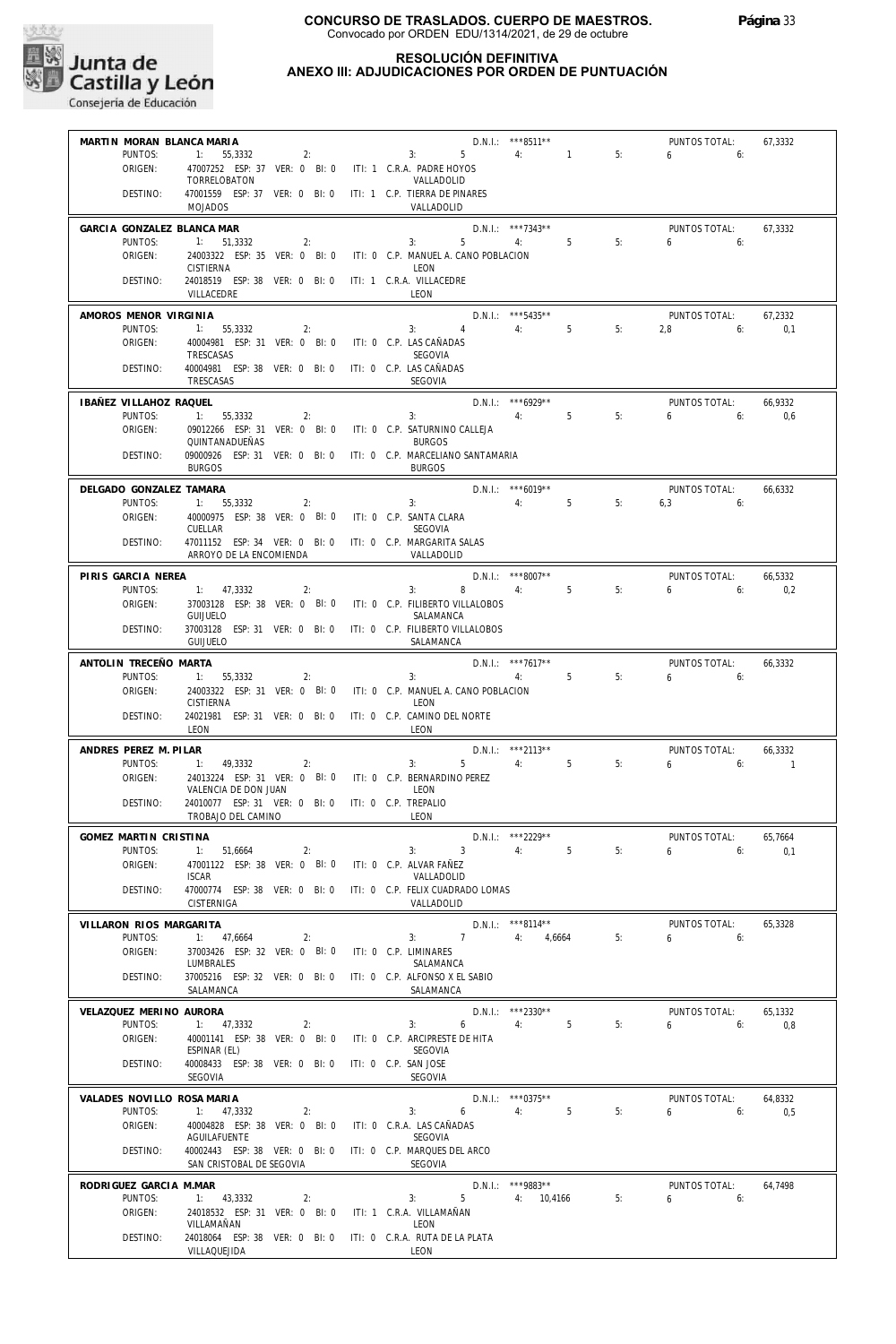

#### **RESOLUCIÓN DEFINITIVA ANEXO III: ADJUDICACIONES POR ORDEN DE PUNTUACIÓN**

| LEAL GUERRA SUSANA                |                                                                              |                                                | D.N.I.: ***1456**                        |    | PUNTOS TOTAL:                | 64,7332        |
|-----------------------------------|------------------------------------------------------------------------------|------------------------------------------------|------------------------------------------|----|------------------------------|----------------|
| PUNTOS:                           | 1: 41,3332<br>2:                                                             | 3: 10                                          | 4: 5                                     | 5: | 7,3<br>6:                    | 1,1            |
| ORIGEN:                           | 49007243 ESP: 40 VER: 0 BI: 0 ITI: 1 C.R.A. GEMA                             |                                                |                                          |    |                              |                |
| DESTINO:                          | <b>GEMA</b><br>49010722 ESP: 36 VER: 0 BI: 0 ITI: 0 C.P. MORALES DEL VINO    | ZAMORA                                         |                                          |    |                              |                |
|                                   | MORALES DEL VINO                                                             | ZAMORA                                         |                                          |    |                              |                |
|                                   |                                                                              |                                                |                                          |    |                              |                |
| DIAGO EGAÑA EVA MARIA<br>PUNTOS:  | 1: 52.6664<br>2:                                                             | 3:                                             | $D.N.1::$ ***4856**<br>$5^{\circ}$<br>4: | 5: | PUNTOS TOTAL:<br>6,2<br>6:   | 64,3664<br>0,5 |
| ORIGEN:                           | 34000256 ESP: 31 VER: 0 BI: 0 ITI: 0 C.P. ANGEL ABIA                         |                                                |                                          |    |                              |                |
|                                   | <b>VENTA DE BAÑOS</b>                                                        | PALENCIA                                       |                                          |    |                              |                |
| DESTINO:                          | 34000256 ESP: 38 VER: 0 BI: 0 ITI: 0 C.P. ANGEL ABIA                         |                                                |                                          |    |                              |                |
|                                   | VENTA DE BAÑOS                                                               | PALENCIA                                       |                                          |    |                              |                |
| POLLAN MONTAÑO ALICIA             |                                                                              |                                                | D.N.I.: ***9374**                        |    | PUNTOS TOTAL:                | 64,3332        |
| PUNTOS:                           | 1: 51,3332<br>2:                                                             | $3: 2 \t 4:$                                   | 5                                        | 5: | 6:<br>6                      |                |
| ORIGEN:                           | 24000503 ESP: 38 VER: 0 BI: 0 ITI: 0 C.P. BLANCO CELA<br>ASTORGA             | LEON                                           |                                          |    |                              |                |
| DESTINO:                          | 24016274 ESP: 99 VER: 0 BI: 0 ITI: 0 C.P. ANTONIO DE VALBUENA                |                                                |                                          |    |                              |                |
|                                   | LEON                                                                         | LEON                                           |                                          |    |                              |                |
|                                   | ROSINO DE LA IGLESIA MARIA TERESA                                            |                                                | $D.N.1.:$ ***1142**                      |    | PUNTOS TOTAL:                | 64,3332        |
| PUNTOS:                           | 1: 49,3332<br>2:                                                             | 3:                                             | 4 4 5                                    | 5: | 6<br>6:                      |                |
| ORIGEN:                           | 47003362 ESP: 99 VER: 0 BI: 0 ITI: 0 C.P. MIGUEL DE CERVANTES                |                                                |                                          |    |                              |                |
| DESTINO:                          | VALLADOLID<br>47006557 ESP: 99 VER: 0 BI: 0 ITI: 0 C.P. PONCE DE LEON        | VALLADOLID                                     |                                          |    |                              |                |
|                                   | VALLADOLID                                                                   | VALLADOLID                                     |                                          |    |                              |                |
|                                   |                                                                              |                                                |                                          |    |                              |                |
| COSTILLA ARENALES SARA<br>PUNTOS: | 1: 49.3332<br>2:                                                             | 3: 3                                           | D.N.I.: ***1177**<br>4:<br>5             | 5: | PUNTOS TOTAL:<br>6<br>6:     | 64,0332<br>0,7 |
| ORIGEN:                           | 47001122 ESP: 38 VER: 0 BI: 0 ITI: 0 C.P. ALVAR FAÑEZ                        |                                                |                                          |    |                              |                |
|                                   | <b>ISCAR</b>                                                                 | VALLADOLID                                     |                                          |    |                              |                |
| DESTINO:                          | 47010937 ESP: 99 VER: 0 BI: 0 ITI: 0 C.P. FRANCISCO PINO                     |                                                |                                          |    |                              |                |
|                                   | VALLADOLID                                                                   | VALLADOLID                                     |                                          |    |                              |                |
|                                   | ROBLES HERNANDEZ VICTOR MANUEL                                               |                                                | D.N.I.: ***8533**                        |    | PUNTOS TOTAL:                | 63,4332        |
| PUNTOS:                           | 1: 55,3332<br>2:                                                             | 3:                                             | 4:2                                      | 5: | $6\qquad 6$                  | 0,1            |
| ORIGEN:                           | 37009593 ESP: 32 VER: 0 BI: 0 ITI: 1 C.R.A. VALVANERA<br>SANTIBAÑEZ DE BEJAR | SALAMANCA                                      |                                          |    |                              |                |
| DESTINO:                          | 37009829 ESP: 32 VER: 0 BI: 0 ITI: 1 C.R.A. RIBERA DE CAÑEDO                 |                                                |                                          |    |                              |                |
|                                   | CALZADA DE VALDUNCIEL                                                        | SALAMANCA                                      |                                          |    |                              |                |
|                                   | GOMEZ-CRUZADO GUERRA Mª MERCEDES                                             |                                                | D.N.I.: *** 5504**                       |    | PUNTOS TOTAL:                | 63,3682        |
| PUNTOS:                           | 1: 53,3332<br>2:                                                             | 3:<br>4                                        | 4:                                       | 5: | $6 \qquad \qquad$<br>6:      | 0,035          |
| ORIGEN:                           | 34000256 ESP: 36 VER: 0 BI: 0 ITI: 1 C.P. ANGEL ABIA                         |                                                |                                          |    |                              |                |
|                                   | VENTA DE BAÑOS                                                               | PALENCIA                                       |                                          |    |                              |                |
| DESTINO:                          | 47005887 ESP: 36 VER: 0 BI: 0 ITI: 1 C.P. ANTONIO MACHADO<br>VALLADOLID      | VALLADOLID                                     |                                          |    |                              |                |
|                                   |                                                                              |                                                |                                          |    |                              |                |
| NUEVO GARCIA PATRICIA<br>PUNTOS:  | 1: 47,3332<br>2:                                                             | $5 -$<br>3:                                    | $D.N.1::$ ***4360**<br>4:5               | 5: | PUNTOS TOTAL:<br>$6\qquad 6$ | 63,3332        |
| ORIGEN:                           | 24018209 ESP: 38 VER: 0 BI: 0 ITI: 0 C.R.A. EL REDONDAL                      |                                                |                                          |    |                              |                |
|                                   | MATACHANA                                                                    | LEON                                           |                                          |    |                              |                |
| DESTINO:                          | 24010958 ESP: 38 VER: 0 BI: 0 ITI: 0 C.P. BENITO LEON                        |                                                |                                          |    |                              |                |
|                                   | SANTA MARIA DEL PARAMO                                                       | LEON                                           |                                          |    |                              |                |
| ANTOLIN SANCHEZ M. SORAYA         |                                                                              |                                                | D.N.I.: *** 5836**                       |    | PUNTOS TOTAL:                | 63,0082        |
| PUNTOS:                           | 1: 51.3332<br>2:                                                             | 3:<br>ITI: 0 C.P. MARQUES DE SANTILLANA        | 4:<br>5                                  | 5: | $6\qquad$<br>6:              | 0,675          |
| ORIGEN:                           | 34000529 ESP: 38 VER: 0 BI: 0<br>CARRION DE LOS CONDES                       | PALENCIA                                       |                                          |    |                              |                |
| DESTINO:                          | 34001443 ESP: 38 VER: 0 BI: 0                                                | ITI: 0 C.P. SOFIA TARTILAN                     |                                          |    |                              |                |
|                                   | PALENCIA                                                                     | PALENCIA                                       |                                          |    |                              |                |
| IZQUIERDO GONZALEZ LAURA          |                                                                              |                                                | D.N.I.: ***1756**                        |    | PUNTOS TOTAL:                | 62,9998        |
| PUNTOS:                           | 1:<br>51,3332<br>2:                                                          | 3:                                             | 4:<br>5,6666                             | 5: | 6<br>6:                      |                |
| ORIGEN:                           | 47007161 ESP: 38 VER: 0 BI: 0                                                | ITI: 0 C.R.A. LA BESANA                        |                                          |    |                              |                |
| DESTINO:                          | MOTA DEL MARQUES<br>47000774 ESP: 38 VER: 0 BI: 0                            | VALLADOLID<br>ITI: 0 C.P. FELIX CUADRADO LOMAS |                                          |    |                              |                |
|                                   | CISTERNIGA                                                                   | VALLADOLID                                     |                                          |    |                              |                |
| FERNANDEZ ORDAS LUCIA             |                                                                              |                                                | $D.N.1::$ ***5770**                      |    |                              |                |
| PUNTOS:                           | 1: 47,3332<br>2:                                                             | 5<br>3:                                        | 4:<br>4,1666                             | 5: | PUNTOS TOTAL:<br>6<br>6:     | 62,8998<br>0,4 |
| ORIGEN:                           | 24009609 ESP: 38 VER: 0 BI: 2                                                | ITI: 0 C.P. EMILIA MENENDEZ                    |                                          |    |                              |                |
|                                   | ROBLA (LA)                                                                   | LEON                                           |                                          |    |                              |                |
| DESTINO:                          | 24013315 ESP: 38 VER: 0 BI: 2 ITI: 0 C.E.O. CAMINO DE SANTIAGO               |                                                |                                          |    |                              |                |
|                                   | VIRGEN DEL CAMINO (LA)                                                       | LEON                                           |                                          |    |                              |                |
| CARRASCO ROMERO M.TERESA          |                                                                              |                                                | D.N.I.: ***4823**                        |    | PUNTOS TOTAL:                | 62,8332        |
| PUNTOS:<br>ORIGEN:                | 1: 51,3332<br>2:<br>37004984 ESP: 38 VER: 0 BI: 0                            | 3:<br>ITI: 0 C.R.A. RUTA DE LA PLATA           | 5<br>4:                                  | 5: | 6<br>6:                      | 0.5            |
|                                   | PUERTO DE BEJAR                                                              | SALAMANCA                                      |                                          |    |                              |                |
| DESTINO:                          | 37009507 ESP: 31 VER: 0 BI: 0                                                | ITI: 0 C.R.A. LOS GIRASOLES                    |                                          |    |                              |                |
|                                   | CALVARRASA DE ABAJO                                                          | SALAMANCA                                      |                                          |    |                              |                |
| FERNANDEZ DE VEGA PAULA           |                                                                              |                                                | D.N.I.: ***7219**                        |    | PUNTOS TOTAL:                | 62,6664        |
| PUNTOS:                           | 1: 47,3332<br>2:                                                             | 3:                                             | 4: 10,8332                               | 5: | $\overline{4}$<br>6:         | 0,5            |
| ORIGEN:                           | 40000975 ESP: 99 VER: 0 BI: 2                                                | ITI: 0 C.P. SANTA CLARA                        |                                          |    |                              |                |
| DESTINO:                          | CUELLAR<br>47010937 ESP: 38 VER: 0 BI: 2                                     | SEGOVIA<br>ITI: 0 C.P. FRANCISCO PINO          |                                          |    |                              |                |
|                                   | VALLADOLID                                                                   | VALLADOLID                                     |                                          |    |                              |                |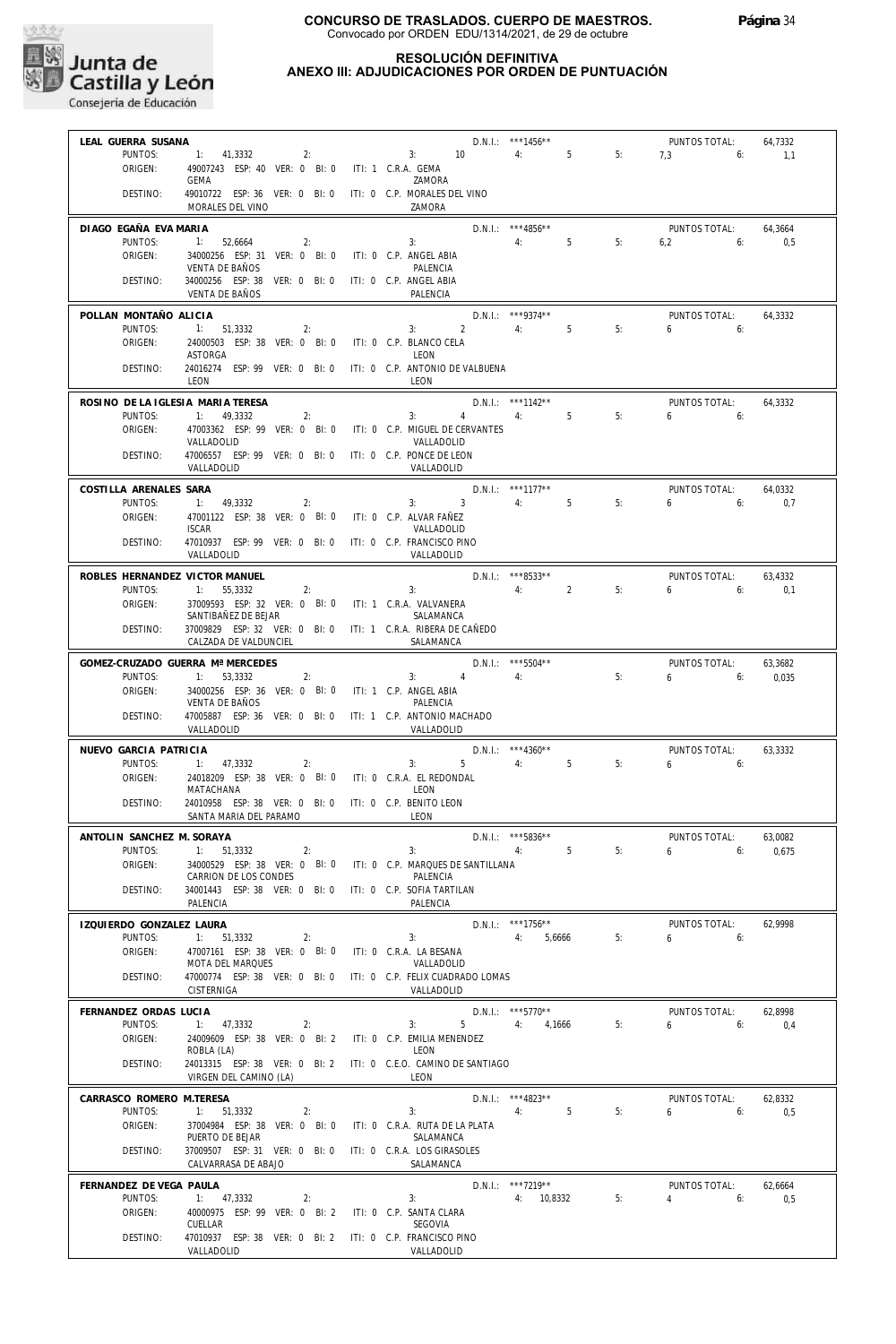

**RESOLUCIÓN DEFINITIVA**

### **ANEXO III: ADJUDICACIONES POR ORDEN DE PUNTUACIÓN**

| SEVILLA LORENZO MANUELA               |                                                                                                                         |                               |                                   | $D.N.1::$ *** 6390**            |    | PUNTOS TOTAL:                         | 62.6664        |
|---------------------------------------|-------------------------------------------------------------------------------------------------------------------------|-------------------------------|-----------------------------------|---------------------------------|----|---------------------------------------|----------------|
| PUNTOS:                               | 1: 44,6664<br>2:                                                                                                        | 3:                            | 10                                | $\overline{2}$<br>4:            | 5: | 6<br>6:                               |                |
| ORIGEN:<br>DESTINO:                   | ZAMORA<br>37005988 ESP: 36 VER: 0 BI: 0 ITI: 0 C.E.E. REINA SOFIA<br>SALAMANCA                                          |                               | SALAMANCA                         |                                 |    |                                       |                |
|                                       |                                                                                                                         |                               |                                   | $D.N.1::$ *** 6105**            |    | PUNTOS TOTAL:                         |                |
| RESA ALONSO M.ELENA<br>PUNTOS:        | 1: 36,6664<br>2:                                                                                                        | 3:                            |                                   | 20<br>4:                        | 5: | 6<br>6:                               | 62,6664        |
| ORIGEN:                               | 09003873 ESP: 38 VER: 0 BI: 0                                                                                           |                               | iti: 0   C.P.  Principe de España |                                 |    |                                       |                |
| DESTINO:                              | MIRANDA DE EBRO<br>09007143 ESP: 38 VER: 0 BI: 0 ITI: 0 C.P. PRINCESA DE ESPAÑA                                         |                               | <b>BURGOS</b>                     |                                 |    |                                       |                |
|                                       | VILLARCAYO                                                                                                              |                               | <b>BURGOS</b>                     |                                 |    |                                       |                |
| PRIFTO GISTAS JUAN MANUFI             |                                                                                                                         |                               |                                   | D.N.I.: ***3155**               |    | PUNTOS TOTAL:                         | 62.5332        |
| PUNTOS:<br>ORIGEN:                    | 1: 51,3332<br>2:                                                                                                        | 3:                            |                                   | 4:<br>$5 -$                     | 5: | 6.6                                   | 0,2            |
|                                       | 47007331 ESP: 34 VER: 0 BI: 0 ITI: 0 C.R.A. LA VILLA<br>PEÑAFIEL                                                        |                               | VALLADOLID                        |                                 |    |                                       |                |
| DESTINO:                              | 47005577 ESP: 36 VER: 0 BI: 0 ITI: 0 C.E.E. NUMERO 1<br>VALLADOLID                                                      |                               | VALLADOLID                        |                                 |    |                                       |                |
|                                       |                                                                                                                         |                               |                                   |                                 |    |                                       |                |
| GOMEZ ALONSO AIDA<br>PUNTOS:          | 1: 47,3332<br>2:                                                                                                        | 3:                            |                                   | D.N.I.: ***3857**<br>9<br>4:    | 5: | PUNTOS TOTAL:<br>6<br>6:              | 62,4332<br>0,1 |
| ORIGEN:                               | 47007321 ESP: 31 VER: 0 BI: 0 ITI: 0 C.R.A. RIO ERESMA                                                                  |                               |                                   |                                 |    |                                       |                |
| DESTINO:                              | MATAPOZUELOS<br>47000075 ESP: 31 VER: 0 BI: 0 ITI: 0 C.P. MIGUEL DELIBES                                                |                               | VALLADOLID                        |                                 |    |                                       |                |
|                                       | ALDEAMAYOR DE SAN MARTIN                                                                                                |                               | VALLADOLID                        |                                 |    |                                       |                |
| PRIETO GARCIA NELIDA                  |                                                                                                                         |                               |                                   | $D.N.1::$ ***5897**             |    | PUNTOS TOTAL:                         | 62,3332        |
| PUNTOS:<br>ORIGEN:                    | 1: 43,3332<br>2:<br>24009890 ESP: 35 VER: 0 BI: 0 ITI: 0 C.P. FRAY BERNARDINO SAHAGUN                                   | 3:                            |                                   | 4:<br>13                        | 5: | 6<br>6:                               |                |
|                                       | SAHAGUN                                                                                                                 |                               | <b>I FON</b>                      |                                 |    |                                       |                |
| DESTINO:                              | 24001106 ESP: 35 VER: 0 BI: 0 ITI: 0 C.E.O. SAN JUAN<br>BENAVIDES DE ORBIGO                                             |                               | LEON                              |                                 |    |                                       |                |
| MORO PEDRAZA ADELAIDA                 |                                                                                                                         |                               |                                   | $D.N.1::$ ***4386**             |    |                                       |                |
| PUNTOS:                               | 1: 47,3332<br>2:                                                                                                        | 3:                            | 5 <sup>1</sup>                    | 3,4165<br>4:                    | 5: | PUNTOS TOTAL:<br>6<br>6:              | 61,9497<br>0,2 |
| ORIGEN:                               | PALENCIA                                                                                                                |                               |                                   |                                 |    |                                       |                |
| DESTINO:                              | 34003026 ESP: 38 VER: 0 BI: 0 ITI: 0 C.P. CIUDAD DE BUENOS AIRES<br>PALENCIA                                            |                               | PALENCIA                          |                                 |    |                                       |                |
| CASTRILLO CERRATO MARTA               |                                                                                                                         |                               |                                   | D.N.I.: ***8127**               |    | PUNTOS TOTAL:                         | 61,7332        |
| PUNTOS:                               | 2:<br>1: 43,3332                                                                                                        | 3:                            | 7                                 | 5<br>4:                         | 5: | 6<br>6:                               | 0.4            |
| ORIGEN:                               | 34003804 ESP: 31 VER: 0 BI: 0 ITI: 0 C.R.A. CAMPOS DE CASTILLA<br>BECERRIL DE CAMPOS                                    |                               | PALENCIA                          |                                 |    |                                       |                |
| DESTINO:                              | 34001728 ESP: 38 VER: 0 BI: 0 ITI: 0 C.P. AVE MARIA                                                                     |                               |                                   |                                 |    |                                       |                |
|                                       | PALENCIA                                                                                                                |                               | PALENCIA                          |                                 |    |                                       |                |
| CASANUEVA POLVOROSA JAVIER<br>PUNTOS: | 1: 47,3332<br>2:                                                                                                        | 3:                            | $\overline{3}$                    | $D.N.1.:$ ***4757**<br>4:<br>5  | 5: | PUNTOS TOTAL:<br>6<br>6:              | 61,5332<br>0,2 |
| ORIGEN:                               | 47001328 ESP: 38 VER: 0 BI: 2 ITI: 0 C.P. NTRA. SRA. DE LAS MERCEDES                                                    |                               |                                   |                                 |    |                                       |                |
| DESTINO:                              | MEDINA DEL CAMPO<br>47005887 ESP: 32 VER: 0 BI: 0 ITI: 0 C.P. ANTONIO MACHADO                                           |                               | VALLADOLID                        |                                 |    |                                       |                |
|                                       | VALLADOLID                                                                                                              |                               | VALLADOLID                        |                                 |    |                                       |                |
| VILLAN OLMEDO EVA M.                  |                                                                                                                         |                               |                                   | $D.N.1::$ ***0726**             |    | PUNTOS TOTAL:                         | 61,4998        |
| PUNTOS:                               | 1:<br>47,3332<br>2:                                                                                                     | 3:                            | 5                                 | 4:<br>3.1666                    | 5: | 6<br>6:                               |                |
| ORIGEN:                               | 40005080 ESP: 74 VER: 0 BI: 0 ITI: 1 AULA CARBONERO EL MAYOR<br>CARBONERO EL MAYOR                                      |                               | <b>SEGOVIA</b>                    |                                 |    |                                       |                |
| DESTINO:                              | 47001559 ESP: 38 VER: 0 BI: 0                                                                                           | ITI: 0 C.P. TIERRA DE PINARES |                                   |                                 |    |                                       |                |
|                                       | <b>MOJADOS</b>                                                                                                          |                               | VALLADOLID                        |                                 |    |                                       |                |
| FUENTETAJA VELASCO ISABEL<br>PUNTOS:  | 43,3332<br>1:<br>2:                                                                                                     | 3:                            |                                   | $D.N.1::$ ***4917**<br>4:<br>13 | 5: | PUNTOS TOTAL:<br>5 <sup>5</sup><br>6: | 61,4332<br>0,1 |
| ORIGEN:                               | 40004920 ESP: 38 VER: 0 BI: 0                                                                                           | ITI: 0 C.R.A. LOS LLANOS      |                                   |                                 |    |                                       |                |
| DESTINO:                              | VALVERDE DEL MAJANO<br>40004464 ESP: 38 VER: 0 BI: 0                                                                    | ITI: 0 C.P. ERESMA            | SEGOVIA                           |                                 |    |                                       |                |
|                                       | SEGOVIA                                                                                                                 |                               | SEGOVIA                           |                                 |    |                                       |                |
| BARRAGAN PEREZ M. YOLANDA             |                                                                                                                         |                               |                                   | D.N.I.: *** 2916**              |    | PUNTOS TOTAL:                         | 61,3332        |
| PUNTOS:<br>ORIGEN:                    | 1: 47.3332<br>2:<br>40004831 ESP: 38 VER: 0 BI: 0                                                                       | 3:                            | $\overline{3}$                    | 5<br>4:                         | 5: | 6<br>6:                               |                |
|                                       | CHAÑE                                                                                                                   | ITI: 0 C.R.A. RETAMA          | SEGOVIA                           |                                 |    |                                       |                |
| DESTINO:                              | 47010949 ESP: 38 VER: 0 BI: 0<br>TUDELA DE DUERO                                                                        | ITI: 0 C.P. GLORIA FUERTES    | VALLADOLID                        |                                 |    |                                       |                |
|                                       |                                                                                                                         |                               |                                   |                                 |    |                                       |                |
| MANJARRES BLANCO MIRIAN<br>PUNTOS:    | 1:<br>43,3332<br>2:                                                                                                     | 3:                            | $\overline{7}$                    | D.N.I.: ***7661**<br>5<br>4:    | 5: | PUNTOS TOTAL:<br>6<br>6:              | 61,3332        |
| ORIGEN:                               | 47007215 ESP: 32 VER: 0 BI: 0                                                                                           | ITI: 1 C.R.A. LA ESGUEVA      |                                   |                                 |    |                                       |                |
| DESTINO:                              | ESGUEVILLAS DE ESGUEVA<br>34001728 ESP: 38 VER: 0 BI: 0                                                                 | ITI: 0 C.P. AVE MARIA         | VALLADOLID                        |                                 |    |                                       |                |
|                                       |                                                                                                                         |                               | PALENCIA                          |                                 |    |                                       |                |
|                                       | PALENCIA                                                                                                                |                               |                                   |                                 |    |                                       |                |
| MORAN MARTINEZ MARIA                  |                                                                                                                         |                               |                                   | D.N.I.: *** 5972**              |    | PUNTOS TOTAL:                         | 60,6332        |
| PUNTOS:                               | 1: 45,3332<br>2:                                                                                                        | 3:                            | $\overline{4}$                    | 4:<br>5                         | 5: | 5,2<br>6:                             | 1,1            |
| ORIGEN:<br>DESTINO:                   | 09003551 ESP: 38 VER: 0 BI: 0<br>MEDINA DE POMAR<br>09006497 ESP: 38 VER: 0 BI: 0 ITI: 0 C.P. NTRA. SRA. DE LAS ALTICES | ITI: 0 C.P. SAN ISIDRO        | <b>BURGOS</b>                     |                                 |    |                                       |                |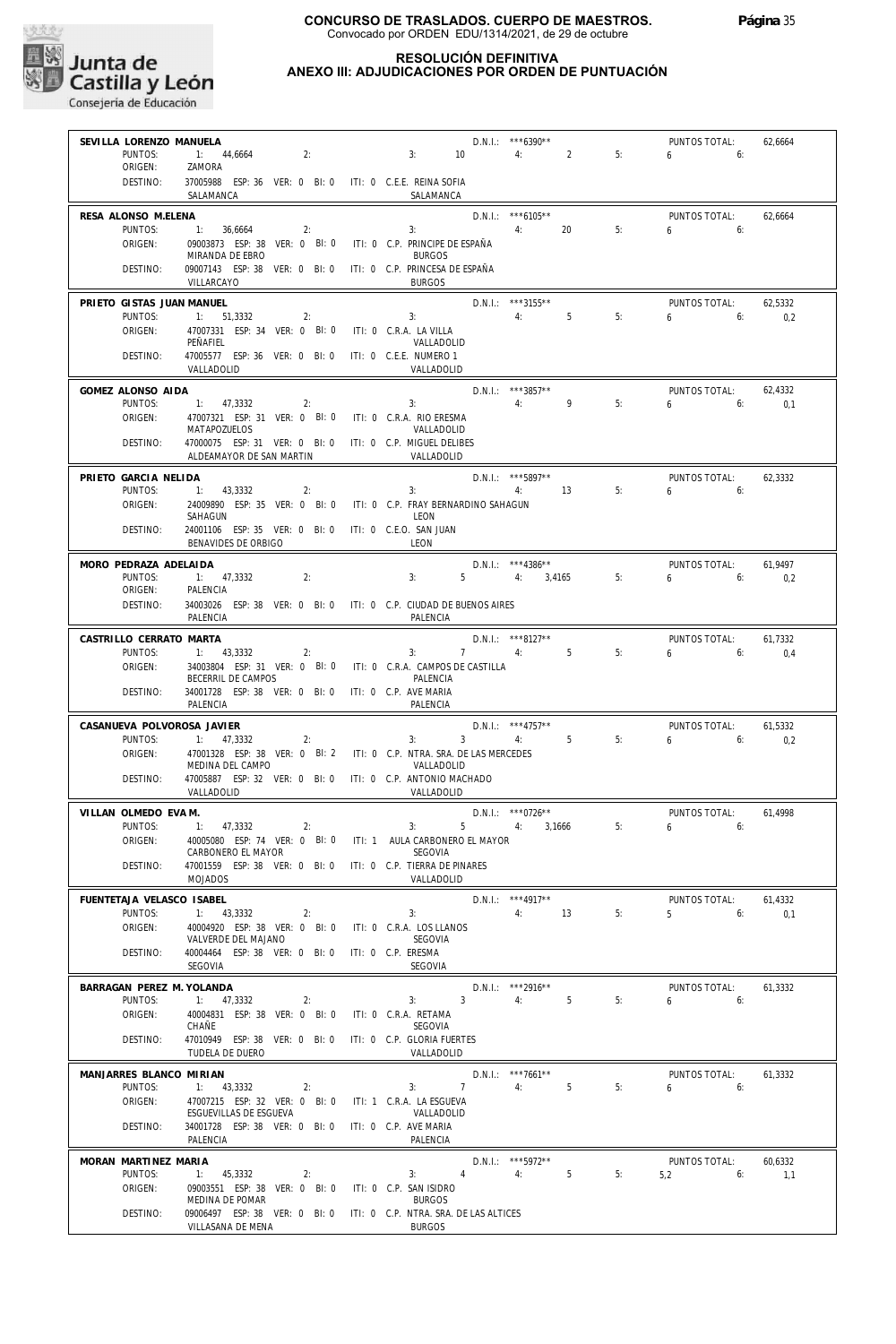

#### **RESOLUCIÓN DEFINITIVA ANEXO III: ADJUDICACIONES POR ORDEN DE PUNTUACIÓN**

| RODRIGUEZ ARIAS SARA           |                                                                 |                                                            | D.N.I.: ***1631**    |       | PUNTOS TOTAL: | 60,3332 |
|--------------------------------|-----------------------------------------------------------------|------------------------------------------------------------|----------------------|-------|---------------|---------|
| PUNTOS:                        | 1: 39,3332<br>2:                                                | 3: 10                                                      | $5 - 1$<br>4:        | 5:    | $6\qquad 6$   |         |
| ORIGEN:                        | 05001791 ESP: 34 VER: 0 BI: 0 ITI: 0 C.P. JUAN XXIII            |                                                            |                      |       |               |         |
|                                | <b>FONTIVEROS</b>                                               | AVILA                                                      |                      |       |               |         |
| DESTINO:                       | 37000140 ESP: 34 VER: 0 BI: 0 ITI: 0 C.P. SANTA TERESA          |                                                            |                      |       |               |         |
|                                | ALBA DE TORMES                                                  | SALAMANCA                                                  |                      |       |               |         |
| PEREZ RUEDA M. PAZ             |                                                                 |                                                            | $D.N.1.:$ ***8073**  |       | PUNTOS TOTAL: | 59.9498 |
| PUNTOS:                        | 1: 43.3332<br>2:                                                | 3:                                                         | 4: 10,4166           | 5:    | $6 \qquad 6$  | 0,2     |
| ORIGEN:                        | 24016456 ESP: 38 VER: 0 BI: 0 ITI: 0 C.P. SANTA BARBARA         |                                                            |                      |       |               |         |
|                                | BEMBIBRE                                                        | LEON                                                       |                      |       |               |         |
| DESTINO:                       | 24015397 ESP: 38 VER: 0 BI: 0 ITI: 0 C.P. MARTIN MONREAL        |                                                            |                      |       |               |         |
|                                | VEGUELLINA DE ORBIGO                                            | LEON                                                       |                      |       |               |         |
| IÑIGO LECHON PAULA             |                                                                 |                                                            | $D.N.1::$ *** 3684** |       | PUNTOS TOTAL: | 59,8332 |
| PUNTOS:                        | 1: 45.3332<br>2:                                                | $3: 3 \t 4:$                                               | 5 <sub>5</sub>       | 5:    | $6\qquad 6$   | 0,5     |
| ORIGEN:                        | 34000992 ESP: 36 VER: 0 BI: 0 ITI: 1 C.P. EL OTERO              |                                                            |                      |       |               |         |
|                                | <b>GUARDO</b>                                                   | PALENCIA                                                   |                      |       |               |         |
| DESTINO:                       | 34003804 ESP: 38 VER: 0 BI: 0 ITI: 0 C.R.A. CAMPOS DE CASTILLA  |                                                            |                      |       |               |         |
|                                | BECERRIL DE CAMPOS                                              | PALENCIA                                                   |                      |       |               |         |
|                                |                                                                 |                                                            |                      |       |               |         |
| PORRAS FERNANDEZ ANTONIO       |                                                                 |                                                            | $D.N.1.:$ ***6597**  |       | PUNTOS TOTAL: | 59,7662 |
| PUNTOS:                        | 1: 34,9996<br>2:                                                | 3:                                                         | 10 4: 4,1666         | 5:    | $9 \t\t 6$    | 1.6     |
| ORIGEN:                        | AVILA                                                           |                                                            |                      |       |               |         |
| DESTINO:                       | 37005988 ESP: 36 VER: 0 BI: 0 ITI: 0 C.E.E. REINA SOFIA         |                                                            |                      |       |               |         |
|                                | SALAMANCA                                                       | SALAMANCA                                                  |                      |       |               |         |
| SAN JUAN BENITO M. YOLANDA     |                                                                 |                                                            | $D.N.1.:$ ***7694**  |       | PUNTOS TOTAL: | 59.6482 |
| PUNTOS:                        | 1: 39,3332<br>2:                                                | $3: 5$ 4:                                                  | 5 <sub>5</sub>       | 5:    | $9 \t\t 6$    | 1,315   |
| ORIGEN:                        | 37008761 ESP: 36 VER: 0 BI: 0 ITI: 1 C.P. MIROBRIGA             |                                                            |                      |       |               |         |
|                                | CIUDAD-RODRIGO                                                  | SALAMANCA                                                  |                      |       |               |         |
| DESTINO:                       | 37007687 ESP: 36 VER: 0 BI: 0 ITI: 1 C.P. VILLA DE FELIPE II    |                                                            |                      |       |               |         |
|                                | VILLORUELA                                                      | SALAMANCA                                                  |                      |       |               |         |
| ZARCO MERINO ESTHER            |                                                                 |                                                            | D.N.I.: ***3884**    |       | PUNTOS TOTAL: | 59,3332 |
| PUNTOS:                        | 1: 43,3332<br>2:                                                | $3: 5 \t 4: 5$                                             |                      | $-5:$ | $6\qquad 6$   |         |
| ORIGEN:                        | 47001870 ESP: 38 VER: 0 BI: 0 ITI: 0 C.P. VIRGEN DE SACEDON     |                                                            |                      |       |               |         |
|                                | PEDRAJAS DE SAN ESTEBAN                                         | VALLADOLID                                                 |                      |       |               |         |
| DESTINO:                       | 47005358 ESP: 38 VER: 0 BI: 0 ITI: 0 C.P. SAN ANTONIO           |                                                            |                      |       |               |         |
|                                | VILLANUEVA DE DUERO                                             | VALLADOLID                                                 |                      |       |               |         |
| MATO CANEDO ADELINO            |                                                                 |                                                            | $D.N.1::$ ***6476**  |       | PUNTOS TOTAL: | 58,8682 |
| PUNTOS:                        | 1: 47,3332<br>2:                                                | 3:                                                         | 4:5                  | 5:    | 6.6           | 0,535   |
|                                |                                                                 |                                                            |                      |       |               |         |
|                                |                                                                 |                                                            |                      |       |               |         |
| ORIGEN:                        |                                                                 | 34000712 ESP: 34 VER: 0 BI: 0 ITI: 0 C.P. MODESTO LAFUENTE |                      |       |               |         |
|                                | CERVERA DE PISUERGA                                             | PALENCIA                                                   |                      |       |               |         |
| DESTINO:                       | 34001728 ESP: 34 VER: 0 BI: 0 ITI: 0 C.P. AVE MARIA<br>PALENCIA | PALENCIA                                                   |                      |       |               |         |
|                                |                                                                 |                                                            |                      |       |               |         |
| SORIANO JIMENEZ SUSANA         |                                                                 |                                                            | D.N.I.: ***1270**    |       | PUNTOS TOTAL: | 58,6662 |
| PUNTOS:                        | 1: 39,3332<br>2:                                                | 3: 3: 4: 9,833 5:                                          |                      |       | 6.6           | 0,5     |
| ORIGEN:                        | 42003852 ESP: 99 VER: 0 BI: 0                                   | ITI: 1 C.R.A. PINARES ALTOS                                |                      |       |               |         |
|                                | VINUESA                                                         | SORIA                                                      |                      |       |               |         |
| DESTINO:                       | 42002719 ESP: 99 VER: 0 BI: 0 ITI: 0 C.P. LAS PEDRIZAS<br>SORIA | SORIA                                                      |                      |       |               |         |
|                                |                                                                 |                                                            |                      |       |               |         |
| FERNANDEZ MUÑOZ M.ISABEL       |                                                                 |                                                            | $D.N.I.:$ ***0810**  |       | PUNTOS TOTAL: | 58,3829 |
| PUNTOS:                        | 1: 36,6664<br>2:                                                | 3:<br>10 <sup>10</sup>                                     | 4: 4,4165            | 5:    | $7.3$ 6:      |         |
| ORIGEN:                        | LEON                                                            |                                                            |                      |       |               |         |
| DESTINO:                       | 34002231 ESP: 37 VER: 0 BI: 0                                   | ITI: 1 C.P. VILLA Y TIERRA                                 |                      |       |               |         |
|                                | SALDAÑA                                                         | PALENCIA                                                   |                      |       |               |         |
| NICOLAS FERNANDEZ MARTA        |                                                                 |                                                            | $D.N.1.:$ ***4731**  |       | PUNTOS TOTAL: | 58,1664 |
| PUNTOS:                        | 1:<br>43,6664<br>2:                                             | $\overline{3}$<br>3:                                       | 4:<br>5              | 5:    | 6<br>6:       | 0,5     |
| ORIGEN:                        | 24002159 ESP: 37 VER: 0 BI: 0                                   | ITI: 0 C.P. VIRGEN DE LA QUINTA ANGUSTIA                   |                      |       |               |         |
|                                | CACABELOS                                                       | LEON                                                       |                      |       |               |         |
| DESTINO:                       | 24001106 ESP: 36 VER: 0 BI: 0                                   | ITI: 1 C.E.O. SAN JUAN                                     |                      |       |               |         |
|                                | BENAVIDES DE ORBIGO                                             | LEON                                                       |                      |       |               |         |
| SEGURADO SANCHEZ M. PATROCINIO |                                                                 |                                                            | D.N.I.: ***8349**    |       | PUNTOS TOTAL: | 58,0996 |
| PUNTOS:                        | 1:<br>38,9996<br>2:                                             | 8<br>3:                                                    | 5<br>4:              | 5:    | 6<br>6:       | 0,1     |
| ORIGEN:                        | 37007687 ESP: 36 VER: 0 BI: 0                                   | ITI: 1 C.P. VILLA DE FELIPE II                             |                      |       |               |         |
|                                | VILLORUELA                                                      | SALAMANCA                                                  |                      |       |               |         |
| DESTINO:                       | 37005988 ESP: 36 VER: 0 BI: 0                                   | ITI: 0 C.E.E. REINA SOFIA                                  |                      |       |               |         |
|                                | SALAMANCA                                                       | SALAMANCA                                                  |                      |       |               |         |
| SANTERO NUÑEZ M. SOL           |                                                                 |                                                            | D.N.I.: *** 4954**   |       | PUNTOS TOTAL: | 57,9996 |
| PUNTOS:                        | 38,9996<br>1:<br>2:                                             | 5<br>3:                                                    | 5<br>4:              | 5:    | 9<br>6:       |         |
| ORIGEN:                        | 49006691 ESP: 36 VER: 0 BI: 0                                   | ITI: 0 C.E.E. VIRGEN DEL CASTILLO                          |                      |       |               |         |
|                                | ZAMORA                                                          | ZAMORA                                                     |                      |       |               |         |
| DESTINO:                       | 37005988 ESP: 36 VER: 0 BI: 0                                   | ITI: 0 C.E.E. REINA SOFIA                                  |                      |       |               |         |
|                                | SALAMANCA                                                       | SALAMANCA                                                  |                      |       |               |         |
| PERAMATO MORALES M. MONTSERRAT |                                                                 |                                                            | $D.N.1::$ *** 6666** |       | PUNTOS TOTAL: | 57,833  |
| PUNTOS:                        | 1: 37,3332<br>2:                                                | 3:<br>10                                                   | 4:<br>4,4998         | 5:    | 6<br>6:       |         |
| ORIGEN:                        | 37001995 ESP: 31 VER: 0 BI: 0                                   | ITI: 0 C.P. VIRGEN DEL CARRASCAL                           |                      |       |               |         |
|                                | CESPEDOSA                                                       | SALAMANCA                                                  |                      |       |               |         |
| DESTINO:                       | 37009301 ESP: 38 VER: 0 BI: 0<br>URBANIZACION EL ENCINAR        | ITI: 0 C.P. RAFAEL ALBERTI<br>SALAMANCA                    |                      |       |               |         |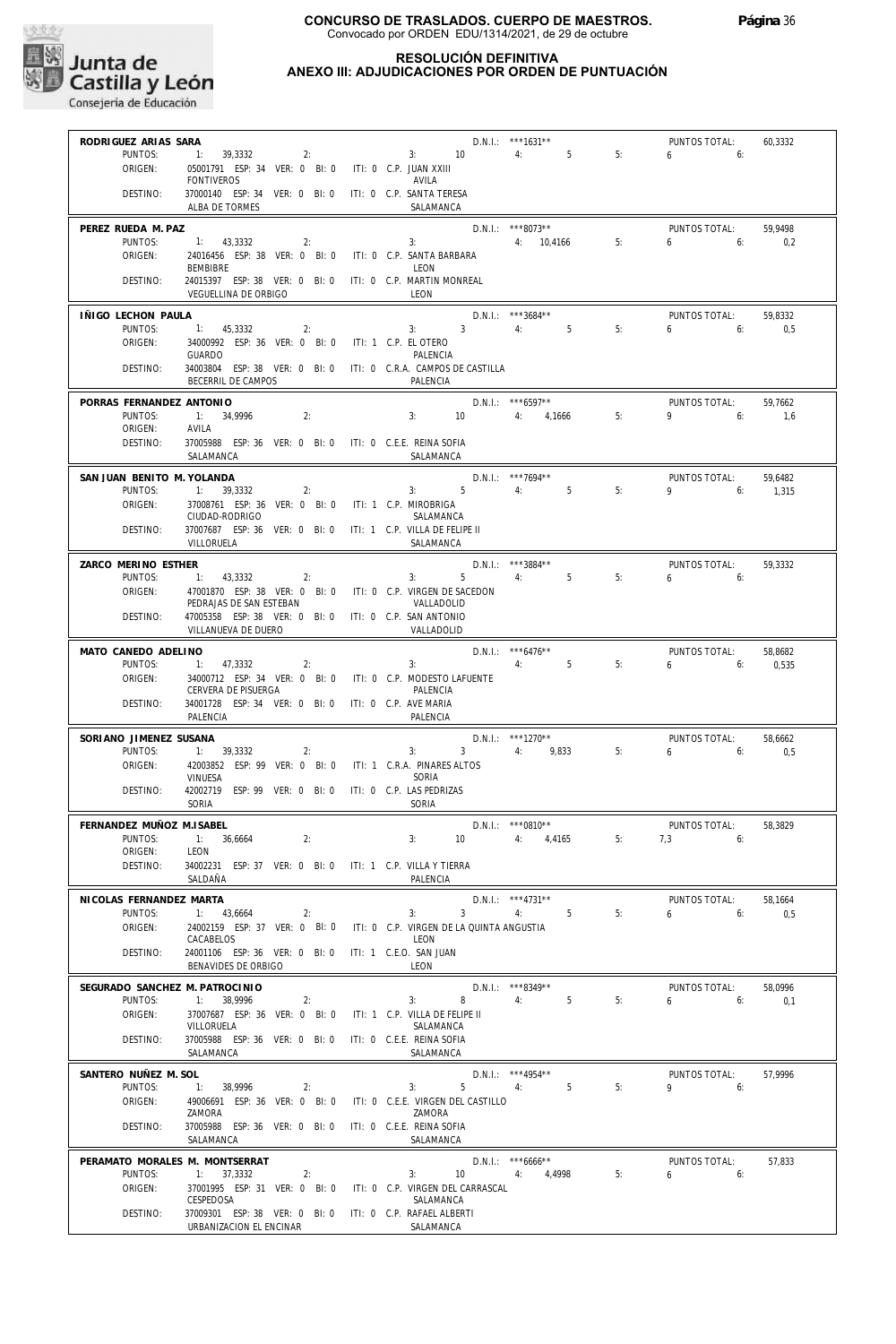

#### **RESOLUCIÓN DEFINITIVA ANEXO III: ADJUDICACIONES POR ORDEN DE PUNTUACIÓN**

| ROSA MARCOS SOFIA DE LA           |                                                                                            |                |                            | $D.N.1::$ *** 4443**               |    | PUNTOS TOTAL:                | 57,3332        |
|-----------------------------------|--------------------------------------------------------------------------------------------|----------------|----------------------------|------------------------------------|----|------------------------------|----------------|
| PUNTOS:<br>ORIGEN:                | 1: 43,3332<br>2:<br>40004890 ESP: 31 VER: 0 BI: 0 ITI: 0 C.R.A. EL CARRACILLO              |                | $3^{\circ}$<br>3:          | $5 -$<br>4:                        | 5: | $6 \t\t\t 6$                 |                |
|                                   | SANCHONUÑO                                                                                 |                | SEGOVIA                    |                                    |    |                              |                |
| DESTINO:                          | 47007264 ESP: 31 VER: 0 BI: 0 ITI: 0 C.R.A. EL PARAMO<br>VILLANUBLA                        |                | VALLADOLID                 |                                    |    |                              |                |
| CALLEJA SALAZAR SANDRA            |                                                                                            |                | $D.N.1.:$ ***2861**        |                                    |    | PUNTOS TOTAL:                | 57,3332        |
| PUNTOS:<br>ORIGEN:                | 1: 39,3332<br>2:<br>47001584 ESP: 31 VER: 0 BI: 0 ITI: 0 C.P. ROSA CHACEL                  |                | $3: 7 \t 4: 5$             |                                    | 5: | 655                          |                |
|                                   | MONTEMAYOR DE PILILLA                                                                      |                | VALLADOLID                 |                                    |    |                              |                |
| DESTINO:                          | 34003804 ESP: 31 VER: 0 BI: 0 ITI: 0 C.R.A. CAMPOS DE CASTILLA<br>BECERRIL DE CAMPOS       |                | PALENCIA                   |                                    |    |                              |                |
| MARTINEZ LUIS EVA MARÍA           |                                                                                            |                |                            | $D.N.1.:$ ***7470**                |    | PUNTOS TOTAL:                | 57,3332        |
| PUNTOS:                           | 1: 31,3332<br>2:                                                                           |                | 4 4: 16<br>3:              |                                    | 5: | $6 \t\t 6$                   |                |
| ORIGEN:                           | 09008585 ESP: 34 VER: 0 BI: 2 ITI: 0 C.P. SAN MIGUEL ARCANGEL<br>ESCALADA                  |                | <b>BURGOS</b>              |                                    |    |                              |                |
| DESTINO:                          | 09007635 ESP: 38 VER: 0 BI: 0 ITI: 0 C.P. JUAN DE VALLEJO<br><b>BURGOS</b>                 |                | <b>BURGOS</b>              |                                    |    |                              |                |
| GARCIA POLIZ CRISTINA M.          |                                                                                            |                |                            | D.N.I.: ***9929**                  |    | PUNTOS TOTAL:                | 57,3264        |
| PUNTOS:                           | 1: 48,6664<br>2:                                                                           |                | 3:<br>4:                   |                                    | 5: | 6.6                          | 2,66           |
| ORIGEN:<br>DESTINO:               | VALLADOLID<br>47003261 ESP: 35 VER: 0 BI: 0 ITI: 0 C.P. GONZALO DE CORDOBA                 |                |                            |                                    |    |                              |                |
|                                   | VALLADOLID                                                                                 |                | VALLADOLID                 |                                    |    |                              |                |
| SANTOS SANTOS MIGUEL ANGEL        |                                                                                            |                |                            | $D.N.I.:$ ***8634**                |    | PUNTOS TOTAL:                | 56,9332        |
| PUNTOS:<br>ORIGEN:                | 1: 43,3332<br>2:<br>49000455 ESP: 31 VER: 0 BI: 0 ITI: 0 C.P. NTRA. SRA. DE GRACIA         |                | $3: 2 \t 4: 5$             |                                    | 5: | 6.6                          | 0,6            |
| DESTINO:                          | BERMILLO DE SAYAGO<br>49005431 ESP: 31 VER: 0 BI: 0 ITI: 0 C.P. JUAN XXIII                 |                | 7AMORA                     |                                    |    |                              |                |
|                                   | 7AMORA                                                                                     |                | ZAMORA                     |                                    |    |                              |                |
| MARTIN CANO ANDRES                |                                                                                            |                |                            | $D.N.1.:$ ***1922**                |    | PUNTOS TOTAL:                | 56,4998        |
| PUNTOS:<br>ORIGEN:                | 1: 23,3332<br>2:<br>05006119 ESP: 38 VER: 0 BI: 0 ITI: 0 C.R.A. VALDELAVIA                 |                | 3: 10 4: 11,6666           |                                    | 5: | $9 \t\t 6$                   | 2,5            |
|                                   | NAVALPERAL DE PINARES                                                                      |                | AVILA                      |                                    |    |                              |                |
| DESTINO:                          | 05009741 ESP: 36 VER: 0 BI: 0 ITI: 0 C.E.E. PRINCIPE DON JUAN<br>AVILA                     |                | AVILA                      |                                    |    |                              |                |
| GARCIA TORRES ALICIA              |                                                                                            |                |                            | D.N.I.: ***6235**                  |    | PUNTOS TOTAL:                | 55,8832        |
| PUNTOS:<br>ORIGEN:                | 1: 43,3332<br>2:<br>40002443 ESP: 38 VER: 0 BI: 0 ITI: 0 C.P. MARQUES DEL ARCO             |                | $3: 1 \t 4:$               | 5 <sup>5</sup>                     | 5: | 655                          | 0,55           |
|                                   | SAN CRISTOBAL DE SEGOVIA                                                                   |                | SEGOVIA                    |                                    |    |                              |                |
| DESTINO:                          | 40003344 ESP: 38 VER: 0 BI: 0 ITI: 0 C.P. DE PRACTICAS F.JUAN DE LA CRUZ<br>SEGOVIA        |                | SEGOVIA                    |                                    |    |                              |                |
|                                   | HERRERO CASTILLO MARLIN YOJAIRA                                                            |                |                            | $D.N.1.:$ ***4487**                |    | PUNTOS TOTAL:                | 55,8332        |
| PUNTOS:<br>ORIGEN:                | 1: 47,3332<br>$\sim$ 2:<br>40002881 ESP: 31 VER: 0 BI: 0 ITI: 0 C.P. AGAPITO MARAZUELA     |                | 3:                         | 4: 5                               | 5: | $3,5$ 6:                     |                |
|                                   | SAN ILDEFONSO O LA GRANJA                                                                  | <b>SEGOVIA</b> |                            |                                    |    |                              |                |
| DESTINO:                          | 40004907 ESP: 38 VER: 0 BI: 0 ITI: 0 C.R.A. EL PIZARRAL<br>SANTA MARIA LA REAL DE NIEVA    |                | SEGOVIA                    |                                    |    |                              |                |
| MARTIN GONZALEZ ELVIRA            |                                                                                            |                |                            | $D.N.1::$ ***4145**                |    | PUNTOS TOTAL:                | 55,3332        |
| PUNTOS:                           | 1: 35.3332<br>2:                                                                           |                | 3:                         | $8 \t 4$<br>5                      | 5: | 6<br>6:                      | $\sim$ 1       |
| ORIGEN:                           | 34000943 ESP: 37 VER: 0 BI: 0 ITI: 1 C.P. PABLO SAENZ<br>FROMISTA                          |                | PALENCIA                   |                                    |    |                              |                |
| DESTINO:                          | 34003154 ESP: 38 VER: 0 BI: 0 ITI: 0 C.P. PRADERA DE LA AGUILERA<br>VILLAMURIEL DE CERRATO |                |                            |                                    |    |                              |                |
| BOVEDA ALVAREZ AINHOA             |                                                                                            |                | PALENCIA                   |                                    |    |                              |                |
| PUNTOS:                           | 1: 39,3332<br>2:                                                                           |                | 3:                         | $D.N.1.:$ ***1577**<br>6 4: 3,1666 | 5: | PUNTOS TOTAL:<br>$6\qquad 6$ | 55,2998<br>0,8 |
| ORIGEN:                           | 47007173 ESP: 32 VER: 0 BI: 0 ITI: 0 C.R.A. VILLAS DEL SEQUILLO<br>VILLABRAGIMA            |                | VALLADOLID                 |                                    |    |                              |                |
| DESTINO:                          | 47007151 ESP: 32 VER: 0 BI: 0 ITI: 0 C.R.A. ENTREVIÑAS                                     |                |                            |                                    |    |                              |                |
|                                   | FUENSALDAÑA                                                                                |                | VALLADOLID                 |                                    |    |                              |                |
| CAMINO HOYOS Mª TERESA<br>PUNTOS: | 1: 23.3332<br>2:                                                                           |                | 3:                         | D.N.I.: *** 4889**<br>9 4: 16      | 5: | PUNTOS TOTAL:<br>6.6         | 55,1332<br>0,8 |
| ORIGEN:                           | 24018386 ESP: 31 VER: 0 BI: 0 ITI: 0 C.R.A. PUENTE ALMUHEY                                 |                |                            |                                    |    |                              |                |
| DESTINO:                          | PUENTE ALMUHEY<br>34001251 ESP: 38 VER: 0 BI: 0 ITI: 0 C.P. PADRE HONORATO DEL VAL         |                | LEON                       |                                    |    |                              |                |
|                                   | MONZON DE CAMPOS                                                                           |                | PALENCIA                   |                                    |    |                              |                |
| HERRERO RAMAJO RAQUEL             |                                                                                            |                |                            | D.N.I.: ***7880**                  |    | PUNTOS TOTAL:                | 54,9332        |
| PUNTOS:<br>ORIGEN:                | 1: 39,3332<br>2:<br>42001909 ESP: 38 VER: 0 BI: 2 ITI: 0 C.P. VIRGEN DE OLMACEDO           |                | 3:<br>$6 \qquad \qquad 4:$ |                                    | 5: | 8,6<br>6:                    | $\sim$ 1       |
| DESTINO:                          | OLVEGA<br>42002574 ESP: 99 VER: 0 BI: 2 ITI: 0 C.P. LOS DOCE LINAJES                       |                | SORIA                      |                                    |    |                              |                |
|                                   | SORIA                                                                                      |                | SORIA                      |                                    |    |                              |                |
| GONZALEZ CASTAÑO VIRGINIA         |                                                                                            |                |                            | D.N.I.: ***5291**                  |    | PUNTOS TOTAL:                | 54,7164        |
| PUNTOS:<br>ORIGEN:                | 1: 20,6664<br>2:<br>24015397 ESP: 38 VER: 0 BI: 0 ITI: 0 C.P. MARTIN MONREAL               |                | 3:                         | $5 \qquad \qquad 4:$<br>20         | 5: | 9<br>6:                      | 0,05           |
|                                   | VEGUELLINA DE ORBIGO                                                                       |                | LEON                       |                                    |    |                              |                |
| DESTINO:                          | 24013224 ESP: 38 VER: 0 BI: 0 ITI: 0 C.P. BERNARDINO PEREZ<br>VALENCIA DE DON JUAN         |                | LEON                       |                                    |    |                              |                |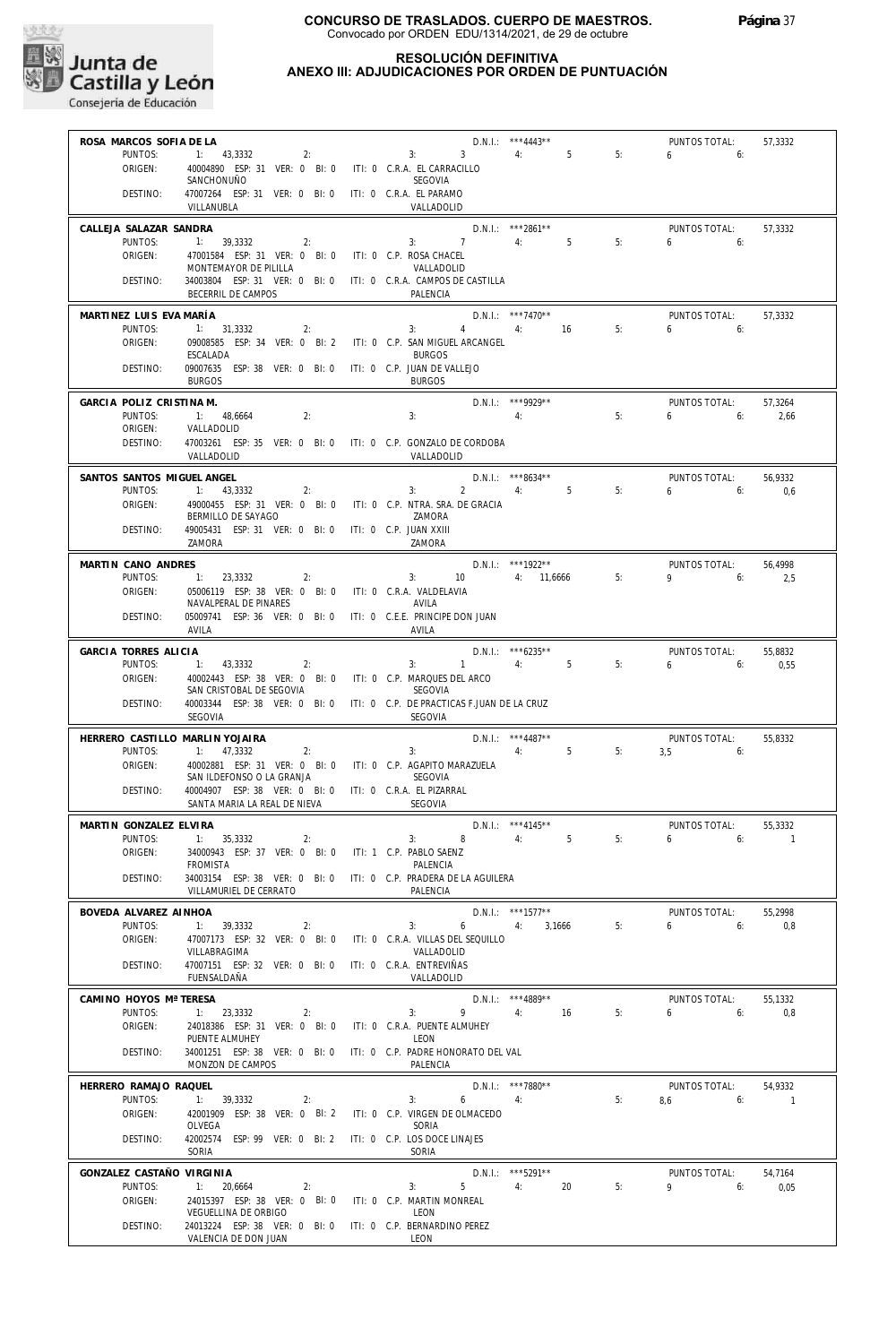

#### **RESOLUCIÓN DEFINITIVA ANEXO III: ADJUDICACIONES POR ORDEN DE PUNTUACIÓN**

| ESCUDERO CABERO SARA                 |                                                                              | D.N.I.: ***9910**<br>PUNTOS TOTAL:                                           | 54.4332       |
|--------------------------------------|------------------------------------------------------------------------------|------------------------------------------------------------------------------|---------------|
| PUNTOS:                              | 1: 43,3332<br>2:                                                             | 3: 4: 5<br>$6\qquad 6:$<br>5:                                                | 0,1           |
| ORIGEN:                              | 47001122 ESP: 38 VER: 0 BI: 0 ITI: 0 C.P. ALVAR FAÑEZ                        |                                                                              |               |
|                                      | <b>ISCAR</b>                                                                 | VALLADOLID                                                                   |               |
| DESTINO:                             | 47003362 ESP: 99 VER: 0 BI: 0 ITI: 0 C.P. MIGUEL DE CERVANTES<br>VALLADOLID  | VALLADOLID                                                                   |               |
|                                      |                                                                              |                                                                              |               |
| GARCIA GURRIONERO M. PAZ             |                                                                              | D.N.I.: ***5416**<br>PUNTOS TOTAL:                                           | 54,3332       |
| PUNTOS:                              | 1: 39,3332<br>2:                                                             | $9 \t\t 6$<br>$3: 1 \t 4: 5$<br>5:                                           |               |
| ORIGEN:                              |                                                                              | 37009854 ESP: 31 VER: 0 BI: 0 ITI: 0 C.R.A. FUENTEGUINALDO-AZABA             |               |
|                                      | <b>FUENTEGUINALDO</b>                                                        | SALAMANCA                                                                    |               |
| DESTINO:                             | 37003359 ESP: 31 VER: 0 BI: 0 ITI: 0 C.P. NTRA. SRA. DEL CARMEN<br>LEDESMA   | SALAMANCA                                                                    |               |
|                                      |                                                                              |                                                                              |               |
| CENERA GARCIA M. GEMA                |                                                                              | D.N.I.: ***3891**<br>PUNTOS TOTAL:                                           | 53,933        |
| PUNTOS:                              | $1: 31,6664$ 2:                                                              | 3: $10$ 4: 3,1666<br>$8,4$ 6:<br>5:                                          | 0,7           |
| ORIGEN:                              | PALENCIA                                                                     | 34003026 ESP: 35 VER: 0 BI: 0 ITI: 1 C.P. CIUDAD DE BUENOS AIRES<br>PALENCIA |               |
| DESTINO:                             | 34003348 ESP: 38 VER: 0 BI: 0 ITI: 0 C.P. GOMEZ MANRIQUE                     |                                                                              |               |
|                                      | VILLAMURIEL DE CERRATO                                                       | PALENCIA                                                                     |               |
|                                      |                                                                              | $D.N.1.:$ ***1437**                                                          |               |
| TORRES MANZANO ROSA M.<br>PUNTOS:    | $1: 28,9996$ 2:                                                              | PUNTOS TOTAL:<br>3: $10$ 4: 8,8332<br>$6\qquad 6$<br>5:                      | 53,8328       |
| ORIGEN:                              | 37009672 ESP: 31 VER: 0 BI: 0 ITI: 0 C.R.A. RIO YELTES                       |                                                                              |               |
|                                      | VILLAVIEJA DE YELTES                                                         | SALAMANCA                                                                    |               |
| DESTINO:                             | 37003426 ESP: 31 VER: 0 BI: 0 ITI: 0 C.P. LIMINARES                          |                                                                              |               |
|                                      | LUMBRALES                                                                    | SALAMANCA                                                                    |               |
| MARTINEZ MATA ELENA MARIA            |                                                                              | $D.N.1::$ ***0672**<br>PUNTOS TOTAL:                                         | 53,7332       |
| PUNTOS:                              | 1: 39.3332 2:                                                                | $3 \qquad \qquad 4: \qquad \qquad 5$<br>5:<br>$6\qquad 6$<br>3:              | 0,4           |
| ORIGEN:                              | 47000804 ESP: 31 VER: 0 BI: 0 ITI: 0 C.P. JUAN DE RODRIGO                    |                                                                              |               |
|                                      | COGECES DEL MONTE                                                            | VALLADOLID                                                                   |               |
| DESTINO:                             | 47006454 ESP: 31 VER: 0 BI: 0 ITI: 0 C.P. GONZALO DE BERCEO                  |                                                                              |               |
|                                      | VALLADOLID                                                                   | VALLADOLID                                                                   |               |
| INGELMO YAGÜE AITOR                  |                                                                              | $D.N.1::$ ***0903**<br>PUNTOS TOTAL:                                         | 53,4332       |
| PUNTOS:                              | $2:$ $2:$<br>1: 39,3332                                                      | 3: $3 \t 3 \t 4$ : $5 \t 5$<br>$6\qquad 6$<br>5:                             | 0,1           |
| ORIGEN:                              | 47003052 ESP: 34 VER: 0 BI: 0 ITI: 0 C.P. EL PRADO                           |                                                                              |               |
|                                      | VALDESTILLAS                                                                 | VALLADOLID                                                                   |               |
| DESTINO:                             | 47000774 ESP: 34 VER: 0 BI: 0 ITI: 0 C.P. FELIX CUADRADO LOMAS<br>CISTERNIGA | VALLADOLID                                                                   |               |
|                                      |                                                                              |                                                                              |               |
| GARCIA GONZALEZ ARMANDO              |                                                                              | $D.N.1.:$ ***8888**<br>PUNTOS TOTAL:                                         | 53,4332       |
| PUNTOS:                              | 1: 37,3332<br>2:                                                             | $3: 5 \t 4: 5$<br>5:<br>6.6                                                  | 0,1           |
| ORIGEN:                              | 24018003 ESP: 38 VER: 0 BI: 0 ITI: 0 C.R.A. VALLE DEL DUERNA                 |                                                                              |               |
| DESTINO:                             | DESTRIANA                                                                    | LEON<br>24000451 ESP: 38 VER: 0 BI: 0 ITI: 0 C.P. ANGEL GONZALEZ ALVAREZ     |               |
|                                      | ASTORGA                                                                      | LEON                                                                         |               |
|                                      |                                                                              |                                                                              |               |
| MARTIN PINEDO ANA ISABEL             | $1: 31,3332$ 2:                                                              | D.N.I.: ***2231**<br>PUNTOS TOTAL:<br>3: $10$ 4: 5,8332                      | 53,3664       |
| PUNTOS:<br>ORIGEN:                   | 05003751 ESP: 38 VER: 0 BI: 0 ITI: 0 C.P. GRAN DUQUE DE ALBA                 | 5:<br>$6.2$ $6.2$                                                            |               |
|                                      | PIEDRAHITA                                                                   | AVILA                                                                        |               |
| DESTINO:                             | 37009301 ESP: 38 VER: 0 BI: 0 ITI: 0 C.P. RAFAEL ALBERTI                     |                                                                              |               |
|                                      | URBANIZACION EL ENCINAR                                                      | SALAMANCA                                                                    |               |
| PEREZ VILLORIA LUZDIVINA             |                                                                              | D.N.I.: ***9327**<br>PUNTOS TOTAL:                                           | 53.3332       |
|                                      | PUNTOS: 1: 39,3332<br>2:                                                     | $3 \qquad 4: \qquad 5$<br>$6\overline{6}$<br>3:<br>5:                        | 6:            |
| ORIGEN:                              | 24016456 ESP: 38 VER: 0 BI: 0                                                | ITI: 0 C.P. SANTA BARBARA                                                    |               |
|                                      | BEMBIBRE                                                                     | LEON                                                                         |               |
| DESTINO:                             | 24015397 ESP: 38 VER: 0 BI: 0                                                | ITI: 0 C.P. MARTIN MONREAL                                                   |               |
|                                      | VEGUELLINA DE ORBIGO                                                         | LEON                                                                         |               |
| VARA GUIJO ELISA                     |                                                                              | D.N.I.: ***1960**<br>PUNTOS TOTAL:                                           | 53,3332       |
| PUNTOS:                              | 39,3332<br>1:<br>2:                                                          | 3<br>5<br>5:<br>3:<br>4:<br>6                                                | 6:            |
| ORIGEN:                              | 47007148 ESP: 31 VER: 0 BI: 0                                                | ITI: 0 C.R.A. LLANO ALTO                                                     |               |
|                                      | <b>ATAQUINES</b>                                                             | VALLADOLID                                                                   |               |
| DESTINO:                             | 47001328 ESP: 31 VER: 0 BI: 0                                                | ITI: 0 C.P. NTRA. SRA. DE LAS MERCEDES                                       |               |
|                                      | MEDINA DEL CAMPO                                                             | VALLADOLID                                                                   |               |
| MARCOS BLANCO M. CRUZ                |                                                                              | D.N.I.: ***2124**<br>PUNTOS TOTAL:                                           | 53,1664       |
| PUNTOS:                              | 1: 46,9998<br>2:                                                             | 5:<br>3:<br>4: 1,1666<br>5                                                   | 6:            |
| ORIGEN:                              | 09000151 ESP: 38 VER: 0 BI: 0                                                | ITI: 0 C.P. SIMON DE COLONIA<br><b>BURGOS</b>                                |               |
| DESTINO:                             | ARANDA DE DUERO<br>09007908 ESP: 36 VER: 0 BI: 0                             | ITI: 0 C.P. SANTA CATALINA                                                   |               |
|                                      | ARANDA DE DUERO                                                              | <b>BURGOS</b>                                                                |               |
|                                      |                                                                              |                                                                              |               |
| QUINTANA GUTIERREZ ANGELA<br>PUNTOS: | 2:                                                                           | D.N.I.: *** 0770**<br>PUNTOS TOTAL:<br>9<br>5:                               | 53,1332       |
| ORIGEN:                              | 1:<br>39,3332<br>LEON                                                        | 3:<br>4:<br>4,8                                                              | 6:            |
| DESTINO:                             | 24018131 ESP: 38 VER: 0 BI: 0                                                | ITI: 0 C.R.A. ALBORADA                                                       |               |
|                                      | COLUMBRIANOS                                                                 | LEON<br>DPL                                                                  |               |
|                                      |                                                                              |                                                                              |               |
| ALVARO HERRAEZ M. SOLEDAD<br>PUNTOS: | 1: 31,3332<br>2:                                                             | D.N.I.: ***3519**<br>PUNTOS TOTAL:<br>6<br>9,7913<br>5:<br>3:<br>4:<br>6     | 53,1245<br>6: |
| ORIGEN:                              | 40004464 ESP: 33 VER: 0 BI: 0                                                | ITI: 0 C.P. ERESMA                                                           |               |
|                                      | SEGOVIA                                                                      | SEGOVIA                                                                      |               |
| DESTINO:                             | 40003307 ESP: 38 VER: 0 BI: 0                                                | ITI: 0 C.P. DOMINGO DE SOTO                                                  |               |
|                                      | SEGOVIA                                                                      | SEGOVIA                                                                      |               |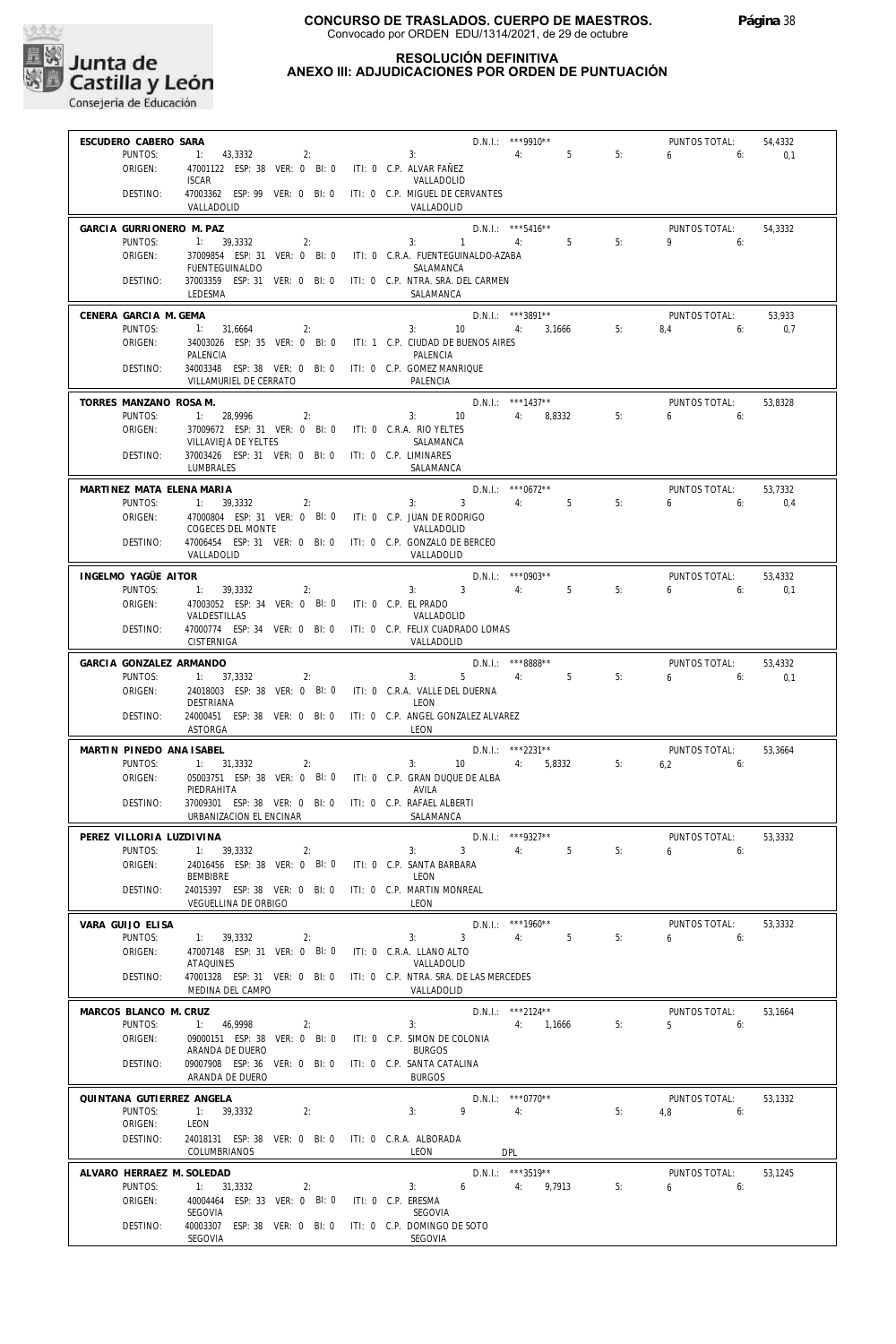

#### **RESOLUCIÓN DEFINITIVA**

### **ANEXO III: ADJUDICACIONES POR ORDEN DE PUNTUACIÓN**

| FURONES CARRASCAL LAURA F.           |                                                                                 |                                                                                     | D.N.I.: *** 6177**                  |    | PUNTOS TOTAL:              | 53,0998 |
|--------------------------------------|---------------------------------------------------------------------------------|-------------------------------------------------------------------------------------|-------------------------------------|----|----------------------------|---------|
| PUNTOS:<br>ORIGEN:                   | $1: 31,3332$ 2:                                                                 | $9 \t\t 4$ :<br>3:<br>49007292 ESP: 31 VER: 0 BI: 0 ITI: 0 C.R.A. FERRERAS DE ABAJO | 6.6666                              | 5: | 6<br>6:                    | 0,1     |
|                                      | FERRERAS DE ABAJO                                                               | 7AMORA                                                                              |                                     |    |                            |         |
| DESTINO:                             | ZAMORA                                                                          | 49006691 ESP: 36 VER: 0 BI: 0 ITI: 0 C.E.E. VIRGEN DEL CASTILLO<br>ZAMORA           |                                     |    |                            |         |
| THAU CORBACHO ERNA                   |                                                                                 |                                                                                     | $D.N.I.:$ ***4614**                 |    | PUNTOS TOTAL:              | 53,0082 |
| PUNTOS:<br>ORIGEN:                   | 1: 31,3332<br>2:<br>47001122 ESP: 35 VER: 0 BI: 0                               | 5 <sub>1</sub><br>3:<br>ITI: 0 C.P. ALVAR FAÑEZ                                     | 4:<br>$5^{\circ}$                   | 5: | 4.6<br>6:                  | 7,075   |
|                                      | <b>ISCAR</b>                                                                    | VALLADOLID                                                                          |                                     |    |                            |         |
| DESTINO:                             | 47011796 ESP: 32 VER: 0 BI: 0 ITI: 0 C.E.O. ATENEA<br>ARROYO DE LA ENCOMIENDA   | VALLADOLID                                                                          |                                     |    |                            |         |
| REVILLA MARTINEZ ANA                 |                                                                                 |                                                                                     | $D.N.1.:$ ***8565**                 |    | PUNTOS TOTAL:              | 52,6664 |
| PUNTOS:<br>ORIGEN:                   | 1: 41,6664<br>2:<br>49007191 ESP: 31 VER: 0 BI: 0 ITI: 0 C.R.A. ALFOZ DE TORO   | 3:                                                                                  | $5^{\circ}$<br>4:                   | 5: | 6:<br>6                    |         |
| DESTINO:                             | MORALES DE TORO                                                                 | ZAMORA<br>49006482 ESP: 31 VER: 0 BI: 0 ITI: 0 C.P. ALEJANDRO CASONA                |                                     |    |                            |         |
|                                      | ZAMORA                                                                          | ZAMORA                                                                              |                                     |    |                            |         |
| ORTIZ TORICES JOSE ANTONIO           |                                                                                 |                                                                                     | $D.N.1.:$ ***4015**                 |    | PUNTOS TOTAL:              | 52,5332 |
| PUNTOS:<br>ORIGEN:                   | 1: 37,3332<br>2:<br>47011607 ESP: 32 VER: 0 BI: 0 ITI: 0 C.E.O. BOECILLO        | $3^{\circ}$<br>3:                                                                   | 4: 5                                | 5: | $7 \t\t 6:$                | 0.2     |
| DESTINO:                             | <b>BOECILLO</b><br>47011449 ESP: 38 VER: 0 BI: 0                                | VALLADOLID<br>ITI: 0 C.P. ANA DE AUSTRIA                                            |                                     |    |                            |         |
|                                      | CIGALES                                                                         | VALLADOLID                                                                          |                                     |    |                            |         |
| VALENCIAGA SANCHEZ SILVIA            |                                                                                 |                                                                                     | $D.N.1::$ ***1864**                 |    | PUNTOS TOTAL:              | 52,4364 |
| PUNTOS:<br>ORIGEN:                   | 1: 23,3332<br>2:<br>42003712 ESP: 99 VER: 0 BI: 0 ITI: 1 C.R.A. ARCOS DE JALON  | 3: 10                                                                               | 4: 7,8332                           | 5: | 8,5<br>6:                  | 2,77    |
| DESTINO:                             | ARCOS DE JALON<br>42003244 ESP: 38 VER: 0 BI: 2 ITI: 0 C.P. LA ARBOLEDA         | SORIA                                                                               |                                     |    |                            |         |
|                                      | SORIA                                                                           | <b>SORIA</b>                                                                        |                                     |    |                            |         |
| CASTILLO MARTIN MIRIAM DEL           |                                                                                 |                                                                                     | D.N.I.: ***2374**                   |    | PUNTOS TOTAL:              | 52,4332 |
| PUNTOS:<br>ORIGEN:                   | 1: 47,3332<br>2:<br>47001559 ESP: 36 VER: 0 BI: 0 ITI: 0 C.P. TIERRA DE PINARES | 3:                                                                                  | $5^{\circ}$<br>4:                   | 5: | 6:                         | 0.1     |
| DESTINO:                             | <b>MOJADOS</b><br>47003210 ESP: 38 VER: 0 BI: 0                                 | VALLADOLID<br>ITI: 0 C.P. CRISTOBAL COLON                                           |                                     |    |                            |         |
|                                      | VALLADOLID                                                                      | VALLADOLID                                                                          |                                     |    |                            |         |
| MOLINOS ZUMEL JOSE DAMIAN            |                                                                                 |                                                                                     | $D.N.1::$ ***3934**                 |    | PUNTOS TOTAL:              | 52,2494 |
| PUNTOS:<br>ORIGEN:                   | 1: 37,6664<br>2:                                                                | 3:<br>47006193 ESP: 34 VER: 0 BI: 0 ITI: 0 C.P. MIGUEL HERNANDEZ                    | 4: 7,083                            | 5: | 6<br>6:                    | 1,5     |
|                                      | VALLADOLID                                                                      | VALLADOLID                                                                          |                                     |    |                            |         |
| DESTINO:                             | 47005899 ESP: 34 VER: 0 BI: 0 ITI: 0 C.P. JORGE GUILLEN<br>VALLADOLID           | VALLADOLID                                                                          |                                     |    |                            |         |
| LASO HERRERO ESTHER                  |                                                                                 |                                                                                     | $D.N.1.:$ ***1859**                 |    | PUNTOS TOTAL:              | 52,1664 |
| PUNTOS:<br>ORIGEN:                   | 1:<br>38.9998<br>2:                                                             | 3:<br>4<br>47000774 ESP: 38 VER: 0 BI: 0 ITI: 0 C.P. FELIX CUADRADO LOMAS           | 4: 3,1666                           | 5: | $6\qquad 6$                |         |
|                                      | CISTERNIGA                                                                      | VALLADOLID                                                                          |                                     |    |                            |         |
| DESTINO:                             | 47011437 ESP: 32 VER: 0 BI: 0 ITI: 0 C.P. LOLA HERRERA<br>TUDELA DE DUERO       | VALLADOLID                                                                          |                                     |    |                            |         |
| SUAREZ GONZALEZ REBECA               |                                                                                 |                                                                                     | D.N.I.: ***7376**                   |    | PUNTOS TOTAL:              | 52,1664 |
| PUNTOS:<br>ORIGEN:                   | 1:<br>31,3332<br>2:<br>40000926 ESP: 32 VER: 0 BI: 0                            | 5<br>3:<br>ITI: 0 C.P. LA VILLA                                                     | 4: 9,8332                           | 5: | $6\qquad \qquad 6:$        |         |
|                                      | CUELLAR                                                                         | SEGOVIA                                                                             |                                     |    |                            |         |
| DESTINO:                             | 40000975 ESP: 38 VER: 0 BI: 0<br>CUFLLAR                                        | ITI: 0 C.P. SANTA CLARA<br><b>SEGOVIA</b>                                           |                                     |    |                            |         |
| LEON HIDALGO MARIA ROCIO             |                                                                                 |                                                                                     | $D.N.1.:$ ***1901**                 |    | PUNTOS TOTAL:              | 51,8332 |
| PUNTOS:<br>ORIGEN:                   | 1: 37,3332<br>2:<br>47005358 ESP: 38 VER: 0 BI: 0                               | 3:<br>3<br>ITI: 0 C.P. SAN ANTONIO                                                  | $5^{\circ}$<br>4:                   | 5: | 6<br>6:                    | 0,5     |
|                                      | VILLANUEVA DE DUERO                                                             | VALLADOLID                                                                          |                                     |    |                            |         |
| DESTINO:                             | VALLADOLID                                                                      | 47003362 ESP: 38 VER: 0 BI: 0 ITI: 0 C.P. MIGUEL DE CERVANTES<br>VALLADOLID         |                                     |    |                            |         |
| CASERO VALCARCEL RAQUEL              |                                                                                 |                                                                                     | D.N.I.: ***8241**                   |    | PUNTOS TOTAL:              | 51,7662 |
| PUNTOS:<br>ORIGEN:                   | 1: 30,9996<br>2:<br>AVILA                                                       | 3:<br>10                                                                            | 4:<br>4,1666                        | 5: | 6<br>6:                    | 0,6     |
| DESTINO:                             |                                                                                 | 37008631 ESP: 36 VER: 0 BI: 0 ITI: 1 C.P. MIGUEL DE CERVANTES                       |                                     |    |                            |         |
|                                      | <b>GUIJUELO</b>                                                                 | SALAMANCA                                                                           |                                     |    |                            |         |
| MUÑOZ HERNANDEZ M.ANGELES<br>PUNTOS: | 1: 29,3332<br>2:                                                                | 10 <sup>10</sup><br>3:                                                              | $D.N.I.:$ ***6701**<br>4:<br>6,1662 | 5: | PUNTOS TOTAL:<br>6:<br>6,1 | 51.5994 |
| ORIGEN:                              | 49005106 ESP: 34 VER: 0 BI: 0                                                   | ITI: 0 C.P. LA INMACULADA                                                           |                                     |    |                            |         |
| DESTINO:                             | VILLALPANDO<br>49005431 ESP: 37 VER: 0 BI: 0                                    | ZAMORA<br>ITI: 1 C.P. JUAN XXIII                                                    |                                     |    |                            |         |
|                                      | ZAMORA                                                                          | ZAMORA                                                                              |                                     |    |                            |         |
| GAMAZO GAMAZO MARIA SOFIA<br>PUNTOS: | 1: 37,3332<br>2:                                                                | 3:<br>3                                                                             | D.N.I.: ***7221**<br>4:<br>5        | 5: | PUNTOS TOTAL:<br>6<br>6:   | 51,3332 |
| ORIGEN:                              | 47007173 ESP: 31 VER: 0 BI: 0<br>VILLABRAGIMA                                   | ITI: 0 C.R.A. VILLAS DEL SEQUILLO<br>VALLADOLID                                     |                                     |    |                            |         |
| DESTINO:                             | 49006469 ESP: 31 VER: 0 BI: 0 ITI: 0 C.P. VIRGEN DEL CANTO                      |                                                                                     |                                     |    |                            |         |
|                                      | TORO                                                                            | ZAMORA                                                                              |                                     |    |                            |         |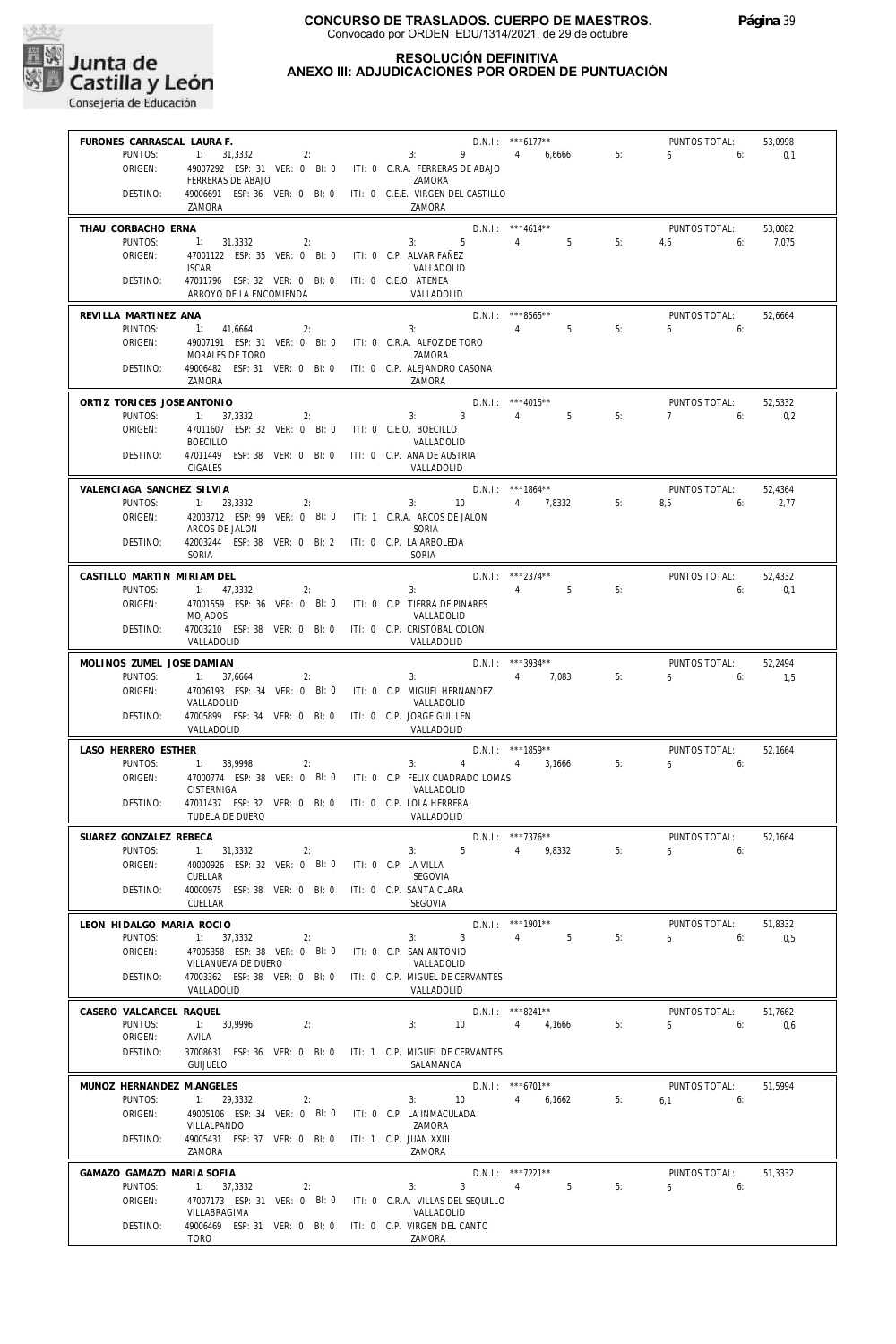

#### **RESOLUCIÓN DEFINITIVA ANEXO III: ADJUDICACIONES POR ORDEN DE PUNTUACIÓN**

| GARRIDO MARTINEZ PABLO       |                                                                                    | $D.N.1.:$ *** 0010**                                                        |                                      |    | PUNTOS TOTAL:               | 50,9998  |
|------------------------------|------------------------------------------------------------------------------------|-----------------------------------------------------------------------------|--------------------------------------|----|-----------------------------|----------|
| PUNTOS:<br>ORIGEN:           | 2:<br>1: 34,9998<br>47005899 ESP: 32 VER: 0 BI: 0 ITI: 0 C.P. JORGE GUILLEN        | 3:<br>4                                                                     | 4:<br>5 <sup>5</sup>                 | 5: | $6\qquad 6:$                | $\sim$ 1 |
|                              | VALLADOLID                                                                         | VALLADOLID                                                                  |                                      |    |                             |          |
| DESTINO:                     | 47011449 ESP: 38 VER: 0 BI: 0 ITI: 0 C.P. ANA DE AUSTRIA<br><b>CIGALES</b>         | VALLADOLID                                                                  |                                      |    |                             |          |
| ANDRES VARA MARIA ISABEL     |                                                                                    | D.N.I.: ***7086**                                                           |                                      |    | PUNTOS TOTAL:               | 50,5532  |
| PUNTOS:<br>ORIGEN:           | 1: 37,3332<br>2:<br>47011437 ESP: 32 VER: 0 BI: 0 ITI: 0 C.P. LOLA HERRERA         | $\overline{\mathbf{3}}$<br>3:                                               | 4:<br>$\overline{4}$                 | 5: | 650                         | 0,22     |
|                              | TUDELA DE DUERO                                                                    | VALLADOLID                                                                  |                                      |    |                             |          |
| DESTINO:                     | 47011607 ESP: 32 VER: 0 BI: 0 ITI: 0 C.E.O. BOECILLO<br>BOECILLO                   | VALLADOLID                                                                  |                                      |    |                             |          |
| PEREZ UBIERNA M. YOLANDA     |                                                                                    |                                                                             | $D.N.1::$ ***4760**                  |    | PUNTOS TOTAL:               | 50,3332  |
| PUNTOS:<br>ORIGEN:           | 1: 39,3332<br>2:                                                                   | 3:<br>09012278 ESP: 34 VER: 0 BI: 0 ITI: 0 C.P. VILLAGONZALO-PEDERNALES     | 5 <sup>5</sup><br>4:                 | 5: | $6 \t\t\t 6$                |          |
| DESTINO:                     | VILLAGONZALO-PEDERNALES<br>09000987 ESP: 38 VER: 0 BI: 0 ITI: 0 C.P. PADRE MANJON  | <b>BURGOS</b>                                                               |                                      |    |                             |          |
|                              | <b>BURGOS</b>                                                                      | <b>BURGOS</b>                                                               |                                      |    |                             |          |
| FERNANDEZ SOLANA OLGA        |                                                                                    |                                                                             | D.N.I.: *** 0257**                   |    | PUNTOS TOTAL:               | 50,3332  |
| PUNTOS:<br>ORIGEN:           | 1: 30,3332<br>2:<br>LEON                                                           | $10-10$<br>3:                                                               | 4:<br>$\overline{3}$                 | 5: | $6 \t\t 6$                  | $\sim$ 1 |
| DESTINO:                     | 24016201 ESP: 38 VER: 0 BI: 0 ITI: 0 C.P. LA BIESCA                                | LEON                                                                        |                                      |    |                             |          |
| GARCIA ANTON ROBERTO         | CANALES-LA MAGDALENA                                                               |                                                                             | $D.N.1::$ ***4533**                  |    | PUNTOS TOTAL:               | 50.0822  |
| PUNTOS:                      | 1: 24,9992<br>2:                                                                   | $3: 10 \t 4: 8.583$                                                         |                                      | 5: | $6\qquad 6$                 | 0,5      |
| ORIGEN:                      | 34000086 ESP: 34 VER: 0 BI: 0 ITI: 0 C.P. CERVANTES<br>ALAR DEL REY                | PALENCIA                                                                    |                                      |    |                             |          |
| DESTINO:                     | 34000876 ESP: 34 VER: 0 BI: 0 ITI: 0 C.P. REYES CATOLICOS                          |                                                                             |                                      |    |                             |          |
| FIZ HERNANDEZ M. ANGELES     | <b>DUEÑAS</b>                                                                      | PALENCIA                                                                    |                                      |    |                             |          |
| PUNTOS:                      | 1: 44<br>2:                                                                        | 3:                                                                          | $D.N.1::$ ***7044**<br>4:            | 5: | PUNTOS TOTAL:<br>$6 \t\t 6$ | 50       |
| ORIGEN:<br>DESTINO:          | SALAMANCA<br>49001630 ESP: 38 VER: 0 BI: 0 ITI: 0 C.P. MONTE GANDARA               |                                                                             |                                      |    |                             |          |
|                              | PUENTE (EL)                                                                        | ZAMORA                                                                      |                                      |    |                             |          |
| MADRID MENENDEZ MIGUEL ANGEL |                                                                                    | D.N.I.: *** 0624**                                                          |                                      |    | PUNTOS TOTAL:               | 49,533   |
| PUNTOS:<br>ORIGEN:           | $-11$<br>2:<br>35,333<br>47003210 ESP: 38 VER: 0 BI: 0 ITI: 0 C.P. CRISTOBAL COLON | 3:                                                                          | $\overline{4}$ :<br>5                | 5: | $6\qquad 6$                 | 3,2      |
| DESTINO:                     | VALLADOLID<br>47002904 ESP: 38 VER: 0 BI: 0 ITI: 0 C.P. PINODUERO                  | VALLADOLID                                                                  |                                      |    |                             |          |
|                              | TUDELA DE DUERO                                                                    | VALLADOLID                                                                  |                                      |    |                             |          |
| CARDILLO LORENTE ESTHER      |                                                                                    |                                                                             | D.N.I.: ***7404**                    |    | PUNTOS TOTAL:               | 49,4998  |
| PUNTOS:<br>ORIGEN:           | 1: 34,9998<br>2:<br>34000013 ESP: 31 VER: 0 BI: 0 ITI: 0 C.P. CASTILLA Y LEON      | $3 \qquad \qquad$<br>3:                                                     | 5<br>$4:$ $\blacksquare$             | 5: | 6:6:                        | 0,5      |
| DESTINO:                     | AGUILAR DE CAMPOO                                                                  | PALENCIA<br>34000347 ESP: 38 VER: 0 BI: 0 ITI: 0 C.P. NTRA. SRA. DEL CARMEN |                                      |    |                             |          |
|                              | BARRUELO DE SANTULLAN                                                              | PALENCIA                                                                    |                                      |    |                             |          |
| SIERRA CASTRO GEMMA          |                                                                                    |                                                                             | D.N.I.: ***3225**                    |    | PUNTOS TOTAL:               | 49.4332  |
| PUNTOS:<br>ORIGEN:           | 1:<br>35,3332<br>2:                                                                | 3:<br>24009683 ESP: 31 VER: 0 BI: 0 ITI: 0 C.P. SANTA MARIA DE ARBAS        | $3 \qquad \qquad 4: \qquad \qquad 5$ | 5: | 6<br>6:                     | 0.1      |
|                              | VILLAMANIN DE LA TERCIA                                                            | LEON<br>ITI: 0 C.P. TREPALIO                                                |                                      |    |                             |          |
| DESTINO:                     | 24010077 ESP: 31 VER: 0 BI: 0<br>TROBAJO DEL CAMINO                                | LEON                                                                        |                                      |    |                             |          |
| GARCIA LOBATO ALEJANDRO ISMA |                                                                                    |                                                                             | D.N.I.: ***9972**                    |    | PUNTOS TOTAL:               | 49,1664  |
| PUNTOS:<br>ORIGEN:           | 1:<br>28,9998<br>2:<br>05000361 ESP: 38 VER: 0 BI: 0                               | 3:<br>9<br>ITI: 0 C.P. LA MORAÑA                                            | 4: 4,1666                            | 5: | 7 <sup>7</sup><br>6:        |          |
|                              | AREVALO                                                                            | AVILA                                                                       |                                      |    |                             |          |
| DESTINO:                     | 37009829 ESP: 38 VER: 0 BI: 0<br>CALZADA DE VALDUNCIEL                             | ITI: 0 C.R.A. RIBERA DE CAÑEDO<br>SALAMANCA                                 |                                      |    |                             |          |
| LORITE LOMBRAÑA M. ISABEL    |                                                                                    |                                                                             | $D.N.1::$ *** 0374**                 |    | PUNTOS TOTAL:               | 48.9332  |
| PUNTOS:<br>ORIGEN:           | 1:<br>35.3332<br>2:<br>47001158 ESP: 38 VER: 0 BI: 0                               | 3:<br>$\mathbf{1}$<br>ITI: 0 C.P. NTRA. SRA. DEL VILLAR                     | 4:<br>5                              | 5: | 6<br>6:                     | 1,6      |
|                              | LAGUNA DE DUERO                                                                    | VALLADOLID                                                                  |                                      |    |                             |          |
| DESTINO:                     | 47001158 ESP: 40 VER: 0 BI: 0<br>LAGUNA DE DUERO                                   | ITI: 1 C.P. NTRA. SRA. DEL VILLAR<br>VALLADOLID                             |                                      |    |                             |          |
| BLAS RICO NOELIA DE          |                                                                                    |                                                                             | D.N.I.: ***2475**                    |    | PUNTOS TOTAL:               | 48,7664  |
| PUNTOS:<br>ORIGEN:           | 1: 37,6664<br>2:<br>47003210 ESP: 32 VER: 0 BI: 0                                  | 3:<br>ITI: 0 C.P. CRISTOBAL COLON                                           | 5<br>4:                              | 5: | 6<br>6:                     | 0,1      |
|                              | VALLADOLID                                                                         | VALLADOLID                                                                  |                                      |    |                             |          |
| DESTINO:                     | 47006193 ESP: 38 VER: 0 BI: 0<br>VALLADOLID                                        | ITI: 0 C.P. MIGUEL HERNANDEZ<br>VALLADOLID                                  |                                      |    |                             |          |
| ESTEBAN REDONDO CELESTE      |                                                                                    |                                                                             | D.N.I.: ***4841**                    |    | PUNTOS TOTAL:               | 48,683   |
| PUNTOS:<br>ORIGEN:           | 1: 24,6664<br>2:<br>47011796 ESP: 32 VER: 0 BI: 0                                  | 3:<br>$\overline{4}$<br>ITI: 0 C.E.O. ATENEA                                | 4: 12,9166                           | 5: | 6<br>6:                     | 1,1      |
| DESTINO:                     | ARROYO DE LA ENCOMIENDA<br>47011607 ESP: 38 VER: 0 BI: 0                           | VALLADOLID<br>ITI: 0 C.E.O. BOECILLO                                        |                                      |    |                             |          |
|                              | <b>BOECILLO</b>                                                                    | VALLADOLID                                                                  |                                      |    |                             |          |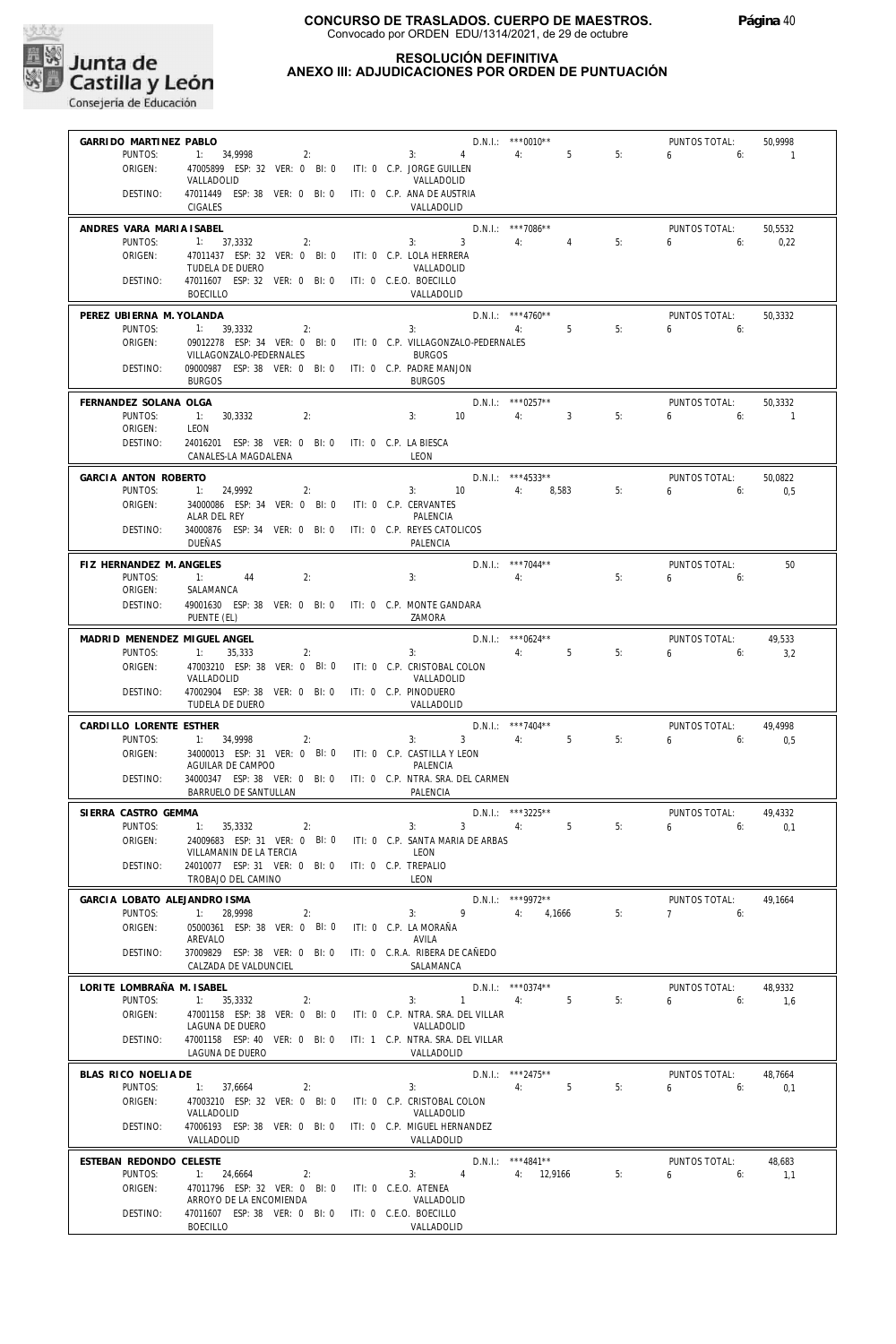

#### **RESOLUCIÓN DEFINITIVA ANEXO III: ADJUDICACIONES POR ORDEN DE PUNTUACIÓN**

| GONZALEZ PARRA NICOLAS                   |                                                                                 |                                              |                      | $D.N.1::$ ***5084**              |    | PUNTOS TOTAL:                | 48,6664          |
|------------------------------------------|---------------------------------------------------------------------------------|----------------------------------------------|----------------------|----------------------------------|----|------------------------------|------------------|
| PUNTOS:                                  | 1: 24,6664<br>2:                                                                |                                              | 3: 2                 | 4: 16                            | 5: | $6\qquad 6$                  |                  |
| ORIGEN:                                  | 47001584 ESP: 32 VER: 0 BI: 0 ITI: 0 C.P. ROSA CHACEL<br>MONTEMAYOR DE PILILLA  |                                              | VALLADOLID           |                                  |    |                              |                  |
| DESTINO:                                 | 47001559 ESP: 38 VER: 0 BI: 0 ITI: 0 C.P. TIERRA DE PINARES                     |                                              |                      |                                  |    |                              |                  |
|                                          | <b>MOJADOS</b>                                                                  | VALLADOLID                                   |                      |                                  |    |                              |                  |
| CIMARRAS RIVAS MARIA                     |                                                                                 |                                              |                      | D.N.I.: ***1273**                |    | PUNTOS TOTAL:                | 48.6332          |
| PUNTOS:                                  | 1: 27.3332<br>2:                                                                |                                              | 3: 10                | 4:<br>5                          | 5: | $6\qquad 6$                  | 0,3              |
| ORIGEN:                                  | 49006512 ESP: 99 VER: 0 BI: 2 ITI: 0 C.P. BUENOS AIRES<br>BENAVENTE             | ZAMORA                                       |                      |                                  |    |                              |                  |
| DESTINO:                                 | 49007310 ESP: 32 VER: 0 BI: 0 ITI: 1 C.R.A. MORALEJA DEL VINO                   |                                              |                      |                                  |    |                              |                  |
|                                          | MORALEJA DEL VINO                                                               | 7AMORA                                       |                      |                                  |    |                              |                  |
| DIEZ RODRIGUEZ BELEN                     |                                                                                 |                                              |                      | D.N.I.: ***2021**                |    | PUNTOS TOTAL:                | 48,1664          |
| PUNTOS:<br>ORIGEN:                       | 1: 28.9998<br>2:<br>47001870 ESP: 31 VER: 0 BI: 0 ITI: 0 C.P. VIRGEN DE SACEDON |                                              | $3: 10 \t 4: 3,1666$ |                                  | 5: | $6\qquad 6$                  |                  |
|                                          | PEDRAJAS DE SAN ESTEBAN                                                         |                                              | VALLADOLID           |                                  |    |                              |                  |
| DESTINO:                                 | 47003362 ESP: 31 VER: 0 BI: 0 ITI: 0 C.P. MIGUEL DE CERVANTES                   |                                              |                      |                                  |    |                              |                  |
|                                          | VALLADOLID                                                                      | VALLADOLID                                   |                      |                                  |    |                              |                  |
| BOADA GAITE LAURA<br>PUNTOS:             | 1: 27,3332<br>2:                                                                | 3:                                           |                      | D.N.I.: ***2876**<br>9 4: 5,1666 | 5: | PUNTOS TOTAL:<br>6.6         | 47,5348<br>0,035 |
| ORIGEN:                                  | 34001364 ESP: 38 VER: 0 BI: 0 ITI: 0 C.P. NTRA. SRA. DE RONTE                   |                                              |                      |                                  |    |                              |                  |
|                                          | <b>OSORNO</b>                                                                   | PALENCIA                                     |                      |                                  |    |                              |                  |
| DESTINO:                                 | 34001418 ESP: 38 VER: 0 BI: 0<br>PALENCIA                                       | ITI: 0 C.P. JUAN MENA DE LA CRUZ<br>PALENCIA |                      |                                  |    |                              |                  |
|                                          |                                                                                 |                                              |                      | D.N.I.: *** 6978**               |    |                              |                  |
| JUNQUERA HERNANDEZ NATIVIDAD<br>PUNTOS:  | 1: 31,3332<br>2:                                                                | 3:                                           |                      | 8 4: 1                           | 5: | PUNTOS TOTAL:<br>$6\qquad 6$ | 46,8332<br>0,5   |
| ORIGEN:                                  | 37000929 ESP: 31 VER: 0 BI: 0 ITI: 0 C.P. LA ANTIGUA                            |                                              |                      |                                  |    |                              |                  |
| DESTINO:                                 | <b>BEJAR</b><br>37008631 ESP: 31 VER: 0 BI: 0 ITI: 0 C.P. MIGUEL DE CERVANTES   |                                              | SALAMANCA            |                                  |    |                              |                  |
|                                          | <b>GUIJUELO</b>                                                                 | SALAMANCA                                    |                      |                                  |    |                              |                  |
| CABALLERO HERREROS RAQUEL                |                                                                                 |                                              |                      | $D.N.1.:$ ***4937**              |    | PUNTOS TOTAL:                | 46,833           |
| PUNTOS:                                  | 1: 31.6664<br>2:                                                                | 3:                                           | 5 4: 4,1666          |                                  | 5: | $6 - 6$                      |                  |
| ORIGEN:                                  | 24016092 ESP: 36 VER: 0 BI: 0 ITI: 0 C.E.E. BERGIDUM<br>FUENTESNUEVAS           | LEON                                         |                      |                                  |    |                              |                  |
| DESTINO:                                 | 24013224 ESP: 38 VER: 0 BI: 0 ITI: 0 C.P. BERNARDINO PEREZ                      |                                              |                      |                                  |    |                              |                  |
|                                          | VALENCIA DE DON JUAN                                                            | LEON                                         |                      |                                  |    |                              |                  |
| DIEZ VARELA ELENA                        |                                                                                 |                                              |                      | $D.N.1::$ *** 0942**             |    | PUNTOS TOTAL:                | 46,7164          |
| PUNTOS:                                  | 1: 29,6664<br>2:                                                                | 3:                                           | 10                   | 4:                               | 5: | $7 \t\t 6:$                  | 0,05             |
| ORIGEN:                                  | 09007908 ESP: 36 VER: 0 BI: 0 ITI: 0 C.P. SANTA CATALINA<br>ARANDA DE DUERO     | <b>BURGOS</b>                                |                      |                                  |    |                              |                  |
| DESTINO:                                 | 24016614 ESP: 36 VER: 0 BI: 0 ITI: 1 C.P. TELENO                                |                                              |                      |                                  |    |                              |                  |
|                                          | BAÑEZA (LA)                                                                     | LEON                                         |                      |                                  |    |                              |                  |
| ARRANZ SANZ RAQUEL                       |                                                                                 |                                              |                      | D.N.I.: ***2052**                |    | PUNTOS TOTAL:                | 46,1664          |
| PUNTOS:<br>ORIGEN:                       | 1: 31.6664<br>2:<br>40004890 ESP: 36 VER: 0 BI: 0 ITI: 1 C.R.A. EL CARRACILLO   | 3:                                           | $8 \t\t 4$           |                                  | 5: | $6\qquad 6$                  | 0,5              |
|                                          | SANCHONUÑO                                                                      | SEGOVIA                                      |                      |                                  |    |                              |                  |
| DESTINO:                                 | 47005577 ESP: 36 VER: 0 BI: 0 ITI: 0 C.E.E. NUMERO 1                            |                                              |                      |                                  |    |                              |                  |
|                                          | VALLADOLID                                                                      | VALLADOLID                                   |                      |                                  |    |                              |                  |
| HERNANDEZ GARDON YOLANDA<br>PUNTOS:      | 1: 24,6664<br>2:                                                                | 3:                                           | 9                    | D.N.I.: ***9271**<br>4: 6.4581   | 5: | PUNTOS TOTAL:<br>6<br>6:     | 46,1245          |
| ORIGEN:                                  | 49004497 ESP: 38 VER: 0 BI: 2                                                   | ITI: 0 C.P. MAGDALENA ULLOA                  |                      |                                  |    |                              |                  |
|                                          | <b>TORO</b>                                                                     | ZAMORA                                       |                      |                                  |    |                              |                  |
| DESTINO:                                 | 49005428 ESP: 31 VER: 0 BI: 0<br>7AMORA                                         | ITI: 0 C.P. LA HISPANIDAD<br>7AMORA          |                      |                                  |    |                              |                  |
| FINEZ VARA MARIA                         |                                                                                 |                                              |                      | $D.N.I.:$ ***1812**              |    | PUNTOS TOTAL:                | 45,9998          |
| PUNTOS:                                  | 1: 16,9998<br>2:                                                                | 3:                                           | 10                   | 4:<br>7,5                        | 5: | 9<br>6:                      | 2,5              |
| ORIGEN:                                  | 49000042 ESP: 31 VER: 0 BI: 0                                                   | ITI: 0 C.P. VIRGEN DE LA SALUD               |                      |                                  |    |                              |                  |
| DESTINO:                                 | ALCAÑICES<br>49006482 ESP: 31 VER: 0 BI: 0                                      | ZAMORA<br>ITI: 0 C.P. ALEJANDRO CASONA       |                      |                                  |    |                              |                  |
|                                          | ZAMORA                                                                          | 7AMORA                                       |                      |                                  |    |                              |                  |
| SOGO AREVALO MONICA                      |                                                                                 |                                              |                      | D.N.I.: ***7272**                |    | PUNTOS TOTAL:                | 45,9996          |
| PUNTOS:                                  | 1: 24.9996<br>2:                                                                | 3:                                           | 10                   | 4:<br>$\overline{4}$             | 5: | 6<br>6:                      | $\blacksquare$   |
| ORIGEN:<br>DESTINO:                      | ZAMORA                                                                          |                                              |                      |                                  |    |                              |                  |
|                                          | 49006691 ESP: 36 VER: 0 BI: 0 ITI: 0 C.E.E. VIRGEN DEL CASTILLO<br>ZAMORA       | ZAMORA                                       |                      |                                  |    |                              |                  |
| MARTIN BAREZ MARIA                       |                                                                                 |                                              |                      | D.N.I.: ***7243**                |    | PUNTOS TOTAL:                | 45,8666          |
| PUNTOS:                                  | 1: 26,1666<br>2:                                                                | 3:                                           |                      | 4:<br>13                         | 5: | 6<br>6:                      | 0,7              |
| ORIGEN:                                  | SALAMANCA                                                                       |                                              |                      |                                  |    |                              |                  |
| DESTINO:                                 | 05005991 ESP: 38 VER: 0 BI: 0 ITI: 0 C.R.A. VETONIA<br>POYALES DEL HOYO         | AVILA                                        |                      |                                  |    |                              |                  |
|                                          |                                                                                 |                                              |                      | D.N.I.: ***4350**                |    |                              |                  |
| LOBEJON FRECHILLA M. ASUNCION<br>PUNTOS: | 1: 19,3332<br>2:                                                                | 3:                                           | 10                   | 9,3332<br>4:                     | 5: | PUNTOS TOTAL:<br>6<br>6:     | 45,7414<br>1,075 |
| ORIGEN:                                  | 34001091 ESP: 36 VER: 0 BI: 0                                                   | iti: 1 C.P. NTRA. SRA. DE LA PIEDAD          |                      |                                  |    |                              |                  |
| DESTINO:                                 | HERRERA DE PISUERGA<br>34000256 ESP: 36 VER: 0 BI: 0 ITI: 1 C.P. ANGEL ABIA     | PALENCIA                                     |                      |                                  |    |                              |                  |
|                                          | VENTA DE BAÑOS                                                                  | PALENCIA                                     |                      |                                  |    |                              |                  |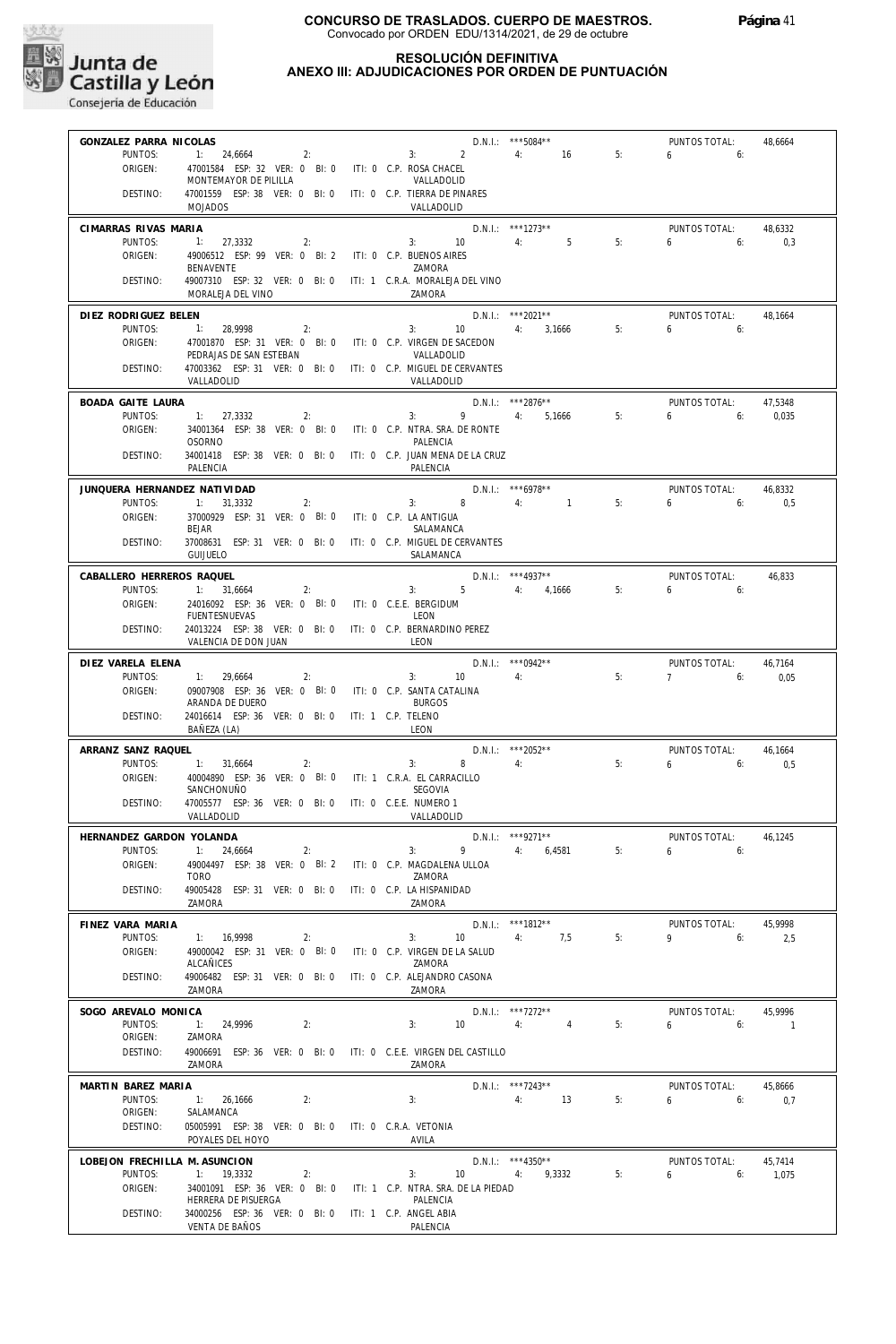

#### **RESOLUCIÓN DEFINITIVA ANEXO III: ADJUDICACIONES POR ORDEN DE PUNTUACIÓN**

| MINGUEZ SANCHEZ CARLOS            |                                                                                       | $D.N.1.:$ ***2272**<br>PUNTOS TOTAL:<br>45,616                                                        |
|-----------------------------------|---------------------------------------------------------------------------------------|-------------------------------------------------------------------------------------------------------|
| PUNTOS:                           | 1: 16,9998<br>2:                                                                      | $3: 10 \t 4: 9.9162$<br>5:<br>$6,2$ $6:$<br>2,5                                                       |
| ORIGEN:                           | 47002278 ESP: 34 VER: 0 BI: 0 ITI: 0 C.P. NTRA. SRA. DE LA ASUNCION<br>RUEDA          | VALLADOLID                                                                                            |
| DESTINO:                          | 47011267 ESP: 34 VER: 0 BI: 0 ITI: 0 C.P. KANTIC@ARROYO<br>ARROYO DE LA ENCOMIENDA    | VALLADOLID                                                                                            |
| FUENTE SANTOS MARTA DE LA         |                                                                                       | $D.N.1::$ ***5021**<br>PUNTOS TOTAL:<br>45,3332                                                       |
| PUNTOS:<br>ORIGEN:                | 1: 31.3332<br>2:<br>24008265 ESP: 31 VER: 0 BI: 0                                     | $3 \qquad \qquad 4$<br>5 <sub>5</sub><br>5:<br>3:<br>6<br>6:<br>ITI: 0 C.P. CAMPO DE LA CRUZ          |
|                                   | PONFERRADA                                                                            | LEON                                                                                                  |
| DESTINO:                          | 24017795 ESP: 31 VER: 0 BI: 0 ITI: 0 C.P. VALENTIN GARCIA YEBRA<br>PONFERRADA         | LEON                                                                                                  |
| MANSILLA ALVAREZ MIGUEL ANGEL     |                                                                                       | D.N.I.: *** 6882**<br>PUNTOS TOTAL:<br>45                                                             |
| PUNTOS:<br>ORIGEN:                | 1:<br>32<br>2:<br>LEON                                                                | $3 \sim 3$<br>4:<br>3,5<br>5:<br>3:<br>6.6<br>0,5                                                     |
| DESTINO:                          | 24002391 ESP: 38 VER: 0 BI: 0 ITI: 0 C.R.A. LA ABADIA<br>CARRACEDELO                  | LEON                                                                                                  |
| LOPEZ RODRIGUEZ BEATRIZ           |                                                                                       | $D.N.1.:$ ***9207**<br>PUNTOS TOTAL:<br>44,908                                                        |
| PUNTOS:<br>ORIGEN:                | 1: 25,6664<br>2:<br>05005942 ESP: 31 VER: 0 BI: 0 ITI: 1 C.R.A. LA SIERRA             | 10 4: 3,1666<br>5:<br>$6\qquad 6$<br>0,075<br>3:                                                      |
|                                   | CILLAN                                                                                | AVILA                                                                                                 |
| DESTINO:                          | 37009829 ESP: 31 VER: 0 BI: 0 ITI: 0 C.R.A. RIBERA DE CAÑEDO<br>CALZADA DE VALDUNCIEL | SAI AMANCA                                                                                            |
| SANTIAGO OREJAS RAQUEL            |                                                                                       | D.N.I.: ***0875**<br>PUNTOS TOTAL:<br>44,6498                                                         |
| PUNTOS:<br>ORIGEN:                | 1: 23.3332<br>2:<br>24017953 ESP: 99 VER: 0 BI: 0 ITI: 0 C.P. SAN MIGUEL              | 3: $9 \t 4: 7,9166$<br>5:<br>$3.9$ 6:<br>0,5                                                          |
|                                   | VILLABLINO                                                                            | LEON                                                                                                  |
| DESTINO:                          | 24018519 ESP: 32 VER: 0 BI: 0 ITI: 1 C.R.A. VILLACEDRE<br>VILLACEDRE                  | LEON                                                                                                  |
| FERNANDEZ PLANILLO RAQUEL         |                                                                                       | $D.N.1.:$ ***6474**<br>PUNTOS TOTAL:<br>44,5664                                                       |
| PUNTOS:<br>ORIGEN:                | 1: 27,6664<br>2:<br>09000151 ESP: 37 VER: 0 BI: 0 ITI: 1 C.P. SIMON DE COLONIA        | 4:<br>5:<br>3:<br>10<br>6.9<br>6:                                                                     |
|                                   | ARANDA DE DUERO                                                                       | <b>BURGOS</b>                                                                                         |
| DESTINO:                          | 47003350 ESP: 36 VER: 0 BI: 0<br>VALLADOLID                                           | ITI: 1 C.P. MACIAS PICAVEA<br>VALLADOLID                                                              |
| TOME YUGUERO VIRGINIA             |                                                                                       | $D.N.1.:$ ***1007**<br>PUNTOS TOTAL:<br>44,4998                                                       |
| PUNTOS:<br>ORIGEN:                | 1:<br>23,3332<br>2:<br>40000823 ESP: 38 VER: 0 BI: 0                                  | 4: 3,1666<br>5:<br>$3:$ $\qquad \qquad$<br>10<br>$\mathsf{R}$<br>6:<br>ITI: 0 C.P. TEODOSIO EL GRANDE |
| DESTINO:                          | COCA<br>05000361 ESP: 38 VER: 0 BI: 0                                                 | SEGOVIA<br>ITI: 0 C.P. LA MORAÑA                                                                      |
|                                   | AREVALO                                                                               | AVILA                                                                                                 |
| CABALEIRO ALEN NATALIA<br>PUNTOS: | 1: 23,3332<br>2:                                                                      | D.N.I.: ***9195**<br>PUNTOS TOTAL:<br>44,0664<br>3: 3: 4: 9,3332<br>5:<br>$6.5$ 6:<br>1.9             |
| ORIGEN:                           | 47007331 ESP: 38 VER: 0 BI: 2<br>PEÑAFIEL                                             | ITI: 1 C.R.A. LA VILLA<br>VALLADOLID                                                                  |
| DESTINO:                          | 24016456 ESP: 38 VER: 0 BI: 0 ITI: 0 C.P. SANTA BARBARA<br><b>BEMBIBRE</b>            | LEON                                                                                                  |
|                                   | BARRUECO FERNANDEZ GEMA TEOTISTA                                                      | $D.N.1::$ ***1051**<br>PUNTOS TOTAL:<br>43.8326                                                       |
| PUNTOS:                           | 1:<br>28,6664<br>2:                                                                   | 3:<br>4: 9,1662<br>5:<br>6<br>6:                                                                      |
| ORIGEN:                           | 49000455 ESP: 31 VER: 0 BI: 0 ITI: 0 C.P. NTRA. SRA. DE GRACIA<br>BERMILLO DE SAYAGO  | ZAMORA                                                                                                |
| DESTINO:                          | 49000455 ESP: 38 VER: 0 BI: 0 ITI: 0 C.P. NTRA. SRA. DE GRACIA<br>BERMILLO DE SAYAGO  | ZAMORA                                                                                                |
| BELLO SUAREZ ELENA                |                                                                                       | $D.N.1::$ ***6411**<br>PUNTOS TOTAL:<br>43,6662                                                       |
| PUNTOS:<br>ORIGEN:                | 1: 24,9996<br>2:<br>ZAMORA                                                            | 3:<br>10<br>4:<br>2.1666<br>5:<br>6<br>6:<br>0,5                                                      |
| DESTINO:                          | 49006691 ESP: 36 VER: 0 BI: 0 ITI: 0 C.E.E. VIRGEN DEL CASTILLO<br>ZAMORA             | ZAMORA                                                                                                |
| REVILLA FERNANDEZ M. ISABEL       |                                                                                       | D.N.I.: ***3915**<br>PUNTOS TOTAL:<br>43,5994                                                         |
| PUNTOS:<br>ORIGEN:                | 1: 23,3332<br>2:<br>40002145 ESP: 34 VER: 0 BI: 0                                     | 8<br>5:<br>3:<br>7,6662<br>0,5<br>4:<br>4.1<br>6:<br>ITI: 1 C.R.A. OBISPO FRAY SEBASTIAN              |
|                                   | NAVA DE LA ASUNCION                                                                   | SEGOVIA                                                                                               |
| DESTINO:                          | 47006454 ESP: 34 VER: 0 BI: 0<br>VALLADOLID                                           | ITI: 0 C.P. GONZALO DE BERCEO<br>VALLADOLID                                                           |
| COBERTERA HERNAN ROBERTO          |                                                                                       | D.N.I.: ***8973**<br>PUNTOS TOTAL:<br>43,166                                                          |
| PUNTOS:<br>ORIGEN:                | 1:<br>31,333<br>2:<br>34003804 ESP: 34 VER: 0 BI: 0                                   | 3:<br>$\overline{2}$<br>4:<br>2,833<br>5:<br>6<br>6:<br>$\sim$ 1<br>ITI: 1 C.R.A. CAMPOS DE CASTILLA  |
|                                   | BECERRIL DE CAMPOS                                                                    | PALENCIA                                                                                              |
| DESTINO:                          | 34003026 ESP: 34 VER: 0 BI: 0<br>PALENCIA                                             | ITI: 0 C.P. CIUDAD DE BUENOS AIRES<br>PALENCIA                                                        |
| MARCOS PASTOR ARACELI             |                                                                                       | D.N.I.: ***3764**<br>PUNTOS TOTAL:<br>42,8332                                                         |
| PUNTOS:<br>ORIGEN:                | 1: 31,3332<br>2:<br>47001781 ESP: 38 VER: 0 BI: 0                                     | 5<br>5:<br>3:<br>4:<br>6<br>6:<br>0,5<br>ITI: 0 C.P. VILLA DEL CABALLERO                              |
|                                   | OLMEDO                                                                                | VALLADOLID                                                                                            |
| DESTINO:                          | 47002680 ESP: 38 VER: 0 BI: 0<br>TORDESILLAS                                          | ITI: 0 C.P. PEDRO I<br>VALLADOLID                                                                     |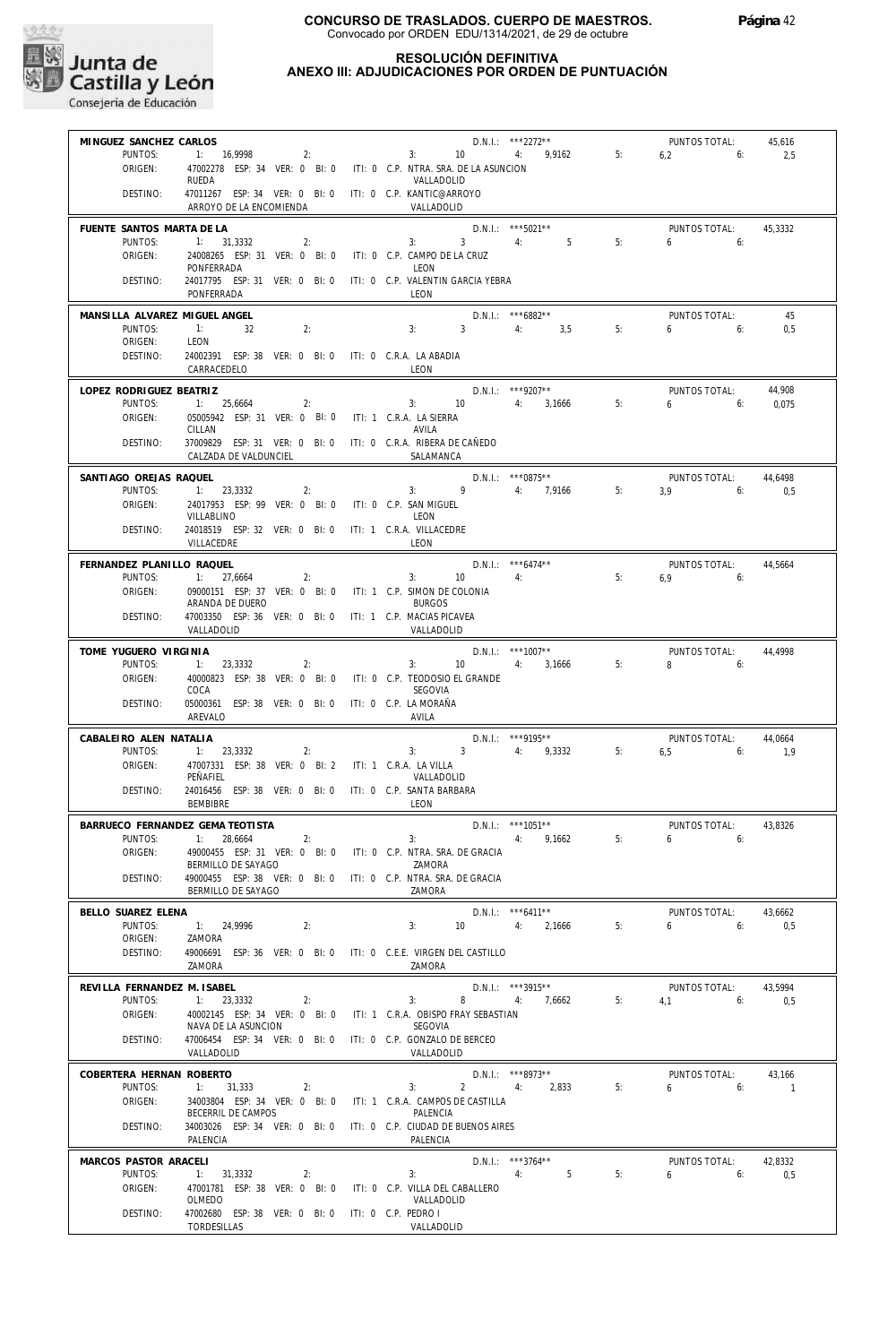

#### **RESOLUCIÓN DEFINITIVA ANEXO III: ADJUDICACIONES POR ORDEN DE PUNTUACIÓN**

| CAPILLA GALGO MAYTE          |                                                                               |                                                                              | D.N.I.: ***8244**                |    | PUNTOS TOTAL:                          | 42,666          |
|------------------------------|-------------------------------------------------------------------------------|------------------------------------------------------------------------------|----------------------------------|----|----------------------------------------|-----------------|
| PUNTOS:                      | 1: 25,3328<br>2:                                                              | $3: 5$ 4: $5,8332$ 5:                                                        |                                  |    | $6\qquad 6:$                           | 0,5             |
| ORIGEN:                      | 42003244 ESP: 34 VER: 0 BI: 0 ITI: 0 C.P. LA ARBOLEDA<br>SORIA                | SORIA                                                                        |                                  |    |                                        |                 |
| DESTINO:                     | 42002719 ESP: 40 VER: 0 BI: 0 ITI: 1 C.P. LAS PEDRIZAS                        |                                                                              |                                  |    |                                        |                 |
|                              | SORIA                                                                         | SORIA                                                                        |                                  |    |                                        |                 |
| GACHO CONDE M. CRUZ          |                                                                               |                                                                              | D.N.I.: ***3893**                |    | PUNTOS TOTAL:                          | 42,4996         |
| PUNTOS:                      | 1: 21,333<br>2:                                                               | $3: 7$ $4: 4.1666$                                                           |                                  | 5: | $9 \t\t 6$                             | $\sim$ 1        |
| ORIGEN:                      | 37009571 ESP: 38 VER: 0 BI: 0 ITI: 0 C.R.A. EL ROBLEDAL<br>ROBLEDA            | SALAMANCA                                                                    |                                  |    |                                        |                 |
| DESTINO:                     | 37009829 ESP: 38 VER: 0 BI: 0 ITI: 0 C.R.A. RIBERA DE CAÑEDO                  |                                                                              |                                  |    |                                        |                 |
|                              | CALZADA DE VALDUNCIEL                                                         | SALAMANCA                                                                    |                                  |    |                                        |                 |
| CASAMAYOR SANCHEZ SOLEDAD    |                                                                               |                                                                              | D.N.I.: *** 9109**               |    | PUNTOS TOTAL:                          | 42,3332         |
| PUNTOS:                      | $1: 31,3332$ 2:                                                               | 3:                                                                           | 4:5                              | 5: | $6\qquad 6:$                           |                 |
| ORIGEN:                      | 34000086 ESP: 38 VER: 0 BI: 0 ITI: 0 C.P. CERVANTES<br>ALAR DEL REY           | PALENCIA                                                                     |                                  |    |                                        |                 |
| DESTINO:                     | 34000256 ESP: 38 VER: 0 BI: 0 ITI: 0 C.P. ANGEL ABIA                          |                                                                              |                                  |    |                                        |                 |
|                              | VENTA DE BAÑOS                                                                | PALENCIA                                                                     |                                  |    |                                        |                 |
| RENEDO MARTIN VIRGINIA       |                                                                               |                                                                              | $D.N.1.:$ ***5044**              |    | PUNTOS TOTAL:                          | 42.1662         |
| PUNTOS:                      | $1: 30,9996$ 2:                                                               | $3: 3 \t 4: 2,1666$                                                          |                                  | 5: | $6\qquad 6$                            |                 |
| ORIGEN:                      | BECILLA DE VALDERADUEY                                                        | 47006961 ESP: 31 VER: 0 BI: 0 ITI: 0 C.R.A. CAMPOS DE CASTILLA<br>VALLADOLID |                                  |    |                                        |                 |
| DESTINO:                     | 47007264 ESP: 31 VER: 0 BI: 0 ITI: 0 C.R.A. EL PARAMO                         |                                                                              |                                  |    |                                        |                 |
|                              | VILLANUBLA                                                                    | VALLADOLID                                                                   |                                  |    |                                        |                 |
| JIMENEZ GUTIERREZ DIEGO      |                                                                               |                                                                              | $D.N.1.:$ ***7006**              |    | PUNTOS TOTAL:                          | 42,1245         |
| PUNTOS:                      | 1: 23,3332<br>2:                                                              | 3: 9 4: 3,2913 5:                                                            |                                  |    | $6.5$ 6:                               |                 |
| ORIGEN:                      | 40004920 ESP: 38 VER: 0 BI: 0 ITI: 0 C.R.A. LOS LLANOS<br>VALVERDE DEL MAJANO | SEGOVIA                                                                      |                                  |    |                                        |                 |
| DESTINO:                     | 40003307 ESP: 38 VER: 0 BI: 0 ITI: 0 C.P. DOMINGO DE SOTO                     |                                                                              |                                  |    |                                        |                 |
|                              | SEGOVIA                                                                       | SEGOVIA                                                                      |                                  |    |                                        |                 |
| MARTINEZ PRADOS M. SOLEDAD   |                                                                               | $D.N.1.:$ ***9364**<br>3: 4: 5                                               | D.N.I.: ***9364**                |    | PUNTOS TOTAL:                          | 41,9998         |
| PUNTOS:                      | 2:<br>1: 30,9998                                                              |                                                                              |                                  | 5: | $6\qquad 6$                            |                 |
| ORIGEN:                      | HOSPITAL DE ORBIGO                                                            | 24018283 ESP: 31 VER: 0 BI: 0 ITI: 0 C.R.A. HOSPITAL DE ORBIGO<br>LEON       |                                  |    |                                        |                 |
| DESTINO:                     | 24002482 ESP: 31 VER: 0 BI: 0 ITI: 0 C.P. ORBIGO                              |                                                                              |                                  |    |                                        |                 |
|                              | CARRIZO DE LA RIBERA                                                          | LEON                                                                         |                                  |    |                                        |                 |
| MATE CABEZUDO ANA MARIA      |                                                                               |                                                                              | D.N.I.: ***7581**                |    | PUNTOS TOTAL:                          | 41.9998         |
| PUNTOS:<br>ORIGEN:           | 1: 25,3332<br>2:<br>09008688 ESP: 34 VER: 0 BI: 0 ITI: 0 C.P. MONTES OBARENES | 3:                                                                           | 5 4: 4,1666 5:                   |    | $6,2$ $6:$                             | 1,3             |
|                              | PANCORBO                                                                      | <b>BURGOS</b>                                                                |                                  |    |                                        |                 |
| DESTINO:                     | 09008226 ESP: 34 VER: 0 BI: 0 ITI: 0 C.P. ANDUVA                              |                                                                              |                                  |    |                                        |                 |
|                              | MIRANDA DE EBRO                                                               | <b>BURGOS</b>                                                                |                                  |    |                                        |                 |
| LOPEZ MATE LEONOR<br>PUNTOS: | 1: 23,3332<br>2:                                                              | 3:                                                                           | D.N.I.: ***8031**<br>8 4: 4.1666 | 5: | PUNTOS TOTAL:<br>6.6                   | 41,7498<br>0,25 |
| ORIGEN:                      | 09005420 ESP: 31 VER: 0 BI: 0 ITI: 0 C.P. FERNAN GONZALEZ                     |                                                                              |                                  |    |                                        |                 |
|                              | SALAS DE LOS INFANTES                                                         | <b>BURGOS</b>                                                                |                                  |    |                                        |                 |
| DESTINO:                     | 09001025 ESP: 31 VER: 0 BI: 0 ITI: 0 C.P. SOLAR DEL CID<br><b>BURGOS</b>      | <b>BURGOS</b>                                                                |                                  |    |                                        |                 |
|                              |                                                                               |                                                                              | $D.N.1.:$ ***6497**              |    |                                        |                 |
| RENES SANZ RUTH<br>PUNTOS:   | 1: 28.6664<br>2:                                                              | 3:                                                                           | $4 \t 4$ : 3                     | 5: | PUNTOS TOTAL:<br>$6\overline{6}$<br>6: | 41,6664         |
| ORIGEN:                      | 09008068 ESP: 99 VER: 0 BI: 2                                                 | ITI: 0 C.P. DOÑA MENCIA DE VELASCO                                           |                                  |    |                                        |                 |
|                              | BRIVIESCA                                                                     | <b>BURGOS</b>                                                                |                                  |    |                                        |                 |
| DESTINO:                     | 09001013 ESP: 99 VER: 0 BI: 0<br><b>BURGOS</b>                                | ITI: 0 C.P. SIERRA DE ATAPUERCA<br><b>BURGOS</b>                             |                                  |    |                                        |                 |
| OVIEDO GOMEZ LAURA           |                                                                               |                                                                              | $D.N.1::$ *** 0621**             |    | PUNTOS TOTAL:                          | 41,6664         |
| PUNTOS:                      | 1:<br>28,6664<br>2:                                                           | $\overline{2}$<br>3:                                                         | 5<br>4:                          | 5: | 6<br>6:                                |                 |
| ORIGEN:                      | 47003234 ESP: 99 VER: 0 BI: 0                                                 | ITI: 0 C.P. FRAY LUIS DE LEON                                                |                                  |    |                                        |                 |
| DESTINO:                     | VALLADOLID<br>47005917 ESP: 99 VER: 0 BI: 2                                   | VALLADOLID<br>ITI: 0 C.P. NARCISO ALONSO CORTES                              |                                  |    |                                        |                 |
|                              | VALLADOLID                                                                    | VALLADOLID                                                                   |                                  |    |                                        |                 |
| CENERA GARCIA VERONICA       |                                                                               |                                                                              | D.N.I.: ***7621**                |    | PUNTOS TOTAL:                          | 41,633          |
| PUNTOS:                      | 1: 21,6664<br>2:                                                              | 9,5<br>3:                                                                    | 4:<br>4,1666                     | 5: | 6,1<br>6:                              | 0,2             |
| ORIGEN:                      | 34001091 ESP: 38 VER: 0 BI: 0                                                 | ITI: 0 C.P. NTRA. SRA. DE LA PIEDAD                                          |                                  |    |                                        |                 |
| DESTINO:                     | HERRERA DE PISUERGA<br>34003154 ESP: 38 VER: 0 BI: 0                          | PAI FNCIA<br>ITI: 0 C.P. PRADERA DE LA AGUILERA                              |                                  |    |                                        |                 |
|                              | VILLAMURIEL DE CERRATO                                                        | PALENCIA                                                                     |                                  |    |                                        |                 |
| ANTON MIGUEL CRISTINA        |                                                                               |                                                                              | D.N.I.: ***3096**                |    | PUNTOS TOTAL:                          | 41,4998         |
| PUNTOS:                      | 2:<br>1:<br>26,9998                                                           | 3<br>3:                                                                      | 5<br>4:                          | 5: | 6<br>6:                                | 0,5             |
| ORIGEN:                      | 34003804 ESP: 38 VER: 0 BI: 0                                                 | ITI: 0 C.R.A. CAMPOS DE CASTILLA                                             |                                  |    |                                        |                 |
| DESTINO:                     | BECERRIL DE CAMPOS<br>34003348 ESP: 38 VER: 0 BI: 0                           | PALENCIA<br>ITI: 0 C.P. GOMEZ MANRIQUE                                       |                                  |    |                                        |                 |
|                              | VILLAMURIEL DE CERRATO                                                        | PALENCIA                                                                     |                                  |    |                                        |                 |
| GARCIA CONDE NATALIA         |                                                                               |                                                                              | D.N.I.: ***1648**                |    | PUNTOS TOTAL:                          | 41,2497         |
| PUNTOS:                      | 1: 23,3332<br>2:                                                              | 8<br>3:                                                                      | 3,4165<br>4:                     | 5: | 6<br>6:                                | 0,5             |
| ORIGEN:                      | 09008160 ESP: 74 VER: 0 BI: 0                                                 | ITI: 1 CENTRO CONDE DE ARANDA                                                |                                  |    |                                        |                 |
| DESTINO:                     | ARANDA DE DUERO<br>47002680 ESP: 38 VER: 0 BI: 0 ITI: 0 C.P. PEDRO I          | <b>BURGOS</b>                                                                |                                  |    |                                        |                 |
|                              | TORDESILLAS                                                                   | VALLADOLID                                                                   |                                  |    |                                        |                 |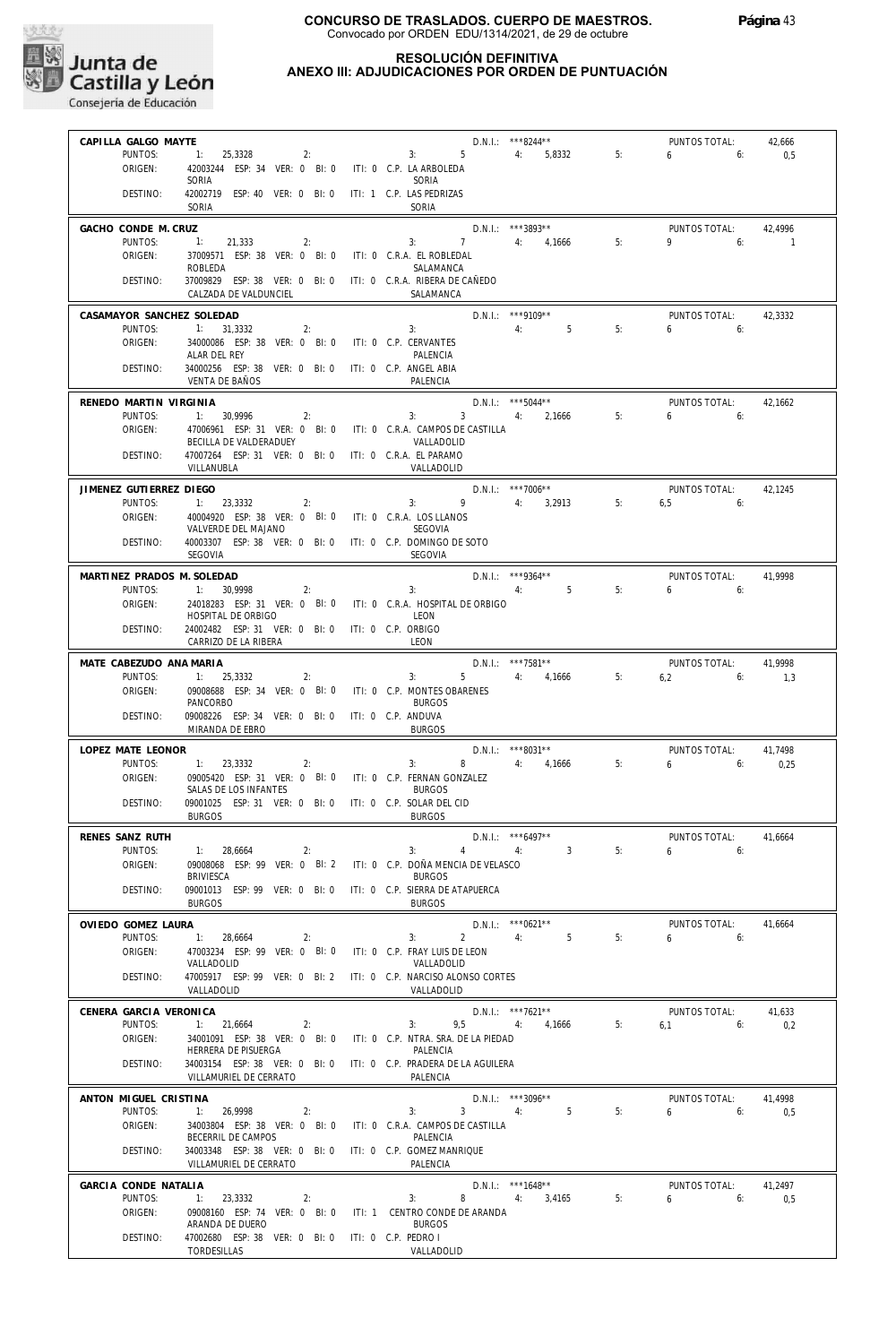

#### **RESOLUCIÓN DEFINITIVA ANEXO III: ADJUDICACIONES POR ORDEN DE PUNTUACIÓN**

| GONZALEZ CALVO PATRICIA            |                                                                                         |                                          | D.N.I.: *** 5611**                    |    | PUNTOS TOTAL:                | 41,1245                   |
|------------------------------------|-----------------------------------------------------------------------------------------|------------------------------------------|---------------------------------------|----|------------------------------|---------------------------|
| PUNTOS:                            | $1: 23,3332$ 2:                                                                         |                                          | $3: 2 \t 4: 9.7913$                   | 5: | 6 -<br>6:                    |                           |
| ORIGEN:                            | 40004865 ESP: 34 VER: 0 BI: 0 ITI: 1 C.R.A. EL OLMAR<br>OLOMBRADA                       | SEGOVIA                                  |                                       |    |                              |                           |
| DESTINO:                           | 47002680 ESP: 38 VER: 0 BI: 0                                                           | ITI: 0 C.P. PEDRO I                      |                                       |    |                              |                           |
|                                    | <b>TORDESILLAS</b>                                                                      | VALLADOLID                               |                                       |    |                              |                           |
| GONZALEZ SAEZ ROCIO                |                                                                                         |                                          | $D.N.1.:$ ***4938**                   |    | PUNTOS TOTAL:                | 41.0829                   |
| PUNTOS:                            | 1: 23.3332<br>2:                                                                        | 3:                                       | 10<br>4: 1,7497                       | 5: | 6<br>6:                      |                           |
| ORIGEN:                            | 40004907 ESP: 32 VER: 0 BI: 0 ITI: 1 C.R.A. EL PIZARRAL<br>SANTA MARIA LA REAL DE NIEVA | SEGOVIA                                  |                                       |    |                              |                           |
| DESTINO:                           | 05000361 ESP: 38 VER: 0 BI: 0 ITI: 0 C.P. LA MORAÑA                                     |                                          |                                       |    |                              |                           |
|                                    | AREVALO                                                                                 | AVILA                                    |                                       |    |                              |                           |
| GARCIA SANCHEZ SARA                |                                                                                         |                                          | D.N.I.: ***8324**                     |    | PUNTOS TOTAL:                | 40,9998                   |
| PUNTOS:                            | 1: 26,9998<br>2:                                                                        | 3:                                       | 3 <sup>1</sup><br>4:5                 | 5: | 6<br>6:                      |                           |
| ORIGEN:                            | 49007221 ESP: 31 VER: 0 BI: 0 ITI: 0 C.R.A. GUAREÑA<br><b>GUARRATE</b>                  |                                          |                                       |    |                              |                           |
| DESTINO:                           | 37008771 ESP: 31 VER: 0 BI: 0 ITI: 0 C.P. SEVERIANO MONTERO SANCHEZ                     | ZAMORA                                   |                                       |    |                              |                           |
|                                    | PEÑARANDA DE BRACAMONTE                                                                 | SALAMANCA                                |                                       |    |                              |                           |
| GONZALEZ VALLES MARTA              |                                                                                         |                                          | D.N.I.: ***9160**                     |    | PUNTOS TOTAL:                | 40,9996                   |
| PUNTOS:                            | 1: 26,9996<br>2:                                                                        | 3:                                       | 3 <sup>7</sup><br>4:5                 | 5: | 6:<br>6                      |                           |
| ORIGEN:                            | 47001316 ESP: 36 VER: 0 BI: 0 ITI: 0 C.P. OBISPO BARRIENTOS                             |                                          |                                       |    |                              |                           |
| DESTINO:                           | MEDINA DEL CAMPO<br>47002680 ESP: 38 VER: 0 BI: 0 ITI: 0 C.P. PEDRO I                   | VALLADOLID                               |                                       |    |                              |                           |
|                                    | TORDESILLAS                                                                             | VALLADOLID                               |                                       |    |                              |                           |
| FERNANDEZ GARCIA VANESA            |                                                                                         |                                          | $D.N.1.:$ ***4197**                   |    | PUNTOS TOTAL:                | 40,8998                   |
| PUNTOS:                            | 1: 23,3332<br>2:                                                                        | 3:                                       | 6,5 4: 4,1666                         | 5: | 6<br>6:                      | 0,9                       |
| ORIGEN:                            | 24018337 ESP: 35 VER: 0 BI: 0 ITI: 1 C.R.A. SANTA BARBARA                               |                                          |                                       |    |                              |                           |
| DESTINO:                           | OLLEROS DE SABERO<br>24018167 ESP: 35 VER: 0 BI: 0 ITI: 1 C.R.A. TRES RIOS              | LEON                                     |                                       |    |                              |                           |
|                                    | VILLANUEVA DE CARRIZO                                                                   | LEON                                     |                                       |    |                              |                           |
| GONZALEZ VILLORIA TAMARA           |                                                                                         |                                          | D.N.I.: ***7305**                     |    | PUNTOS TOTAL:                | 40,8494                   |
| PUNTOS:                            | 1: 16,6664<br>2:                                                                        | 3:                                       | 8 4: 9,583                            | 5: | $6.1$ $6:$                   | 0,5                       |
| ORIGEN:                            | 37009891 ESP: 99 VER: 0 BI: 0 ITI: 1 C.R.A. LAS DEHESAS                                 |                                          |                                       |    |                              |                           |
| DESTINO:                           | <b>TAMAMES</b>                                                                          | SALAMANCA                                |                                       |    |                              |                           |
|                                    | 37004662 ESP: 38 VER: 0 BI: 2 ITI: 0 C.P. MIGUEL DE UNAMUNO<br>PEÑARANDA DE BRACAMONTE  | SALAMANCA                                |                                       |    |                              |                           |
| RIOS ALVAREZ M. LUISA              |                                                                                         |                                          | $D.N.I.:$ ***6190**                   |    | PUNTOS TOTAL:                | 40,6664                   |
| PUNTOS:                            | 1: 28,6664<br>2:                                                                        | 3:                                       | 4:<br>5                               | 5: | 6<br>6:                      | $\blacksquare$            |
| ORIGEN:                            | 40008342 ESP: 38 VER: 0 BI: 0 ITI: 0 C.R.A. LOS ALMENDROS                               |                                          |                                       |    |                              |                           |
|                                    | LA LASTRILLA                                                                            | <b>SEGOVIA</b>                           |                                       |    |                              |                           |
| DESTINO:                           | 40003861 ESP: 38 VER: 0 BI: 0 ITI: 0 C.P. MARQUES DE LOZOYA<br><b>TORRECABALLEROS</b>   | SEGOVIA                                  |                                       |    |                              |                           |
|                                    |                                                                                         |                                          |                                       |    |                              |                           |
| ALBA SALVADOR MARIA<br>PUNTOS:     | 23.3332<br>2:<br>1:                                                                     | 3:                                       | $D.N.1::$ ***4972**<br>8<br>4: 3      | 5: | PUNTOS TOTAL:<br>$6\qquad 6$ | 40,3332                   |
| ORIGEN:                            | 09008706 ESP: 36 VER: 0 BI: 0                                                           | ITI: 1 C.R.A. CARDENAL CISNEROS          |                                       |    |                              |                           |
|                                    | <b>ROA</b>                                                                              | <b>BURGOS</b>                            |                                       |    |                              |                           |
| DESTINO:                           | 34000219 ESP: 38 VER: 0 BI: 0 ITI: 0 C.P. SAN PEDRO<br><b>BALTANAS</b>                  | PALENCIA                                 |                                       |    |                              |                           |
|                                    |                                                                                         |                                          |                                       |    |                              |                           |
| GASPAR MARTIN ALEJANDRO<br>PUNTOS: | 1: 23,3332<br>2:                                                                        | 3:                                       | $D.N.1.:$ ***3009**<br>8<br>3<br>4:   | 5: | PUNTOS TOTAL:<br>$6$ $6$     | 40,3332                   |
| ORIGEN:                            | 49007164 ESP: 60 VER: 0 BI: 0                                                           | ITI: 0 I.E.S. VALVERDE DE LUCERNA        |                                       |    |                              |                           |
|                                    | PUEBLA DE SANABRIA                                                                      | ZAMORA                                   |                                       |    |                              |                           |
| DESTINO:                           | 49007450 ESP: 74 VER: 0 BI: 0<br><b>ALCAÑICES</b>                                       | ITI: 1 AULA DE ALCAÑICES<br>ZAMORA       |                                       |    |                              |                           |
|                                    |                                                                                         |                                          |                                       |    |                              |                           |
| NIÑO GONZALEZ ILDEFONSA<br>PUNTOS: | 1: 22,9996<br>2:                                                                        | 3:                                       | $D.N.1::$ ***6734**<br>6<br>4: 3.1666 | 5: | PUNTOS TOTAL:<br>6,1<br>6:   | 40,2662<br>$\overline{2}$ |
| ORIGEN:                            | <b>BURGOS</b>                                                                           |                                          |                                       |    |                              |                           |
| DESTINO:                           | 47006193 ESP: 36 VER: 0 BI: 0 ITI: 1 C.P. MIGUEL HERNANDEZ                              |                                          |                                       |    |                              |                           |
|                                    | VALLADOLID                                                                              | VALLADOLID                               |                                       |    |                              |                           |
| VEGA MOZO BEGOÑA                   |                                                                                         |                                          | D.N.I.: ***7289**                     |    | PUNTOS TOTAL:                | 40,233                    |
| PUNTOS:                            | 1: 25,6664<br>2:                                                                        | 3:                                       | 5<br>4:<br>3,1666                     | 5: | 6<br>6:                      | 0,4                       |
| ORIGEN:                            | 49000042 ESP: 36 VER: 0 BI: 0<br>ALCAÑICES                                              | ITI: 1 C.P. VIRGEN DE LA SALUD<br>ZAMORA |                                       |    |                              |                           |
| DESTINO:                           | 49006691 ESP: 36 VER: 0 BI: 0                                                           | ITI: 0 C.E.E. VIRGEN DEL CASTILLO        |                                       |    |                              |                           |
|                                    | ZAMORA                                                                                  | ZAMORA                                   |                                       |    |                              |                           |
| ALVAREZ ROMAN BEATRIZ              |                                                                                         |                                          | $D.N.1.:$ ***5767**                   |    | PUNTOS TOTAL:                | 40,1329                   |
| PUNTOS:                            | 1: 23,3332<br>2:                                                                        | 3:                                       | 10<br>4:<br>0,7497                    | 5: | 6<br>6:                      | 0,05                      |
| ORIGEN:                            | 40004831 ESP: 36 VER: 0 BI: 0<br>CHAÑE                                                  | ITI: 1 C.R.A. RETAMA<br>SEGOVIA          |                                       |    |                              |                           |
| DESTINO:                           | 47001559 ESP: 40 VER: 0 BI: 0                                                           | ITI: 1 C.P. TIERRA DE PINARES            |                                       |    |                              |                           |
|                                    | <b>MOJADOS</b>                                                                          | VALLADOLID                               |                                       |    |                              |                           |
| DIEZ LOPEZ MARINA                  |                                                                                         |                                          | D.N.I.: *** 5653**                    |    | PUNTOS TOTAL:                | 40,0298                   |
| PUNTOS:                            | 1: 18,9998<br>2:                                                                        | 3:                                       | 10<br>4:<br>5                         | 5: | 6<br>6:                      | 0,03                      |
| ORIGEN:                            | 47001781 ESP: 38 VER: 0 BI: 0                                                           | ITI: 0 C.P. VILLA DEL CABALLERO          |                                       |    |                              |                           |
| DESTINO:                           | OLMEDO<br>47005917 ESP: 99 VER: 0 BI: 2 ITI: 0 C.P. NARCISO ALONSO CORTES               | VALLADOLID                               |                                       |    |                              |                           |
|                                    | VALLADOLID                                                                              | VALLADOLID                               |                                       |    |                              |                           |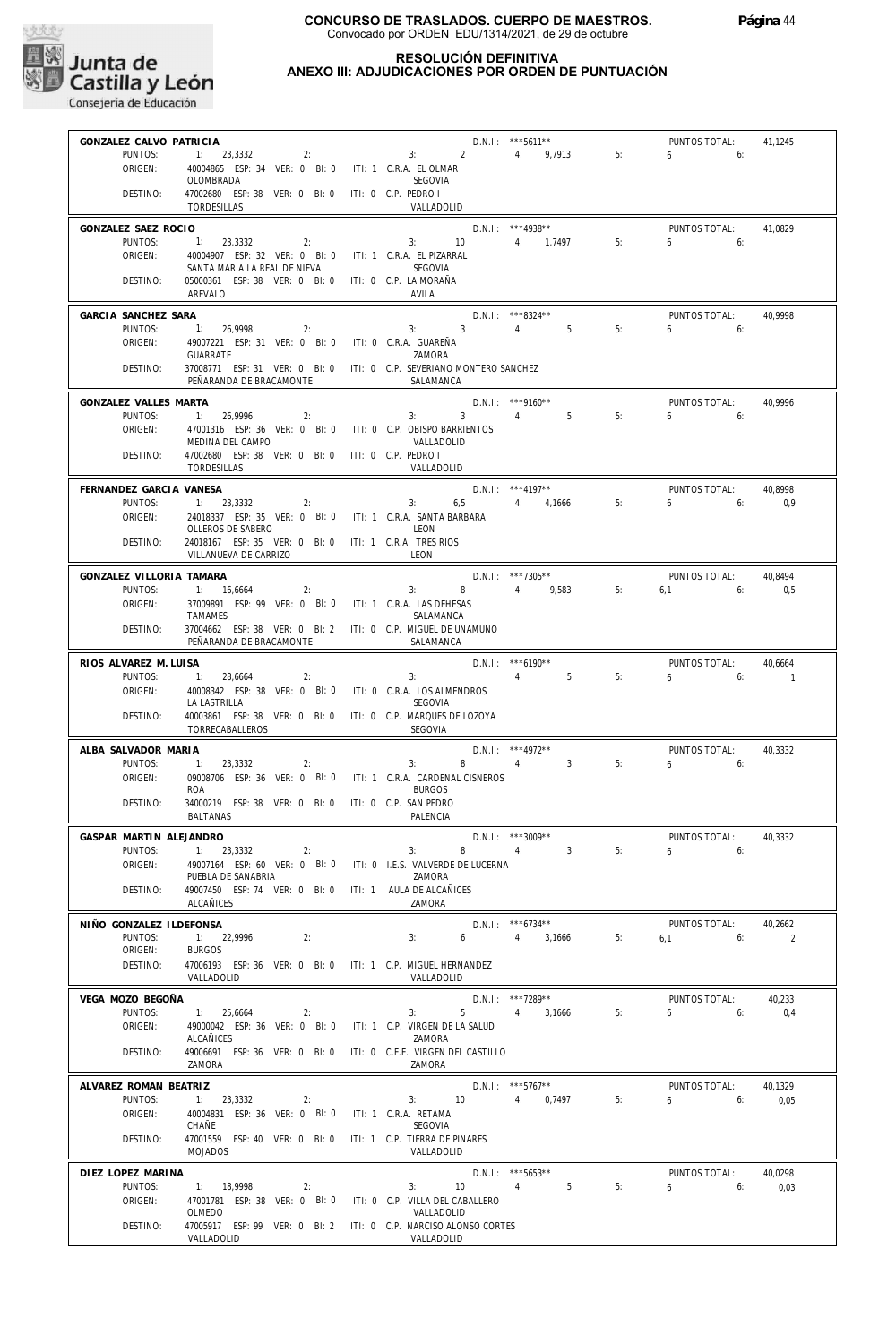

#### **RESOLUCIÓN DEFINITIVA ANEXO III: ADJUDICACIONES POR ORDEN DE PUNTUACIÓN**

| PUERTA CASTRO PATRICIA                 |                                                                                    |                                                      | $D.N.1.:$ ***3100**                 |    | PUNTOS TOTAL:               | 39,9998                   |
|----------------------------------------|------------------------------------------------------------------------------------|------------------------------------------------------|-------------------------------------|----|-----------------------------|---------------------------|
| PUNTOS:                                | $1: 23,3332$ 2:                                                                    | $3: 6 \t 4: 4,1666$                                  |                                     | 5: | $6 \t\t 6$                  | 0,5                       |
| ORIGEN:                                | 24014101 ESP: 31 VER: 0 BI: 0 ITI: 0 C.P. GENERACION DEL 27<br>VILLABLINO          | LEON                                                 |                                     |    |                             |                           |
| DESTINO:                               | 24015397 ESP: 31 VER: 0 BI: 0 ITI: 0 C.P. MARTIN MONREAL<br>VEGUELLINA DE ORBIGO   | LEON                                                 |                                     |    |                             |                           |
| ALFAYATE SIERRA JESUS                  |                                                                                    |                                                      | $D.N.1.:$ ***5427**                 |    | PUNTOS TOTAL:               | 39.9998                   |
| PUNTOS:                                | 1: 19,3332<br>2:                                                                   | $3: 10 \t 4: 4.1666$                                 |                                     | 5: | 6.6                         | 0,5                       |
| ORIGEN:                                | 47002680 ESP: 34 VER: 0 BI: 2 ITI: 0 C.P. PEDRO I                                  |                                                      |                                     |    |                             |                           |
| DESTINO:                               | TORDESILLAS<br>47010949 ESP: 34 VER: 0 BI: 0 ITI: 0 C.P. GLORIA FUERTES            | VALLADOLID                                           |                                     |    |                             |                           |
|                                        | TUDELA DE DUERO                                                                    | VALLADOLID                                           |                                     |    |                             |                           |
| ENCABO JIMENEZ M.TERESA                |                                                                                    |                                                      | $D.N.1.:$ ***1099**                 |    | PUNTOS TOTAL:               | 39,8164                   |
| PUNTOS:                                | 1: 23,6664<br>2:                                                                   | $3: 10 \t 4:$                                        |                                     | 5: | 6.625                       | 0,15                      |
| ORIGEN:                                | 05004810 ESP: 37 VER: 0 BI: 0 ITI: 1 C.P. TOROS DE GUISANDO<br>TIEMBLO (EL)        | AVILA                                                |                                     |    |                             |                           |
| DESTINO:                               | 05006089 ESP: 37 VER: 0 BI: 0 ITI: 1 C.R.A. TOMAS LUIS DE VICTORIA                 |                                                      |                                     |    |                             |                           |
|                                        | SANCHIDRIAN                                                                        | AVILA                                                |                                     |    |                             |                           |
| GUTIERREZ SANCHEZ MIGUEL ANGEL         |                                                                                    |                                                      | D.N.I.: ***7227**                   |    | PUNTOS TOTAL:               | 39.7664                   |
| PUNTOS:<br>ORIGEN:                     | 1: 24,6664<br>2:<br>05000361 ESP: 99 VER: 0 BI: 2 ITI: 0 C.P. LA MORAÑA            | $3: 7 \t 4: 2$                                       |                                     | 5: | 6.6                         | 0.1                       |
|                                        | AREVALO                                                                            | AVILA                                                |                                     |    |                             |                           |
| DESTINO:                               | 05006545 ESP: 74 VER: 0 BI: 0 ITI: 1 CENTRO DE AREVALO                             |                                                      |                                     |    |                             |                           |
|                                        | AREVALO                                                                            | AVILA                                                |                                     |    |                             |                           |
| RODRIGUEZ SANCHEZ M.SOLEDAD<br>PUNTOS: | 1: 16,6664<br>2:                                                                   | $10 \qquad \qquad 4$<br>3:                           | D.N.I.: ***9299**<br>4              | 5: | PUNTOS TOTAL:<br>$9 \t\t 6$ | 39,7664                   |
| ORIGEN:                                | ZAMORA                                                                             |                                                      |                                     |    |                             | 0,1                       |
| DESTINO:                               | 49007221 ESP: 36 VER: 0 BI: 0 ITI: 1 C.R.A. GUAREÑA                                |                                                      |                                     |    |                             |                           |
|                                        | GUARRATE                                                                           | ZAMORA                                               |                                     |    |                             |                           |
| TEIJON LOPEZ-ZUAZO JOSE MANUEL         |                                                                                    |                                                      | $D.N.1.:$ ***7407**                 |    | <b>PUNTOS TOTAL:</b>        | 39,7662                   |
| PUNTOS:<br>ORIGEN:                     | 1: 18,9996<br>2:<br>37000929 ESP: 38 VER: 0 BI: 2 ITI: 0 C.P. LA ANTIGUA           | 3:                                                   | 3 4: 10,6666                        | 5: | $6.1$ $6:$                  | $\sim$ 1                  |
|                                        | <b>BEJAR</b>                                                                       | SALAMANCA                                            |                                     |    |                             |                           |
| DESTINO:                               | 37009428 ESP: 32 VER: 0 BI: 0 ITI: 1 C.R.A. CAMPO DE SALAMANCA<br>BARBADILLO       | SALAMANCA                                            |                                     |    |                             |                           |
| RODRIGUEZ GARCIA NOELIA                |                                                                                    |                                                      | $D.N.1.:$ ***9194**                 |    | PUNTOS TOTAL:               | 39.6664                   |
| PUNTOS:                                | 1: 25,6664<br>2:                                                                   | $8 \t 4$<br>3:                                       |                                     | 5: | $6\qquad 6$                 |                           |
| ORIGEN:                                | 24018052 ESP: 31 VER: 0 BI: 0 ITI: 0 C.R.A. BABIA                                  |                                                      |                                     |    |                             |                           |
| DESTINO:                               | HUERGAS DE BABIA<br>24009683 ESP: 31 VER: 0 BI: 0 ITI: 0 C.P. SANTA MARIA DE ARBAS | LEON                                                 |                                     |    |                             |                           |
|                                        | VILLAMANIN DE LA TERCIA                                                            | LEON                                                 |                                     |    |                             |                           |
| ALVAREZ GONZALEZ MARTA                 |                                                                                    |                                                      | $D.N.1::$ ***1942**                 |    | PUNTOS TOTAL:               | 39.4998                   |
| PUNTOS:                                | 1: 29,3332<br>2:                                                                   | 3: 4: 4,1666                                         |                                     | 5: | $6\qquad 6$                 |                           |
| ORIGEN:                                | 24017953 ESP: 38 VER: 0 BI: 0 ITI: 0 C.P. SAN MIGUEL<br>VILLABLINO                 | LEON                                                 |                                     |    |                             |                           |
| DESTINO:                               | 24017266 ESP: 74 VER: 0 BI: 0 ITI: 0 CENTRO SIERRA PAMBLEY                         |                                                      |                                     |    |                             |                           |
|                                        | VILLABLINO                                                                         | LEON                                                 |                                     |    |                             |                           |
| SANTAMARIA VILLANUEVA VIRGINIA         |                                                                                    |                                                      | $D.N.1.:$ ***8014**                 |    | PUNTOS TOTAL:               | 39,4998                   |
| PUNTOS:<br>ORIGEN:                     | 1: 23,3332<br>2:<br>09000151 ESP: 38 VER: 0 BI: 0 ITI: 0 C.P. SIMON DE COLONIA     | $3:$ $3:$                                            | 6 4: 4,1666                         | 5: | 6.6                         |                           |
|                                        | ARANDA DE DUERO                                                                    | <b>BURGOS</b>                                        |                                     |    |                             |                           |
| DESTINO:                               | 09001025 ESP: 38 VER: 0 BI: 0 ITI: 0 C.P. SOLAR DEL CID                            |                                                      |                                     |    |                             |                           |
|                                        | <b>BURGOS</b>                                                                      | <b>BURGOS</b>                                        |                                     |    |                             |                           |
| DIEZ MARTINEZ SILVIA<br>PUNTOS:        | 1: 23,3332<br>2:                                                                   | $5 -$<br>3:                                          | $D.N.I.:$ ***8373**<br>4:<br>4,1666 | 5: | PUNTOS TOTAL:<br>6<br>6:    | 39.4998<br>$\overline{1}$ |
| ORIGEN:                                | 34001042 ESP: 31 VER: 0 BI: 0                                                      | ITI: 0 C.P. LAS ROZAS                                |                                     |    |                             |                           |
|                                        | <b>GUARDO</b>                                                                      | PALENCIA                                             |                                     |    |                             |                           |
| DESTINO:                               | 34002231 ESP: 31 VER: 0 BI: 0<br>SALDAÑA                                           | ITI: 0 C.P. VILLA Y TIERRA<br>PALENCIA               |                                     |    |                             |                           |
| RODRIGUEZ ESPADA SORAYA                |                                                                                    |                                                      | D.N.I.: *** 0811**                  |    | PUNTOS TOTAL:               | 39,4998                   |
| PUNTOS:                                | 1: 19,3332<br>2:                                                                   | 10<br>3:                                             | 4:<br>4,1666                        | 5: | 6<br>6:                     |                           |
| ORIGEN:                                | 24018143 ESP: 99 VER: 0 BI: 0                                                      | ITI: 1 C.R.A. ERIA-JAMUZ                             |                                     |    |                             |                           |
| DESTINO:                               | JIMENEZ DE JAMUZ<br>24013224 ESP: 38 VER: 0 BI: 2 ITI: 0 C.P. BERNARDINO PEREZ     | LEON                                                 |                                     |    |                             |                           |
|                                        | VALENCIA DE DON JUAN                                                               | LEON                                                 |                                     |    |                             |                           |
| ROL COSTA ALBERTO                      |                                                                                    |                                                      | D.N.I.: ***3029**                   |    | PUNTOS TOTAL:               | 39,4998                   |
| PUNTOS:                                | 1: 19,3332<br>2:                                                                   | 3:<br>10                                             | 4,1666<br>4:                        | 5: | 6<br>6:                     |                           |
| ORIGEN:                                | 09005699 ESP: 34 VER: 0 BI: 0                                                      | ITI: 1 C.P. VIRGEN DE LOS ESCUDEROS<br><b>BURGOS</b> |                                     |    |                             |                           |
| DESTINO:                               | SANTA MARIA DEL CAMPO<br>34000256 ESP: 34 VER: 0 BI: 0 ITI: 0 C.P. ANGEL ABIA      |                                                      |                                     |    |                             |                           |
|                                        | VENTA DE BAÑOS                                                                     | PALENCIA                                             |                                     |    |                             |                           |
| MARTINEZ ALVAREZ ALICIA                |                                                                                    |                                                      | D.N.I.: ***4142**                   |    | PUNTOS TOTAL:               | 39,4998                   |
| PUNTOS:                                | 1: 19,3332<br>2:                                                                   | 3:<br>10                                             | 4:<br>4,1666                        | 5: | 6<br>6:                     |                           |
| ORIGEN:                                | 24009890 ESP: 32 VER: 0 BI: 0<br>SAHAGUN                                           | ITI: 0 C.P. FRAY BERNARDINO SAHAGUN<br>LEON          |                                     |    |                             |                           |
| DESTINO:                               | 24018465 ESP: 38 VER: 0 BI: 2 ITI: 1 C.R.A. RIBERA DE PORMA                        |                                                      |                                     |    |                             |                           |
|                                        | SANTIBAÑEZ DE PORMA                                                                | LEON                                                 |                                     |    |                             |                           |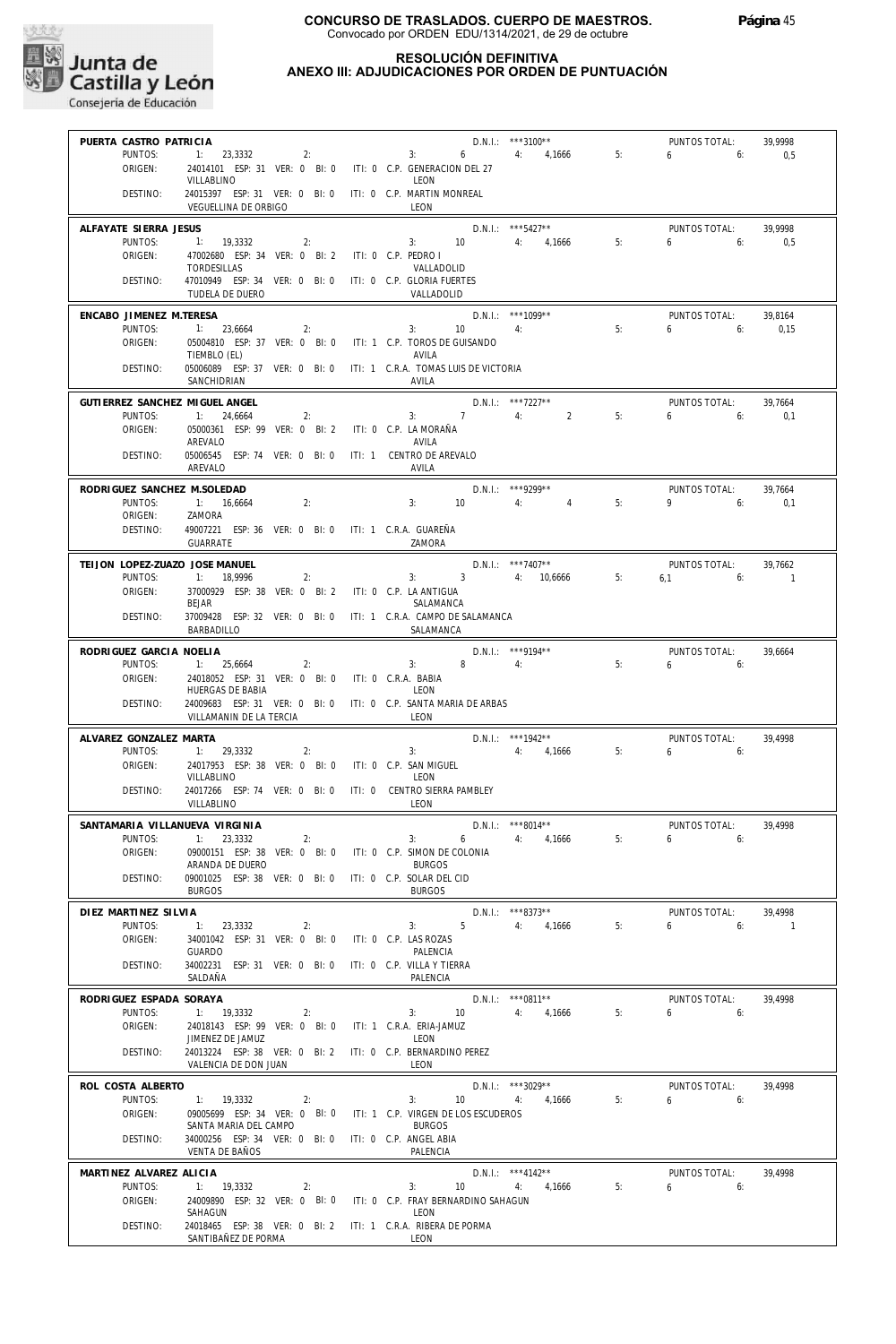

#### **RESOLUCIÓN DEFINITIVA ANEXO III: ADJUDICACIONES POR ORDEN DE PUNTUACIÓN**

| D.N.I.: ***7389**<br>VEGA GARCIA ELENA<br>PUNTOS TOTAL:<br>2:<br>$3: 10 \t 4: 4.1666$<br>5:<br>PUNTOS:<br>1: 19,3332<br>$6 \qquad \qquad$<br>ORIGEN:<br>47000336 ESP: 34 VER: 0 BI: 0 ITI: 0 C.P. JORGE GUILLEN<br>CAMPASPERO<br>VALLADOLID<br>DESTINO:<br>47005899 ESP: 38 VER: 0 BI: 0 ITI: 0 C.P. JORGE GUILLEN<br>VALLADOLID<br>VALLADOLID | 39.4998                         |
|------------------------------------------------------------------------------------------------------------------------------------------------------------------------------------------------------------------------------------------------------------------------------------------------------------------------------------------------|---------------------------------|
|                                                                                                                                                                                                                                                                                                                                                |                                 |
|                                                                                                                                                                                                                                                                                                                                                | 6:                              |
|                                                                                                                                                                                                                                                                                                                                                |                                 |
|                                                                                                                                                                                                                                                                                                                                                |                                 |
|                                                                                                                                                                                                                                                                                                                                                |                                 |
| $D.N.I.:$ ***1411**<br>CARRETERO ESTEBAN JOSE IGNACIO                                                                                                                                                                                                                                                                                          | PUNTOS TOTAL:<br>39.3332        |
| PUNTOS:<br>$\overline{4}$<br>5:<br>$6\qquad \qquad$<br>1: 23,3332<br>2:<br>3:<br>$6\quad$<br>4:<br>ORIGEN:<br>49007267 ESP: 38 VER: 0 BI: 0 ITI: 0 C.R.A. PALACIOS DE SANABRIA                                                                                                                                                                 | 6:                              |
| PALACIOS DE SANABRIA<br>ZAMORA                                                                                                                                                                                                                                                                                                                 |                                 |
| 05005875 ESP: 34 VER: 0 BI: 0<br>ITI: 1 C.R.A. CAMILO JOSE CELA<br>DESTINO:                                                                                                                                                                                                                                                                    |                                 |
| AVILA<br>ARENAL (EL)                                                                                                                                                                                                                                                                                                                           |                                 |
| $D.N.1.:$ ***7985**<br>PRIETO MORALES M. TERESA<br>PUNTOS:<br>1: 18.9996<br>2:<br>3:<br>10 4: 4,1666<br>5:<br>6                                                                                                                                                                                                                                | PUNTOS TOTAL:<br>39,1662<br>6:  |
| ORIGEN:<br>37009842 ESP: 38 VER: 0 BI: 0 ITI: 0 C.R.A. CAMPO DE ARGAÑAN                                                                                                                                                                                                                                                                        |                                 |
| FUENTES DE OÑORO<br>SALAMANCA                                                                                                                                                                                                                                                                                                                  |                                 |
| 37002793 ESP: 38 VER: 0 BI: 0 ITI: 0 C.P. NTRA. SRA. DE LOS REMEDIOS<br>DESTINO:<br>FUENTE DE SAN ESTEBAN (LA)<br>SALAMANCA                                                                                                                                                                                                                    |                                 |
| $D.N.1::$ ***4703**<br>GARCIA DE LA PUENTE AZUCENA                                                                                                                                                                                                                                                                                             | PUNTOS TOTAL:<br>39,0332        |
| PUNTOS:<br>1: 27,3332<br>5 <sub>5</sub><br>5:<br>2:<br>3:<br>4:<br>6                                                                                                                                                                                                                                                                           | 6:<br>0.7                       |
| 34000189 ESP: 34 VER: 0 BI: 0 ITI: 1 C.P. ANACLETO OREJON<br>ORIGEN:<br>ASTUDILLO<br>PAI FNCIA                                                                                                                                                                                                                                                 |                                 |
| 34003154 ESP: 38 VER: 0 BI: 0 ITI: 0 C.P. PRADERA DE LA AGUILERA<br>DESTINO:                                                                                                                                                                                                                                                                   |                                 |
| VILLAMURIEL DE CERRATO<br>PALENCIA                                                                                                                                                                                                                                                                                                             |                                 |
| $D.N.1::$ *** 0706**<br>CASTELLANOS ALONSO ISABEL                                                                                                                                                                                                                                                                                              | PUNTOS TOTAL:<br>38,9998        |
| $3: 1 \t 4:$<br>PUNTOS:<br>5 <sup>5</sup><br>5:<br>1: 26,9998<br>2:<br>6                                                                                                                                                                                                                                                                       | 6:                              |
| ORIGEN:<br>09003861 ESP: 38 VER: 0 BI: 0 ITI: 0 C.P. CERVANTES<br>MIRANDA DE EBRO<br><b>BURGOS</b>                                                                                                                                                                                                                                             |                                 |
| DESTINO:<br>09008342 ESP: 38 VER: 0 BI: 0 ITI: 0 C.P. ALTAMIRA                                                                                                                                                                                                                                                                                 |                                 |
| MIRANDA DE EBRO<br><b>BURGOS</b>                                                                                                                                                                                                                                                                                                               |                                 |
| D.N.I.: ***9001**<br>SANCHEZ SALAS LAURA<br>3:<br>6,5 4: 2,1666<br>5:                                                                                                                                                                                                                                                                          | PUNTOS TOTAL:<br>38,9998<br>6.6 |
| PUNTOS:<br>1: 23,3332<br>2:<br>ORIGEN:<br>09000148 ESP: 35 VER: 0 BI: 0 ITI: 0 C.P. CASTILLA                                                                                                                                                                                                                                                   | $\sim$ 1                        |
| ARANDA DE DUERO<br><b>BURGOS</b>                                                                                                                                                                                                                                                                                                               |                                 |
| 09001025 ESP: 38 VER: 0 BI: 0<br>DESTINO:<br>ITI: 0 C.P. SOLAR DEL CID<br><b>BURGOS</b><br><b>BURGOS</b>                                                                                                                                                                                                                                       |                                 |
| $D.N.1::$ *** 0058**<br>ARROYO SANCHEZ RAQUEL VICTORI                                                                                                                                                                                                                                                                                          | PUNTOS TOTAL:                   |
| PUNTOS:<br>5 <sub>1</sub><br>4:<br>$\overline{4}$<br>5:<br>$6\qquad \qquad$<br>1: 23,3332<br>3:<br>2:                                                                                                                                                                                                                                          | 38,8012<br>6:<br>0,468          |
| ORIGEN:<br>40008706 ESP: 38 VER: 0 BI: 0 ITI: 0 C.R.A. SANGARCIA                                                                                                                                                                                                                                                                               |                                 |
| SANGARCIA<br><b>SEGOVIA</b><br>37009647 ESP: 38 VER: 0 BI: 0<br>ITI: 0 C.R.A. EL TOMILLAR<br>DESTINO:                                                                                                                                                                                                                                          |                                 |
| VILLASECO DE LOS GAMITOS<br>SALAMANCA                                                                                                                                                                                                                                                                                                          |                                 |
| $D.N.1.:$ ***5536**<br>PUNTOS TOTAL:<br>FALAGAN SANTOS ABEL                                                                                                                                                                                                                                                                                    | 38,5998                         |
|                                                                                                                                                                                                                                                                                                                                                |                                 |
| 5:<br>PUNTOS:<br>1: 23,3332<br>2:<br>3:<br>6<br>4: 2,1666                                                                                                                                                                                                                                                                                      | $6.5$ 6:<br>0,6                 |
| ORIGEN:<br>24014101 ESP: 34 VER: 0 BI: 0 ITI: 0 C.P. GENERACION DEL 27<br>VILLABLINO<br>LEON                                                                                                                                                                                                                                                   |                                 |
| 24018489 ESP: 34 VER: 0 BI: 0 ITI: 1 C.R.A. SOTO DE LA VEGA<br>DESTINO:                                                                                                                                                                                                                                                                        |                                 |
| SOTO DE LA VEGA<br>LEON                                                                                                                                                                                                                                                                                                                        |                                 |
| JIMENEZ MENDEZ ELISA<br>D.N.I.: ***1148**                                                                                                                                                                                                                                                                                                      | PUNTOS TOTAL:<br>38,3495        |
| PUNTOS:<br>$-11 -$<br>16,9998<br>2:<br>10<br>4: 4,7497<br>5:<br>3:                                                                                                                                                                                                                                                                             | $6.6 \qquad \qquad 6:$          |
| 05003431 ESP: 38 VER: 0 BI: 0<br>ITI: 0 C.P. VICENTE ALEIXANDRE<br>ORIGEN:<br>NAVAS DEL MARQUES (LAS)<br>AVILA                                                                                                                                                                                                                                 |                                 |
| 05000831 ESP: 38 VER: 0 BI: 0<br>ITI: 0 C.P. SANTA TERESA DE JESUS<br>DESTINO:                                                                                                                                                                                                                                                                 |                                 |
| <b>BARRACO</b><br>AVILA                                                                                                                                                                                                                                                                                                                        |                                 |
| D.N.I.: *** 2839**<br>DIEZ CASTRO COVADONGA                                                                                                                                                                                                                                                                                                    | PUNTOS TOTAL:<br>38,3332        |
| PUNTOS:<br>1: 19,3332<br>4:<br>$\overline{2}$<br>5:<br>2:<br>3:<br>10<br>6<br>ORIGEN:<br>34002231 ESP: 38 VER: 0 BI: 0<br>ITI: 0 C.P. VILLA Y TIERRA                                                                                                                                                                                           | 6:<br>$\sim$ 1                  |
| SALDAÑA<br>PALENCIA                                                                                                                                                                                                                                                                                                                            |                                 |
| DESTINO:<br>34000086 ESP: 38 VER: 0 BI: 0<br>ITI: 0 C.P. CERVANTES<br>ALAR DEL REY<br>PALENCIA                                                                                                                                                                                                                                                 |                                 |
|                                                                                                                                                                                                                                                                                                                                                |                                 |
| D.N.I.: ***1512**<br>JIMENEZ SANCHEZ NURIA<br>5:<br>PUNTOS:<br>1: 27,6664<br>3:<br>4: 4,1666<br>6<br>2:                                                                                                                                                                                                                                        | PUNTOS TOTAL:<br>37,833<br>6:   |
| ORIGEN:<br>05004780 ESP: 38 VER: 0 BI: 0<br>ITI: 0 C.P. JUAN LUIS VIVES                                                                                                                                                                                                                                                                        |                                 |
| SOTILLO DE LA ADRADA<br>AVILA<br>DESTINO:<br>47001316 ESP: 38 VER: 0 BI: 0<br>ITI: 0 C.P. OBISPO BARRIENTOS                                                                                                                                                                                                                                    |                                 |
| MEDINA DEL CAMPO<br>VALLADOLID                                                                                                                                                                                                                                                                                                                 |                                 |
| SANTOS FIGUERUELO ROCIO<br>D.N.I.: ***2483**                                                                                                                                                                                                                                                                                                   | 37,6664<br>PUNTOS TOTAL:        |
| PUNTOS:<br>1: 16,9998<br>5:<br>2:<br>3:<br>10<br>4:<br>4,1666<br>6                                                                                                                                                                                                                                                                             | 0,5<br>6:                       |
| ORIGEN:<br>49007383 ESP: 31 VER: 0 BI: 0<br>ITI: 0 C.R.A. VALLE DE VALVERDE<br>BURGANES DE VALVERDE<br>ZAMORA                                                                                                                                                                                                                                  |                                 |
| 49007310 ESP: 31 VER: 0 BI: 0<br>ITI: 0 C.R.A. MORALEJA DEL VINO<br>DESTINO:                                                                                                                                                                                                                                                                   |                                 |
| MORALEJA DEL VINO<br>ZAMORA                                                                                                                                                                                                                                                                                                                    |                                 |
| $D.N.1::$ ***5944**<br>PEREZ MARCOS CRISTINA                                                                                                                                                                                                                                                                                                   | 37,4998<br>PUNTOS TOTAL:        |
| PUNTOS:<br>1: 27,3332<br>2:<br>3:<br>4:<br>4,1666<br>5:<br>6<br>ORIGEN:<br>24018362 ESP: 38 VER: 0 BI: 0<br>ITI: 0 C.R.A. PUEBLA DE LILLO                                                                                                                                                                                                      | 6:                              |
| PUEBLA DE LILLO<br>LEON<br>24000503 ESP: 38 VER: 0 BI: 0<br>ITI: 0 C.P. BLANCO CELA<br>DESTINO:                                                                                                                                                                                                                                                |                                 |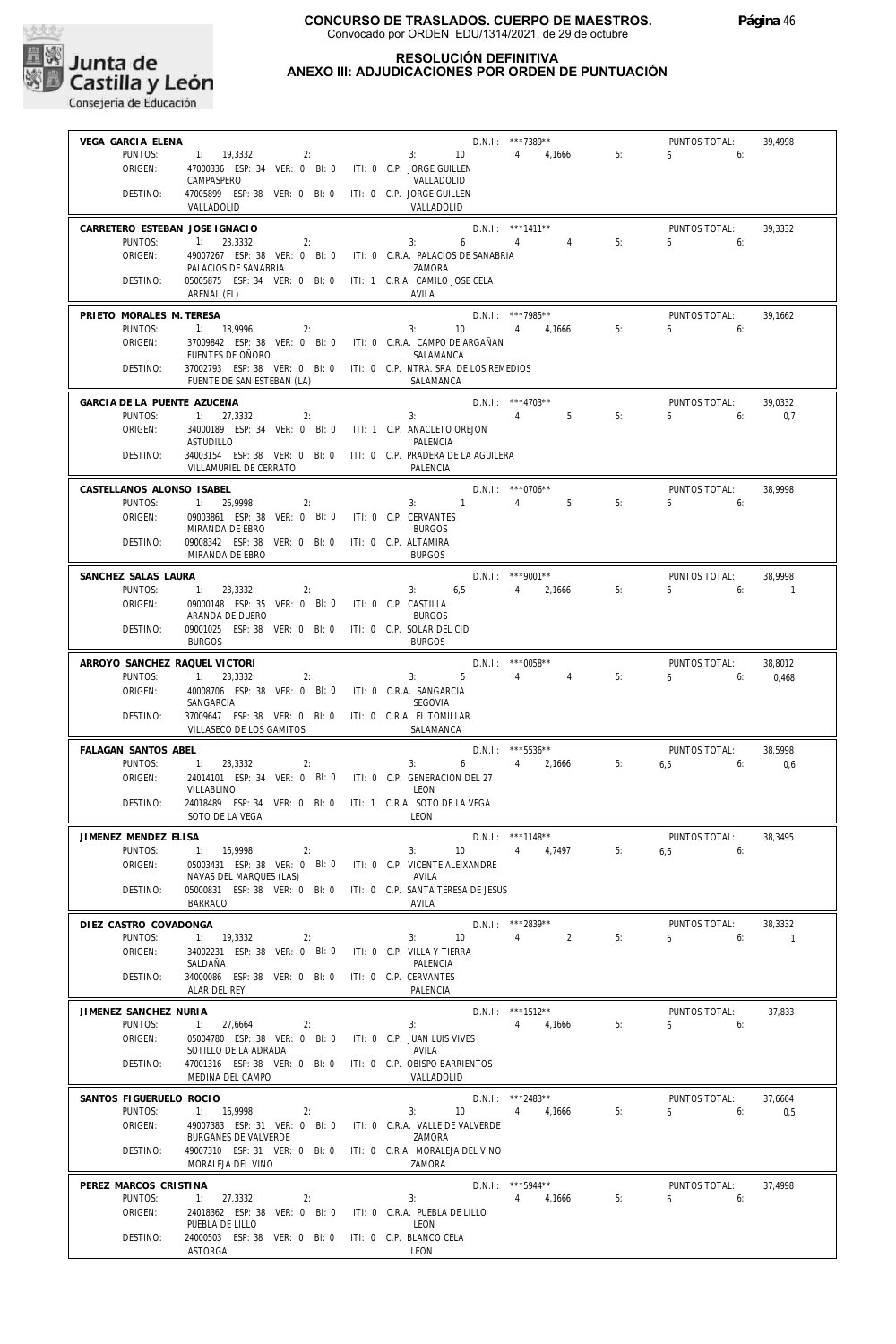

#### **RESOLUCIÓN DEFINITIVA ANEXO III: ADJUDICACIONES POR ORDEN DE PUNTUACIÓN**

| LUCAS ALONSO M. CARMEN DE          |                                                                                             |                                        | $D.N.1::$ ***6963**         |    | PUNTOS TOTAL:               | 37,4998        |
|------------------------------------|---------------------------------------------------------------------------------------------|----------------------------------------|-----------------------------|----|-----------------------------|----------------|
| PUNTOS:                            | 1: 23,3332<br>2:                                                                            | 3: 8: 4: 0,1666                        |                             | 5: | $6\qquad 6:$                |                |
| ORIGEN:                            | 40000823 ESP: 36 VER: 0 BI: 0 ITI: 1 C.P. TEODOSIO EL GRANDE                                |                                        |                             |    |                             |                |
|                                    | COCA                                                                                        | SEGOVIA                                |                             |    |                             |                |
| DESTINO:                           | 47001717 ESP: 40 VER: 0 BI: 0 ITI: 1 C.P. MIGUEL DELIBES                                    |                                        |                             |    |                             |                |
|                                    | NAVA DEL REY                                                                                | VALLADOLID                             |                             |    |                             |                |
| GONZALEZ GONZALEZ BEATRIZ          |                                                                                             |                                        | D.N.I.: *** 0118**          |    | PUNTOS TOTAL:               | 37.4996        |
| PUNTOS:                            | 1: 18,9996<br>2:                                                                            | 3: 8 4: 4                              |                             | 5: | 6 <sub>6</sub>              | 0,5            |
| ORIGEN:                            | 37002082 ESP: 32 VER: 0 BI: 0 ITI: 0 C.P. ARRABAL DEL PUENTE                                |                                        |                             |    |                             |                |
|                                    | CIUDAD-RODRIGO                                                                              | SALAMANCA                              |                             |    |                             |                |
| DESTINO:                           | 37000796 ESP: 32 VER: 0 BI: 0 ITI: 0 C.P. FILIBERTO VILLALOBOS                              |                                        |                             |    |                             |                |
|                                    | BABILAFUENTE                                                                                | SALAMANCA                              |                             |    |                             |                |
|                                    |                                                                                             |                                        |                             |    |                             |                |
| HERNANDEZ RAMOS ESTHER             |                                                                                             | 3: 8 4: 4.1666                         | D.N.I.: ***2781**           |    | PUNTOS TOTAL:<br>$6.8$ $6:$ | 37,4664        |
| PUNTOS:                            | 1: 16.9998<br>2:                                                                            |                                        |                             | 5: |                             | 1,5            |
| ORIGEN:                            | 49000042 ESP: 31 VER: 0 BI: 0 ITI: 0 C.P. VIRGEN DE LA SALUD<br>ALCAÑICES                   | 7AMORA                                 |                             |    |                             |                |
| DESTINO:                           | 49007231 ESP: 31 VER: 0 BI: 0 ITI: 0 C.R.A. TIERRA DEL PAN                                  |                                        |                             |    |                             |                |
|                                    | <b>MONFARRACINOS</b>                                                                        | ZAMORA                                 |                             |    |                             |                |
|                                    |                                                                                             |                                        |                             |    |                             |                |
| GARCIA IGLESIAS ANA MARIA          |                                                                                             |                                        | $D.N.1.:$ ***9796**         |    | PUNTOS TOTAL:               | 37.433         |
| PUNTOS:                            | $1: 16,6664$ 2:                                                                             | 3: $10$ 4: $4.1666$                    |                             | 5: | 655                         | 0,6            |
| ORIGEN:                            | 37009866 ESP: 31 VER: 0 BI: 0 ITI: 0 C.R.A. ABADENGO                                        |                                        |                             |    |                             |                |
|                                    | hinojosa de duero                                                                           | SALAMANCA                              |                             |    |                             |                |
| DESTINO:                           | 37002793 ESP: 31 VER: 0 BI: 0 ITI: 0 C.P. NTRA. SRA. DE LOS REMEDIOS                        |                                        |                             |    |                             |                |
|                                    | FUENTE DE SAN ESTEBAN (LA)                                                                  | SALAMANCA                              |                             |    |                             |                |
| GARCIA ARRANZ ALEXANDRA            |                                                                                             |                                        | $D.N.1::$ *** 6081**        |    | PUNTOS TOTAL:               | 37,3332        |
| PUNTOS:                            | $1: 17,3332$ 2:                                                                             | 10<br>3:                               | 4:<br>$\overline{4}$        | 5: | $6\qquad 6$                 |                |
| ORIGEN:                            | 47007227 ESP: 32 VER: 0 BI: 0 ITI: 1 C.R.A. RIBERA DEL DUERO                                |                                        |                             |    |                             |                |
|                                    | QUINTANILLA DE ONESIMO                                                                      | VALLADOLID                             |                             |    |                             |                |
| DESTINO:                           | 47007227 ESP: 38 VER: 0 BI: 0 ITI: 0 C.R.A. RIBERA DEL DUERO                                |                                        |                             |    |                             |                |
|                                    | QUINTANILLA DE ONESIMO                                                                      | VALLADOLID                             |                             |    |                             |                |
|                                    |                                                                                             |                                        |                             |    |                             |                |
| JIMENEZ PARRO FERNANDO             |                                                                                             |                                        | $D.N.1.:$ ***5391**         |    | PUNTOS TOTAL:               | 37,333         |
| PUNTOS:                            | $1: 31,333$ 2:                                                                              | 4:<br>3:                               |                             | 5: | $6\qquad 6$                 |                |
| ORIGEN:                            | 05004780 ESP: 38 VER: 0 BI: 0 ITI: 0 C.P. JUAN LUIS VIVES                                   |                                        |                             |    |                             |                |
| DESTINO:                           | SOTILLO DE LA ADRADA<br>05006569 ESP: 74 VER: 0 BI: 0 ITI: 0 CENTRO DE SOTILLO DE LA ADRADA | AVILA                                  |                             |    |                             |                |
|                                    | SOTILLO DE LA ADRADA                                                                        | AVILA                                  |                             |    |                             |                |
|                                    |                                                                                             |                                        |                             |    |                             |                |
| CADENAS TORRON BEATRIZ             |                                                                                             |                                        | D.N.I.: ***2452**           |    | PUNTOS TOTAL:               | 37,2332        |
| PUNTOS:                            | 1: 23,3332<br>2:                                                                            | $3: 5 \t 4: 4$                         |                             | 5: | $4.9$ 6:                    |                |
|                                    |                                                                                             |                                        |                             |    |                             |                |
| ORIGEN:                            | 24011811 ESP: 31 VER: 0 BI: 0 ITI: 0 C.P. SANTA BARBARA                                     |                                        |                             |    |                             |                |
|                                    | MATARROSA DEL SIL                                                                           | LEON                                   |                             |    |                             |                |
| DESTINO:                           | 24002238 ESP: 31 VER: 0 BI: 0 ITI: 0 C.P. SAN ILDEFONSO                                     |                                        |                             |    |                             |                |
|                                    | CAMPONARAYA                                                                                 | LEON                                   |                             |    |                             |                |
|                                    |                                                                                             |                                        |                             |    |                             |                |
| PASCUAL BALLESTEROS ANA<br>PUNTOS: | 1: 26,9998<br>2:                                                                            | 3:                                     | $D.N.1.:$ ***4449**<br>4: 5 | 5: | PUNTOS TOTAL:<br>$4.2$ 6:   | 36,8998        |
|                                    |                                                                                             |                                        |                             |    |                             | 0,7            |
| ORIGEN:                            | 40003381 ESP: 32 VER: 0 BI: 0 ITI: 0 C.P. SANTA EULALIA<br>SEGOVIA                          | <b>SEGOVIA</b>                         |                             |    |                             |                |
| DESTINO:                           | 40008342 ESP: 38 VER: 0 BI: 0 ITI: 0 C.R.A. LOS ALMENDROS                                   |                                        |                             |    |                             |                |
|                                    | LA LASTRILLA                                                                                | SEGOVIA                                |                             |    |                             |                |
|                                    |                                                                                             |                                        |                             |    |                             |                |
| PRADO GANGAS M. VICTORIA DE        |                                                                                             |                                        | $D.N.1.:$ ***4740**         |    | PUNTOS TOTAL:               | 36,7664        |
|                                    | PUNTOS: 1: 18,6664<br>2:                                                                    | $9 \t\t 4$ :<br>3:                     | $\sim$ 1                    | 5: | $8$ 6:                      | 0,1            |
| ORIGEN:                            | 47003441 ESP: 32 VER: 0 BI: 0                                                               | ITI: 0 C.P. MIGUEL ISCAR               |                             |    |                             |                |
|                                    | VALLADOLID<br>34001728 ESP: 32 VER: 0 BI: 0                                                 | VALLADOLID<br>ITI: 0 C.P. AVE MARIA    |                             |    |                             |                |
| DESTINO:                           | PALENCIA                                                                                    | PALENCIA                               |                             |    |                             |                |
|                                    |                                                                                             |                                        |                             |    |                             |                |
| CONDE GUTIERREZ ANA MARIA          |                                                                                             |                                        | $D.N.1.:$ ***3014**         |    | PUNTOS TOTAL:               | 36,7495        |
| PUNTOS:                            | 1:<br>23,3332<br>2:                                                                         | $5 -$<br>3:                            | 4: 1,9163                   | 5: | 6<br>6:                     | 0,5            |
| ORIGEN:                            | 40004831 ESP: 35 VER: 0 BI: 0                                                               | ITI: 1 C.R.A. RETAMA                   |                             |    |                             |                |
|                                    | CHAÑE                                                                                       | SEGOVIA                                |                             |    |                             |                |
| DESTINO:                           | 47011449 ESP: 35 VER: 0 BI: 0                                                               | ITI: 0 C.P. ANA DE AUSTRIA             |                             |    |                             |                |
|                                    | CIGALES                                                                                     | VALLADOLID                             |                             |    |                             |                |
| FUENTES ALONSO GUILLERMO           |                                                                                             |                                        | $D.N.1::$ *** 6447**        |    | PUNTOS TOTAL:               | 36,6664        |
| PUNTOS:                            | 1: 28,6664<br>2:                                                                            | 3:                                     | 4:                          | 5: | 6<br>6:                     | $\overline{2}$ |
| ORIGEN:                            | 40002443 ESP: 35 VER: 0 BI: 0                                                               | ITI: 0 C.P. MARQUES DEL ARCO           |                             |    |                             |                |
|                                    | SAN CRISTOBAL DE SEGOVIA                                                                    | SEGOVIA                                |                             |    |                             |                |
| DESTINO:                           | 40002881 ESP: 35 VER: 0 BI: 0                                                               | ITI: 0 C.P. AGAPITO MARAZUELA          |                             |    |                             |                |
|                                    | SAN ILDEFONSO O LA GRANJA                                                                   | SEGOVIA                                |                             |    |                             |                |
| GARCIA PAREDERO ALMUDENA           |                                                                                             |                                        | $D.N.1::$ *** 6043**        |    | PUNTOS TOTAL:               | 36,6332        |
| PUNTOS:                            | 1: 19,3332<br>2:                                                                            | 3:<br>10                               | 4:<br>$\sim$ 1              | 5: | 6                           | 0,3            |
| ORIGEN:                            | 05000816 ESP: 38 VER: 0 BI: 0                                                               | ITI: 0 C.P. JUAN ARRABAL               |                             |    | 6:                          |                |
|                                    | BARCO DE AVILA (EL)                                                                         | AVILA                                  |                             |    |                             |                |
| DESTINO:                           | 37002793 ESP: 38 VER: 0 BI: 0                                                               | ITI: 0 C.P. NTRA. SRA. DE LOS REMEDIOS |                             |    |                             |                |
|                                    | FUENTE DE SAN ESTEBAN (LA)                                                                  | SALAMANCA                              |                             |    |                             |                |
|                                    |                                                                                             |                                        |                             |    |                             |                |
| ARRANZ PALACIOS ANA BELEN          |                                                                                             |                                        | D.N.I.: ***3105**           |    | PUNTOS TOTAL:               | 36,4996        |
| PUNTOS:                            | 1:<br>19,333<br>2:                                                                          | 5<br>3:                                | 4:<br>4,1666                | 5: | 8<br>6:                     |                |
| ORIGEN:                            | 47001122 ESP: 34 VER: 0 BI: 0                                                               | ITI: 0 C.P. ALVAR FAÑEZ                |                             |    |                             |                |
| DESTINO:                           | <b>ISCAR</b><br>47001122 ESP: 38 VER: 0 BI: 0                                               | VALLADOLID<br>ITI: 0 C.P. ALVAR FAÑEZ  |                             |    |                             |                |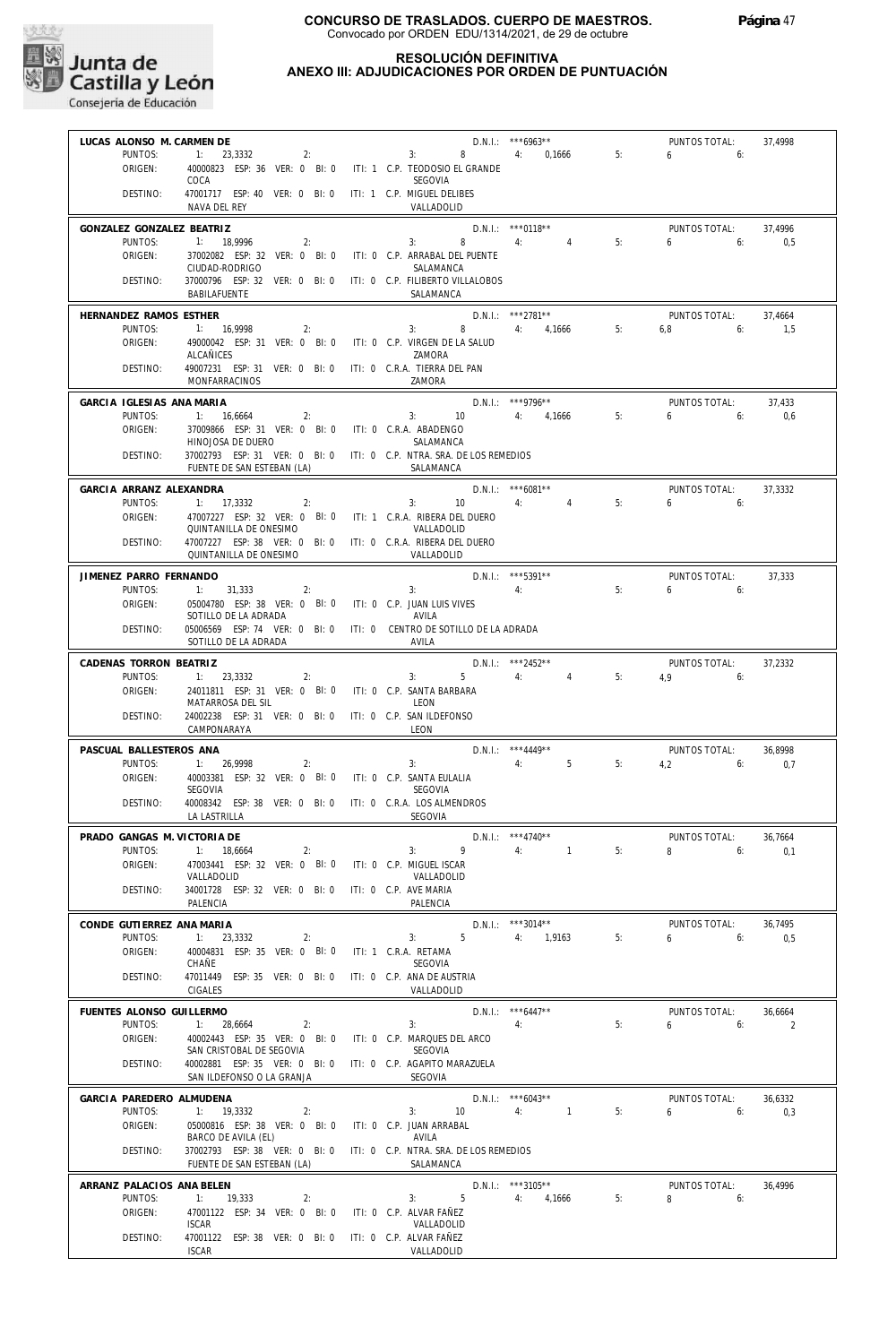

**RESOLUCIÓN DEFINITIVA**

### **ANEXO III: ADJUDICACIONES POR ORDEN DE PUNTUACIÓN**

| SANCHEZ MARTIN ANA ISABEL<br>PUNTOS: | $1: 16,6664$ 2:                                                                     |                              | D.N.I.: ***1296**<br>3: 10 4: 3,2499 5:       |                                    |    | PUNTOS TOTAL:<br>$6\qquad 6$  | 36,4163<br>0,5 |
|--------------------------------------|-------------------------------------------------------------------------------------|------------------------------|-----------------------------------------------|------------------------------------|----|-------------------------------|----------------|
| ORIGEN:                              | SALAMANCA                                                                           |                              |                                               |                                    |    |                               |                |
| DESTINO:                             | 37002112 ESP: 36 VER: 0 BI: 0 ITI: 0 C.P. SAN FRANCISCO<br>CIUDAD-RODRIGO           |                              | SALAMANCA                                     |                                    |    |                               |                |
| CABELLO DIMAS ANA MARIA              |                                                                                     |                              |                                               |                                    |    | PUNTOS TOTAL:                 | 36,3332        |
| PUNTOS:<br>ORIGEN:                   | 1: 23,3332<br>2:<br>40004828 ESP: 34 VER: 0 BI: 0 ITI: 1 C.R.A. LAS CAÑADAS         |                              | $D.N.I.:$ ***3946**<br>3: 5 4: 2 5:           |                                    | 5: | $6\qquad 6:$                  |                |
|                                      | AGUILAFUENTE                                                                        |                              | <b>SEGOVIA</b>                                |                                    |    |                               |                |
| DESTINO:                             | 40003307 ESP: 34 VER: 0 BI: 0 ITI: 0 C.P. DOMINGO DE SOTO<br>SEGOVIA                |                              | SEGOVIA                                       |                                    |    |                               |                |
| VELAYOS BURGUILLO MIGUEL ANGEL       | $\overline{2}$ :                                                                    |                              | $2.19.11.$ $8142.7$<br>3: 3 4:                | $D.N.I.:$ ***8142**                |    | PUNTOS TOTAL:                 | 36,1998        |
| PUNTOS:<br>ORIGEN:                   | 1: 26,9998<br>40005110 ESP: 74 VER: 0 BI: 0 ITI: 1 CENTRO EL ESPINAR                |                              |                                               |                                    | 5: | 6. 6. 0,2                     |                |
| DESTINO:                             | ESPINAR (EL)<br>05003431 ESP: 38 VER: 0 BI: 0 ITI: 0 C.P. VICENTE ALEIXANDRE        |                              | SEGOVIA                                       |                                    |    |                               |                |
|                                      | NAVAS DEL MARQUES (LAS)                                                             |                              | AVILA                                         |                                    |    |                               |                |
| FERNANDEZ COCA LAURA<br>PUNTOS:      | 1: 18,9996<br>2:                                                                    |                              | 3: 8 $4: 3,1666$ 5:                           | $D.N.1.:$ ***1745**                |    | PUNTOS TOTAL:<br>$6\qquad 6$  | 36,1662        |
| ORIGEN:                              | 47001122 ESP: 32 VER: 0 BI: 0 ITI: 0 C.P. ALVAR FAÑEZ                               |                              |                                               |                                    |    |                               |                |
| DESTINO:                             | <b>ISCAR</b><br>47001122 ESP: 38 VER: 0 BI: 0 ITI: 0 C.P. ALVAR FAÑEZ               |                              | VALLADOLID                                    |                                    |    |                               |                |
|                                      | <b>ISCAR</b>                                                                        |                              | VALLADOLID                                    |                                    |    |                               |                |
| MANJON MARTIN VIRGINIA<br>PUNTOS:    | $1: 16,9996$ 2:                                                                     |                              | 3: $10$ 4: 3,1666                             | $D.N.1.:$ ***9403**                | 5: | PUNTOS TOTAL:<br>$6\qquad 6$  | 36.1662        |
| ORIGEN:                              | 37009568 ESP: 38 VER: 0 BI: 0 ITI: 0 C.R.A. ALTO AGUEDA<br>NAVASFRIAS               |                              | SAI AMANCA                                    |                                    |    |                               |                |
| DESTINO:                             | 37001739 ESP: 38 VER: 0 BI: 0 ITI: 0 C.R.A. LOS CARRASCALES                         |                              |                                               |                                    |    |                               |                |
|                                      | MATILLA DE LOS CAÑOS DEL RIO                                                        |                              | SALAMANCA                                     |                                    |    |                               |                |
| HERRERO GONZALEZ ALVARO<br>PUNTOS:   | 1: 19,3332<br>2:                                                                    |                              | 3: 6 $4: 4.1666$ 5:                           | $D.N.1.:$ ***9464**                |    | PUNTOS TOTAL:<br>$6 \t\t 6$   | 35.9998<br>0.5 |
| ORIGEN:                              | 05005361 ESP: 38 VER: 0 BI: 2 ITI: 0 C.P. LOS AREVACOS<br>AREVALO                   |                              | AVILA                                         |                                    |    |                               |                |
| DESTINO:                             | 37003128 ESP: 38 VER: 0 BI: 0 ITI: 0 C.P. FILIBERTO VILLALOBOS<br>GUIJUELO          |                              | SALAMANCA                                     |                                    |    |                               |                |
| RUBIO ARAMAYO JOSE                   |                                                                                     |                              |                                               | $D.N.1.:$ ***8407**                |    | PUNTOS TOTAL:                 | 35,708         |
| PUNTOS:<br>ORIGEN:                   | 1: 16,6664<br>2:<br>47001122 ESP: 38 VER: 0 BI: 0 ITI: 0 C.P. ALVAR FAÑEZ           |                              | $3: 8 \t 4: 4,1666$                           |                                    | 5: | $6\qquad 6$                   | 0,875          |
| DESTINO:                             | <b>ISCAR</b><br>47001870 ESP: 38 VER: 0 BI: 0 ITI: 0 C.P. VIRGEN DE SACEDON         |                              | VALLADOLID                                    |                                    |    |                               |                |
|                                      | PEDRAJAS DE SAN ESTEBAN                                                             |                              | VALLADOLID                                    |                                    |    |                               |                |
| ALVAREZ ALVAREZ SARA<br>PUNTOS:      | 1: 12,9998<br>2:                                                                    |                              | 3: 10 4: $6,5412$ 5:                          | D.N.I.: ***2750**                  |    | PUNTOS TOTAL:<br>$6$ 6:       | 35,541         |
| ORIGEN:                              | 24018091 ESP: 38 VER: 0 BI: 0 ITI: 0 C.R.A. QUILOS                                  |                              |                                               |                                    |    |                               |                |
| DESTINO:                             | QUILOS<br>24018091 ESP: 31 VER: 0 BI: 0 ITI: 0 C.R.A. QUILOS                        |                              | LEON                                          |                                    |    |                               |                |
|                                      | QUILOS                                                                              |                              | LEON                                          |                                    |    |                               |                |
| MARCOS MONJE SANDRA                  | PUNTOS: 1: 19.3332<br>2:                                                            |                              | 3:                                            | $D.N.1.:$ ***1836**<br>6 4: 4,0833 | 5: | PUNTOS TOTAL:<br>6.6          | 35,4165        |
| ORIGEN:                              | 09000151 ESP: 38 VER: 0 BI: 0 ITI: 0 C.P. SIMON DE COLONIA<br>ARANDA DE DUERO       |                              | <b>BURGOS</b>                                 |                                    |    |                               |                |
| DESTINO:                             | 47001559 ESP: 38 VER: 0 BI: 0 ITI: 0 C.P. TIERRA DE PINARES                         |                              |                                               |                                    |    |                               |                |
| JUANILLO SECO SARA                   | MOJADOS                                                                             |                              | VALLADOLID                                    | D.N.I.: ***7362**                  |    | PUNTOS TOTAL:                 | 35,3998        |
| PUNTOS:                              | 1: 20,9998<br>2:                                                                    | 3:                           |                                               | 5 <sub>5</sub><br>4:               | 5: | 9<br>6:                       | 0,4            |
| ORIGEN:                              | 47007203 ESP: 31 VER: 0 BI: 0 ITI: 0 C.R.A. FLORIDA DEL DUERO<br>CASTRONUÑO         |                              | VALLADOLID                                    |                                    |    |                               |                |
| DESTINO:                             | 37009465 ESP: 31 VER: 0 BI: 0 ITI: 0 C.R.A. EUSEBIA PALOMINO<br>CANTALPINO          |                              | SALAMANCA                                     |                                    |    |                               |                |
| LEYTE CARREÑO ANA                    |                                                                                     |                              |                                               | $D.N.1::***0115***$                |    | PUNTOS TOTAL:                 | 35,3332        |
| PUNTOS:<br>ORIGEN:                   | 1: 23,3332<br>2:<br>37009866 ESP: 32 VER: 0 BI: 0                                   | 3:<br>ITI: 1 C.R.A. ABADENGO | 3                                             | 4:<br>$\overline{3}$               | 5: | 6<br>6:                       |                |
|                                      | HINOJOSA DE DUERO                                                                   |                              | SALAMANCA                                     |                                    |    |                               |                |
| DESTINO:                             | 37009544 ESP: 32 VER: 0 BI: 0<br><b>MONTEJO</b>                                     | ITI: 1 C.R.A. ALHANDIGA      | SALAMANCA                                     |                                    |    |                               |                |
| VIVAS SANCHEZ M.LUISA                |                                                                                     |                              |                                               | D.N.I.: ***8727**                  |    | PUNTOS TOTAL:                 | 35,1664        |
| PUNTOS:<br>ORIGEN:                   | 1: 18,9998<br>2:<br>49006238 ESP: 38 VER: 0 BI: 0                                   | 3:<br>ITI: 0 C.P. FERMOSELLE | 6                                             | 4: 4,1666                          | 5: | $6 \qquad$<br>6:              |                |
| DESTINO:                             | <b>FERMOSELLE</b><br>37003128 ESP: 38 VER: 0 BI: 0 ITI: 0 C.P. FILIBERTO VILLALOBOS |                              | ZAMORA                                        |                                    |    |                               |                |
|                                      | <b>GUIJUELO</b>                                                                     |                              | SALAMANCA                                     |                                    |    |                               |                |
| GARCIA HERRERO LUISA<br>PUNTOS:      | 1: 16,9998<br>2:                                                                    | 3:                           | 8                                             | $D.N.1::$ ***9673**<br>4: 4,1666   | 5: | PUNTOS TOTAL:<br>$6 \t\t\t 6$ | 35,1664        |
| ORIGEN:                              | 37000917 ESP: 38 VER: 0 BI: 2<br>BEJAR                                              |                              | ITI: 0 C.P. FILIBERTO VILLALOBOS<br>SALAMANCA |                                    |    |                               |                |
| DESTINO:                             | 37008631 ESP: 38 VER: 0 BI: 0                                                       |                              | ITI: 0 C.P. MIGUEL DE CERVANTES               |                                    |    |                               |                |
|                                      | <b>GUIJUELO</b>                                                                     |                              | SALAMANCA                                     |                                    |    |                               |                |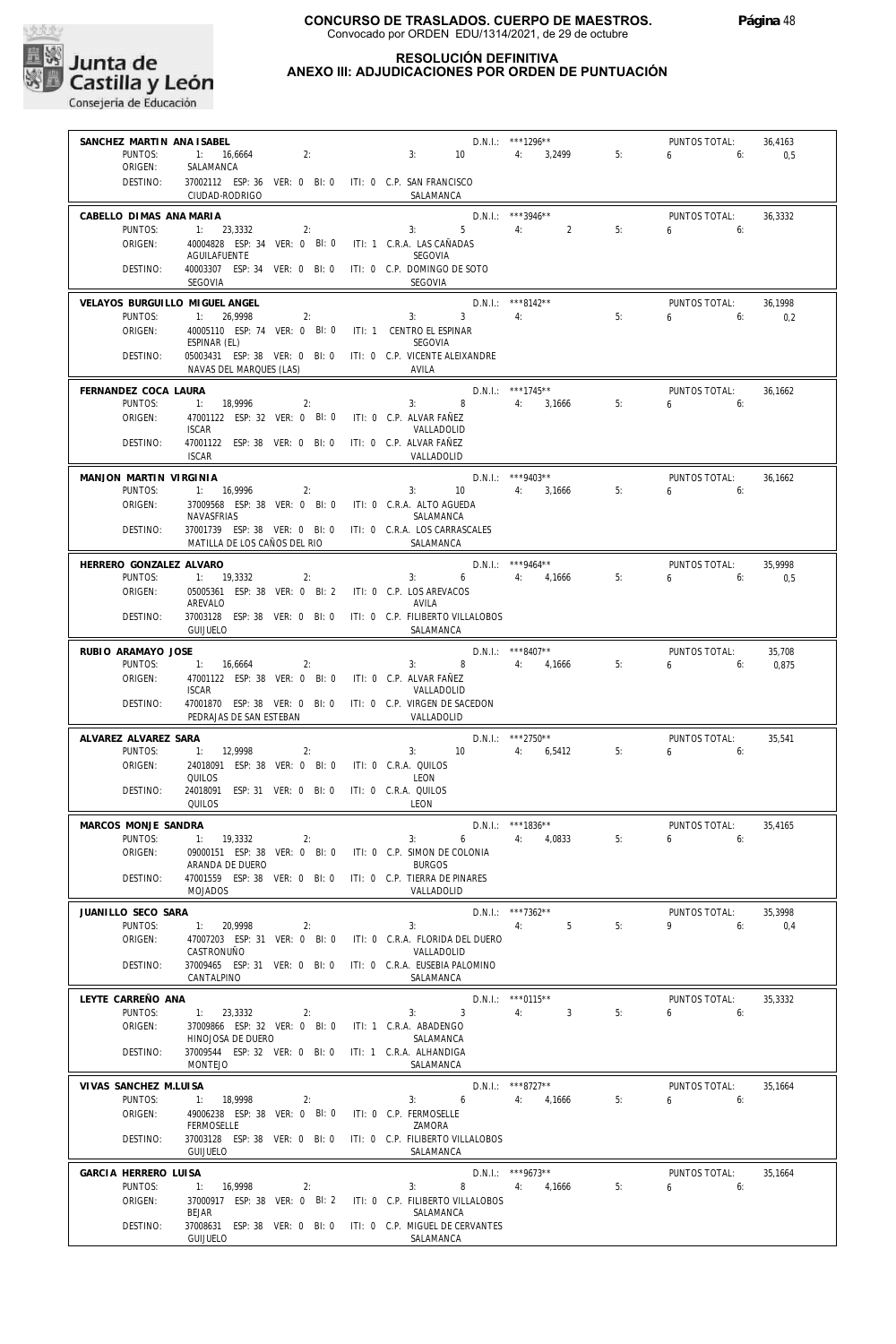

**RESOLUCIÓN DEFINITIVA**

### **ANEXO III: ADJUDICACIONES POR ORDEN DE PUNTUACIÓN**

| NOVO PENA NOELIA            |                                                                              |                                                                             | D.N.I.: ***9878**    |    | PUNTOS TOTAL: | 35,1662        |
|-----------------------------|------------------------------------------------------------------------------|-----------------------------------------------------------------------------|----------------------|----|---------------|----------------|
| PUNTOS:                     | $1: 21,3332$ 2:                                                              | $3: 5 \t 4: 2,833 \t 5:$                                                    |                      |    | $6\qquad 6$   |                |
| ORIGEN:                     |                                                                              | 09000744 ESP: 38 VER: 0 BI: 0 ITI: 0 C.P. RAIMUNDO DE MIGUEL                |                      |    |               |                |
|                             | <b>BELORADO</b>                                                              | <b>BURGOS</b>                                                               |                      |    |               |                |
| DESTINO:                    | 09007635 ESP: 38 VER: 0 BI: 0 ITI: 0 C.P. JUAN DE VALLEJO                    |                                                                             |                      |    |               |                |
|                             | <b>BURGOS</b>                                                                | <b>BURGOS</b>                                                               |                      |    |               |                |
| TORRES IBAÑEZ ESTHER        |                                                                              |                                                                             | D.N.I.: ***8564**    |    | PUNTOS TOTAL: | 35,0348        |
| PUNTOS:                     | 1: 19,3332<br>2:                                                             | 3: $9$ 4: 0,1666 5:                                                         |                      |    | 6.61          | 0.535          |
| ORIGEN:                     | 05006053 ESP: 38 VER: 0 BI: 0 ITI: 0 C.R.A. EL CALVITERO                     |                                                                             |                      |    |               |                |
|                             | HORCAJADA (LA)                                                               | AVILA                                                                       |                      |    |               |                |
| DESTINO:                    | 37009544 ESP: 38 VER: 0 BI: 0 ITI: 0 C.R.A. ALHANDIGA<br><b>MONTEJO</b>      |                                                                             |                      |    |               |                |
|                             |                                                                              | SALAMANCA                                                                   |                      |    |               |                |
| FERNANDEZ MATILLA M.ANGELES |                                                                              | $D.N.I.:$ ***2995**                                                         |                      |    | PUNTOS TOTAL: | 34.9998        |
| PUNTOS:                     | 1: 18,9998<br>2:                                                             | $3: 5$ 4: $5$ 5:                                                            |                      |    | $6\qquad 6$   |                |
| ORIGEN:                     | 09003861 ESP: 38 VER: 0 BI: 0 ITI: 0 C.P. CERVANTES                          |                                                                             |                      |    |               |                |
| DESTINO:                    | MIRANDA DE EBRO<br>49004497 ESP: 40 VER: 0 BI: 0 ITI: 1 C.P. MAGDALENA ULLOA | <b>BURGOS</b>                                                               |                      |    |               |                |
|                             | <b>TORO</b>                                                                  | ZAMORA                                                                      |                      |    |               |                |
|                             |                                                                              |                                                                             |                      |    |               |                |
| MAROTO IGLESIAS MARIA       |                                                                              |                                                                             | $D.N.1.:$ ***5490**  |    | PUNTOS TOTAL: | 34,6998        |
| PUNTOS:                     | 1: 23,3332<br>2:                                                             | $3: 1 \t 4: 4.1666 \t 5:$                                                   |                      |    | $5,3$ 6:      | 0,9            |
| ORIGEN:                     | 40008706 ESP: 35 VER: 0 BI: 0 ITI: 1 C.R.A. SANGARCIA<br>SANGARCIA           | <b>SEGOVIA</b>                                                              |                      |    |               |                |
| DESTINO:                    | 40008342 ESP: 38 VER: 0 BI: 0 ITI: 0 C.R.A. LOS ALMENDROS                    |                                                                             |                      |    |               |                |
|                             | LA LASTRILLA                                                                 | SEGOVIA                                                                     |                      |    |               |                |
|                             |                                                                              |                                                                             |                      |    |               |                |
| PUERTAS ROMO MAIRA          | 1: 19.3332                                                                   | $3: 6 \t 4: 3,1666$                                                         | $D.N.1.:$ ***2254**  | 5: | PUNTOS TOTAL: | 34,5998        |
| PUNTOS:<br>ORIGEN:          | 2:<br>40004361 ESP: 32 VER: 0 BI: 0 ITI: 0 C.P. SAN GIL                      |                                                                             |                      |    | $6.1$ $6:$    |                |
|                             | CUELLAR                                                                      | <b>SEGOVIA</b>                                                              |                      |    |               |                |
| DESTINO:                    | 47003234 ESP: 99 VER: 0 BI: 0 ITI: 0 C.P. FRAY LUIS DE LEON                  |                                                                             |                      |    |               |                |
|                             | VALLADOLID                                                                   | VALLADOLID                                                                  |                      |    |               |                |
| PARDO RONCERO SORAYA        |                                                                              |                                                                             | $D.N.1.:$ ***5049**  |    | PUNTOS TOTAL: | 34.4998        |
| PUNTOS:                     | 1: 25,3332<br>2:                                                             | 3:                                                                          | 4: 3,1666            | 5: | $6\qquad 6$   |                |
| ORIGEN:                     | 09007908 ESP: 38 VER: 0 BI: 0 ITI: 0 C.P. SANTA CATALINA                     |                                                                             |                      |    |               |                |
|                             | ARANDA DE DUERO                                                              | <b>BURGOS</b>                                                               |                      |    |               |                |
| DESTINO:                    |                                                                              | 34000244 ESP: 38 VER: 0 BI: 0 ITI: 0 C.P. EL CRUCE DE CASTILLA              |                      |    |               |                |
|                             | VENTA DE BAÑOS                                                               | PALENCIA                                                                    |                      |    |               |                |
| PEREZ RODILLA ELENA         |                                                                              |                                                                             | D.N.I.: ***8990**    |    | PUNTOS TOTAL: | 34,2664        |
| PUNTOS:                     | 1: 16,6664<br>2:                                                             | 3:                                                                          | 8 4:                 | 5: | $9 \t\t 6$    | 0.6            |
| ORIGEN:                     | LEON                                                                         |                                                                             |                      |    |               |                |
| DESTINO:                    | 05001791 ESP: 36 VER: 0 BI: 0 ITI: 1 C.P. JUAN XXIII                         |                                                                             |                      |    |               |                |
|                             | <b>FONTIVEROS</b>                                                            | AVILA                                                                       |                      |    |               |                |
| SOLIS RUIZ Mª DEL ROCIO     |                                                                              |                                                                             | $D.N.1.:$ ***4402**  |    | PUNTOS TOTAL: | 34,1664        |
| PUNTOS:                     | 2:<br>1: 16,6664                                                             | 3: 8                                                                        | 4:<br>$\overline{2}$ | 5: | $6,8$ 6:      | 0,7            |
| ORIGEN:                     | 47007215 ESP: 35 VER: 0 BI: 0 ITI: 1 C.R.A. LA ESGUEVA                       |                                                                             |                      |    |               |                |
|                             | ESGUEVILLAS DE ESGUEVA                                                       | VALLADOLID                                                                  |                      |    |               |                |
| DESTINO:                    | 47003441 ESP: 32 VER: 0 BI: 0 ITI: 0 C.P. MIGUEL ISCAR                       |                                                                             |                      |    |               |                |
|                             | VALLADOLID                                                                   | VALLADOLID                                                                  |                      |    |               |                |
| SALVADOR ALONSO NOELIA      |                                                                              |                                                                             | D.N.I.: ***3426**    |    | PUNTOS TOTAL: | 34,1661        |
| PUNTOS:                     | 1: 16,9998<br>2:                                                             | $3: 5 \t 4: 4.1663$                                                         |                      | 5: | 7<br>6:       | $\overline{1}$ |
| ORIGEN:                     | 49004187 ESP: 31 VER: 0 BI: 0 ITI: 0 C.P. SANSUEÑA                           |                                                                             |                      |    |               |                |
|                             | SANTIBAÑEZ DE VIDRIALES                                                      | ZAMORA                                                                      |                      |    |               |                |
| DESTINO:                    | 49007231 ESP: 31 VER: 0 BI: 0 ITI: 0 C.R.A. TIERRA DEL PAN                   | ZAMORA                                                                      |                      |    |               |                |
|                             | MONFARRACINOS                                                                |                                                                             |                      |    |               |                |
| PICON MORENO LAURA          |                                                                              |                                                                             | $D.N.1.:$ ***8155**  |    | PUNTOS TOTAL: | 33,7328        |
| PUNTOS:                     | 1: 16,6664<br>2:                                                             | $5 -$<br>3:                                                                 | 4: 3,6664            | 5: | $8.4$ 6:      |                |
| ORIGEN:                     | 05005361 ESP: 38 VER: 0 BI: 2                                                | ITI: 0 C.P. LOS AREVACOS                                                    |                      |    |               |                |
| DESTINO:                    | AREVALO                                                                      | AVILA<br>37008631 ESP: 38 VER: 0 BI: 0 ITI: 0 C.P. MIGUEL DE CERVANTES      |                      |    |               |                |
|                             | <b>GUIJUELO</b>                                                              | SALAMANCA                                                                   |                      |    |               |                |
|                             |                                                                              |                                                                             |                      |    |               |                |
| DOMINGUEZ AGUADERO ELENA    |                                                                              |                                                                             | D.N.I.: ***2572**    |    | PUNTOS TOTAL: | 33,583         |
| PUNTOS:                     | 1: 16,6664<br>2:                                                             | 3:<br>$6\quad$                                                              | 4: 4,1666            | 5: | $6,1$ 6:      | 0,65           |
| ORIGEN:                     | VITIGUDINO                                                                   | 37009684 ESP: 34 VER: 0 BI: 0 ITI: 0 C.P. MANUEL MORENO BLANCO<br>SALAMANCA |                      |    |               |                |
| DESTINO:                    |                                                                              | 37009842 ESP: 38 VER: 0 BI: 0 ITI: 0 C.R.A. CAMPO DE ARGAÑAN                |                      |    |               |                |
|                             | FUENTES DE OÑORO                                                             | SALAMANCA                                                                   |                      |    |               |                |
| PASCUAL MARTIN Mª VICTORIA  |                                                                              |                                                                             | D.N.I.: ***8794**    |    | PUNTOS TOTAL: | 33,4998        |
| PUNTOS:                     | $1: 16,9998$ 2:                                                              | 3: 6                                                                        | 4:<br>$\overline{4}$ | 5: | $6\qquad 6$   | 0.5            |
| ORIGEN:                     | 49004187 ESP: 38 VER: 0 BI: 0 ITI: 0 C.P. SANSUEÑA                           |                                                                             |                      |    |               |                |
|                             | SANTIBAÑEZ DE VIDRIALES                                                      | ZAMORA                                                                      |                      |    |               |                |
| DESTINO:                    |                                                                              | 37008631 ESP: 38 VER: 0 BI: 0 ITI: 0 C.P. MIGUEL DE CERVANTES               |                      |    |               |                |
|                             | GUIJUELO                                                                     | SALAMANCA                                                                   |                      |    |               |                |
| HUERTA HERNANDO MARTA       |                                                                              |                                                                             | D.N.I.: ***1188**    |    | PUNTOS TOTAL: | 33,4664        |
|                             |                                                                              |                                                                             |                      |    |               |                |
|                             |                                                                              | 10                                                                          |                      |    |               |                |
| PUNTOS:<br>ORIGEN:          | 1: 12,9998<br>2:<br>24002391 ESP: 38 VER: 0 BI: 0 ITI: 0 C.R.A. LA ABADIA    | 3:                                                                          | 4: 4,1666            | 5: | $6 \t\t 6$    | 0,3            |
|                             | CARRACEDELO                                                                  | LEON                                                                        |                      |    |               |                |
| DESTINO:                    | 24016407 ESP: 38 VER: 0 BI: 0 ITI: 0 C.P. PEÑALBA<br>PONFERRADA              | LEON                                                                        |                      |    |               |                |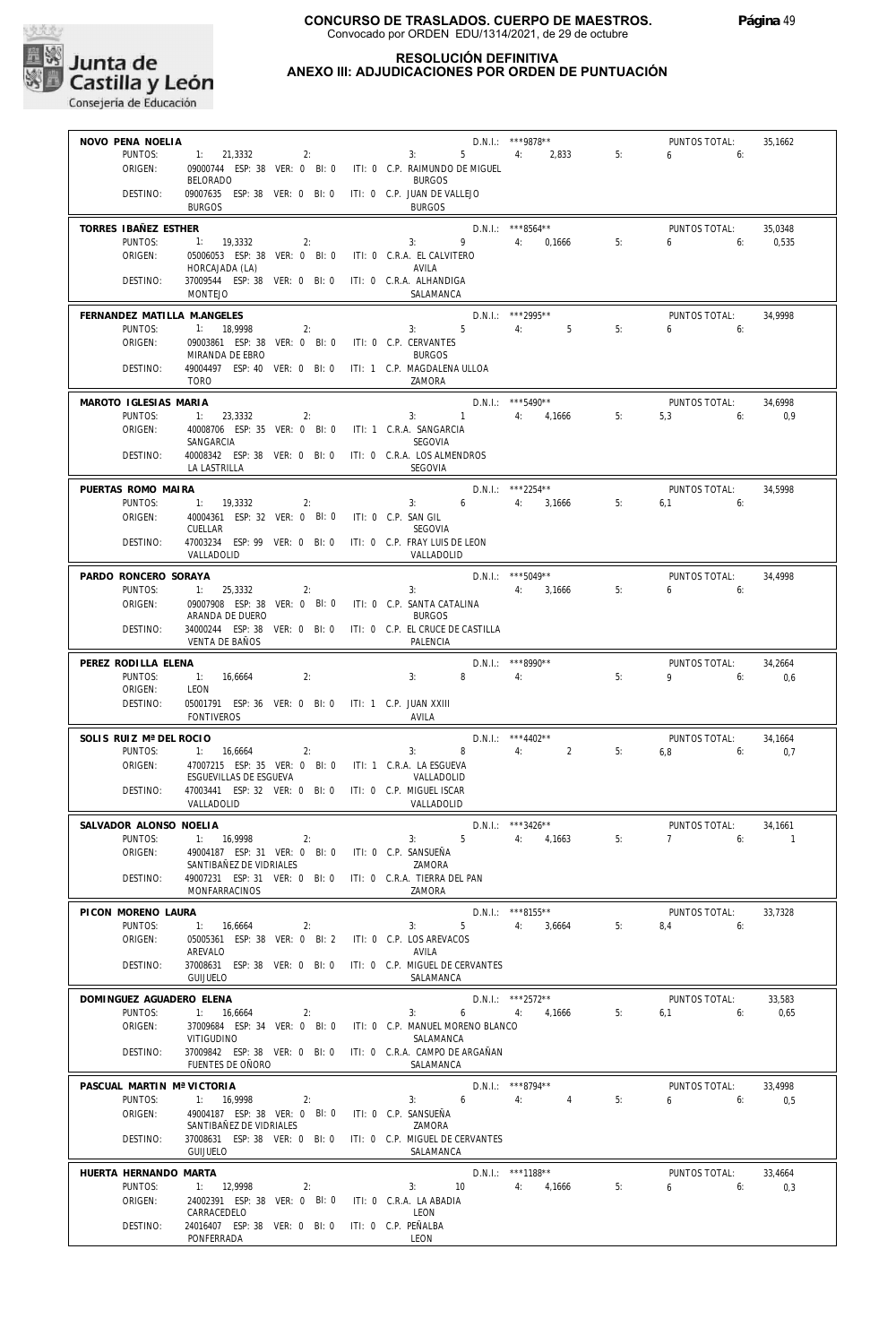

**RESOLUCIÓN DEFINITIVA**

### **ANEXO III: ADJUDICACIONES POR ORDEN DE PUNTUACIÓN**

|                                 |                                                                   |                                  | $D.N.1::$ ***9449**                  |    |                             |                |
|---------------------------------|-------------------------------------------------------------------|----------------------------------|--------------------------------------|----|-----------------------------|----------------|
| GAMERO ROMAN RUTH<br>PUNTOS:    | 1: 23,3332<br>2:                                                  | 4 <sup>1</sup><br>3:             | 4:                                   | 5: | PUNTOS TOTAL:<br>$6 \t\t 6$ | 33,3332        |
| ORIGEN:                         | 09012278 ESP: 32 VER: 0 BI: 0 ITI: 0 C.P. VILLAGONZALO-PEDERNALES |                                  |                                      |    |                             |                |
|                                 | VILLAGONZALO-PEDERNALES                                           | <b>BURGOS</b>                    |                                      |    |                             |                |
| DESTINO:                        | 09012047 ESP: 99 VER: 0 BI: 0 ITI: 0 C.P. RIBERA DEL VENA         |                                  |                                      |    |                             |                |
|                                 | <b>BURGOS</b>                                                     | <b>BURGOS</b>                    |                                      |    |                             |                |
| BELLIDO BLANCO ISABEL           |                                                                   |                                  | $D.N.1::$ *** 0747**                 |    | PUNTOS TOTAL:               | 33.0664        |
| PUNTOS:                         | 1: 16.6664<br>2:                                                  | 3:                               | $5 \qquad \qquad 4: \qquad \qquad 2$ | 5: | $8 \t\t 6$                  | 1,4            |
| ORIGEN:                         | VALLADOLID                                                        |                                  |                                      |    |                             |                |
| DESTINO:                        | 47001316 ESP: 36 VER: 0 BI: 0 ITI: 0 C.P. OBISPO BARRIENTOS       |                                  |                                      |    |                             |                |
|                                 | MEDINA DEL CAMPO                                                  | VALLADOLID                       |                                      |    |                             |                |
| BRAVO DE SOTO MARTIN LOURDES    |                                                                   |                                  | D.N.I.: ***3904**                    |    | PUNTOS TOTAL:               | 32.9998        |
| PUNTOS:                         | 1: 19,3332<br>2:                                                  | 3:                               | $3 \t 4: 4,1666$                     | 5: | $6\qquad 6$                 | 0.5            |
| ORIGEN:                         | 09000161 ESP: 38 VER: 0 BI: 0 ITI: 0 C.P. FERNAN GONZALEZ         |                                  |                                      |    |                             |                |
|                                 | ARANDA DE DUERO                                                   | <b>BURGOS</b>                    |                                      |    |                             |                |
| DESTINO:                        | 37000942 ESP: 38 VER: 0 BI: 0 ITI: 0 C.P. MARQUES DE VALERO       |                                  |                                      |    |                             |                |
|                                 | <b>BEJAR</b>                                                      | SALAMANCA                        |                                      |    |                             |                |
| MARTIN REY MARIA JOSE           |                                                                   |                                  | D.N.I.: ***4422**                    |    | PUNTOS TOTAL:               | 32,833         |
| PUNTOS:                         | 1: 16,6664<br>2:                                                  | $6 \t 4: \t 4.1666$<br>3:        |                                      | 5: | 6.6                         |                |
| ORIGEN:                         | 47007215 ESP: 38 VER: 0 BI: 0 ITI: 0 C.R.A. LA ESGUEVA            |                                  |                                      |    |                             |                |
|                                 | ESGUEVILLAS DE ESGUEVA                                            | VALLADOLID                       |                                      |    |                             |                |
| DESTINO:                        | 34000189 ESP: 38 VER: 0 BI: 0 ITI: 0 C.P. ANACLETO OREJON         |                                  |                                      |    |                             |                |
|                                 | ASTUDILLO                                                         | PALENCIA                         |                                      |    |                             |                |
| MARTIN MARTIN MARTA             |                                                                   |                                  | $D.N.1::$ ***7737**                  |    | PUNTOS TOTAL:               | 32.6664        |
| PUNTOS:                         | 1: 20,6664<br>2:                                                  | 3:<br>$\mathbf{3}$               | 4:3                                  | 5: | $6\qquad 6$                 |                |
| ORIGEN:                         | VALLADOLID                                                        |                                  |                                      |    |                             |                |
| DESTINO:                        | 37008761 ESP: 36 VER: 0 BI: 0 ITI: 1 C.P. MIROBRIGA               |                                  |                                      |    |                             |                |
|                                 | CIUDAD-RODRIGO                                                    | SAI AMANCA                       |                                      |    |                             |                |
| BAZ GARCIA VANESA               |                                                                   |                                  | D.N.I.: ***7480**                    |    | PUNTOS TOTAL:               | 32,5827        |
| PUNTOS:                         | 1: 16,6664<br>2:                                                  | 3:                               | 7 4: 2,9163                          | 5: | $6\qquad 6$                 |                |
| ORIGEN:                         | 49000157 ESP: 31 VER: 0 BI: 0 ITI: 0 C.P. MATILDE LEDESMA MARTIN  |                                  |                                      |    |                             |                |
|                                 | ALMEIDA                                                           | ZAMORA                           |                                      |    |                             |                |
| DESTINO:                        | 37000917 ESP: 31 VER: 0 BI: 0 ITI: 0 C.P. FILIBERTO VILLALOBOS    |                                  |                                      |    |                             |                |
|                                 | <b>BEJAR</b>                                                      | SALAMANCA                        |                                      |    |                             |                |
| IBEAS GOMEZ CARLOTA             |                                                                   |                                  | D.N.I.: ***9339**                    |    | PUNTOS TOTAL:               | 32,4498        |
| PUNTOS:                         | 1: 12,9998<br>2:                                                  | 3: 8                             | 4: 5                                 | 5: | $6\qquad 6$                 | 0,45           |
| ORIGEN:                         | 09000835 ESP: 31 VER: 0 BI: 0 ITI: 0 C.P. JUAN ABASCAL            |                                  |                                      |    |                             |                |
|                                 | <b>BRIVIESCA</b>                                                  | <b>BURGOS</b>                    |                                      |    |                             |                |
| DESTINO:                        | 09007945 ESP: 31 VER: 0 BI: 0 ITI: 0 C.P. JUECES DE CASTILLA      |                                  |                                      |    |                             |                |
|                                 | <b>BURGOS</b>                                                     | <b>BURGOS</b>                    |                                      |    |                             |                |
| MAYO RIOS CRISTINA              |                                                                   |                                  | D.N.I.: *** 2028**                   |    | PUNTOS TOTAL:               | 32,4332        |
| PUNTOS:                         | 1: 23,3332<br>2:                                                  | 3: 3: 4:                         |                                      | 5: | $6\qquad 6$                 | 0,1            |
| ORIGEN:                         | 40004956 ESP: 38 VER: 0 BI: 0 ITI: 0 C.R.A. DE AYLLON             |                                  |                                      |    |                             |                |
|                                 | AYLLON                                                            | SEGOVIA                          |                                      |    |                             |                |
|                                 |                                                                   |                                  |                                      |    |                             |                |
| DESTINO:                        | 49006731 ESP: 38 VER: 0 BI: 0 ITI: 0 C.P. SAN ISIDRO              |                                  |                                      |    |                             |                |
|                                 | BENAVENTE                                                         | ZAMORA                           |                                      |    |                             |                |
| VILLAVERDE JIMENEZ MATILDE      |                                                                   |                                  | $D.N.1::$ ***4685**                  |    | PUNTOS TOTAL:               | 32,3662        |
| PUNTOS:                         | 1: 22,9996<br>2:                                                  | 3:                               | 4: 3,1666                            | 5: | $6.1$ $6:$                  | 0,1            |
| ORIGEN:                         | 34000086 ESP: 38 VER: 0 BI: 0 ITI: 0 C.P. CERVANTES               |                                  |                                      |    |                             |                |
|                                 | ALAR DEL REY                                                      | PALENCIA                         |                                      |    |                             |                |
| DESTINO:                        | 34001091 ESP: 38 VER: 0 BI: 0 ITI: 0 C.P. NTRA. SRA. DE LA PIEDAD |                                  |                                      |    |                             |                |
|                                 | HERRERA DE PISUERGA                                               | PALENCIA                         |                                      |    |                             |                |
| GARCIA MANZANO SANDRA MARIA     |                                                                   |                                  | $D.N.1.:$ *** 0158**                 |    | PUNTOS TOTAL:               | 32,1664        |
| PUNTOS:                         | 1: 16,9998<br>2:                                                  | 6<br>3:                          | 4:<br>3,1666                         | 5: | 6<br>6:                     |                |
| ORIGEN:                         | 40004890 ESP: 31 VER: 0 BI: 0                                     | ITI: 0 C.R.A. EL CARRACILLO      |                                      |    |                             |                |
|                                 | SANCHONUÑO                                                        | SEGOVIA                          |                                      |    |                             |                |
| DESTINO:                        | 47005899 ESP: 31 VER: 0 BI: 0                                     | ITI: 0 C.P. JORGE GUILLEN        |                                      |    |                             |                |
|                                 | VALLADOLID                                                        | VALLADOLID                       |                                      |    |                             |                |
| PRIETO GARCIA SARA              |                                                                   |                                  | $D.N.1::$ ***6698**                  |    | PUNTOS TOTAL:               | 32,1664        |
| PUNTOS:                         | 1: 16,6664<br>2:                                                  | 8<br>3:                          | 4:                                   | 5: | 6<br>6:                     | 1,5            |
| ORIGEN:                         | ZAMORA                                                            |                                  |                                      |    |                             |                |
| DESTINO:                        | 49007486 ESP: 60 VER: 0 BI: 0 ITI: 0 I.E.S. ARRIBES DE SAYAGO     |                                  |                                      |    |                             |                |
|                                 | BERMILLO DE SAYAGO                                                | ZAMORA                           |                                      |    |                             |                |
| RONCERO VILLARON ZORAIDA        |                                                                   |                                  | $D.N.1::$ ***8319**                  |    | PUNTOS TOTAL:               | 31,833         |
| PUNTOS:                         | 2:<br>1: 16,6664                                                  | 3:<br>$5 -$                      | 4:<br>3,1666                         | 5: | 6<br>6:                     | $\overline{1}$ |
| ORIGEN:                         | ZAMORA                                                            |                                  |                                      |    |                             |                |
| DESTINO:                        | 37008576 ESP: 74 VER: 0 BI: 0 ITI: 1 CENTRO J. TOMAS DE MAZARRASA |                                  |                                      |    |                             |                |
|                                 | CIUDAD-RODRIGO                                                    | SALAMANCA                        |                                      |    |                             |                |
| GARCIA BLANCO VIRGINIA          |                                                                   |                                  | D.N.I.: *** 6221**                   |    | PUNTOS TOTAL:               | 31,8326        |
| PUNTOS:                         | 2:<br>1: 16,6664                                                  | $\overline{3}$<br>3:             | 4:<br>6,1662                         | 5: | 6<br>6:                     |                |
| ORIGEN:                         | 47001262 ESP: 38 VER: 0 BI: 0                                     | ITI: 0 C.P. SAN FRANCISCO        |                                      |    |                             |                |
|                                 | MAYORGA                                                           | VALLADOLID                       |                                      |    |                             |                |
| DESTINO:                        | 24009683 ESP: 38 VER: 0 BI: 0                                     | ITI: 0 C.P. SANTA MARIA DE ARBAS |                                      |    |                             |                |
|                                 | VILLAMANIN DE LA TERCIA                                           | LEON                             |                                      |    |                             |                |
|                                 |                                                                   |                                  |                                      |    |                             |                |
| PEREZ DELGADO OLVIDO<br>PUNTOS: | 2:<br>1:<br>16,6664                                               | 5<br>3:                          | D.N.I.: ***1530**<br>4:<br>4         | 5: | PUNTOS TOTAL:<br>6:<br>6    | 31,7664        |
| ORIGEN:                         | SALAMANCA                                                         |                                  |                                      |    |                             | 0,1            |
| DESTINO:                        | 37009881 ESP: 38 VER: 0 BI: 0 ITI: 0 C.E.O. ALTO ALAGON           |                                  |                                      |    |                             |                |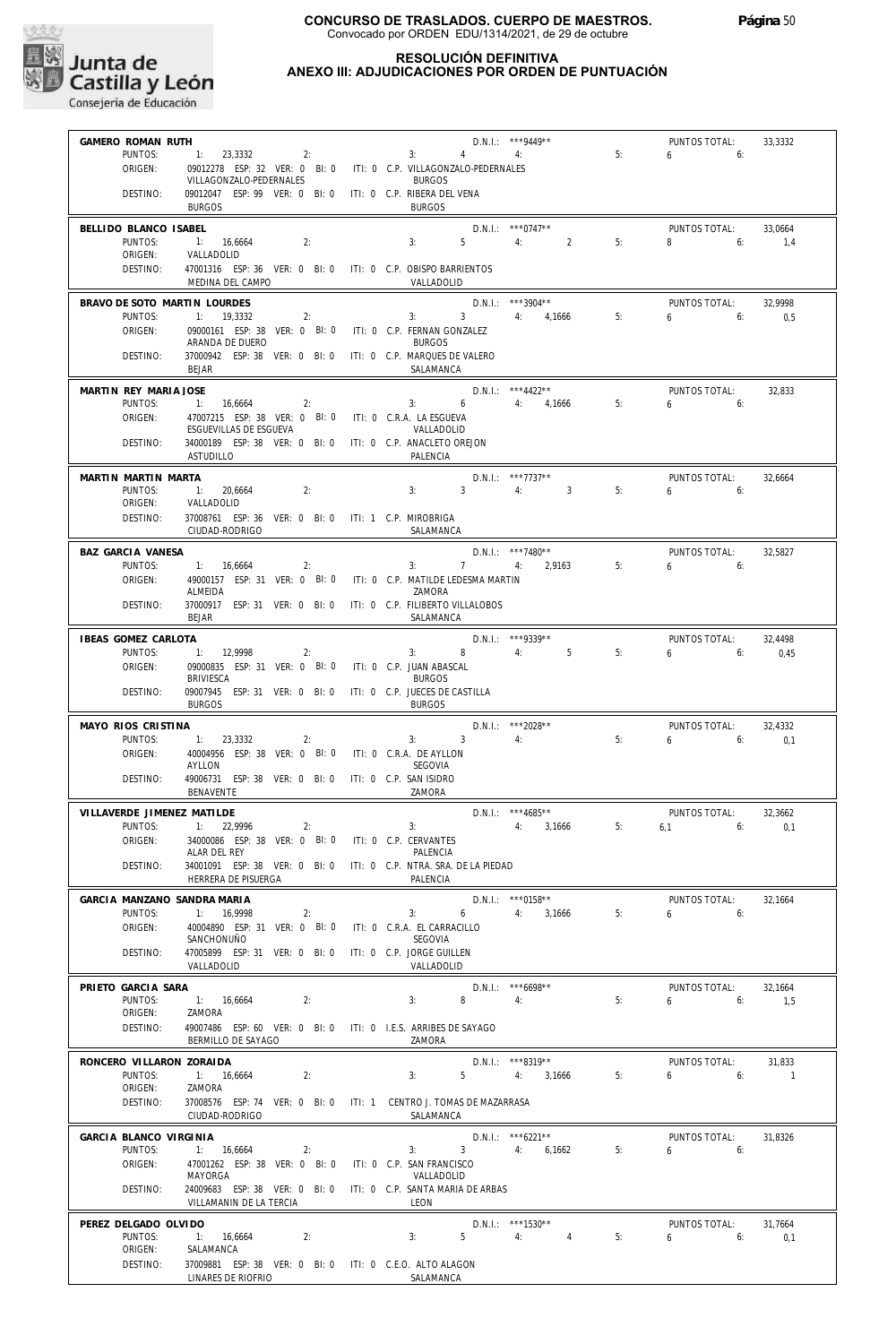

### **RESOLUCIÓN DEFINITIVA**

### **ANEXO III: ADJUDICACIONES POR ORDEN DE PUNTUACIÓN**

| $D.N.1::$ ***4087**<br>RAMIS SANZ M. LUISA                                                                                              | PUNTOS TOTAL:<br>31,1664                       |
|-----------------------------------------------------------------------------------------------------------------------------------------|------------------------------------------------|
| PUNTOS:<br>1: 16,6664<br>2:<br>$8 \t\t 4$ :<br>5:<br>3:<br>ORIGEN:<br>VALLADOLID                                                        | $6\qquad 6:$<br>0,5                            |
| DESTINO:<br>47001328 ESP: 36 VER: 0 BI: 0 ITI: 0 C.P. NTRA. SRA. DE LAS MERCEDES                                                        |                                                |
| MEDINA DEL CAMPO<br>VALLADOLID                                                                                                          |                                                |
| $D.N.I.:$ ***4441**<br>FUENTE GARCIA BEATRIZ DE LA<br>PUNTOS:<br>1: 16,6664<br>$8 \t\t 4$ :<br>5:<br>2:<br>3:                           | PUNTOS TOTAL:<br>31,1664<br>6.6<br>0.5         |
| ORIGEN:<br><b>BURGOS</b>                                                                                                                |                                                |
| DESTINO:<br>34001251 ESP: 36 VER: 0 BI: 0 ITI: 1 C.P. PADRE HONORATO DEL VAL<br>MONZON DE CAMPOS<br>PALENCIA                            |                                                |
| D.N.I.: ***7739**<br>ANDRES BRUNEL LAURA DE                                                                                             | PUNTOS TOTAL:<br>30,333                        |
| 3: 3: 4: 4,1666<br>PUNTOS:<br>1: 16,6664<br>2:<br>5:<br>ORIGEN:<br>47001262 ESP: 31 VER: 0 BI: 0 ITI: 0 C.P. SAN FRANCISCO              | 655<br>0,5                                     |
| MAYORGA<br>VALLADOLID                                                                                                                   |                                                |
| 34000256 ESP: 31 VER: 0 BI: 0 ITI: 0 C.P. ANGEL ABIA<br>DESTINO:<br>VENTA DE BAÑOS<br>PAI FNCIA                                         |                                                |
| $D.N.I.:$ ***3599**<br>SALINERO GOMEZ ADELA                                                                                             | PUNTOS TOTAL:<br>29,833                        |
| 3: 3: 4: 4,1666<br>PUNTOS:<br>1: 16,6664<br>2:<br>5:                                                                                    | $6\qquad 6$                                    |
| ORIGEN:<br>47007161 ESP: 31 VER: 0 BI: 0 ITI: 0 C.R.A. LA BESANA<br>MOTA DEL MARQUES<br>VALLADOLID                                      |                                                |
| DESTINO:<br>47000041 ESP: 31 VER: 0 BI: 0 ITI: 0 C.P. MIGUEL DE CERVANTES                                                               |                                                |
| <b>ALAEJOS</b><br>VALLADOLID<br>$D.N.1::$ ***0141**                                                                                     |                                                |
| GARCIA BERRON ESTHER<br>$3: 10$ 4: $3$<br>PUNTOS:<br>1: 10,6664<br>5:<br>2:                                                             | PUNTOS TOTAL:<br>29,7664<br>$6\qquad 6$<br>0,1 |
| 05000831 ESP: 36 VER: 0 BI: 0 ITI: 1 C.P. SANTA TERESA DE JESUS<br>ORIGEN:<br><b>BARRACO</b><br>AVILA                                   |                                                |
| DESTINO:<br>05000831 ESP: 31 VER: 0 BI: 0 ITI: 0 C.P. SANTA TERESA DE JESUS                                                             |                                                |
| BARRACO<br>AVILA                                                                                                                        |                                                |
| $D.N.1::$ *** 4149**<br>QUIJANO VAZQUEZ MARIA DEL VAL<br>PUNTOS:<br>1: 16,6664<br>2:<br>3:<br>$7 \t\t 4$<br>5:                          | PUNTOS TOTAL:<br>29,6664<br>$6\qquad 6$        |
| ORIGEN:<br>PALENCIA                                                                                                                     |                                                |
| DESTINO:<br>34001881 ESP: 37 VER: 0 BI: 0 ITI: 0 C.E.E. CARRECHIQUILLA<br>PALENCIA<br>PALENCIA                                          |                                                |
| $D.N.1.:$ ***1778**<br>ABELLA RAMON RUBEN DARIO                                                                                         | PUNTOS TOTAL:<br>29,633                        |
| $3: 5 \t 4: 1$<br>PUNTOS:<br>$1: 17,333$ 2:<br>5:                                                                                       | $6\qquad 6$<br>0,3                             |
| 34002563 ESP: 31 VER: 0 BI: 0 ITI: 0 C.P. HEROES DE LA INDEPENDENCIA<br>ORIGEN:<br>TORQUEMADA<br>PALENCIA                               |                                                |
| 34003026 ESP: 35 VER: 0 BI: 0 ITI: 1 C.P. CIUDAD DE BUENOS AIRES<br>DESTINO:<br>PALENCIA<br>PALENCIA                                    |                                                |
| D.N.I.: ***3780**<br>GARCIA MARTIN LAURA                                                                                                | PUNTOS TOTAL:<br>29.4998                       |
| 4: 4.1666<br>PUNTOS:<br>2:<br>5:<br>1: 19,3332<br>3:                                                                                    | $6\qquad 6$                                    |
| ORIGEN:<br>09005699 ESP: 31 VER: 0 BI: 0 ITI: 0 C.P. VIRGEN DE LOS ESCUDEROS<br>SANTA MARIA DEL CAMPO<br>BURGOS                         |                                                |
| DESTINO:<br>49007221 ESP: 31 VER: 0 BI: 0 ITI: 0 C.R.A. GUAREÑA                                                                         |                                                |
| GUARRATE<br>ZAMORA                                                                                                                      |                                                |
| D.N.I.: ***8299**<br>GARCIA BARANDA ROCIO<br>3: $\frac{621}{4}$ 4: $\frac{1666}{4}$<br>PUNTOS: 1: 19,3332<br>5:<br>2:                   | PUNTOS TOTAL:<br>29,4998<br>6.6                |
| ORIGEN:<br>09003401 ESP: 38 VER: 0 BI: 0 ITI: 0 C.P. PONS SOROLLA<br>LERMA<br><b>BURGOS</b>                                             |                                                |
| DESTINO:<br>34000529 ESP: 38 VER: 0 BI: 0 ITI: 0 C.P. MARQUES DE SANTILLANA                                                             |                                                |
| CARRION DE LOS CONDES<br>PALENCIA                                                                                                       |                                                |
| ALONSO GONZALEZ SARAY<br>D.N.I.: ***9178**<br>5 4: 1,833<br>PUNTOS:<br>1: 16,6664<br>2:<br>5:<br>3:                                     | PUNTOS TOTAL:<br>29,4994<br>6:<br>6            |
| 05001316 ESP: 31 VER: 0 BI: 0 ITI: 0 C.P. ALMANZOR<br>ORIGEN:                                                                           |                                                |
| CANDELEDA<br>AVILA<br>37009532 ESP: 31 VER: 0 BI: 0<br>ITI: 0 C.E.O. MIGUEL DELIBES<br>DESTINO:                                         |                                                |
| MACOTERA<br>SALAMANCA                                                                                                                   |                                                |
| $D.N.1::$ ***7071**<br>LOPEZ PINEDA NOELIA<br>PUNTOS:                                                                                   | 29,4678<br>PUNTOS TOTAL:                       |
| 1: 12,9998<br>8 4: 1,833<br>5:<br>2:<br>3:<br>ORIGEN:<br>09000975 ESP: 38 VER: 0 BI: 2 ITI: 0 C.P. ALEJANDRO RGUEZ. DE VALCARCEL        | $6\qquad 6$<br>0,635                           |
| <b>BURGOS</b><br><b>BURGOS</b><br>09001013 ESP: 38 VER: 0 BI: 2 ITI: 0 C.P. SIERRA DE ATAPUERCA<br>DESTINO:                             |                                                |
| <b>BURGOS</b><br><b>BURGOS</b>                                                                                                          |                                                |
| D.N.I.: ***3958**<br>VACA ADEVA M. ESTHER                                                                                               | PUNTOS TOTAL:<br>29,333                        |
| 7<br>5:<br>PUNTOS:<br>1: 10,6664<br>2:<br>3:<br>4: 4,1666<br>ORIGEN:<br>34000529 ESP: 34 VER: 0 BI: 0 ITI: 0 C.P. MARQUES DE SANTILLANA | $7 \t\t\t 6.$<br>0,5                           |
| CARRION DE LOS CONDES<br>PALENCIA                                                                                                       |                                                |
| 34003804 ESP: 34 VER: 0 BI: 0 ITI: 0 C.R.A. CAMPOS DE CASTILLA<br>DESTINO:<br>BECERRIL DE CAMPOS<br>PALENCIA                            |                                                |
| $D.N.1::$ ***3949**<br>MANGAS GONZALEZ M. JESUS                                                                                         | PUNTOS TOTAL:<br>29.1664                       |
| PUNTOS:<br>1: 12,9998<br>8 4: 2,1666<br>5:<br>2:<br>3:                                                                                  | $6 \qquad 6$                                   |
| ORIGEN:<br>40004890 ESP: 31 VER: 0 BI: 0 ITI: 0 C.R.A. EL CARRACILLO<br>SANCHONUÑO<br>SEGOVIA                                           |                                                |
| DESTINO:<br>47003519 ESP: 31 VER: 0 BI: 0 ITI: 0 C.P. ANTONIO ALLUE MORER<br>VALLADOLID<br>VALLADOLID                                   |                                                |
| $D.N.1::$ ***7244**<br>MANSO GARCIA M. MERCEDES                                                                                         | PUNTOS TOTAL:<br>29,1164                       |
| $9 \left( \frac{1}{2} \right)$<br>4:3<br>5:<br>PUNTOS:<br>1: 10,6664<br>2:<br>3:                                                        | $6\qquad 6$<br>0,45                            |
| 47007173 ESP: 38 VER: 0 BI: 0 ITI: 0 C.R.A. VILLAS DEL SEQUILLO<br>ORIGEN:<br>VILLABRAGIMA<br>VALLADOLID                                |                                                |
| 49006469 ESP: 38 VER: 0 BI: 0 ITI: 0 C.P. VIRGEN DEL CANTO<br>DESTINO:                                                                  |                                                |
| <b>TORO</b><br>ZAMORA                                                                                                                   |                                                |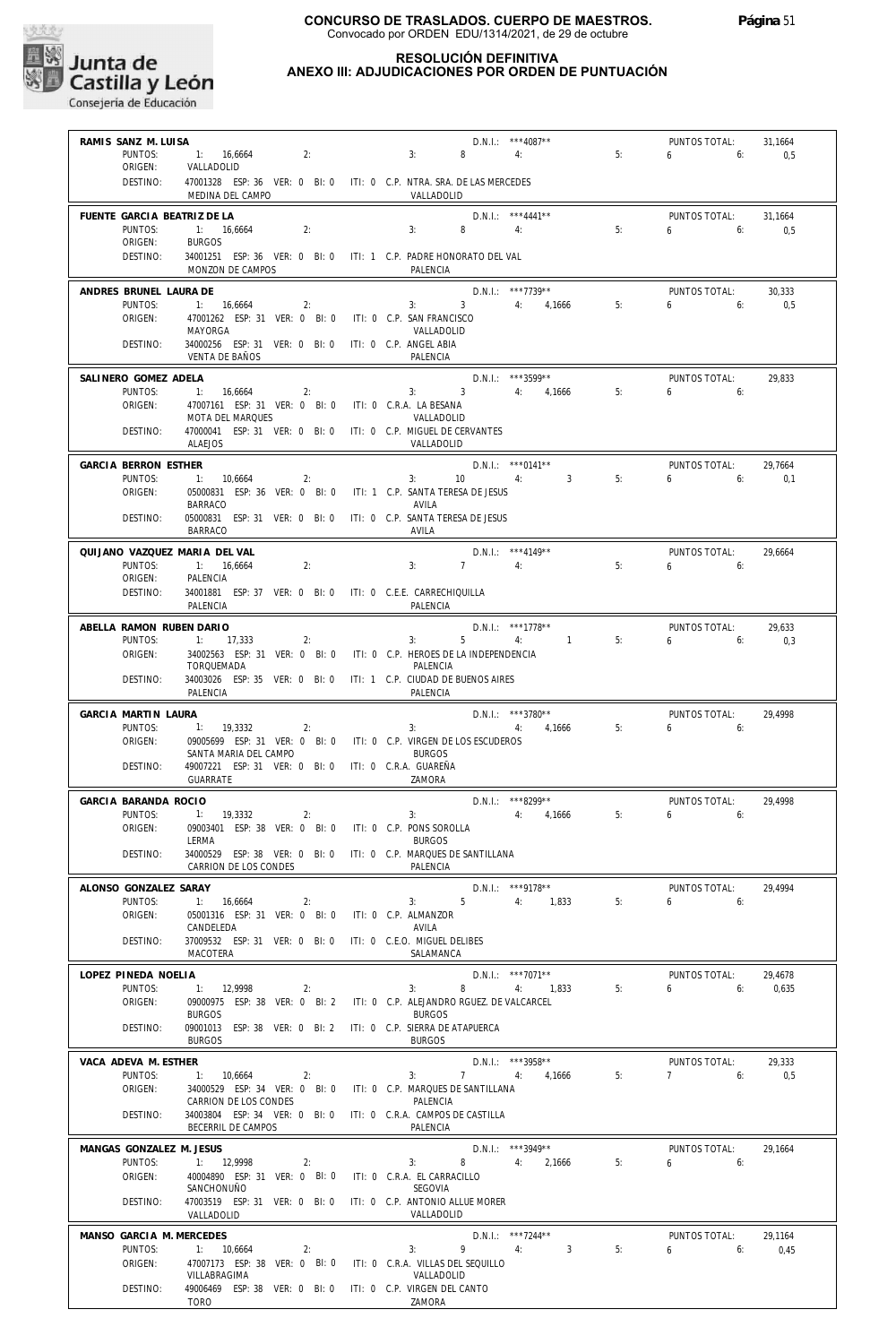

#### **RESOLUCIÓN DEFINITIVA ANEXO III: ADJUDICACIONES POR ORDEN DE PUNTUACIÓN**

| SERRANO MARTIN MARIA                    |                                                                                                | D.N.I.: ***3726**                                                                              | PUNTOS TOTAL:<br>29,0162                                 |
|-----------------------------------------|------------------------------------------------------------------------------------------------|------------------------------------------------------------------------------------------------|----------------------------------------------------------|
| PUNTOS:<br>ORIGEN:                      | 1:<br>6,9996<br>2:<br>42003712 ESP: 38 VER: 0 BI: 0 ITI: 0 C.R.A. ARCOS DE JALON               | 4: 2,9166<br>10<br>3:                                                                          | $9^{\circ}$<br>5:<br>6:<br>0,1                           |
| DESTINO:                                | ARCOS DE JALON<br>42000280 ESP: 38 VER: 0 BI: 0<br>ALMAZAN                                     | SORIA<br>ITI: 0 C.P. DIEGO LAINEZ<br>SORIA                                                     |                                                          |
|                                         |                                                                                                |                                                                                                |                                                          |
| MOZO VELASCO NOEMI<br>PUNTOS:           | 1: 16,6664<br>2:                                                                               | D.N.I.: ***3319**<br>$5 -$<br>3:<br>4:                                                         | PUNTOS TOTAL:<br>28,6664<br>5:<br>$6 \t\t 6$<br>$\sim$ 1 |
| ORIGEN:<br>DESTINO:                     | <b>BURGOS</b><br>34001881 ESP: 36 VER: 0 BI: 0 ITI: 0 C.E.E. CARRECHIQUILLA<br>PALENCIA        | PALENCIA                                                                                       |                                                          |
| RIO LAZARO M. CARMEN                    |                                                                                                | $D.N.1::$ ***4636**                                                                            | PUNTOS TOTAL:<br>28,6664                                 |
| PUNTOS:<br>ORIGEN:                      | 1: 12,9998<br>2:<br>09000835 ESP: 38 VER: 0 BI: 0 ITI: 0 C.P. JUAN ABASCAL                     | $3: 5 \t 4: 4.1666$                                                                            | 5:<br>6.6<br>0,5                                         |
| DESTINO:                                | <b>BRIVIESCA</b><br>09007635 ESP: 38 VER: 0 BI: 0 ITI: 0 C.P. JUAN DE VALLEJO<br><b>BURGOS</b> | <b>BURGOS</b><br><b>BURGOS</b>                                                                 |                                                          |
| ESCRIBANO ANGULO DIEGO                  |                                                                                                | $D.N.1.:$ ***8376**                                                                            | PUNTOS TOTAL:<br>28,6662                                 |
| PUNTOS:                                 | 6,9996<br>2:                                                                                   | 9 4: 1,1666<br>3:                                                                              | 5:<br>$10 \t\t\t 6$<br>1,5                               |
| ORIGEN:                                 | 42003712 ESP: 38 VER: 0 BI: 0 ITI: 0 C.R.A. ARCOS DE JALON<br>ARCOS DE JALON                   | SORIA                                                                                          |                                                          |
| DESTINO:                                | 42000280 ESP: 38 VER: 0 BI: 0<br>ALMAZAN                                                       | ITI: 0 C.P. DIEGO LAINEZ<br>SORIA                                                              |                                                          |
| MAZUELA GALLO CLAUDIA                   |                                                                                                | D.N.I.: ***7558**                                                                              | PUNTOS TOTAL:<br>27,333                                  |
| PUNTOS:<br>ORIGEN:                      | 1:<br>6,6664<br>2:<br>09002583 ESP: 32 VER: 0 BI: 0 ITI: 0 C.P. SAN FRANCISCO                  | $3: 10$ $4: 4,6666$                                                                            | 5:<br>$6\qquad 6$                                        |
|                                         | <b>FRIAS</b>                                                                                   | <b>BURGOS</b>                                                                                  |                                                          |
| DESTINO:                                | VILLAGONZALO-PEDERNALES                                                                        | 09012278 ESP: 32 VER: 0 BI: 0 ITI: 0 C.P. VILLAGONZALO-PEDERNALES<br><b>BURGOS</b>             |                                                          |
| ACOSTA MARTINEZ LETICIA                 |                                                                                                | D.N.I.: ***3520**                                                                              | PUNTOS TOTAL:<br>27,2076                                 |
| PUNTOS:<br>ORIGEN:                      | 1: 10,6664<br>2:                                                                               | $3: 7 \t 4: 1,6662 \t 5:$<br>34001091 ESP: 99 VER: 0 BI: 0 ITI: 0 C.P. NTRA. SRA. DE LA PIEDAD | 6.8<br>6:<br>1.075                                       |
| DESTINO:                                | HERRERA DE PISUERGA                                                                            | PALENCIA                                                                                       |                                                          |
|                                         | 34003804 ESP: 32 VER: 0 BI: 0 ITI: 0 C.R.A. CAMPOS DE CASTILLA<br>BECERRIL DE CAMPOS           | PALENCIA                                                                                       |                                                          |
| AREVALO CONDE SILVIA                    |                                                                                                | $D.N.1::$ ***0783**                                                                            | PUNTOS TOTAL:<br>27,158                                  |
| PUNTOS:<br>ORIGEN:                      | 1: 10,6664<br>2:<br>40003307 ESP: 38 VER: 0 BI: 0                                              | 8 4: 2,1666<br>3:<br>ITI: 0 C.P. DOMINGO DE SOTO                                               | 5:<br>$6\qquad 6$<br>0,325                               |
|                                         | SEGOVIA                                                                                        | SEGOVIA                                                                                        |                                                          |
| DESTINO:                                | 40003307 ESP: 31 VER: 0 BI: 0<br>SEGOVIA                                                       | ITI: 0 C.P. DOMINGO DE SOTO<br>SEGOVIA                                                         |                                                          |
| ZURDO BLAZQUEZ ALEXANDRA                |                                                                                                | D.N.I.: ***1208**                                                                              | PUNTOS TOTAL:<br>26,833                                  |
| PUNTOS:<br>ORIGEN:                      | 1: 16,6664<br>2:<br>47000336 ESP: 31 VER: 0 BI: 0 ITI: 0 C.P. JORGE GUILLEN                    | 3:<br>4: 4,1666                                                                                | $6\qquad 6$<br>5:                                        |
| DESTINO:                                | CAMPASPERO<br>05006031 ESP: 31 VER: 0 BI: 0 ITI: 0 C.R.A. LOS REGAJALES                        | VALLADOLID                                                                                     |                                                          |
|                                         | NAVA DE AREVALO                                                                                | AVILA                                                                                          |                                                          |
| CALLEJA CANCHO MARIA ANGELES<br>PUNTOS: |                                                                                                | D.N.I.: ***7820**<br>10<br>4: 3,1666                                                           | PUNTOS TOTAL:<br>26,1664<br>5:                           |
| ORIGEN:                                 | 1: 12,9998<br>2:                                                                               | 3:<br>09000975 ESP: 38 VER: 0 BI: 2 ITI: 0 C.P. ALEJANDRO RGUEZ. DE VALCARCEL                  | 6:                                                       |
| DESTINO:                                | <b>BURGOS</b><br>09005985 ESP: 31 VER: 0 BI: 0 ITI: 0 C.P. PETRA LAFONT                        | <b>BURGOS</b>                                                                                  |                                                          |
|                                         | <b>TARDAJOS</b>                                                                                | <b>BURGOS</b>                                                                                  |                                                          |
| LOPEZ VALLECILLO MATILDE                |                                                                                                | $D.N.1.:$ ***6148**                                                                            | PUNTOS TOTAL:<br>25,833                                  |
| PUNTOS:<br>ORIGEN:                      | 1: 10,6664<br>2:<br>40000926 ESP: 31 VER: 0 BI: 0                                              | 5 4: 4,1666<br>3:<br>ITI: 0 C.P. LA VILLA                                                      | 5:<br>$6 \t\t\t 6$                                       |
|                                         | CUELLAR                                                                                        | SEGOVIA                                                                                        |                                                          |
| DESTINO:                                | 47003052 ESP: 31 VER: 0 BI: 0 ITI: 0 C.P. EL PRADO<br>VALDESTILLAS                             | VALLADOLID                                                                                     |                                                          |
| MENDEZ MENDEZ VERONICA                  |                                                                                                | D.N.I.: ***8772**                                                                              | PUNTOS TOTAL:<br>25,7997                                 |
| PUNTOS:<br>ORIGEN:                      | 1: 4.6664<br>2:<br>09002339 ESP: 38 VER: 0 BI: 0 ITI: 0 C.P. CONDADO DE TREVIÑO                | $10 \t\t 4: \t\t 4.3333$<br>3:                                                                 | 5:<br>6.6<br>0.8                                         |
|                                         | <b>TREVIÑO</b>                                                                                 | <b>BURGOS</b>                                                                                  |                                                          |
| DESTINO:                                | 24002159 ESP: 38 VER: 0 BI: 0<br>CACABELOS                                                     | ITI: 0 C.P. VIRGEN DE LA QUINTA ANGUSTIA<br>LEON                                               |                                                          |
| GARCIA MARTIN RUBEN                     |                                                                                                | $D.N.1.:$ ***0628**                                                                            | PUNTOS TOTAL:<br>25,2522                                 |
| PUNTOS:<br>ORIGEN:                      | 1: 6,9996<br>2:<br>VALLADOLID                                                                  | 10 4: 1,1666<br>3:                                                                             | 5:<br>$5.7$ 6:<br>1,386                                  |
| DESTINO:                                | 47001584 ESP: 32 VER: 0 BI: 0 ITI: 0 C.P. ROSA CHACEL<br>MONTEMAYOR DE PILILLA                 | VALLADOLID                                                                                     |                                                          |
| POZA GUTIERREZ LORENA DE                |                                                                                                | D.N.I.: *** 6496**                                                                             | PUNTOS TOTAL:<br>24,8164                                 |
| PUNTOS:                                 | 1: 6,6664<br>2:                                                                                | 3:<br>10<br>4:                                                                                 | $\sim$ 1 $\sim$ $\sim$<br>0,75<br>5:<br>$6.4$ 6:         |
| ORIGEN:<br>DESTINO:                     | LEON                                                                                           | 24002159 ESP: 37 VER: 0 BI: 0 ITI: 0 C.P. VIRGEN DE LA QUINTA ANGUSTIA                         |                                                          |
|                                         | CACABELOS                                                                                      | LEON                                                                                           |                                                          |
| BLANCO CRESPO MARTA<br>PUNTOS:          | 1: 4,6664<br>2:                                                                                | $D.N.1.:$ ***3679**<br>3:<br>10 4: 3,9166                                                      | PUNTOS TOTAL:<br>24,6955<br>5:<br>$6,1$ $6:$<br>0,0125   |
| ORIGEN:                                 | 49000571 ESP: 34 VER: 0 BI: 0 ITI: 1 C.P. EL TERA                                              |                                                                                                |                                                          |
| DESTINO:                                | CAMARZANA DE TERA<br>47001316 ESP: 38 VER: 0 BI: 0 ITI: 0 C.P. OBISPO BARRIENTOS               | ZAMORA                                                                                         |                                                          |
|                                         | MEDINA DEL CAMPO                                                                               | VALLADOLID                                                                                     |                                                          |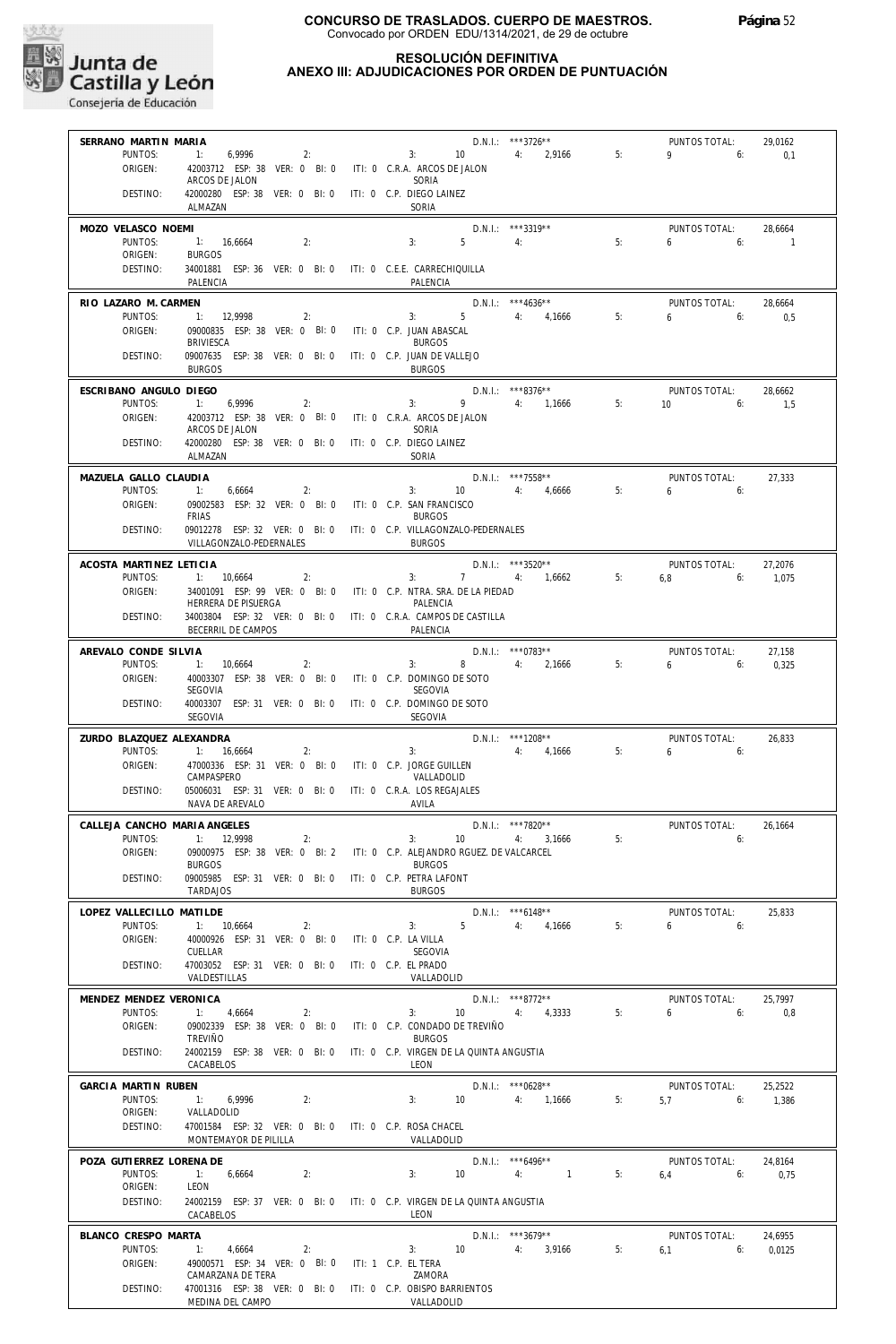

#### **RESOLUCIÓN DEFINITIVA ANEXO III: ADJUDICACIONES POR ORDEN DE PUNTUACIÓN**

|                                     | LEBRON PASTOR NOEMI                                                                     |    |                                |                                           | D.N.I.: ***3061**    |    | PUNTOS TOTAL:             | 24,6662       |
|-------------------------------------|-----------------------------------------------------------------------------------------|----|--------------------------------|-------------------------------------------|----------------------|----|---------------------------|---------------|
| PUNTOS:<br>ORIGEN:                  | 1:<br>6,9996<br>VALLADOLID                                                              | 2: | 3:                             | 10                                        | 4: 1,1666            | 5: | 6<br>6:                   | 0,5           |
| DESTINO:                            | 47001122 ESP: 35 VER: 0 BI: 0 ITI: 0 C.P. ALVAR FAÑEZ<br><b>ISCAR</b>                   |    |                                | VALLADOLID                                |                      |    |                           |               |
| RODRIGUEZ GARCIA ALEJANDRO          |                                                                                         |    |                                |                                           | D.N.I.: ***5731**    |    | PUNTOS TOTAL:             | 24,346        |
| PUNTOS:                             | 1:<br>6,6664                                                                            | 2: | 3:                             | 10                                        | 4: 1,1666            | 5: | $6 -$<br>6:               | 0,513         |
| ORIGEN:                             | 24018349 ESP: 38 VER: 0 BI: 0                                                           |    |                                | ITI: 0 C.R.A. PARAMO DEL SIL              |                      |    |                           |               |
| DESTINO:                            | PARAMO DEL SIL<br>24009890 ESP: 32 VER: 0 BI: 0                                         |    | LEON                           | ITI: 0 C.P. FRAY BERNARDINO SAHAGUN       |                      |    |                           |               |
|                                     | SAHAGUN                                                                                 |    | LEON                           |                                           |                      |    |                           |               |
| MARCOS COLINAS M. YOLANDA           |                                                                                         |    |                                |                                           | $D.N.1::$ ***3694**  |    | PUNTOS TOTAL:             | 24,3328       |
| PUNTOS:                             | 1: 13,3328                                                                              | 2: | 3:                             | $\overline{2}$                            | 4:                   | 5: | $9 \t\t 6$                |               |
| ORIGEN:<br>DESTINO:                 | LEON                                                                                    |    |                                |                                           |                      |    |                           |               |
|                                     | 24002391 ESP: 38 VER: 0 BI: 0 ITI: 0 C.R.A. LA ABADIA<br>CARRACEDELO                    |    | LEON                           |                                           |                      |    |                           |               |
| HERNANDEZ GARRIGA PEDRO             |                                                                                         |    |                                |                                           | D.N.I.: ***6926**    |    | PUNTOS TOTAL:             | 24,2662       |
| PUNTOS:                             | 1: 6,9996                                                                               | 2: | 3:                             | 7,5                                       | 4: 1,1666            | 5: | 6.1<br>6:                 | 2,5           |
| ORIGEN:                             | AVILA                                                                                   |    |                                |                                           |                      |    |                           |               |
| DESTINO:                            | 49001526 ESP: 35 VER: 0 BI: 0 ITI: 1 C.P. VALLE DEL GUAREÑA<br><b>FUENTESAUCO</b>       |    | ZAMORA                         |                                           |                      |    |                           |               |
| PEDROSA ULLOA NATALIA               |                                                                                         |    |                                |                                           | D.N.I.: ***3818**    |    | PUNTOS TOTAL:             | 24,233        |
| PUNTOS:                             | 1: 16,6664                                                                              | 2: | 3:                             |                                           | 4: 4,1666            | 5: | 2,9<br>6:                 | 0,5           |
| ORIGEN:                             | 47007227 ESP: 38 VER: 0 BI: 0 ITI: 0 C.R.A. RIBERA DEL DUERO                            |    |                                |                                           |                      |    |                           |               |
| DESTINO:                            | QUINTANILLA DE ONESIMO<br>47006971 ESP: 38 VER: 0 BI: 0 ITI: 0 C.R.A. TIERRAS DE MEDINA |    |                                | VALLADOLID                                |                      |    |                           |               |
|                                     | BOBADILLA DEL CAMPO                                                                     |    |                                | VALLADOLID                                |                      |    |                           |               |
| VENTOSA SERNA JESUS                 |                                                                                         |    |                                |                                           | D.N.I.: ***2789**    |    | PUNTOS TOTAL:             | 24,1662       |
| PUNTOS:                             | $-11$<br>6,9996                                                                         | 2: | 3:                             | 10                                        | 4: 1.1666            | 5: | 6<br>6:                   |               |
| ORIGEN:                             | 40004841 ESP: 31 VER: 0 BI: 0 ITI: 0 C.R.A. ENTRE DOS RIOS<br><b>FUENTERREBOLLO</b>     |    | SEGOVIA                        |                                           |                      |    |                           |               |
| DESTINO:                            | 47001559 ESP: 31 VER: 0 BI: 0                                                           |    |                                | ITI: 0 C.P. TIERRA DE PINARES             |                      |    |                           |               |
|                                     | MOJADOS                                                                                 |    |                                | VALLADOLID                                |                      |    |                           |               |
| SAGREDO VENERO ESTHER               |                                                                                         |    |                                |                                           | D.N.I.: ***8821**    |    | PUNTOS TOTAL:             | 23,833        |
| PUNTOS:                             | 1: 10,6664                                                                              | 2: | 3:                             | $4\overline{ }$                           | 4: 3,1666            | 5: | 6<br>6:                   |               |
| ORIGEN:                             | 09000975 ESP: 38 VER: 0 BI: 0<br><b>BURGOS</b>                                          |    | <b>BURGOS</b>                  | ITI: 0 C.P. ALEJANDRO RGUEZ. DE VALCARCEL |                      |    |                           |               |
| DESTINO:                            | 09008664 ESP: 31 VER: 0 BI: 0                                                           |    | ITI: 0 C.P. Mª TERESA LEON     |                                           |                      |    |                           |               |
|                                     | <b>IBEAS DE JUARROS</b>                                                                 |    | <b>BURGOS</b>                  |                                           |                      |    |                           |               |
| IGLESIA ARCEREDILLO SARA            |                                                                                         |    |                                |                                           | $D.N.1::$ ***8616**  |    | PUNTOS TOTAL:             | 23,833        |
| PUNTOS:<br>ORIGEN:                  | 1:<br>4,6664<br>VALLADOLID                                                              | 2: | 3:                             | 9                                         | 4: 1,1666            | 5: | 9<br>6:                   |               |
| DESTINO:                            | 47001122 ESP: 32 VER: 0 BI: 0 ITI: 0 C.P. ALVAR FAÑEZ                                   |    |                                |                                           |                      |    |                           |               |
|                                     | <b>ISCAR</b>                                                                            |    |                                | VALLADOLID                                |                      |    |                           |               |
|                                     |                                                                                         |    |                                |                                           |                      |    |                           |               |
| FERRER GUTIERREZ MIGUEL             |                                                                                         |    |                                |                                           | $D.N.1::$ *** 0505** |    | PUNTOS TOTAL:             | 23,7662       |
| PUNTOS:                             | 1:<br>8.9996                                                                            | 2: | 3:                             | 8                                         | 4: 1,1666            | 5: | 5.3<br>6:                 | 0,3           |
| ORIGEN:                             | 05004780 ESP: 34 VER: 0 BI: 0 ITI: 0 C.P. JUAN LUIS VIVES                               |    |                                |                                           |                      |    |                           |               |
| DESTINO:                            | SOTILLO DE LA ADRADA<br>05000361 ESP: 34 VER: 0 BI: 0                                   |    | AVILA<br>ITI: 0 C.P. LA MORAÑA |                                           |                      |    |                           |               |
|                                     | AREVALO                                                                                 |    | AVILA                          |                                           |                      |    |                           |               |
| MORATE ESTEBAN ISABEL               |                                                                                         |    |                                |                                           | D.N.I.: *** 4211**   |    | PUNTOS TOTAL:             | 23,6664       |
| PUNTOS:                             | 1: 16,6664                                                                              | 2: | 3:                             |                                           | 4: 1                 | 5: | $6\qquad 6$               |               |
| ORIGEN:                             | 47007331 ESP: 31 VER: 0 BI: 0 ITI: 0 C.R.A. LA VILLA                                    |    |                                |                                           |                      |    |                           |               |
| DESTINO:                            | PEÑAFIEL<br>47001559 ESP: 31 VER: 0 BI: 0 ITI: 0 C.P. TIERRA DE PINARES                 |    |                                | VALLADOLID                                |                      |    |                           |               |
|                                     | <b>MOJADOS</b>                                                                          |    |                                | VALLADOLID                                |                      |    |                           |               |
| JIMENEZ BAUTISTA MERCEDES           |                                                                                         |    |                                |                                           | D.N.I.: ***7877**    |    | PUNTOS TOTAL:             | 23,6662       |
| PUNTOS:                             | 1: 6,9996                                                                               | 2: | 3:                             |                                           | 9 4: 1,1666          | 5: | 6. 6: 0.5                 |               |
| ORIGEN:                             | SALAMANCA                                                                               |    |                                |                                           |                      |    |                           |               |
| DESTINO:                            | 37001995 ESP: 38 VER: 0 BI: 0 ITI: 0 C.P. VIRGEN DEL CARRASCAL<br>CESPEDOSA             |    |                                | SALAMANCA                                 |                      |    |                           |               |
|                                     |                                                                                         |    |                                |                                           |                      |    | PUNTOS TOTAL:             | 23,633        |
| BENITO LUCAS DOMINGO<br>PUNTOS:     | 1: 6,6664                                                                               | 2: |                                | 3: 8 4: 1,1666                            | D.N.I.: *** 0273**   | 5: | $7.6$ 6:                  | 0,2           |
| ORIGEN:                             | SALAMANCA                                                                               |    |                                |                                           |                      |    |                           |               |
| DESTINO:                            | 37009842 ESP: 38 VER: 0 BI: 0 ITI: 0 C.R.A. CAMPO DE ARGAÑAN<br>FUENTES DE OÑORO        |    |                                | SALAMANCA                                 |                      |    |                           |               |
|                                     |                                                                                         |    |                                |                                           |                      |    |                           |               |
| SANCHEZ OREJA M. ANGELES<br>PUNTOS: | 1: 4,6664                                                                               | 2: |                                | 3: 10 4: 0,1666                           | $D.N.1.:$ ***8403**  | 5: | PUNTOS TOTAL:<br>$8,6$ 6: | 23,533<br>0,1 |
| ORIGEN:                             | SALAMANCA                                                                               |    |                                |                                           |                      |    |                           |               |
| DESTINO:                            | 37006452 ESP: 38 VER: 0 BI: 0 ITI: 0 C.P. ALVAREZ MORATO                                |    |                                |                                           |                      |    |                           |               |
|                                     | SANTOS (LOS)                                                                            |    |                                | SALAMANCA                                 |                      |    |                           |               |
| GONZALEZ BARREALES PATRICIA         |                                                                                         |    |                                |                                           | D.N.I.: ***9449**    |    | PUNTOS TOTAL:             | 23,3662       |
| PUNTOS:<br>ORIGEN:                  | 1:<br>6,9996<br>LEON                                                                    | 2: |                                |                                           | $3: 5 \t 4: 4,6666$  | 5: | $6.7$ $6:$                |               |
| DESTINO:                            | 24008204 ESP: 32 VER: 0 BI: 0 ITI: 0 C.P. NAVALIEGOS                                    |    |                                |                                           |                      |    |                           |               |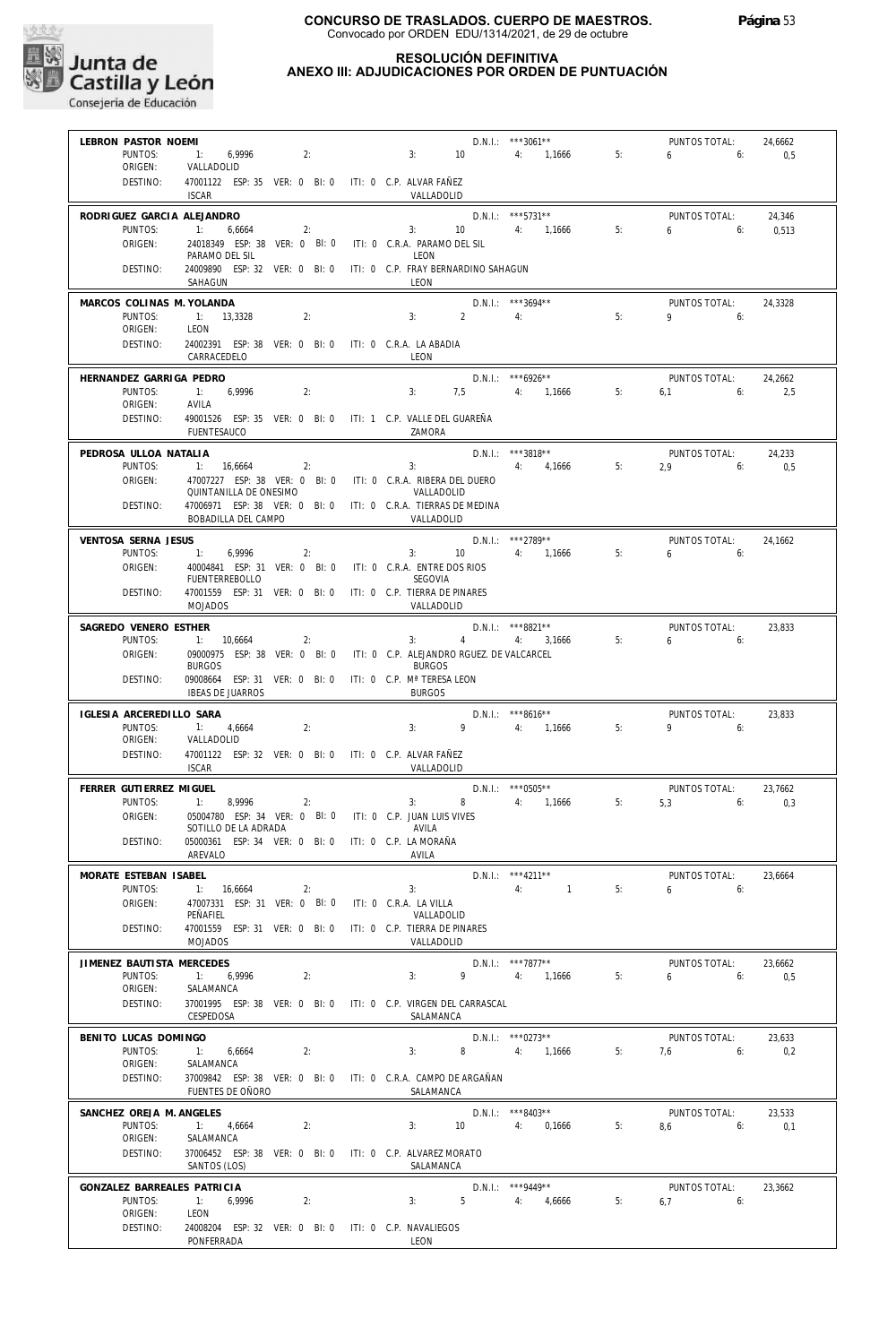

## **RESOLUCIÓN DEFINITIVA**

## **ANEXO III: ADJUDICACIONES POR ORDEN DE PUNTUACIÓN**

**CONSEGUIDA DE CONSEGUIDA DE CONSEGUIDA DE CONSEGUIDA DE CONSEGUIDA DE CONSEGUIDA DE CONSEGUIDA DE CONSEGUIDA DE CONSEGUIDA DE CONSEGUIDA DE CONSEGUIDA DE CONSEGUIDA DE CONSEGUIDA DE CONSEGUIDA DE CONSEGUIDA DE CONSEGUIDA** 

| OLALLA GALAN SONSOLES ELISA<br>PUNTOS: |                                                                                        |                                                                                    | $D.N.1::$ *** 0947**                |    | PUNTOS TOTAL:<br>$6\qquad 6:$    | 23,2662            |
|----------------------------------------|----------------------------------------------------------------------------------------|------------------------------------------------------------------------------------|-------------------------------------|----|----------------------------------|--------------------|
| ORIGEN:                                | 6,9996<br>2:<br>05004780 ESP: 35 VER: 0 BI: 0 ITI: 0 C.P. JUAN LUIS VIVES              | 3: 10 4: 0,1666 5:                                                                 |                                     |    |                                  | 0,1                |
| DESTINO:                               | SOTILLO DE LA ADRADA<br>05004780 ESP: 38 VER: 0 BI: 0 ITI: 0 C.P. JUAN LUIS VIVES      | AVILA                                                                              |                                     |    |                                  |                    |
|                                        | SOTILLO DE LA ADRADA                                                                   | AVILA                                                                              |                                     |    |                                  |                    |
| ALVAREZ GONZALEZ CELIA MARIA           |                                                                                        |                                                                                    | $D.N.1.:$ ***4042**                 |    | PUNTOS TOTAL:                    | 23,2348            |
| PUNTOS:<br>ORIGEN:                     | 1: 12,9998<br>2:<br>40000422 ESP: 34 VER: 0 BI: 0 ITI: 0 C.P. CARDENAL CISNEROS        | 3:                                                                                 | $\overline{4}$<br>4:                | 5: | 6,2<br>6:                        | 0,035              |
| DESTINO:                               | <b>BOCEGUILLAS</b><br>47006193 ESP: 34 VER: 0 BI: 0 ITI: 0 C.P. MIGUEL HERNANDEZ       | SEGOVIA                                                                            |                                     |    |                                  |                    |
|                                        | VALLADOLID                                                                             | VALLADOLID                                                                         |                                     |    |                                  |                    |
| ARGÜELLO LOPEZ LEONOR                  |                                                                                        |                                                                                    | D.N.I.: ***2595**                   |    | PUNTOS TOTAL:                    | 23,1664            |
| PUNTOS:<br>ORIGEN:                     | 1: 12,9998<br>2:<br>40004890 ESP: 38 VER: 0 BI: 0 ITI: 0 C.R.A. EL CARRACILLO          | $3: 2 \t 4: 2,1666 \t 5:$                                                          |                                     |    | $6 \t\t\t 6$                     |                    |
|                                        | SANCHONUÑO                                                                             | SEGOVIA                                                                            |                                     |    |                                  |                    |
| DESTINO:                               | 47007264 ESP: 34 VER: 0 BI: 0 ITI: 1 C.R.A. EL PARAMO<br>VILLANUBLA                    | VALLADOLID                                                                         |                                     |    |                                  |                    |
| CLAVERO RIOS ROSA MARIA                |                                                                                        |                                                                                    | D.N.I.: ***1761**                   |    | PUNTOS TOTAL:                    | 23,083             |
| PUNTOS:<br>ORIGEN:                     | 1: 4,6664<br>2:<br>VALLADOLID                                                          | 3:<br>$8 - 1$                                                                      | 4: 2,6666                           | 5: | $6\qquad 6$                      | 1,75               |
| DESTINO:                               | 47001781 ESP: 38 VER: 0 BI: 0 ITI: 0 C.P. VILLA DEL CABALLERO                          |                                                                                    |                                     |    |                                  |                    |
|                                        | OLMEDO                                                                                 | VALLADOLID                                                                         |                                     |    |                                  |                    |
| GARCIA QUINA RAQUEL<br>PUNTOS:         | $-11$<br>4,6664<br>2:                                                                  | 3: 10                                                                              | D.N.I.: ***2253**<br>$4: 1,1666$ 5: |    | PUNTOS TOTAL:<br>$6.7$ 6:        | 23.033<br>0,5      |
| ORIGEN:                                |                                                                                        | 40003344 ESP: 32 VER: 0 BI: 0 ITI: 0 C.P. DE PRACTICAS F.JUAN DE LA CRUZ           |                                     |    |                                  |                    |
| DESTINO:                               | SEGOVIA<br>40001141 ESP: 99 VER: 0 BI: 0 ITI: 0 C.P. ARCIPRESTE DE HITA                | SEGOVIA                                                                            |                                     |    |                                  |                    |
|                                        | ESPINAR (EL)                                                                           | SEGOVIA                                                                            |                                     |    |                                  |                    |
| CAO JIMENEZ LUCIA<br>PUNTOS:           | 1: 6,9996<br>2:                                                                        | 3:<br>$10 \qquad \qquad 4$                                                         | $D.N.I.:$ ***5161**                 | 5: | PUNTOS TOTAL:<br>$6\qquad$<br>6: | 22.9996            |
| ORIGEN:                                | <b>BURGOS</b>                                                                          |                                                                                    |                                     |    |                                  |                    |
| DESTINO:                               | 24016080 ESP: 36 VER: 0 BI: 0 ITI: 0 C.P. LA CORTINA<br>FABERO                         | LEON                                                                               |                                     |    |                                  |                    |
| PRADO PRIETO MARIA                     |                                                                                        |                                                                                    | $D.N.1.:$ ***4260**                 |    | PUNTOS TOTAL:                    | 22,983             |
| PUNTOS:                                | 1: 4,6664<br>2:                                                                        | 10<br>3:                                                                           | 4: 1,1666                           | 5: | $6\qquad 6$                      | 1,15               |
| ORIGEN:<br>DESTINO:                    | LEON<br>34000013 ESP: 37 VER: 0 BI: 0 ITI: 1 C.P. CASTILLA Y LEON                      |                                                                                    |                                     |    |                                  |                    |
|                                        | AGUILAR DE CAMPOO                                                                      | PALENCIA                                                                           |                                     |    |                                  |                    |
| BRAVO ROJO GEMA<br>PUNTOS:             | 2:<br>1:<br>4,6664                                                                     | 3:<br>$10$ and $\sim$                                                              | $D.N.1.:$ ***6790**<br>4: 1,1666    | 5: | PUNTOS TOTAL:<br>$6 \t\t\t 6$    | 22,833<br>$\sim$ 1 |
| ORIGEN:                                | VALLADOLID                                                                             |                                                                                    |                                     |    |                                  |                    |
| DESTINO:                               | 47001870 ESP: 38 VER: 0 BI: 0 ITI: 0 C.P. VIRGEN DE SACEDON<br>PEDRAJAS DE SAN ESTEBAN | VALLADOLID                                                                         |                                     |    |                                  |                    |
| VILLANUEVA LOBATO MARTA                |                                                                                        |                                                                                    | $D.N.1.:$ ***9653**                 |    | PUNTOS TOTAL:                    | 22,833             |
| PUNTOS:<br>ORIGEN:                     | 1: 4,6664<br>2:<br>09000835 ESP: 32 VER: 0 BI: 0 ITI: 0 C.P. JUAN ABASCAL              | $3: 10$ $4: 1.1666$                                                                |                                     | 5: | 6<br>6:                          | $\overline{1}$     |
|                                        | BRIVIESCA                                                                              | <b>BURGOS</b>                                                                      |                                     |    |                                  |                    |
| DESTINO:                               | VILLAGONZALO-PEDERNALES                                                                | 09012278 ESP: 32 VER: 0 BI: 0 ITI: 0 C.P. VILLAGONZALO-PEDERNALES<br><b>BURGOS</b> |                                     |    |                                  |                    |
| MARTIN SILVA ISABEL                    |                                                                                        |                                                                                    | $D.N.1::$ ***8754**                 |    | PUNTOS TOTAL:                    | 22,6812            |
| PUNTOS:<br>ORIGEN:                     | 1: 6,9996<br>2:<br>SEGOVIA                                                             | 3:                                                                                 | 8 4: 1,1666                         | 5: | $6 \t\t 6: \t\t 0.515$           |                    |
| DESTINO:                               |                                                                                        | 40004713 ESP: 36 VER: 0 BI: 0 ITI: 0 C.E.E. NTRA. SRA. DE LA ESPERANZA             |                                     |    |                                  |                    |
|                                        | SEGOVIA                                                                                | <b>SEGOVIA</b>                                                                     |                                     |    |                                  |                    |
| TORAL PEREZ DAVID<br>PUNTOS:           | 1: 4,6664<br>2:                                                                        | $3: 10 \t 4: 2$                                                                    | D.N.I.: *** 5101**                  | 5: | PUNTOS TOTAL:<br>$6\qquad 6$     | 22,6664            |
| ORIGEN:                                | 49000339 ESP: 35 VER: 0 BI: 0 ITI: 1 C.P. LOS SALADOS                                  |                                                                                    |                                     |    |                                  |                    |
| DESTINO:                               | BENAVENTE<br>24001490 ESP: 35 VER: 0 BI: 0 ITI: 1 C.P. DE VALLES                       | ZAMORA                                                                             |                                     |    |                                  |                    |
|                                        | BOÑAR                                                                                  | LEON                                                                               |                                     |    |                                  |                    |
| BAÑEGIL GONZALEZ ANTONIO<br>PUNTOS:    | 1: 4,6664<br>2:                                                                        | 3:                                                                                 | D.N.I.: ***8962**<br>$10 \t 4$ 1    | 5: | PUNTOS TOTAL:<br>$7 \t\t\t 6:$   | 22,6664            |
| ORIGEN:                                | 09008883 ESP: 74 VER: 0 BI: 0 ITI: 1 CENTRO DE BRIVIESCA                               |                                                                                    |                                     |    |                                  |                    |
| DESTINO:                               | BRIVIESCA                                                                              | <b>BURGOS</b><br>24012785 ESP: 38 VER: 0 BI: 0 ITI: 0 C.P. NTRA. SRA. DEL SOCORRO  |                                     |    |                                  |                    |
|                                        | VALDERAS                                                                               | LEON                                                                               |                                     |    |                                  |                    |
| RODRIGUEZ FERNANDEZ JUDIT<br>PUNTOS:   | $1: 6,9996$ 2:                                                                         | $3: 5$ 4: 4,6666                                                                   | $D.N.1::$ ***6424**                 | 5: | PUNTOS TOTAL:<br>$6\qquad 6:$    | 22.6662            |
| ORIGEN:                                | 24018404 ESP: 31 VER: 0 BI: 0 ITI: 0 C.R.A. CABRERA                                    |                                                                                    |                                     |    |                                  |                    |
| DESTINO:                               | QUINTANILLA DE LOSADA<br>24018532 ESP: 31 VER: 0 BI: 0 ITI: 1 C.R.A. VILLAMAÑAN        | LEON                                                                               |                                     |    |                                  |                    |
|                                        | VILLAMAÑAN                                                                             | LEON                                                                               |                                     |    |                                  |                    |
| FERNANDEZ SANTOS BEATRIZ<br>PUNTOS:    | 1: 4,6664<br>2:                                                                        | 3:                                                                                 | $D.N.1.:$ ***7110**                 | 5: | PUNTOS TOTAL:                    | 22,333             |
| ORIGEN:                                |                                                                                        | 34002642 ESP: 31 VER: 0 BI: 0 ITI: 0 C.P. NTRA SRA DE AREÑOS                       | 10 4: 1,6666                        |    | $6\qquad 6$                      |                    |
| DESTINO:                               | VELILLA DEL RIO CARRION<br>34000256 ESP: 31 VER: 0 BI: 0 ITI: 0 C.P. ANGEL ABIA        | PALENCIA                                                                           |                                     |    |                                  |                    |
|                                        | VENTA DE BAÑOS                                                                         | PALENCIA                                                                           |                                     |    |                                  |                    |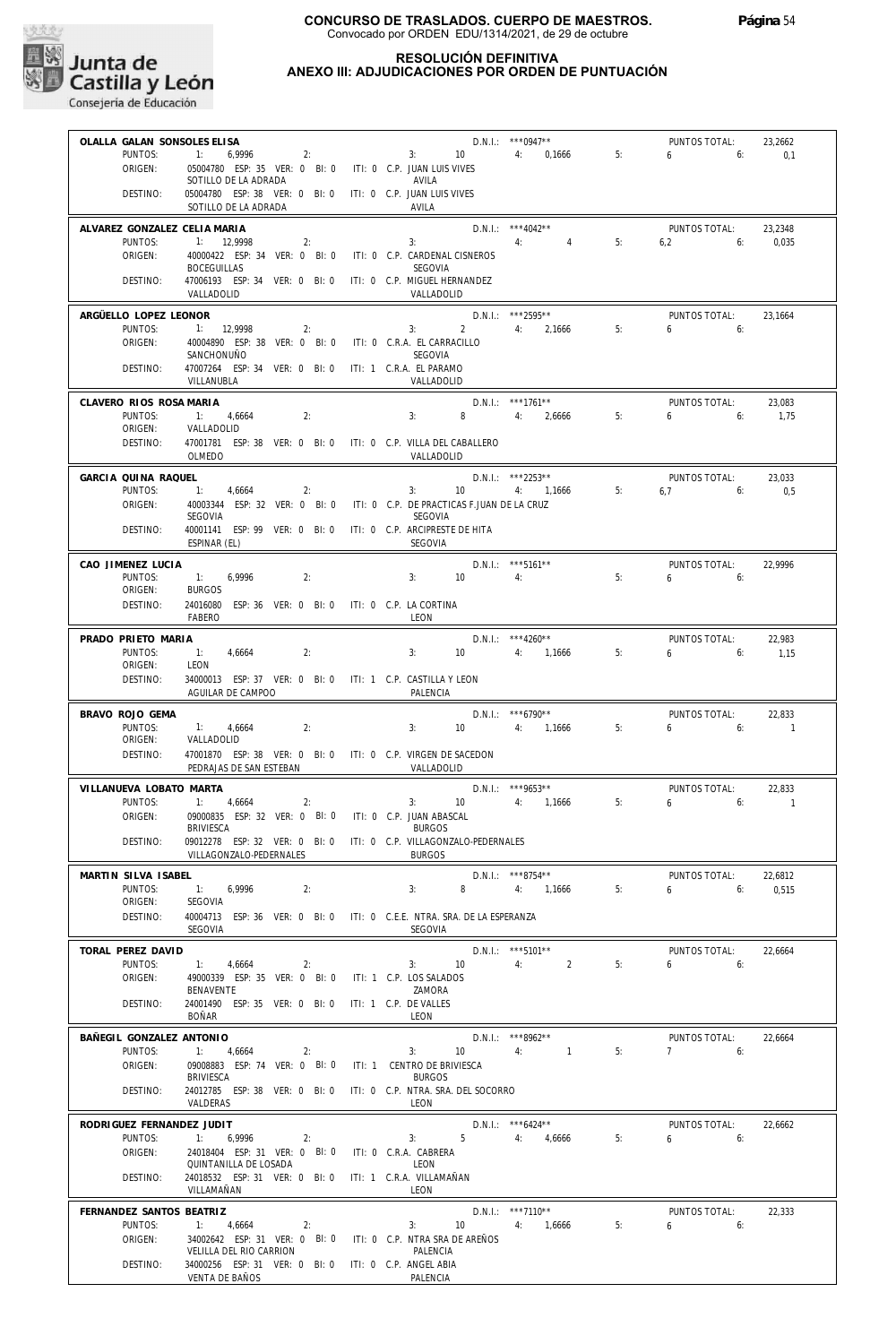

#### **RESOLUCIÓN DEFINITIVA ANEXO III: ADJUDICACIONES POR ORDEN DE PUNTUACIÓN**

| VICENTE CRESPO LAURA                   |                                                                                          |    | D.N.I.: ***4302**                             |           |    | PUNTOS TOTAL:             | 22.2662 |
|----------------------------------------|------------------------------------------------------------------------------------------|----|-----------------------------------------------|-----------|----|---------------------------|---------|
| PUNTOS:                                | 1: 6,9996<br>2:                                                                          | 3: | 8 4: 1,1666                                   |           | 5: | 6 <sub>6</sub>            | 0,1     |
| ORIGEN:<br>DESTINO:                    | LEON<br>49006731 ESP: 38 VER: 0 BI: 0 ITI: 0 C.P. SAN ISIDRO                             |    |                                               |           |    |                           |         |
|                                        | <b>BENAVENTE</b>                                                                         |    | ZAMORA                                        |           |    |                           |         |
| MARTIN BLAZQUEZ YOLANDA                |                                                                                          |    | $D.N.1::$ ***0213**                           |           |    | PUNTOS TOTAL:             | 22,2629 |
| PUNTOS:<br>ORIGEN:                     | 1: 4,6664<br>2:<br>05006120 ESP: 31 VER: 0 BI: 0 ITI: 0 C.R.A. ARTURO DUPERIER           | 3: | 10 4: 0,4165                                  |           | 5: | $6.1$ $6:$                | 1,08    |
|                                        | LANZAHITA                                                                                |    | AVILA                                         |           |    |                           |         |
| DESTINO:                               | 05003751 ESP: 38 VER: 0 BI: 0 ITI: 0 C.P. GRAN DUQUE DE ALBA<br>PIEDRAHITA               |    | AVILA                                         |           |    |                           |         |
| ROSETE PINILLA EVA                     |                                                                                          |    | D.N.I.: ***3858**                             |           |    | PUNTOS TOTAL:             | 22,1662 |
| PUNTOS:                                | $-11 - 1$<br>6,9996<br>2:                                                                |    | 3:<br>8 4: 1,1666                             |           | 5: | $6 \t\t 6$                |         |
| ORIGEN:<br>DESTINO:                    | AVILA<br>40004713 ESP: 36 VER: 0 BI: 0 ITI: 0 C.E.E. NTRA. SRA. DE LA ESPERANZA          |    |                                               |           |    |                           |         |
|                                        | SEGOVIA                                                                                  |    | <b>SEGOVIA</b>                                |           |    |                           |         |
| CUELLAR VICENTE CRISTINA               |                                                                                          |    | D.N.I.: *** 6702**                            |           |    | PUNTOS TOTAL:             | 22,1662 |
| PUNTOS:                                | 1: 4,9996<br>2:                                                                          |    | 3: $10$ 4: $1,1666$ 5:                        |           |    | $6\qquad 6$               |         |
| ORIGEN:                                | 40004841 ESP: 31 VER: 0 BI: 0 ITI: 0 C.R.A. ENTRE DOS RIOS<br><b>FUENTERREBOLLO</b>      |    | SEGOVIA                                       |           |    |                           |         |
| DESTINO:                               | 47001584 ESP: 31 VER: 0 BI: 0 ITI: 0 C.P. ROSA CHACEL                                    |    |                                               |           |    |                           |         |
|                                        | MONTEMAYOR DE PILILLA                                                                    |    | VALLADOLID                                    |           |    |                           |         |
| CUADRADO ARCEREDILLO NOEMI             |                                                                                          |    | D.N.I.: *** 9052**                            |           |    | PUNTOS TOTAL:             | 22.083  |
| PUNTOS:                                | 1: 4,6664<br>2:                                                                          |    | 3: 8 $4: 2,9166$                              |           | 5: | $6\qquad 6$               | 0,5     |
| ORIGEN:                                | 34001091 ESP: 31 VER: 0 BI: 0 ITI: 0 C.P. NTRA. SRA. DE LA PIEDAD<br>HERRERA DE PISUERGA |    | PALENCIA                                      |           |    |                           |         |
| DESTINO:                               | 34000256 ESP: 31 VER: 0 BI: 0 ITI: 0 C.P. ANGEL ABIA                                     |    |                                               |           |    |                           |         |
|                                        | VENTA DE BAÑOS                                                                           |    | PALENCIA                                      |           |    |                           |         |
| JIMENEZ HERRANZ BORJA                  | 1: 4,6664                                                                                |    | $D.N.1.:$ ***5412**<br>$3: 10$ 4: 1,1666      |           |    | PUNTOS TOTAL:<br>6.6      | 22,003  |
| PUNTOS:<br>ORIGEN:                     | 2:<br>40004971 ESP: 34 VER: 0 BI: 0 ITI: 1 C.R.A. EL PINAR                               |    |                                               |           | 5: |                           | 0,17    |
|                                        | NAVAS DE ORO                                                                             |    | SEGOVIA                                       |           |    |                           |         |
| DESTINO:                               | 40002881 ESP: 38 VER: 0 BI: 0 ITI: 0 C.P. AGAPITO MARAZUELA<br>SAN ILDEFONSO O LA GRANJA |    | SEGOVIA                                       |           |    |                           |         |
|                                        |                                                                                          |    |                                               |           |    |                           |         |
| MIGUELEZ REY LAURA<br>PUNTOS:          | 1: 4,9996<br>2:                                                                          |    | $D.N.I.:$ ***4933**<br>3:<br>10 <sup>10</sup> | 4: 1      | 5: | PUNTOS TOTAL:<br>650      | 21,9996 |
| ORIGEN:                                | LEON                                                                                     |    |                                               |           |    |                           |         |
| DESTINO:                               | 49006512 ESP: 99 VER: 0 BI: 2 ITI: 0 C.P. BUENOS AIRES<br>BENAVENTE                      |    | ZAMORA                                        |           |    |                           |         |
|                                        |                                                                                          |    |                                               |           |    |                           |         |
| SANCHEZ JUAN SANDRA<br>PUNTOS:         | 1: 4,6664<br>2:                                                                          |    | $D.N.1.:$ ***0680**<br>3:<br>10 4: 1,1666     |           | 5: | PUNTOS TOTAL:<br>$6,1$ 6: | 21,933  |
| ORIGEN:                                | SALAMANCA                                                                                |    |                                               |           |    |                           |         |
| DESTINO:                               | 49001526 ESP: 40 VER: 0 BI: 0 ITI: 1 C.P. VALLE DEL GUAREÑA<br><b>FUENTESAUCO</b>        |    | ZAMORA                                        |           |    |                           |         |
|                                        |                                                                                          |    |                                               |           |    |                           |         |
| VALLADARES IGLESIAS NATALIA<br>PUNTOS: |                                                                                          |    | $D.N.1.:$ ***4852**                           |           |    | PUNTOS TOTAL:             |         |
| ORIGEN:                                |                                                                                          |    |                                               |           |    |                           | 21,917  |
|                                        | 1: 4,6664<br>2:<br>LEON                                                                  |    | $3: 10$ $4: 1,1666$                           |           | 5: | $6 \t\t\t 6$              | 0,084   |
| DESTINO:                               | 34000529 ESP: 34 VER: 0 BI: 0 ITI: 0 C.P. MARQUES DE SANTILLANA                          |    |                                               |           |    |                           |         |
|                                        | CARRION DE LOS CONDES                                                                    |    | PALENCIA                                      |           |    |                           |         |
| SARMIENTO ZAPATERO ANA                 |                                                                                          |    | D.N.I.: ***5319**                             |           |    | PUNTOS TOTAL:             | 21,833  |
| PUNTOS:<br>ORIGEN:                     | 1: 4,6664<br>2:<br>LEON                                                                  | 3: | 10                                            | 4: 1,1666 | 5: | 6 <sub>6</sub>            |         |
| DESTINO:                               | 49000339 ESP: 99 VER: 0 BI: 0 ITI: 0 C.P. LOS SALADOS                                    |    |                                               |           |    |                           |         |
|                                        | BENAVENTE                                                                                |    | ZAMORA                                        |           |    |                           |         |
| TAPIA MERINO MIRIAM                    |                                                                                          |    | $D.N.1.:$ ***9469**                           |           |    | PUNTOS TOTAL:             | 21,833  |
| PUNTOS:<br>ORIGEN:                     | 1:<br>4,6664<br>2:<br>09005420 ESP: 31 VER: 0 BI: 0 ITI: 0 C.P. FERNAN GONZALEZ          | 3: | 10 <sup>10</sup>                              | 4: 1,1666 | 5: | 6.6                       |         |
|                                        | SALAS DE LOS INFANTES                                                                    |    | <b>BURGOS</b>                                 |           |    |                           |         |
| DESTINO:                               | 09008664 ESP: 31 VER: 0 BI: 0 ITI: 0 C.P. Mª TERESA LEON<br><b>IBEAS DE JUARROS</b>      |    | <b>BURGOS</b>                                 |           |    |                           |         |
|                                        |                                                                                          |    |                                               |           |    |                           |         |
| PEREZ RUBIO LAURA<br>PUNTOS:           | 1:<br>4,6664<br>2:                                                                       | 3: | $D.N.1.:$ ***8746**<br>10                     | 4: 1.1666 | 5: | PUNTOS TOTAL:<br>6<br>6:  | 21,833  |
| ORIGEN:                                | 40004828 ESP: 99 VER: 0 BI: 0 ITI: 0 C.R.A. LAS CAÑADAS                                  |    |                                               |           |    |                           |         |
|                                        | AGUILAFUENTE                                                                             |    | SEGOVIA                                       |           |    |                           |         |
| DESTINO:                               | 40002443 ESP: 38 VER: 0 BI: 0 ITI: 0 C.P. MARQUES DEL ARCO<br>SAN CRISTOBAL DE SEGOVIA   |    | SEGOVIA                                       |           |    |                           |         |
| SANCHEZ BARBERO CLARA                  |                                                                                          |    | $D.N.1::$ ***1868**                           |           |    | PUNTOS TOTAL:             | 21,833  |
| PUNTOS:                                | 1: $4,6664$ 2:                                                                           |    | 10 <sup>10</sup><br>3:                        | 4: 1,1666 | 5: | $6 \qquad$<br>6:          |         |
| ORIGEN:                                | 49007267 ESP: 32 VER: 0 BI: 0 ITI: 0 C.R.A. PALACIOS DE SANABRIA<br>PALACIOS DE SANABRIA |    | ZAMORA                                        |           |    |                           |         |
| DESTINO:                               | 49006251 ESP: 32 VER: 0 BI: 0 ITI: 0 C.P. LAS ERAS                                       |    |                                               |           |    |                           |         |
|                                        | BENAVENTE                                                                                |    | ZAMORA                                        |           |    |                           |         |
| HERRERO VILLAR VIRGINIA                |                                                                                          |    | $D.N.1::$ ***1841**                           |           |    | PUNTOS TOTAL:             | 21,833  |
| PUNTOS:<br>ORIGEN:                     | 1: 4,6664<br>2:<br>40004971 ESP: 32 VER: 0 BI: 0 ITI: 0 C.R.A. EL PINAR                  |    | 3: 10                                         | 4: 1,1666 | 5: | 6<br>6:                   |         |
| DESTINO:                               | NAVAS DE ORO<br>47007215 ESP: 32 VER: 0 BI: 0 ITI: 1 C.R.A. LA ESGUEVA                   |    | SEGOVIA                                       |           |    |                           |         |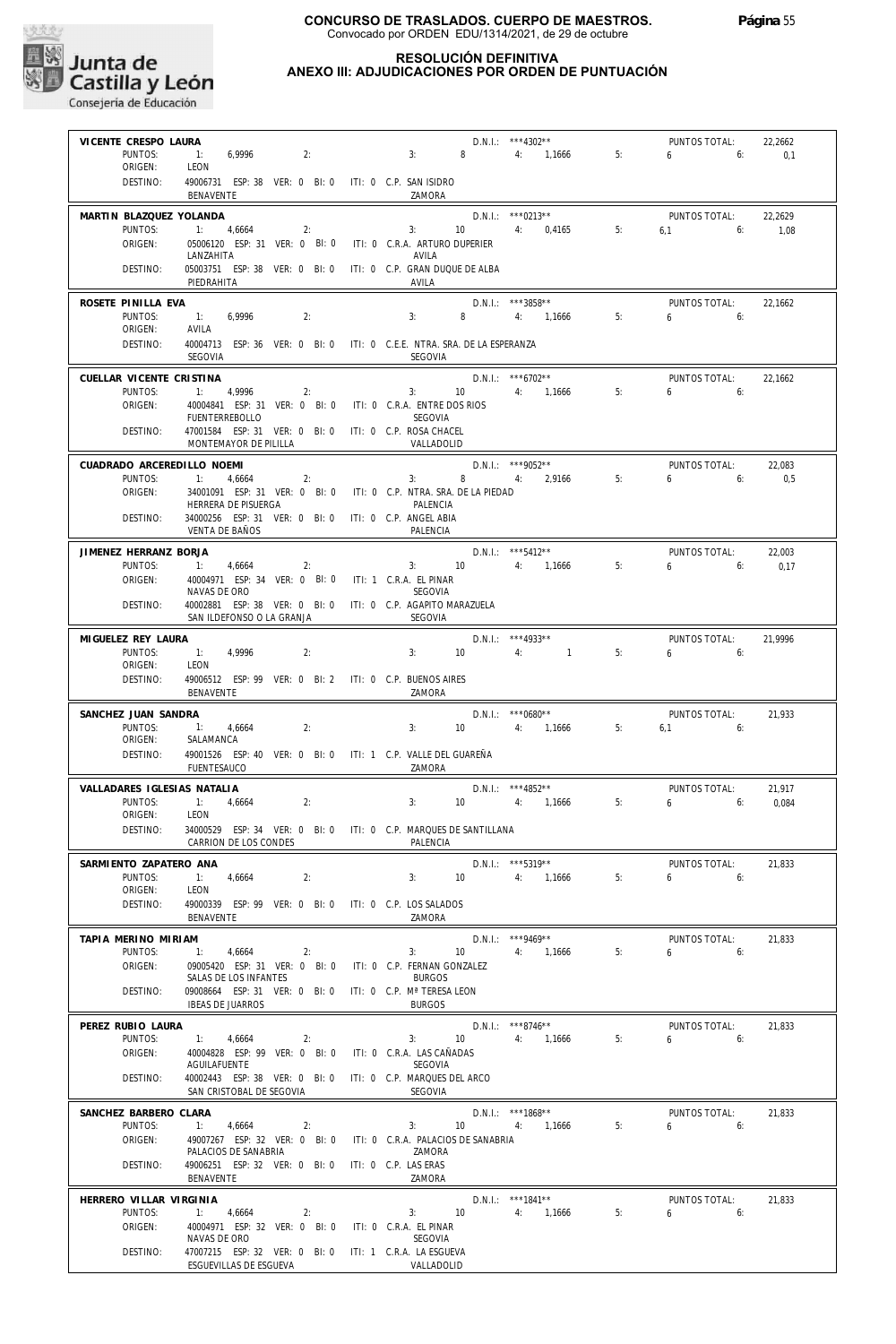

#### **RESOLUCIÓN DEFINITIVA ANEXO III: ADJUDICACIONES POR ORDEN DE PUNTUACIÓN**

**CONSEJERIA DE CONSEJERIA DE EDUCACIÓN**<br>Consejería de Educación

| ARBAIZAR PASTOR SUSANA M.            |                                                                             |                  |  |                               | $D.N.1::$ *** 0023**             |    | PUNTOS TOTAL:             | 21,833         |
|--------------------------------------|-----------------------------------------------------------------------------|------------------|--|-------------------------------|----------------------------------|----|---------------------------|----------------|
| PUNTOS:<br>ORIGEN:                   | 1:<br>4,6664<br>09007908 ESP: 31 VER: 0 BI: 0 ITI: 0 C.P. SANTA CATALINA    | 2:               |  | 3:<br>10                      | 4: 1.1666                        | 5: | $6 \t\t\t 6$              |                |
|                                      | ARANDA DE DUERO                                                             |                  |  | <b>BURGOS</b>                 |                                  |    |                           |                |
| DESTINO:                             | 09000148 ESP: 35 VER: 0 BI: 0 ITI: 0 C.P. CASTILLA<br>ARANDA DE DUERO       |                  |  | <b>BURGOS</b>                 |                                  |    |                           |                |
| GONZALEZ SANCHEZ JUDIT               |                                                                             |                  |  |                               | D.N.I.: ***6299**                |    | PUNTOS TOTAL:             | 21,833         |
| PUNTOS:                              | 1: 4,6664                                                                   | 2:               |  | 3:<br>10 <sup>°</sup>         | 4: 1,1666                        | 5: | $6 \t\t 6$                |                |
| ORIGEN:                              | SALAMANCA                                                                   |                  |  |                               |                                  |    |                           |                |
| DESTINO:                             | 37000942 ESP: 38 VER: 0 BI: 0 ITI: 0 C.P. MARQUES DE VALERO<br><b>BEJAR</b> |                  |  | SALAMANCA                     |                                  |    |                           |                |
| VICENTE CARRASCO HECTOR              |                                                                             |                  |  |                               | $D.N.I.:$ ***8322**              |    | PUNTOS TOTAL:             | 21,833         |
| PUNTOS:                              | 1: 4,6664                                                                   | 2:               |  | 3:<br>10                      | 4: 1,1666                        | 5: | $6\qquad 6$               |                |
| ORIGEN:                              | SALAMANCA                                                                   |                  |  |                               |                                  |    |                           |                |
| DESTINO:                             | 37000942 ESP: 38 VER: 0 BI: 0 ITI: 0 C.P. MARQUES DE VALERO<br><b>BEJAR</b> |                  |  | SALAMANCA                     |                                  |    |                           |                |
| MARTINEZ GARCIA DAVID                |                                                                             |                  |  |                               | $D.N.I.:$ ***4313**              |    | PUNTOS TOTAL:             | 21,833         |
| PUNTOS:                              | $-1:$<br>4,6664                                                             | 2:               |  | 10<br>3:                      | 4: 1,1666                        | 5: | $6 \t\t\t 6$              |                |
| ORIGEN:<br>DESTINO:                  | LEON<br>24018052 ESP: 99 VER: 0 BI: 0 ITI: 1 C.R.A. BABIA                   |                  |  |                               |                                  |    |                           |                |
|                                      | HUERGAS DE BABIA                                                            |                  |  | LEON                          |                                  |    |                           |                |
| VILLARROEL VILLARROEL LIDIA          |                                                                             |                  |  |                               | D.N.I.: ***2280**                |    | PUNTOS TOTAL:             | 21,833         |
| PUNTOS:<br>ORIGEN:                   | 1:<br>4,6664<br>AVILA                                                       | 2:               |  | 3:<br>10                      | 4: 1,1666                        | 5: | $6 \t\t\t 6$              |                |
| DESTINO:                             | 24017795 ESP: 32 VER: 0 BI: 0 ITI: 0 C.P. VALENTIN GARCIA YEBRA             |                  |  |                               |                                  |    |                           |                |
|                                      | PONFERRADA                                                                  |                  |  | LEON                          |                                  |    |                           |                |
| MUÑOZ MINGUEZ CESAR                  |                                                                             |                  |  |                               | D.N.I.: ***2487**                |    | PUNTOS TOTAL:             | 21.833         |
| PUNTOS:<br>ORIGEN:                   | 4,6664<br>VALLADOLID                                                        | 2:               |  | 10<br>3:                      | 4: 1,1666                        | 5: | 6<br>6:                   |                |
| DESTINO:                             | 47001781 ESP: 32 VER: 0 BI: 0 ITI: 0 C.P. VILLA DEL CABALLERO               |                  |  |                               |                                  |    |                           |                |
|                                      | OLMEDO                                                                      |                  |  | VALLADOLID                    |                                  |    |                           |                |
| FRIAS MIGUELAÑEZ ELENA<br>PUNTOS:    |                                                                             | 2:               |  | 3:                            | D.N.I.: ***2239**                | 5: | PUNTOS TOTAL:<br>6:<br>6  | 21,833         |
| ORIGEN:                              | 1: 4,6664<br>VALLADOLID                                                     |                  |  |                               | 10 4: 1,1666                     |    |                           |                |
| DESTINO:                             | 47007173 ESP: 32 VER: 0 BI: 0 ITI: 0 C.R.A. VILLAS DEL SEQUILLO             |                  |  |                               |                                  |    |                           |                |
|                                      | VILLABRAGIMA                                                                |                  |  | VALLADOLID                    |                                  |    |                           |                |
| HERRANZ LOPEZ RAQUEL<br>PUNTOS:      | $\overline{1}$ :<br>4,6664                                                  | 2:               |  | 10<br>3:                      | $D.N.1.:$ ***6221**<br>4: 1,1666 | 5: | PUNTOS TOTAL:<br>6.6      | 21,833         |
| ORIGEN:                              | 05003337 ESP: 38 VER: 0 BI: 2 ITI: 0 C.P. LAS RUBIERAS                      |                  |  |                               |                                  |    |                           |                |
| DESTINO:                             | NAVALUENGA<br>05001237 ESP: 32 VER: 0 BI: 0                                 |                  |  | AVILA<br>ITI: 0 C.P. EL ZAIRE |                                  |    |                           |                |
|                                      | <b>BURGOHONDO</b>                                                           |                  |  | AVILA                         |                                  |    |                           |                |
| ALFONSO FIGAL PATRICIA               |                                                                             |                  |  |                               | $D.N.1::$ *** 6931**             |    | PUNTOS TOTAL:             | 21,7497        |
| PUNTOS:<br>ORIGEN:                   | 4,6664<br>1:                                                                | 2:               |  | 10<br>3:                      | 4: 1,0833                        | 5: | $6\qquad 6$               |                |
|                                      | 40000549 ESP: 31 VER: 0 BI: 0 ITI: 0 C.P. LOS ARENALES<br>CANTALEJO         |                  |  | SEGOVIA                       |                                  |    |                           |                |
| DESTINO:                             | 47007161 ESP: 31 VER: 0 BI: 0 ITI: 0 C.R.A. LA BESANA<br>MOTA DEL MARQUES   |                  |  | VALLADOLID                    |                                  |    |                           |                |
|                                      |                                                                             |                  |  |                               |                                  |    |                           |                |
| SANCHEZ VICENTE M. TERESA<br>PUNTOS: | 1: 4,6664                                                                   | 2:               |  | 10                            | D.N.I.: ***7126**                |    | PUNTOS TOTAL:<br>6:       | 21,6664        |
| ORIGEN:                              | SALAMANCA                                                                   |                  |  |                               |                                  |    |                           |                |
| DESTINO:                             | 37006452 ESP: 32 VER: 0 BI: 0 ITI: 0 C.P. ALVAREZ MORATO<br>SANTOS (LOS)    |                  |  | SALAMANCA                     |                                  |    |                           |                |
| MELIDA INFANTE SARA                  |                                                                             |                  |  |                               | D.N.I.: ***5306**                |    | PUNTOS TOTAL:             | 21,633         |
| PUNTOS:                              | 1:<br>4,6664                                                                | 2:               |  | 9<br>3:                       | 4: 1,1666                        | 5: | 6,2<br>6:                 | 0,6            |
| ORIGEN:                              | 34000980 ESP: 31 VER: 0 BI: 0 ITI: 0 C.P. VEGARREDONDA<br>GUARDO            |                  |  | PALENCIA                      |                                  |    |                           |                |
| DESTINO:                             | 34000529 ESP: 31 VER: 0 BI: 0 ITI: 0 C.P. MARQUES DE SANTILLANA             |                  |  |                               |                                  |    |                           |                |
|                                      | CARRION DE LOS CONDES                                                       |                  |  | PALENCIA                      |                                  |    |                           |                |
| GOMEZ SANCHEZ RAQUEL<br>PUNTOS:      | 1: 4.6664                                                                   | $\overline{2}$ : |  | 3: 10                         | D.N.I.: ***2825**<br>4: 1,1666   | 5: | PUNTOS TOTAL:<br>$5,1$ 6: | 21,563<br>0,63 |
| ORIGEN:                              | SALAMANCA                                                                   |                  |  |                               |                                  |    |                           |                |
| DESTINO:                             | 47000427 ESP: 31 VER: 0 BI: 0 ITI: 0 C.P. SAN SEBASTIAN<br>CARPIO           |                  |  | VALLADOLID                    |                                  |    |                           |                |
| CARRERA MARQUES YARA                 |                                                                             |                  |  |                               | D.N.I.: ***1981**                |    | PUNTOS TOTAL:             | 21,4996        |
| PUNTOS:                              | 1:<br>4,9996                                                                | 2:               |  | 3:<br>10                      | 4:                               | 5: | 6<br>6:                   | 0,5            |
| ORIGEN:                              | 24018118 ESP: 32 VER: 0 BI: 0 ITI: 1 C.R.A. CARUCEDO                        |                  |  |                               |                                  |    |                           |                |
| DESTINO:                             | CARUCEDO<br>24018091 ESP: 38 VER: 0 BI: 0                                   |                  |  | LEON<br>ITI: 0 C.R.A. QUILOS  |                                  |    |                           |                |
|                                      | QUILOS                                                                      |                  |  | LEON                          |                                  |    |                           |                |
| ROJO GARCIA ALICIA                   |                                                                             |                  |  |                               | $D.N.1::$ *** 6974**             |    | PUNTOS TOTAL:             | 21,4662        |
| PUNTOS:<br>ORIGEN:                   | 1: 6,9996<br>PALENCIA                                                       | 2:               |  | 3:                            | 7 4: 1,1666                      | 5: | $6,3$ 6:                  |                |
| DESTINO:                             | 34000581 ESP: 60 VER: 0 BI: 0 ITI: 0 I.E.S. SEM TOB                         |                  |  |                               |                                  |    |                           |                |
|                                      | CARRION DE LOS CONDES                                                       |                  |  | PALENCIA                      |                                  |    |                           |                |

**Página** 56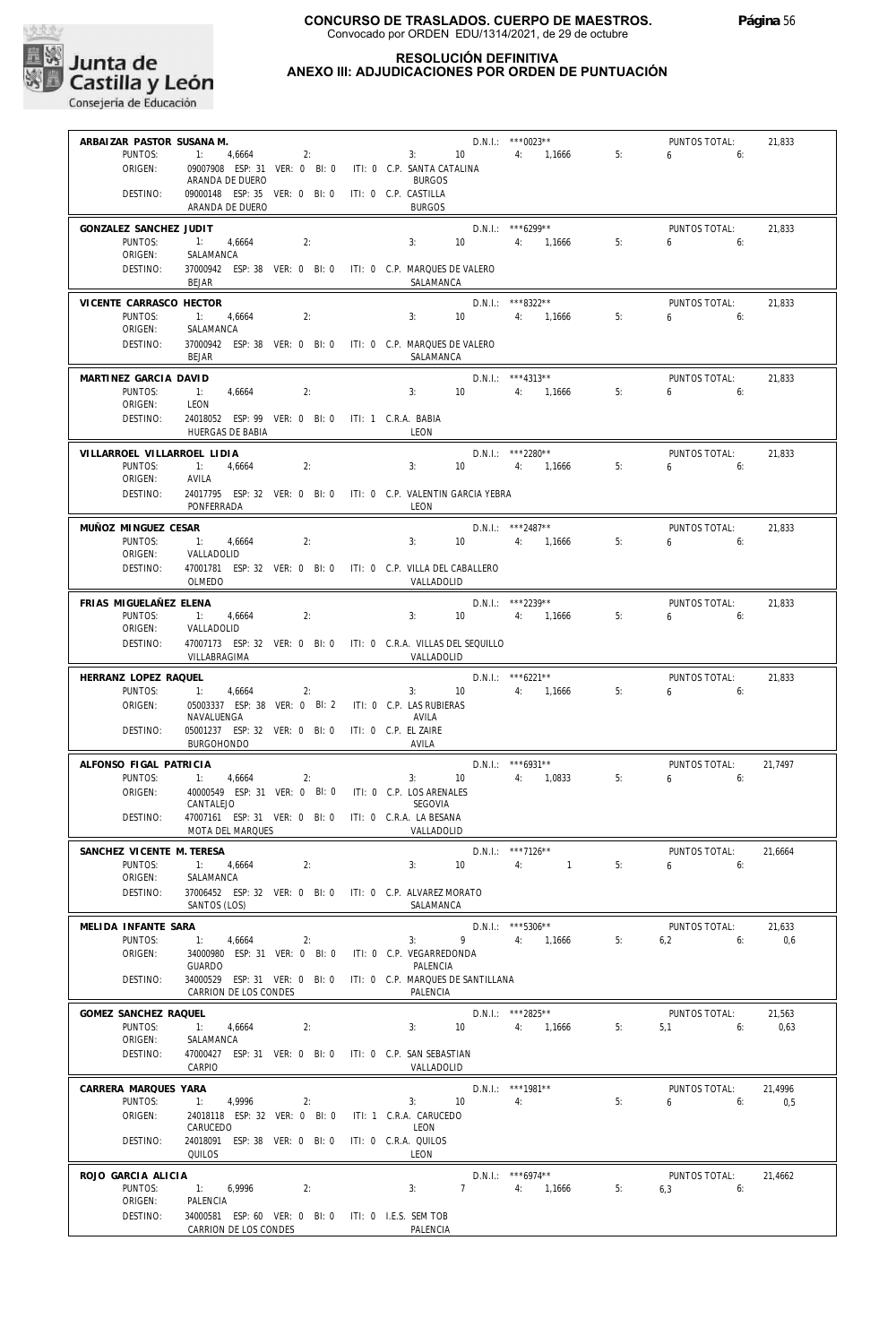

#### **RESOLUCIÓN DEFINITIVA ANEXO III: ADJUDICACIONES POR ORDEN DE PUNTUACIÓN**

| MARTIN SANZ PAULA<br>PUNTOS:                                                                       |                                                                         |         |
|----------------------------------------------------------------------------------------------------|-------------------------------------------------------------------------|---------|
|                                                                                                    | $D.N.1.:$ ***4244**<br>PUNTOS TOTAL:                                    | 21,3662 |
|                                                                                                    | 1: $6,9996$ 2: 3: 7 4: 1,1666<br>5:<br>$3.7$ 6:                         | 2,5     |
| ORIGEN:                                                                                            | 40003770 ESP: 35 VER: 0 BI: 0 ITI: 1 C.E.O. VIRGEN DE LA PEÑA           |         |
| SEPULVEDA                                                                                          | SEGOVIA                                                                 |         |
| DESTINO:<br>40002443 ESP: 35 VER: 0 BI: 0 ITI: 0 C.P. MARQUES DEL ARCO<br>SAN CRISTOBAL DE SEGOVIA | SEGOVIA                                                                 |         |
|                                                                                                    |                                                                         |         |
| LAMANA VICENTE JORGE                                                                               | $D.N.1.:$ *** 0810**<br>PUNTOS TOTAL:                                   | 21,3325 |
| 1: 6,9996<br>PUNTOS:<br>2:                                                                         | 3: 6 4: 1,8329 5:<br>6 <sub>1</sub>                                     | 0.5     |
| ORIGEN:                                                                                            | 09002388 ESP: 32 VER: 0 BI: 0 ITI: 0 C.P. ALEJANDRO RGUEZ. DE VALCARCEL |         |
| COVARRUBIAS                                                                                        | <b>BURGOS</b>                                                           |         |
| DESTINO:<br>09007635 ESP: 38 VER: 0 BI: 2 ITI: 0 C.P. JUAN DE VALLEJO                              |                                                                         |         |
| <b>BURGOS</b>                                                                                      | <b>BURGOS</b>                                                           |         |
| HERNANDEZ MERINO LUCIA                                                                             | $D.N.1.:$ ***0335**<br>PUNTOS TOTAL:                                    | 21.1664 |
| PUNTOS:<br>$1: 12,9998$ 2:                                                                         | $D.N.1.:$ $***0335**$<br>3: $4:$ 2,1666<br>655<br>5:                    |         |
| ORIGEN:                                                                                            | 40002145 ESP: 31 VER: 0 BI: 0 ITI: 0 C.R.A. OBISPO FRAY SEBASTIAN       |         |
| NAVA DE LA ASUNCION                                                                                | SEGOVIA                                                                 |         |
| DESTINO:<br>47001870 ESP: 31 VER: 0 BI: 0 ITI: 0 C.P. VIRGEN DE SACEDON                            |                                                                         |         |
| PEDRAJAS DE SAN ESTEBAN                                                                            | VALLADOLID                                                              |         |
| LOPEZ MIYAR ISABEL                                                                                 | $D.N.1::$ ***3893**<br>PUNTOS TOTAL:                                    | 21,1664 |
| PUNTOS:<br>1: 4,6664<br>2:                                                                         | $3: 10$ 4:<br>650<br>5:                                                 | 0,5     |
| ORIGEN:<br>40002911 ESP: 32 VER: 0 BI: 0 ITI: 0 C.P. LA PRADERA                                    |                                                                         |         |
| VALSAIN                                                                                            | SEGOVIA                                                                 |         |
| 40004488 ESP: 32 VER: 0 BI: 0 ITI: 0 C.P. CARLOS DE LECEA<br>DESTINO:                              |                                                                         |         |
| SEGOVIA                                                                                            | SEGOVIA                                                                 |         |
| GONZALEZ ABAD MARIA                                                                                | $D.N.1.:$ ***6301**<br>PUNTOS TOTAL:                                    | 21.1662 |
| PUNTOS:<br>1: 6,9996<br>2:                                                                         | 3: $7$ 4: 1,1666<br>650<br>5:                                           |         |
| ORIGEN:<br>40004841 ESP: 31 VER: 0 BI: 0 ITI: 0 C.R.A. ENTRE DOS RIOS                              |                                                                         |         |
| <b>FUENTERREBOLLO</b>                                                                              | <b>SEGOVIA</b>                                                          |         |
| DESTINO:<br>40003861 ESP: 31 VER: 0 BI: 0 ITI: 0 C.P. MARQUES DE LOZOYA                            |                                                                         |         |
| TORRECABALLEROS                                                                                    | SEGOVIA                                                                 |         |
| VALBUENA AGUADO LAURA                                                                              | $D.N.1::$ ***8565**<br>PUNTOS TOTAL:                                    | 21,083  |
| PUNTOS:<br>1: 4,6664<br>2:                                                                         | $7$ 4: 2,9166<br>5:<br>$6\qquad 6:$<br>3:                               | 0,5     |
| ORIGEN:<br>09005420 ESP: 35 VER: 0 BI: 0 ITI: 1 C.P. FERNAN GONZALEZ                               |                                                                         |         |
| SALAS DE LOS INFANTES                                                                              | <b>BURGOS</b>                                                           |         |
| DESTINO:<br>09001086 ESP: 38 VER: 0 BI: 0 ITI: 0 C.P. FUENTES BLANCAS                              |                                                                         |         |
| <b>BURGOS</b>                                                                                      | <b>BURGOS</b>                                                           |         |
| DIEZ JORGE CLARA                                                                                   | D.N.I.: ***7158**<br>PUNTOS TOTAL:                                      | 21.033  |
| PUNTOS:<br>4,6664<br>2:                                                                            | 3: 10 4: 0,1666 5:<br>$6.2$ $6:$                                        |         |
| 09000835 ESP: 36 VER: 0 BI: 0 ITI: 0 C.P. JUAN ABASCAL<br>ORIGEN:                                  |                                                                         |         |
| BRIVIESCA                                                                                          | <b>BURGOS</b>                                                           |         |
| DESTINO:                                                                                           | 09000975 ESP: 36 VER: 0 BI: 0 ITI: 0 C.P. ALEJANDRO RGUEZ. DE VALCARCEL |         |
| <b>BURGOS</b>                                                                                      | <b>BURGOS</b>                                                           |         |
| BOMBIN BRIONES PATRICIA                                                                            | $D.N.1.:$ ***6086**<br>PUNTOS TOTAL:                                    | 20.9996 |
| PUNTOS:<br>1: 4,9996                                                                               | $3: 10$ 4:<br>2:<br>5:<br>$6\qquad 6$                                   |         |
| ORIGEN:<br>09003551 ESP: 36 VER: 0 BI: 0 ITI: 0 C.P. SAN ISIDRO                                    |                                                                         |         |
| MEDINA DE POMAR                                                                                    | <b>BURGOS</b>                                                           |         |
| DESTINO:<br>09008664 ESP: 38 VER: 0 BI: 0 ITI: 0 C.P. Mª TERESA LEON                               |                                                                         |         |
| <b>IBEAS DE JUARROS</b>                                                                            | <b>BURGOS</b>                                                           |         |
| ARAUJO MARTIN FERNANDO                                                                             | D.N.I.: *** 4487**<br>PUNTOS TOTAL:                                     | 20,833  |
| PUNTOS: 1: 4,6664<br>2:                                                                            | 10 4: 0,1666<br>$6\qquad 6$<br>3:<br>5:                                 |         |
| ORIGEN:<br>SALAMANCA                                                                               |                                                                         |         |
| DESTINO:                                                                                           | 37000917 ESP: 38 VER: 0 BI: 2 ITI: 0 C.P. FILIBERTO VILLALOBOS          |         |
|                                                                                                    | SALAMANCA                                                               |         |
| BEJAR                                                                                              |                                                                         |         |
|                                                                                                    |                                                                         |         |
| DELGADO AGUADO MARINA                                                                              | $D.N.1.:$ ***5368**<br>PUNTOS TOTAL:                                    | 20,833  |
| PUNTOS:<br>1: 4,6664<br>2:                                                                         | 9 4: 1,1666<br>5:<br>3:<br>$6 \t\t\t 6$                                 |         |
| ORIGEN:<br>09000161 ESP: 38 VER: 0 BI: 0<br>ARANDA DE DUERO                                        | ITI: 0 C.P. FERNAN GONZALEZ<br><b>BURGOS</b>                            |         |
| DESTINO:<br>09001086 ESP: 38 VER: 0 BI: 0 ITI: 0 C.P. FUENTES BLANCAS                              |                                                                         |         |
| <b>BURGOS</b>                                                                                      | <b>BURGOS</b>                                                           |         |
|                                                                                                    |                                                                         |         |
| HERNANDEZ LOPEZ CONCEPCION                                                                         | D.N.I.: ***9007**<br>PUNTOS TOTAL:                                      | 20,833  |
| PUNTOS:<br>1: 4,6664<br>2:                                                                         | 3:<br>9 4: 1,1666<br>5:<br>$6\qquad 6$                                  |         |
| ORIGEN:<br>SALAMANCA                                                                               |                                                                         |         |
| DESTINO:<br>37009635 ESP: 34 VER: 0 BI: 0 ITI: 1 C.R.A. CAMPOPETRE<br>CANTALAPIEDRA                | SALAMANCA                                                               |         |
|                                                                                                    |                                                                         |         |
| JIMENEZ MESONERO YOLANDA                                                                           | D.N.I.: *** 0952**<br>PUNTOS TOTAL:                                     | 20,833  |
| PUNTOS:<br>2:<br>1:<br>4,6664                                                                      | 9 4: 1,1666<br>5:<br>3:<br>$6\qquad 6$                                  |         |
| ORIGEN:<br>40004920 ESP: 38 VER: 0 BI: 0 ITI: 0 C.R.A. LOS LLANOS                                  |                                                                         |         |
| VALVERDE DEL MAJANO<br>40004932 ESP: 38 VER: 0 BI: 0<br>DESTINO:                                   | SEGOVIA<br>ITI: 0 C.E.O. EL MIRADOR DE LA SIERRA                        |         |
| VILLACASTIN                                                                                        | SEGOVIA                                                                 |         |
|                                                                                                    |                                                                         |         |
| GOMEZ ARAGON REBECA                                                                                | D.N.I.: ***1111**<br>PUNTOS TOTAL:                                      | 20.7664 |
| PUNTOS:<br>$-1:$<br>2:<br>4,6664                                                                   | $10 \qquad \qquad 4$<br>5:<br>3:<br>$6\qquad 6$                         | 0,1     |
| ORIGEN:<br>SEGOVIA                                                                                 |                                                                         |         |
| DESTINO:<br>40004831 ESP: 36 VER: 0 BI: 0 ITI: 1 C.R.A. RETAMA                                     |                                                                         |         |
| CHAÑE                                                                                              | SEGOVIA                                                                 |         |
| SANCHEZ GONZALEZ PEDRO JOSE                                                                        | $D.N.1::$ ***7157**<br>PUNTOS TOTAL:                                    | 20,7493 |
| PUNTOS:<br>$-1:$<br>4,6664<br>2:                                                                   | 3:<br>7 4: 1,5829<br>5:<br>$6\qquad 6:$                                 | 1,5     |
| ORIGEN:<br>ZAMORA<br>DESTINO:                                                                      | 37000917 ESP: 34 VER: 0 BI: 0 ITI: 0 C.P. FILIBERTO VILLALOBOS          |         |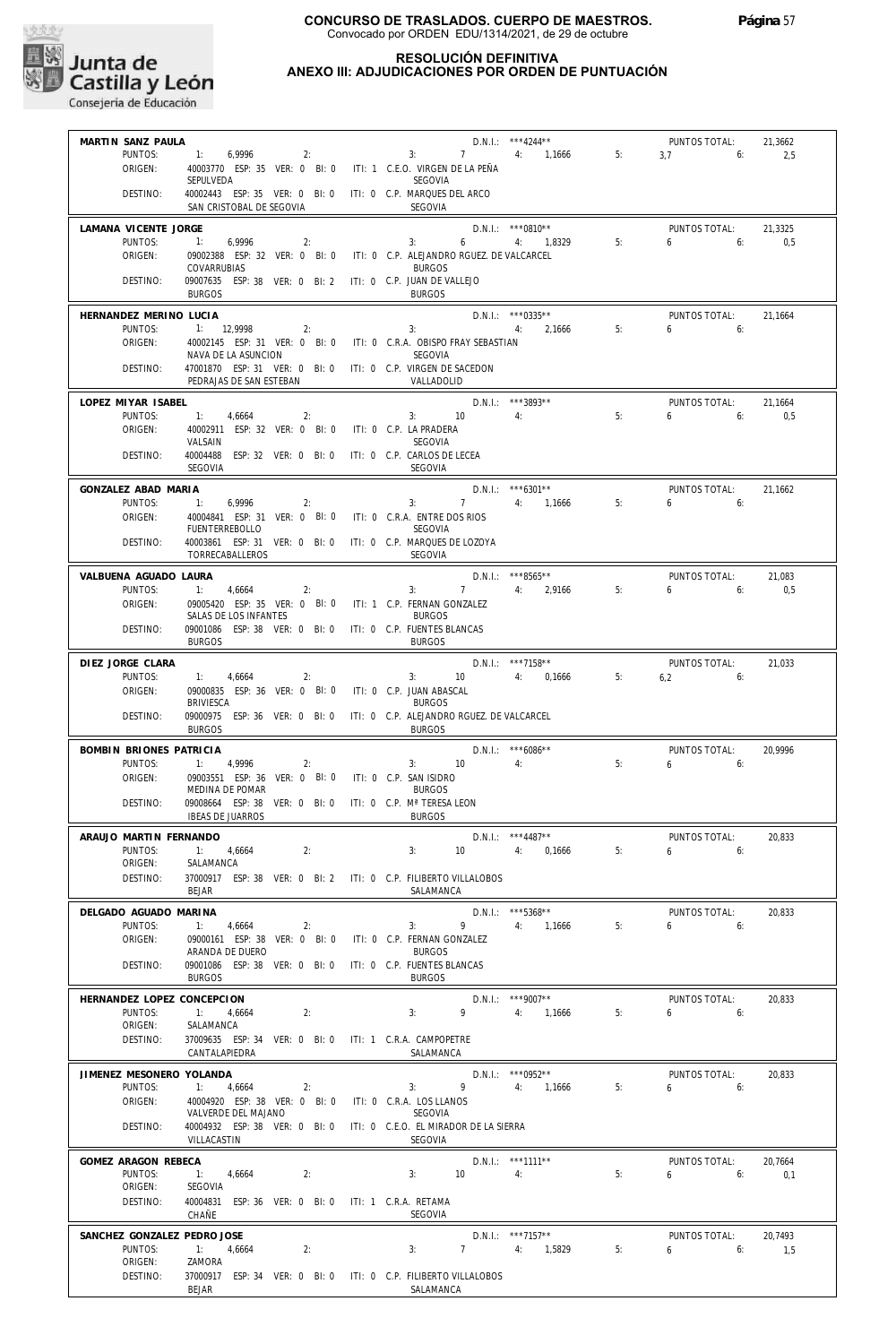

### **RESOLUCIÓN DEFINITIVA**

# **ANEXO III: ADJUDICACIONES POR ORDEN DE PUNTUACIÓN**

**CONSEGUIDA DE CONSEGUIDA DE CONSEGUIDA DE CONSEGUIDA DE CONSEGUIDA DE CONSEGUIDA DE LA CONSEGUIDA DE LA CONSEGUIDA DE LA CONSEGUIDA DE LA CONSEGUIDA DE LA CONSEGUIDA DE LA CONSEGUIDA DE LA CONSEGUIDA DE LA CONSEGUIDA DE L** 

| PUNTOS:                                  | GARCIA CUESTA ANA BELEN<br>1: 4,6664                                                             | 2: | 3:                                           | $10 \qquad \qquad 4:$ | D.N.I.: *** 5810**                         | 5: | PUNTOS TOTAL:<br>$6\qquad 6:$     | 20,6664        |
|------------------------------------------|--------------------------------------------------------------------------------------------------|----|----------------------------------------------|-----------------------|--------------------------------------------|----|-----------------------------------|----------------|
| ORIGEN:                                  | SEGOVIA                                                                                          |    |                                              |                       |                                            |    |                                   |                |
| DESTINO:                                 | 40000823 ESP: 36 VER: 0 BI: 0 ITI: 1 C.P. TEODOSIO EL GRANDE<br>COCA                             |    | SEGOVIA                                      |                       |                                            |    |                                   |                |
| JIMENEZ CALERO MARIA DEL CARM            |                                                                                                  |    |                                              |                       | D.N.I.: ***9516**                          |    | PUNTOS TOTAL:                     | 20,6664        |
| PUNTOS:<br>ORIGEN:                       | 1: 4,6664<br>09000148 ESP: 31 VER: 0 BI: 0 ITI: 0 C.P. CASTILLA                                  | 2: |                                              | $3: 10 \t 4:$         |                                            | 5: | $6\qquad 6$                       |                |
| DESTINO:                                 | ARANDA DE DUERO<br>09012266 ESP: 31 VER: 0 BI: 0 ITI: 0 C.P. SATURNINO CALLEJA                   |    | <b>BURGOS</b>                                |                       |                                            |    |                                   |                |
|                                          | QUINTANADUEÑAS                                                                                   |    | <b>BURGOS</b>                                |                       |                                            |    |                                   |                |
| GONZALEZ ALIJA ROCIO<br>PUNTOS:          | 1: 4,6664                                                                                        | 2: |                                              |                       | $D.N.1.:$ ***5612**<br>$3: 9 \t 4: 1$      | 5: | PUNTOS TOTAL:<br>6.6              | 20,6664        |
| ORIGEN:                                  | 24018416 ESP: 31 VER: 0 BI: 0 ITI: 0 C.R.A. RIAÑO                                                |    |                                              |                       |                                            |    |                                   |                |
| DESTINO:                                 | RIAÑO<br>24000618 ESP: 31 VER: 0 BI: 0 ITI: 0 C.P. SAN JOSE DE CALASANZ                          |    | LEON                                         |                       |                                            |    |                                   |                |
|                                          | BAÑEZA (LA)                                                                                      |    | LEON                                         |                       |                                            |    |                                   |                |
| GUTIERREZ DOMINGUEZ Mª SELINA<br>PUNTOS: | 1: 4,6664                                                                                        | 2: |                                              |                       | $D.N.1.:$ ***2064**<br>$3: 3 \t 4: 4,6666$ | 5: | PUNTOS TOTAL:<br>$6\qquad 6$      | 20,583<br>2,25 |
| ORIGEN:                                  | 49003675 ESP: 31 VER: 0 BI: 0 ITI: 0 C.R.A. RIOFRIO DE ALISTE<br>SARRACIN DE ALISTE              |    | ZAMORA                                       |                       |                                            |    |                                   |                |
| DESTINO:                                 | 49000455 ESP: 31 VER: 0 BI: 0 ITI: 0 C.P. NTRA. SRA. DE GRACIA<br>BERMILLO DE SAYAGO             |    | ZAMORA                                       |                       |                                            |    |                                   |                |
| LOPEZ DE ROJAS GABRIELA                  |                                                                                                  |    |                                              |                       | $D.N.1.:$ ***4761**                        |    | PUNTOS TOTAL:                     | 20,333         |
| PUNTOS:<br>ORIGEN:                       | 1: 4,6664<br>09008226 ESP: 34 VER: 0 BI: 0 ITI: 0 C.P. ANDUVA                                    | 2: |                                              |                       | 3: 8 $4: 1,1666$                           | 5: | $6\qquad 6$                       | 0,5            |
|                                          | MIRANDA DE EBRO                                                                                  |    | <b>BURGOS</b>                                |                       |                                            |    |                                   |                |
| DESTINO:                                 | 47003052 ESP: 34 VER: 0 BI: 0 ITI: 0 C.P. EL PRADO<br>VALDESTILLAS                               |    | VALLADOLID                                   |                       |                                            |    |                                   |                |
| ESTEVE GARCIA JUDIT                      |                                                                                                  |    |                                              |                       | $D.N.1::$ ***3849**                        |    | PUNTOS TOTAL:                     | 20,333         |
| PUNTOS:<br>ORIGEN:                       | 1: 4,6664<br>SALAMANCA                                                                           | 2: | 3:                                           |                       | 8 4: 1,1666                                | 5: | 655                               | 0,5            |
| DESTINO:                                 | 37000942 ESP: 32 VER: 0 BI: 0 ITI: 0 C.P. MARQUES DE VALERO<br>BEJAR                             |    | SALAMANCA                                    |                       |                                            |    |                                   |                |
|                                          | SAN MATIAS BARTOLOME JUAN CARLOS                                                                 |    |                                              |                       | D.N.I.: ***8691**                          |    | PUNTOS TOTAL:                     | 20,1664        |
| PUNTOS:<br>ORIGEN:                       | $-11$<br>4,6664                                                                                  | 2: | 3:                                           |                       | $9 \t 4$                                   | 5: | $6\qquad 6$                       | 0,5            |
|                                          | 05003799 ESP: 36 VER: 0 BI: 0 ITI: 0 C.P. SAN JUAN DE LA CRUZ<br>PIEDRALAVES                     |    | AVILA                                        |                       |                                            |    |                                   |                |
| DESTINO:                                 | 49007498 ESP: 38 VER: 0 BI: 0 ITI: 0 C.R.A. LOS ALMENDROS<br>BOVEDA DE TORO (LA)                 |    | ZAMORA                                       |                       |                                            |    |                                   |                |
|                                          |                                                                                                  |    |                                              |                       |                                            |    |                                   |                |
| FERNÁNDEZ FERNÁNDEZ SANDRA               |                                                                                                  |    |                                              |                       | $D.N.1.:$ ***6230**                        |    | PUNTOS TOTAL:                     | 20,1662        |
| PUNTOS:<br>ORIGEN:                       | 1: 6,9996<br><b>BURGOS</b>                                                                       | 2: | 3:                                           |                       | 6 4: 1,1666                                | 5: | 655                               |                |
| DESTINO:                                 | 09008172 ESP: 37 VER: 0 BI: 0 ITI: 0 C.E.E. FRAY PEDRO PONCE DE LEON<br><b>BURGOS</b>            |    | <b>BURGOS</b>                                |                       |                                            |    |                                   |                |
| LÓPEZ FRANCO ALBA                        |                                                                                                  |    |                                              |                       | $D.N.1::$ ***2413**                        |    | PUNTOS TOTAL:                     | 20,1662        |
| PUNTOS:<br>ORIGEN:                       | 1: 6,9996<br>SEGOVIA                                                                             | 2: | 3:                                           |                       | 6 4: 1,1666                                | 5: | 650                               |                |
| DESTINO:                                 | 24008125 ESP: 36 VER: 0 BI: 0 ITI: 0 C.P. LA COGOLLA                                             |    |                                              |                       |                                            |    |                                   |                |
|                                          | FUENTESNUEVAS                                                                                    |    | LEON                                         |                       |                                            |    |                                   |                |
| MOSQUETE DE LA TORRE CLARA<br>PUNTOS:    | 1:<br>4,6664                                                                                     | 2: | 3:                                           | 8                     | D.N.I.: ***1312**<br>4: 1,1666             | 5: | PUNTOS TOTAL:<br>$6 \qquad$<br>6: | 20,133<br>0,3  |
| ORIGEN:<br>DESTINO:                      | AVILA<br>37001995 ESP: 31 VER: 0 BI: 0 ITI: 0 C.P. VIRGEN DEL CARRASCAL                          |    |                                              |                       |                                            |    |                                   |                |
|                                          | CESPEDOSA                                                                                        |    | SALAMANCA                                    |                       |                                            |    |                                   |                |
| RODRIGUEZ VALLES SARA<br>PUNTOS:         | 1:<br>6,9996                                                                                     | 2: | 3:                                           | $7 \quad 4$           | D.N.I.: *** 6420**                         | 5: | PUNTOS TOTAL:<br>6<br>6:          | 19,9996        |
| ORIGEN:                                  | 40003770 ESP: 31 VER: 0 BI: 0<br>SEPULVEDA                                                       |    | iti: 0 C.E.O. Virgen de la peña<br>SEGOVIA   |                       |                                            |    |                                   |                |
| DESTINO:                                 | 47001122 ESP: 31 VER: 0 BI: 0                                                                    |    | ITI: 0 C.P. ALVAR FAÑEZ                      |                       |                                            |    |                                   |                |
| HERNANDEZ MARIN JESUS                    | <b>ISCAR</b>                                                                                     |    | VALLADOLID                                   |                       | $D.N.1.:$ ***8971**                        |    | PUNTOS TOTAL:                     | 19,983         |
| PUNTOS:                                  | 1:<br>4,6664                                                                                     | 2: | 3:                                           |                       | 8 4: 1,1666                                | 5: | $6.1$ $6:$                        | 0,05           |
| ORIGEN:                                  | 37000930 ESP: 34 VER: 0 BI: 0<br>BEJAR                                                           |    | ITI: 0   C.P.  MARIA DIAZ MUÑOZ<br>SALAMANCA |                       |                                            |    |                                   |                |
| DESTINO:                                 | 05001791 ESP: 34 VER: 0 BI: 0<br><b>FONTIVEROS</b>                                               |    | ITI: 0 C.P. JUAN XXIII<br>AVILA              |                       |                                            |    |                                   |                |
| FERNANDEZ RODRIGUEZ LUCIA                |                                                                                                  |    |                                              |                       | $D.N.1::$ ***5791**                        |    | PUNTOS TOTAL:                     | 19,933         |
| PUNTOS:<br>ORIGEN:                       | 1:<br>4,6664<br>24008265 ESP: 31 VER: 0 BI: 0                                                    | 2: | 3:<br>ITI: 0 C.P. CAMPO DE LA CRUZ           | 8                     | 4: 1,1666                                  | 5: | $6.1$ $6:$                        |                |
| DESTINO:                                 | PONFERRADA<br>24018489 ESP: 31 VER: 0 BI: 0 ITI: 0 C.R.A. SOTO DE LA VEGA                        |    | LEON                                         |                       |                                            |    |                                   |                |
|                                          | SOTO DE LA VEGA                                                                                  |    | LEON                                         |                       |                                            |    |                                   |                |
| MORAN TERENTE PAULA<br>PUNTOS:           |                                                                                                  | 2: | 3:                                           |                       | $D.N.1::$ ***4941**<br>9 4: 1,6662         | 5: | PUNTOS TOTAL:<br>$4.6$ 6:         | 19,9326        |
| ORIGEN:                                  | 1: 4,6664<br>09007143 ESP: 38 VER: 0 BI: 0                                                       |    | ITI: 0 C.P. PRINCESA DE ESPAÑA               |                       |                                            |    |                                   |                |
| DESTINO:                                 | VILLARCAYO<br>34002563 ESP: 38 VER: 0 BI: 0 ITI: 0 C.P. HEROES DE LA INDEPENDENCIA<br>TORQUEMADA |    | <b>BURGOS</b><br>PALENCIA                    |                       |                                            |    |                                   |                |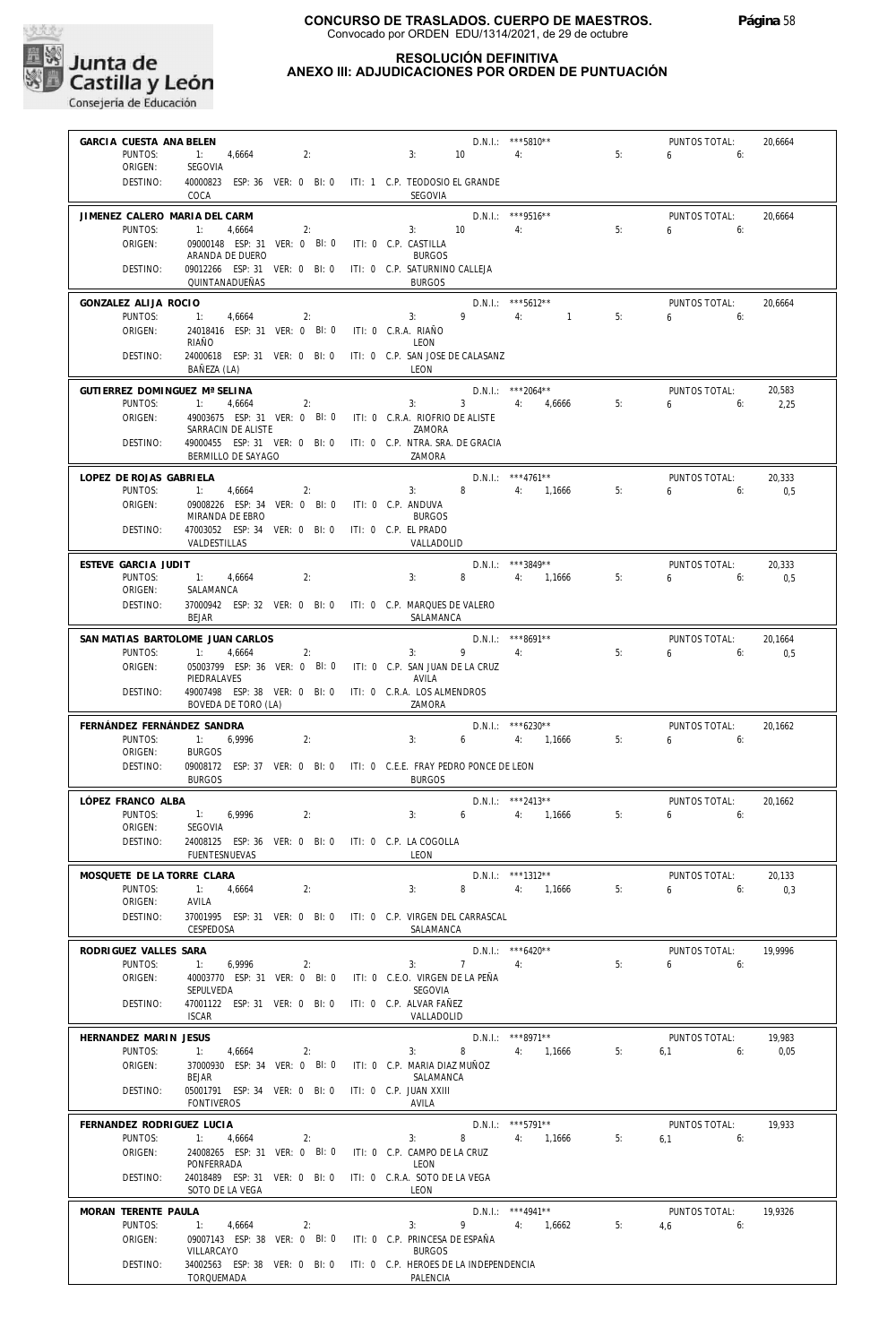

#### **RESOLUCIÓN DEFINITIVA ANEXO III: ADJUDICACIONES POR ORDEN DE PUNTUACIÓN**

| SANCHEZ EGIDO PATRICIA<br>1: 4,6664<br>PUNTOS:<br>2:                                                                  | $D.N.1.:$ ***1754**<br>PUNTOS TOTAL:<br>19,883<br>4: 1,1666 5:<br>3: 8<br>$6\qquad 6:$<br>0,05 |
|-----------------------------------------------------------------------------------------------------------------------|------------------------------------------------------------------------------------------------|
| ORIGEN:<br>09003551 ESP: 31 VER: 0 BI: 0 ITI: 0 C.P. SAN ISIDRO<br>MEDINA DE POMAR<br><b>BURGOS</b>                   |                                                                                                |
| 09000148 ESP: 31 VER: 0 BI: 0 ITI: 0 C.P. CASTILLA<br>DESTINO:<br>ARANDA DE DUERO<br><b>BURGOS</b>                    |                                                                                                |
| GARCIA GONZALEZ MONICA<br>PUNTOS:<br>1: 6,6664<br>2:<br>3:                                                            | $D.N.1.:$ ***6830**<br>PUNTOS TOTAL:<br>19,833<br>6 4: 1,1666<br>5:<br>$6\qquad 6$             |
| ORIGEN:<br>VALLADOLID<br>DESTINO:<br>47003234 ESP: 38 VER: 0 BI: 2 ITI: 0 C.P. FRAY LUIS DE LEON                      |                                                                                                |
| VALLADOLID                                                                                                            | VALLADOLID                                                                                     |
| DE PRADA ARTETA CRISTINA<br>PUNTOS:<br>$-1:$<br>4,6664<br>2:                                                          | $D.N.1.:$ ***7342**<br>PUNTOS TOTAL:<br>19,833<br>3: 8 4: 1,1666<br>5:<br>$6\qquad 6$          |
| ORIGEN:<br>47007434 ESP: 74 VER: 0 BI: 0 ITI: 1 CENTRO DE PEÑAFIEL<br>PEÑAFIEL                                        | VALLADOLID                                                                                     |
| DESTINO:<br>47006193 ESP: 40 VER: 0 BI: 0 ITI: 1 C.P. MIGUEL HERNANDEZ<br>VALLADOLID                                  | VALLADOLID                                                                                     |
| PELLICO HERRERO MARINA<br>PUNTOS:<br>1: 4,6664<br>2:<br>3:                                                            | $D.N.1::$ ***1431**<br>PUNTOS TOTAL:<br>19,833<br>8 4: 1,1666<br>5:<br>$6 \qquad 6$            |
| ORIGEN:<br>VALLADOLID<br>DESTINO:<br>47001781 ESP: 38 VER: 0 BI: 0 ITI: 0 C.P. VILLA DEL CABALLERO                    |                                                                                                |
| OLMEDO                                                                                                                | VALLADOLID                                                                                     |
| ALONSO CAMINO RAQUEL<br>1: 4,6664<br>PUNTOS:<br>2:<br>3:                                                              | D.N.I.: ***3877**<br>PUNTOS TOTAL:<br>19.833<br>8 4: 1,1666<br>5:<br>$6 \t\t\t 6$              |
| ORIGEN:<br>PALENCIA<br>DESTINO:<br>47007227 ESP: 32 VER: 0 BI: 0 ITI: 1 C.R.A. RIBERA DEL DUERO                       |                                                                                                |
| QUINTANILLA DE ONESIMO                                                                                                | VALLADOLID                                                                                     |
| SANZ DE MIGUEL DIANA<br>PUNTOS:<br>1: 4,6664<br>2:                                                                    | $D.N.1.:$ ***9179**<br>PUNTOS TOTAL:<br>19,833<br>$3: 8 \t 4: 1,1666$<br>6 <sub>6</sub><br>5:  |
| ORIGEN:<br>09008755 ESP: 31 VER: 0 BI: 0 ITI: 0 C.R.A. RIBERDUERO<br><b>FUENTESPINA</b><br><b>BURGOS</b>              |                                                                                                |
| DESTINO:<br>09000835 ESP: 31 VER: 0 BI: 0 ITI: 0 C.P. JUAN ABASCAL<br>BRIVIESCA<br><b>BURGOS</b>                      |                                                                                                |
| CIMARRAS IGLESIAS SARA<br>PUNTOS:<br>1: 4,6664<br>2:<br>3:                                                            | D.N.I.: ***7528**<br>PUNTOS TOTAL:<br>19,833<br>650<br>8 4: 1,1666<br>5:                       |
| ORIGEN:<br>AVILA<br>DESTINO:<br>05006090 ESP: 31 VER: 0 BI: 0 ITI: 0 C.R.A. MORAÑA BAJA                               |                                                                                                |
| MAMBLAS<br>AVILA                                                                                                      |                                                                                                |
| SANCHEZ GONZALEZ MARIA ELENA<br>PUNTOS:<br>1: 4,6664<br>2:<br>3:                                                      | $D.N.1.:$ ***8598**<br>PUNTOS TOTAL:<br>19,833<br>8 4: 1,1666<br>5:<br>6.6                     |
| ORIGEN:<br>ZAMORA<br>DESTINO:<br>37000930 ESP: 34 VER: 0 BI: 0 ITI: 0 C.P. MARIA DIAZ MUÑOZ                           |                                                                                                |
| <b>BEJAR</b>                                                                                                          | SALAMANCA                                                                                      |
| MURGA HERRERA CLARA MARIA<br>1: 4.6664<br>PUNTOS:<br>2:                                                               | $D.N.1.:$ ***6614**<br>PUNTOS TOTAL:<br>19,833<br>3: 8 4: 1,1666 5:<br>6.6                     |
| ORIGEN:<br>LEON<br>37007602 ESP: 31 VER: 0 BI: 0 ITI: 0 C.R.A. BAJO TORMES<br>DESTINO:                                |                                                                                                |
| MONLERAS<br>SANCHEZ-VILLARES ROMAN BELEN                                                                              | SALAMANCA<br>D.N.I.: *** 9698**<br>PUNTOS TOTAL:<br>19.833                                     |
| PUNTOS:<br>2:<br>1:<br>4,6664<br>3:<br>ZAMORA<br>ORIGEN:                                                              | 4: 1,1666<br>8 <sup>1</sup><br>5:<br>6:<br>6                                                   |
| DESTINO:<br>37008761 ESP: 31 VER: 0 BI: 0 ITI: 0 C.P. MIROBRIGA<br>CIUDAD-RODRIGO                                     | SALAMANCA                                                                                      |
| CANEDO GONZALEZ ANDREA                                                                                                | D.N.I.: ***2930**<br>PUNTOS TOTAL:<br>19,833                                                   |
| PUNTOS:<br>$-1:$<br>4,6664<br>2:<br>3:<br>ORIGEN:<br>LEON                                                             | 8 4: 1,1666<br>5:<br>$6\qquad 6$                                                               |
| DESTINO:<br>24018040 ESP: 32 VER: 0 BI: 0 ITI: 1 C.R.A. VALLE DEL BOEZA<br>VENTAS DE ALBARES (LAS)<br>LEON            |                                                                                                |
| DE LA PARTE MEDIAVILLA OSCAR<br>2:<br>3:<br>PUNTOS:<br>4,6664                                                         | D.N.I.: ***8983**<br>PUNTOS TOTAL:<br>19,6664<br>9<br>4:<br>5:<br>$6\qquad 6$                  |
| ORIGEN:<br>09008676 ESP: 34 VER: 0 BI: 0 ITI: 1 C.R.A. VALLE DEL RIAZA<br><b>MILAGROS</b><br><b>BURGOS</b>            |                                                                                                |
| 47007227 ESP: 38 VER: 0 BI: 0 ITI: 0 C.R.A. RIBERA DEL DUERO<br>DESTINO:<br>QUINTANILLA DE ONESIMO                    | VALLADOLID                                                                                     |
| PEDROSO CABEZUDO ELENA                                                                                                | D.N.I.: ***3650**<br>PUNTOS TOTAL:<br>19,6664                                                  |
| PUNTOS:<br>$1: 4,6664$ 2:<br>ORIGEN:<br>09005018 ESP: 34 VER: 0 BI: 0 ITI: 0 C.P. VERA CRUZ                           | $3: 9 \t 4:$<br>5:<br>$6\qquad 6$                                                              |
| QUINTANAR DE LA SIERRA<br><b>BURGOS</b><br>DESTINO:<br>34003804 ESP: 34 VER: 0 BI: 0 ITI: 1 C.R.A. CAMPOS DE CASTILLA |                                                                                                |
| BECERRIL DE CAMPOS<br>PALENCIA<br>GARCIA DE LAS HERAS GLORIA ESTHER                                                   | D.N.I.: ***8393**<br>PUNTOS TOTAL:<br>19,6664                                                  |
| 1: 4,6664<br>2:<br>3:<br>PUNTOS:<br>ORIGEN:<br>AVILA                                                                  | 8 4: 1<br>5:<br>$6 \t\t\t 6$                                                                   |
| DESTINO:<br>05006077 ESP: 31 VER: 0 BI: 0 ITI: 0 C.R.A. SANTA TERESA<br>CRESPOS<br>AVILA                              |                                                                                                |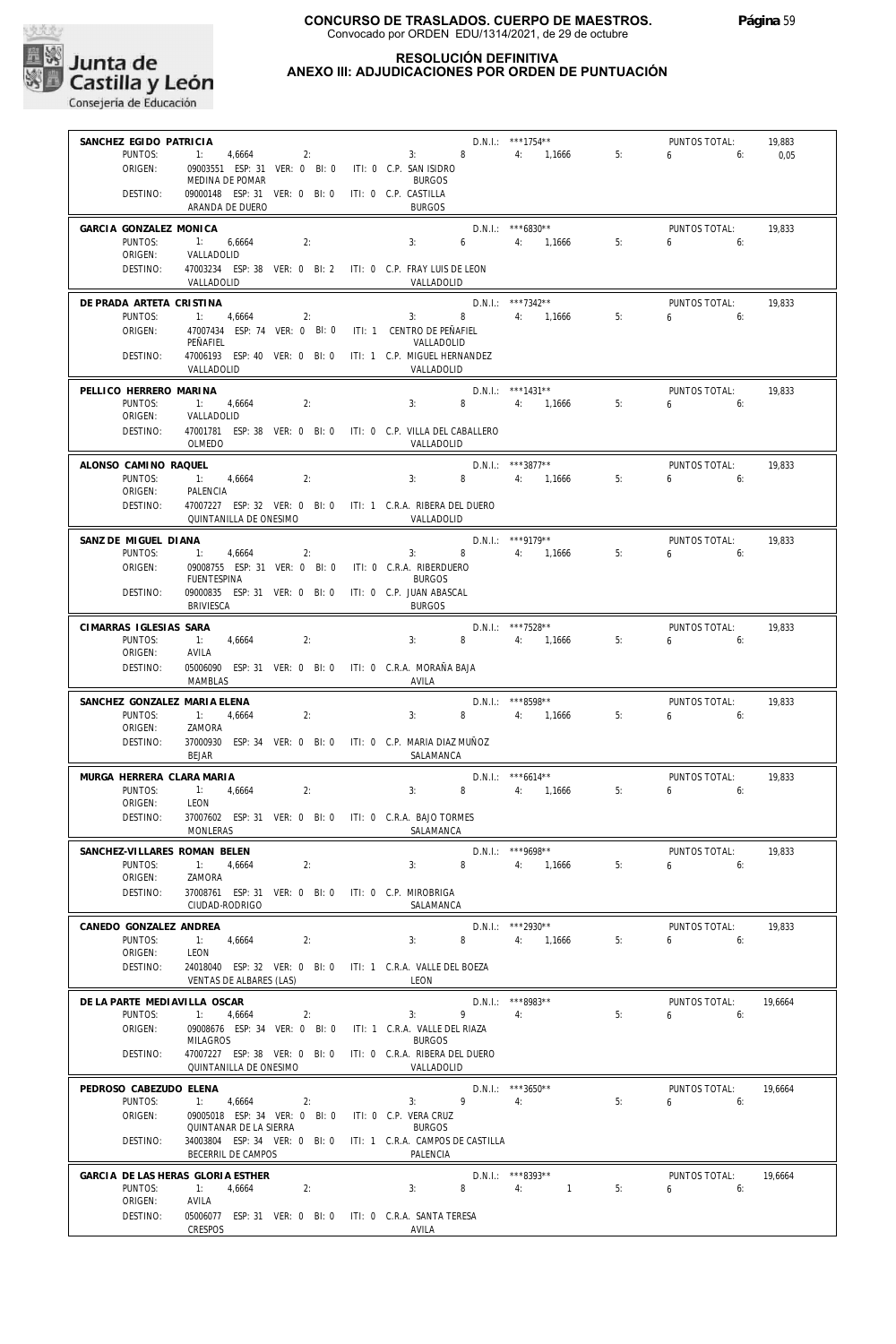

### **RESOLUCIÓN DEFINITIVA**

# **ANEXO III: ADJUDICACIONES POR ORDEN DE PUNTUACIÓN**

| CAMBERO RODRIGUEZ ALMUDENA                                                                                 | D.N.I.: ***8977**                                                                | PUNTOS TOTAL:<br>19,6496                            |
|------------------------------------------------------------------------------------------------------------|----------------------------------------------------------------------------------|-----------------------------------------------------|
| PUNTOS:<br>$-1:$<br>2:<br>4.6664<br>ORIGEN:<br><b>BURGOS</b>                                               | $5 -$<br>4: 1,3332<br>3:                                                         | 5:<br>2,65<br>$6\qquad \qquad$<br>6:                |
| DESTINO:<br>34000992 ESP: 36 VER: 0 BI: 0 ITI: 1 C.P. EL OTERO<br><b>GUARDO</b>                            | PALENCIA                                                                         |                                                     |
| MARTIN MONTOYA M.JESUS                                                                                     | D.N.I.: ***2883**                                                                | PUNTOS TOTAL:<br>19,6156                            |
| PUNTOS:<br>6,9996<br>2:<br>ORIGEN:<br>09003873 ESP: 37 VER: 0 BI: 0                                        | 4:<br>3:<br>6<br>iti: 0   C.P.  PRINCIPE DE ESPAÑA                               | 5:<br>6,3<br>6:<br>0,316                            |
| MIRANDA DE EBRO                                                                                            | <b>BURGOS</b>                                                                    |                                                     |
| DESTINO:<br>37000942 ESP: 38 VER: 0 BI: 0<br><b>BEJAR</b>                                                  | ITI: 0 C.P. MARQUES DE VALERO<br>SALAMANCA                                       |                                                     |
| GARCIA CATALA ANDREA VICTORI                                                                               | $D.N.1.:$ ***6358**                                                              | PUNTOS TOTAL:<br>19,533                             |
| PUNTOS:<br>$-1$ :<br>4,6664<br>2:<br>ORIGEN:<br>09003885 ESP: 38 VER: 0 BI: 0 ITI: 0 C.P. LAS MATILLAS     | 9 4: 1,1666<br>3:                                                                | 5:<br>$4.7$ 6:                                      |
| MIRANDA DE EBRO<br>DESTINO:                                                                                | <b>BURGOS</b>                                                                    |                                                     |
| 49007191 ESP: 38 VER: 0 BI: 0 ITI: 0 C.R.A. ALFOZ DE TORO<br>MORALES DE TORO                               | ZAMORA                                                                           |                                                     |
| BLANCO MARCOS SANDRA                                                                                       | $D.N.1::$ ***9547**                                                              | PUNTOS TOTAL:<br>19,333                             |
| PUNTOS:<br>$-11$<br>4,6664<br>2:<br>ORIGEN:<br>PALENCIA                                                    | 7 4: 1,1666<br>3:                                                                | 5:<br>$6\overline{)}$<br>6:<br>0.5                  |
| DESTINO:<br>37009581 ESP: 31 VER: 0 BI: 0 ITI: 0 C.R.A. LOS JARALES<br>SAN MIGUEL DE VALERO                | SALAMANCA                                                                        |                                                     |
| RUIZ PASCUA LAURA                                                                                          | D.N.I.: ***2268**                                                                | PUNTOS TOTAL:<br>19.2662                            |
| 4,9996<br>2:<br>PUNTOS:<br>ORIGEN:<br>AVILA                                                                | 3:<br>8<br>4: 0.1666                                                             | 5:<br>$6 \qquad$<br>6:<br>0,1                       |
| DESTINO:<br>05002497 ESP: 36 VER: 0 BI: 0 ITI: 1 C.P. REYES CATOLICOS                                      |                                                                                  |                                                     |
| MADRIGAL DE LAS ALTAS TORRES<br>MEDIAVILLA ZURITA DANIEL                                                   | AVILA<br>$D.N.1::$ ***4838**                                                     |                                                     |
| 2:<br>PUNTOS:<br>1: 4,6664                                                                                 | 3:<br>8 4: 0,4166                                                                | PUNTOS TOTAL:<br>19,183<br>5:<br>$6\qquad 6$<br>0,1 |
| ORIGEN:<br>PALENCIA<br>DESTINO:                                                                            | 34003804 ESP: 34 VER: 0 BI: 0 ITI: 1 C.R.A. CAMPOS DE CASTILLA                   |                                                     |
| BECERRIL DE CAMPOS                                                                                         | PALENCIA                                                                         |                                                     |
| RODRIGUEZ SEGUIN MIRYAM<br>PUNTOS:<br>1: 4,6664<br>2:                                                      | $D.N.1.:$ ***8292**<br>3:<br>8<br>4:                                             | PUNTOS TOTAL:<br>19,1664<br>5:<br>6<br>6:<br>0.5    |
| ORIGEN:<br>AVILA                                                                                           |                                                                                  |                                                     |
| DESTINO:<br>PIEDRAHITA                                                                                     | 05003751 ESP: 37 VER: 0 BI: 0 ITI: 1 C.P. GRAN DUQUE DE ALBA<br>AVILA            |                                                     |
| CID CABALLERO SANDRA                                                                                       | $D.N.1.:$ ***0347**                                                              | PUNTOS TOTAL:<br>19,1662                            |
| PUNTOS:<br>$-1:$<br>6,9996<br>2:<br>ORIGEN:<br>05004810 ESP: 36 VER: 0 BI: 0 ITI: 0 C.P. TOROS DE GUISANDO | $5 -$<br>4: 1,1666<br>3:                                                         | 5:<br>6<br>6:                                       |
| TIEMBLO (EL)<br>DESTINO:<br>37008761 ESP: 31 VER: 0 BI: 0 ITI: 0 C.P. MIROBRIGA                            | AVILA                                                                            |                                                     |
| CIUDAD-RODRIGO                                                                                             | SALAMANCA                                                                        |                                                     |
| ALBA SALVADOR CARMEN ROSA<br>1: 6.9996<br>PUNTOS:<br>2:                                                    | $D.N.1.:$ ***5623**<br>5 4: 1.1666                                               | PUNTOS TOTAL:<br>19,1662<br>5:<br>$6 \t\t 6$        |
| ORIGEN:<br>PALENCIA                                                                                        | 3:                                                                               |                                                     |
| DESTINO:<br>TORQUEMADA                                                                                     | 34002563 ESP: 31 VER: 0 BI: 0 ITI: 0 C.P. HEROES DE LA INDEPENDENCIA<br>PALENCIA |                                                     |
| GARCIA FERRERAS LORENA                                                                                     | D.N.I.: *** 5883**                                                               | PUNTOS TOTAL:<br>19.1662                            |
| PUNTOS:<br>1: 6,9996<br>2:<br>ORIGEN:<br><b>BURGOS</b>                                                     | 5<br>3:<br>4:                                                                    | 1,1666<br>5:<br>6:<br>6                             |
| DESTINO:                                                                                                   | 34001091 ESP: 36 VER: 0 BI: 0 ITI: 1 C.P. NTRA. SRA. DE LA PIEDAD                |                                                     |
| HERRERA DE PISUERGA<br>HUELMOS FERRERO AZUCENA                                                             | PALENCIA<br>D.N.I.: ***2615**                                                    | PUNTOS TOTAL:<br>19.1662                            |
| PUNTOS:<br>1: 4,9996<br>2:                                                                                 | 3:<br>8<br>4: 0.1666                                                             | 5:<br>6<br>6:                                       |
| ORIGEN:<br>VALLADOLID<br>DESTINO:<br>47001122 ESP: 38 VER: 0 BI: 0 ITI: 0 C.P. ALVAR FAÑEZ                 |                                                                                  |                                                     |
| <b>ISCAR</b>                                                                                               | VALLADOLID                                                                       |                                                     |
| CABEZA GONZALEZ ANA JULIA<br>PUNTOS:<br>1: 4,6664<br>2:                                                    | $D.N.1::$ ***6903**<br>5 4: 3,4162<br>3:                                         | PUNTOS TOTAL:<br>19,0826<br>5:<br>6:<br>6           |
| ORIGEN:<br><b>BURGOS</b>                                                                                   |                                                                                  |                                                     |
| DESTINO:<br><b>ROA</b>                                                                                     | 09008706 ESP: 36 VER: 0 BI: 0 ITI: 1 C.R.A. CARDENAL CISNEROS<br><b>BURGOS</b>   |                                                     |
| GARCIA PARIENTE Mª CRISTINA                                                                                | D.N.I.: ***2529**                                                                | PUNTOS TOTAL:<br>18,9996                            |
| PUNTOS:<br>$-1:$<br>4,9996<br>2:<br>ORIGEN:<br>LEON                                                        | 3:<br>7<br>4:                                                                    | 5:<br>$6\qquad 6$<br>$\sim$ 1                       |
| DESTINO:<br>24018143 ESP: 99 VER: 0 BI: 0 ITI: 1 C.R.A. ERIA-JAMUZ<br>JIMENEZ DE JAMUZ                     | LEON                                                                             |                                                     |
| MARTIN NIETO SANDRA                                                                                        | $D.N.I.:$ ***3777**                                                              | PUNTOS TOTAL:<br>18,933                             |
| PUNTOS:<br>1: 4,6664<br>2:<br>ORIGEN:<br>ZAMORA                                                            | 8<br>3:<br>4: 0,1666                                                             | 5:<br>6.6<br>0,1                                    |
| DESTINO:                                                                                                   | 47007203 ESP: 31 VER: 0 BI: 0 ITI: 0 C.R.A. FLORIDA DEL DUERO                    |                                                     |
| CASTRONUÑO                                                                                                 | VALLADOLID                                                                       |                                                     |
| DE LA CRUZ CALVO TATIANA<br>1: 4,6664<br>PUNTOS:<br>2:                                                     | $D.N.1::$ ***7144**<br>8<br>4: 0,1666<br>3:                                      | PUNTOS TOTAL:<br>18,833<br>6:<br>5:<br>6            |
| ORIGEN:<br>AVILA<br>DESTINO:<br>37009908 ESP: 31 VER: 0 BI: 0 ITI: 0 C.R.A. LA SENARA                      |                                                                                  |                                                     |
| CUBO DE DON SANCHO (EL)                                                                                    | SALAMANCA                                                                        |                                                     |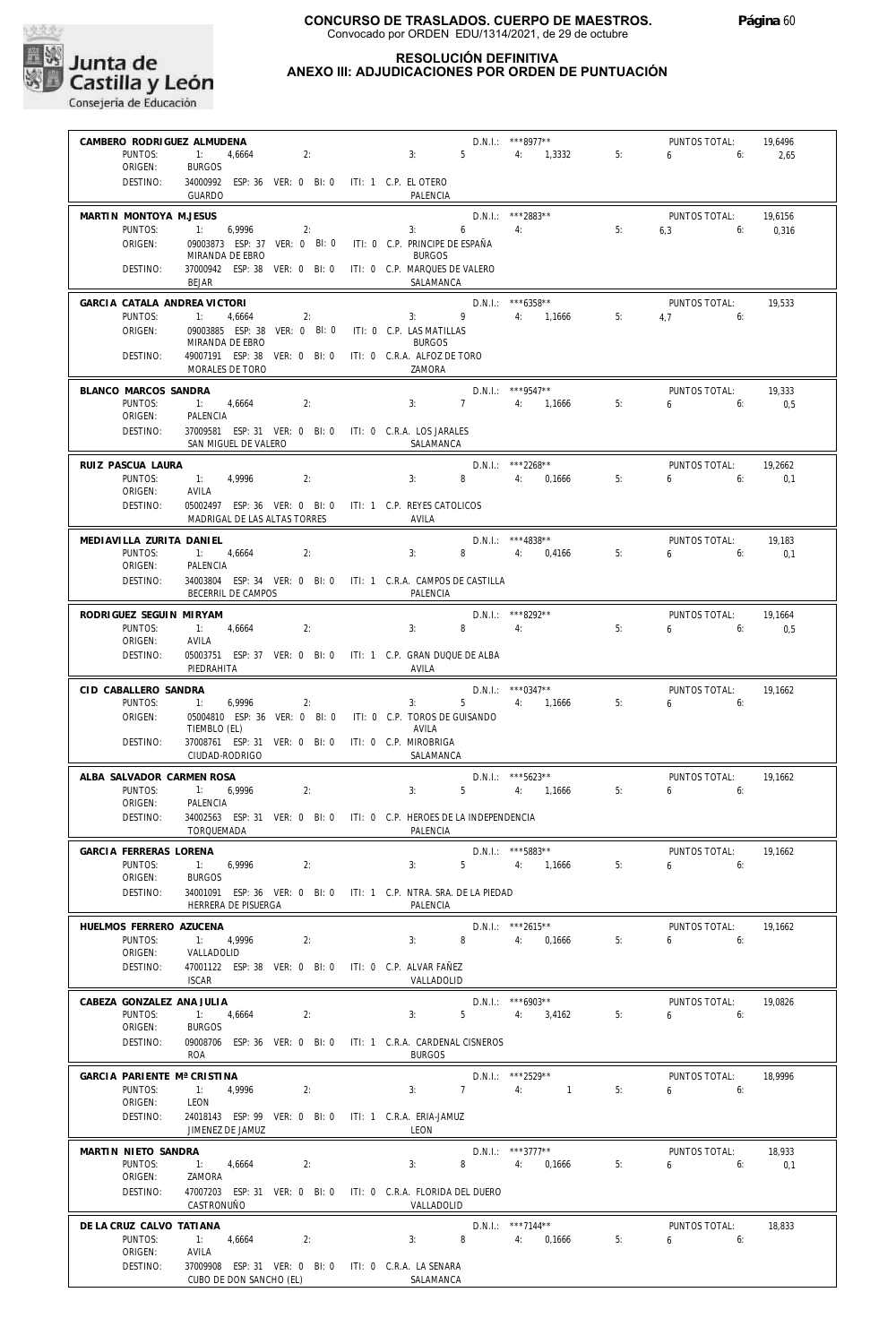

**RESOLUCIÓN DEFINITIVA**

### **ANEXO III: ADJUDICACIONES POR ORDEN DE PUNTUACIÓN**

| GARCIA GARCIA LUIS IVAN        |                                                                                          |               |                | D.N.I.: *** 6155**                |    | PUNTOS TOTAL: | 18,7996 |
|--------------------------------|------------------------------------------------------------------------------------------|---------------|----------------|-----------------------------------|----|---------------|---------|
| PUNTOS:                        | 4,9996<br>1:<br>2:                                                                       | 3:            | 6              | 4: 1                              | 5: | 6,8<br>6:     |         |
| ORIGEN:                        | 09002169 ESP: 99 VER: 0 BI: 0 ITI: 0 C.P. MARQUES DE CAMARASA<br>CASTROJERIZ             | <b>BURGOS</b> |                |                                   |    |               |         |
| DESTINO:                       | 09000975 ESP: 38 VER: 0 BI: 0 ITI: 0 C.P. ALEJANDRO RGUEZ. DE VALCARCEL<br><b>BURGOS</b> | <b>BURGOS</b> |                |                                   |    |               |         |
| ALVAREZ FERNANDEZ ANA          |                                                                                          |               |                | $D.N.1::$ *** 5165**              |    | PUNTOS TOTAL: | 18.6996 |
| PUNTOS:<br>ORIGEN:             | 1:<br>6,9996<br>2:<br>SORIA                                                              | 3:            | $5 -$          | 4:                                | 5: | $6.7$ 6:      |         |
| DESTINO:                       | 34000943 ESP: 37 VER: 0 BI: 0 ITI: 1 C.P. PABLO SAENZ                                    |               |                |                                   |    |               |         |
|                                | FROMISTA                                                                                 | PALENCIA      |                |                                   |    |               |         |
| VEGA FERREIRA M. GLORIA        |                                                                                          |               |                | $D.N.1::$ ***1378**               |    | PUNTOS TOTAL: | 18.6664 |
| PUNTOS:                        | 1: 4,6664<br>2:                                                                          | 3:            | 8              | 4:                                | 5: | $6\qquad 6$   |         |
| ORIGEN:<br>DESTINO:            | <b>BURGOS</b><br>37009908 ESP: 31 VER: 0 BI: 0 ITI: 0 C.R.A. LA SENARA                   |               |                |                                   |    |               |         |
|                                | CUBO DE DON SANCHO (EL)                                                                  | SALAMANCA     |                |                                   |    |               |         |
| PALACIOS PIEDRAHITA BEATRIZ    |                                                                                          |               |                | $D.N.1::$ *** 6030**              |    | PUNTOS TOTAL: | 18,6664 |
| PUNTOS:                        | 2:<br>1: 4,6664                                                                          | 3:            | 7 <sup>7</sup> | 4:<br>$\sim$ $\sim$ $\sim$ $\sim$ | 5: | $6 \t\t\t 6$  |         |
| ORIGEN:<br>DESTINO:            | VALLADOLID<br>47001122 ESP: 38 VER: 0 BI: 0 ITI: 0 C.P. ALVAR FAÑEZ                      |               |                |                                   |    |               |         |
|                                | <b>ISCAR</b>                                                                             | VALLADOLID    |                |                                   |    |               |         |
| BURRIEZA AGUIRRE MARIA JIMENA  |                                                                                          |               |                | D.N.I.: ***9311**                 |    | PUNTOS TOTAL: | 18,6664 |
| PUNTOS:                        | 1:<br>4,6664<br>2:                                                                       | 3:            | 7              | 4: 1                              | 5: | $6 \t\t\t 6$  |         |
| ORIGEN:<br>DESTINO:            | LEON<br>24011811 ESP: 99 VER: 0 BI: 0 ITI: 0 C.P. SANTA BARBARA                          |               |                |                                   |    |               |         |
|                                | MATARROSA DEL SIL                                                                        | LEON          |                |                                   |    |               |         |
| LEON RODRIGUEZ BARBARA         |                                                                                          |               |                | D.N.I.: *** 5957**                |    | PUNTOS TOTAL: | 18,4662 |
| PUNTOS:                        | 1: 6,9996<br>2:                                                                          |               |                | $3: 5$ 4: 0,1666                  | 5: | $6\qquad 6$   | 0,3     |
| ORIGEN:                        | 09008317 ESP: 37 VER: 0 BI: 0 ITI: 0 C.P. LA CHARCA<br>MIRANDA DE EBRO                   |               |                |                                   |    |               |         |
| DESTINO:                       | 49000571 ESP: 38 VER: 0 BI: 0 ITI: 0 C.P. EL TERA                                        | <b>BURGOS</b> |                |                                   |    |               |         |
|                                | CAMARZANA DE TERA                                                                        | ZAMORA        |                |                                   |    |               |         |
| IGLESIAS GONZALEZ CARLA        |                                                                                          |               |                | $D.N.1::***9115***$               |    | PUNTOS TOTAL: | 18,3996 |
| PUNTOS:                        | 1:<br>6,9996<br>2:                                                                       | 3:            | $5 -$          | 4:                                | 5: | 5,9<br>6:     | 0,5     |
| ORIGEN:                        | 42003712 ESP: 37 VER: 0 BI: 0 ITI: 1 C.R.A. ARCOS DE JALON<br>ARCOS DE JALON             | SORIA         |                |                                   |    |               |         |
| DESTINO:                       | 42003335 ESP: 37 VER: 0 BI: 0 ITI: 1 C.E.E. SANTA ISABEL                                 |               |                |                                   |    |               |         |
|                                | SORIA                                                                                    | SORIA         |                |                                   |    |               |         |
| RODRIGUEZ CALLEJA MONTSERRAT   |                                                                                          |               |                | $D.N.1.:$ *** 0430**              |    | PUNTOS TOTAL: | 18,333  |
|                                |                                                                                          |               |                |                                   |    |               |         |
| PUNTOS:                        | 1: 4,6664<br>2:                                                                          | 3:            | 8              | 4: 1,1666                         | 5: | 4,5<br>6:     |         |
| ORIGEN:<br>DESTINO:            | VALLADOLID<br>47007161 ESP: 38 VER: 0 BI: 0 ITI: 0 C.R.A. LA BESANA                      |               |                |                                   |    |               |         |
|                                | MOTA DEL MARQUES                                                                         | VALLADOLID    |                |                                   |    |               |         |
| LOPEZ SAAVEDRA MARTA           |                                                                                          |               |                | $D.N.1.:$ ***5805**               |    | PUNTOS TOTAL: | 18,333  |
| PUNTOS:                        | $-1:$<br>4,6664<br>2:                                                                    | 3:            | $\overline{7}$ | 4: 0,1666                         | 5: | $6\qquad 6$   | 0,5     |
| ORIGEN:<br>DESTINO:            | VALLADOLID<br>40004774 ESP: 38 VER: 0 BI: 0 ITI: 0 C.P. NUEVA SEGOVIA                    |               |                |                                   |    |               |         |
|                                | SEGOVIA                                                                                  | SEGOVIA       |                |                                   |    |               |         |
| SABORIDO MARTIN ANA ISABEL     |                                                                                          |               |                | D.N.I.: *** 2149**                |    | PUNTOS TOTAL: | 18,333  |
| PUNTOS:                        | 1: 4,6664<br>$\sim$ 2:                                                                   | 3:            |                | 4: 1,1666                         | 5: | 6:<br>6       | 0,5     |
| ORIGEN:                        | 05000257 ESP: 38 VER: 0 BI: 0 ITI: 0 C.P. ZORRILLA MONROY<br>ARENAS DE SAN PEDRO         | AVILA         |                |                                   |    |               |         |
| DESTINO:                       | 05006065 ESP: 31 VER: 0 BI: 0 ITI: 1 C.R.A. LLANOS DE MORAÑA                             |               |                |                                   |    |               |         |
|                                | SAN PEDRO DEL ARROYO                                                                     | AVILA         |                |                                   |    |               |         |
| MARTIN SANCHEZ Mª ELVIRA       |                                                                                          |               |                | $D.N.I.:$ *** 0924**              |    | PUNTOS TOTAL: | 18,283  |
| PUNTOS:<br>ORIGEN:             | 1:<br>4,6664<br>2:<br>AVILA                                                              | 3:            | 6              | 4: 1,1666                         | 5: | 6:<br>6       | 0,45    |
| DESTINO:                       | 05002345 ESP: 31 VER: 0 BI: 0 ITI: 1 C.R.A. ALTO GREDOS                                  |               |                |                                   |    |               |         |
|                                | HOYOS DEL ESPINO                                                                         | AVILA         |                |                                   |    |               |         |
| FERNANDEZ VIGIL AIDA           |                                                                                          |               |                | $D.N.1.:$ ***6702**               |    | PUNTOS TOTAL: | 18,233  |
| PUNTOS:<br>ORIGEN:             | 1: 4,6664<br>2:                                                                          | 3:            | 6              | 4: 1,1666                         | 5: | 6<br>6:       | 0,4     |
|                                | 34000712 ESP: 38 VER: 0 BI: 2 ITI: 0 C.P. MODESTO LAFUENTE<br>CERVERA DE PISUERGA        | PALENCIA      |                |                                   |    |               |         |
| DESTINO:                       | 49007620 ESP: 38 VER: 0 BI: 0 ITI: 0 C.P. EL PINAR                                       |               |                |                                   |    |               |         |
|                                | BENAVENTE                                                                                | ZAMORA        |                |                                   |    |               |         |
| PEREZ PARENTE SUSANA           |                                                                                          |               |                | D.N.I.: *** 5699**                |    | PUNTOS TOTAL: | 18,1664 |
| PUNTOS:<br>ORIGEN:             | 1: 4,6664<br>2:<br>ZAMORA                                                                | 3:            | 5              | 4:<br>$\overline{2}$              | 5: | 6.6           | 0,5     |
| DESTINO:                       | 49007620 ESP: 38 VER: 0 BI: 0 ITI: 0 C.P. EL PINAR                                       |               |                |                                   |    |               |         |
|                                | BENAVENTE                                                                                | ZAMORA        |                |                                   |    |               |         |
| SANCHEZ RODRIGUEZ JOSE ANTONIO |                                                                                          |               |                | $D.N.1::$ *** 6830**              |    | PUNTOS TOTAL: | 18,1662 |
| PUNTOS:<br>ORIGEN:             | 1:<br>6,9996<br>2:<br>SALAMANCA                                                          | 3:            | 5              | 4: 0,1666                         | 5: | 6<br>6:       |         |
| DESTINO:                       | 37009891 ESP: 38 VER: 0 BI: 2 ITI: 1 C.R.A. LAS DEHESAS<br>TAMAMES                       | SALAMANCA     |                |                                   |    |               |         |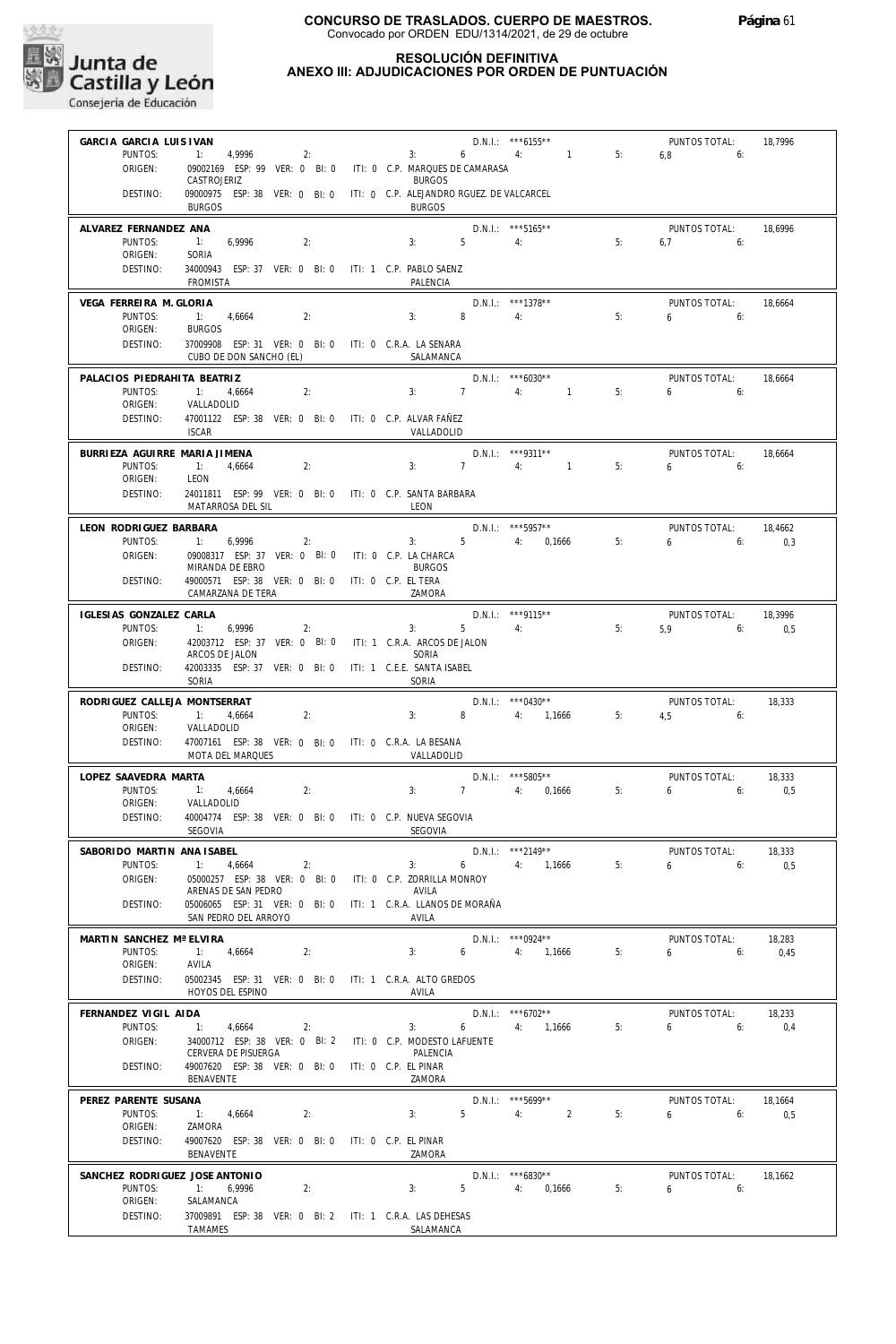

#### **RESOLUCIÓN DEFINITIVA ANEXO III: ADJUDICACIONES POR ORDEN DE PUNTUACIÓN**

D.N.I.: \*\*\*6360\*\*

**ANDRES GUTIERREZ CAROLINA**

| PUNTOS:<br>ORIGEN:                 | 1:<br>4,6664<br>2:<br>VALLADOLID                                                                 |                      | 3:<br>$\mathbf{3}$                                         | 4:<br>1,1666                   | 5: | 6,9<br>6:                  | 2,3           |
|------------------------------------|--------------------------------------------------------------------------------------------------|----------------------|------------------------------------------------------------|--------------------------------|----|----------------------------|---------------|
| DESTINO:                           | 34000529 ESP: 38 VER: 0 BI: 0 ITI: 0 C.P. MARQUES DE SANTILLANA<br>CARRION DE LOS CONDES         |                      | PALENCIA                                                   |                                |    |                            |               |
| MATO RODRIGUEZ AMPARO              |                                                                                                  |                      |                                                            | $D.N.1::$ ***6884**            |    | PUNTOS TOTAL:              | 17,933        |
| PUNTOS:<br>ORIGEN:                 | 1:<br>4,6664<br>2:<br>VALLADOLID                                                                 |                      | 3:<br>$5 -$                                                | 4: 1,1666                      | 5: | 7,1<br>6:                  |               |
| DESTINO:                           | 47001870 ESP: 38 VER: 0 BI: 0 ITI: 0 C.P. VIRGEN DE SACEDON                                      |                      |                                                            |                                |    |                            |               |
|                                    | PEDRAJAS DE SAN ESTEBAN                                                                          |                      | VALLADOLID                                                 |                                |    |                            |               |
| SERRANO GONZALEZ ALICIA<br>PUNTOS: | 1:<br>4,6664<br>2:                                                                               |                      | 3:<br>5 <sub>1</sub>                                       | D.N.I.: ***4312**<br>4: 1,1666 | 5: | PUNTOS TOTAL:<br>6,2<br>6: | 17,933<br>0,9 |
| ORIGEN:                            | 40004968 FSP: 31 VFR: 0 BI: 0                                                                    |                      | ITI: 0 C.R.A. CAMPOS CASTELLANOS                           |                                |    |                            |               |
| DESTINO:                           | CANTIMPALOS<br>40002881 ESP: 38 VER: 0 BI: 0 ITI: 0 C.P. AGAPITO MARAZUELA                       |                      | <b>SEGOVIA</b>                                             |                                |    |                            |               |
|                                    | SAN ILDEFONSO O LA GRANJA                                                                        |                      | SEGOVIA                                                    |                                |    |                            |               |
| LOPEZ GARRIDO LIDIA<br>PUNTOS:     |                                                                                                  |                      |                                                            | $D.N.1::$ *** 0773**           |    | PUNTOS TOTAL:              | 17,833        |
| ORIGEN:                            | 1:<br>4,6664<br>2:<br>LEON                                                                       |                      | 3:<br>6                                                    | 4:<br>1,1666                   | 5: | 6<br>6:                    |               |
| DESTINO:                           | 37009854 ESP: 31 VER: 0 BI: 0 ITI: 0 C.R.A. FUENTEGUINALDO-AZABA<br><b>FUENTEGUINALDO</b>        |                      | SALAMANCA                                                  |                                |    |                            |               |
| SENDINO MELGOSA ESTIBALIZ          |                                                                                                  |                      |                                                            | D.N.I.: *** 5218**             |    | PUNTOS TOTAL:              | 17,833        |
| PUNTOS:                            | 1: 4,6664<br>2:                                                                                  |                      | 3:<br>6                                                    | 4: 1,1666                      | 5: | 6<br>6:                    |               |
| ORIGEN:<br>DESTINO:                | PALENCIA<br>34003804 ESP: 32 VER: 0 BI: 0 ITI: 1 C.R.A. CAMPOS DE CASTILLA<br>BECERRIL DE CAMPOS |                      | PALENCIA                                                   |                                |    |                            |               |
| HERNANDEZ RODRIGUEZ LOURDES        |                                                                                                  |                      |                                                            | $D.N.1::$ ***8168**            |    | PUNTOS TOTAL:              | 17,833        |
| PUNTOS:                            | 4,6664<br>2:                                                                                     |                      | 3:<br>6                                                    | 4: 1,1666                      | 5: | 6<br>6:                    |               |
| ORIGEN:<br>DESTINO:                | PALENCIA<br>49007498 ESP: 38 VER: 0 BI: 0 ITI: 0 C.R.A. LOS ALMENDROS                            |                      |                                                            |                                |    |                            |               |
|                                    | BOVEDA DE TORO (LA)                                                                              |                      | ZAMORA                                                     |                                |    |                            |               |
| GOMEZ FRAILE ISABEL                |                                                                                                  |                      |                                                            | $D.N.1.:$ ***5822**            |    | PUNTOS TOTAL:              | 17,833        |
| PUNTOS:<br>ORIGEN:                 | 1:<br>4,6664<br>2:<br>09003551 ESP: 34 VER: 0 BI: 0                                              |                      | 3:<br>6<br>ITI: 0 C.P. SAN ISIDRO                          | 4: 1,1666                      | 5: | 6:<br>6                    |               |
|                                    | MEDINA DE POMAR                                                                                  |                      | <b>BURGOS</b>                                              |                                |    |                            |               |
| DESTINO:                           | 34000189 ESP: 34 VER: 0 BI: 0 ITI: 1 C.P. ANACLETO OREJON<br><b>ASTUDILLO</b>                    |                      | PALENCIA                                                   |                                |    |                            |               |
| ALMOHALLA RODRIGUEZ ELENA          |                                                                                                  |                      |                                                            | $D.N.1::$ ***1920**            |    | PUNTOS TOTAL:              | 17,833        |
| PUNTOS:<br>ORIGEN:                 | 1:<br>4,6664<br>2:                                                                               | ITI: 0 C.P. SAN JOSE | 5 <sup>5</sup><br>3:                                       | 4: 1,1666                      | 5: | 7<br>6:                    |               |
|                                    | 40008433 ESP: 38 VER: 0 BI: 0<br>SEGOVIA                                                         |                      | <b>SEGOVIA</b>                                             |                                |    |                            |               |
| DESTINO:                           | 05002291 ESP: 38 VER: 0 BI: 0 ITI: 0 C.E.O. VIRGEN DE NAVASERRADA<br>HOYO DE PINARES (EL)        |                      | AVILA                                                      |                                |    |                            |               |
| ANTON SANCHEZ MARIA SOLEDAD        |                                                                                                  |                      |                                                            | D.N.I.: *** 5061**             |    | PUNTOS TOTAL:              | 17,833        |
| PUNTOS:<br>ORIGEN:                 | $-1$ :<br>4,6664<br>2:<br>PALENCIA                                                               |                      | 3:<br>5                                                    | 4: 1,1666                      | 5: | $6\qquad 6$                | $\sqrt{1}$    |
| DESTINO:                           | 49007191 ESP: 31 VER: 0 BI: 0 ITI: 0 C.R.A. ALFOZ DE TORO                                        |                      |                                                            |                                |    |                            |               |
|                                    | MORALES DE TORO                                                                                  |                      | ZAMORA                                                     |                                |    |                            |               |
| ARRANZ CATEDIANO NATALIA           |                                                                                                  |                      |                                                            | $D.N.1::$ ***0668**            |    | PUNTOS TOTAL:              | 17,833        |
| PUNTOS:<br>ORIGEN:                 | 1: 4,6664<br>2:<br>09004440 ESP: 31 VER: 0 BI: 0 ITI: 0 C.P. SAN SALVADOR                        |                      | 3:<br>$2^{\circ}$                                          | 4: 4,6666                      | 5: | 6<br>6:                    | 0,5           |
|                                    | OÑA<br>09008342 ESP: 31 VER: 0 BI: 0 ITI: 0 C.P. ALTAMIRA                                        |                      | <b>BURGOS</b>                                              |                                |    |                            |               |
| DESTINO:                           | MIRANDA DE EBRO                                                                                  |                      | <b>BURGOS</b>                                              |                                |    |                            |               |
| GARCIA GARCIA JUAN CARLOS          |                                                                                                  |                      |                                                            | $D.N.1::$ ***2655**            |    | PUNTOS TOTAL:              | 17,8326       |
| PUNTOS:<br>ORIGEN:                 | 1: 6,6664<br>2:<br>05001493 FSP: 38 VFR: 0 BI: 0                                                 |                      | 3:<br>3 <sup>7</sup><br>ITI: 0 C.P. DOÑA CONCEPCION ARENAL | 4: 2,1662                      | 5: | 6:<br>6                    |               |
|                                    | CASAVIEJA                                                                                        |                      | AVILA                                                      |                                |    |                            |               |
| DESTINO:                           | 05003431 ESP: 40 VER: 0 BI: 0 ITI: 1 C.P. VICENTE ALEIXANDRE<br>NAVAS DEL MARQUES (LAS)          |                      | AVILA                                                      |                                |    |                            |               |
| GONZALEZ JIMENEZ FELIPE            |                                                                                                  |                      |                                                            | D.N.I.: ***8769**              |    | PUNTOS TOTAL:              | 17,733        |
| PUNTOS:                            | 1:<br>4,6664<br>2:                                                                               |                      | 5<br>3:                                                    | 4: 1,1666                      | 5: | 6:<br>6                    | 0.9           |
| ORIGEN:                            | 34000712 ESP: 38 VER: 0 BI: 0<br>CERVERA DE PISUERGA                                             |                      | ITI: 0 C.P. MODESTO LAFUENTE<br>PALENCIA                   |                                |    |                            |               |
| DESTINO:                           | 34002231 ESP: 38 VER: 0 BI: 0<br>SAI DAÑA                                                        |                      | ITI: 0 C.P. VILLA Y TIERRA<br>PALENCIA                     |                                |    |                            |               |
| GONZALEZ VITORIA DIEGO             |                                                                                                  |                      |                                                            | D.N.I.: ***7386**              |    | PUNTOS TOTAL:              | 17,6664       |
| PUNTOS:                            | 4,6664<br>2:                                                                                     |                      | 3:<br>6                                                    | 4: 1                           | 5: | $6\qquad 6$                |               |
| ORIGEN:<br>DESTINO:                | <b>BURGOS</b><br>40000549 ESP: 35 VER: 0 BI: 0 ITI: 0 C.P. LOS ARENALES                          |                      |                                                            |                                |    |                            |               |
|                                    | CANTALEJO                                                                                        |                      | SEGOVIA                                                    |                                |    |                            |               |
| GONZALEZ GONZALEZ OLGA             |                                                                                                  |                      |                                                            | D.N.I.: ***6315**              |    | PUNTOS TOTAL:              | 17,6664       |
| PUNTOS:<br>ORIGEN:                 | 1:<br>4,6664<br>2:<br>LEON                                                                       |                      | 3:<br>6                                                    | 4:                             | 5: | 6:<br>6                    | $\sim$ 1      |
| DESTINO:                           | 24018118 ESP: 32 VER: 0 BI: 0 ITI: 1 C.R.A. CARUCEDO                                             |                      |                                                            |                                |    |                            |               |
|                                    | CARUCEDO                                                                                         |                      | LEON                                                       |                                |    |                            |               |

18,033

PUNTOS TOTAL: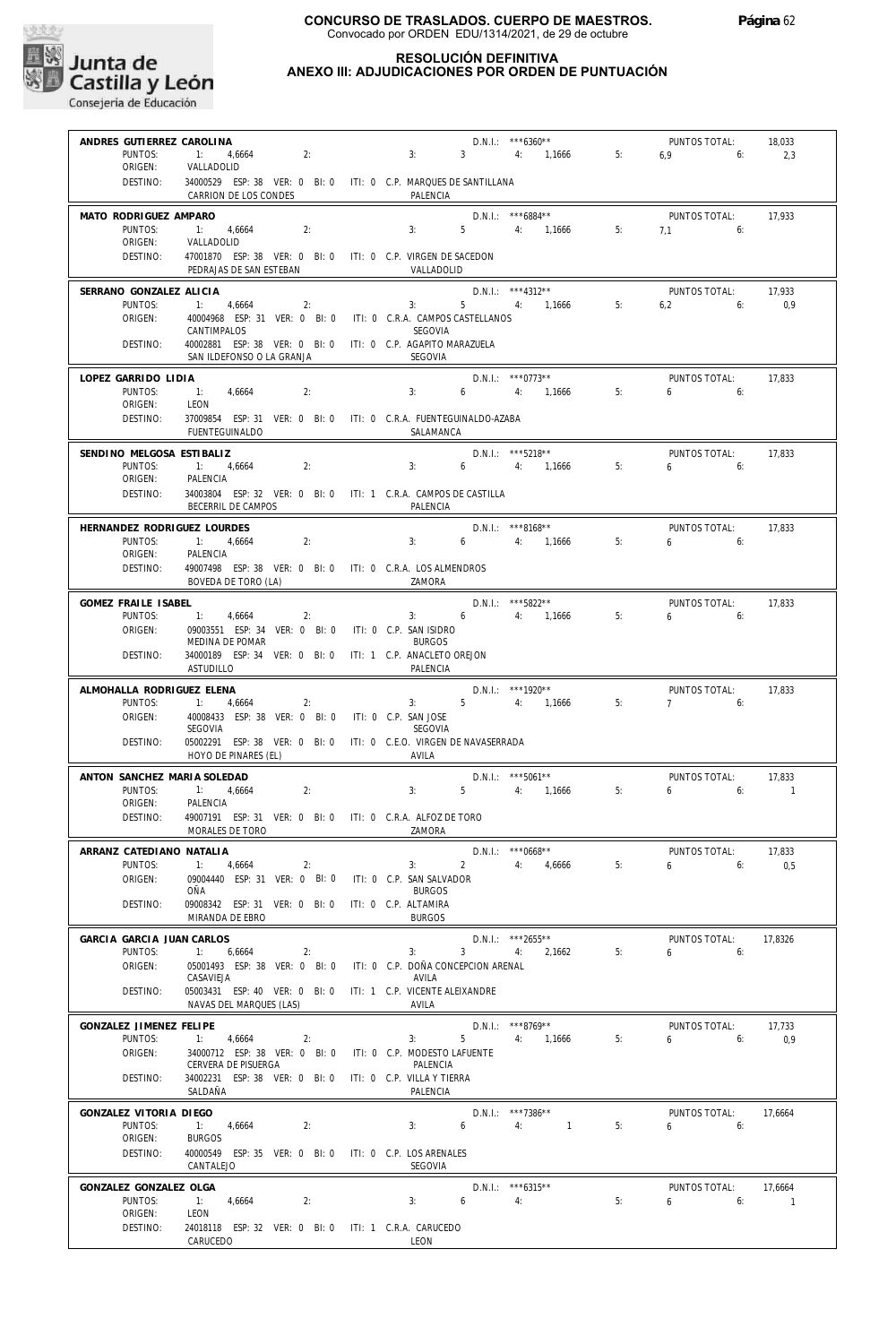

**RESOLUCIÓN DEFINITIVA**

### **ANEXO III: ADJUDICACIONES POR ORDEN DE PUNTUACIÓN**

| FUENTE MEDRANO ANA          | 1: 4,9996                                                                                | 3: 2                                     | $D.N.1::$ *** 0364**<br>4: 4,6666 |    | PUNTOS TOTAL:<br>$6 \t\t 6$ | 17,6662 |
|-----------------------------|------------------------------------------------------------------------------------------|------------------------------------------|-----------------------------------|----|-----------------------------|---------|
| PUNTOS:<br>ORIGEN:          | 2:<br>09006151 ESP: 32 VER: 0 BI: 0                                                      | ITI: 0 C.P. TESLA                        |                                   | 5: |                             |         |
|                             | TRESPADERNE                                                                              | <b>BURGOS</b>                            |                                   |    |                             |         |
| DESTINO:                    | 09001025 ESP: 34 VER: 0 BI: 0 ITI: 0 C.P. SOLAR DEL CID                                  |                                          |                                   |    |                             |         |
|                             | <b>BURGOS</b>                                                                            | <b>BURGOS</b>                            |                                   |    |                             |         |
| QUINTERO DOMINGUEZ SANDRA   |                                                                                          |                                          | $D.N.1.:$ ***2485**               |    | PUNTOS TOTAL:               | 17,333  |
| PUNTOS:                     | 1: 4,6664<br>2:                                                                          | 3:                                       | 5 4: 1,1666                       | 5: | 6.6                         | 0,5     |
| ORIGEN:                     | 49007267 ESP: 32 VER: 0 BI: 0 ITI: 0 C.R.A. PALACIOS DE SANABRIA                         |                                          |                                   |    |                             |         |
|                             | PALACIOS DE SANABRIA                                                                     | ZAMORA                                   |                                   |    |                             |         |
| DESTINO:                    | 49004497 ESP: 38 VER: 0 BI: 2 ITI: 0 C.P. MAGDALENA ULLOA                                |                                          |                                   |    |                             |         |
|                             | <b>TORO</b>                                                                              | ZAMORA                                   |                                   |    |                             |         |
| REBOLLO GONZALEZ FLOR MARIA |                                                                                          |                                          | $D.N.1.:$ ***9403**               |    | PUNTOS TOTAL:               | 17,333  |
| PUNTOS:                     | $-1:$<br>4,6664<br>2:                                                                    | 3:                                       | 5 4: 1,1666                       | 5: | $6 \t\t\t 6$                | 0,5     |
| ORIGEN:                     | VALLADOLID                                                                               |                                          |                                   |    |                             |         |
| DESTINO:                    | 47001781 ESP: 38 VER: 0 BI: 0 ITI: 0 C.P. VILLA DEL CABALLERO                            |                                          |                                   |    |                             |         |
|                             | OLMEDO                                                                                   | VALLADOLID                               |                                   |    |                             |         |
|                             |                                                                                          |                                          |                                   |    |                             |         |
| VACAS DEL ARCO IRENE        |                                                                                          |                                          | D.N.I.: ***9129**                 |    | PUNTOS TOTAL:               | 17,233  |
| PUNTOS:<br>ORIGEN:          | 1: 4,6664<br>2:<br>ZAMORA                                                                | 3:                                       | 5 4: 1,1666                       | 5: | $6\qquad 6$                 | 0.4     |
| DESTINO:                    | 47007203 ESP: 31 VER: 0 BI: 0 ITI: 0 C.R.A. FLORIDA DEL DUERO                            |                                          |                                   |    |                             |         |
|                             | CASTRONUÑO                                                                               | VALLADOLID                               |                                   |    |                             |         |
|                             |                                                                                          |                                          |                                   |    |                             |         |
| DIEZ GARCIA AIDA            |                                                                                          |                                          | $D.N.1.:$ ***5585**               |    | PUNTOS TOTAL:               | 17.1664 |
| PUNTOS:                     | 4,6664<br>2:                                                                             | $3:$ $\qquad \qquad$                     | $6 \qquad \qquad 4:$              | 5: | $6\qquad 6$                 | 0,5     |
| ORIGEN:                     | 34000013 ESP: 37 VER: 0 BI: 0 ITI: 1 C.P. CASTILLA Y LEON                                |                                          |                                   |    |                             |         |
| DESTINO:                    | AGUILAR DE CAMPOO<br>49007371 ESP: 38 VER: 0 BI: 0 ITI: 0 C.R.A. VIA DE LA PLATA         | PALENCIA                                 |                                   |    |                             |         |
|                             | SAN CRISTOBAL DE ENTREVIÑAS                                                              | ZAMORA                                   |                                   |    |                             |         |
|                             |                                                                                          |                                          |                                   |    |                             |         |
| GONZALEZ VELEZ NAGORE       |                                                                                          |                                          | $D.N.1.:$ ***0671**               |    | PUNTOS TOTAL:               | 17,1662 |
| PUNTOS:                     | 1:<br>6.9996<br>2:                                                                       | 3:                                       | 3 4: 1,1666                       | 5: | $6 \t\t 6$                  |         |
| ORIGEN:                     | 09008691 ESP: 32 VER: 0 BI: 0 ITI: 1 C.R.A. DIEGO MARIN<br>PEÑARANDA DE DUERO            | <b>BURGOS</b>                            |                                   |    |                             |         |
| DESTINO:                    | 09008068 ESP: 99 VER: 0 BI: 2 ITI: 0 C.P. DOÑA MENCIA DE VELASCO                         |                                          |                                   |    |                             |         |
|                             | BRIVIESCA                                                                                | <b>BURGOS</b>                            |                                   |    |                             |         |
|                             |                                                                                          |                                          |                                   |    |                             |         |
| MIRANDA IZCARA MARCOS       |                                                                                          |                                          | $D.N.1.:$ ***0803**               |    | PUNTOS TOTAL:               | 17,0826 |
| PUNTOS:                     | 1: 4,6664<br>2:                                                                          | $3:$ $3:$                                | 5 4: 3,4162                       | 5: | $4\qquad 6:$                |         |
| ORIGEN:                     | 09004841 ESP: 34 VER: 0 BI: 0 ITI: 0 C.P. SAN ROQUE                                      |                                          |                                   |    |                             |         |
| DESTINO:                    | PRADOLUENGO                                                                              | <b>BURGOS</b>                            |                                   |    |                             |         |
|                             | 09008676 ESP: 34 VER: 0 BI: 0 ITI: 1 C.R.A. VALLE DEL RIAZA<br><b>MILAGROS</b>           | <b>BURGOS</b>                            |                                   |    |                             |         |
|                             |                                                                                          |                                          |                                   |    |                             |         |
| SANCHEZ GARCIA REBECA       |                                                                                          |                                          | $D.N.1::$ ***1628**               |    | PUNTOS TOTAL:               | 17,033  |
| PUNTOS:                     | $-1:$<br>4,6664<br>2:                                                                    | 3:<br>$5 - 1$                            | 4: 1,1666                         | 5: | $6.2$ 6:                    |         |
| ORIGEN:                     | VALLADOLID                                                                               |                                          |                                   |    |                             |         |
| DESTINO:                    | 47001328 ESP: 38 VER: 0 BI: 2 ITI: 0 C.P. NTRA. SRA. DE LAS MERCEDES<br>MEDINA DEL CAMPO | VALLADOLID                               |                                   |    |                             |         |
|                             |                                                                                          |                                          |                                   |    |                             |         |
| GONZALEZ CARRASCAL NOELIA   |                                                                                          |                                          | $D.N.1::$ *** 6487**              |    | PUNTOS TOTAL:               | 16,833  |
| PUNTOS:                     | 1:<br>4.6664<br>2:                                                                       | $\overline{7}$<br>3:                     | 4: 1,1666                         | 5: | $4\overline{ }$<br>6:       |         |
| ORIGEN:                     | 09006539 ESP: 32 VER: 0 BI: 0 ITI: 0 C.P. VALLE DE TOBALINA                              |                                          |                                   |    |                             |         |
|                             | QUINTANA MARTIN GALINDEZ                                                                 | <b>BURGOS</b>                            |                                   |    |                             |         |
| DESTINO:                    | 09007143 ESP: 38 VER: 0 BI: 0 ITI: 0 C.P. PRINCESA DE ESPAÑA<br>VILLARCAYO               | <b>BURGOS</b>                            |                                   |    |                             |         |
|                             |                                                                                          |                                          |                                   |    |                             |         |
| MIGUEL VIÑUELA JAVIER       |                                                                                          |                                          | D.N.I.: ***2552**                 |    | PUNTOS TOTAL:               | 16,833  |
| PUNTOS:                     | 1:<br>4,6664<br>2:                                                                       | 3:<br>6                                  | 0.1666<br>4:                      | 5: | 6<br>6:                     |         |
| ORIGEN:                     | 49000042 ESP: 34 VER: 0 BI: 0                                                            | ITI: 0 C.P. VIRGEN DE LA SALUD           |                                   |    |                             |         |
|                             | <b>ALCAÑICES</b>                                                                         | ZAMORA                                   |                                   |    |                             |         |
| DESTINO:                    | 49007243 ESP: 34 VER: 0 BI: 0<br>GEMA                                                    | ITI: 0 C.R.A. GEMA<br>ZAMORA             |                                   |    |                             |         |
|                             |                                                                                          |                                          |                                   |    |                             |         |
| CASTRILLO IBAÑEZ ANA LAURA  |                                                                                          |                                          | $D.N.1::$ ***5275**               |    | PUNTOS TOTAL:               | 16,833  |
| PUNTOS:                     | $\ddot{ }$ 1:<br>4,6664<br>2:                                                            | 5<br>3:                                  | 4:<br>1,1666                      | 5: | 6<br>6:                     |         |
| ORIGEN:                     | 34000347 ESP: 38 VER: 0 BI: 0                                                            | ITI: 0 C.P. NTRA. SRA. DEL CARMEN        |                                   |    |                             |         |
|                             | BARRUELO DE SANTULLAN                                                                    | PALENCIA                                 |                                   |    |                             |         |
| DESTINO:                    | 34001364 ESP: 38 VER: 0 BI: 0                                                            | ITI: 0 C.P. NTRA. SRA. DE RONTE          |                                   |    |                             |         |
|                             | <b>OSORNO</b>                                                                            | PALENCIA                                 |                                   |    |                             |         |
| RODRIGUEZ GUTIERREZ BEATRIZ |                                                                                          |                                          | $D.N.1.:$ *** 6898**              |    | PUNTOS TOTAL:               | 16,833  |
| PUNTOS:                     | 1:<br>4,6664<br>2:                                                                       | 5 <sub>5</sub><br>3:                     | 4: 1,1666                         | 5: | 6<br>6:                     |         |
| ORIGEN:                     | VALLADOLID                                                                               |                                          |                                   |    |                             |         |
| DESTINO:                    | 47007173 ESP: 38 VER: 0 BI: 0 ITI: 0 C.R.A. VILLAS DEL SEQUILLO                          |                                          |                                   |    |                             |         |
|                             | VILLABRAGIMA                                                                             | VALLADOLID                               |                                   |    |                             |         |
| GUTIERREZ CRESPO MARIA      |                                                                                          |                                          | D.N.I.: *** 5261**                |    | PUNTOS TOTAL:               | 16,833  |
| PUNTOS:                     | 1:<br>4,6664<br>2:                                                                       | 5<br>3:                                  | 4: 1,1666                         | 5: | 6<br>6:                     |         |
| ORIGEN:                     | 40004919 ESP: 34 VER: 0 BI: 0                                                            | ITI: 0 C.R.A. REYES CATOLICOS            |                                   |    |                             |         |
|                             | TUREGANO                                                                                 | SEGOVIA<br>ITI: 0 C.P. AGAPITO MARAZUELA |                                   |    |                             |         |
|                             |                                                                                          |                                          |                                   |    |                             |         |
| DESTINO:                    | 40002881 ESP: 38 VER: 0 BI: 0                                                            |                                          |                                   |    |                             |         |
|                             | SAN ILDEFONSO O LA GRANJA                                                                | <b>SEGOVIA</b>                           |                                   |    |                             |         |
| DE LA CALLE DE DIEGO INES   |                                                                                          |                                          | D.N.I.: *** 5064**                |    | PUNTOS TOTAL:               | 16,833  |
| PUNTOS:                     | 1:<br>4,6664<br>2:                                                                       | 5<br>3:                                  | 4:<br>1,1666                      | 5: | 6<br>6:                     |         |
| ORIGEN:                     | 40004877 ESP: 31 VER: 0 BI: 0                                                            | ITI: 0 C.E.O. LA SIERRA                  |                                   |    |                             |         |
|                             | PRADENA                                                                                  | SEGOVIA                                  |                                   |    |                             |         |
| DESTINO:                    | 40008342 ESP: 31 VER: 0 BI: 0<br>LA LASTRILLA                                            | ITI: 0 C.R.A. LOS ALMENDROS<br>SEGOVIA   |                                   |    |                             |         |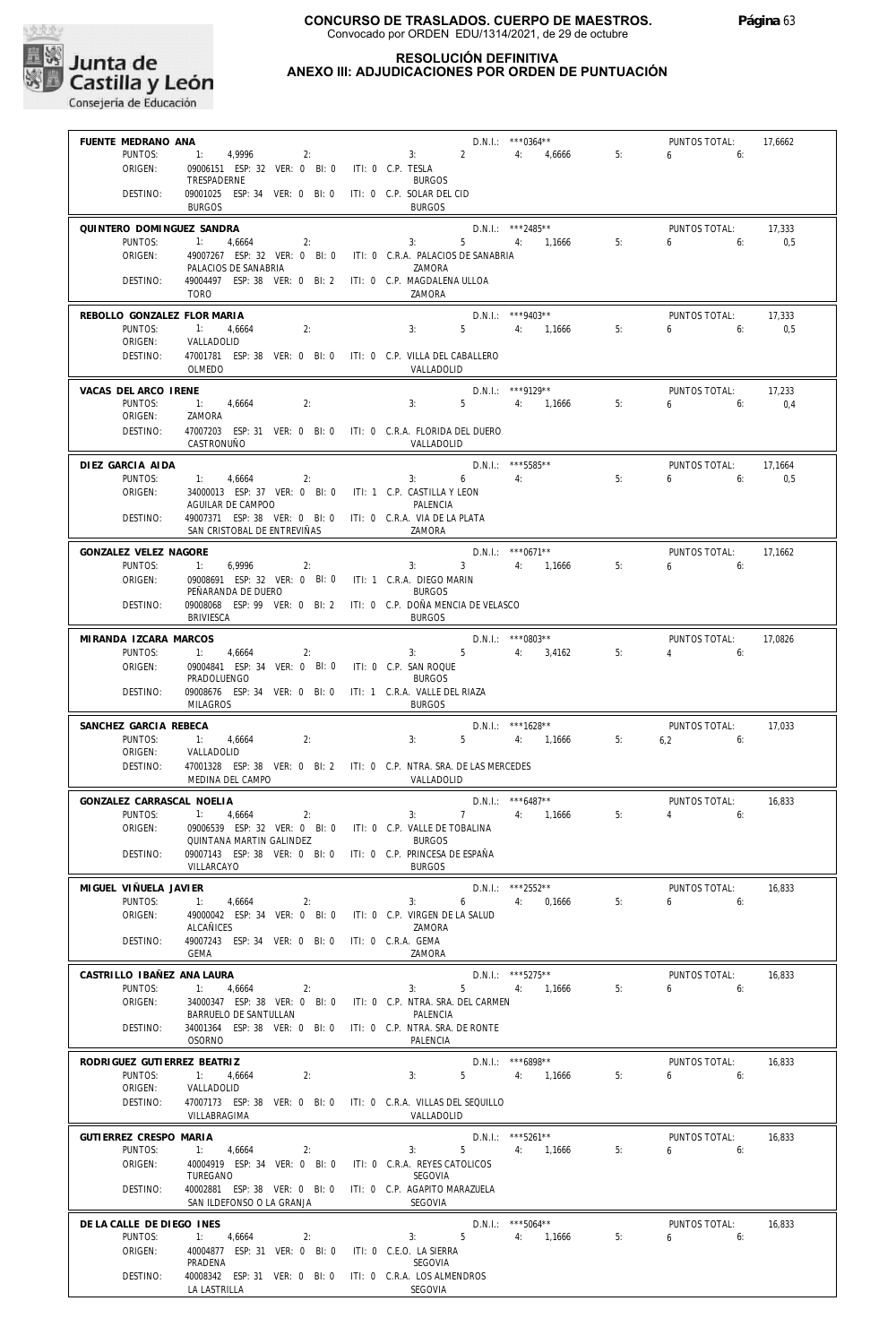

#### **RESOLUCIÓN DEFINITIVA ANEXO III: ADJUDICACIONES POR ORDEN DE PUNTUACIÓN**

| PINO FERNANDEZ BELEN             |                                                          |    |  |                                                                               | D.N.I.: *** 0294**               |    | PUNTOS TOTAL:               | 16,833  |
|----------------------------------|----------------------------------------------------------|----|--|-------------------------------------------------------------------------------|----------------------------------|----|-----------------------------|---------|
| PUNTOS:                          | 1: 4,6664                                                | 2: |  | 3: 5                                                                          | 4: 1,1666                        | 5: | $6 \t\t 6$                  |         |
| ORIGEN:                          | 09004841 ESP: 38 VER: 0 BI: 2                            |    |  | ITI: 0 C.P. SAN ROQUE                                                         |                                  |    |                             |         |
|                                  | PRADOLUENGO                                              |    |  | <b>BURGOS</b>                                                                 |                                  |    |                             |         |
| DESTINO:                         |                                                          |    |  | 09000975 ESP: 38 VER: 0 BI: 0 ITI: 0 C.P. ALEJANDRO RGUEZ. DE VALCARCEL       |                                  |    |                             |         |
|                                  | <b>BURGOS</b>                                            |    |  | <b>BURGOS</b>                                                                 |                                  |    |                             |         |
| GARCIA LAZO CARLOTA NATALI       |                                                          |    |  |                                                                               | $D.N.1::$ ***4371**              |    | PUNTOS TOTAL:               | 16,833  |
| PUNTOS:                          | $-1:$<br>4,6664                                          | 2: |  | $3: 5 \t 4: 1,1666$                                                           |                                  | 5: | 6<br>6:                     |         |
| ORIGEN:                          | 40000549 ESP: 38 VER: 0 BI: 0 ITI: 0 C.P. LOS ARENALES   |    |  |                                                                               |                                  |    |                             |         |
|                                  | CANTALEJO                                                |    |  | SEGOVIA                                                                       |                                  |    |                             |         |
| DESTINO:                         |                                                          |    |  | 34001364 ESP: 38 VER: 0 BI: 0 ITI: 0 C.P. NTRA. SRA. DE RONTE                 |                                  |    |                             |         |
|                                  | <b>OSORNO</b>                                            |    |  | PAI FNCIA                                                                     |                                  |    |                             |         |
|                                  |                                                          |    |  |                                                                               |                                  |    |                             |         |
| GONZALEZ GARCIA IRENE<br>PUNTOS: | 1: 4.6664                                                |    |  |                                                                               | D.N.I.: ***1237**<br>5 4: 1,1666 |    | PUNTOS TOTAL:               | 16,833  |
| ORIGEN:                          | VALLADOLID                                               | 2: |  | 3:                                                                            |                                  | 5: | $6 \t\t\t 6$                |         |
|                                  |                                                          |    |  |                                                                               |                                  |    |                             |         |
| DESTINO:                         | OLMEDO                                                   |    |  | 47001781 ESP: 38 VER: 0 BI: 0 ITI: 0 C.P. VILLA DEL CABALLERO<br>VALLADOLID   |                                  |    |                             |         |
|                                  |                                                          |    |  |                                                                               |                                  |    |                             |         |
| GONZALEZ ROBLES M.ISABEL         |                                                          |    |  |                                                                               | D.N.I.: ***2017**                |    | PUNTOS TOTAL:               | 16,833  |
| PUNTOS:                          | 1: 4,6664                                                | 2: |  | 3:                                                                            | 5 4: 1,1666                      | 5: | $6 \qquad 6$                |         |
| ORIGEN:                          | LEON                                                     |    |  |                                                                               |                                  |    |                             |         |
| DESTINO:                         | 47001262 ESP: 38 VER: 0 BI: 0 ITI: 0 C.P. SAN FRANCISCO  |    |  |                                                                               |                                  |    |                             |         |
|                                  | MAYORGA                                                  |    |  | VALLADOLID                                                                    |                                  |    |                             |         |
| PEÑAS CAÑADA ELISA               |                                                          |    |  |                                                                               | $D.N.1.:$ ***5165**              |    | PUNTOS TOTAL:               | 16.833  |
| PUNTOS:                          | 1: 4,6664                                                | 2: |  | 3:                                                                            | 5 4: 1,1666                      | 5: | $6\qquad 6$                 |         |
| ORIGEN:                          | VALLADOLID                                               |    |  |                                                                               |                                  |    |                             |         |
| DESTINO:                         | 47001122 ESP: 38 VER: 0 BI: 0 ITI: 0 C.P. ALVAR FAÑEZ    |    |  |                                                                               |                                  |    |                             |         |
|                                  | <b>ISCAR</b>                                             |    |  | VALLADOLID                                                                    |                                  |    |                             |         |
|                                  |                                                          |    |  |                                                                               |                                  |    |                             |         |
| CASTRO SAGREDO BEATRIZ           |                                                          |    |  | $3: 4 \t 1,1666$                                                              | $D.N.1.:$ ***6316**              | 5: | PUNTOS TOTAL:<br>$7 \t\t 6$ | 16,833  |
| PUNTOS:                          | 1:<br>4,6664                                             | 2: |  |                                                                               |                                  |    |                             |         |
| ORIGEN:                          | 09003401 ESP: 34 VER: 0 BI: 0<br>LERMA                   |    |  | ITI: 0 C.P. PONS SOROLLA<br><b>BURGOS</b>                                     |                                  |    |                             |         |
| DESTINO:                         | 09007805 ESP: 34 VER: 0 BI: 0                            |    |  | ITI: 0 C.P. ANTONIO MACHADO                                                   |                                  |    |                             |         |
|                                  | <b>BURGOS</b>                                            |    |  | <b>BURGOS</b>                                                                 |                                  |    |                             |         |
|                                  |                                                          |    |  |                                                                               |                                  |    |                             |         |
| SAIZ SUAREZ TAMARA               |                                                          |    |  |                                                                               | $D.N.1::$ *** 0626**             |    | PUNTOS TOTAL:               | 16,833  |
| PUNTOS:                          | 4,6664<br>$-1:$                                          | 2: |  | $3 \t 4: \t 3,1666$<br>3:                                                     |                                  | 5: | 6 <sub>6</sub>              |         |
| ORIGEN:                          | MIRANDA DE EBRO                                          |    |  | 09003873 ESP: 38 VER: 0 BI: 0 ITI: 0 C.P. PRINCIPE DE ESPAÑA<br><b>BURGOS</b> |                                  |    |                             |         |
| DESTINO:                         | 09000975 ESP: 38 VER: 0 BI: 0                            |    |  | ITI: 0 C.P. ALEJANDRO RGUEZ. DE VALCARCEL                                     |                                  |    |                             |         |
|                                  | <b>BURGOS</b>                                            |    |  | <b>BURGOS</b>                                                                 |                                  |    |                             |         |
|                                  |                                                          |    |  |                                                                               |                                  |    |                             |         |
| TOMILLO SORIA JOSE MARIA         |                                                          |    |  |                                                                               | $D.N.1::$ *** 0564**             |    | PUNTOS TOTAL:               | 16,7664 |
| PUNTOS:                          | 1: 4,6664                                                | 2: |  | $5 -$<br>3:                                                                   | 4: 1                             | 5: | $6,1$ 6:                    |         |
| ORIGEN:                          | VALLADOLID                                               |    |  |                                                                               |                                  |    |                             |         |
| DESTINO:                         | 47001262 ESP: 38 VER: 0 BI: 0 ITI: 0 C.P. SAN FRANCISCO  |    |  |                                                                               |                                  |    |                             |         |
|                                  | MAYORGA                                                  |    |  | VALLADOLID                                                                    |                                  |    |                             |         |
| BLANCO SUAREZ SUSANA             |                                                          |    |  |                                                                               | D.N.I.: ***0412**                |    | PUNTOS TOTAL:               | 16,6664 |
| PUNTOS:                          | $-1:$<br>4,6664                                          | 2: |  | $5 -$<br>3:                                                                   | 4:<br>$\sim$ 1                   | 5: | 6<br>6:                     |         |
| ORIGEN:                          | LEON                                                     |    |  |                                                                               |                                  |    |                             |         |
| DESTINO:                         | 49004187 ESP: 38 VER: 0 BI: 0 ITI: 0 C.P. SANSUEÑA       |    |  |                                                                               |                                  |    |                             |         |
|                                  | SANTIBAÑEZ DE VIDRIALES                                  |    |  | ZAMORA                                                                        |                                  |    |                             |         |
| VERDEJO CENTENO RAQUEL           |                                                          |    |  |                                                                               | D.N.I.: *** 1177**               |    | PUNTOS TOTAL:               | 16,5664 |
| PUNTOS:                          | 1: 4,6664                                                | 2: |  | $5 -$<br>3:                                                                   | 4:                               | 5: | 6<br>6:                     | 0,9     |
| ORIGEN:                          | 40004828 ESP: 31 VER: 0 BI: 0 ITI: 0 C.R.A. LAS CAÑADAS  |    |  |                                                                               |                                  |    |                             |         |
|                                  | AGUILAFUENTE                                             |    |  | SEGOVIA                                                                       |                                  |    |                             |         |
| DESTINO:                         |                                                          |    |  | 47001870 ESP: 31 VER: 0 BI: 0 ITI: 0 C.P. VIRGEN DE SACEDON                   |                                  |    |                             |         |
|                                  | PEDRAJAS DE SAN ESTEBAN                                  |    |  | VALLADOLID                                                                    |                                  |    |                             |         |
| FERNANDEZ SANCHEZ DAVID          |                                                          |    |  |                                                                               | $D.N.I.:$ ***7194**              |    | PUNTOS TOTAL:               | 16,5326 |
| PUNTOS:                          | 1: 4,6664                                                | 2: |  | 3:<br>5                                                                       | 4: 1.6662                        | 5: | 5,2<br>6:                   |         |
| ORIGEN:                          | 09003861 ESP: 38 VER: 0 BI: 2 ITI: 0 C.P. CERVANTES      |    |  |                                                                               |                                  |    |                             |         |
|                                  | MIRANDA DE EBRO                                          |    |  | <b>BURGOS</b>                                                                 |                                  |    |                             |         |
| DESTINO:                         |                                                          |    |  | 47001316 ESP: 40 VER: 0 BI: 0 ITI: 1 C.P. OBISPO BARRIENTOS                   |                                  |    |                             |         |
|                                  | MEDINA DEL CAMPO                                         |    |  | VALLADOLID                                                                    |                                  |    |                             |         |
| CABALLERO SANCHEZ ALFREDO        |                                                          |    |  |                                                                               | D.N.I.: ***1639**                |    | PUNTOS TOTAL:               | 16,333  |
| PUNTOS:                          | 1: 4,6664                                                | 2: |  | 3:<br>$\overline{4}$                                                          | 4: 1,1666                        | 5: | 6.5<br>6:                   |         |
| ORIGEN:                          | SALAMANCA                                                |    |  |                                                                               |                                  |    |                             |         |
| DESTINO:                         | 37009866 ESP: 38 VER: 0 BI: 0 ITI: 0 C.R.A. ABADENGO     |    |  |                                                                               |                                  |    |                             |         |
|                                  | HINOJOSA DE DUERO                                        |    |  | SALAMANCA                                                                     |                                  |    |                             |         |
|                                  |                                                          |    |  |                                                                               |                                  |    |                             |         |
| SANTOS PEREZ M DEL PILAR         |                                                          |    |  |                                                                               | D.N.I.: ***9203**                |    | PUNTOS TOTAL:               | 16,333  |
| PUNTOS:<br>ORIGEN:               | 1:<br>4,6664<br>AVILA                                    | 2: |  | 3:<br>3 <sup>1</sup>                                                          | 4: 1,1666                        | 5: | 6<br>6:                     | 1,5     |
| DESTINO:                         | 05006053 ESP: 38 VER: 0 BI: 0 ITI: 0 C.R.A. EL CALVITERO |    |  |                                                                               |                                  |    |                             |         |
|                                  | HORCAJADA (LA)                                           |    |  | AVILA                                                                         |                                  |    |                             |         |
|                                  |                                                          |    |  |                                                                               |                                  |    |                             |         |
| ALBARRAN CALVO IÑIGO ANDRES      |                                                          |    |  |                                                                               | $D.N.1::$ ***7599**              |    | PUNTOS TOTAL:               | 16,183  |
| PUNTOS:                          | 1: 4,6664                                                | 2: |  | 3 <sup>1</sup><br>3:                                                          | 4: 1,1666                        | 5: | 7<br>6:                     | 0,35    |
| ORIGEN:                          | SALAMANCA                                                |    |  |                                                                               |                                  |    |                             |         |
| DESTINO:                         |                                                          |    |  | 37009854 ESP: 38 VER: 0 BI: 0 ITI: 0 C.R.A. FUENTEGUINALDO-AZABA              |                                  |    |                             |         |
|                                  | FUENTEGUINALDO                                           |    |  | SALAMANCA                                                                     |                                  |    |                             |         |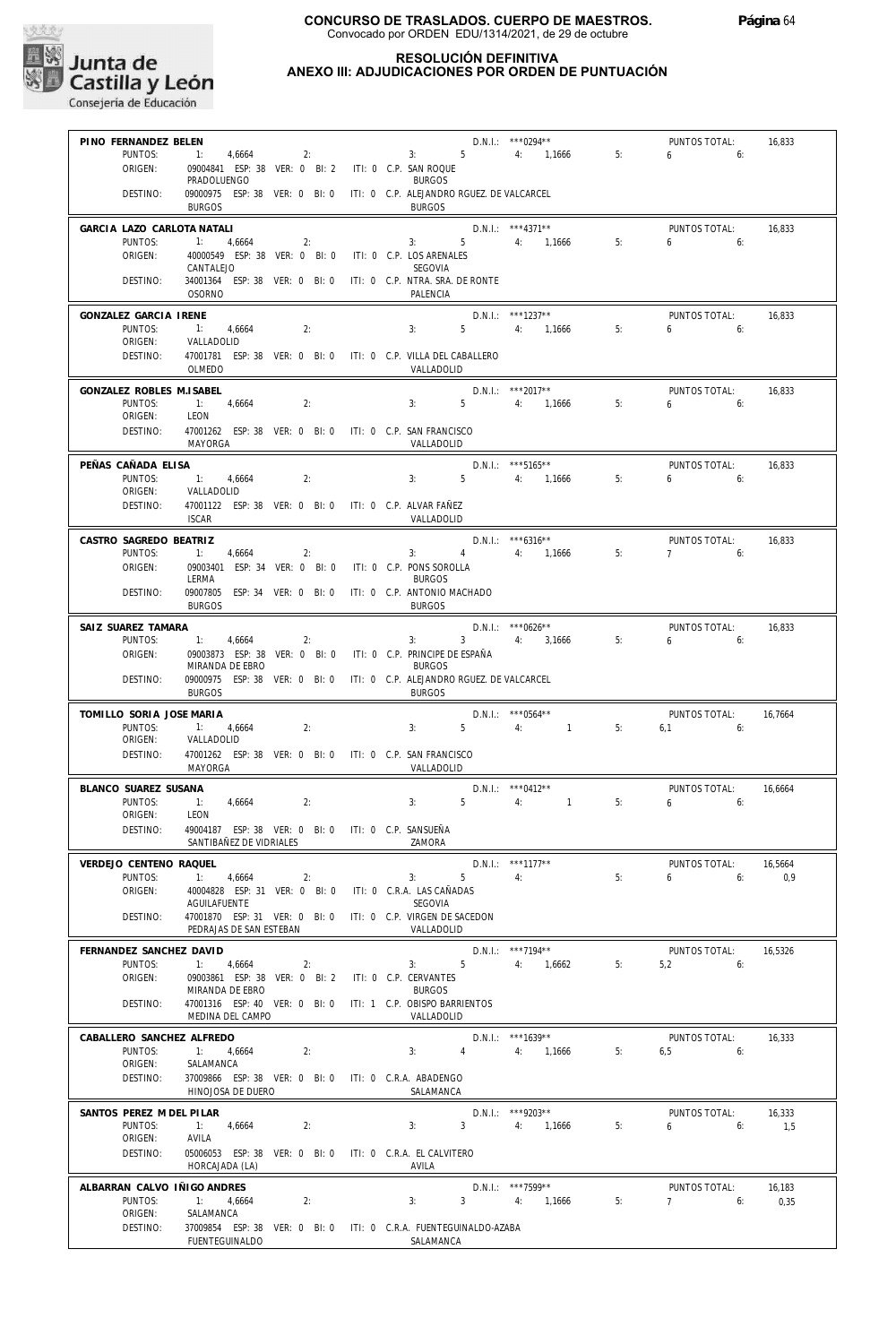

#### **RESOLUCIÓN DEFINITIVA ANEXO III: ADJUDICACIONES POR ORDEN DE PUNTUACIÓN**

| MATE LABRADOR LAURA                   |                                                                                              |                       |                                                   | D.N.I.: ***5743**                |    | PUNTOS TOTAL:              | 16,1662        |
|---------------------------------------|----------------------------------------------------------------------------------------------|-----------------------|---------------------------------------------------|----------------------------------|----|----------------------------|----------------|
| PUNTOS:<br>ORIGEN:                    | 1:<br>6,9996<br>2:<br>40000422 ESP: 31 VER: 0 BI: 0 ITI: 0 C.P. CARDENAL CISNEROS            |                       | 3:                                                | 2 4: 1,1666                      | 5: | 6<br>6:                    |                |
|                                       | <b>BOCEGUILLAS</b>                                                                           |                       | <b>SEGOVIA</b>                                    |                                  |    |                            |                |
| DESTINO:                              | 09008767 ESP: 31 VER: 0 BI: 0<br>PAMPI IFGA                                                  | ITI: 0 C.P. REY WAMBA | <b>BURGOS</b>                                     |                                  |    |                            |                |
| DIAZ LOPEZ MARIA TERESA               |                                                                                              |                       |                                                   | $D.N.1::$ ***8662**              |    | PUNTOS TOTAL:              | 16.0996        |
| PUNTOS:<br>ORIGEN:                    | 1:<br>6.9996<br>2:<br>05001237 ESP: 36 VER: 0 BI: 0                                          | ITI: 1 C.P. EL ZAIRE  | $3 \t 4$<br>3:                                    |                                  | 5: | 6<br>6:                    | 0.1            |
|                                       | <b>BURGOHONDO</b>                                                                            |                       | AVILA                                             |                                  |    |                            |                |
| DESTINO:                              | 05003799 ESP: 36 VER: 0 BI: 0<br>PIEDRALAVES                                                 |                       | ITI: 0 C.P. SAN JUAN DE LA CRUZ<br>AVILA          |                                  |    |                            |                |
| DE LA IGLESIA FONSECA ALVARO          |                                                                                              |                       |                                                   | $D.N.I.:$ ***1538**              |    | PUNTOS TOTAL:              | 15,9996        |
| PUNTOS:<br>ORIGEN:                    | 1:<br>4,9996<br>2:<br>40004841 ESP: 34 VER: 0 BI: 0                                          |                       | 5<br>3:<br>ITI: 1 C.R.A. ENTRE DOS RIOS           | 4:                               | 5: | 6<br>6:                    |                |
|                                       | <b>FUENTERREBOLLO</b>                                                                        |                       | SEGOVIA                                           |                                  |    |                            |                |
| DESTINO:                              | 47007321 ESP: 34 VER: 0 BI: 0<br>MATAPOZUELOS                                                |                       | ITI: 1 C.R.A. RIO ERESMA<br>VALLADOLID            |                                  |    |                            |                |
| MATE TEJEDOR SARA                     |                                                                                              |                       |                                                   | $D.N.1::$ *** 0240**             |    | PUNTOS TOTAL:              | 15,9664        |
| PUNTOS:                               | 1:<br>6,6664<br>2:                                                                           |                       | 9<br>3:                                           | 4:                               | 5: | 0,3<br>6:                  |                |
| ORIGEN:                               | 09008721 ESP: 32 VER: 0 BI: 0<br>TORRESANDINO                                                |                       | ITI: 1 C.R.A. ANTONIO DE NEBRIJA<br><b>BURGOS</b> |                                  |    |                            |                |
| DESTINO:                              | 09000975 ESP: 38 VER: 0 BI: 0 ITI: 0 C.P. ALEJANDRO RGUEZ. DE VALCARCEL<br><b>BURGOS</b>     |                       | <b>BURGOS</b>                                     |                                  |    |                            |                |
| MUÑOZ CASTRO MARIA CARMEN             |                                                                                              |                       |                                                   | D.N.I.: ***2253**                |    | PUNTOS TOTAL:              | 15,933         |
| PUNTOS:                               | 1:<br>4,6664<br>2:                                                                           |                       | $5 -$<br>3:                                       | 4: 1,1666                        | 5: | 5.1<br>6:                  |                |
| ORIGEN:                               | 09007143 ESP: 38 VER: 0 BI: 0<br>VILLARCAYO                                                  |                       | ITI: 0 C.P. PRINCESA DE ESPAÑA<br><b>BURGOS</b>   |                                  |    |                            |                |
| DESTINO:                              | 05004780 ESP: 38 VER: 0 BI: 0                                                                |                       | ITI: 0 C.P. JUAN LUIS VIVES                       |                                  |    |                            |                |
| TORIFLLO GARCIA RAQUEL                | SOTILLO DE LA ADRADA                                                                         |                       | AVILA                                             | $D.N.1.:$ ***1729**              |    |                            |                |
| PUNTOS:                               | $-1:$<br>4,6664<br>2:                                                                        |                       | 3:                                                | 5 4: 0,1666                      | 5: | PUNTOS TOTAL:<br>6<br>6:   | 15,933<br>0,1  |
| ORIGEN:                               | 09008342 ESP: 37 VER: 0 BI: 0                                                                | ITI: 1 C.P. ALTAMIRA  |                                                   |                                  |    |                            |                |
| DESTINO:                              | MIRANDA DE EBRO<br>49000339 ESP: 40 VER: 0 BI: 0 ITI: 1 C.P. LOS SALADOS<br><b>BENAVENTE</b> |                       | <b>BURGOS</b>                                     |                                  |    |                            |                |
|                                       |                                                                                              |                       | ZAMORA                                            | D.N.I.: ***9758**                |    |                            |                |
| CODESAL MARTIN MONICA<br>PUNTOS:      | 1:<br>4.6664<br>2:                                                                           |                       | 2<br>3:                                           | 4: 1,1666                        | 5: | PUNTOS TOTAL:<br>5.6<br>6: | 15,933<br>2,5  |
| ORIGEN:                               | AVILA                                                                                        |                       |                                                   |                                  |    |                            |                |
| DESTINO:                              | 37003426 ESP: 32 VER: 0 BI: 0 ITI: 0 C.P. LIMINARES<br><b>LUMBRALES</b>                      |                       | SALAMANCA                                         |                                  |    |                            |                |
| GOMEZ MORCUENDE GEMA                  |                                                                                              |                       |                                                   | D.N.I.: ***1472**                |    | PUNTOS TOTAL:              | 15,833         |
| PUNTOS:<br>ORIGEN:                    | 1:<br>4,6664<br>2:<br>05004780 ESP: 31 VER: 0 BI: 0                                          |                       | $5 - 1$<br>3:<br>ITI: 0 C.P. JUAN LUIS VIVES      | 4: 0,1666                        | 5: | 6<br>6:                    |                |
|                                       | SOTILLO DE LA ADRADA                                                                         |                       | AVILA                                             |                                  |    |                            |                |
| DESTINO:                              | 05001316 ESP: 31 VER: 0 BI: 0<br>CANDELEDA                                                   | ITI: 0 C.P. ALMANZOR  | AVILA                                             |                                  |    |                            |                |
| MEDRANO ALIAGAS RUTH                  |                                                                                              |                       |                                                   | $D.N.I.:$ ***1681**              |    | PUNTOS TOTAL:              | 15,833         |
| PUNTOS:<br>ORIGEN:                    | 2:<br>$-1$ :<br>4,6664<br>SEGOVIA                                                            |                       | 5<br>3:                                           | 4: 0,1666                        | 5: | 6<br>6:                    |                |
| DESTINO:                              | 05006089 ESP: 36 VER: 0 BI: 0 ITI: 1 C.R.A. TOMAS LUIS DE VICTORIA                           |                       |                                                   |                                  |    |                            |                |
|                                       | SANCHIDRIAN                                                                                  |                       | AVILA                                             |                                  |    |                            |                |
| CALVO SERNA PATRICIA CARME<br>PUNTOS: | 1:<br>4,6664<br>2:                                                                           |                       | 4<br>3:                                           | $D.N.1::$ ***9378**<br>4: 1,1666 | 5: | PUNTOS TOTAL:<br>6<br>6:   | 15,833         |
| ORIGEN:                               | 09008755 ESP: 31 VER: 0 BI: 0 ITI: 0 C.R.A. RIBERDUERO                                       |                       |                                                   |                                  |    |                            |                |
| DESTINO:                              | FUENTESPINA<br>09003630 ESP: 31 VER: 0 BI: 0 ITI: 0 C.P. DOMINGO VIEJO                       |                       | <b>BURGOS</b>                                     |                                  |    |                            |                |
|                                       | MELGAR DE FERNAMENTAL                                                                        |                       | <b>BURGOS</b>                                     |                                  |    |                            |                |
| LOBATO LANERO MARIA                   |                                                                                              |                       |                                                   | $D.N.1.:$ ***6795**              |    | PUNTOS TOTAL:              | 15,833         |
| PUNTOS:<br>ORIGEN:                    | 1: 4,6664<br>2:<br><b>BURGOS</b>                                                             |                       | 3:                                                | 4 4: 1,1666                      | 5: | 6.6                        |                |
| DESTINO:                              | 09002388 ESP: 32 VER: 0 BI: 0 ITI: 0 C.P. ALEJANDRO RGUEZ. DE VALCARCEL                      |                       |                                                   |                                  |    |                            |                |
| FERNANDEZ SANZ ALBA                   | COVARRUBIAS                                                                                  |                       | <b>BURGOS</b>                                     | $D.N.1.:$ ***4263**              |    | PUNTOS TOTAL:              | 15,833         |
| PUNTOS:                               | 1:<br>4,6664<br>2:                                                                           |                       | 3:                                                | 3 4: 1,1666                      | 5: | $6 \quad$<br>6:            | $\sim$ 1       |
| ORIGEN:                               | VALLADOLID                                                                                   |                       |                                                   |                                  |    |                            |                |
| DESTINO:                              | 47007173 ESP: 38 VER: 0 BI: 0 ITI: 0 C.R.A. VILLAS DEL SEQUILLO<br>VILLABRAGIMA              |                       | VALLADOLID                                        |                                  |    |                            |                |
| ALAEJOS VEGAS MARIA EMMA              |                                                                                              |                       |                                                   | D.N.I.: ***9222**                |    | PUNTOS TOTAL:              | 15,833         |
| PUNTOS:<br>ORIGEN:                    | 1: 4,6664<br>2:<br>05006016 ESP: 31 VER: 0 BI: 0                                             |                       | 3:<br>ITI: 0 C.R.A. LAS TORRES                    | 3 4: 1,1666                      | 5: | $6 \qquad$<br>6:           | $\overline{1}$ |
|                                       | <b>MIJARES</b>                                                                               |                       | AVILA                                             |                                  |    |                            |                |
| DESTINO:                              | 37009842 ESP: 31 VER: 0 BI: 0 ITI: 0 C.R.A. CAMPO DE ARGAÑAN<br>FUENTES DE OÑORO             |                       | SALAMANCA                                         |                                  |    |                            |                |
| GUERRERO MARTIN TAMARA E.             |                                                                                              |                       |                                                   | D.N.I.: ***9653**                |    | PUNTOS TOTAL:              | 15,733         |
| PUNTOS:                               | 1: 4,6664<br>2:                                                                              |                       | 3:<br>3 <sup>1</sup>                              | 4: 1,1666                        | 5: | 6<br>6:                    | 0,9            |
| ORIGEN:<br>DESTINO:                   | SALAMANCA<br>37009908 ESP: 32 VER: 0 BI: 0 ITI: 1 C.R.A. LA SENARA                           |                       |                                                   |                                  |    |                            |                |
|                                       | CUBO DE DON SANCHO (EL)                                                                      |                       | SALAMANCA                                         |                                  |    |                            |                |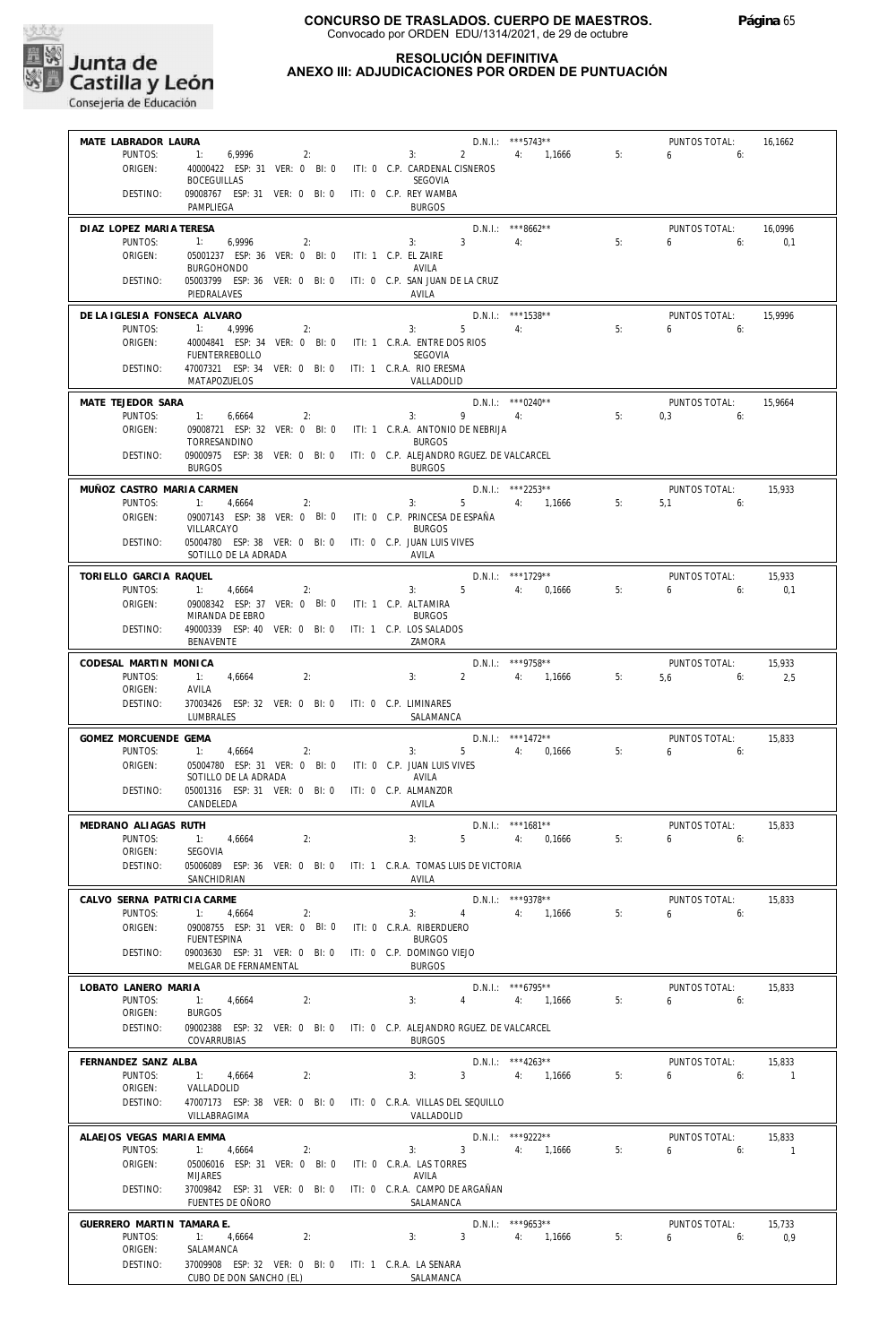

#### **RESOLUCIÓN DEFINITIVA ANEXO III: ADJUDICACIONES POR ORDEN DE PUNTUACIÓN**

|                                       | GONZALEZ ALVAREZ HELENA                                                                      |                                                            | D.N.I.: ***9373**                    |    | PUNTOS TOTAL:                | 15,6664       |
|---------------------------------------|----------------------------------------------------------------------------------------------|------------------------------------------------------------|--------------------------------------|----|------------------------------|---------------|
| PUNTOS:                               | 1: 4,6664<br>2:                                                                              | $3: 5 \t 4:$                                               |                                      | 5: | 6.6                          |               |
| ORIGEN:                               | 40000549 ESP: 36 VER: 0 BI: 0 ITI: 1 C.P. LOS ARENALES<br>CANTALEJO                          | <b>SEGOVIA</b>                                             |                                      |    |                              |               |
| DESTINO:                              | 40002443 ESP: 31 VER: 0 BI: 0 ITI: 0 C.P. MARQUES DEL ARCO<br>SAN CRISTOBAL DE SEGOVIA       | SEGOVIA                                                    |                                      |    |                              |               |
| SANCHEZ MORENO MIGUEL                 |                                                                                              |                                                            | D.N.I.: ***2053**                    |    | PUNTOS TOTAL:                | 15,6664       |
| PUNTOS:                               | 1: 4,6664<br>2:                                                                              | $5 - 1$<br>3:                                              | 4:                                   | 5: | 650                          |               |
| ORIGEN:                               | 05004810 ESP: 40 VER: 0 BI: 0 ITI: 1 C.P. TOROS DE GUISANDO<br>TIEMBLO (EL)                  | AVILA                                                      |                                      |    |                              |               |
| DESTINO:                              | 05004810 ESP: 38 VER: 0 BI: 0 ITI: 0 C.P. TOROS DE GUISANDO<br>TIEMBLO (EL)                  | AVILA                                                      |                                      |    |                              |               |
| DE FRUTOS ARRANZ DANIEL               |                                                                                              |                                                            | D.N.I.: *** 2012**                   |    | PUNTOS TOTAL:                | 15,6664       |
| PUNTOS:<br>ORIGEN:                    | 1: 4,6664<br>2:<br>VALLADOLID                                                                | 3:<br>$5 \qquad \qquad 4:$                                 |                                      | 5: | $6\qquad 6$                  |               |
| DESTINO:                              | 47000336 ESP: 34 VER: 0 BI: 0 ITI: 0 C.P. JORGE GUILLEN<br>CAMPASPERO                        | VALLADOLID                                                 |                                      |    |                              |               |
| CALVO CASTRO SARA                     |                                                                                              |                                                            | $D.N.1::$ ***5601**                  |    | PUNTOS TOTAL:                | 15,6664       |
| PUNTOS:<br>ORIGEN:                    | 4,6664<br>2:<br>34000013 ESP: 38 VER: 0 BI: 2 ITI: 0 C.P. CASTILLA Y LEON                    | 3: $4 \t 4$ : 1                                            |                                      | 5: | $6\qquad 6$                  |               |
|                                       | AGUILAR DE CAMPOO                                                                            | PALENCIA                                                   |                                      |    |                              |               |
| DESTINO:                              | 34001091 ESP: 38 VER: 0 BI: 0 ITI: 0 C.P. NTRA. SRA. DE LA PIEDAD<br>HERRERA DE PISUERGA     | PALENCIA                                                   |                                      |    |                              |               |
| GONZALEZ DE LA CRUZ SEILA MARIA       |                                                                                              |                                                            | D.N.I.: ***1358**                    |    | PUNTOS TOTAL:                | 15,6664       |
| PUNTOS:<br>ORIGEN:                    | 1: 4,6664<br>2:<br>VALLADOLID                                                                | 3: 4                                                       | 4: 1                                 | 5: | $6 \t\t\t 6$                 |               |
| DESTINO:                              | 47005310 ESP: 38 VER: 0 BI: 0 ITI: 0 C.P. TIERRA DE CAMPOS                                   |                                                            |                                      |    |                              |               |
| PARDO GONZALEZ DELIA                  | VILLALON DE CAMPOS                                                                           | VALLADOLID                                                 | $D.N.1.:$ ***8183**                  |    | PUNTOS TOTAL:                | 15,4664       |
| PUNTOS:                               | 1: 4,6664<br>2:                                                                              | $3: 3 \t 3: 4:$                                            |                                      | 5: | $7.3$ 6:                     | 0,5           |
| ORIGEN:                               | 09003290 ESP: 32 VER: 0 BI: 0 ITI: 0 C.P. VALLE DE LOSA<br>QUINCOCES DE YUSO                 | <b>BURGOS</b>                                              |                                      |    |                              |               |
| DESTINO:                              | 09005420 ESP: 32 VER: 0 BI: 0 ITI: 0 C.P. FERNAN GONZALEZ                                    |                                                            |                                      |    |                              |               |
|                                       | SALAS DE LOS INFANTES                                                                        | <b>BURGOS</b>                                              |                                      |    |                              |               |
| BARBA MORAN ADRIAN<br>PUNTOS:         | $-11 -$<br>4,6664<br>2:                                                                      | 3:                                                         | $D.N.1.:$ ***1957**<br>3,5 4: 1,1666 | 5: | PUNTOS TOTAL:<br>650         | 15,333        |
| ORIGEN:                               | 24018091 ESP: 35 VER: 0 BI: 0 ITI: 1 C.R.A. QUILOS                                           |                                                            |                                      |    |                              |               |
| DESTINO:                              | QUILOS<br>24014393 ESP: 35 VER: 0 BI: 0 ITI: 1 C.P. TORAL DE LOS VADOS                       | LEON                                                       |                                      |    |                              |               |
|                                       | TORAL DE LOS VADOS                                                                           | LEON                                                       |                                      |    |                              |               |
| CASTRO VELASCO RUBEN<br>PUNTOS:       | 1: 4,6664<br>2:                                                                              | $3 \qquad \qquad$<br>3:                                    | $D.N.1::$ ***1954**<br>4: 1,1666     | 5: | PUNTOS TOTAL:<br>$6\qquad 6$ | 15,333<br>0,5 |
|                                       |                                                                                              |                                                            |                                      |    |                              |               |
| ORIGEN:                               | ZAMORA                                                                                       |                                                            |                                      |    |                              |               |
| DESTINO:                              | 05000361 ESP: 35 VER: 0 BI: 0 ITI: 1 C.P. LA MORAÑA<br>ARFVALO                               | AVILA                                                      |                                      |    |                              |               |
| GARCIA RODRIGUEZ ANA BELEN            |                                                                                              |                                                            | D.N.I.: ***1987**                    |    | PUNTOS TOTAL:                | 15,3326       |
| PUNTOS:                               | $-11$<br>4,6664<br>2:                                                                        | $3: 3 \t 4: 1,6662$                                        |                                      | 5: | $6 - 6$                      |               |
| ORIGEN:                               | 49003390 ESP: 31 VER: 0 BI: 0 ITI: 0 C.P. FRAY LUIS DE GRANADA<br>PUEBLA DE SANABRIA         | ZAMORA                                                     |                                      |    |                              |               |
| DESTINO:                              | 49000042 ESP: 31 VER: 0 BI: 0 ITI: 0 C.P. VIRGEN DE LA SALUD<br>ALCAÑICES                    | ZAMORA                                                     |                                      |    |                              |               |
| CARRANZA ANTON PAULA                  |                                                                                              |                                                            | D.N.I.: ***9421**                    |    | PUNTOS TOTAL:                | 14,833        |
| PUNTOS:                               | 2:<br>1:<br>4,6664                                                                           | $\overline{4}$<br>3:                                       | 4: 0.1666                            | 5: | 6<br>6:                      |               |
| ORIGEN:                               | 09003861 ESP: 99 VER: 0 BI: 0<br>MIRANDA DE EBRO                                             | ITI: 0 C.P. CERVANTES<br><b>BURGOS</b>                     |                                      |    |                              |               |
| DESTINO:                              | 09000975 ESP: 38 VER: 0 BI: 2<br><b>BURGOS</b>                                               | ITI: 0 C.P. ALEJANDRO RGUEZ. DE VALCARCEL<br><b>BURGOS</b> |                                      |    |                              |               |
| RODRIGUEZ RODRIGUEZ CAROLINA          |                                                                                              |                                                            | D.N.I.: *** 5383**                   |    | PUNTOS TOTAL:                | 14,833        |
| PUNTOS:                               | 1:<br>4,6664<br>2:                                                                           | $\mathbf{3}$<br>3:                                         | 4:<br>1.1666                         | 5: | 6<br>6:                      |               |
| ORIGEN:                               | 05001493 ESP: 31 VER: 0 BI: 0<br>CASAVIEJA                                                   | ITI: 0 C.P. DOÑA CONCEPCION ARENAL<br>AVILA                |                                      |    |                              |               |
| DESTINO:                              | 05006120 ESP: 31 VER: 0 BI: 0<br>LANZAHITA                                                   | ITI: 0 C.R.A. ARTURO DUPERIER<br>AVILA                     |                                      |    |                              |               |
| CANO JIMENEZ DONATO                   |                                                                                              |                                                            | $D.N.1::$ *** 9996**                 |    | PUNTOS TOTAL:                | 14,833        |
| PUNTOS:                               | 1:<br>4,6664<br>2:                                                                           | $\overline{3}$<br>3:                                       | 4: 1,1666                            | 5: | 6<br>6:                      |               |
| ORIGEN:                               | 09007908 ESP: 38 VER: 0 BI: 2<br>ARANDA DE DUERO                                             | ITI: 0 C.P. SANTA CATALINA<br><b>BURGOS</b>                |                                      |    |                              |               |
| DESTINO:                              | 24018209 ESP: 38 VER: 0 BI: 0<br>MATACHANA                                                   | ITI: 0 C.R.A. EL REDONDAL<br>LEON                          |                                      |    |                              |               |
| CASTAÑEDA CENTENO SEBASTIAN           |                                                                                              |                                                            | D.N.I.: ***1761**                    |    | PUNTOS TOTAL:                | 14,833        |
| PUNTOS:                               | 1:<br>2:<br>4,6664                                                                           | 3:<br>$\overline{3}$                                       | 4: 1,1666                            | 5: | 6<br>6:                      |               |
| ORIGEN:<br>DESTINO:                   | LEON<br>49005106 ESP: 38 VER: 0 BI: 0                                                        | ITI: 0 C.P. LA INMACULADA                                  |                                      |    |                              |               |
|                                       | VILLALPANDO                                                                                  | ZAMORA                                                     |                                      |    |                              |               |
| SEISDEDOS FERNANDEZ SUSANA<br>PUNTOS: | 1:<br>4,6664<br>2:                                                                           | 3:<br>$\overline{3}$                                       | D.N.I.: *** 6952**<br>4: 1,1666      | 5: | PUNTOS TOTAL:<br>6<br>6:     | 14,833        |
| ORIGEN:                               | 09007143 ESP: 31 VER: 0 BI: 0                                                                | ITI: 0 C.P. PRINCESA DE ESPAÑA                             |                                      |    |                              |               |
| DESTINO:                              | VILLARCAYO<br>34000013 ESP: 31 VER: 0 BI: 0 ITI: 0 C.P. CASTILLA Y LEON<br>AGUILAR DE CAMPOO | <b>BURGOS</b><br>PALENCIA                                  |                                      |    |                              |               |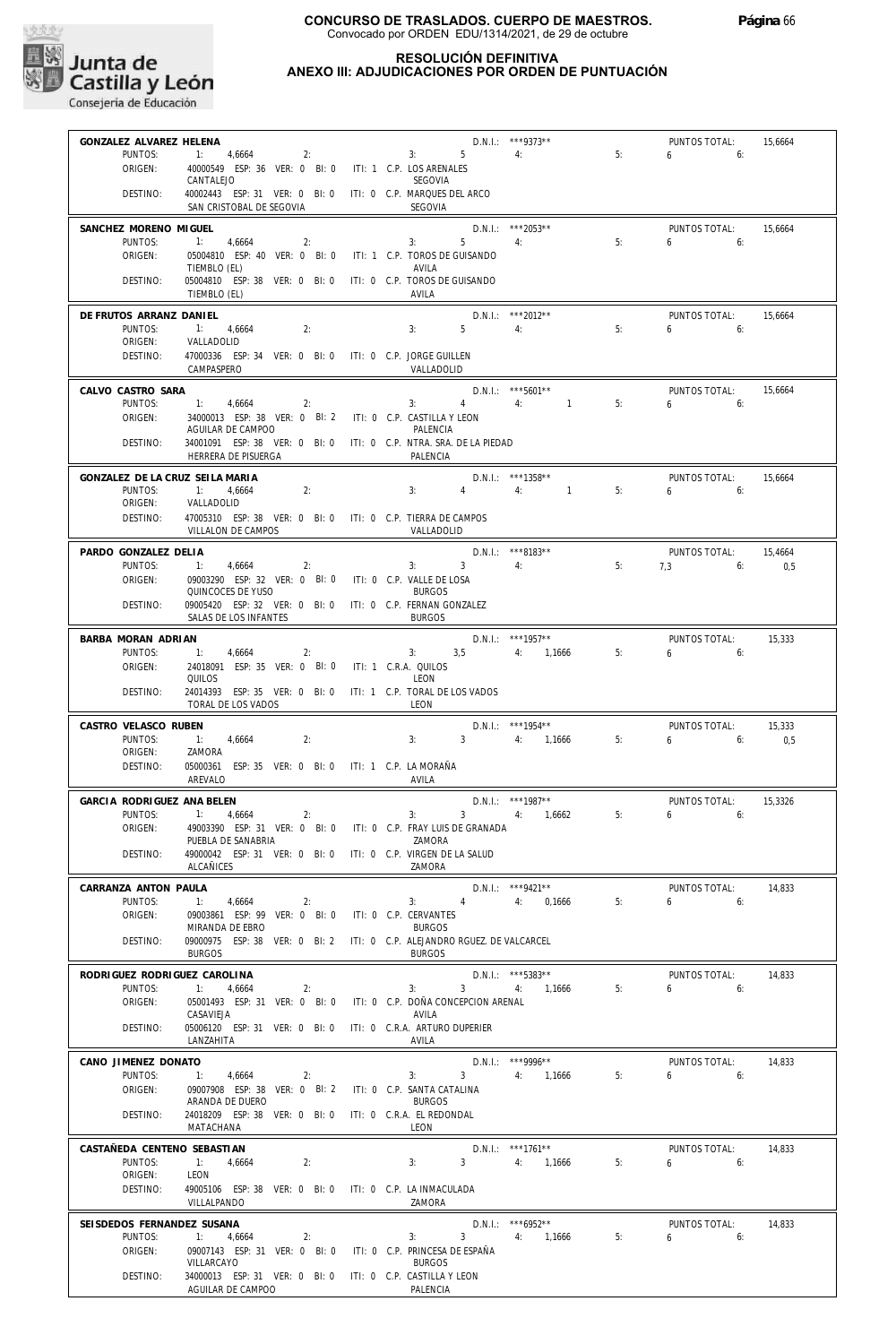

#### **RESOLUCIÓN DEFINITIVA ANEXO III: ADJUDICACIONES POR ORDEN DE PUNTUACIÓN**

| RUIZ MARCOS AROA                    |                                                                                      |                           | D.N.I.: ***1262**                    |    | PUNTOS TOTAL:                        | 14,833  |
|-------------------------------------|--------------------------------------------------------------------------------------|---------------------------|--------------------------------------|----|--------------------------------------|---------|
| PUNTOS:                             | 1: 4,6664<br>2:                                                                      | 3: 3                      | 4: 1,1666                            | 5: | $6\qquad 6$                          |         |
| ORIGEN:<br>DESTINO:                 | SALAMANCA<br>37009568 ESP: 38 VER: 0 BI: 0 ITI: 0 C.R.A. ALTO AGUEDA<br>NAVASFRIAS   | SALAMANCA                 |                                      |    |                                      |         |
|                                     |                                                                                      |                           |                                      |    |                                      |         |
| GARCIA SANCHEZ TANIA<br>PUNTOS:     | 2:<br>1: 4,6664                                                                      | 3: 3: 4: 1,1666           | $D.N.1.:$ ***9195**                  | 5: | PUNTOS TOTAL:<br>$6\qquad 6$         | 14,833  |
| ORIGEN:                             | VALLADOLID                                                                           |                           |                                      |    |                                      |         |
| DESTINO:                            | 37004984 ESP: 38 VER: 0 BI: 0 ITI: 0 C.R.A. RUTA DE LA PLATA<br>PUERTO DE BEJAR      | SALAMANCA                 |                                      |    |                                      |         |
| SIGUENZA ANDRES ISABEL              |                                                                                      |                           | $D.N.1::$ ***2614**                  |    | PUNTOS TOTAL:                        | 14,7514 |
| PUNTOS:                             | $-11$<br>4,6664<br>2:                                                                | $4 \t 4$<br>3:            | 5:2:2:2:2:3:5                        |    | $6\qquad 6$                          | 0.085   |
| ORIGEN:                             | 40004841 ESP: 34 VER: 0 BI: 0 ITI: 1 C.R.A. ENTRE DOS RIOS<br><b>FUENTERREBOLLO</b>  |                           |                                      |    |                                      |         |
| DESTINO:                            | 47002680 ESP: 34 VER: 0 BI: 2 ITI: 0 C.P. PEDRO I                                    | SEGOVIA                   |                                      |    |                                      |         |
|                                     | TORDESILLAS                                                                          | VALLADOLID                |                                      |    |                                      |         |
| GONZALEZ DIEZ RUTH                  |                                                                                      |                           | $D.N.1.:$ ***8859**                  |    | PUNTOS TOTAL:                        | 14,6664 |
| PUNTOS:                             | 1: 4,6664<br>2:                                                                      | 3: 3: 4: 1                |                                      | 5: | $6 \t\t 6$                           |         |
| ORIGEN:                             | 09005420 ESP: 38 VER: 0 BI: 0 ITI: 0 C.P. FERNAN GONZALEZ                            |                           |                                      |    |                                      |         |
| DESTINO:                            | SALAS DE LOS INFANTES<br>09008822 ESP: 34 VER: 0 BI: 0 ITI: 0 C.P. FERNANDO DE ROJAS | <b>BURGOS</b>             |                                      |    |                                      |         |
|                                     | <b>BURGOS</b>                                                                        | <b>BURGOS</b>             |                                      |    |                                      |         |
| BERMUDEZ BENITO MONTSERRAT          |                                                                                      |                           | $D.N.I.:$ ***4125**                  |    | PUNTOS TOTAL:                        | 14,6664 |
| PUNTOS:                             | 1: 4,6664<br>2:                                                                      | 3:                        | $3 \qquad \qquad 4: \qquad \qquad 1$ | 5: | $6\qquad 6$                          |         |
| ORIGEN:                             | ZAMORA                                                                               |                           |                                      |    |                                      |         |
| DESTINO:                            | 37009672 ESP: 31 VER: 0 BI: 0 ITI: 0 C.R.A. RIO YELTES                               |                           |                                      |    |                                      |         |
|                                     | VILLAVIEJA DE YELTES                                                                 | SALAMANCA                 |                                      |    |                                      |         |
| RAMIREZ ALONSO PABLO                |                                                                                      |                           | D.N.I.: ***1745**                    |    | PUNTOS TOTAL:                        | 14,533  |
| PUNTOS:                             | 1: 4,6664<br>2:                                                                      | $3: 7 \t 4: 1,1666 \t 5:$ |                                      |    | $1.7$ 6:                             |         |
| ORIGEN:                             | 09003873 ESP: 38 VER: 0 BI: 2 ITI: 0 C.P. PRINCIPE DE ESPAÑA<br>MIRANDA DE EBRO      | <b>BURGOS</b>             |                                      |    |                                      |         |
| DESTINO:                            | 09003290 ESP: 32 VER: 0 BI: 0 ITI: 0 C.P. VALLE DE LOSA                              |                           |                                      |    |                                      |         |
|                                     | QUINCOCES DE YUSO                                                                    | <b>BURGOS</b>             |                                      |    |                                      |         |
| RENEDO RODRIGUEZ LAURA              |                                                                                      |                           | $D.N.1.:$ ***5294**                  |    | PUNTOS TOTAL:                        | 14,433  |
| PUNTOS:                             | 1: 4,6664<br>2:                                                                      | $3: 5$ 4: 0,1666 5:       |                                      |    | $4.6$ 6:                             |         |
| ORIGEN:                             | 05001316 ESP: 37 VER: 0 BI: 0 ITI: 1 C.P. ALMANZOR<br>CANDELEDA                      | AVILA                     |                                      |    |                                      |         |
| DESTINO:                            | 49000157 ESP: 31 VER: 0 BI: 0 ITI: 0 C.P. MATILDE LEDESMA MARTIN                     |                           |                                      |    |                                      |         |
|                                     | ALMEIDA                                                                              | ZAMORA                    |                                      |    |                                      |         |
| GIL GALLEGO PATRICIA                |                                                                                      |                           | $D.N.1.:$ ***0447**                  |    | PUNTOS TOTAL:                        | 14,433  |
| PUNTOS:                             | $-11$<br>4,6664<br>2:                                                                | 3: 3: 4: 0.1666           |                                      | 5: | $6.1$ $6:$                           | 0.5     |
| ORIGEN:                             | 05006119 ESP: 32 VER: 0 BI: 0 ITI: 1 C.R.A. VALDELAVIA                               | AVILA                     |                                      |    |                                      |         |
| DESTINO:                            | NAVALPERAL DE PINARES<br>37009908 ESP: 32 VER: 0 BI: 0 ITI: 1 C.R.A. LA SENARA       |                           |                                      |    |                                      |         |
|                                     | CUBO DE DON SANCHO (EL)                                                              | SALAMANCA                 |                                      |    |                                      |         |
| <b>FRAILE SANCHEZ ESTHER</b>        |                                                                                      |                           | $D.N.1.:$ ***9330**                  |    | PUNTOS TOTAL:                        | 14,433  |
| PUNTOS:                             | 4,6664<br>2:<br>$-11 - 1$                                                            | 3:<br>$3 \qquad \qquad$   | 4: 0.1666                            | 5: | $6 \left( \frac{1}{2} \right)$<br>6: | 0,6     |
| ORIGEN:                             | AVILA                                                                                |                           |                                      |    |                                      |         |
| DESTINO:                            | 49000455 ESP: 31 VER: 0 BI: 0 ITI: 0 C.P. NTRA. SRA. DE GRACIA<br>BERMILLO DE SAYAGO | <b>Example 28 TAMORA</b>  |                                      |    |                                      |         |
|                                     |                                                                                      |                           |                                      |    |                                      |         |
| HERNANDEZ VELASCO ALICIA<br>PUNTOS: | 1: 4,6664<br>2:                                                                      | 3:                        | D.N.I.: ***0706**<br>6 4: 1,1666     | 5: | <b>PUNTOS TOTAL:</b><br>$2,5$ 6:     | 14,333  |
| ORIGEN:                             | VALLADOLID                                                                           |                           |                                      |    |                                      |         |
| DESTINO:                            | 47007331 ESP: 38 VER: 0 BI: 0 ITI: 0 C.R.A. LA VILLA                                 |                           |                                      |    |                                      |         |
|                                     | PEÑAFIFI                                                                             | VALLADOLID                |                                      |    |                                      |         |
| MATEO ORTEGA ALBERTO                |                                                                                      |                           | $D.N.1.:$ ***5873**                  |    | PUNTOS TOTAL:                        | 14,333  |
| PUNTOS:                             | 1: 4,6664<br>2:                                                                      | $3: 2 \t 4: 1,1666$       |                                      | 5: | $6 \t\t\t 6$                         | 0,5     |
| ORIGEN:                             | 47007331 ESP: 99 VER: 0 BI: 0 ITI: 1 C.R.A. LA VILLA<br>PEÑAFIEL                     | VALLADOLID                |                                      |    |                                      |         |
| DESTINO:                            | 40000975 ESP: 99 VER: 0 BI: 2 ITI: 0 C.P. SANTA CLARA                                |                           |                                      |    |                                      |         |
|                                     | CUFLI AR                                                                             | SEGOVIA                   |                                      |    |                                      |         |
| MATESANZ MARTIN DANIEL              |                                                                                      |                           | $D.N.I.:$ ***5106**                  |    | PUNTOS TOTAL:                        | 14,1664 |
| PUNTOS:                             | 1: 4,6664<br>2:                                                                      | 3: 3.5 4:                 |                                      | 5: | $6 \t\t 6$                           |         |
| ORIGEN:                             | AVILA                                                                                |                           |                                      |    |                                      |         |
| DESTINO:                            | 40004828 ESP: 34 VER: 0 BI: 0 ITI: 1 C.R.A. LAS CAÑADAS<br>AGUILAFUENTE              | SEGOVIA                   |                                      |    |                                      |         |
|                                     |                                                                                      |                           |                                      |    |                                      |         |
| PUNTOS:                             | ZUÑIGA CONTRERAS MARIA CRISTINA<br>2:<br>1: 4,9996                                   | 3: 3: 4: 0,1666           | $D.N.1::$ ***0766**                  | 5: | PUNTOS TOTAL:<br>$6\qquad 6:$        | 14,1662 |
| ORIGEN:                             | SORIA                                                                                |                           |                                      |    |                                      |         |
| DESTINO:                            | 47006961 ESP: 31 VER: 0 BI: 0 ITI: 0 C.R.A. CAMPOS DE CASTILLA                       |                           |                                      |    |                                      |         |
|                                     | BECILLA DE VALDERADUEY                                                               | VALLADOLID                |                                      |    |                                      |         |
| PARIENTE BALSA MIRIAM               |                                                                                      |                           | D.N.I.: ***4263**                    |    | PUNTOS TOTAL:                        | 14,133  |
| PUNTOS:                             | 1: 4,6664<br>$\overline{2}$ :                                                        | $3: 3 \t 4: 1,1666$       |                                      | 5: | $5,3$ 6:                             |         |
| ORIGEN:                             | VALLADOLID                                                                           |                           |                                      |    |                                      |         |
| DESTINO:                            | 47007331 ESP: 38 VER: 0 BI: 0 ITI: 0 C.R.A. LA VILLA<br>PEÑAFIEL                     | VALLADOLID                |                                      |    |                                      |         |
|                                     |                                                                                      |                           |                                      |    |                                      |         |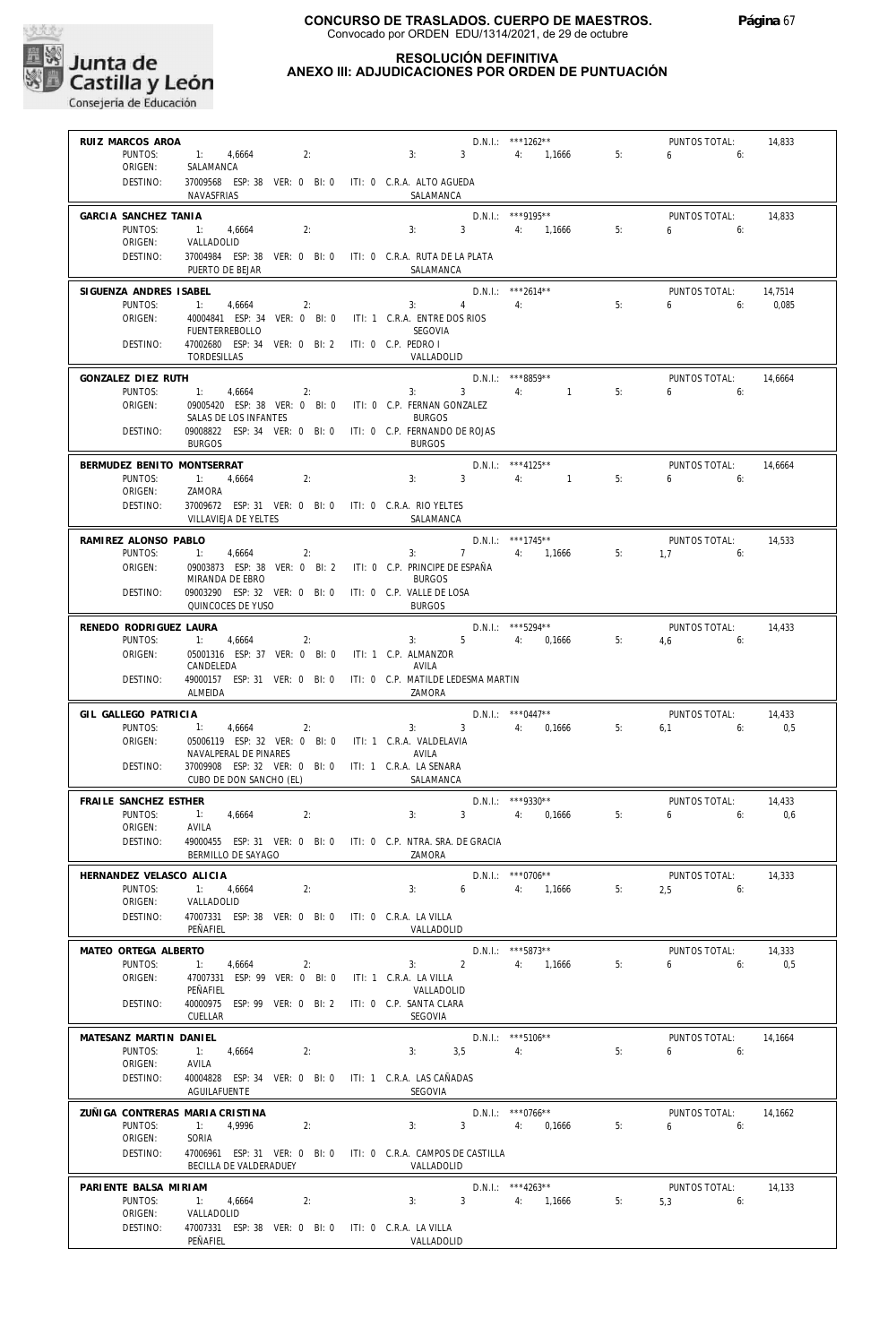

# **RESOLUCIÓN DEFINITIVA**

Cons

| lunta de<br>Castilla y León<br>onsejería de Educación          |                                                                                                                                | <b>RESOLUCION DEFINITIVA</b><br>ANEXO III: ADJUDICACIONES POR ORDEN DE PUNTUACIÓN                                                                                                                                             |
|----------------------------------------------------------------|--------------------------------------------------------------------------------------------------------------------------------|-------------------------------------------------------------------------------------------------------------------------------------------------------------------------------------------------------------------------------|
| PEREZ VICENTE LETICIA<br>PUNTOS:<br>ORIGEN:<br>DESTINO:        | 1:<br>4,6664<br>2:<br>AVILA<br>37009611 ESP: 31 VER: 0 BI: 0<br>SOTOSERRANO                                                    | $D.N.1::$ ***1404**<br>PUNTOS TOTAL:<br>14,033<br>3:<br>3<br>4:<br>1.1666<br>5:<br>5,2<br>6:<br>ITI: 0 C.R.A. LOS CEREZOS<br>SALAMANCA                                                                                        |
| GONZALEZ IGLESIAS DIEGO<br>PUNTOS:<br>ORIGEN:<br>DESTINO:      | 1:<br>4,6664<br>2:<br>09008226 ESP: 99 VER: 0 BI: 0<br>MIRANDA DE EBRO<br>24018192 ESP: 38 VER: 0 BI: 0<br>TORAL DE MERAYO     | D.N.I.: ***2225**<br>PUNTOS TOTAL:<br>14,033<br>3:<br>1,1666<br>5:<br>7,9<br>6:<br>4:<br>0,3<br>ITI: 0 C.P. ANDUVA<br><b>BURGOS</b><br>ITI: 0 C.R.A. TORAL DE MERAYO<br>LEON                                                  |
| SAA GARCIA BARBARA<br>PUNTOS:<br>ORIGEN:<br>DESTINO:           | 1:<br>4,6664<br>2:<br>09008160 ESP: 76 VER: 0 BI: 0<br>ARANDA DE DUERO<br>49006263 ESP: 38 VER: 0 BI: 2<br>BENAVENTE           | $D.N.1::$ *** 6714**<br>PUNTOS TOTAL:<br>13,933<br>3:<br>3<br>4:<br>0,1666<br>5:<br>6:<br>6<br>0,1<br>ITI: 1 CENTRO CONDE DE ARANDA<br><b>BURGOS</b><br>ITI: 0 C.P. FERNANDO II<br>ZAMORA                                     |
| GARCIA CARREÑO ANDREA<br>PUNTOS:<br>ORIGEN:<br>DESTINO:        | 1:<br>4,6664<br>2:<br>40004956 ESP: 38 VER: 0 BI: 0<br>AYLLON<br>40000975<br>ESP: 38 VER: 0 BI: 0<br>CUELLAR                   | D.N.I.: ***7830**<br>PUNTOS TOTAL:<br>13,833<br>$\overline{2}$<br>3:<br>1,1666<br>5:<br>4:<br>6<br>6:<br>ITI: 0 C.R.A. DE AYLLON<br>SEGOVIA<br>ITI: 0 C.P. SANTA CLARA<br>SEGOVIA                                             |
| ARNES GARCIA SONIA<br>PUNTOS:<br>ORIGEN:<br>DESTINO:           | 1:<br>4,6664<br>2:<br>SALAMANCA<br>37009866 ESP: 31 VER: 0 BI: 0<br>HINOJOSA DE DUERO                                          | D.N.I.: ***8694**<br>PUNTOS TOTAL:<br>13,833<br>$\overline{2}$<br>3:<br>1,1666<br>5:<br>6:<br>4:<br>6<br>ITI: 0 C.R.A. ABADENGO<br>SALAMANCA                                                                                  |
| GARCIA MARTIN JIMENA<br>PUNTOS:<br>ORIGEN:<br>DESTINO:         | 1:<br>4,6664<br>2:<br>SEGOVIA<br>49007267 ESP: 32 VER: 0 BI: 0<br>PALACIOS DE SANABRIA                                         | D.N.I.: ***5371**<br>PUNTOS TOTAL:<br>13,833<br>$\overline{2}$<br>3:<br>1,1666<br>5:<br>6:<br>4:<br>6<br>ITI: 0 C.R.A. PALACIOS DE SANABRIA<br>ZAMORA                                                                         |
| FERNANDEZ GIRALDA SUSANA<br>PUNTOS:<br>ORIGEN:<br>DESTINO:     | 1:<br>2:<br>4,6664<br>VALLADOLID<br>47006961 ESP: 31 VER: 0 BI: 0<br>BECILLA DE VALDERADUEY                                    | D.N.I.: *** 0361**<br>PUNTOS TOTAL:<br>13,7664<br>3<br>3:<br>4:<br>5:<br>6:<br>6<br>0,1<br>ITI: 0 C.R.A. CAMPOS DE CASTILLA<br>VALLADOLID                                                                                     |
| ORTEGA TORRES TANIA<br>PUNTOS:<br>ORIGEN:<br>DESTINO:          | 1:<br>4,6664<br>2:<br>09008691 ESP: 35 VER: 0 BI: 0<br>PEÑARANDA DE DUERO<br>09008068 ESP: 38 VER: 0 BI: 0<br><b>BRIVIESCA</b> | D.N.I.: ***7140**<br>PUNTOS TOTAL:<br>13,733<br>3:<br>4:<br>1,1666<br>5:<br>6,1<br>6:<br>1,8<br>ITI: 1 C.R.A. DIEGO MARIN<br><b>BURGOS</b><br>ITI: 0 C.P. DOÑA MENCIA DE VELASCO<br><b>BURGOS</b>                             |
| TORRES GONZALEZ JUDITH<br>PUNTOS:<br>ORIGEN:<br>DESTINO:       | 1:<br>2:<br>4,6664<br>40004877 ESP: 37 VER: 0 BI: 0<br>PRADENA<br>05000831 ESP: 36 VER: 0 BI: 0<br><b>BARRACO</b>              | D.N.I.: ***1713**<br>PUNTOS TOTAL:<br>13,6664<br>3<br>5:<br>3:<br>4:<br>6<br>6:<br>ITI: 1 C.E.O. LA SIERRA<br>SEGOVIA<br>ITI: 1 C.P. SANTA TERESA DE JESUS<br>AVILA                                                           |
| RIVERO FUENTES MARIA ALEGRIA<br>PUNTOS:<br>ORIGEN:<br>DESTINO: | 1:<br>2:<br>4,6664<br><b>BURGOS</b><br>PUEBLA DE SANABRIA                                                                      | D.N.I.: ***8755**<br>PUNTOS TOTAL:<br>13,6664<br>$\overline{3}$<br>3:<br>5:<br>4:<br>6:<br>6<br>49003390 ESP: 32 VER: 0 BI: 0 ITI: 0 C.P. FRAY LUIS DE GRANADA<br>7AMORA                                                      |
| GUTIERREZ CUBILLO ANA<br>PUNTOS:<br>ORIGEN:<br>DESTINO:        | 1:<br>4,6664<br>2:<br>09007817 ESP: 38 VER: 0 BI: 0<br>ARANDA DE DUERO<br>VILLAGONZALO-PEDERNALES                              | D.N.I.: *** 0799**<br>PUNTOS TOTAL:<br>13.633<br>3:<br>3<br>4:<br>1,1666<br>5:<br>4,8<br>6:<br>ITI: 0 C.P. SANTA MARIA<br><b>BURGOS</b><br>09012278 ESP: 34 VER: 0 BI: 0 ITI: 0 C.P. VILLAGONZALO-PEDERNALES<br><b>BURGOS</b> |

**Página** 68

2

D.N.I.:

1

3:

AVILA

VALLADOLID

C.R.A. FLORIDA DEL DUERO

BURGOS

LEON

ITI: 0 C.R.A. PARAMO DEL SIL

ITI: 0 C.P. SAN ROQUE

3:

1,1666

D.N.I.: \*\*\*4692\*\*

4:

\*\*\*2020\*\* D.N.I.:

6

5:

5:

5:

PUNTOS TOTAL:

6:

6:

6:

PUNTOS TOTAL:

PUNTOS TOTAL:

13,333

12,833

12,6664

2,5

6

4,6666 4:

\*\*\*2220\*\*

4:

4,6664 1,5 3:

0 BI: 0 ITI: 1

0 BI: 0 ITI: 1

05006089 ESP: 35 VER: 0 BI: 0 ITI: 1 C.R.A. TOMAS LUIS DE VICTORIA<br>SANCHIDRIAN

 $2:$ 

VER:

2:

VER: 0 BI: 0 ITI:

BI: 0

BI: 0

2:

4,6664

09004841 ESP: 38 VER: 0 BI: 0

35

ESP:

ESP:

35

24018349 38 ESP: VER: 0 BI: 0

CASTRONUÑO

47007203

1:

1:

PUNTOS:

ORIGEN:

DESTINO:

**GARRIDO SANCHEZ ESMERALDA**

PUNTOS:

ORIGEN:

**LOPEZ CALVO ELODY**

PUNTOS:

ORIGEN:

DESTINO:

**GUTIERREZ CACHO SARA**

DESTINO:

4,6664 1: SEGOVIA

SAN CRISTOBAL DE SEGOVIA

PARAMO DEL SIL

PRADOLUENGO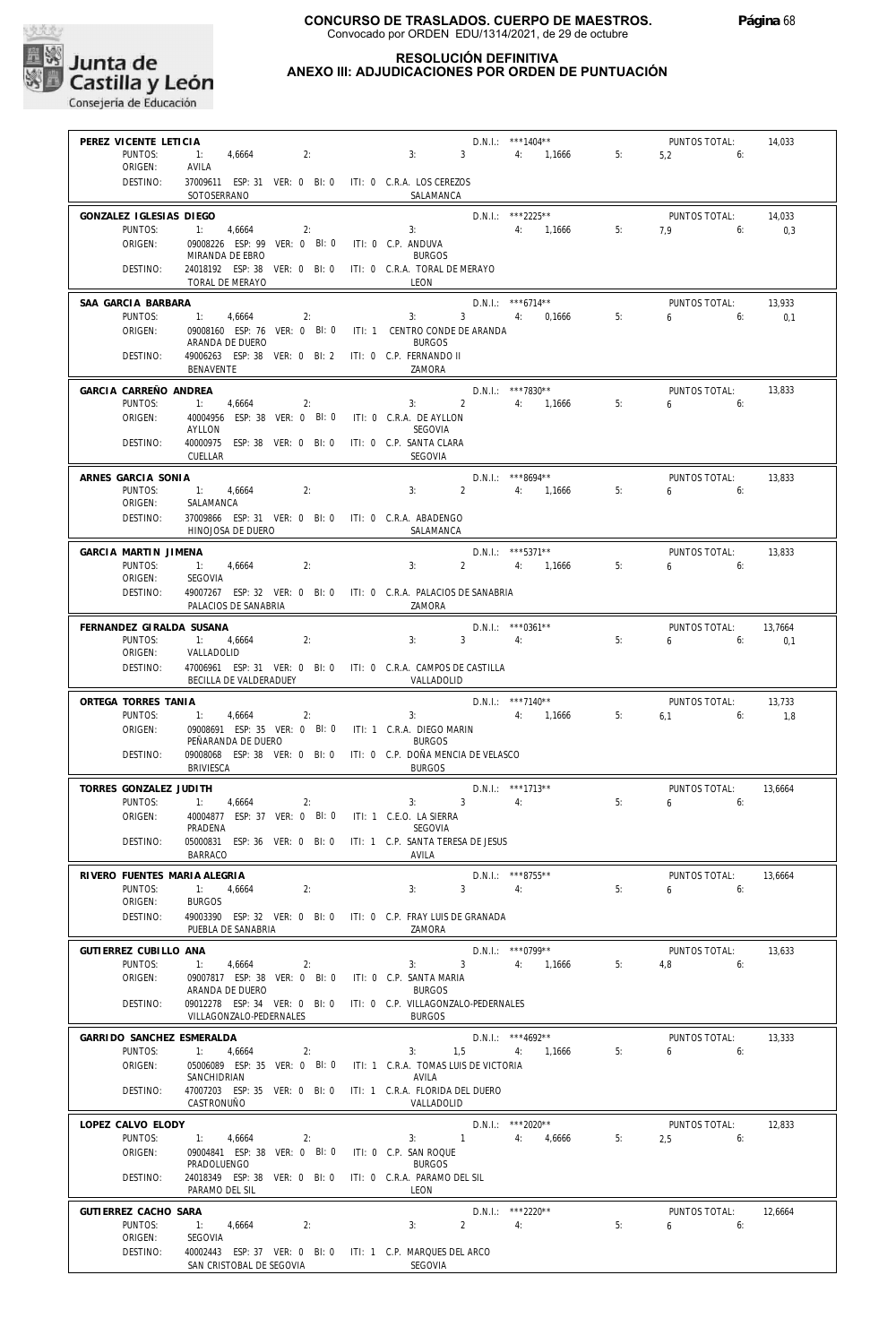

#### **RESOLUCIÓN DEFINITIVA ANEXO III: ADJUDICACIONES POR ORDEN DE PUNTUACIÓN**

| BERMEJO GONZALEZ ALEXANDRA        |                                                                                    |                                               |                                                           | D.N.I.: *** 4948**               |    | PUNTOS TOTAL:            | 12,6664 |
|-----------------------------------|------------------------------------------------------------------------------------|-----------------------------------------------|-----------------------------------------------------------|----------------------------------|----|--------------------------|---------|
| PUNTOS:<br>ORIGEN:                | 2:<br>1:<br>4,6664<br><b>BURGOS</b>                                                | 3:                                            | $\overline{2}$                                            | 4:                               | 5: | 6<br>6:                  |         |
| DESTINO:                          | 09000151 ESP: 37 VER: 0 BI: 0<br>ARANDA DE DUERO                                   | ITI: 1 C.P. SIMON DE COLONIA<br><b>BURGOS</b> |                                                           |                                  |    |                          |         |
| SEIJO BAZ MERCEDES                |                                                                                    |                                               |                                                           | D.N.I.: ***7852**                |    | PUNTOS TOTAL:            | 12,403  |
| PUNTOS:<br>ORIGEN:                | 1:<br>4,6664<br>2:<br><b>BURGOS</b>                                                | 3:                                            |                                                           | 4: 1,1666                        | 5: | 6<br>6:                  | 0,57    |
| DESTINO:                          | 49007206 ESP: 31 VER: 0 BI: 0 ITI: 0 C.R.A. TIERRAS DE SAYAGO<br>MUGA DE SAYAGO    | ZAMORA                                        |                                                           |                                  |    |                          |         |
|                                   | ALONSO FERNANDEZ DE VALDERRAM SILVIA                                               |                                               |                                                           | D.N.I.: ***7873**                |    | PUNTOS TOTAL:            | 12,353  |
| PUNTOS:<br>ORIGEN:                | 1:<br>4.6664<br>2:<br>09002753 ESP: 34 VER: 0 BI: 0                                | 3:                                            | $2^{\circ}$<br>ITI: 0 C.P. MAXIMINO S.MIGUEL DE LA CAMARA | 4: 1.6666                        | 5: | 3.9<br>6:                | 0,12    |
| DESTINO:                          | <b>GUMIEL DE HIZAN</b><br>47007203 ESP: 34 VER: 0 BI: 0                            | <b>BURGOS</b>                                 | ITI: 1 C.R.A. FLORIDA DEL DUERO                           |                                  |    |                          |         |
|                                   | CASTRONUÑO                                                                         | VALLADOLID                                    |                                                           |                                  |    |                          |         |
| SANCHEZ SANCHEZ LAURA             |                                                                                    |                                               |                                                           | $D.N.1::$ ***3916**              |    | PUNTOS TOTAL:            | 12,333  |
| PUNTOS:<br>ORIGEN:                | 1:<br>4,6664<br>2:<br>40000549 ESP: 31 VER: 0 BI: 0                                | 3:<br>ITI: 0 C.P. LOS ARENALES                | $\overline{4}$                                            | 4: 1,1666                        | 5: | $\overline{2}$<br>6:     | 0,5     |
| DESTINO:                          | CANTALEJO<br>47007173 ESP: 31 VER: 0 BI: 0                                         | SEGOVIA                                       | ITI: 0 C.R.A. VILLAS DEL SEQUILLO                         |                                  |    |                          |         |
|                                   | VILLABRAGIMA                                                                       | VALLADOLID                                    |                                                           |                                  |    |                          |         |
| AMOR ELENA RAQUEL                 |                                                                                    |                                               |                                                           | $D.N.1.:$ ***1815**              |    | PUNTOS TOTAL:            | 12,333  |
| PUNTOS:<br>ORIGEN:                | 1:<br>4,6664<br>2:<br><b>BURGOS</b>                                                | 3:                                            | 1.5                                                       | 4: 0,1666                        | 5: | $6 \t\t 6$               |         |
| DESTINO:                          | 09008691 ESP: 35 VER: 0 BI: 0 ITI: 1 C.R.A. DIEGO MARIN<br>PEÑARANDA DE DUERO      | <b>BURGOS</b>                                 |                                                           |                                  |    |                          |         |
| HERRERA RODRIGUEZ LAURA           |                                                                                    |                                               |                                                           | $D.N.1.:$ ***4713**              |    | PUNTOS TOTAL:            | 12,333  |
| PUNTOS:                           | 1:<br>4,6664<br>2:                                                                 | 3:                                            | 1                                                         | 4: 1,1666                        | 5: | 5.5<br>6:                |         |
| ORIGEN:                           | 49001630 ESP: 38 VER: 0 BI: 0 ITI: 0 C.P. MONTE GANDARA<br>PUENTE (EL)             | 7AMORA                                        |                                                           |                                  |    |                          |         |
| DESTINO:                          | 49007395 ESP: 38 VER: 0 BI: 0<br>VILLANUEVA DEL CAMPO                              | ZAMORA                                        | ITI: 0 C.R.A. VILLANUEVA DEL CAMPO                        |                                  |    |                          |         |
| RODRIGUEZ ANDRES M. MERCEDES      |                                                                                    |                                               |                                                           | D.N.I.: ***8646**                |    | PUNTOS TOTAL:            | 12,333  |
| PUNTOS:<br>ORIGEN:                | 1:<br>4,6664<br>2:<br><b>BURGOS</b>                                                | 3:                                            |                                                           | 4: 1,1666                        | 5: | 6<br>6:                  | 0,5     |
| DESTINO:                          | 34002231 ESP: 38 VER: 0 BI: 0 ITI: 0 C.P. VILLA Y TIERRA<br>SALDAÑA                | PALENCIA                                      |                                                           |                                  |    |                          |         |
| CARRASCAL DIEZ CRISTINA           |                                                                                    |                                               |                                                           | $D.N.1::$ ***2747**              |    | PUNTOS TOTAL:            | 12,333  |
| PUNTOS:<br>ORIGEN:                | 1:<br>4,6664<br>2:<br>SEGOVIA                                                      | 3:                                            |                                                           | 4: 1,1666                        | 5: | 6<br>6:                  | 0,5     |
| DESTINO:                          | 40003381 ESP: 32 VER: 0 BI: 0 ITI: 0 C.P. SANTA EULALIA<br>SEGOVIA                 | SEGOVIA                                       |                                                           |                                  |    |                          |         |
| LEON REBOLLO JAIME                |                                                                                    |                                               |                                                           | D.N.I.: *** 5094**               |    | PUNTOS TOTAL:            | 12,1664 |
| PUNTOS:                           | 1:<br>4,6664<br>2:<br>49003390 ESP: 38 VER: 0 BI: 0                                | 3:                                            | ITI: 0 C.P. FRAY LUIS DE GRANADA                          | $\sim$ 1<br>4:                   | 5: | 6<br>6:                  | 0,5     |
| ORIGEN:                           | PUEBLA DE SANABRIA                                                                 | ZAMORA                                        |                                                           |                                  |    |                          |         |
| DESTINO:                          | 49000042 ESP: 38 VER: 0 BI: 0<br><b>ALCAÑICES</b>                                  | ZAMORA                                        | ITI: 0 C.P. VIRGEN DE LA SALUD                            |                                  |    |                          |         |
| MARTINEZ TEJEDOR LUZ DEL CARMEN   |                                                                                    |                                               |                                                           | $D.N.1::$ *** 0996**             |    | PUNTOS TOTAL:            | 12,039  |
| PUNTOS:<br>ORIGEN:                | 1:<br>4,6664<br>2:<br>42000048 ESP: 31 VER: 0 BI: 0 ITI: 0 C.P. SOR MARIA DE JESUS | 3:                                            | 5                                                         | 4:<br>2,1666                     | 5: | 6:                       | 0,206   |
| DESTINO:                          | AGREDA<br>42000280 ESP: 31 VER: 0 BI: 0                                            | SORIA<br>ITI: 0 C.P. DIEGO LAINEZ             |                                                           |                                  |    |                          |         |
|                                   | ALMAZAN                                                                            | SORIA                                         |                                                           |                                  |    |                          |         |
| FERRANDO LOPEZ CIRA               |                                                                                    |                                               |                                                           | D.N.I.: ***0418**                |    | PUNTOS TOTAL:            | 11,833  |
| PUNTOS:<br>ORIGEN:                | 4,6664<br>2:<br>24002159 ESP: 31 VER: 0 BI: 0                                      | 3:                                            | ITI: 0 C.P. VIRGEN DE LA QUINTA ANGUSTIA                  | 4: 1,1666                        | 5: | $6 \quad$<br>6:          |         |
| DESTINO:                          | CACABELOS<br>47001262 ESP: 31 VER: 0 BI: 0                                         | LEON<br>ITI: 0 C.P. SAN FRANCISCO             |                                                           |                                  |    |                          |         |
|                                   | MAYORGA                                                                            | VALLADOLID                                    |                                                           |                                  |    |                          |         |
| CARRION VILLANUEVA ANA<br>PUNTOS: |                                                                                    |                                               |                                                           | $D.N.1::$ ***4213**              | 5: | PUNTOS TOTAL:            | 11,833  |
| ORIGEN:                           | 1:<br>4,6664<br>2:<br>09000148 ESP: 31 VER: 0 BI: 0                                | 3:<br>ITI: 0 C.P. CASTILLA                    |                                                           | 4: 1,1666                        |    | 6<br>6:                  |         |
| DESTINO:                          | ARANDA DE DUERO<br>47002114 ESP: 31 VER: 0 BI: 0                                   | <b>BURGOS</b><br>ITI: 0 C.P. POZALDEZ         |                                                           |                                  |    |                          |         |
|                                   | POZALDEZ                                                                           | VALLADOLID                                    |                                                           |                                  |    |                          |         |
| GOMEZ LOPEZ REBECA<br>PUNTOS:     | 1: 4,6664<br>2:                                                                    | 3:                                            |                                                           | $D.N.1::$ ***5775**<br>4: 1,1666 | 5: | PUNTOS TOTAL:<br>6<br>6: | 11,833  |
| ORIGEN:                           | 09007143 ESP: 31 VER: 0 BI: 0<br>VILLARCAYO                                        | <b>BURGOS</b>                                 | ITI: 0 C.P. PRINCESA DE ESPAÑA                            |                                  |    |                          |         |
| DESTINO:                          | 40000975 ESP: 31 VER: 0 BI: 0 ITI: 0 C.P. SANTA CLARA                              |                                               |                                                           |                                  |    |                          |         |
| GARCIA ALVAREZ ANA MARIA          | CUELLAR                                                                            | SEGOVIA                                       |                                                           | $D.N.I.:$ ***6958**              |    | PUNTOS TOTAL:            | 11,833  |
| PUNTOS:                           | 1: 4,6664<br>2:                                                                    | 3:                                            |                                                           | 4: 1,1666                        | 5: | 6:<br>6                  |         |
| ORIGEN:<br>DESTINO:               | VALLADOLID<br>34002231 ESP: 38 VER: 0 BI: 0 ITI: 0 C.P. VILLA Y TIERRA             |                                               |                                                           |                                  |    |                          |         |
|                                   | SALDAÑA                                                                            | PALENCIA                                      |                                                           |                                  |    |                          |         |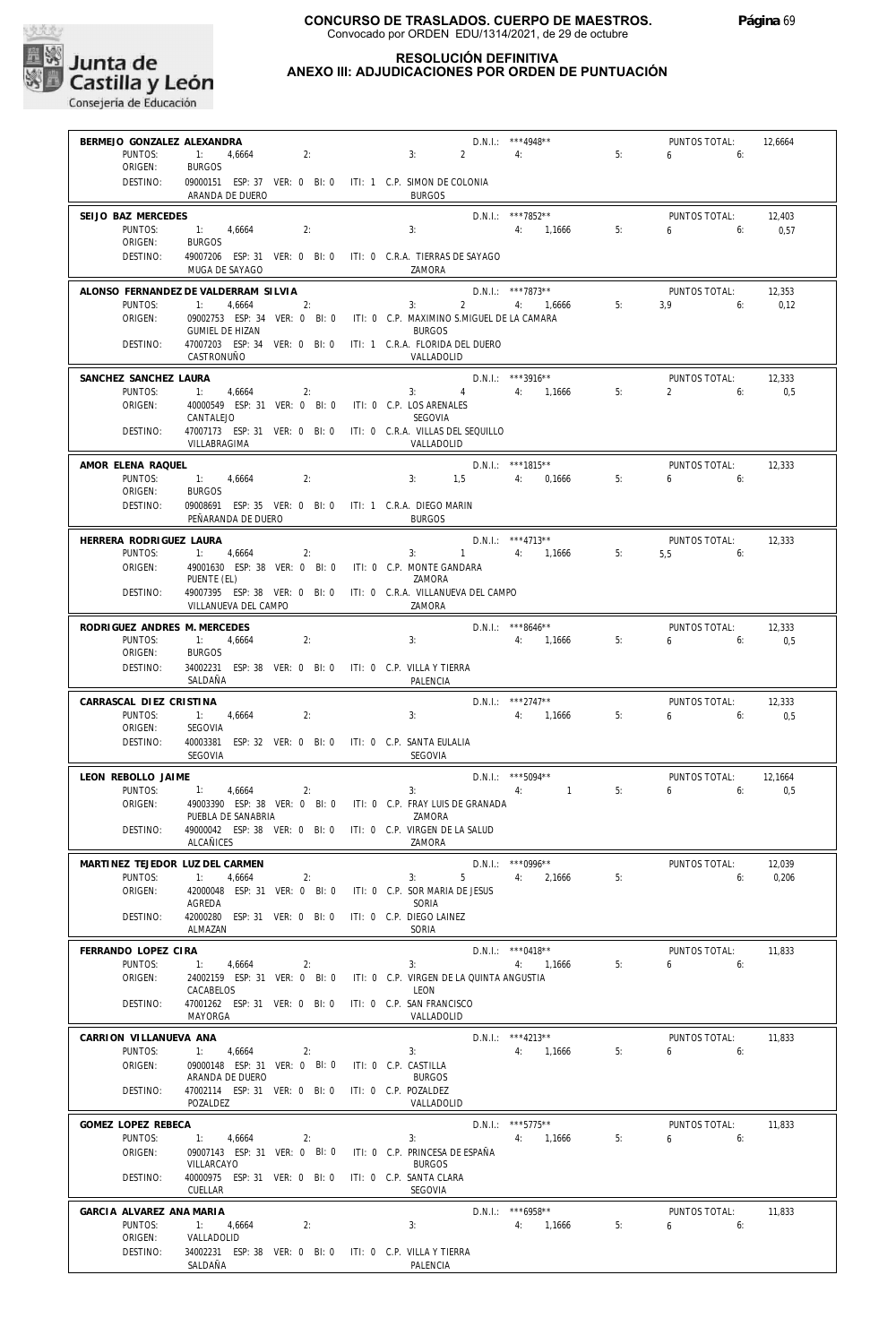

#### **RESOLUCIÓN DEFINITIVA ANEXO III: ADJUDICACIONES POR ORDEN DE PUNTUACIÓN**

**Página** 70

Consejería de Educación

**RAMOS LOPEZ ISMAEL** PUNTOS TOTAL: 11,833 D.N.I.: \*\*\*4081\*\* 1: PUNTOS: 4,6664  $2 \cdot$ 3: 5: 1,1666 4: 6 6: BURGOS ORIGEN: DESTINO: 40004865 ESP: 34 VER: 0 BI: 0 ITI: 1 C.R.A. EL OLMAR OLOMBRADA SEGOVIA PUNTOS TOTAL: **VEGA BORGES SOFIA** 11,833 D.N.I.: \*\*\*6248\*\* 1: PUNTOS: 5: 4,6664  $2.2$ 3: 1,1666 4: 6 6: ORIGEN: BURGOS DESTINO: 09008342 ESP: 99 VER: 0 BI: 0 ITI: 0 C.P. ALTAMIRA MIRANDA DE EBRO BURGOS **ALMAGRO MARTOS JUAN ANTONIO** PUNTOS TOTAL: 11,833 D.N.I.: \*\*\*0538\*\* PUNTOS: 3: 5:  $2:$  6 6: 4,6664 1: 1,1666 4: BURGOS ORIGEN: DESTINO: 09000151 ESP: 38 VER: 0 BI: 0 ITI: 0 C.P. SIMON DE COLONIA ARANDA DE DUERO BURGOS **VILLAFRUELA NAVAZO IRENE** PUNTOS TOTAL: 11,6914 \*\*\*1094\*\* D.N.I.: 1 PUNTOS: 4: 5: 0,025 1: 4,6664 2: 3: 6 6: BURGOS ORIGEN: **DESTINO:** 09000835 ESP: 36 VER: 0 BI: 0 ITI: 0 C.P. JUAN ABASCAL BURGOS BRIVIESCA **DE LA CAMARA CUADRILLERO BELEN** PUNTOS TOTAL: 11,6664 \*\*\*2220\*\* D.N.I.: PUNTOS:  $2 \cdot$ 3: 4: 1 5: 6 6: 4,6664 1: ORIGEN: 09008706 ESP: 38 VER: 0 BI: 0 ITI: 0 C.R.A. CARDENAL CISNEROS ROA BURGOS DESTINO: 09000161 ESP: 38 VER: 0 BI: 0 ITI: 0 C.P. FERNAN GONZALEZ BURGOS ARANDA DE DUERO **HERNANDEZ VELAZQUEZ MARIA** PUNTOS TOTAL: 11,6664 D.N.I.: \*\*\*4047\*\* PUNTOS: 4:  $2:$ 3: 1 5: 6 6: 4,6664 1: BURGOS ORIGEN: DESTINO: 47007148 ESP: 31 VER: 0 BI: 0 ITI: 0 C.R.A. LLANO ALTO ATAQUINES VALLADOLID **RUBIO GIL ANA** PUNTOS TOTAL: 10,933 \*\*\*2750\*\* D.N.I.: PUNTOS:  $2:2$  0,1666 5: 1 6:  $0<sub>1</sub>$  4,6664 1: 3: 4: 5 ORIGEN: 05000257 ESP: 38 VER: 0 BI: 0 ITI: 0 C.P. ZORRILLA MONROY ARENAS DE SAN PEDRO AVILA DESTINO: 40001189 ESP: 38 VER: 0 BI: 0 ITI: 0 C.R.A. SAN RAFAEL SAN RAFAEL SEGOVIA **JIMENEZ BLAZQUEZ ANA ISABEL** PUNTOS TOTAL: 10,6664 \*\*\*2187\*\* D.N.I.: PUNTOS:  $2:$ 3: 4: 5: 4,6664 1: AVILA 6 6: ORIGEN: DESTINO: 05005361 ESP: 37 VER: 0 BI: 0 ITI: 1 C.P. LOS AREVACOS AREVALO AVILA **GARCIA ALONSO MARIA ISABEL** PUNTOS TOTAL: 10,6664 D.N.I.: \*\*\*0935\*\* 2: 6 **PUNTOS:** 3: 4: 5: 6: 4,6664 1: BURGOS ORIGEN: **DESTINO:** 09000148 ESP: 38 VER: 0 BI: 0 ITI: 0 C.P. CASTILLA ARANDA DE DUERO BURGOS **SAEZ CUBILLO DANIEL** 2: PUNTOS TOTAL: 9,4326 D.N.I.: \*\*\*0999\*\* PUNTOS: 4,6664 3: 5: 6:  $1:1:$  3  $0.1$  1,6662 4: ORIGEN: 09008779 ESP: 32 VER: 0 BI: 0 ITI: 1 C.R.A. SIERRA DE PINARES VILVIESTRE DEL PINAR BURGOS DESTINO: 09000914 ESP: 34 VER: 0 BI: 2 ITI: 0 C.P. FRANCISCO DE VITORIA BURGOS BURGOS **LORENZO HEATH MARIA ISABEL** PUNTOS TOTAL:  $2:$  9,0664 D.N.I.: \*\*\*8343\*\* 4: PUNTOS: 3: 5: 4,4 6: 4,6664 1: ORIGEN: 09005420 ESP: 32 VER: 0 BI: 0 ITI: 0 C.P. FERNAN GONZALEZ SALAS DE LOS INFANTES BURGOS DESTINO: 09008068 ESP: 99 VER: 0 BI: 2 ITI: 0 C.P. DOÑA MENCIA DE VELASCO **BRIVIESCA BURGOS MELERO IBAÑEZ SARA** PUNTOS TOTAL: 8,833  $\overline{2}$ : \*\*\*8874\*\* D.N.I.: PUNTOS: 3: 5: 1,5 4,6664 1: 2 0,6666 4: 6: ORIGEN: 40004865 ESP: 32 VER: 0 BI: 0 ITI: 1 C.R.A. EL OLMAR OLOMBRADA SEGOVIA DESTINO: 47007227 ESP: 32 VER: 0 BI: 0 ITI: 1 C.R.A. RIBERA DEL DUERO QUINTANILLA DE ONESIMO VALLADOLID **MORAL SAENZ LARA MARIA** PUNTOS TOTAL: 8,133 D.N.I.: \*\*\*6526\*\* 2,3 PUNTOS: 1: 4,6664  $2:$ 3: 5: 6: 1,1666 4: ORIGEN: 09008779 ESP: 32 VER: 0 BI: 0 ITI: 1 C.R.A. SIERRA DE PINARES VILVIESTRE DEL PINAR BURGOS DESTINO: 09000975 ESP: 38 VER: 0 BI: 2 ITI: 0 C.P. ALEJANDRO RGUEZ. DE VALCARCEL **BURGOS** BURGOS  $\overline{\phantom{a}}$  2: **CARAZO HERRERA ESTEFANIA** PUNTOS TOTAL: 6,533 \*\*\*7476\*\* D.N.I.: PUNTOS: 1: 4,6664 3: 5: 0,7 6: 1,1666 4: ORIGEN: 09008706 ESP: 38 VER: 0 BI: 0 ITI: 0 C.R.A. CARDENAL CISNEROS ROA BURGOS DESTINO: 09000151 ESP: 38 VER: 0 BI: 0 ITI: 0 C.P. SIMON DE COLONIA BURGOS ARANDA DE DUERO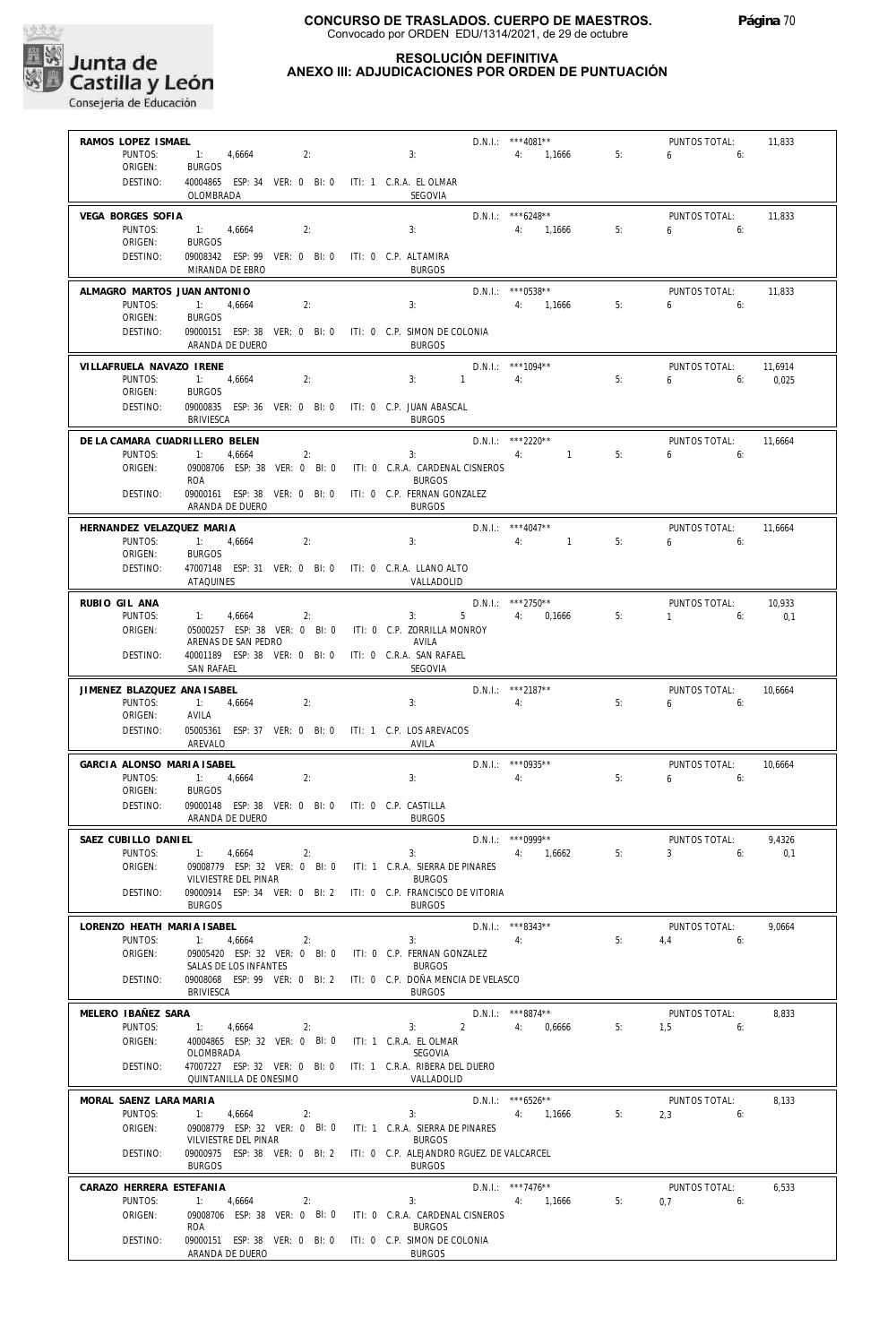

### **RESOLUCIÓN DEFINITIVA**

### **ANEXO III: ADJUDICACIONES POR ORDEN DE PUNTUACIÓN**

| GONZALO ROMERO MARTA             |                                                      |    |                                                                             |    | $D.N.1::$ *** 0416** |    | PUNTOS TOTAL: | 5,7664 |
|----------------------------------|------------------------------------------------------|----|-----------------------------------------------------------------------------|----|----------------------|----|---------------|--------|
| PUNTOS:<br>ORIGEN:               | 1: 4,6664<br><b>BURGOS</b>                           | 2: | 3:                                                                          |    | 4:                   | 5: | $1.1$ 6:      |        |
| DESTINO:                         | <b>BRIVIESCA</b>                                     |    | 09000835 ESP: 32 VER: 0 BI: 0 ITI: 0 C.P. JUAN ABASCAL<br><b>BURGOS</b>     |    |                      |    |               |        |
| ACEDO PARRADO ESTHER             |                                                      |    |                                                                             |    | D.N.I.: *** 0754**   |    | PUNTOS TOTAL: | 4,6664 |
| PUNTOS:<br>ORIGEN:               | 1:<br>4,6664<br>LEON                                 | 2: | 3:                                                                          |    | 4:                   | 5: | 6:            |        |
| DESTINO:                         | VILLAQUEJIDA                                         |    | 24018064 ESP: 31 VER: 0 BI: 0 ITI: 0 C.R.A. RUTA DE LA PLATA<br>LEON        |    |                      |    |               |        |
| FERNANDEZ GALLEGO CRISTINA       |                                                      |    |                                                                             |    | $D.N.1::$ *** 6005** |    | PUNTOS TOTAL: | 4.6664 |
| PUNTOS:<br>ORIGEN:               | $-1$ :<br>4,6664<br>LEON                             | 2: | 3:                                                                          |    | 4:                   | 5: | 6:            |        |
| DESTINO:                         | MOTA DEL MARQUES                                     |    | 47007161 ESP: 31 VER: 0 BI: 0 ITI: 0 C.R.A. LA BESANA<br>VALLADOLID         |    |                      |    |               |        |
| GIL FRAILE M. DEL CARMEN         |                                                      |    |                                                                             |    | D.N.I.: ***8013**    |    | PUNTOS TOTAL: |        |
| PUNTOS:<br>ORIGEN:               | $-1:$<br>LEON                                        | 2: | 3:                                                                          |    | 4:                   | 5: | 6:            |        |
| DESTINO:                         | PIEDRAHITA                                           |    | 05003751 ESP: 35 VER: 0 BI: 0 ITI: 1 C.P. GRAN DUQUE DE ALBA<br>AVILA       |    |                      |    |               |        |
| DE LA HERA RODRIGUEZ MARIA PILAR |                                                      |    |                                                                             |    | D.N.I.: ***5099**    |    | PUNTOS TOTAL: |        |
| PUNTOS:<br>ORIGEN:               | $-1:$<br>PALENCIA                                    | 2: | 3:                                                                          |    | 4:                   | 5: | 6:            |        |
| DESTINO:                         | SALDAÑA                                              |    | 34002231 ESP: 31 VER: 0 BI: 0 ITI: 0 C.P. VILLA Y TIERRA<br>PALENCIA        |    |                      |    |               |        |
| GARCIA GONZALEZ MARIA PALOMA     |                                                      |    |                                                                             |    | $D.N.1::$ ***6383**  |    | PUNTOS TOTAL: |        |
| PUNTOS:<br>ORIGEN:               | SALAMANCA                                            | 2: | 3:                                                                          |    | 4:                   | 5: | 6:            |        |
| DESTINO:                         | VITIGUDINO                                           |    | 37009684 ESP: 34 VER: 0 BI: 0 ITI: 0 C.P. MANUEL MORENO BLANCO<br>SALAMANCA |    |                      |    |               |        |
| ARRIBAS BARRIOCANAL ANA MARIA    |                                                      |    |                                                                             |    | D.N.I.: *** 9949**   |    | PUNTOS TOTAL: |        |
| PUNTOS:<br>ORIGEN:               | 1:<br><b>BURGOS</b>                                  | 2: | 3:                                                                          | 4: |                      | 5: | 6:            |        |
| DESTINO:                         | SEGOVIA                                              |    | 40003307 ESP: 31 VER: 0 BI: 0 ITI: 0 C.P. DOMINGO DE SOTO<br>SEGOVIA        |    |                      |    |               |        |
| BAJO TELLAECHE CARMEN            |                                                      |    |                                                                             |    | $D.N.1::$ ***5420**  |    | PUNTOS TOTAL: |        |
| PUNTOS:<br>ORIGEN:               | $-1:$<br><b>BURGOS</b>                               | 2: | 3:                                                                          | 4: |                      | 5: | 6:            |        |
| DESTINO:                         | MIRANDA DE EBRO                                      |    | 09003885 ESP: 36 VER: 0 BI: 0 ITI: 0 C.P. LAS MATILLAS<br><b>BURGOS</b>     |    |                      |    |               |        |
| MARTINEZ ESPADAS MARIA JESUS     |                                                      |    |                                                                             |    | D.N.I.: ***2985**    |    | PUNTOS TOTAL: |        |
| PUNTOS:<br>ORIGEN:               | 1:<br>LEON                                           | 2: | 3:                                                                          |    | 4:                   | 5: | 6:            |        |
| DESTINO:                         | CISTIERNA                                            |    | 24003322 ESP: 31 VER: 0 BI: 0 ITI: 0 C.P. MANUEL A. CANO POBLACION<br>LEON  |    |                      |    |               |        |
| MANERO IZQUIERDO ANA MARIA       |                                                      |    |                                                                             |    | D.N.I.: ***3428**    |    | PUNTOS TOTAL: |        |
| PUNTOS:<br>ORIGEN:               | $-1$ :<br><b>BURGOS</b>                              | 2: | 3:                                                                          |    | 4:                   | 5: | 6:            |        |
| DESTINO:                         | LERMA                                                |    | 09003401 ESP: 34 VER: 0 BI: 0 ITI: 0 C.P. PONS SOROLLA<br><b>BURGOS</b>     |    |                      |    |               |        |
| ZARZOSA RODRIGUEZ MARIA ISABEL   |                                                      |    |                                                                             |    | D.N.I.: *** 9970**   |    | PUNTOS TOTAL: |        |
| PUNTOS:<br>ORIGEN:               | 1:<br><b>BURGOS</b>                                  | 2: | 3:                                                                          |    | 4:                   | 5: | 6:            |        |
| DESTINO:                         | 09007143 ESP: 40 VER: 0 BI: 0<br>VILLARCAYO          |    | ITI: 1 C.P. PRINCESA DE ESPAÑA<br><b>BURGOS</b>                             |    |                      |    |               |        |
| FERNANDEZ PASCUAL MARIA PAZ      |                                                      |    |                                                                             |    | $D.N.1::$ ***7606**  |    | PUNTOS TOTAL: |        |
| PUNTOS:<br>ORIGEN:               | 1:<br>LEON                                           | 2: | 3:                                                                          |    | 4:                   | 5: | 6:            |        |
| DESTINO:                         | 24018386 ESP: 31 VER: 0 BI: 0<br>PUENTE ALMUHEY      |    | ITI: 0 C.R.A. PUENTE ALMUHEY<br>LEON                                        |    |                      |    |               |        |
| ARCE CUESTA JULIA                |                                                      |    |                                                                             |    | D.N.I.: ***8698**    |    | PUNTOS TOTAL: |        |
| PUNTOS:<br>ORIGEN:               | 1:<br><b>BURGOS</b>                                  | 2: | 3:                                                                          |    | 4:                   | 5: | 6:            |        |
| DESTINO:                         | 09000835 ESP: 38 VER: 0 BI: 0<br><b>BRIVIESCA</b>    |    | ITI: 0 C.P. JUAN ABASCAL<br><b>BURGOS</b>                                   |    |                      |    |               |        |
| LUCAS HUERTAS MARIA HENAR DE     |                                                      |    |                                                                             |    | $D.N.1::$ ***3650**  |    | PUNTOS TOTAL: |        |
| PUNTOS:<br>ORIGEN:               | 1:<br>SEGOVIA                                        | 2: | 3:                                                                          |    | 4:                   | 5: | 6:            |        |
| DESTINO:                         | 40004920 ESP: 31 VER: 0 BI: 0<br>VALVERDE DEL MAJANO |    | ITI: 0 C.R.A. LOS LLANOS<br>SEGOVIA                                         |    |                      |    |               |        |
| PEREZ DE PAZ PEDRO ALFREDO       |                                                      |    |                                                                             |    | $D.N.1.:$ ***9700**  |    | PUNTOS TOTAL: |        |
| PUNTOS:                          | 1:                                                   | 2: | 3:                                                                          |    | 4:                   | 5: | 6:            |        |
| ORIGEN:<br>DESTINO:              | SALAMANCA                                            |    | 24009890 ESP: 35 VER: 0 BI: 0 ITI: 0 C.P. FRAY BERNARDINO SAHAGUN           |    |                      |    |               |        |
|                                  | SAHAGUN                                              |    | LEON                                                                        |    |                      |    |               |        |